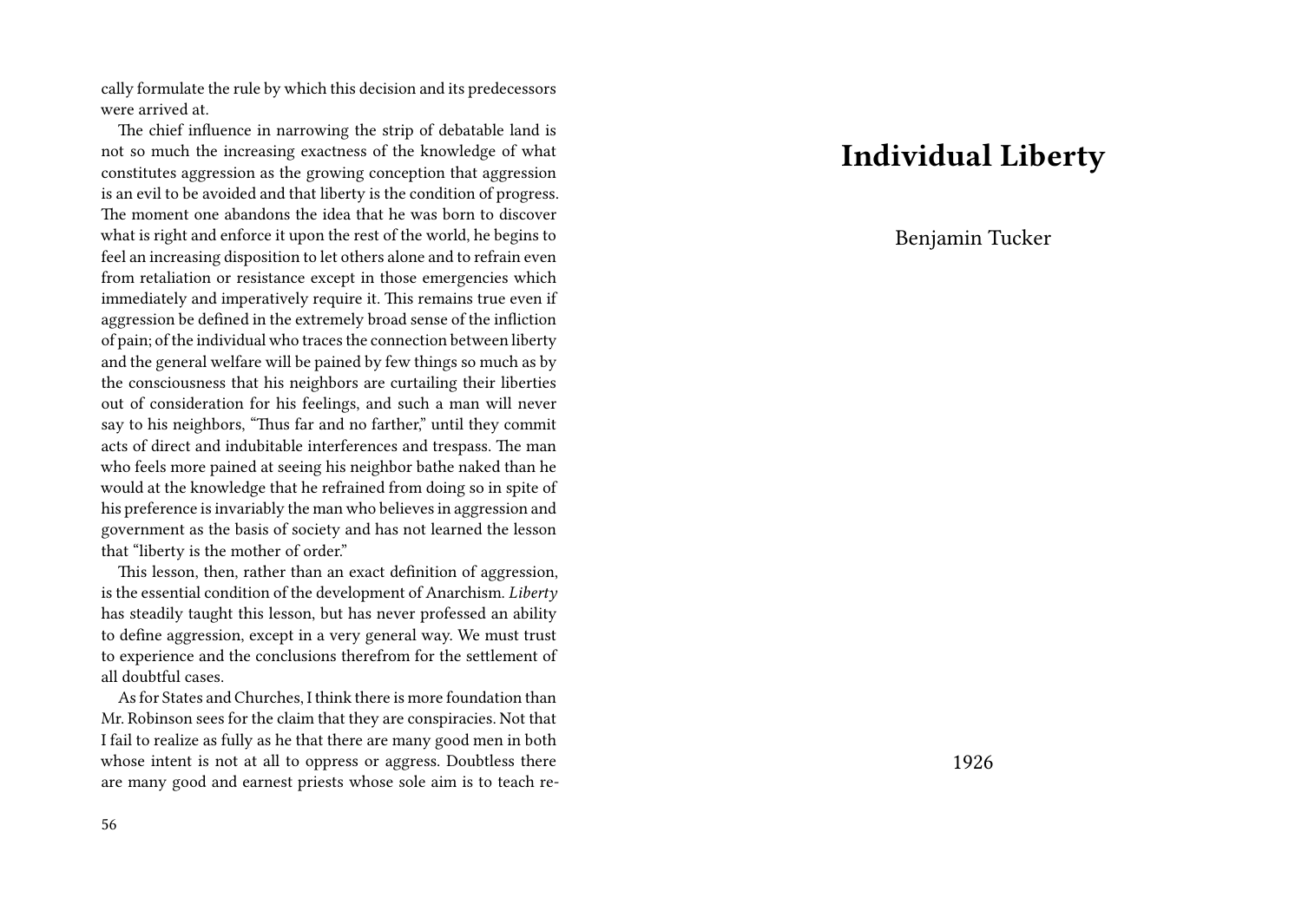more ore less trouble. But it is an ever-decreasing margin. It has been narrowing ever since the idea of equal liberty first dawned upon the mind of man, and in proportion as this idea becomes clearer and the new social conditions which it involves become real will it contract towards the geometrical conception of a line. And then the world will be at peace. Meanwhile, if the pick-pocket continues his objectionable business, it will not be because of any such reasoning as Mr. Robinson puts into his mouth. He may so reason, but as a matter of fact he never does. Or, if he does, he is an exceptional pick-pocket. The normal pick-pocket has no idea of equal liberty. Whenever the idea dawns upon him, he will begin to feel a desire for its realization and to acquire a knowledge of what equal liberty is. Then he will see that it is exclusive of pocketpicking. And so with the people who hanged the Chicago martyrs. I have never blamed them in the usual sense of the word blame. I charge them with committing gross outrage upon the principle of equal liberty, but not with knowing what they did. When they become Anarchists, they will realize what they did, and will do so no more. To this end my comrades and I are trying to enlighten them concerning the principle of equal liberty. But we shall fail if we obscure the principle by denying or concealing the lengths to which, in the case of need, it allows us to go lest people of tender sensibilities may infer that we are in favor of always going to such lengths, regardless of circumstances.

While I should like to see the line between liberty and aggressions drawn with scientific exactness, I cannot admit that such rigor of definition is essential to the realization of Anarchism. If, in spite of the lack of such a definition, the history of liberty has been, as Mr. Robinson truly says, "a record of the continual widening of this limit," there is no reason why this widening process should not go on until Anarchy becomes a fact. It is perfectly thinkable that, after the last inch of debatable ground shall have been adjudged to one side or the other, it may still be found impossible to scientifi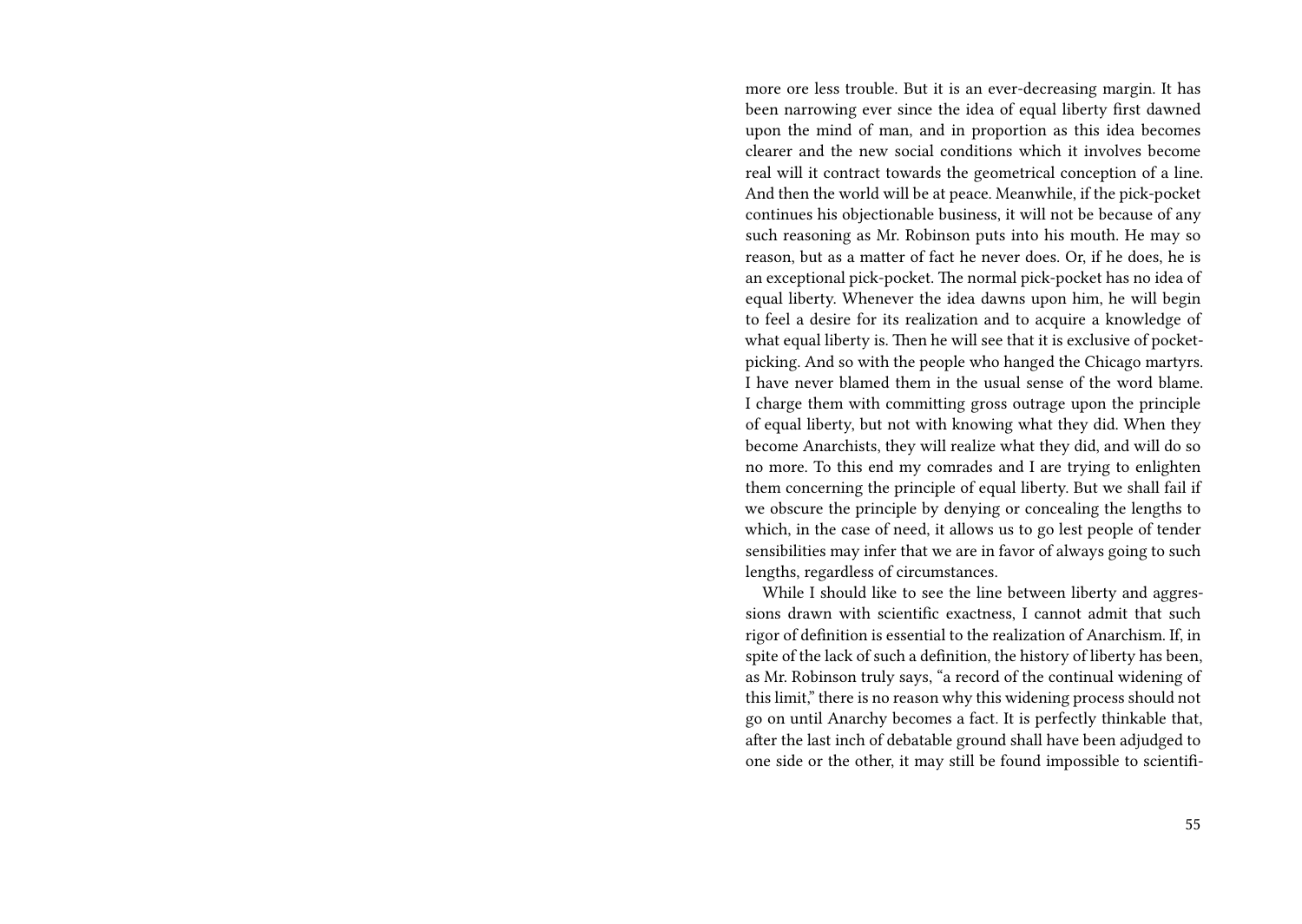Anarchistic doctrine logically binds them to do and avoid doing. I confined my attention strictly to the matter in hand, omitting extraneous matters. Mr. Robinson is not justified in drawing inferences from my omissions, especially inferences that are antagonistic to my definite assertions at other times.

Perhaps he will answer me, however, that there are certain circumstances under which I think violence advisable. Granted; but, according to his article, so does he. These circumstances, however, he distinguishes from the social state as a state of warfare. But so do I. The question comes up of what you are to do when a man makes war upon you. Ward him off, says Mr. Robinson, but do not attack him in turn to prevent a repetition of his attack. As a general policy, I agree; as a rule without exceptions, I dissent. Suppose a man tries to knock me down. I will parry his blows for a while, meanwhile trying to dissuade him from his purpose. But suppose he does not desist, and I have to take a train to reach the bedside of my dying child. I straightway knock him down and take the train. And if afterwards he repeats his attack again and again, and thereby continually takes my time away from the business of my life, I put him out of my way, in the most decent manner possible, but summarily and forever. In other words, it is folly for people who desire to live in society to put up with the invasions of the incorrigible. Which does not alter the fact that with the corrigible it is not only good policy, but in accordance with the sentiments of highly-developed human beings, to be as gentle and kind as possible.

To describe such dealing with the incorrigible as the exercise of "our liberty to compel others" denotes an utter misconception. It is simply the exercise of our liberty to keep others from compelling us.

But who is to judge where invasion begins? asks Mr. Robinson. Each for himself, and those to combine who agree, I answer. It will be perpetual war, then? Not at all; a war of short duration, at the worst. I am well aware that there is a border-land between legitimate and invasive conduct over which there must be for a time

### **Contents**

|                                                       | 7<br>8 |
|-------------------------------------------------------|--------|
|                                                       |        |
| Sociology                                             | 12     |
| I. State Socialism and Anarchism: How far they agree, |        |
| and wherein they differ.                              | 13     |
|                                                       | 32     |
| II. The Individual, Society, and the State            | 35     |
| The Relation of the State to the Invididual           | 35     |
| Liberty's Declaration of Purpose                      | 46     |
|                                                       | 48     |
|                                                       | 53     |
| Liberty and Organization                              | 60     |
|                                                       | 65     |
|                                                       | 76     |
|                                                       | 81     |
|                                                       | 86     |
| Anarchism and Capital Punishment                      | 91     |
|                                                       | 92     |
|                                                       | 94     |
| <b>Methods</b>                                        | 97     |
|                                                       | 97     |
|                                                       | 103    |
| Voluntary Cooperation a Remedy                        | 106    |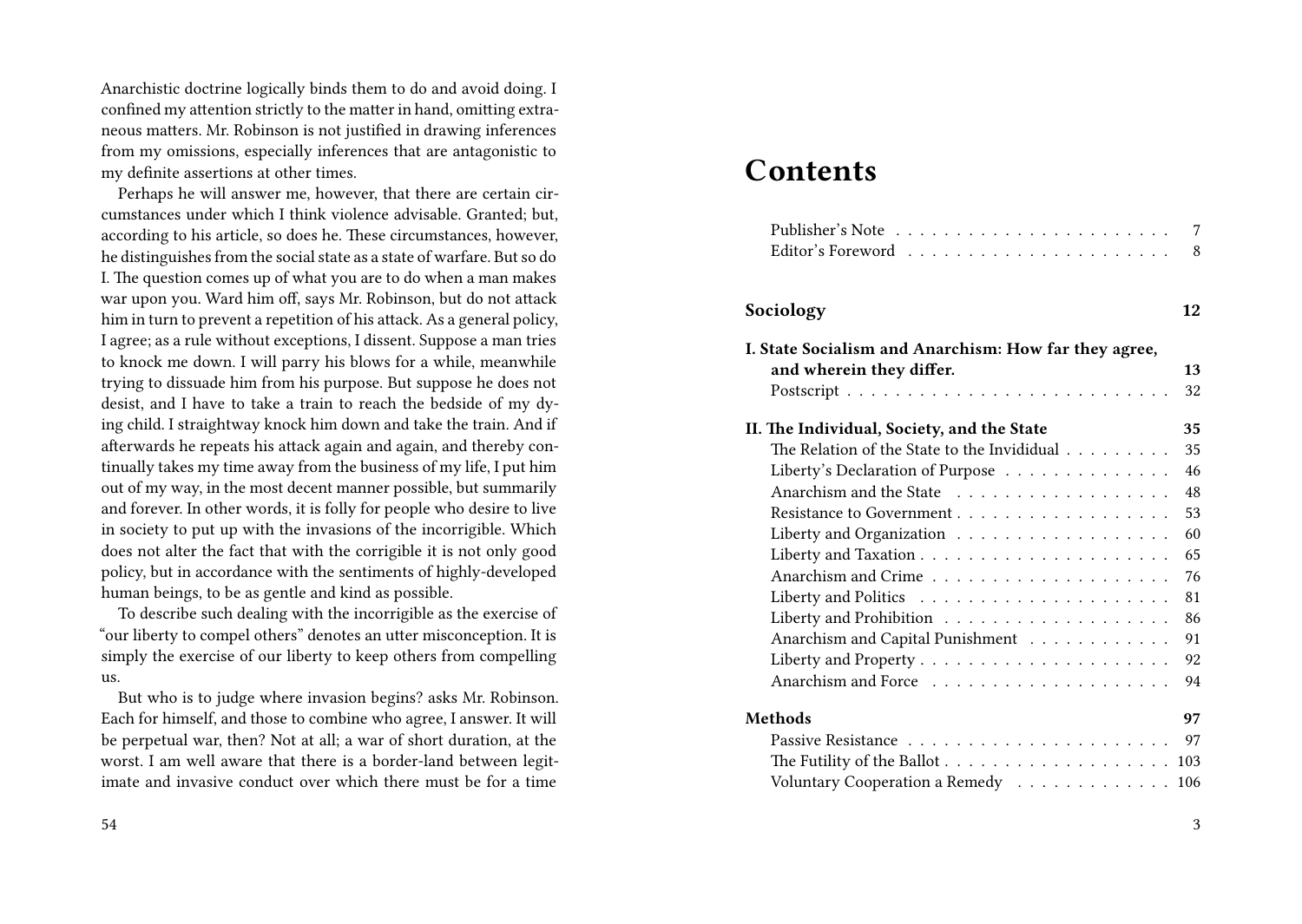#### **Economics 109**

| I. Money and Interest<br>110                                                               |
|--------------------------------------------------------------------------------------------|
| Capital, Profits and Interest 110                                                          |
|                                                                                            |
| 121                                                                                        |
| 126                                                                                        |
| Necessity for a Standard of Value 142                                                      |
| The Redemption of Paper Money<br>161                                                       |
| Government and Value<br>. The second contract is a second contract of $\mathcal{L}$<br>175 |
| Henry George and Interest<br>190                                                           |
| 199                                                                                        |
| <b>II. Land And Rent</b><br>212                                                            |
|                                                                                            |
|                                                                                            |
| 218                                                                                        |
|                                                                                            |
| Property Under Anarchism 247                                                               |
| Occupancy and Use Versus the Single Tax<br>249                                             |
| George and the Single Tax 269                                                              |
| <b>Methods</b><br>280                                                                      |
|                                                                                            |
| <b>III. Trade and Industry</b><br>284                                                      |
| The Attitude of Anarchism Toward Industrial Combina-                                       |
| tions<br>284                                                                               |
| 294                                                                                        |
| 300                                                                                        |
| The Post Office and Private Mail Service 302                                               |
| 310                                                                                        |
|                                                                                            |
| Competition and Cooperation<br>320                                                         |

capital can be avoided by migration. The State is the enemy, and the best means of fighting it can only be found in communities already existing. If there were no other reason for opposing colonization, this in itself would be sufficient.

#### **Resistance to Government**

In 1888 Mr. John Beverley Robinson (who just before his death in 1923 translated Proudhon's "General Idea of the Revolution in the Nineteenth Century," published by Freedom Press, London) entered into a discussion with the editor of *Liberty* on the question of non-resistance, which enabled Mr. Tucker to make clear the attitude of Anarchism toward aggression and in its manner of treating aggressors:

Mr. Robinson says that the essence of government is compulsion by violence. If it is, then of course Anarchists, always opposing government, must always oppose violence. But Anarchists do not so define government. To them the essence of government is invasion. From the standpoint of this definition, why should Anarchists, protesting against invasion and determined not to be invaded, not use violence against it, provided at any time violence shall seem the most effective method of putting a stop to it?

But it is not the most effective method, insists Mr. Robinson; "it does not accomplish its purpose." Ah, here we are on quite another ground. The claim no longer is that it is necessarily un-Anarchistic to use violence, but that other influences than violence are more potent to overcome invasion. Exactly; that is the gospel which *Liberty* has always preached. I have never said anything to the contrary, and Mr. Robinson's criticism, so far as it lies in this direction, seems to me *mal a' propos*. His article is prompted by my answers to Mr. Blodgett in No. 115. Mr. Blodgett's questions were not as to what Anarchists would find it best to do, but as to what their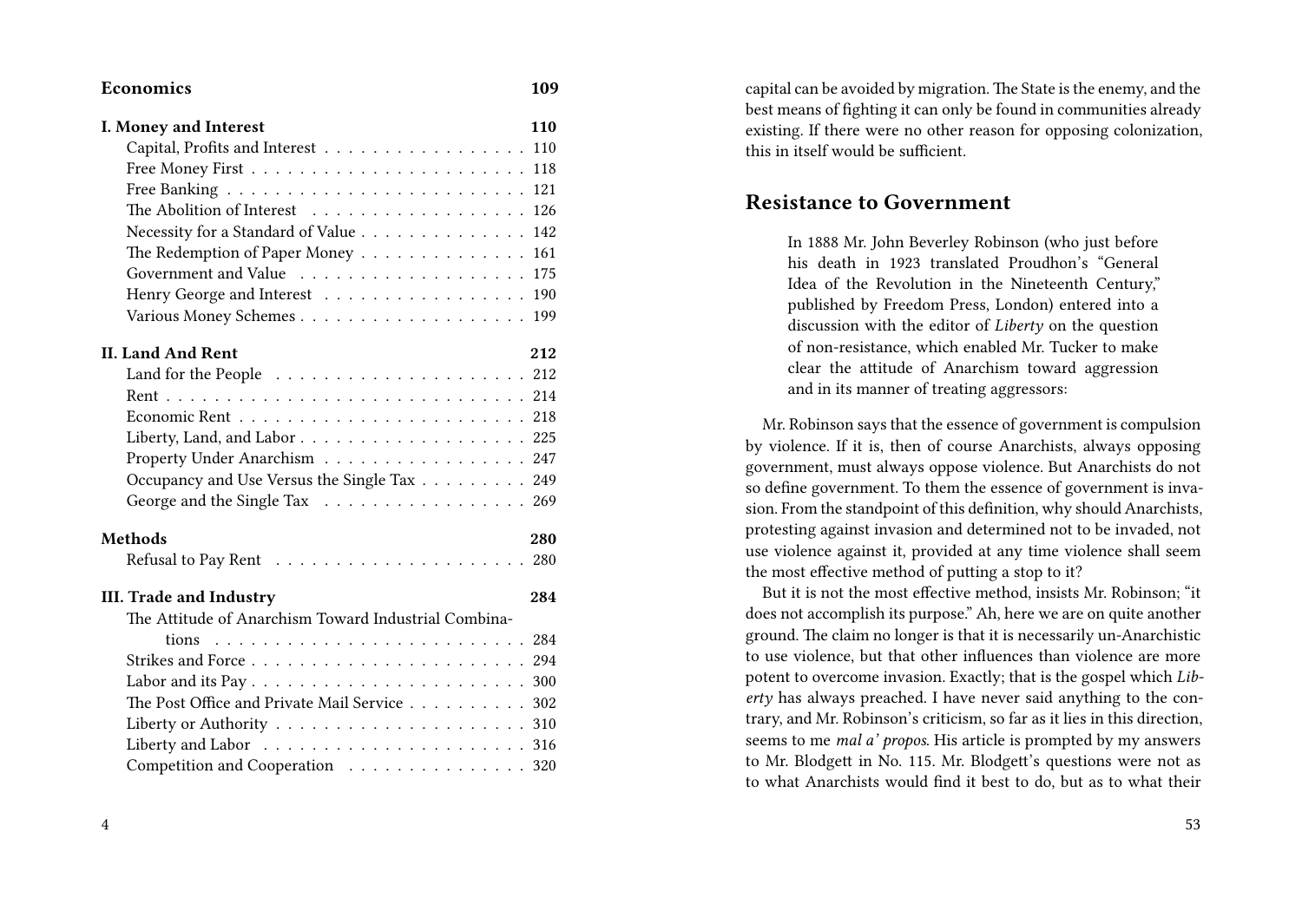objective point of reform" is this,  $-$  that he must be penetrated with the Anarchistic idea and taught to rebel. But this is not what Mr. Appleton means. If it were, his criticism would not be pertinent, for I have never advocated any other method of abolishing the State. The logic of his position compels another interpretation of his words, — namely that the State cannot disappear until the individual is perfected. In saying which, Mr. Appleton joins hands with those wise persons who admit that Anarchy will be practicable when the millennium arrives. It is an utter abandonment of Anarchistic Socialism. no doubt it is true that, if the individual could perfect himself while the barriers to his perfection are standing, the State would afterwards disappear. Perhaps, too, he could go to heaven, if he could lift himself by his boot-straps.

If one must favor colonization, or localization, as Mr. Appleton calls it, as a result of looking "seriously" into these matters, then he must have been trifling with them for a long time. He has combatted colonization in these columns more vigorously than ever I did or can, and not until comparatively lately did he write anything seeming to favor it. Even then he declared that he was not given over to the idea, and seemed only to be making a tentative venture into a region which he had not before explored. If he has since become a settler, it only indicates to my mind that he has not yet fathomed the real cause of the people's wretchedness. That cause is State interference with natural economic processes. The people are poor and robbed and enslaved, not because "industry, commerce, and domicile are centralized," — in fact, such centralization has, on the whole, greatly benefited them, — but because the control of the conditions under which industry, commerce, and domicile are exercised and enjoyed is centralized. The localization needed is not the localization of persons in space, but of powers in persons, — that is, the restriction of power to self and the abolition of power over others. Government makes itself felt alike in country and in city, capital has it usurious grip on the farm as surely as on the workshop, and the oppressions and exactions of neither government nor

| <b>Bibliography</b>                                                           |  |  |  |  | 330 |
|-------------------------------------------------------------------------------|--|--|--|--|-----|
| Anarchism and Copyright 326                                                   |  |  |  |  |     |
| Liberty and the Boycott $\dots \dots \dots \dots \dots \dots \dots \dots$ 323 |  |  |  |  |     |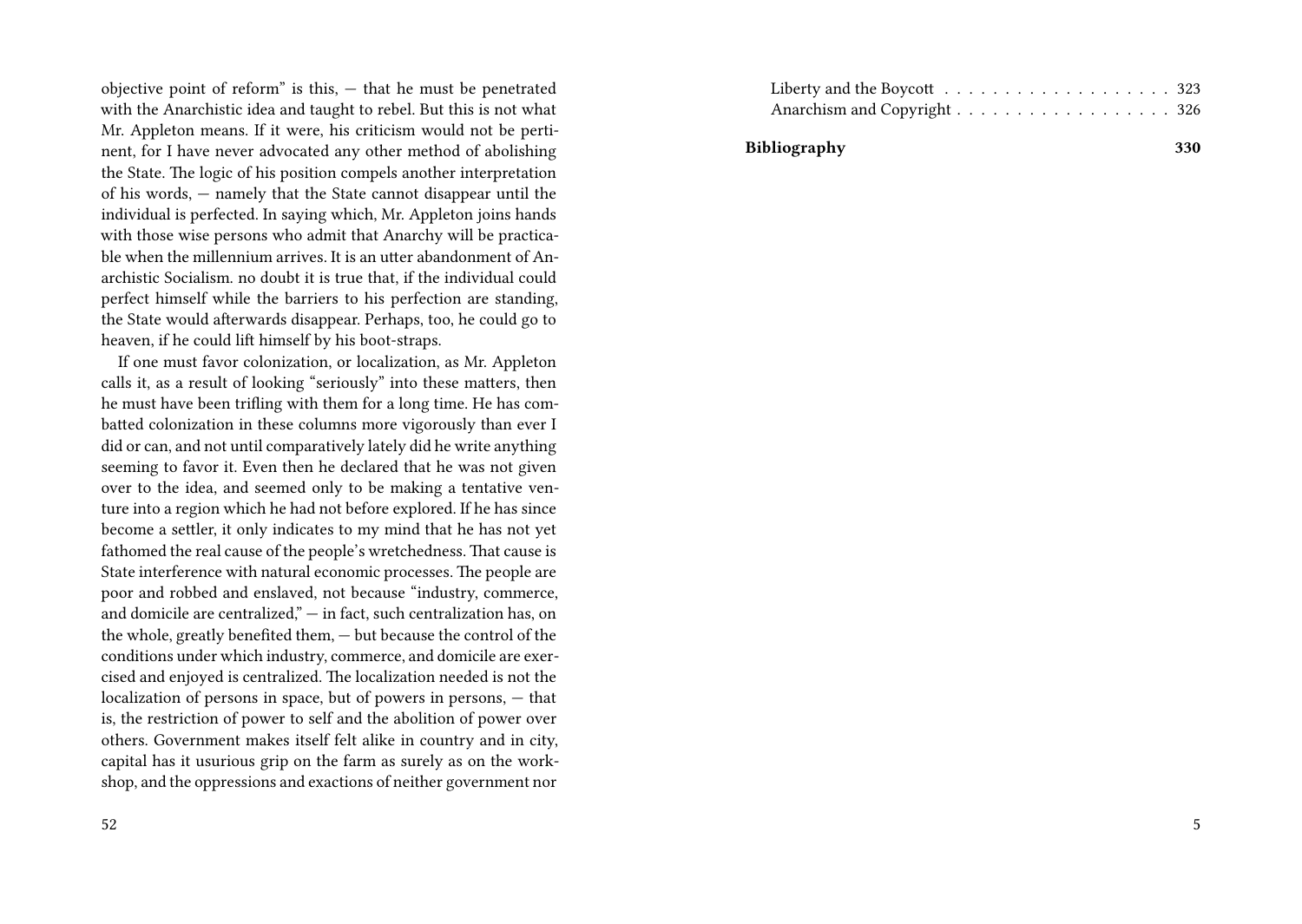It is to be regretted that Mr. Appleton took up so much space with other matters that he could not turn his "flood of light" into my "delusion" that the State is the efficient cause of tyranny over individuals; for the question whether this is a delusion or not is the very heart of the issue between us. He has asserted that there is a vast mountain of government outside of the organized State, and that our chief battle is with that; I, on the contrary, have maintained that practically almost all the authority against which we have to contend is exercised by the State, and that, when we have abolished the State, the struggle for individual sovereignty will be well-nigh over. I have shown that Mr. Appleton, to maintain his position, must point out this vast mountain of government and tell us definitely what it is and how it acts, and this is what the readers of *Liberty* have been waiting to see him do. But he no more does it in his last article than in his first. And his only attempt to dispute my statement that the State is the efficient cause of tyranny over individuals is confined to two or three sentences which culminate in the conclusion that the *initial* cause is the surrendering individual. I have never denied it, and am charmed by the air of innocence with which this substitution of *initial* for *efficient* is effected. Of initial causes finite intelligence knows nothing; it can only know causes as more or less remote. But using the word initial in the sense of remoter, I am willing to admit, for the sake of the argument (though it is not a settled matter), that the initial cause was the surrendering individual. Mr. Appleton doubtless means voluntarily surrendering individual, for compulsory surrender would imply the prior existence of a power to exact it, or a primitive form of State. But the State, having come into existence through such voluntary surrender, becomes a positive, strong, growing, encroaching institution, which expands, not by further voluntary surrenders, but by exacting surrenders from its individual subjects, and which contracts only as they successfully rebel. That, at any rate, is what it is today and hence it is the *efficient* cause of tyranny. The only sense, then, in which it is true that "the individual is the proper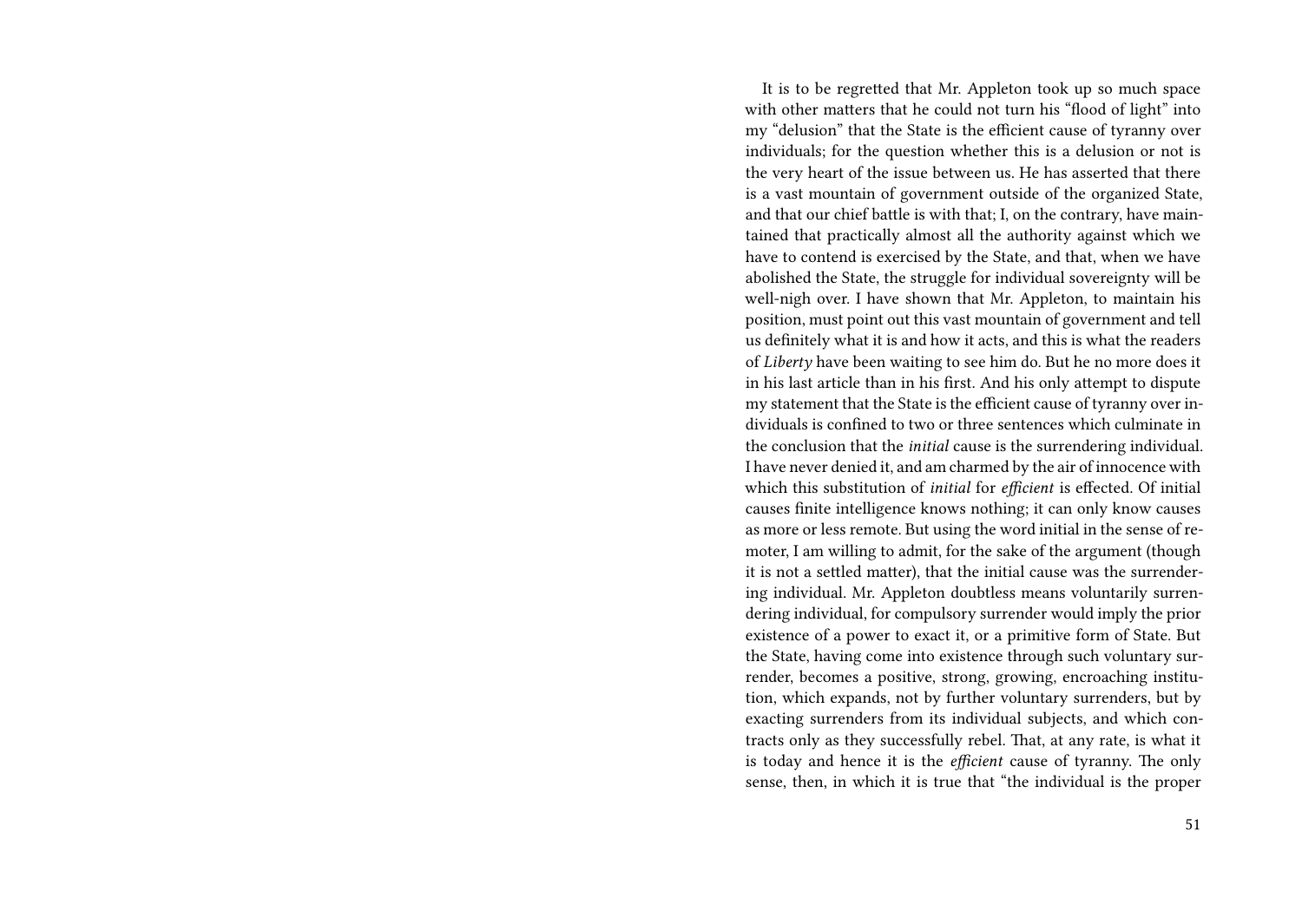interpret in accordance with their definition the thought of those who so use it. But the word Anarchy as a philosophical term and the word Anarchists as the name of a philosophical sect were first appropriated in the sense of opposition to dominion, to authority, and are so held by right of occupance, which fact makes any other philosophical use of them improper and confusing. Therefore, as Mr. Appleton does not make the political sphere coextensive with dominion or authority, he cannot claim that Anarchy, when extended beyond the political sphere, necessarily comes to mean *without guiding principle*, for it may mean, and by appropriation does mean, *without dominion, without authority*. Consequently it is a term which completely and scientifically covers the individualistic protest.

I could scarcely name a word that has been more abused, misunderstood, and misinterpreted than Individualism. Mr. Appleton makes so palpable a point against himself in instancing the Protestant sects that it is really laughable to see him try to use it against me. However it may be with the Protestant sects, the one great Protestant body itself was born of protest, suckled by protest, *named after protest*, and lived on protest until the days of its usefulness were over. If such instances proved anything, plenty of them might be cited against Mr. Appleton. For example, taking one of more recent date, I might pertinently inquire which contributed most through their affirmations as the Liberty Party or as Colonizationists, or those who defined themselves through their protests as the Anti-Slavery Society or as Abolitionists. Unquestionably the latter. And when human slavery in all its forms shall have disappeared, I fancy that the credit of this victory will be given quite as exclusively to the Anarchists and that these latter-day Colonizationists, of whom Mr. Appleton has suddenly become so enamored, will be held as innocent of its overthrow as are their predecessors and namesakes of the overthrow of chattel slavery.

### **Publisher's Note**

C.L.S., the editor and compiler of this book, has known Benjamin R. Tucker personally since 1891, having entered his employ at that time in the mechanical department of *Liberty*, Mr. Tucker's journal for the exposition of Individualist Anarchism. After that time and until the final suspension of publication of *Liberty*, C.L.S. contributed many articles to the columns of that periodical, both signed and unsigned, usually in the editorial department. For a considerable period he had complete editorial charge, during Mr. Tucker's absence. Thus the present work has been performed by one who has entire familiarity with *Liberty*'s philosophy and who perhaps at present has a closer sympathy with Mr. Tucker's ideas than any other person in America.

Mr. Tucker has written that "the editor is well chosen, and his qualifications for the job undeniable." He does, however, request that the volume shall be prefaced by a statement that he, "while gratefully acknowledging the good will that has inspired the publication," has had no hand in the work of abridgment, and that the project has been executed without his express sanction or approval, although the publisher's action is "above reproach."

In justice to Mr. Tucker, however, it should be stated that he emphatically protested against the elimination of the words of his opponents in the controversies, since he had always been scrupulously exact in presenting their ideas in full; but the limited scope of this volume made such omission imperative.

A word as to the title of this book. Tucker's life work is devoted to the exposition of the rights of the *Individual*. As a title for the journal which he used as a medium of expression for thirty years, he chose *Liberty* . It seems fitting that these two words, standing as they do for the highest aspirations of mankind, should be joined together in a title for this compilation of Tucker's libertarian and, anarchistic teachings.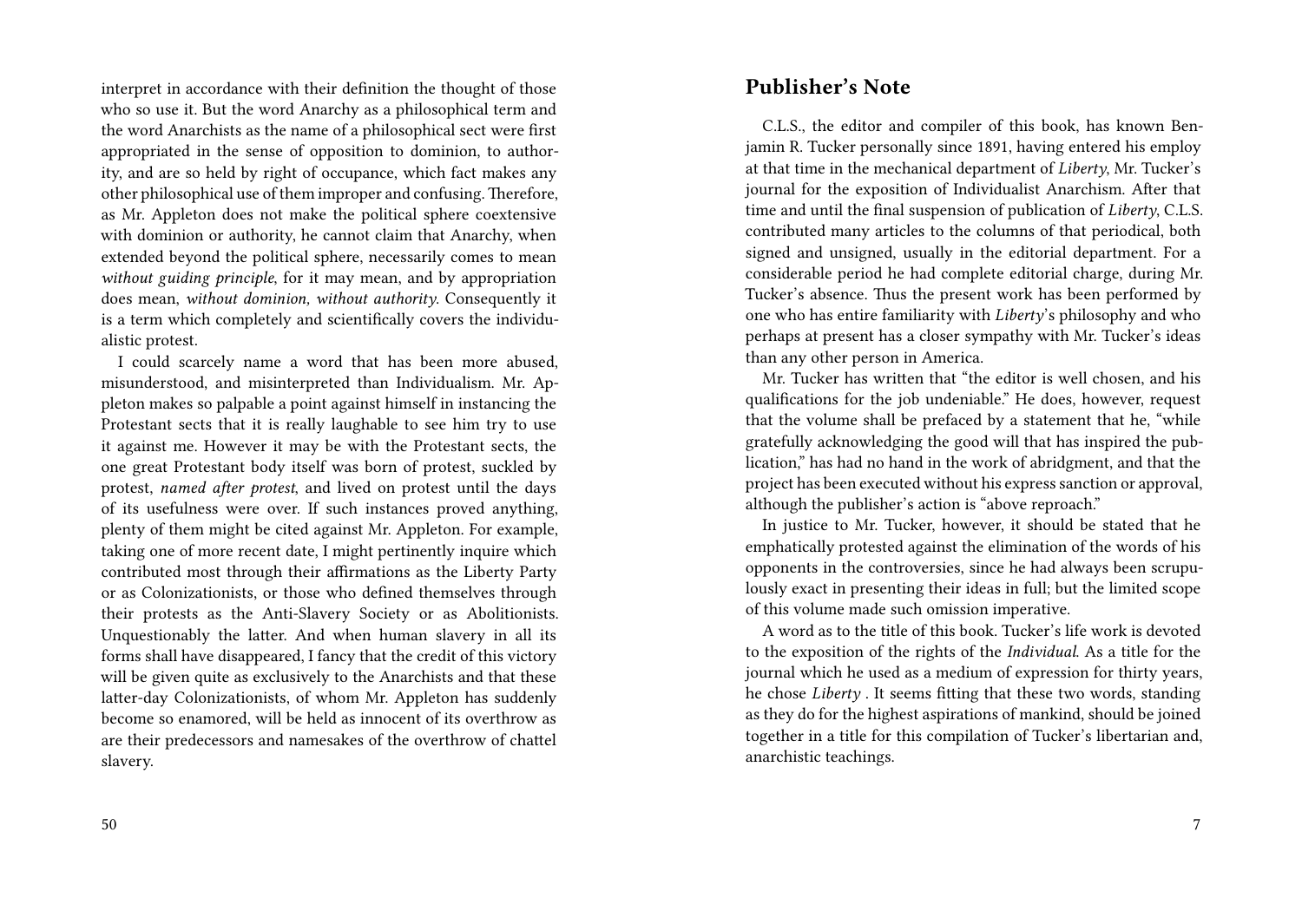### **Editor's Foreword**

For a number of years practically all of the literature of Individualist Anarchism has been out of print. The great bulk of whatever matter there was had, of course, been in the hands of Benjamin R. Tucker, and up to 1908 it was being constantly augmented by him. But when, in January of that year, his entire wholesale stock of publications, manuscripts, etc., and nearly all of his plates were wiped out by fire, the loss was irreparable, and little attempt has been made to replace any of the material destroyed.

The demand for something representative of Individualist Anarchism has become so insistent that it has been determined to produce at least one volume of the best matter available, and in that volume to attempt to cover the whole subject.

The nearest that any book ever came to answering that description is Tucker's "*Instead of a Book*", first published in 1893, culled from his writings in his periodical, *Liberty*, and out of print since 1908. This closely printed volume of nearly 500 pages was composed of questions and criticisms by his correspondents and by writers in other periodicals, all answered by the editor of *Liberty* in that keen, clear-cut style that was the delight of his adherents and the despair of his opponents.

In casting about for material for the proposed volume, therefore, no other writings than those of Benjamin R. Tucker could for a moment be considered, and it is no exaggeration to say that they stand high above everything else that has been written on the subject, not even excepting the works of Josiah Warren, Proudhon, and Lysander Spooner, or of any other person who has ever attempted to expound the principles of Individualist Anarchism.

Mr. Tucker is an educated and cultured man. His literary style is both fluent and elegant, his statements concise and accurate, his arguments logical and convincing, and his replies terse yet courteous. The reader is never at a loss to know what he means. There is not a word too much or too little. Every sentence is rounded and com-

I base my assertion that the Chicago Communists are not Anarchists entirely on the ground that Anarchism means a protest against every form of invasion. (Whether this definition is etymologically correct I will show in the next paragraph.) Those who protest against the *existing* political State, with emphasis on the existing, are not Anarchists, but Archists. In objecting to a special form or method of invasion, they tacitly acknowledge the rightfulness of some other form or method of invasion. Proudhon never fought any particular State; he fought the institution itself, as necessarily negative to individual sovereignty, whatever form it may take. His use of the word Anarchism shows that he considered it coextensive with individual sovereignty. If his applications of it were directed against political government, it was because he considered political government the only invader of individual sovereignty worth talking about, having no knowledge of Mr. Appleton's "comprehensive philosophy," which thinks it takes cognizance of a "vast mountain of government outside of the organized State." The reason why Most and Parsons are not Anarchists, while I am one, is because their Communism is another State, while my voluntary cooperation is not a State at all. It is a very easy matter to tell who is an Anarchist and who is not. One question will always readily decide it. Do you believe in any form of imposition upon the human will by force? If you do, you are not an Anarchist. If you do not, you are an Anarchist. What can any one ask more reliable, more scientific, than this?

Anarchy does not mean simply opposed to the *archos*, or political leader. It means opposed to the *arche*. Now, *arche* in the first instance, means *beginning, origin*. From this it comes to mean *a first principle, an element*; then *first place, supreme power, sovereignty, dominion, command, authority; and finally a sovereignty, an empire, a realm, a magistracy, a governmental office*. Etymologically, then, the word anarchy may have several meanings, among them, as Mr. Apppleton says, without guiding principle, and to this use of the word I have never objected, always striving, on the contrary, to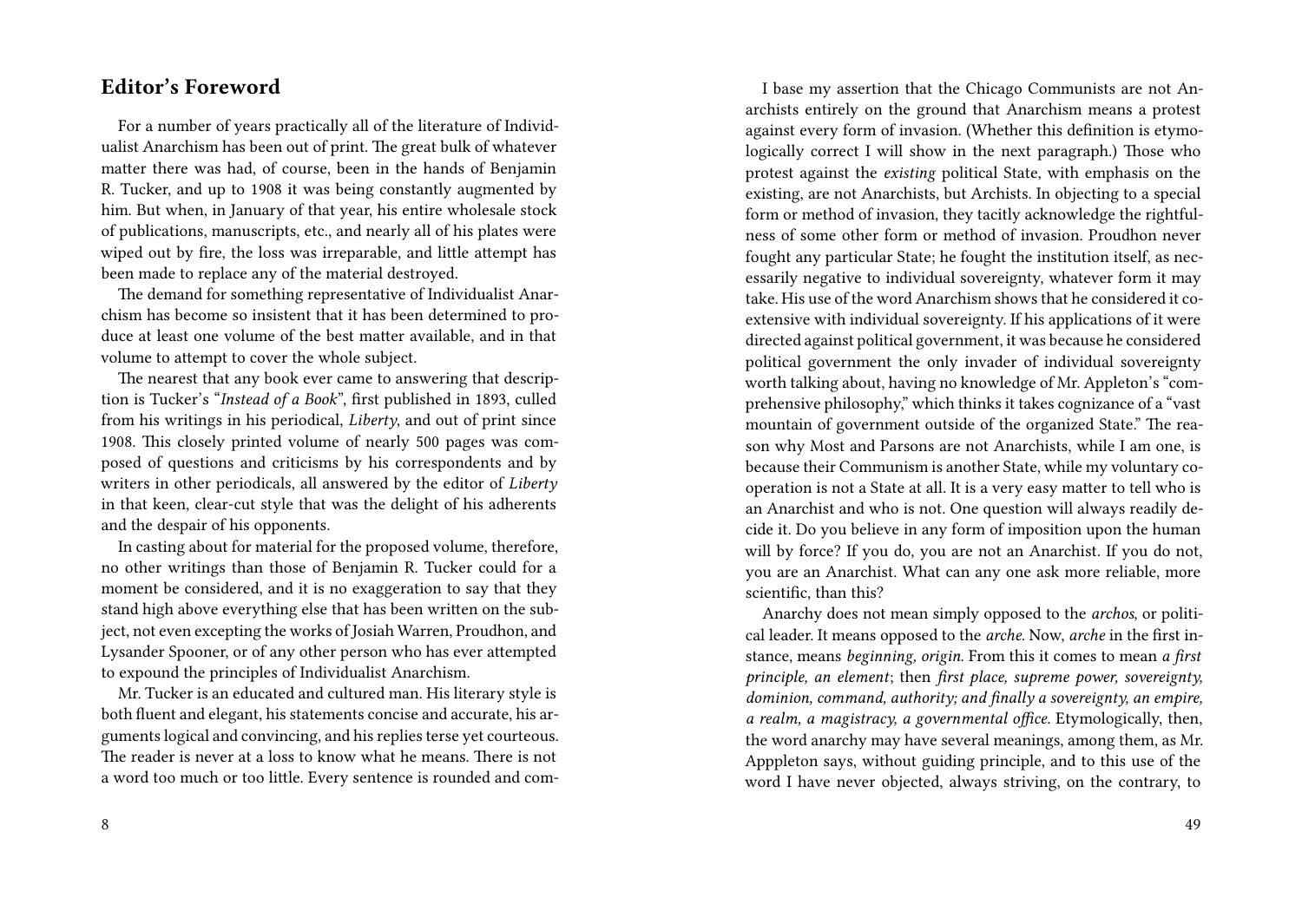#### **Anarchism and the State**

Mr. Henry Appleton, one of *Liberty's* original editorial contributors, was obliged to cease to act in that capacity when he took a position not in harmony with that of the editor on a point of great importance, whereat he later complained, and tried to explain his view of the controversy. In answering him, Mr. Tucker dealt with some essential questions of principle:

I do not admit anything except the existence of the individual, as a condition of his sovereignty. To say that the sovereignty of the individual is conditioned by *Liberty* is simply another way of saying that it is conditioned by itself. To condition it by the cost principle is equivalent to instituting the cost principle by authority, — an attempted fusion of Anarchism with State Socialism which I have always understood Mr. Appleton to rebel against.

It is true that the affirmation of individual sovereignty is *logically* precedent to protest against authority as such. But in practice they are inseparable. To protest against the invasion of individual sovereignty is necessarily to affirm individual sovereignty. The Anarchist always carries his base of supplies with him. He cannot fight away from it. The moment he does so he becomes an Archist. This protest contains all the affirmation that there is. As I have pointed out to Comrade Lloyd, Anarchy has no side that is affirmative in the sense of constructive. Neither as Anarchists nor — what is practically the same thing — as individual sovereigns have we any constructive work to do, though as progressive beings we have plenty of it. But, if we had perfect liberty, we might, if we chose, remain utterly inactive and still be individual sovereigns. Mr. Appleton's unenviable experiences are due to no mistake of mine, but to his own folly in acknowledging the pertinence of the hackneyed cry for construction, which loses none of its nonsense on the lips of a Circuit Court Judge.

plete — not a redundant syllable or a missing punctuation mark. What he writes is a joy to read, even when the reader himself is the victim of his withering sarcasm or caustic satire.

A brief resume of Mr. Tucker's life will serve to indicate the background of his remarkable personality. He was born in South Dartmouth, Massachusetts, April 17, 1854, the son of Abner R. Tucker, owner and outfitter of whale ships and later a grocer in New Bedford. His mother was Caroline A. Cummings, his father's second wife, and Benjamin was their only child. The father was of Quaker parents and the mother was a Unitarian, and an able, progressive and radical woman, her father having been a pronounced admirer of Thomas Paine.

At two years Tucker was reading English fluently and at four gleefully discovered that the Episcopal Prayer Book had misquoted the Bible. At sixteen he had finished the course at the Friends' Academy, and, while at first refusing to go to any college, he finally spent two years at the Massachusetts Institute of Technology (Boston). After hearing Josiah Warren speak and Col. William B. Greene quote Proudhon at a convention of the New England Labor Reform League in Boston in 1872, he soon became an Anarchist and translated Proudhon's "What Is Property?" from the French. In 1877 he edited *The Word* in Princeton, Massachusetts, while its editor, Ezra H. Heywood, was in prison. In 1878 he estabIished and conducted for a year *The Radical Review* in New Bedford. In the same year he joined the editorial staff of the *Boston Daily Globe*, remaining for eleven years.

In 1881 he founded *Liberty*, which he continued to publish, with some irregularity and several suspensions, until 1908, the last issue appearing in April of that year, a few months after the disastrous fire. In 1892, when he assumed editorial duties on *The Engineering Magazine*, he removed *Liberty* to York, where it was published until its final suspension. Since that time Tucker has been living in France.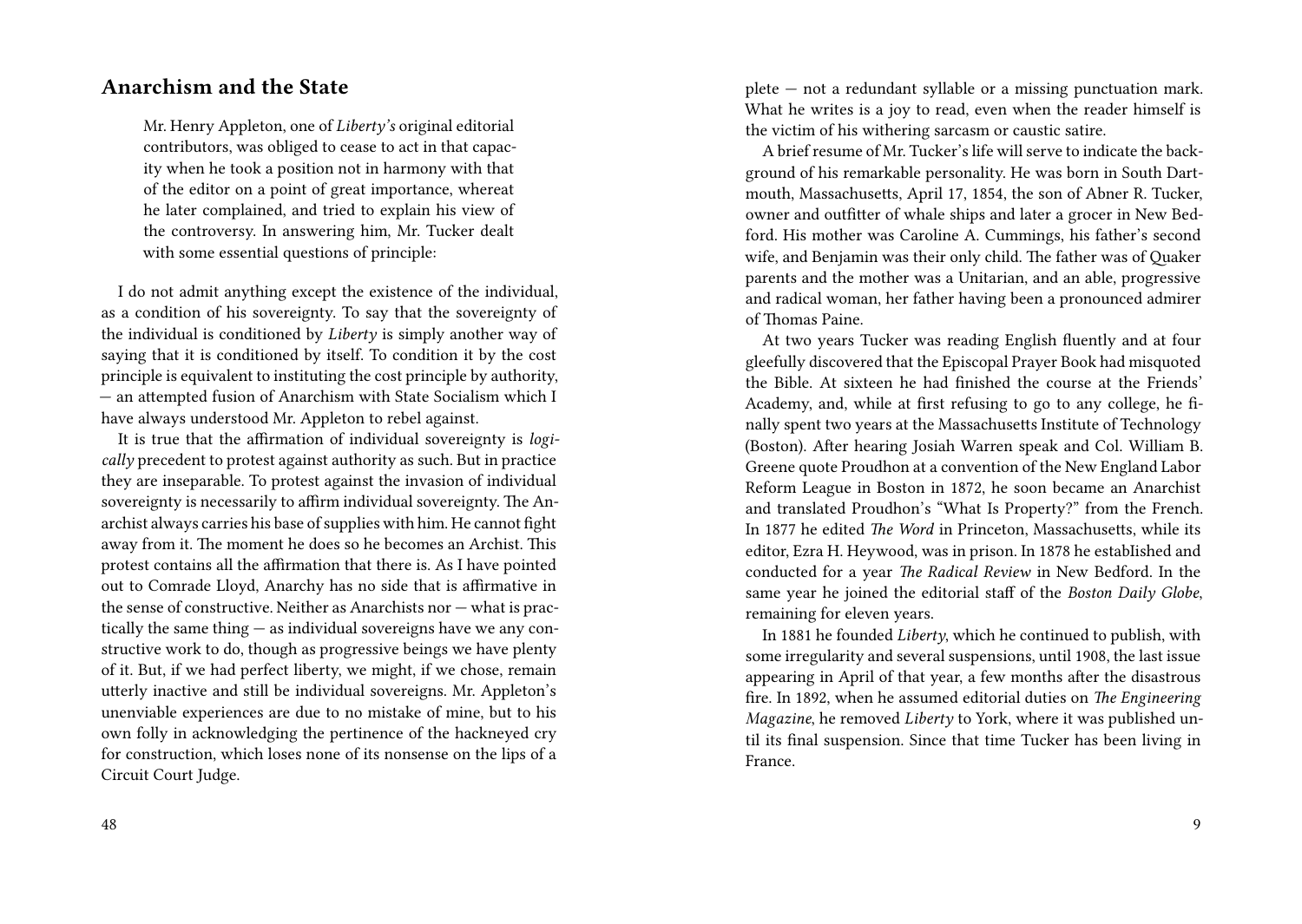"*Instead of a Book*" was deemed unsuitable for reproduction in its present form because it contains so many articles dealing with local and current events. It was decided that Individualist Anarchism could better be expounded by presenting the words of Mr. Tucker alone, eliminating the voluminous, letters of his correspondents and many more or less personal matters that crept into the discussions, with just enough explanatory matter written by the editor to indicate what drew forth the arguments advanced by *Liberty's* editor and to connect up the loose ends. In many cases Mr. Tucker has so carefully restated the position of his adversary that it has been unnecessary for the editor to repeat it.

The compiler has therefore mereiy attempted to weld together the different sections and weave the various articles into a more or less continuous whole. The task has proved to be diffcult beyond all preconception, and that it has been performed with complete success it would be presumptuous to assert.

In Mr. Tucker's controversies with his correspondents and others, occasional allusions to persons and matters not involved in the discussion have entered. These, while perfectly pertinent wben his opponents' remarks were given, add little to the force of the arguments for the Anarchistic position which it is the purpose of this volume exclusively to set forth, and they have therefore generally been excised, in spite of the fact that they constitute some of Mr. Tucker's most pungent writing.

In some places this method of treatment has made it necessary to eliminate parts of paragraphs and even parts of sentences. This elision has not been indicated by asterisks or otherwise, because the frequency of such instances would have made the matter too disconnected; while the main object of this volume is to present, as nearly as possible, an unbroken exposition. It is considered that this proceeding is entirely unobjectionable, since the essential arguments are thus expressed just as clearly, and of course more concisely, than in the complete original.

Manchester school of politics and political economy; of the third, in the atheism of Gambetta and the socialism of Karl Marx.

Through these forms of authority another line of demarcation runs transversely, separating the divine from the human; or better still, the religious from the secular. Liberty's victory over the former is well-nigh achieved. Last century Voltaire brought the authority of the supernatural into disrepute. The Church has been declining ever since. Her teeth are drawn, and though she seems still to show here and there vigorous signs of life, she does so in the violence of the death — agony upon her, and soon her power will be felt no more. It is human authority that hereafter is to be dreaded, and the State, its organ, that in the future is to be feared. Those who have lost their faith in gods only to put it in governments; those who have ceased to be Church-worshippers only to become Stateworshippers; those who have abandoned pope for king or czar, and priest for president or parliament; have indeed changed their battleground, but none the less are foes of Liberty still. The Church hhas become an object of derision; the State must be made equally so. The State is said by some to be a necessary evil; it must be made unnecessary. This century s battle, then, is with the State: the State, that debases man; the State, that prostitutes woman; the State, that corrupts children; the State, that trammels love; the State that stifles thought; the State, that monopolizes land; the State, that limits credit; the State, that restricts exchange; the State, that gives idle capital the power of increase, and through interest, rent, profit, and taxes, robs industrious labor of its products.

How the State does these things, and how it can be prevented from doing them, Liberty proposes to show in more detail hereafter in the prosecution of her purpose. Enough to say now that monopoly and privilege must be destroyed, opportunity afforded, and competition encouraged. This is Liberty's work, and "Down with Authority" her war-cry.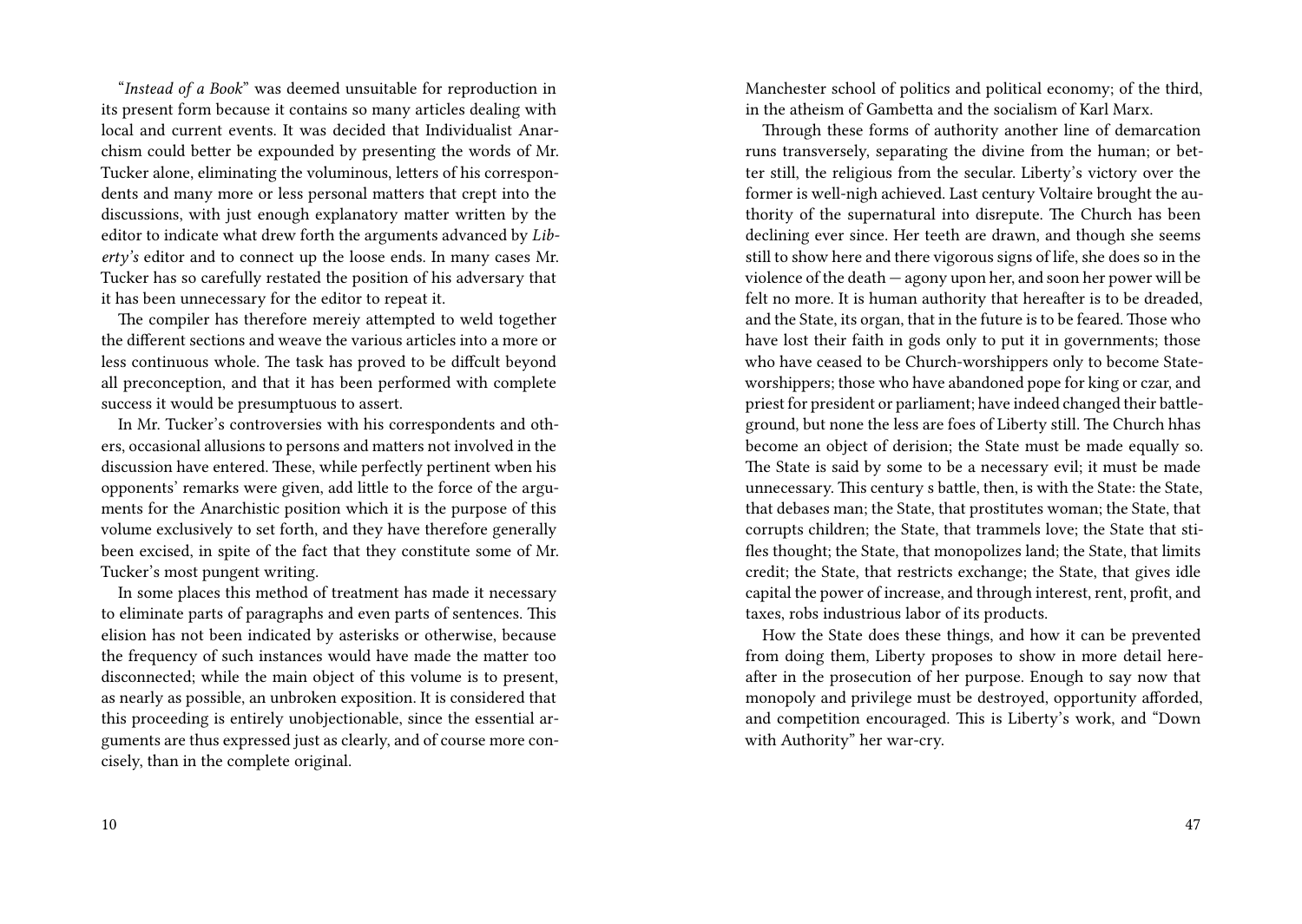oath to God and his prince, the citizen swears upon his conscience, before his brothers, and before Humanity. Between these two oaths there is the same difference as between slavery and liberty, faith and science, courts and justice, usury and labor, government and economy, non-existence and being, God and man."

### **Liberty's Declaration of Purpose**

Volume 1, No. 1, of *Liberty* appeared on August 6, 1881 and here is its salutatory:

*Liberty* enters the field of journalism to speak for herself because she finds no one willing to speak for her. She hears no voice that always champions her; she knows no pen that always writes in her defence; she sees no hand that is always lifted to avenge her wrongs or vindicate her rights. Many claim to speak in her name, but few really understand her. Still fewer have the courage and the opportunity to consistently fight for her. Her battle, then, is her own, to wage and win. She — accepts it fearlessly and with a dessly and with a determined spirit.

Her foe, Authority, takes many shapes, but, broadly speaking, her enemies divide themselves into three classes: first, those who abhor her both as a means and as an end of progress, opposing her openly, avowedly, sincerely, consistently, universally; second, those who profess to believe in her as a means of progress, but who accept her only so f ar as they think she will subserve their own selfish interests, denying her and her blessings to the rest of the world; third, those who distrust her as a means of progress, believing in her only as an end to be obtained by first trampling upon, violating, and outraging her. These three phases of opposition to Liberty are met in almost every sphere of thought and human activity. Good representatives of the first are seen in the Catholic Church and the Russian autocracy; of the second, in the Protestant Church and the

"*Instead of a Book*" contained only material published in *Liberty* previous to 1893, so the columns of *Liberty* since that date have been resorted to for some additional material.

The editor wishes to acknowledge his indebtedness to those comrades, all plumb-liners of the period when *Liberty* was the venerated medium for the exchange of their ideas, who have aided him, by advice and hard work, in the preparation of this volume, the index thereto having been prepared by the same person who performed that service for "*Instead of a Book*".

C.L.S.

Los Angeles, California. August, 1926.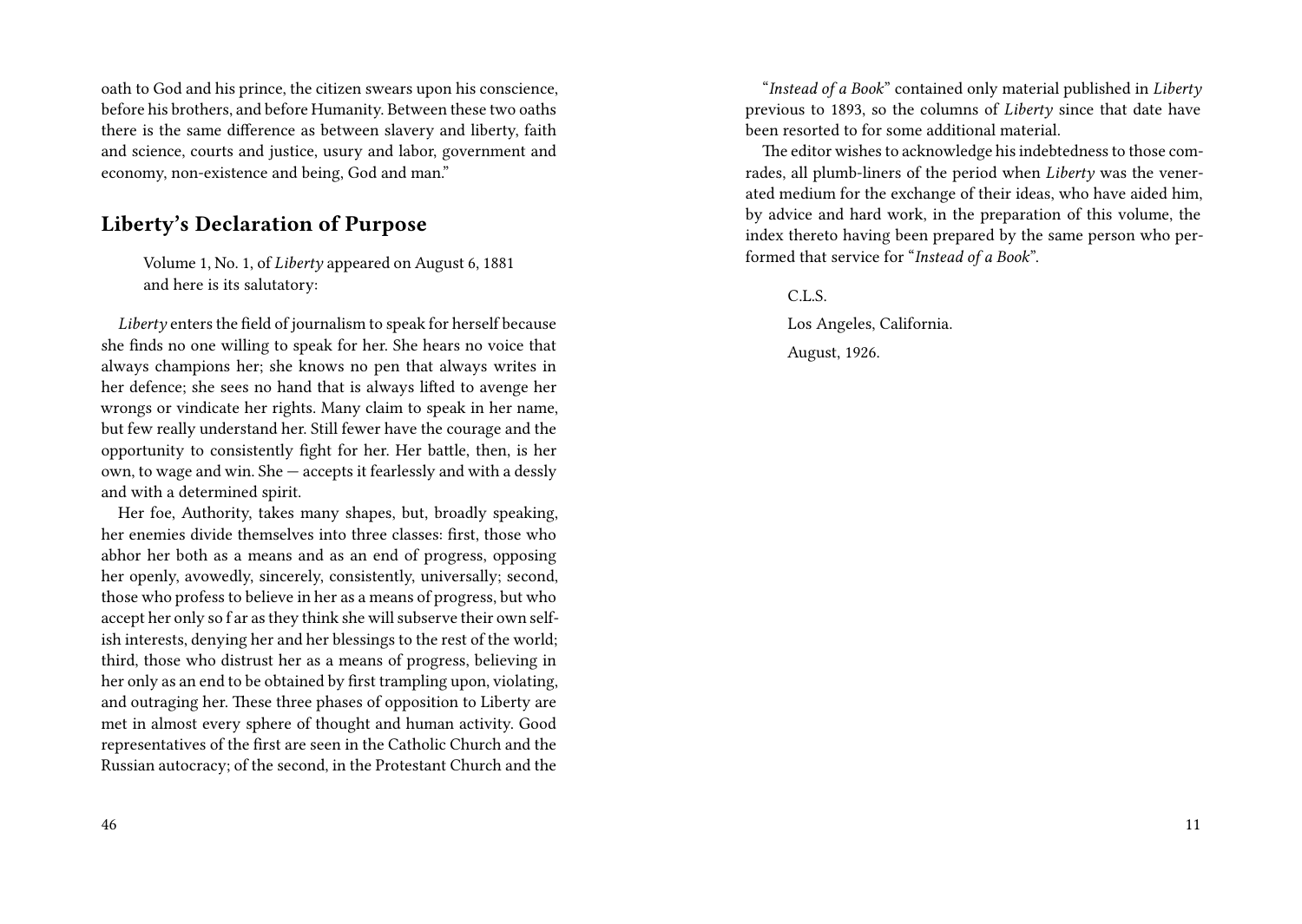# **Sociology**

"If you violate them, you will be unjust and wicked. "I offer you no other motive.

"Already, among your fellows, several have recognized that justice is better, for each and for all, than iniquity; and they have agreed with each other to mutually keep faith and right, — that is, to respect the rules of transaction which the nature of things indicates to them as alone capable of assuring them, in the largest measure, well-being, security, peace.

"Do you wish to adhere to their compact, to form a part of their society?

"Do you promise to respeet the honor, the liberty, and the goods of your brothers?

"Do you promise never to appropriate, either by violence, or by fraud, or by usury, or by speculation, the product or the possession of another?

"Do you promise never to lie and deceive, either in justice, or in business, or in any of your transactions?

"You are free to accept or to refuse.

"If you refuse, you become a part of the society of savages. Outside of the communion of the human race, you become an object of suspicion. Nothing protects you. At the slightest insult, the first comer may lift his hand against you without incurring any other accusation than that of cruelty needlessly practiced upon a brute.

"On the contrary, if you swear to the compact, you become a part of the society of free men. All your brothers enter into an engagement with you, promise you fidelity, friendship, aid, service, exchange. In case of infraction, on their part or on yours, through negligence, passion, or malice, you are responsible to each other for the damage as well as the scandal and the insecurity of which you have been the cause: this responsibility may extend, according to the gravity of the perjury or the repetitions of the offence, even to excommunication and to death.

"The law is clear, the sanction still more so. Three articles, which make but one; that is the whole social contract. Instead of making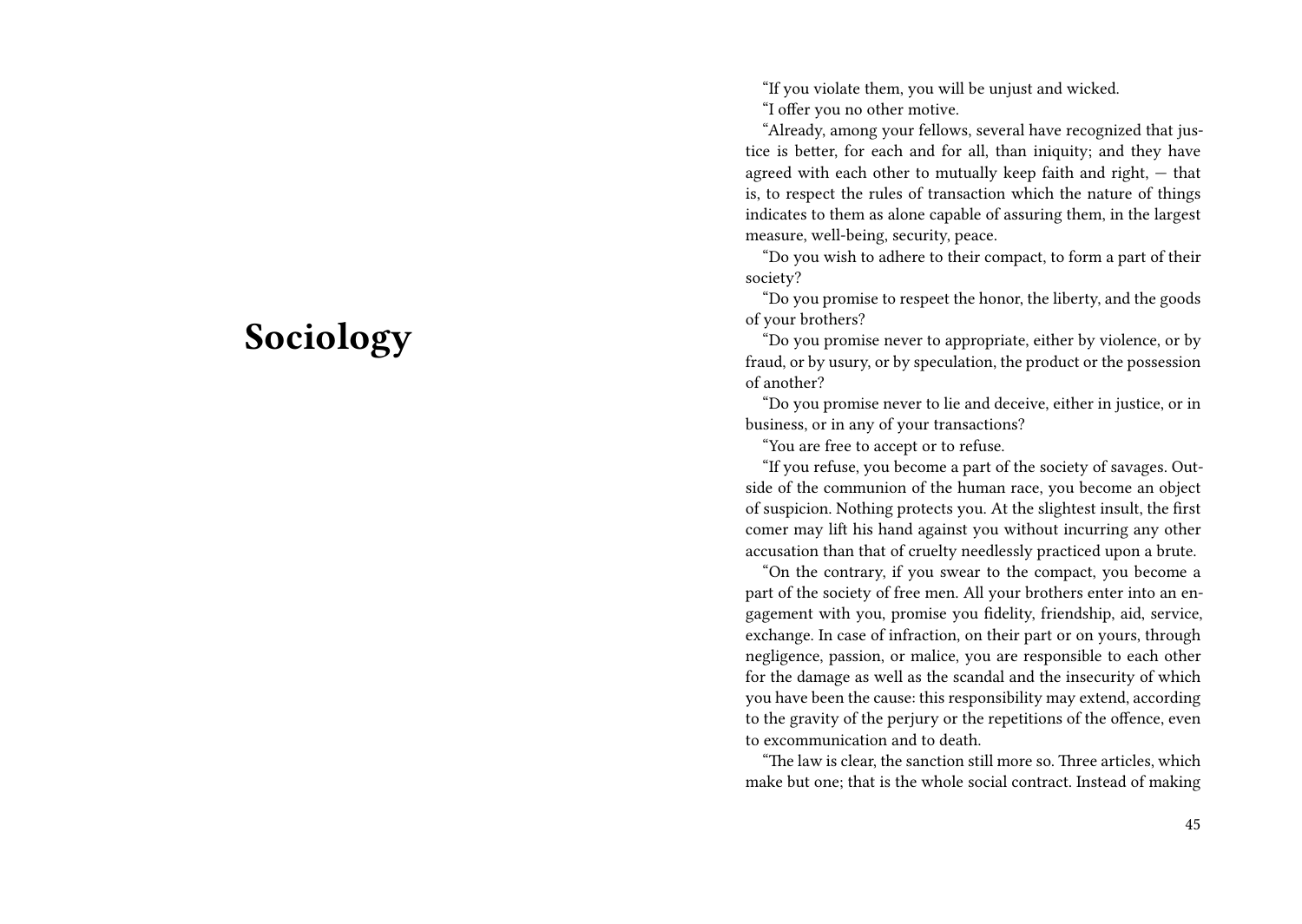ture, the Latin in the imperative, the Greek in the infinitive. The moderns do not otherwise. The tribune of the parliament-house is a Sinai as infallible and as terrible as that of Moses; whatever the law may be, from whatever lips it may come, it is sacred once it has been proclaimed by that prophetic trumpet, which with us is the majority.

"Thou shalt not assemble.

"Thou shalt not print.

"Thou shalt not read.

"Thou shalt respect thy representatives and thy officials, which the hazard of the ballot or the good pleasure of the State shall have given you.

"Thou shalt obey the laws which they in their wisdom shall have made.

"Thou shalt pay thy taxes faithfully.

"And thou shalt love the Government, thy Lord and thy God, with all thy heart and with all thy soul and with all thy mind, because the Government knows better than thou what thou art, what thou art worth, what is good for thee, and because it has the power to chastise those who disobey its commandments, as well as to reward unto the fourth generation those who make themselves agreeable to it.

"With the Revolution it is quite different.

"The search for first causes and for final causes is eliminated from economic science as from the natural sciences.

"The idea of Progress replaces, in philosophy, that of the Absolute.

"Revolution succeeds Revelation.

"Reason, assisted by Experience, discloses to man the laws of Nature and Society; then it says to him:

"These laws are those of necessity itself. No man has made them; no man imposes them upon you. They have been gradually discovered, and I exist only to bear testimony to them.

"If you observe them, you will be just and good.

# **I. State Socialism and Anarchism: How far they agree, and wherein they differ.**

This essay, which is the clearest statement on the subject that has ever been produced, was written by Mr. Tucker in 1886, in response to an invitation from the editor of the *North American Review* to furnish him a paper on Anarchism. It was accepted, announced for publication, and was paid for; but it was never printed in that magazine, and, after numerous letters of inquiry had been sent, the manuscript was returned to the author, although the editor of the *Review* volunteered the declaration that it was the ablest article that he had received during his editorship. It appeared as the leading article in "*Instead of a Book*," and, after forty years, it is still easily the most important thing in the present volume:

Probably no agitation has ever attained the magnitude, either in the number of its recruits or the area of its influence, which has been attained by Modern Socialism, and at the same time been so little understood and so misunderstood, not only by the hostile and the indifferent, but by the friendly, and even by the great mass of its adherents themselves. This unfortunate and highly dangerous state of things is due partly to the fact that the human relationships which this movement — if anything so chaotic can be called a movement — aims to transform, involve no special class or classes,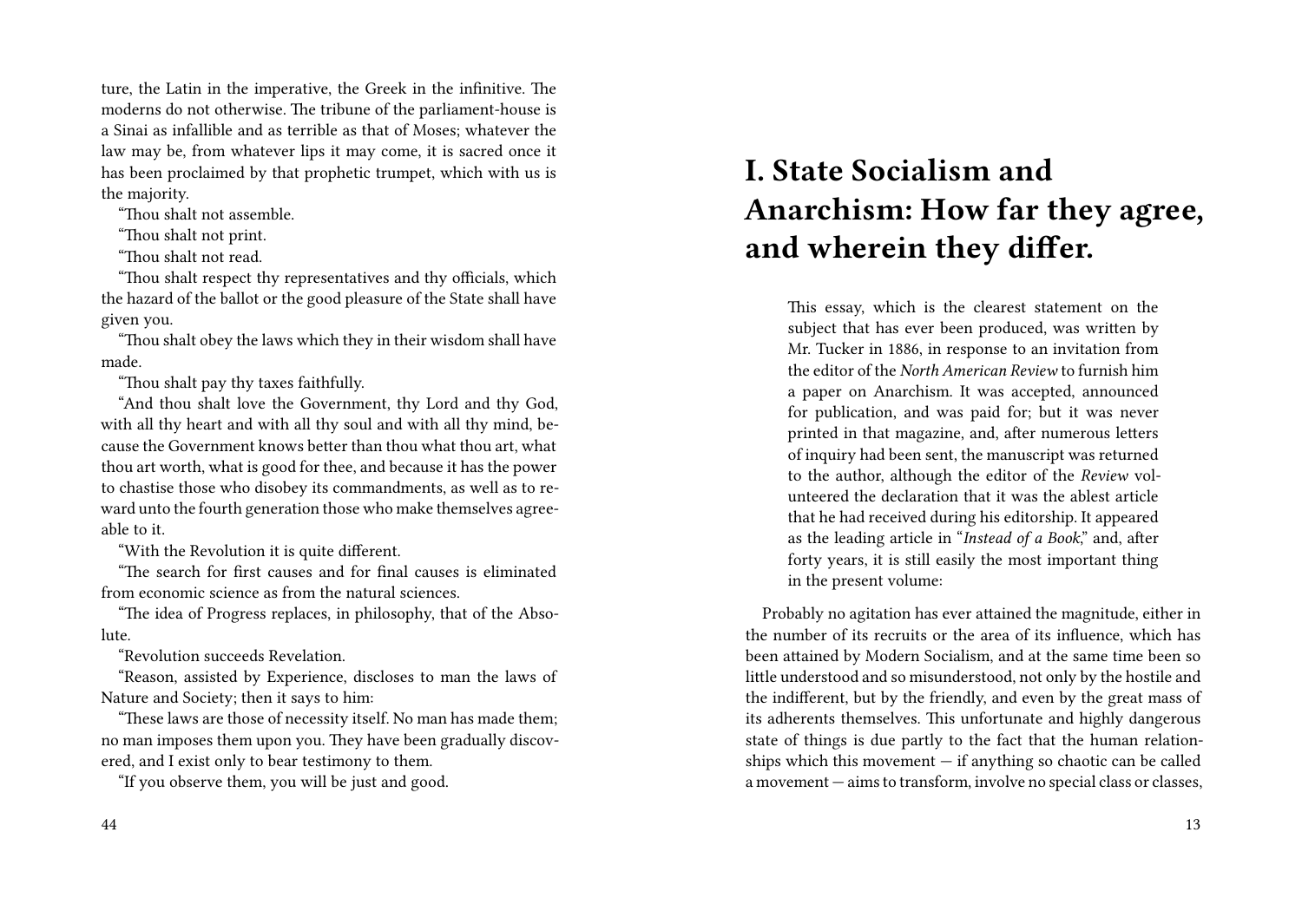but literally all mankind; partly to the fact that these relationships are infinitely more varied and complex in their nature than those with which any special reform has ever been called upon to deal; and partly to the fact that the great moulding forces of society, the channels of information and enlightenment, are well-nigh exclusively under the control of those whose immediate pecuniary interests are antagonistic to the bottom claim of Socialism that labor should be put in possession of its own.

Almost the only persons who may be said to comprehend even approximately the significance, principles, and purposes of Socialism are the chief leaders of the extreme wings of the Socialistic forces, and perhaps a few of the money kings themselves. It is a subject of which it has lately become quite the fashion for preacher, professor, and penny-a-liner to treat, and, for the most part, woeful work they have made with it, exciting the derision and pity of those competent to judge. That those prominent in the intermediate Socialistic divisions do not fully understand what they are about is evident from the positions they occupy. If they did; if they were consistent, logical thinkers; if they were what the French call *consequent* men, — their reasoning faculties would long since have driven them to one extreme or the other.

For it is a curious fact that the two extremes of the vast army now under consideration, though united, as has been hinted above, by the common claim that labor shall be put in possession of its own, are more diametrically opposed to each other in their fundamental principles of social action and their methods of reaching the ends aimed at than either is to their common enemy, the existing society. They are based on two principles the history of whose conflict is almost equivalent to the history of the world since man came into it; and all intermediate parties, including that of the upholders of the existing society, are based upon a compromise between them. It is clear, then, that any intelligent, deep-rooted opposition to the prevailing order of things must come from one or the other of these extremes, for anything from any other source, far from beof the State. Simple as such a step would seem, from it all the rest would follow.

A half-hour is a very short time in which to discuss the relation of the State to the individual, and I must ask your pardon for the brevity of my dealing with a succession of considerations each of which needs an entire essay for its development. If I have outlined the argument intelligibly, I have accomplished all that I expected. But, in the hope of impressing the idea of the true social contract more vividly upon your minds, in conclusion I shall take the liberty of reading another page from Proudhon, to whom I am indebted for most of what I know, or think I know, upon this subject. Contrasting authority with free contract, he says, in his "General Idea of the Revolution of the Nineteenth Century":

"Of the distance that separates these two *regimes*, we may judge by the difference in their styles.

"One of the most solemn moments in the evolution of the principle of authority is that of the promulgation of the Decalogue. The voice of the angel commands the People, prostrate at the foot of Sinai:

"Thou shalt worship the Eternal, and only the Eternal.

"Thou shalt swear only by him.

"Thou shalt keep his holidays, and thou shalt pay his tithes. "Thou shalt honor thy father and thy mother.

"Thou shalt not kill.

"Thou shalt not steal.

"Thou shalt not commit adultery.

"Thou shalt not bear false witness.

"Thou shalt not covet or calumniate.

"For the Eternal ordains it, and it is the Eternal who has made you what you are. The Eternal is alone sovereign, alone wise, alone worthy; the Eternal punishes and rewards. It is in the power of the Eternal to render you happy or unhappy at his will.

"All legislations have adopted this style; all, speaking to man, employ the sovereign formula. The Hebrew commands in the fu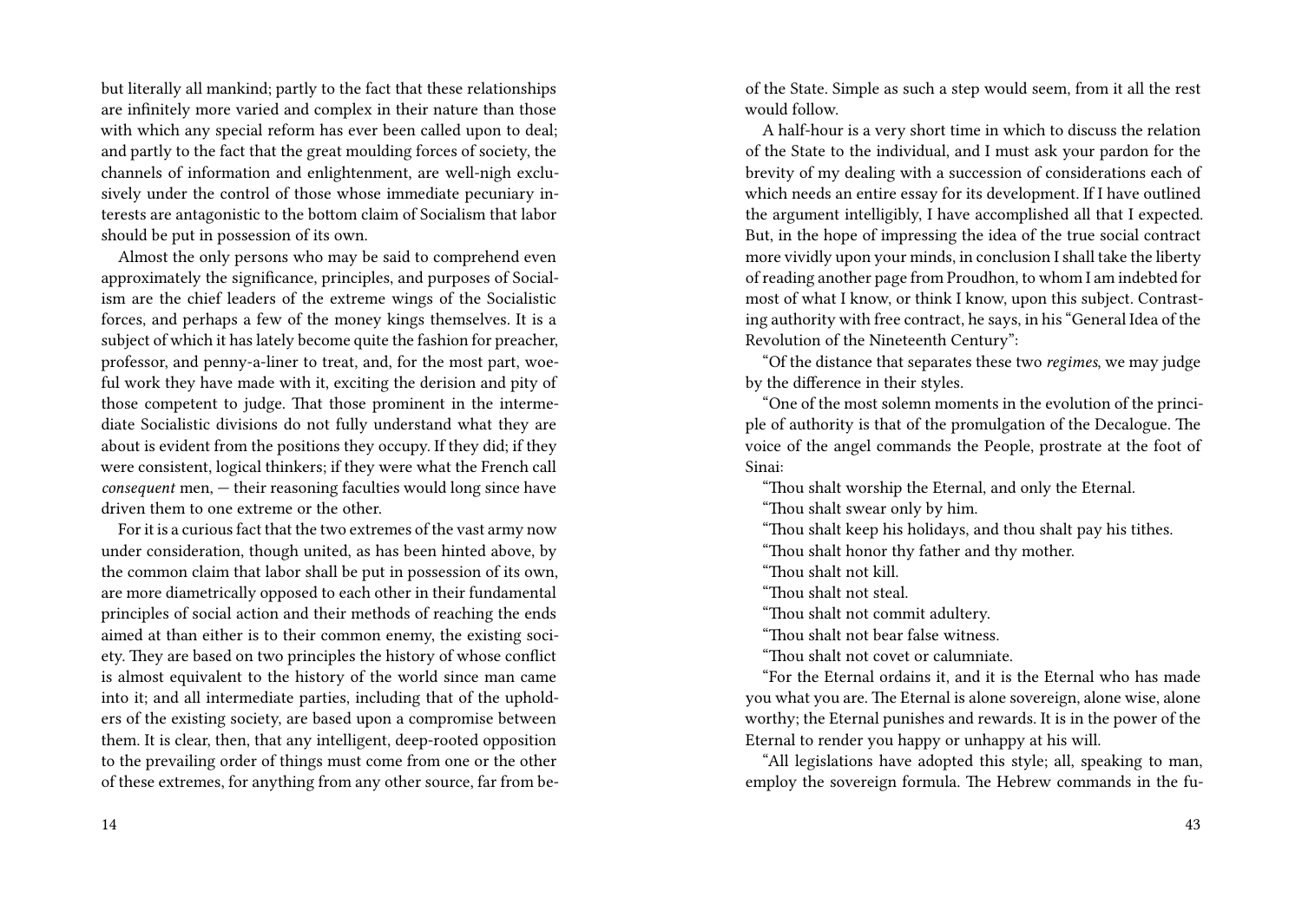existing political order is of a purely defensive character instead of the aggressive State which the Anarchists aim to abolish!

This leads to another consideration that bears powerfully upon the problem of the invasive individual, who is such a bugbear to the opponents of Anarchism. Is it not such treatment as has just been described that is largely responsible for his existence? I have heard or read somewhere of an inscription written for a certain charitable institution:

"This hospital a pious person built,

But first he made the poor wherewith to fill't"

And so, it seems to me, it is with our prisons. They are filled with criminals which our virtuous State has made what they are by its iniquitous laws, its grinding monopolies, and the horrible social conditions that result from them. We enact many laws that manufacture criminals, and then a few that punish them. Is it too much to expect that the new social conditions which must follow the abolition of all interference with the production and distribution of wealth will in the end so change the habits and propensities of men that our jails and prisons, our policemen and our soldiers, in a word, our whole machinery and outfit of defence; will be superfluous? That, at least, is the Anarchists' belief. It sounds Utopian, but it really rests on severely economic grounds. Today, however, time is lacking to explain the Anarchistic view of the dependence of usury, and therefore of poverty, upon monopolistic privilege, especially the banking privilege, and to show how an intelligent minority, educated in the principle of Anarchism and determined to exercise that right to ignore the State upon which Spencer, in his "Social Statics," so ably and admirably insists, might, by setting at defiance the National and State banking prohibitions, and establishing a Mutual Bank in competition with the existing monopolies, take the first and most important step in the abolition of usury and

ing revolutionary in character, could be only in the nature of such superficial modification as would be utterly unable to concentrate upon itself the degree of attention and interest now bestowed upon Modern Socialism.

The two principles referred to are *Authority* and *Liberty*, and the names of the two schools of Socialistic thought which fully and unreservedly represent one or the other of them are, respectively, State Socialism and Anarchism. Whoso knows what these two schools want and how they propose to get it understands the Socialistic movement. For, just as it has been said that there is no half-way house between Rome and Reason, so it may be said that there is no half-way house between State Socialism and Anarchism. There are, in fact, two currents steadily flowing from the center of the Socialistic forces which are concentrating them on the left and on the right; and, if Socialism is to prevail, it is among the possibilities that, after this movement of separation has been completed and the existing order have been crushed out between the two camps, the ultimate and bitterer conflict will be still to come. In that case all the eight-hour men, all the trades-unionists, all the Knights of Labor, all the land nationalizationists, all the greenbackers, and, in short, all the members of the thousand and one different battalions belonging to the great army of Labor, will have deserted their old posts, and, these being arrayed on the one side and the other, the great battle will begin. What a final victory for the State Socialists will mean, and what a final victory for the Anarchists will mean, it is the purpose of this paper to briefly state.

To do this intelligently, however, I must first describe the ground common to both, the features that make Socialists of each of them.

The economic principles of Modern Socialism are a logical deduction from the principle laid down by Adam Smith in the early chapters of his "Wealth of Nations," — namely, that labor is the true measure of price. But Adam Smith, after stating this principle most clearly and concisely, immediately abandoned all further consideration of it to devote himself to showing what actually does measure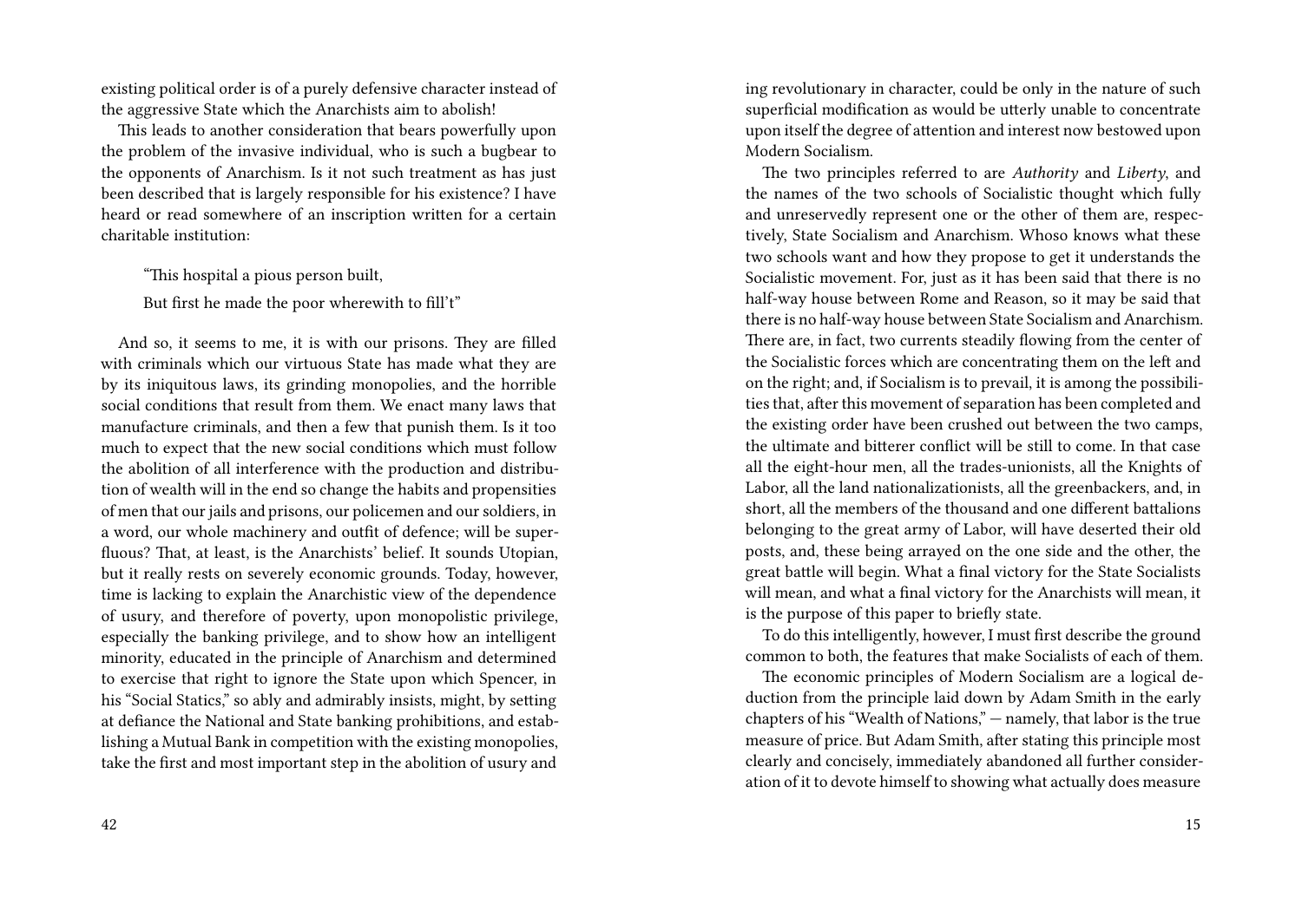price, and how, therefore, wealth is at present distributed. Since his day nearly all the political economists have followed his example by confining their function to the description of society as it is, in its industrial and commercial phases. Socialism, on the contrary, extends its function to the description of society as it should be, and the discovery of the means of making it what it should be. Half a century or more after Smith enunciated the principle above stated, Socialism picked it up where he had dropped it, and in following it to its logical conclusions, made it the basis of a new economic philosophy.

This seems to have been done independently by three different men, of three different nationalities, in three different languages: Josiah Warren, an American; Pierre J. Proudhon, a Frenchman; Karl Marx, a German Jew. That Warren and Proudhon arrived at their conclusions singly and unaided is certain; but whether Marx was not largely indebted to Proudhon for his economic ideas is questionable. However this may be, Marx's presentation of the ideas was in so many respects peculiarly his own that he is fairly entitled to the credit of originality. That the work of this interesting trio should have been done so nearly simultaneously would seem to indicate that Socialism was in the air, and that the time was ripe and the conditions favorable for the appearance of this new school of thought. So far as priority of time is concerned, the credit seems to belong to Warren, the American, — a fact which should be noted by the stump orators who are so fond of declaiming against Socialism as an imported article. Of the purest revolutionary blood, too, this Warren, for he descended from the Warren who fell at Bunker Hill.

From Smith's principle that labor is the true measure of price — or, as Warren phrased it, that cost is the proper limit of price — these three men made the following deductions: that the natural wage of labor is its product; that this wage, or product, is the only just source of income (leaving out, of course, gift, inheritance, etc.); that all who derive income from any other source abstract

to sanction, under the law of equal liberty, the confiscation of a man's earnings to pay for protection which he has not sought and does not desire? And, if this is an outrage, what name shall we give to such confiscation when the victim is given, instead of bread, a stone, instead of protection, oppression? To force a man to pay for the violation of his own liberty is indeed an addition of insult to injury. But that is exactly what the State is doing. Read the "Congressional Record"; follow the proceedings of the State legislatures; examine our statute-books; test each act separately by the law of equal liberty, you will find that a good nine-tenths of existing legislation serves, not to enforce that fundamental social law, but either to prescribe the individual's personal habits, or, worse still, to create and sustain commercial, industrial, financial, and proprietary monopolies which deprive labor of a large part of the reward that it would receive in a perfectly free market. "To be governed," says Proudhon, "is to be watched, inspected, spied, directed, lawridden, regulated, penned up, indoctrinated, preached at, checked, appraised, sized, censured, commanded; by beings who have neither title nor knowledge nor virtue. To be governed is to have every operation, every transaction every movement noted, registered, counted, rated, stamped, measured, numbered, assessed, licensed, refused, authorized, indorsed, admonished, prevented, reformed, redressed, corrected. To be governed is, under pretext of public utility and in the name of the general interest, to be laid under contribution, drilled, fleeced, exploited, monopolized, extorted from, exhausted, hoaxed, robbed; then, upon the slightest resistance, at the first word of complaint, to be repressed, fined, vilified, annoyed, hunted down, pulled about, beaten, disarmed, bound, imprisoned, shot, mitrailleused, judged, condemned, banished, sacrificed, sold, betrayed, and, to crown all, ridiculed, derided, outraged, dishonored." And I am sure I do not need to point out to you the existing laws that correspond to and justify nearly every count in Proudhon's long indictment. How thoughtless, then, to assert that the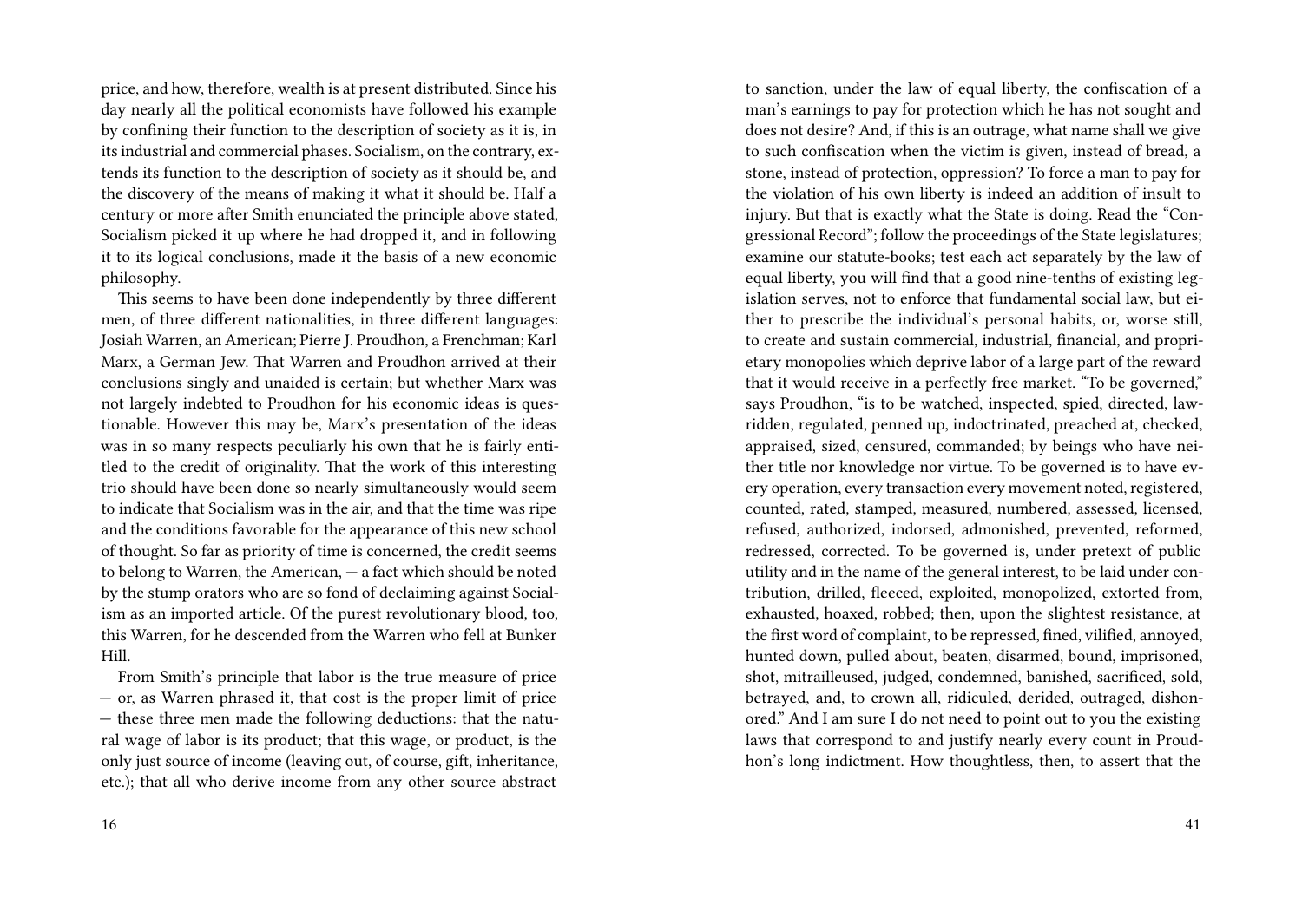vice might be greatly increased if we would cease to restrict, hamper, and oppress each other. 'Why can we not agree to let each live his own life, neither of us transgressing the limit that separates our individualities?" It is by this reasoning that mankind is approaching the real social contract, which is not, as Rousseau thought, the origin of society, but rather the outcome of a long social experience, the fruit of its follies and disasters. It is obvious that this contract, this social law, developed to its perfection, excludes all aggression, all violation of equality of liberty, all invasion of every kind. Considering this contract in connection with the Anarchistic definition of the State as the embodiment of the principle of invasion, we see that the State is antagonistic to society; and, society being essential to individual life and development, the conclusion leaps to the eyes that the relation of the State to the individual and of the individual to the State must be one of hostility, enduring till the State shall perish.

"But," it will be asked of the Anarchists at this point in the argument, "what shall be done with those individuals who undoubtedly will persist in violating the social law by invading their neighbors?" The Anarchists answer that the abolition of the State will leave in existence a defensive association, resting no longer on a compulsory but on a voluntary basis, which will restrain invaders by any means that may prove necessary. "But that is what we have now," is the rejoinder. "You really want, then, only a change of name?" Not so fast, please. Can it be soberly pretended for a moment that the State, even as it exists here in America, is purely a defensive institution? Surely not, save by those who see of the State only its most palpable manifestation; the policeman on the street-corner. And one would not have to watch him very closely to see the error of this claim. Why, the very first act of the State, the compulsory assessment and collection of taxes, is itself an aggression, a violation of equal liberty, and, as such, initiates every subsequent act, even those acts which would be purely defensive if paid out of a treasury filled by voluntary contributions. How is it possible it directly or indirectly from the natural and just wage of labor; that this abstracting process generally takes one of three forms, interest, rent, and profit; that these three constitute the trinity of usury, and are simply different methods of levying tribute for the use of capital; that, capital being simply stored-up labor which has already received its pay in full, its use ought to be gratuitous, on the principle that labor is the only basis of price; that the lender of capital is entitled to its return intact, and nothing more; that the only reason why the banker, the stockholder, the landlord, the manufacturer, and the merchant are able to exact usury from labor lies in the fact that they are backed by legal privilege, or monopoly; and that the only way to secure labor the enjoyment of its entire product, or natural wage, is to strike down monopoly.

It must not be inferred that either Warren, Proudhon, or Marx used exactly this phraseology, or followed exactly this line of thought, but it indicates definitely enough the fundamental ground taken by all three, and their substantial thought up to the limit to which they went in common. And, lest I may be accused of stating the positions and arguments of these men incorrectly, it may be well to say in advance that I have viewed them broadly, and that, for the purpose of sharp, vivid, and emphatic comparison and contrast, I have taken considerable liberty with their thought by rearranging it in an order, and often in a phraseology, of my own, but, I am satisfied, without, in so doing, misrepresenting them in any essential particular.

It was at this point  $-$  the necessity of striking down monopoly — that came the parting of their ways. Here the road forked. They found that they must turn either to the right or to the left,  $-$  follow either the path of Authority or the path of Liberty. Marx went one way; Warren and Proudhon the other. Thus were born State Socialism and Anarchism.

First, then, State Socialism, which may be described as *the doctrine that all the affairs of men should be managed by the government, regardless of individual choice*.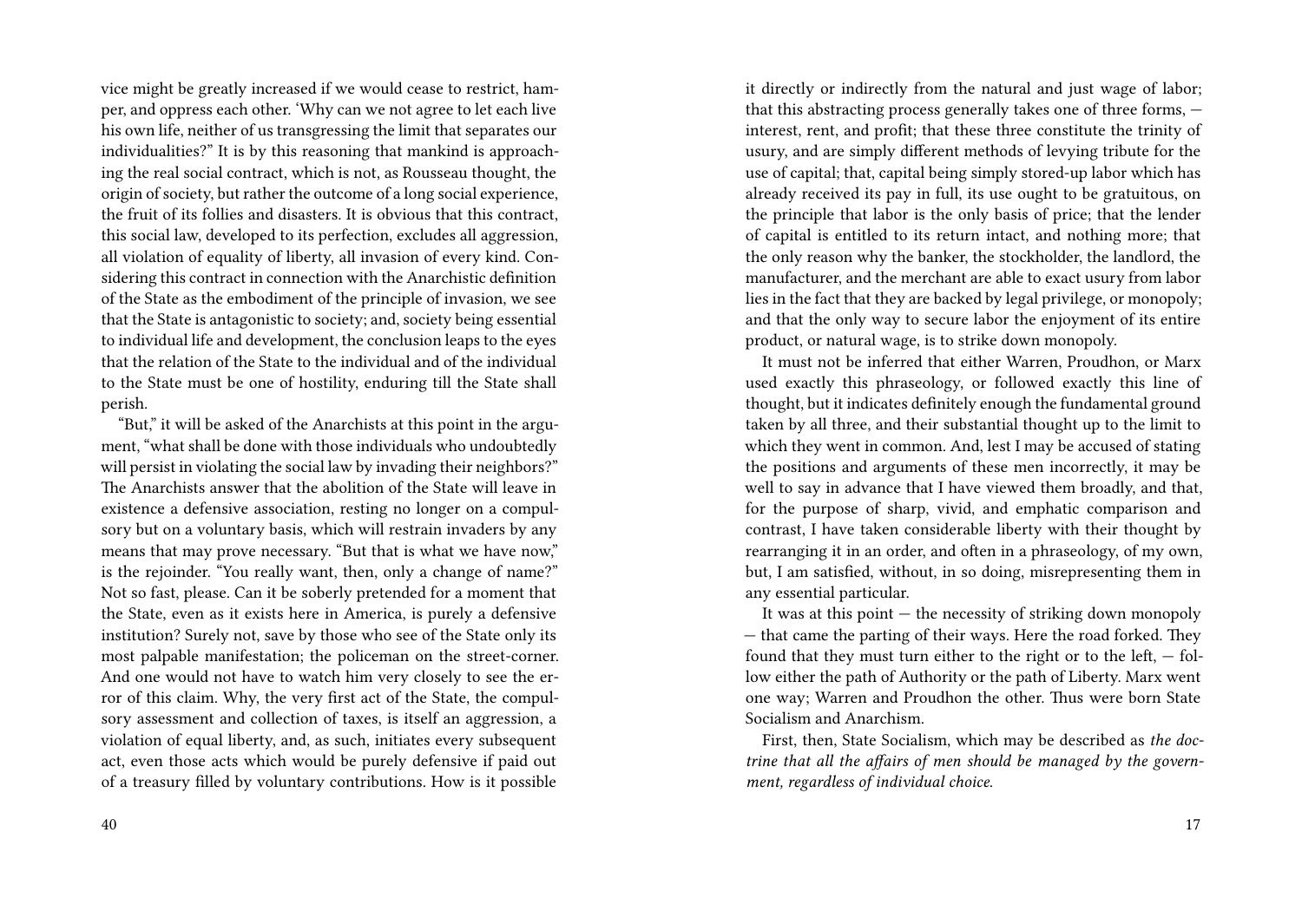Marx, its founder, concluded that the only way to abolish the class monopolies was to centralize and consolidate all industrial and commercial interests, all productive and distributive agencies, in one vast monopoly in the hands of the State. The government must become banker, manufacturer, farmer, carrier, and merchant, and in these capacities must suffer no competition. Land, tools, and all instruments of production must be wrested from individual hands, and made the property of the collectivity. To the individual can belong only the products to be consumed, not the means of producing them. A man may own his clothes and his food, but not the sewing-machine which makes his shirts or the spade which digs his potatoes. Product and capital are essentially different things; the former belongs to individuals, the latter to society. Society must seize the capital which belongs to it, by the ballot if it can, by revolution if it must. Once in possession of it, it must administer it on the majority principle, though its organ, the State, utilize it in production and distribution, fix all prices by the amount of labor involved, and employ the whole people in its workshops, farms, stores, etc. The nation must be transformed into a vast bureaucracy, and every individual into a State official. Everything must be done on the cost principle, the people having no motive to make a profit out of themselves. Individuals not being allowed to own capital, no one can employ another, or even himself. Every man will be a wagereceiver, and the State the only wage-payer. He who will not work for the State must starve, or, more likely, go to prison. All freedom of trade must disappear. Competition must be utterly wiped out. All industrial and commercial activity must be centered in one vast, enormous, all-inclusive monopoly. The remedy for *monopolies* is *monopoly*.

Such is the economic programme of State Socialism as adopted from Karl Marx. The history of its growth and progress cannot be told here. In this country the parties that uphold it are known as the Socialistic Labor Party, which pretends to follow Karl Marx; the Nationalists, who follow Karl Marx filtered through Edward

as the Anarchists are aware, has made any agreement with God or with any other power of any order whatsoever. The Anarchists are not only utilitarians, but egoists in the farthest and fullest sense. So far as inherent right is concerned, might is its only measure. Any man, be his name Bill Sykes or Alexander Romanoff, and any set of men, whether the Chinese highbinders or the Congress of the United States, have the right, if they have the power, to kill or coerce other men and to make the entire World subservient to their ends. Society's right to enslave the individual and the individual's right to enslave society are unequal only because their powers are unequal. This position being subversive of all systems of religion and morality, of course I cannot expect to win immediate assent thereto from the audience which I am addressing today; nor does the time at my disposal allow me to sustain it by an elaborate, or even a summary, examination of the foundations of ethics. Those who desire a greater familiarity with this particular phase of the subject should read a profound German work, *"Der Einzige und sein Eigenthum,"* written years ago by a comparatively unknown author, Dr. Caspar Schmidt, whose *nom de plume* was Max Stirner. Read only by a few scholars, the book is buried in obscurity, but is destined to a resurrection that perhaps will mark an epoch.

If this, then, were a question of right, it would be, according to the Anarchists, purely a question of strength. But, fortunately, it is not a question of right: it is a question of expediency, of knowledge, of science; the science of living together, the science of society. The history of humanity has been largely one long and gradual discovery of the fact that the individual is the gainer by society exactly in proportion as society is free, and of the law that the condition of a permanent and harmonious society is the greatest amount of individual liberty compatible with equality of liberty. The average man of each new generation has said to himself more clearly and consciously than his predecessor: "My neighbor is not my enemy, but my friend, and I am his, if we would but mutually recognize the fact. We help each other to a better, fuller, happier living; and this ser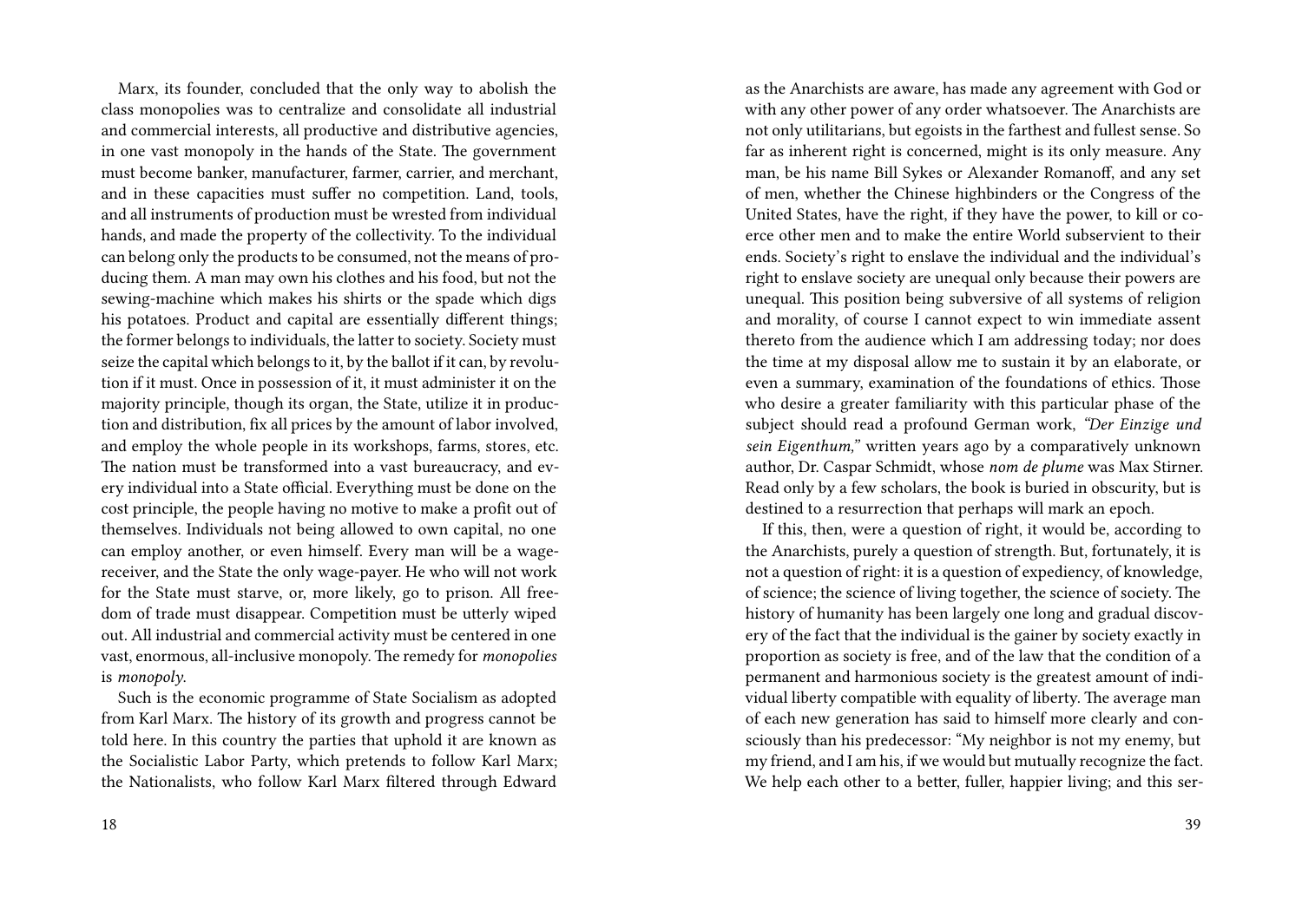it be offered by one man to another man, as when one repels a criminal's onslaught, or by one man to all other men, as when one declines to obey an oppressive law, or by all men to one man, as when a subject people rises against a despot, or as when the members of a community voluntarily unite to restrain a criminal. This distinction between invasion and resistance, between government and defence, is vital. Without it there can be no valid philosophy of politics. Upon this distinction and the other considerations just outlined, the Anarchists frame the desired definitions. This, then, is the Anarchistic definition of government: the subjection of the non-invasive individual to an external will. And this is the Anarchistic definition of the State: the embodiment of the principle of invasion in an individual, or a band of individuals, assuming to act as representatives or masters of the entire people within a given area. As to the meaning of the remaining term in the subject under discussion, the word "individual," I think there is little difficulty. Putting aside the subtleties in which certain metaphysicians have indulged, one may use this word without danger of being misunderstood. Whether the definitions thus arrived at prove generally acceptable or not is a matter of minor consequence. I submit that they are reached scientifically, and serve the purpose of a clear conveyance of thought.The Anarchists, having by their adoption taken due care to be explicit, are entitled to have their ideas judged in the light of these definitions.

Now comes the question proper: What relations should exist between the State and the Individual? The general method of determining these is to apply some theory of ethics involving a basis of moral obligation. In this method the Anarchists have no confidence. The idea of moral obligation, of inherent rights and duties, they totally discard. They look upon all obligations, not as moral, but as social, and even then not really as obligations except as these have been consciously and voluntarily assumed. If a man makes an agreement with men, the latter may combine to hold him to his agreement; but, in the absence of such agreement, no man, so far

38

Bellamy; and the Christian Socialists, who follow Karl Marx filtered through Jesus Christ.

What other applications this principle of Authority, once adopted in the economic sphere, will develop is very evident. It means the absolute control by the majority of all individual conduct. The right of such control is already admitted by the State Socialists, though they maintain that, as a matter of fact, the individual would be allowed a much larger liberty than he now enjoys. But he would only be allowed it; he could not claim it as his own. There would be no foundation of society upon a guaranteed equality of the largest possible liberty. Such liberty as might exist would exist by sufferance and could be taken away at any moment. Constitutional guarantees would be of no avail. There would be but one article in the constitution of a State Socialistic country: "The right of the majority is absolute."

The claim of the State Socialists, however, that this right would not be exercised in matters pertaining to the individual in the more intimate and private relations of his life is not borne out by the history of governments. It has ever been the tendency of power to add to itself, to enlarge its sphere, to encroach beyond the limits set for it; and where the habit of resisting such encroachment is not fostered, and the individual is not taught to be jealous of his rights, individuality gradually disappears and the government or State becomes the all-in-all. Control naturally accompanies responsibility. Under the system of State Socialism, therefore, which holds the community responsible for the health, wealth, and wisdom of the individual, it is evident that the community, through its majority expression, will insist more and more in prescribing the conditions of health, wealth, and wisdom, thus impairing and finally destroying individual independence and with it all sense of individual responsibility.

Whatever, then, the State Socialists may claim or disclaim, their system, if adopted, is doomed to end in a State religion, to the expense of which all must contribute and at the altar of which all must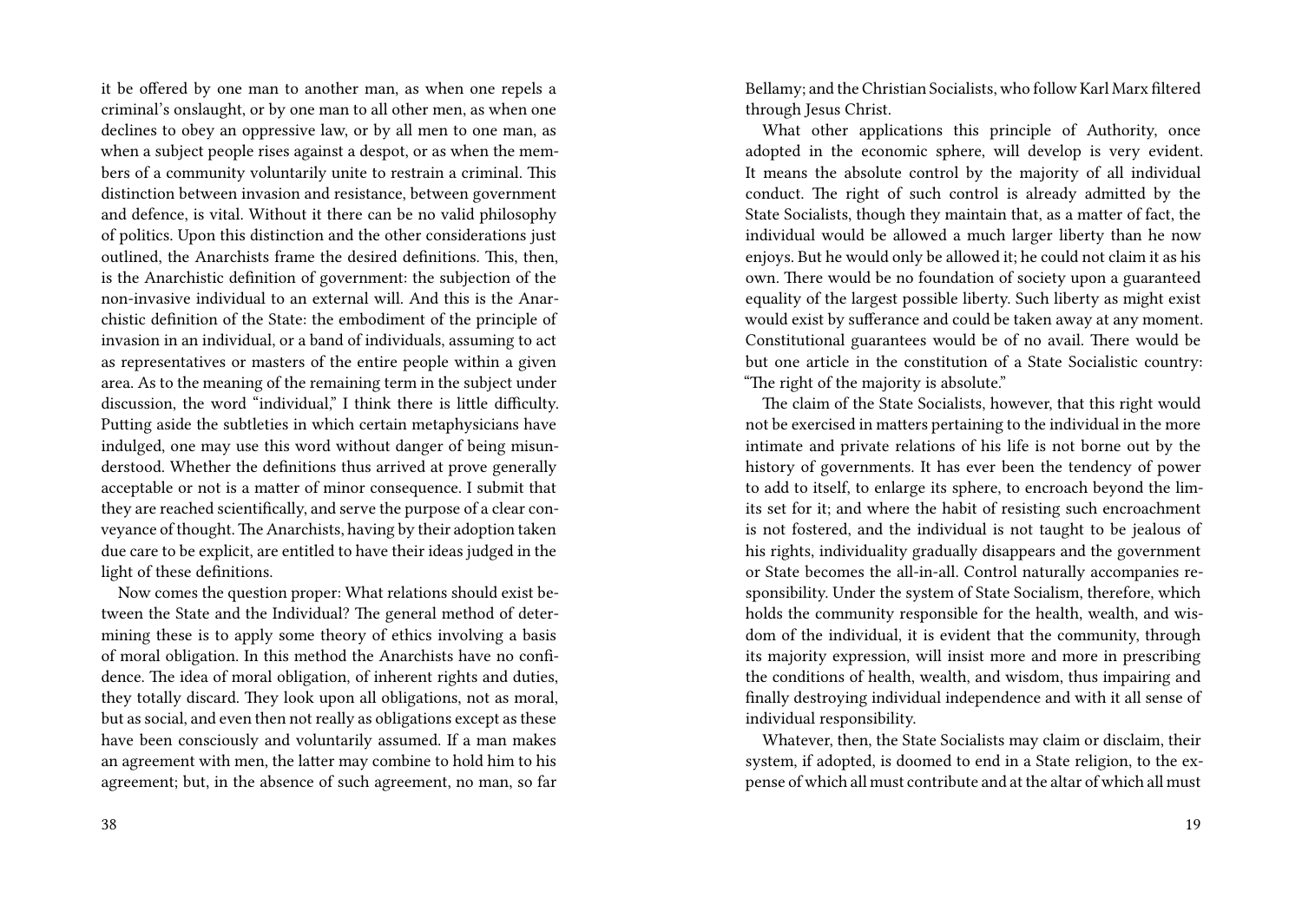kneel; a State school of medicine, by whose practitioners the sick must invariably be treated; a State system of hygiene, prescribing what all must and must not eat, drink, wear, and do; a State code of morals, which will not content itself with punishing crime, but will prohibit what the majority decide to be vice; a State system of instruction, which will do away with all private schools, academies, and colleges; a State nursery, in which all children must be brought up in common at the public expense; and, finally, a State family, with an attempt at stirpiculture, or scientific breeding, in which no man and woman will be allowed to have children if the State prohibits them and no man and woman can refuse to have children if the State orders them. Thus will Authority achieve its acme and Monopoly be carried to its highest power.

Such is the ideal of the logical State Socialist, such the goal which lies at the end of the road that Karl Marx took. Let us now follow the fortunes of Warren and Proudhon, who took the other road, the road of Liberty.

This brings us to Anarchism, which may be described as *the doctrine that all the affairs of men should be managed by individuals or voluntary associations, and that the State should be abolished*.

When Warren and Proudhon, in prosecuting their search for justice to labor, came face to face with the obstacle of class monopolies, they saw that these monopolies rested upon Authority, and concluded that the thing to be done was, not to strengthen this Authority and thus make monopoly universal, but to utterly uproot Authority and give full sway to the opposite principle, Liberty, by making competition, the antithesis of monopoly, universal. They saw in competition the great leveler of prices to the labor cost of production. In this they agreed with the political economists. They query then naturally presented itself why all prices do not fall to labor cost; where there is any room for incomes acquired otherwise than by labor; in a word, why the usurer, the receiver of interest, rent, and profit, exists. The answer was found in the present one-sidedness of competition. It was discovered that capital had

them two in number: first, aggression; second, the assumption of sole authority over a given area and all within it, exercised generally for the double purpose of more complete oppression of its subjects and extension of its boundaries. That this second element is common to all States, I think, will not be denied, — at least, I am not aware that any State has ever tolerated a rival State within its borders; and it seems plain that any State which should do so would thereby cease to be a State and to be considered as such by any. The exercise of authority over the same area by two States is a contradiction. That the first element, aggression, has been and is common to all States will probably be less generally admitted. Nevertheless, I shall not attempt to re-enforce here the conclusion of Spencer, which is gaining wider acceptance daily; that the State had its origin in aggression, and has continued as an aggressive institution from its birth. Defence was an afterthought, prompted by necessity; and its introduction as a State function, though effected doubtless with a view to the strengthening of the State, was really and in principle the initiation of the State's destruction. Its growth in importance is but an evidence of the tendency of progress toward the abolition of the State. Taking this view of the matter, the Anarchists contend that defence is not an essential of the State, but that aggression is. Now what is aggression? Aggression is simply another name for government. Aggression, invasion, government, are interconvertible terms. The essence of government is control, or the attempt to control. He who attempts to control another is a governor, an aggressor, an invader; and the nature of such invasion is not changed, whether it is made by one man upon another man, after the manner of the ordinary criminal, or by one man upon all other men, after the manner of an absolute monarch, or by all other men upon one man, after the manner of a modern democracy. On the other hand, he who resists another's attempt to control is not an aggressor, an invader, a governor, but simply a defender, a protector; and the nature of such resistance is not changed whether

tions to which the name "State" has been applied, they have found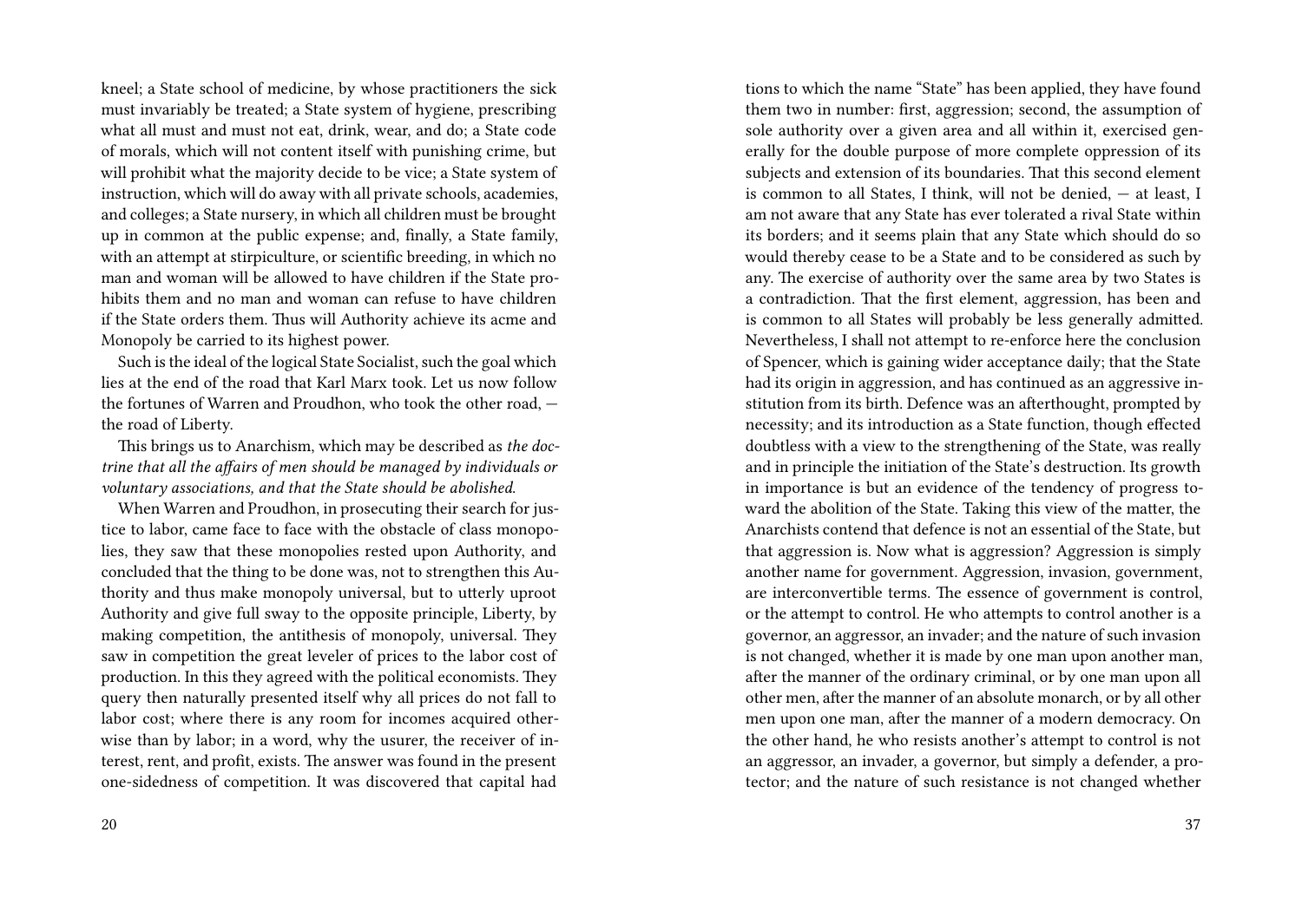Anarchism, in dealing with this subject, has found it necessary, first of all, to define its terms. Popular conceptions of the terminology of politics are incompatible with the rigorous exactness required in scientific investigation. To be sure, a departure from the popular use of language is accompanied by the risk of misconception by the multitude, who persistently ignore the new definitions; but, on the other hand, conformity thereto is attended by the still more deplorable alternative of confusion in the eyes of the competent, who would be justified in attributing inexactness of thought where there is inexactness of expression. Take the term "State," for instance, with which we are especially concerned today. It is a word that is on every lip. But how many of those who use it have any idea of what they mean by it? And, of the few who have, how various are their conceptions! We designate by the term "State" institutions that embody absolutism in its extreme form and institutions that temper it with more or less liberality. We apply the word alike to institutions that do nothing but aggress and to institutions that, besides aggressing, to some extent protect and defend. But which is the State's essential function, aggression or defence, few seem to know or care. Some champions of the State evidently consider aggression its principle, although they disguise it alike from themselves and from the people under the term "administration," which they wish to extend in every possible direction. Others, on the contrary, consider defence its principle, and wish to limit it accordingly to the performance of police duties. Still others seem to think that it exists for both aggression and defence, combined in varying proportions according to the momentary interests, or maybe only whims, of those happening to control it. Brought face to face with these diverse views, the Anarchists, whose mission in the world is the abolition of aggression and all the evils that result therefrom, perceived that, to be understood, they must attach some definite and avowed significance to the terms which they are obliged to employ, and especially to the words "State" and "government." Seeking, then, the elements common to all the instituso manipulated legislation that unlimited competition is allowed in supplying productive labor, thus keeping wages down to the starvation point, or as near it as practicable; that a great deal of competition is allowed in supplying distributive labor, or the labor of the mercantile classes, thus keeping, not the prices of goods, but the merchants' actual profits on them down to a point somewhat approximating equitable wages for the merchants' work; but that almost no competition at all is allowed in supplying capital, upon the aid of which both productive and distributive labor are dependent for their power of achievement, thus keeping the rate of interest on money and of house-rent and ground-rent at as high a point as the necessities of the people will bear.

On discovering this, Warren and Proudhon charged the political economists with being afraid of their own doctrine. The Manchester men were accused of being inconsistent. The believed in liberty to compete with the laborer in order to reduce his wages, but not in liberty to compete with the capitalist in order to reduce his usury. *Laissez Faire* was very good sauce for the goose, labor, but was very poor sauce for the gander, capital. But how to correct this inconsistency, how to serve this gander with this sauce, how to put capital at the service of business men and laborers at cost, or free of usury, — that was the problem.

Marx, as we have seen, solved it by declaring capital to be a different thing from product, and maintaining that it belonged to society and should be seized by society and employed for the benefit of all alike. Proudhon scoffed at this distinction between capital and product. He maintained that capital and product are not different kinds of wealth, but simply alternate conditions or functions of the same wealth; that all wealth undergoes an incessant transformation from capital into product and from product back into capital, the process repeating itself interminably; that capital and product are purely social terms; that what is product to one man immediately becomes capital to another, and *vice versa*; that if there were but one person in the world, all wealth would be to him at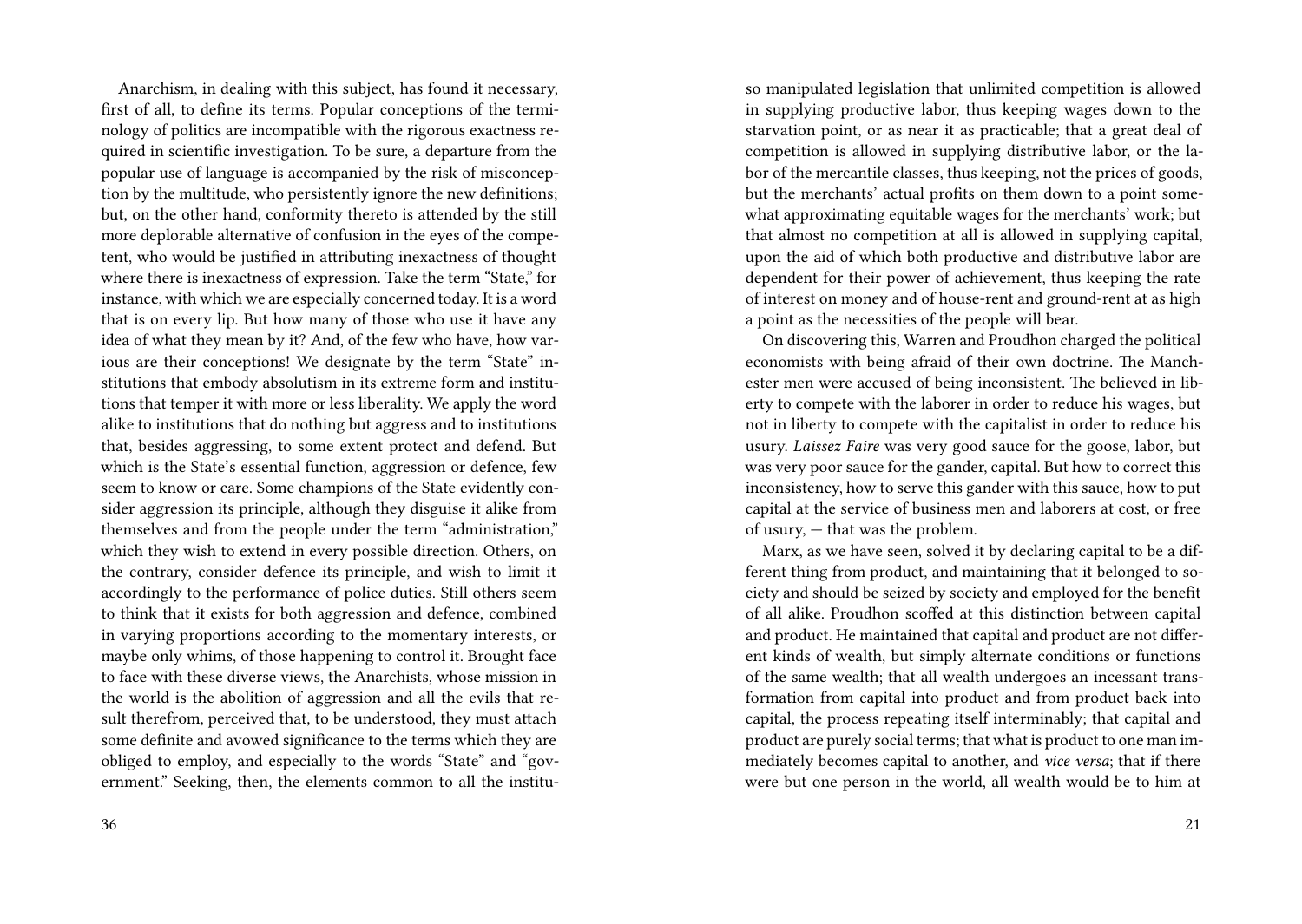once capital and product; that the fruit of A's toil is his product, which, when sold to B, becomes B's capital (unless B is an unproductive consumer, in which case it is merely wasted wealth, outside the view of social economy); that a steam-engine is just as much product as a coat, and that a coat is just as much capital as a steamengine; and that the same laws of equity govern the possession of the one that govern the possession of the other.

For these and other reasons Proudhon and Warren found themselves unable to sanction any such plan as the seizure of capital by society. But, though opposed to socializing the ownership of capital, they aimed nevertheless to socialize its effects by making its use beneficial to all instead of a means of impoverishing the many to enrich the few. And when the light burst in upon them, they saw that this could be done by subjecting capital to the natural law of competition, thus bringing the price of its own use down to cost, that is, to nothing beyond the expenses incidental to handling and transferring it. So they raised the banner of Absolute Free Trade; free trade at home, as well as with foreign countries; the logical carrying out of the Manchester doctrine; *laissez faire* the universal rule. Under this banner they began their fight upon monopolies, whether the all-inclusive monopoly of the State Socialists, or the various class monopolies that now prevail.

Of the latter they distinguished four of principal importance: the money monopoly, the land monopoly, the tariff monopoly, and the patent monopoly.

First in the importance of its evil influence they considered the money monopoly, which consists of the privilege given by the government to certain individuals, or to individuals holding certain kinds of property, of issuing the circulating medium, a privilege which is now enforced in this country by a national tax of ten per cent., upon all other persons who attempt to furnish a circulating medium, and by State laws making it a criminal offense to issue notes as currency. It is claimed that the holders of this privilege control the rate of interest, the rate of rent of houses and buildings,

## **II. The Individual, Society, and the State**

### **The Relation of the State to the Invididual**

The following is an address by Mr. Tucker delivered before the Unitarian Ministers' Institute, at the annual session held in Salem, Mass., October 14, 1890. On account of the clear and concise manner in which the subject is treated, it may well engage the attention of any student seeking to understand Anarchism:

Ladies and Gentlemen: Presumably the honor which you have done me in inviting me to address you today upon "The Relation of the State to the Individual" is due principally to the fact that circumstances have combined to make me somewhat conspicuous as an exponent of the theory of Modern Anarchism, — a theory which is coming to be more and more regarded as one of the few that are tenable as a basis of political and social life. In its name, then, I shall speak to you in discussing this question, which either underlies or closely touches almost every practical problem that confronts this generation. The future of the tariff, of taxation, of finance, of property, of woman, of marriage, of the family, of the suffrage, of education, of invention, of literature, of science, of the arts, of personal habits, of private character, of ethics, of religion, will be determined by the conclusion at which mankind shall arrive as to whether and how far the individual owes allegiance to the State.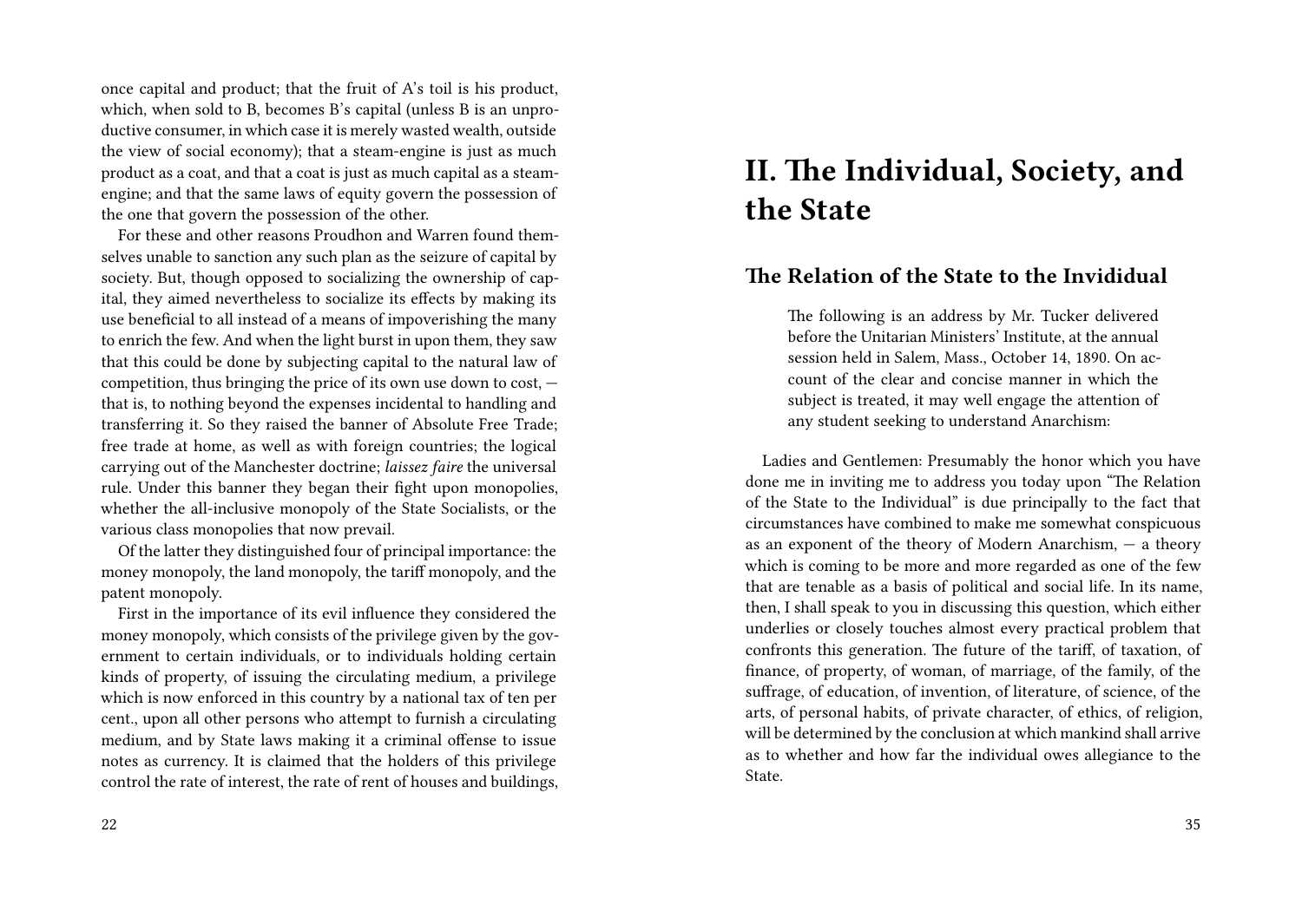The foregoing postscript was originally written in 1911. Today Mr. Tucker sees fit to modify it to its present form, which makes it unavoidably imply that the abolition of *all four* of the great monopolies could even now loosen the grip of capitalism. His statement amounts to the prediction that the inauguration of free banking, which Individualist Anarchists commonly anticipate as the first step in the realization of freedom, would not alone achieve that result. But it should be recorded that the editor of this book, and those other adherents to the ideas set forth in it, who by their advices and otherwise have aided him in the task, do not share Mr. Tucker's pessimism. Unlike him, they have been in intimate contact with the industrial and commercial life of the United States for the past two decades and have therefore been able to observe that the trend of events is not now inevitably toward either State confiscation or revolution. The enormous strides made by voluntary association, especially among those opposed to the domination of capitalism, point the way clearly to the peaceful elimination of the financial oligarchy which now rules the nation. — The Editor

and the prices of goods, — the first directly, and the second and third indirectly. For, say Proudhon and Warren, if the business of banking were made free to all, more and more persons would enter into it until the competition should become sharp enough to reduce the price of lending money to the labor cost, which statistics show to be less than three-fourths of once per cent. In that case the thousands of people who are now deterred from going into business by the ruinously high rates which they must pay for capital with which to start and carry on business will find their difficulties removed. If they have property which they do not desire to convert into money by sale, a bank will take it as collateral for a loan of a certain proportion of its market value at less than one per cent. discount. If they have no property, but are industrious, honest, and capable, they will generally be able to get their individual notes endorsed by a sufficient number of known and solvent parties; and on such business paper they will be able to get a loan at a bank on similarly favorable terms. Thus interest will fall at a blow. The banks will really not be lending capital at all, but will be doing business on the capital of their customers, the business consisting in an exchange of the known and widely available credits of the banks for the unknown and unavailable, but equality good, credits of the customers and a charge therefor of less than one per cent., not as interest for the use of capital, but as pay for the labor of running the banks. This facility of acquiring capital will give an unheard of impetus to business, and consequently create an unprecedented demand for labor, — a demand which will always be in excess of the supply, directly to the contrary of the present condition of the labor market. Then will be seen and exemplification of the worlds of Richard Cobden that, when two laborers are after one employer, wages fall, but when two employers are after one laborer, wages rise. Labor will then be in a position to dictate its wages, and will thus secure its natural wage, its entire product. Thus the same blow that strikes interest down will send wages up. But this is not all. Down will go profits also. For merchants, instead of buying at high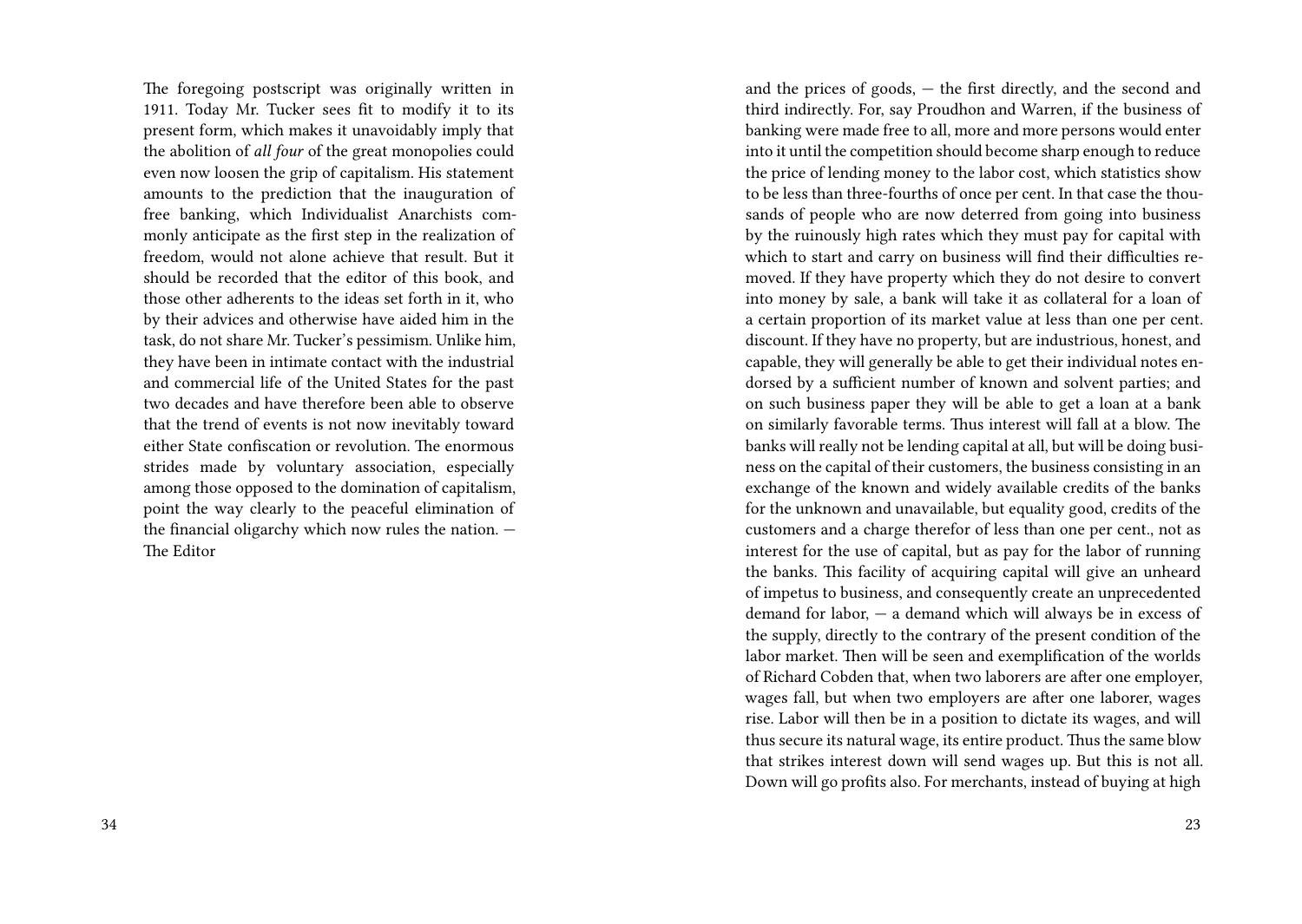prices on credit, will borrow money of the banks at less than one per cent., buy at low prices for cash, and correspondingly reduce the prices of their goods to their customers. And with the rest will go house-rent. For no one who can borrow capital at one per cent. with which to build a house of his own will consent to pay rent to a landlord at a higher rate than that. Such is the vast claim made by Proudhon and Warren as to the results of the simple abolition of the money monopoly.

Second in importance comes the land monopoly, the evil effects of which are seen principally in exclusively agricultural countries, like Ireland. This monopoly consists in the enforcement by government of land titles which do not rest upon personal occupancy and cultivation. It was obvious to Warren and Proudhon that, as soon as individualists should no longer be protected by their fellows in anything but personal occupancy and cultivation of land, ground-rent would disappear, and so usury have one less leg to stand on. Their followers of today are disposed to modify this claim to the extent of admitting that the very small fraction of ground-rent which rests, not on monopoly, but on superiority of soil or site, will continue to exist for a time and perhaps forever, though tending constantly to a minimum under conditions of freedom. But the inequality of soils which gives rise to the economic rent of land, like the inequality of human skill which gives rise to the economic rent of ability, is not a cause for serious alarm even to the most thorough opponent of usury, as its nature is not that of a germ from which other and graver inequalities may spring, but rather that of a decaying branch which may finally wither and fall.

Third, the tariff monopoly, which consists in fostering production at high prices and under unfavorable conditions by visiting with the penalty of taxation those who patronize production at low prices and under favorable conditions. The evil to which this monopoly gives rise might more properly be called *mis*usury than usury, because it compels labor to pay, not exactly for the use of capital, but rather for the misuse of capital. The abolition of this

Today the way is not so clear. The four monopolies, unhindered, have made possible the modern development of the trust, and the trust is now a monster which I fear, even the freest banking, could it be instituted, would be unable to destroy. As long as the Standard Oil group controlled only fifty millions of dollars, the institution of free competition would have crippled it hopelessly; it needed the money monopoly for its sustenance and its growth. Now that it controls, directly and indirectly, perhaps ten thousand millions, it sees in the money monopoly a convenience, to be sure, but no longer a necessity. It can do without it. Were all restrictions upon banking to be removed, concentrated capital could meet successfully the new situation by setting aside annually for sacrifice a sum that would remove every competitor from the field.

If this be true, then monopoly, which can be controlled permanently only for economic forces, has passed for the moment beyond their reach, and must be grappled with for a time solely by forces political or revolutionary. Until measures of forcible confiscation, through the State or in defiance of it, shall have abolished the concentrations that monopoly has created, the economic solution proposed by Anarchism and outlined in the forgoing pages *and there is no other solution* — will remain a thing to be taught to the rising generation, that conditions may be favorable to its application after the great leveling. But education is a slow process, and may not come too quickly. Anarchists who endeavor to hasten it by joining in the propaganda of State Socialism or revolution make a sad mistake indeed. They help to so force the march of events that the people will not have time to find out, by the study of their experience, that their troubles have been due to the rejection of competition. If this lesson shall not be learned in a season, the past will be repeated in the future, in which case we shall have to turn for consolation to the doctrine of Nietzsche that this is bound to happen anyhow, or to the reflection of Renan that, from the point of view of Sirius, all these matters are of little moment.

*B.R.T., August 11, 1926.*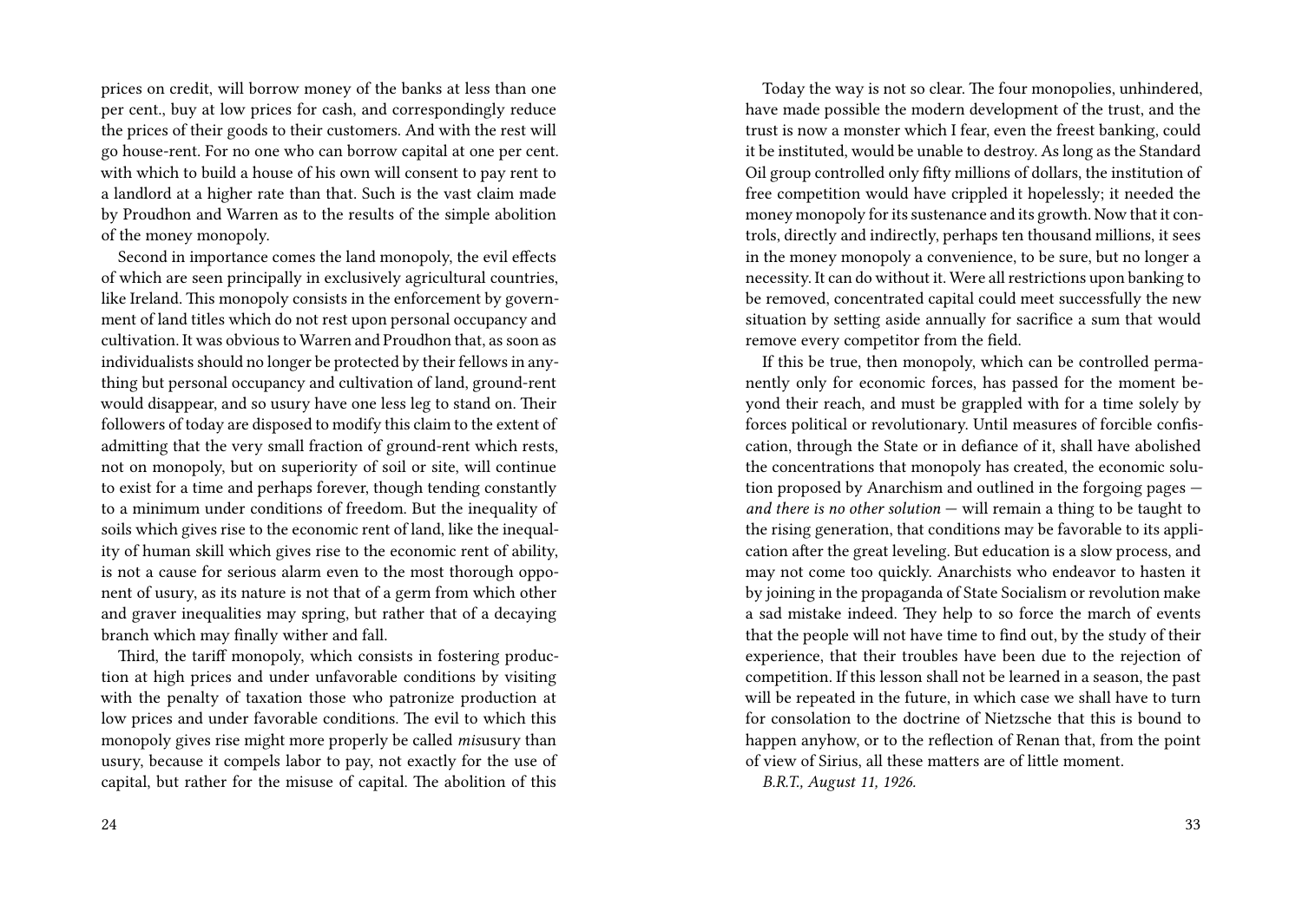The second wishes to enable everybody to support himself.

One says:

The land to the State

The mine to the State

The tool to the State

The product to the State

The other says:

The land to the cultivator.

The mine to the miner.

The tool to the laborer.

The product to the producer.

There are only these two Socialisms.

One is the infancy of Socialism; the other is its manhood.

One is already the past; the other is the future.

One will give place to the other.

Today each of us must choose for the one or the other of these two Socialisms, or else confess that he is not a Socialist."

### **Postscript**

Forty years ago, when the foregoing essay was written, the denial of competition had not yet effected the enormous concentration of wealth that now so gravely threatens social order. It was not yet too late to stem the current of accumulation by a reversal of the policy of monopoly. The Anarchistic remedy was still applicable.

monopoly would result in a great reduction in the prices of all articles taxed, and this saving to the laborers who consume these articles would be another step toward securing to the laborer his natural wage, his entire product. Proudhon admitted, however, that to abolish this monopoly before abolishing the money monopoly would be a cruel and disastrous police, first, because the evil of scarcity of money, created by the money monopoly, would be intensified by the flow of money out of the country which would be involved in an excess of imports over exports, and, second, because that fraction of the laborers of the country which is now employed in the protected industries would be turned adrift to face starvation without the benefit of the insatiable demand for labor which a competitive money system would create. Free trade in money at home, making money and work abundant, was insisted upon by Proudhon as a prior condition of free trade in goods with foreign countries.

Fourth, the patent monopoly, which consists in protecting inventors and authors against competition for a period long enough to enable them to extort from the people a reward enormously in excess of the labor measure of their services, — in other words, in giving certain people a right of property for a term of years in laws and facts of Nature, and the power to exact tribute from others for the use of this natural wealth, which should be open to all. The abolition of this monopoly would fill its beneficiaries with a wholesome fear of competition which would cause them to be satisfied with pay for their services equal to that which other laborers get for theirs, and to secure it by placing their products and works on the market at the outset at prices so low that their lines of business would be no more tempting to competitors than any other lines.

The development of the economic programme which consists in the destruction of these monopolies and the substitution for them of the freest competition led its authors to a perception of the fact that all their thought rested upon a very fundamental principle, the freedom of the individual, his right of sovereignty over himself, his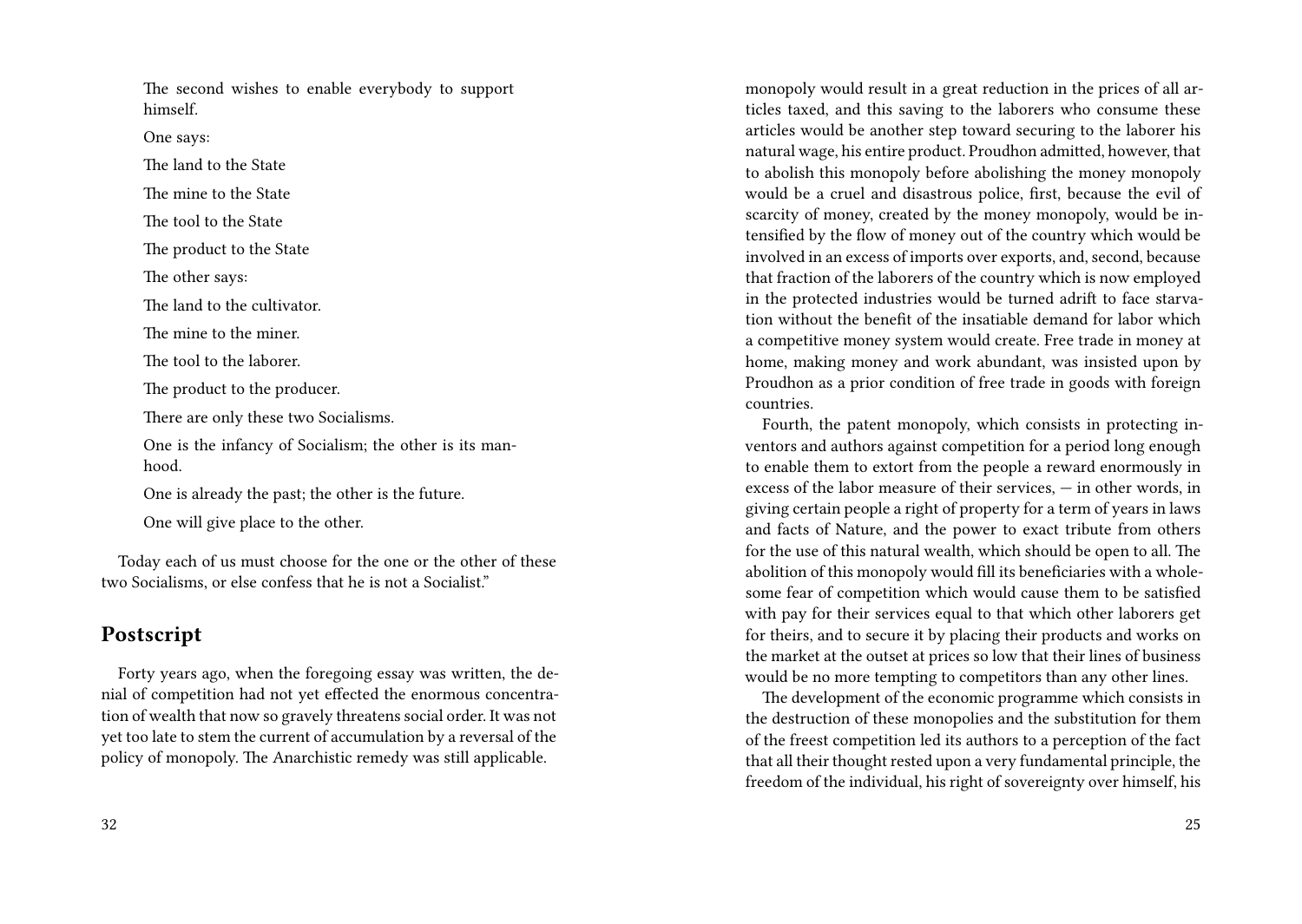products, and his affairs, and of rebellion against the dictation of external authority. Just as the idea of taking capital away from individuals and giving it to the government started Marx in a path which ends in making the government everything and the individual nothing, so the idea of taking capital away from governmentprotected monopolies and putting it within easy reach of all individuals started Warren and Proudhon in a path which ends in making the individual everything and the government nothing. If the individual has a right to govern himself, all external government is tyranny. Hence the necessity of abolishing the State. This was the logical conclusion to which Warren and Proudhon were forced, and it became the fundamental article of their political philosophy. it is the doctrine which Proudhon named An-archism, a word derived from the Greek, and meaning, not necessarily absence of order, as is generally supposed, but an absence of rule. The Anarchists are simply unterrified Jeffersonian Democrats. They believe that "the best government is that which governs least," and that that which governs least is no government at all. Even the simple police function of protecting person and property they deny to governments supported by compulsory taxation. Protection they look upon as a thing to be secured, as long as it is necessary, by voluntary association and cooperation for self-defence, or as a commodity to be purchased, like any other commodity, of those who offer the best article at the lowest price. In their view it is in itself an invasion of the individual to compel him to pay for or suffer a protection against invasion that he has not asked for and does not desire. And they further claim that protection will become a drug in the market, after poverty and consequently crime have disappeared through the realization of their economic programme. Compulsory taxation is to them the life-principle of all the monopolies, and passive, but organized, resistance to the tax- collector they contemplate, when the proper time comes, as one of the most effective methods of accomplishing their purposes.

26

The former makes the citizen the subject of the State. The latter makes the State the employee of the citizen. One proclaims that labor pains will be necessary to the birth of a new world.

The other declares that real progress will not cause suffering to any one.

The first has confidence in social war.

The other believes only in the works of peace.

One aspires to command, to regulate, to legislate.

The other wishes to attain the minimum of command, of regulation, of legislation.

One would be followed by the most atrocious of reactions.

The other opens unlimited horizons to progress.

The first will fail; the other will succeed.

Both desire equality.

One by lowering heads that are too high.

The other by raising heads that are too low.

One sees equality under a common yoke.

The other will secure equality in complete liberty.

One is intolerant, the other tolerant.

One frightens, the other reassures.

The first wishes to instruct everybody.

The second wishes to enable everybody to instruct himself.

The first wishes to support everybody.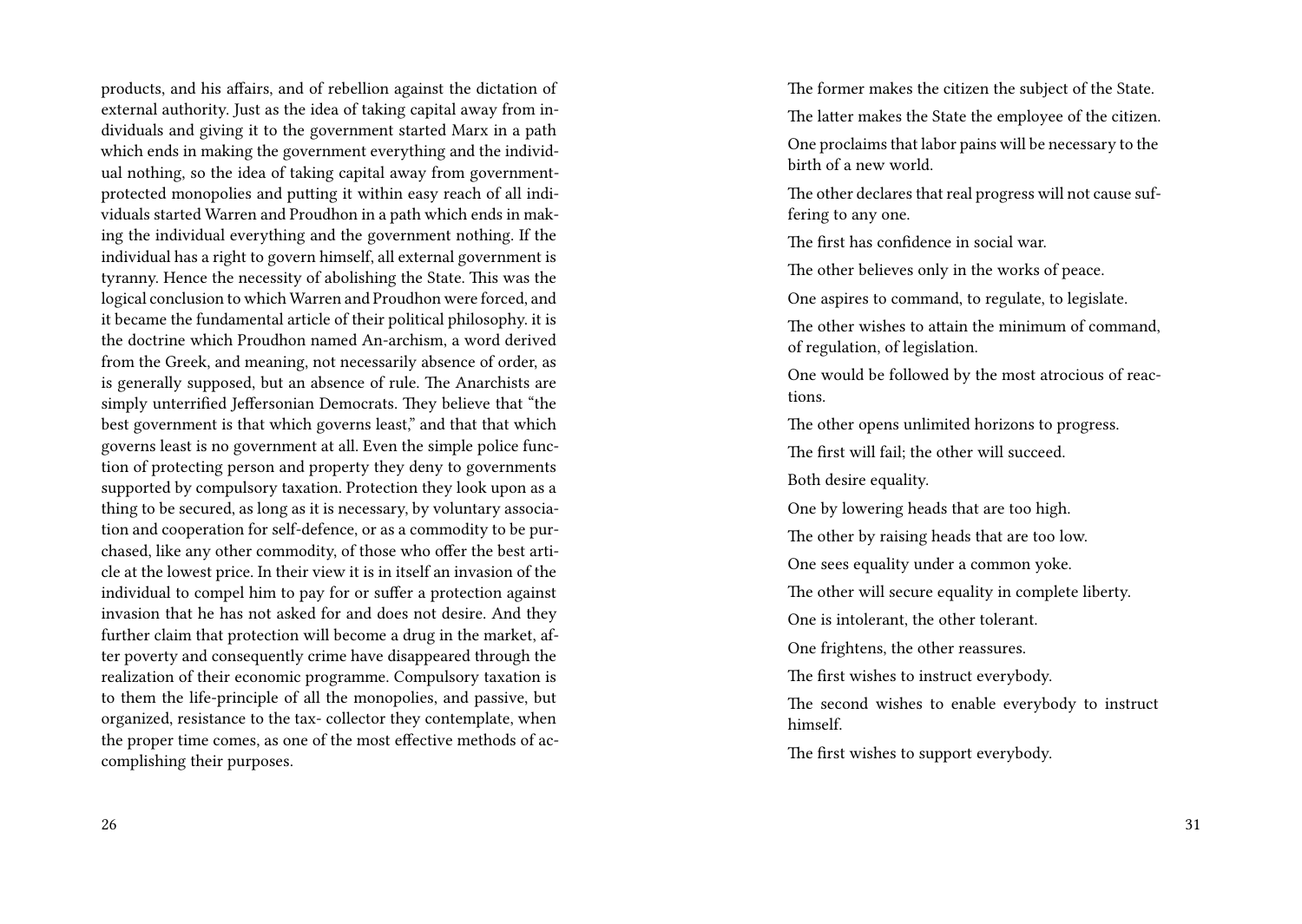One wishes all monopolies to be held by the State; the other wishes the abolition of all monopolies.

One wishes the governed class to become the governing class; the other wishes the disappearance of classes.

Both declare that the existing state of things cannot last.

The first considers revolutions as the indispensable agent of evolutions; the second teaches that repression alone turns evolutions into revolution.

The first has faith in a cataclysm.

The second knows that social progress will result from the free play of individual efforts.

Both understand that we are entering upon a new historic phase.

One wishes that there should be none but proletaires.

The other wishes that there should be no more proletaires.

The first wishes to take everything away from everybody.

The second wishes to leave each in possession of its own.

The one wishes to expropriate everybody.

The other wishes everybody to be a proprietor.

The first says: 'Do as the government wishes.'

The second says: 'Do as you wish yourself.'

The former threatens with despotism.

The latter promises liberty.

30

Their attitude on this is a key to their attitude on all other questions of a political or social nature. In religion they are atheistic as far as their own opinions are concerned, for they look upon divine authority and the religious sanction of morality as the chief pretexts put forward by the privileged classes for the exercise of human authority. "If God exists," said Proudhon, "he is man's enemy." And in contrast to Voltaire's famous epigram, "If God did not exist, it would be necessary to invent him," the great Russian Nihilist, Mikhail Bakunin, placed this antithetical proposition: "If God existed, it would be necessary to abolish him." But although, viewing the divine hierarchy as a contradiction of Anarchy, they do not believe in it, the Anarchists none the less firmly believe in the liberty to believe in it. Any denial of religious freedom they squarely oppose.

Upholding thus the right of every individual to be or select his own priest, they likewise uphold his right to be or select his own doctor. No monopoly in theology, no monopoly in medicine. Competition everywhere and always; spiritual advice and medical advice alike to stand or fall on their own merits. And not only in medicine, but in hygiene, must this principle of liberty be followed. The individual may decide for himself not only what to do to get well, but what to do to keep well. No external power must dictate to him what he must and must not eat, drink, wear, or do.

Nor does the Anarchistic scheme furnish any code of morals to be imposed upon the individual. "Mind your own business" is its only moral law. Interference with another's business is a crime and the only crime, and as such may properly be resisted. In accordance with this view the Anarchists look upon attempts to arbitrarily suppress vice as in themselves crimes. They believe liberty and the resultant social well-being to be a sure cure for all the vices. But they recognize the right of the drunkard, the gambler, the rake, and the harlot to live their lives until they shall freely choose to abandon them.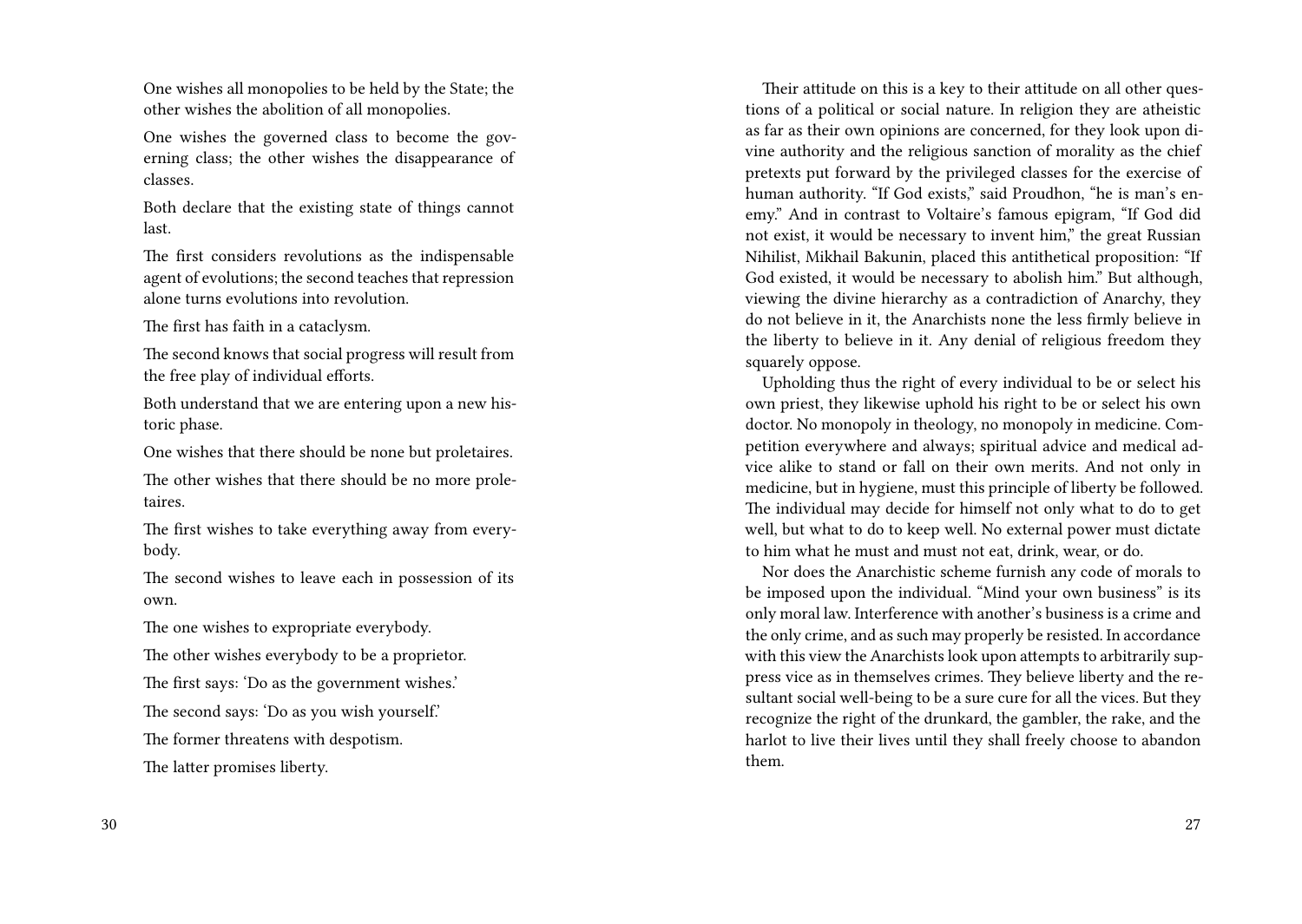In the matter of the maintenance and rearing of children the Anarchists would neither institute the communistic nursery which the State Socialists favor nor keep the communistic school system which now prevails. The nurse and the teacher, like the doctor and the preacher, must be selected voluntarily, and their services must be paid for by those who patronize them. Parental rights must not be taken away, and parental responsibilities must not be foisted upon others.

Even in so delicate a matter as that of the relations of the sexes the Anarchists do not shrink from the application of their principle. They acknowledge and defend the right of any man and woman, or any men and women, to love each other for as long or as short a time as they can, will, or may. To them legal marriage and legal divorce are equal absurdities. They look forward to a time when every individual, whether man or woman, shall be self-supporting, and when each shall have an independent home of his or her own, whether it be a separate house or rooms in a house with others; when the love relations between these independent individuals shall be as varied as are individual inclinations and attractions; and when the children born of these relations shall belong exclusively to the mothers until old enough to belong to themselves.

Such are the main features of the Anarchistic social ideal. There is wide difference of opinion among those who hold it as to the best method of obtaining it. Time forbids the treatment of that phase of the subject here. I will simply call attention to the fact that it is an ideal utterly inconsistent with that of those Communists who falsely call themselves Anarchists while at the same time advocating a regime of Archism fully as despotic as that of the State Socialists themselves. And it is an ideal that can be as little advanced by Prince Kropotkine as retarded by the brooms of those Mrs. Partingtons of the bench who sentence them to prison; an ideal which the martyrs of Chicago did far more to help by their glorious death upon the gallows for the common cause of Socialism than by their

28

unfortunate advocacy during their lives, in the name of Anarchism, of force as a revolutionary agent and authority as a safeguard of the new social order. The Anarchists believe in liberty both as an end and means, and are hostile to anything that antagonizes it.

I should not undertake to summarize this altogether too summary exposition of Socialism from the standpoint of Anarchism, did I not find the task already accomplished for me by a Brilliant French journalist and historian, Ernest Lesigne, in the form of a series of crisp antithesis; by reading which to you as a conclusion of this lecture I hope to deepen the impression which it has been my endeavor to make.

"There are two Socialisms.

One is communistic, the other solidaritarian.

One is dictatorial, the other libertarian.

One is metaphysical, the other positive.

One is dogmatic, the other scientific.

One is emotional, the other reflective.

One is destructive, the other constructive.

Both are in pursuit of the greatest possible welfare for all.

One aims to establish happiness for all, the other to enable each to be happy in his own way.

The first regards the State as a society *sui generis*, of an especial essence, the product of a sort of divine right outside of and above all society, with special rights and able to exact special obediences; the second considers the State as an association like any other, generally managed worse than others.

The first proclaims the sovereignty of the State, the second recognizes no sort of sovereign.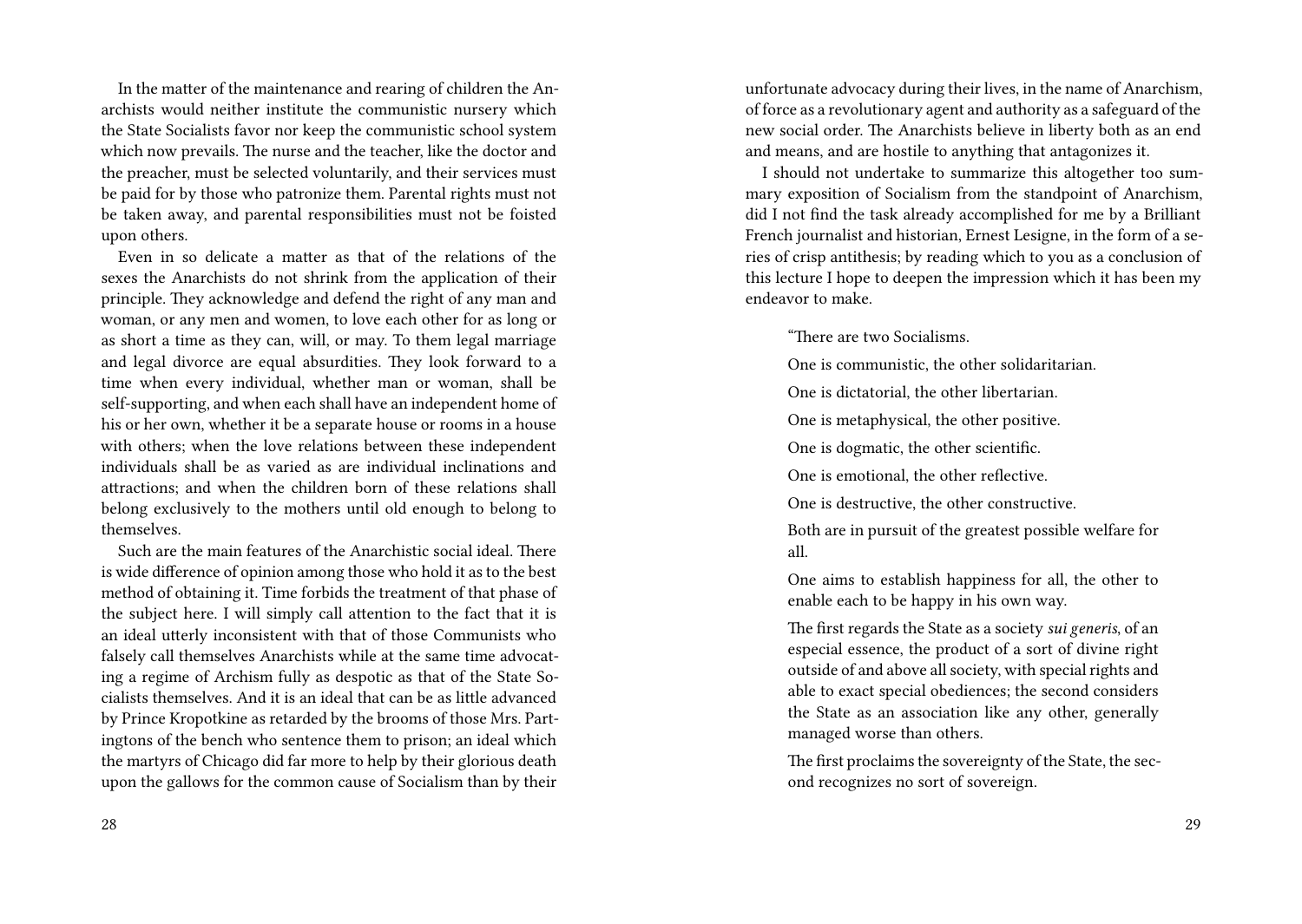vast majority suffer. Only the chief usurers accumulate: in agricultural and thickly-settled countries, the landlords; in industrial and commercial countries, the bankers. Those are the Somebodies who swallow up the surplus wealth.

And where do the Somebodies get their power? From monopoly. Here, as usual, the State is the chief of sinners. Usury rests on two great monopolies; the monopoly of land and the monopoly of credit. Were it not for these, it would disappear. Ground-rent exists only because the State stands by to collect it and to protect landtitles rooted in force or fraud. Otherwise the land would be free to all, and no one could control more than he used. Interest and house-rent exist only because the State grants to a certain class of individuals and corporations the exclusive privilege of using its credit and theirs as a basis for the issuance of circulating currency. Otherwise credit would be free to all, and money, brought under the law of competition, would be issued at cost. Interest and rent gone, competition would leave little or no chance for profit in exchange except in business protected by tariff or patent laws. And there again the State has but to step aside to cause the last vestige of usury to disappear.

The usurer is the Somebody, and the State is his protector. Usury is the serpent gnawing at labor's vitals, and only liberty can detach and kill it. Give laborers their liberty, and they will keep their wealth. As for the Somebody, he, stripped of his power to steal, must either join their ranks or starve.

Mr. J. M. L. Babcock, of Boston, at that time a Greenbacker but later becoming a thorough-going opponent of interest, wrote in the columns of *Liberty* in defense of both interest and profits. Mr. Tucker therefore had to set him right:

"Whatever contributes to production is entitled to an equitable share in the distribution!" Wrong! *Whoever* contributes to production is alone so entitled. *What* has no rights that *Who* is bound to

ligious truth as they see it, and elevate human life, but has not Dr. McGlynn conclusively shown that the real power of control in the Church is always vested in an unscrupulous machine? That the State originated in aggression Herbert Spencer has proved. If it now pretends to exist for purposes of defence, it is because the advance of sociology has made such a pretense necessary to its preservation. Mistaking this pretense for reality, many good men enlist in the work of the State. But the fact remains that the State exists mainly to do the will of capital and secure it all the privileges it demands, and I cannot see that the combinations of capitalists who employ lobbyists to buy legislators deserve any milder title than "conspirators," or that the term "conspiracy" inaccurately expresses the nature of their machine, the State.

I think it accurate to say that Anarchism contemplates anything and everything that does not contradict Anarchism. The writer whom *Liberty* criticized had virtually made it appear that police and jails do contradict Anarchism. *Liberty* simply denies this, and in that sense contemplates police and jails. Of course it does not contemplate the compulsory support of such institutions by noninvasive persons.

When I describe a man as an invader, I cast no reflection upon him; I simply state a fact, Nor do I assert for a moment the moral inferiority of the invader's desire. I only declare the impossibility of simultaneously gratifying the invader's desire to invade and my desire to be let alone. That these desires are morally equal I cheerfully admit, but they cannot be equally realized. Since one must be subordinated to the other, I naturally prefer the subordination of the invader's, and am ready to co-operate with non-invasive persons to achieve that result. I am not wedded to the term "justice," nor have I any objection to it. If Mr. Robinson doesn't like it, let us say "equal liberty" instead. Does he maintain that the use of force to secure equal liberty is precisely parallel to the use of force to destroy equal liberty? If so, I can only hope, for the sake of those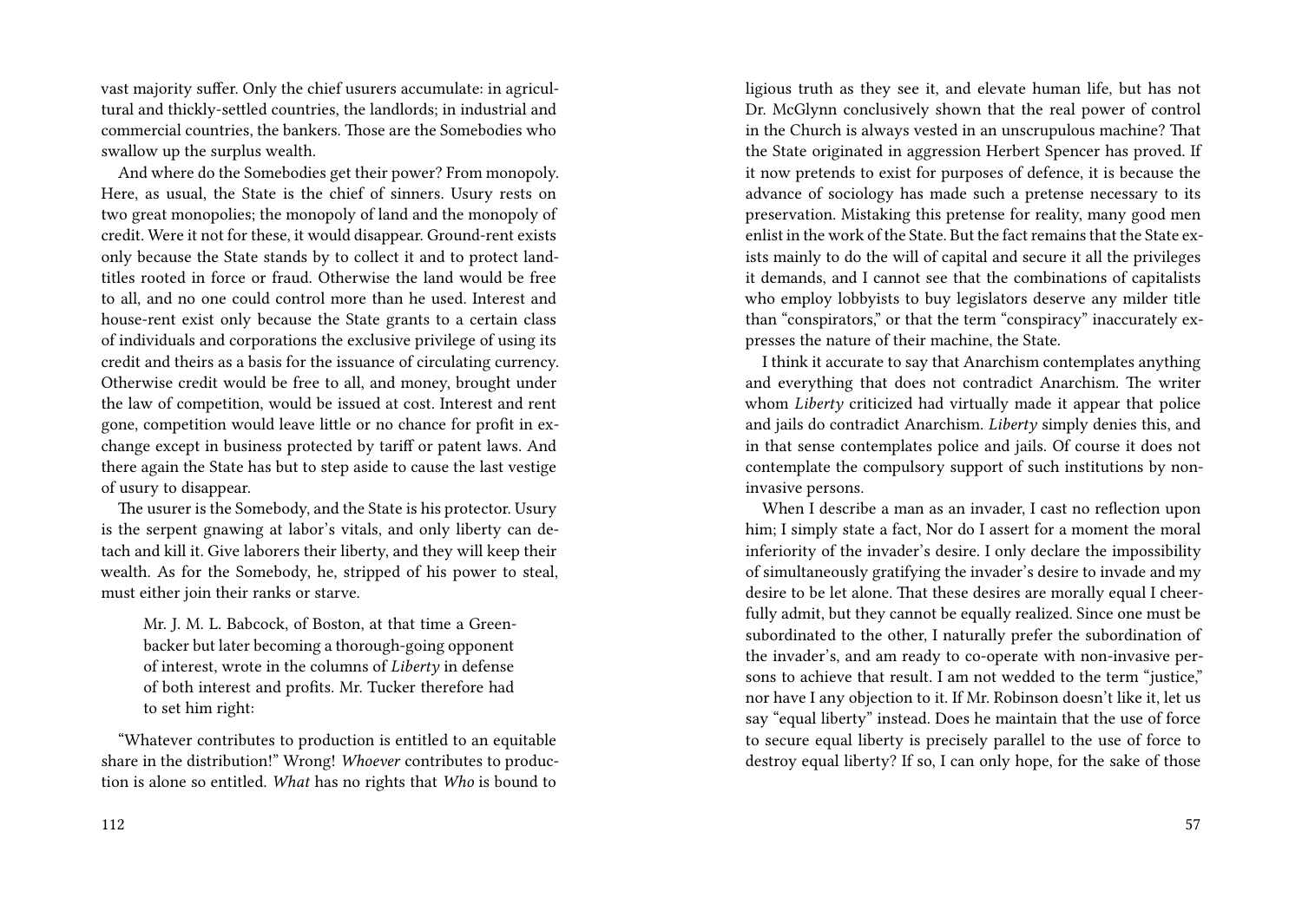who live in the houses which he builds, that his appreciation of an angle is keener in architecture than it is in sociology.

If the invader, instead of chaining me to a post, barricades the highway, do I any the less lose my liberty of locomotion? Yet he has ceased to be violent. We obtain liberty, not by the cessation of violence, but by the recognition, either voluntary or enforced, of equality of liberty.

We are to establish the contrary by persistent inculcation of the doctrine of equality of liberty, whereby finally the majority will be made to see in regard to existing forms of invasion what they have already been made to see in regard to its obsolete forms,  $$ namely, that they are not seeking equality of liberty at all, but simply the subjection of all others to themselves. Our sense of what constitutes invasion has been acquired by experience. Additional experience is continually sharpening that sense. Though we still draw the line by rule of thumb, we are drawing it more clearly every day. It would be an advantage if we could frame a clear-cut generalization whereby to accelerate our progress. But though we have it not, we still progress.

Must I consent to be trampled upon simply because no contract has been made?

So the position of the non-resistant is that, when nobody attacks him, he won't resist. "We are all Socialists now," said some Englishman not long ago. Clearly we are all non-resistants now, according to Mr. Robinson. I know of no one who proposes to resist when he isn't attacked, of no one who proposes to enforce a contract which nobody desires to violate. I tell Mr. Robinson, as I have told Mr. Pentecost, that the believers in equal liberty ask nothing better than that all men should voluntarily act in accordance with the principle. But it is a melancholy fact that many men are not willing so to act. So far as our relations with cush men are concerned, it is not a matter of contract, but of force. Shall we consent to be ruled, or shall we refuse to be ruled? If we consent, are we Anarchists? If

the replies thus far volunteered certainly tend to give an opposite impression.

What are the ways by which men gain possession of property? Not many. Let us name them: work, gift, discovery, gaming, the various forms of illegal robbery by force or fraud, usury. Can men obtain wealth by any other than one or more of these methods? Clearly, no. Whoever the Somebody may be, then, he must accumulate his riches in one of these ways. We will find him by the process of elimination.

Is the Somebody the laborer? No; at least not as laborer; otherwise the question were absurd. Its premises exclude him. He gains a bare subsistence by his work; no more. We are searching for his surplus product. He has it not.

Is the Somebody the beggar, the invalid, the cripple, the discoverer, the gambler, the highway robber, the burglar, the defaulter, the pickpocket, or the common swindler? None of these, to any extent worth mentioning. The aggregate of wealth absorbed by these classes of our population compared with the vast mass produced is a mere drop in the ocean, unworthy of consideration in studying a fundamental problem of political economy. These people get some wealth, it is true; enough, probably for their own purposes: but labor can spare them the whole of it, and never know the difference.

Then we have found him. Only the usurer remaining, he must be the Somebody whom we are looking for; he, and none other. But who is the usurer, and whence comes his power? There are three forms of usury; interest on money, rent of land and houses, and profit in exchange. Whoever is in receipt of any of these is a usurer. And who is not? Scarcely any one. The banker is a usurer; the manufacturer is a usurer; the merchant is a usurer; the landlord is a usurer; and the workingman who puts his savings, if he has any, out at interest, or takes rent for his house or lot, if he owns one, or exchanges his labor for more than an equivalent, — he too is a usurer. The sin of usury is one under which all are concluded, and for which all are responsible. But all do not benefit by it. The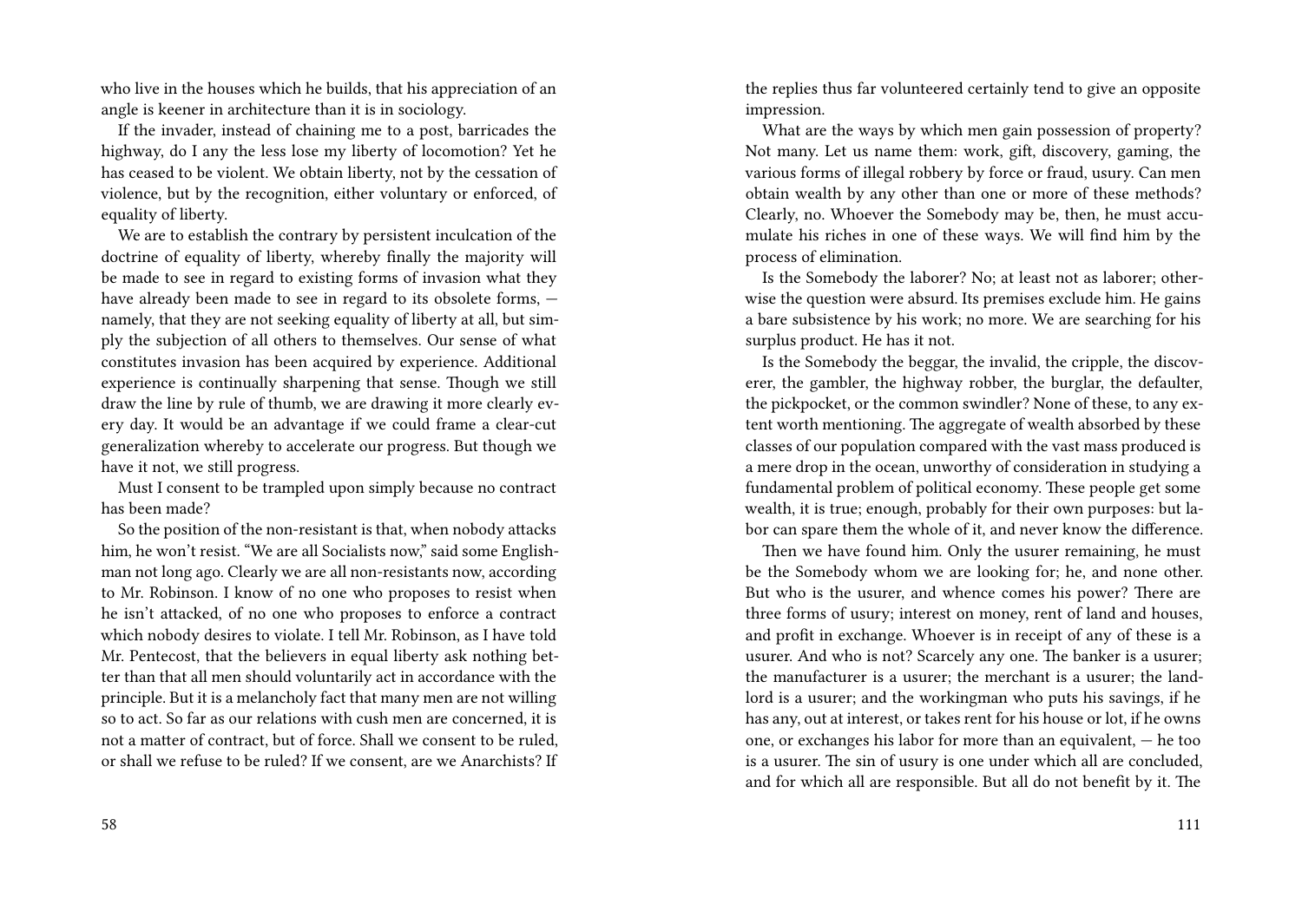# **I. Money and Interest**

### **Capital, Profits and Interest**

In the study of the economic question, the first thing that must engage our attention is why the worker fails to get all of the product of his labor. Volumes have been written by economists of various schools in discussion of the problem, most of them muddling about in the mire of their own misconceptions. But the editor of *Liberty* went straight to the heart of the matter and quickly found the answer:

Somebody gets the surplus wealth that labor produces and does not consume. Who is the Somebody? Such is the problem recently posited in the editorial columns of the New York *Truth*. Substantially the same question has been asked a great many times before, but, as might have been expected, this new form of putting it has created no small hubbub. *Truth's* columns are full of it; other journals are taking it up; clubs are organizing to discuss it; the people are thinking about it; students are pondering over it. For it is a most momentous question. A correct answer to it is unquestionably the first step in the settlement of the appalling problem of poverty, intemperance, ignorance, and crime. *Truth*, in selecting it as a subject on which to harp and hammer from day to day, shows itself a level-headed, far-sighted newspaper. But, important as it is, it is by no means a difficult question to one who really considers it before giving an answer, though the variety and absurdity of nearly all

we refuse, are we Archists? The whole question lies there, and Mr. Robinson fails to meet it.

The chief difference between passive resistance and nonresistance is this: passive resistance is regarded by its champions as a mere policy, while non-resistance is viewed by those who favor it as a principle or universal rule. Believers in passive resistance consider it as generally more effective than active resistance, but think that there are certain cases in which the opposite is true; believers in non-resistance consider either that it is immoral to actively resist or else that it is *always* unwise to do so.

Because violence, like every other policy, is advisable when it will accomplish the desired end and inadvisable when it will not.

Anarchism is philosophical, but it is not a system of philosophy. it is simply the fundamental principle in the science of political and social life. The believers in government are not as easily to be satisfied as Mr. Robinson thinks; and it is well that they are not. The considerations upon which he relies may convince them that government does not exist to suppress robbery, but will not convince that abolition of the State will obviate the necessity of dealing violently with the other and more ordinary kinds of government of which common robbery is one. For, even though they be led to admit that the disappearance of the robber State must eventually induce the disappearance of all other robbers, they will remember that effects, however certain, are not always immediate, and that, pending the consummation, there are often serious difficulties that must be confronted.

If Mr. Robinson still maintains that doing violence to those who let us alone is precisely parallel to doing violence to those who assault us, I can only modestly hint once more that I have a better eye for an angle than he has.

As long as nearly all people are agreed in their identification of the great majority of actions as harmonious with or counter to equal liberty, and as long as an increasing number of people are extending this agreement in identification over a still larger field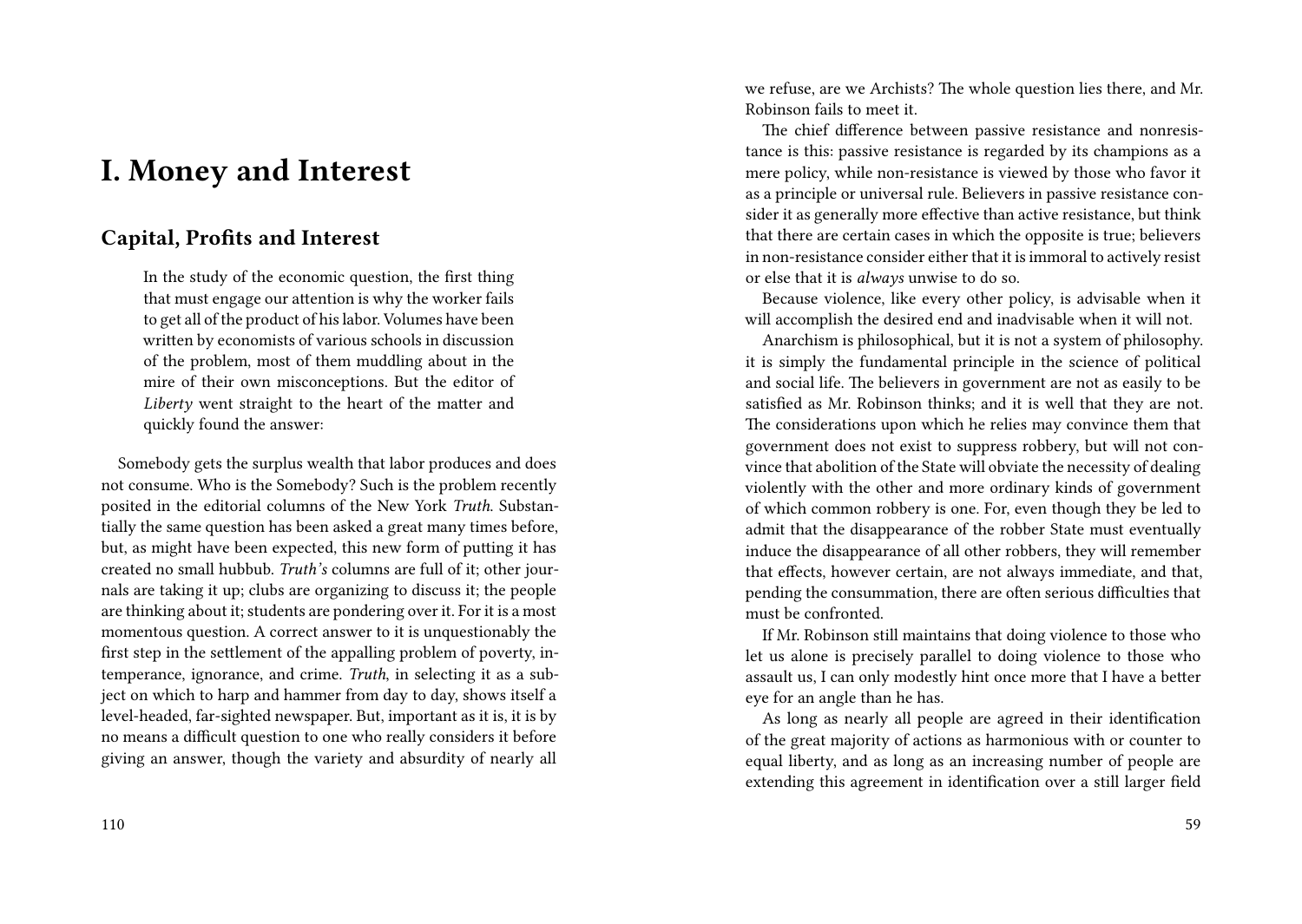of conduct, the definition of invasion as the infringement of equal liberty, far from being vain, will remain an important factor in political progress.

It seems that there are cases in which, according to Mr. Robinson, we may resort to violence. it is now my turn to ask, Why? If he favors violence in one case, why not in all? I can see why, but not from his standpoint. For my part, I don't care a straw whether, when Mr. Robinson sees fit to use violence, he acts under protest or from principle. The main question is: Does he think it wise under some circumstances to use violence, or is he so much of a practical Archist that he would not save his child from otherwise inevitable murder by splitting open the murderer's head?

### **Liberty and Organization**

Thirty-five years ago the *Personal Rights Journal* of London, at that time edited by J. H. Levy, was a valiant champion of what was then known as Individualism. This latter was practically Anarchism, but that fact was not realized by Levy, Wordsworth Donisthorpe and other contributors to the columns of the *Journal*, which led to discussions between those gentlemen and the editor of *Liberty* concerning Anarchism and organization, taxation, etc. Mr. Tucker's remarks are here set forth:

Names aside, the thing that Individualism favors is organization to maintain the widest liberty equally for all citizens. Well, that is precisely what Anarchism favors. Individualism does not want such organization any longer than is necessary. Neither does Anarchism. Mr. Levy's assumption that Anarchism does not want such organization at all arises from his failure to recognize the Anarchistic definition of government. Government has been defined repeatedly in these columns as the subjection of the *non-invasive* individ-

# **Economics**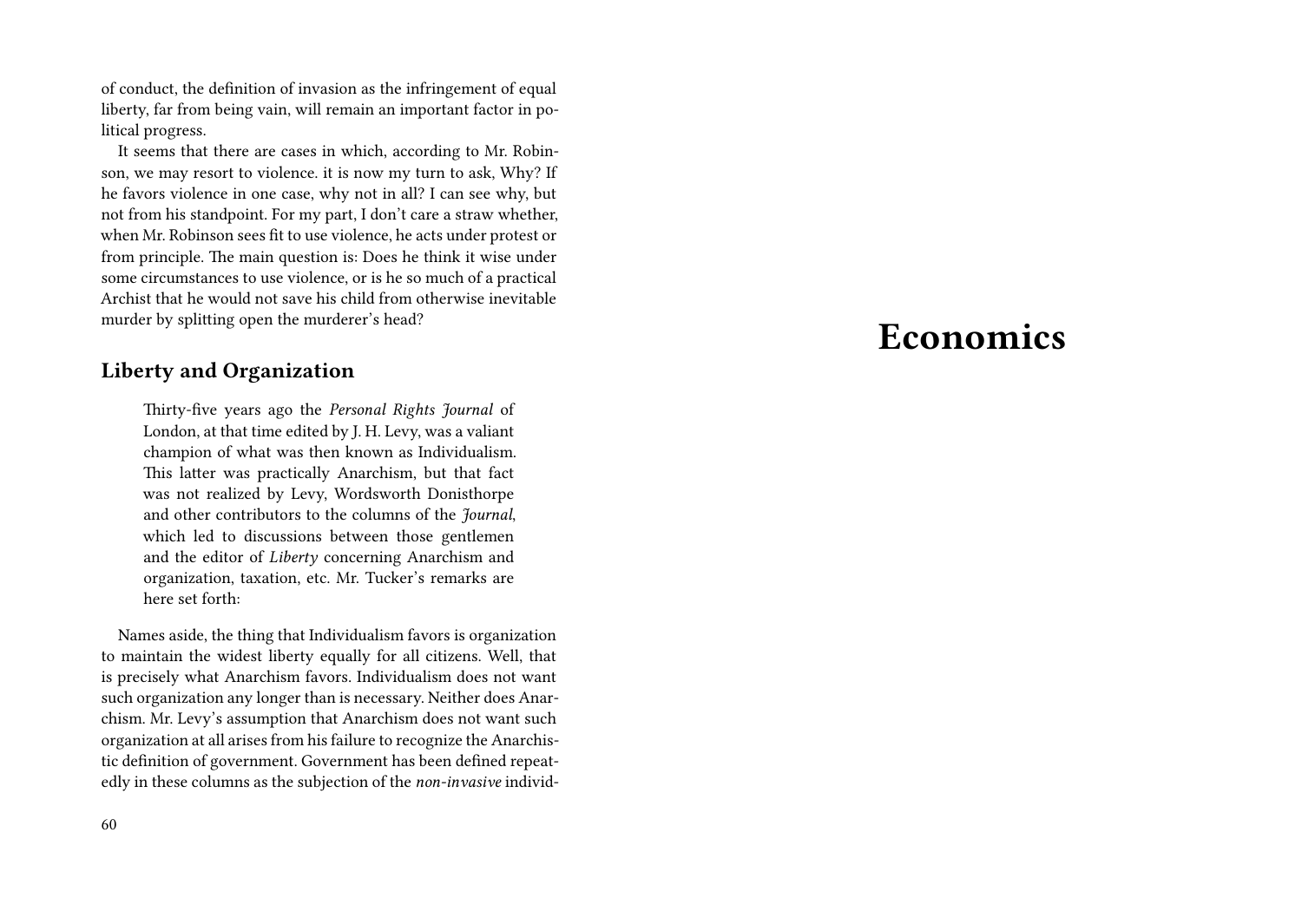they mean not its overthrow, but, as Proudhon put it, its dissolution in the economic organism. This being the case, the question before us is not, as Mr. Donisthorpe supposes, what measures and means of interference we are justified in instituting, but which ones of those already existing we should first lop off. And to this the Anarchists answer that unquestionably the first to go should be those that interfere most fundamentally with a free market, and that the economic and moral changes that would result from this would act as a solvent upon all the remaining forms of interference.

"Is compulsory co-operation ever desirable?" Compulsory cooperation is simply one form of invading the liberty of others, and voluntary co-operators will not be justified in resorting to  $it - that$ is, in becoming compulsory co-operators — any more than resorting to any other form of invasion.

"How are we to remove the injustice of allowing one man to enjoy what another has earned?" I do not expect it ever to be removed altogether. But I believe that for every dollar that would be enjoyed by tax-dodgers under Anarchy, a thousand dollars are now enjoyed by men who have got possession of the earnings of others through special industrial, commercial, and financial privileges granted them by authority in violation of a free market.

ual to a will not his own. The subjection of the *invasive* individual is not government, but resistance to and protection from government. By these definitions government is always an evil, but resistance to it is never an evil or a poison. Call such resistance an antidote if you will, but remember that not all antidotes are poisonous. The worst that can be said of resistance or protection is, not that it is an evil, but that it is a loss of productive force in a necessary effort to overcome evil. It can be called an evil only in the sense that needful and not especially healthful labor can be called a curse.

Government is invasion, and the State is the embodiment of invasion in an individual, or band of individuals, assuming to act as representatives or masters of the entire people within a given area. The Anarchists are opposed to all government, and especially to the State as the worst governor and chief invader. From *Liberty's* standpoint, there are not three positions, but two: one, that of the authoritarian Socialists, favoring government and the State; the other, that of the Individualists *and* Anarchists, against government and the State.

I may add, in conclusion, that very probably the disposition of the Individualist to give greater prominence than does the Anarchist to the necessity of organization for protection is due to the fact that he seems to see less clearly than the Anarchist that the necessity for defence against individual invaders is largely and perhaps, in the end, wholly due to the oppressions of the invasive State, and that when the State falls, criminals will begin to disappear.

"Whatever else Anarchism may mean, it means that State coercion of peaceable citizens, into co-operation in restraining the activity of Bill Sikes, is to be condemned and ought to be abolished. Anarchism implies the right of an individual to stand aside and see a man murdered or a woman raped. It implies the right of the would-be passive accomplice of aggression to escape all coercion. It is true the Anarchist may voluntarily co-operate to check aggression; but also he may not. *Qua* Anarchist, he is within his right in withholding such co-operation, in leaving others to bear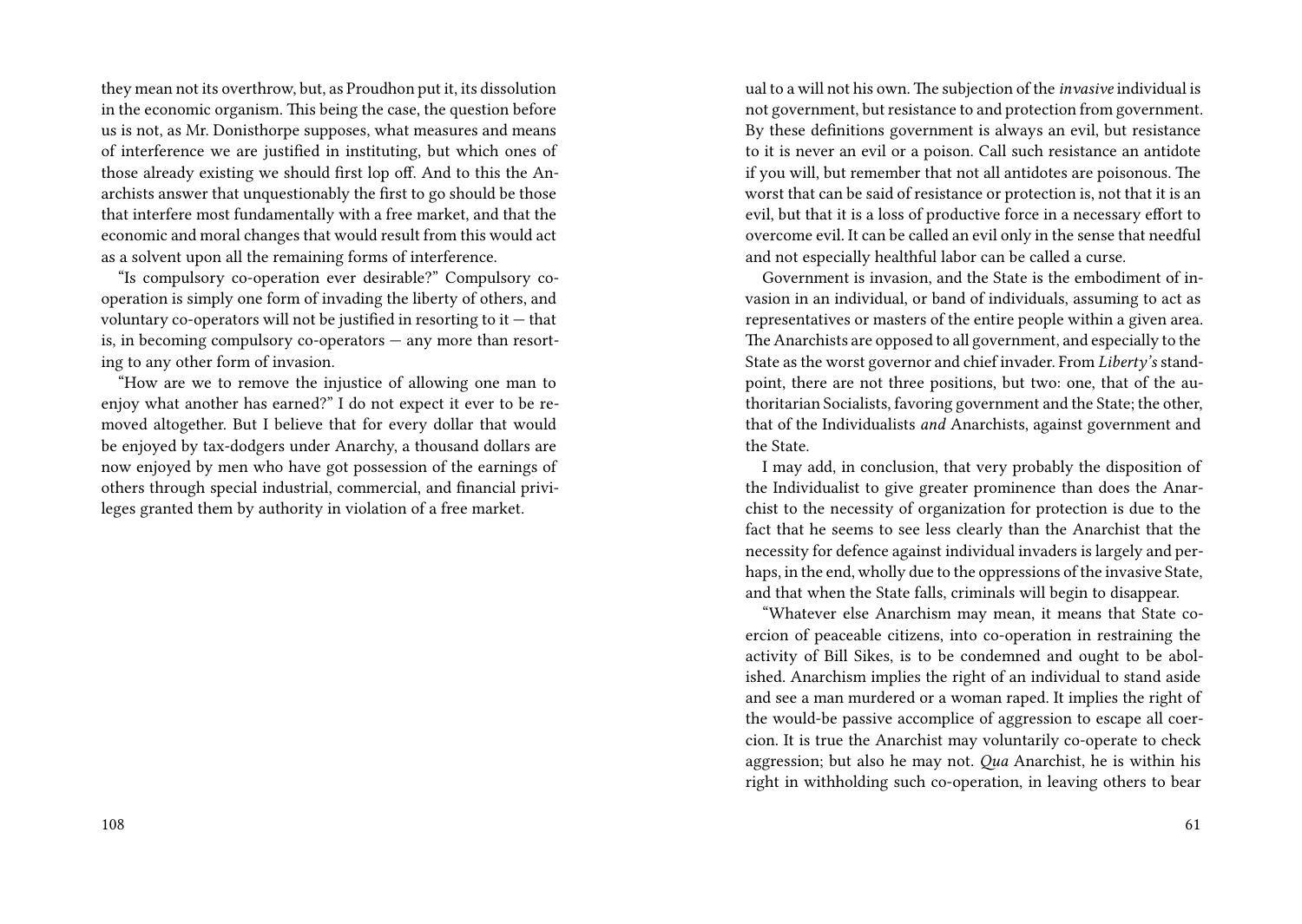the burden of resistance to aggression, or in leaving the aggressor to triumph unchecked. Individualism, on the other hand, would not only restrain the active invader up to the point necessary to restore freedom to others, but would also coerce the man who would otherwise be a passive witness of, or conniver at, aggression into co-operation against his more active colleague."

The foregoing paragraph occurs in any ably-written article by Mr. J. H. Levy in the *Personal Rights Journal*. The writer's evident intention was to put Anarchism in an unfavorable light by stating its principles, or one of them, in a very offensive way. At the same time it was his intention also to be fair; that is, not to distort the doctrine of Anarchism; and *he has not distorted it*. I reprint the paragraph in editorial type for the purpose of giving it, as an Anarchist, my entire approval, barring the stigma sought to be conveyed by the words "accomplice" and "conniver." If a man will but state the truth as I see it, he may state it as baldly as he pleases; I will accept it still. The Anarchists are not afraid of their principles. It is far more satisfactory to have one's position stated baldly and accurately by an opponent who understands it than in a genial, milk-and-water, and inaccurate fashion by an ignoramus.

It is agreed, then, that, in Anarchism's view, an individual has a right to stand aside and see a man murdered. And pray, why not? If it is justifiable to collar a man who is minding his own business and force him into a fight, why may we not also collar him for the purpose of forcing him to help us to coerce a parent into educating his child, or to commit another act of invasion that may seem to us for the general good? I can see no ethical distinction here whatever. It is true that Mr. Levy, in the succeeding paragraphs, justifies the collaring of the non-co-operative individual on the ground of necessity. (I note here that this is the same ground on which Citizen Most proposes to collar the non-co-operator in his communistic enterprises and make him work for love instead of wages.) But some other motive than necessity must have been in Mr. Levy's mind, unconsciously, when he wrote the paragraph which I have

62

squarely, acknowledging it as a matter of necessity, without seeking to harmonize our action with any political ideal or constructing any far-fetched theory of a State or collectivity having prerogatives and rights superior to those of individuals and aggregations of individuals and exempted from the operation of the ethical principles which individuals are expected to observe. But to say all this to Mr. Donisthorpe is like carrying coals to Newcastle. He knows as well as I do that "liberty is not the daughter, but the mother of order."

I will try to deal briefly with Mr. Donisthorpe's questions. To his first: "How far may voluntary co-operators invade the liberty of others?" I answer: Not at all. Under this head I have previously made answer to Mr. Donisthorpe and this is the best rule that I can frame as a guide to voluntary co-operators. To apply it to only one of Mr. Donisthorpe's cases, I think that under a system of Anarchy, even if it were admitted that there was some ground for considering an unvaccinated person an invader, it would be generally recognized that such invasion was not of a character to require treatment by force, and that any attempt to treat it by force would be regarded as itself an invasion of a less doubtful and more immediate nature, requiring as such to be resisted.

But under a system of Anarchy how is such resistance to be made? is Mr. Donisthorpe's second question. By another band of voluntary co-operators. But are we then, Mr. Donisthorpe will ask, to have innumerable bands of voluntary co-operators perpetually at war with each other? Not at all. A system of Anarchy in actual operation implies a previous education of the people in the principles of Anarchy, and that in turn implies such a distrust and hatred of interference that the only band of voluntary co-operators which could gain support sufficient to enforce its will would be that which either entirely refrained from interference or reduced it to a minimum. This would be my answer to Mr. Donisthorpe, were I to admit his assumption of a state of Anarchy supervening upon a sudden collapse of Archy. But I really scout this assumption as absurd. Anarchists work for the abolition of the State, but by this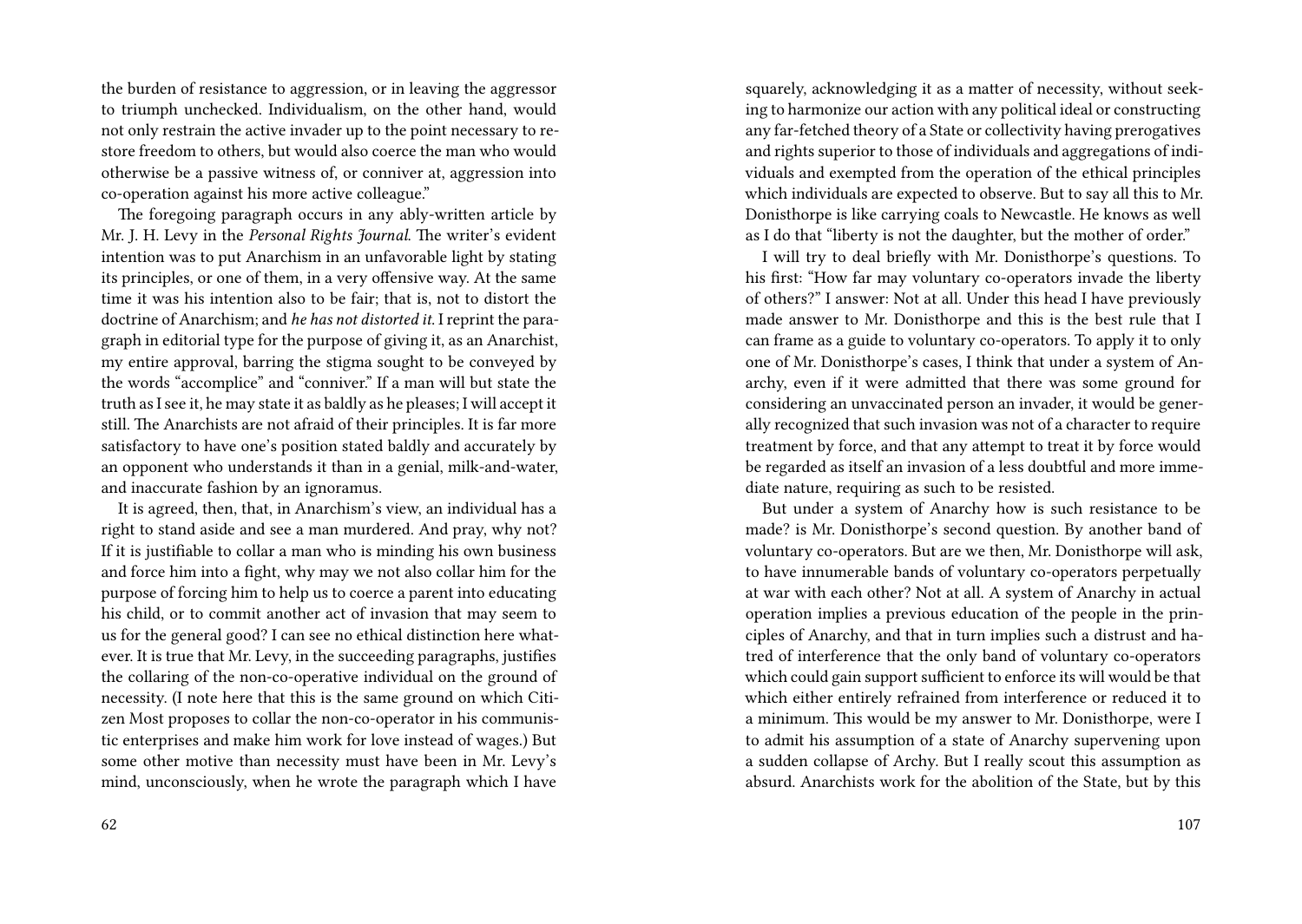oblige him to abandon all such political measures as the taxation of land values and the government ownership of banks and railroads and devote himself to Anarchism, which offers not only the goal that he seeks, but confines itself to those purely educational methods of reaching it with which he finds himself in sympathy.

### **Voluntary Cooperation a Remedy**

Mr. Wordsworth Donisthorpe, of London, wrote a lengthy plaint in *Liberty*, setting forth his woes as a citizen beset with various difficulties. He wished to be informed if Anarchism could free him from those woes, whereupon Mr. Tucker tried to lead him to the light:

The Anarchists never have claimed that liberty will bring perfection; they simply say that its results are vastly preferable to those that follow authority. Under liberty Mr. Donisthorpe may have to listen for some minutes every day to the barrel-organ (though I really think that it will never lodge him in the mad-house), but at least he will have the privilege of going to the music-hall in the evening; whereas, under authority, even in its most honest and consistent form, he will get rid of the barrel-organ only at the expense of being deprived of the music-hall, and, in its less honest, less consistent, and more probable form, he may lose the musichall at the same time that he is forced to endure the barrel-organ. As a choice of blessings, liberty is the greater; as a choice of evils, liberty is the smaller. Then liberty always, say the Anarchists. No use of force, except against the invader; and in those cases where it is difficult to tell whether the alleged offender is an invader or not, still no use of force except where the necessity of immediate solution is so imperative that we must use it to save ourselves. And in these few cases where we must use it, let us do so frankly and

quoted. Else why does he deny that the non-co-operator is "within his right"? I can understand the man who in a crisis justifies no matter what form of compulsion on the ground of sheer necessity, but I cannot understand the man who denies the right of the individual thus coerced to resist such compulsion and insist on pursuing his own independent course. It is precisely this denial, however, that Mr. Levy makes; otherwise his phrase "within his right" is meaningless.

But however this may be, let us look at the plea of necessity. Mr. Levy claims that the coercion of the peaceful non-co-operator is necessary. Necessary to what? Necessary, answers Mr. Levy, "in order that freedom may be at the maximum." Supposing for the moment that this is true another inquiry suggests itself: Is the absolute maximum of freedom an end to be attained *at any cost*? I regard liberty as the chief essential to man's happiness, and therefore as the most important thing in the world, and I certainly want as much of it as I can get. But I cannot see that it concerns me much whether the aggregate amount of liberty enjoyed by all individuals added together is at its maximum or a little below it, if I, as one individual, am to have little or none of this aggregate. If, however, I am to have as much liberty as others, and if others are to have as much as I, then, feeling secure in what we have, it will behoove us all undoubtedly to try to attain the maximum of liberty compatible with this condition of equality. Which brings us back to the familiar law of equal liberty; the greatest amount of individual liberty compatible with the equality of liberty. But this maximum of liberty is a very different thing from that which is to be attained, according to the hypothesis, only by violating equality of liberty. For, certainly, to coerce the peaceful non-co-operator is to violate equality of liberty. If my neighbor believes in co-operation and I do not, and if he has liberty to choose to co-operate while I have no liberty to choose not to co-operate, then there is no equality of liberty between us. Mr. Levy's position is analogous to that of a man who should propose to despoil certain individuals of peacefully and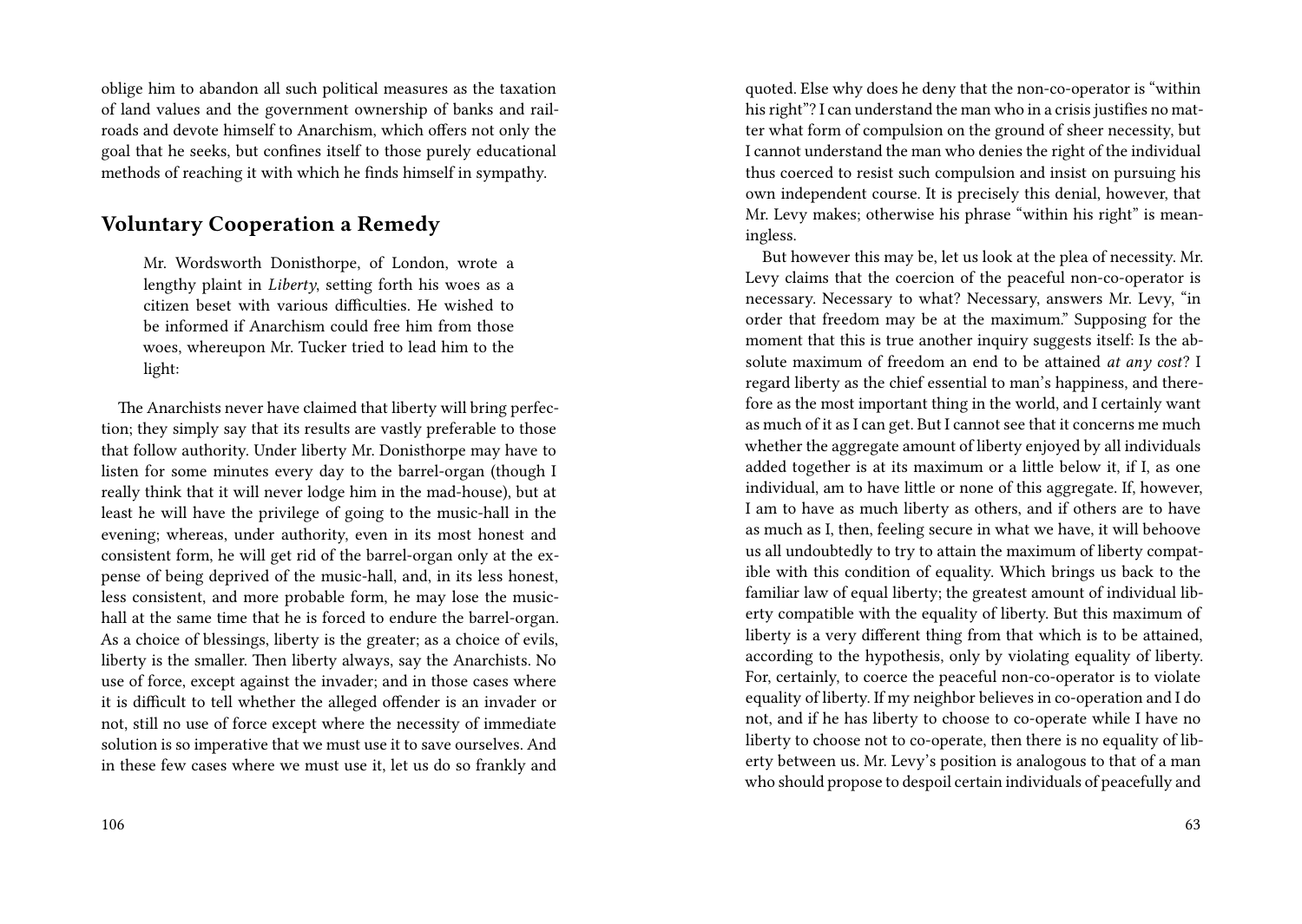honestly acquired wealth on the ground that such spoliation is necessary in order that wealth may be at the maximum. Of course Mr. Levy would answer to this that the hypothesis is absurd, and that the maximum could not be so attained; but he clearly would have to admit, if pressed, that, even if it could, the end is not important enough to justify such means. To be logical he must make the same admission regarding his own proposition.

But after all, is the hypothesis any more absurd in the one case than in the other? I think not. It seems to me just as impossible to attain the maximum of liberty by depriving people of their liberty as to attain the maximum of wealth by depriving people of their wealth. In fact, it seems to me that in both cases the means is absolutely destructive of the end. Mr. Levy wishes to restrict the functions of government; now, the compulsory co-operation that he advocates is the chief obstacle in the way of such restriction. To be sure, government restricted by the removal of this obstacle would no longer be government, as Mr. Levy is "quick-witted enough to see" (to return the compliment which he pays the Anarchists). But what of that? It would still be a power for preventing those invasive acts which the people are practically agreed in wanting to prevent. If it should attempt to go beyond this, it would be promptly checked by a diminution of the supplies. The power to cut off the supplies is the most effective weapon against tyranny. To say, as Mr. Levy does, that taxation must be coextensive with government" is not the proper way to put it. It is government (or, rather, the State) that must and will be coextensive with taxation. When compulsory taxation is abolished, there will be no State, and the defensive institution that will succeed it will be steadily deterred from becoming an invasive institution through fear that the voluntary contributions will fall off. This constant motive for a voluntary defensive institution to keep itself trimmed down to the popular demand is itself the best possible safeguard against the bugbear of multitudinous rival political agencies which seems to haunt Mr. Levy. He stances), he goes on as follows: "If it is not justifiable for the establishment and maintenance of government, neither is it justifiable for the overthrow or modification of government…The intellectual and moral process of regeneration is slower than force, but it is right; and when the work is thus done, it has the merit of having been done properly and thoroughly." So far, excellent. But mark the next sentence: "the ballot is the people's agency even for correcting its own evils, and it seems to me a social crime to refrain from its use for regenerative purposes until it is absolutely demonstrated that it is a failure as an instrument for freedom."

Now, what is the ballot? It is neither more nor less than a paper representative of the bayonet, the billy, and the bullet. It is a labor-saving device for ascertaining on which side force lies and bowing to the inevitable. The voice of the majority saves bloodshed, but it is no less the arbitrament of force than is the decree of the most absolute of despots backed by the most powerful of armies. Of course it may be claimed that the struggle to attain to the majority involves an incidental use of intellectual and moral processes; but these influences would exert themselves still more powerfully in other channels if there were no such thing as the ballot, and, when used as subsidiary to the ballot, they represent only a striving for the time when physical force can be substituted for them. Reason devoted to politics fights for its own dethronement. The moment the minority becomes the majority, it ceases to reason and persuade, and begins to command and enforce and punish. If this be true, — and I think that Mr. Pentecost will have difficulty in gainsaying it,  $-$  it follows that to use the ballot for the modification of government is to use force for the modification of government; which sequence makes it at once evident that Mr. Pentecost in his conclusion pronounces it a social crime to avoid that course which in his premise he declares unjustifiable.

It behooves Mr. Pentecost to examine this charge of inconsistency carefully, for his answer to it must deeply affect his career. If he finds that it is well-founded, the sincerity of his nature will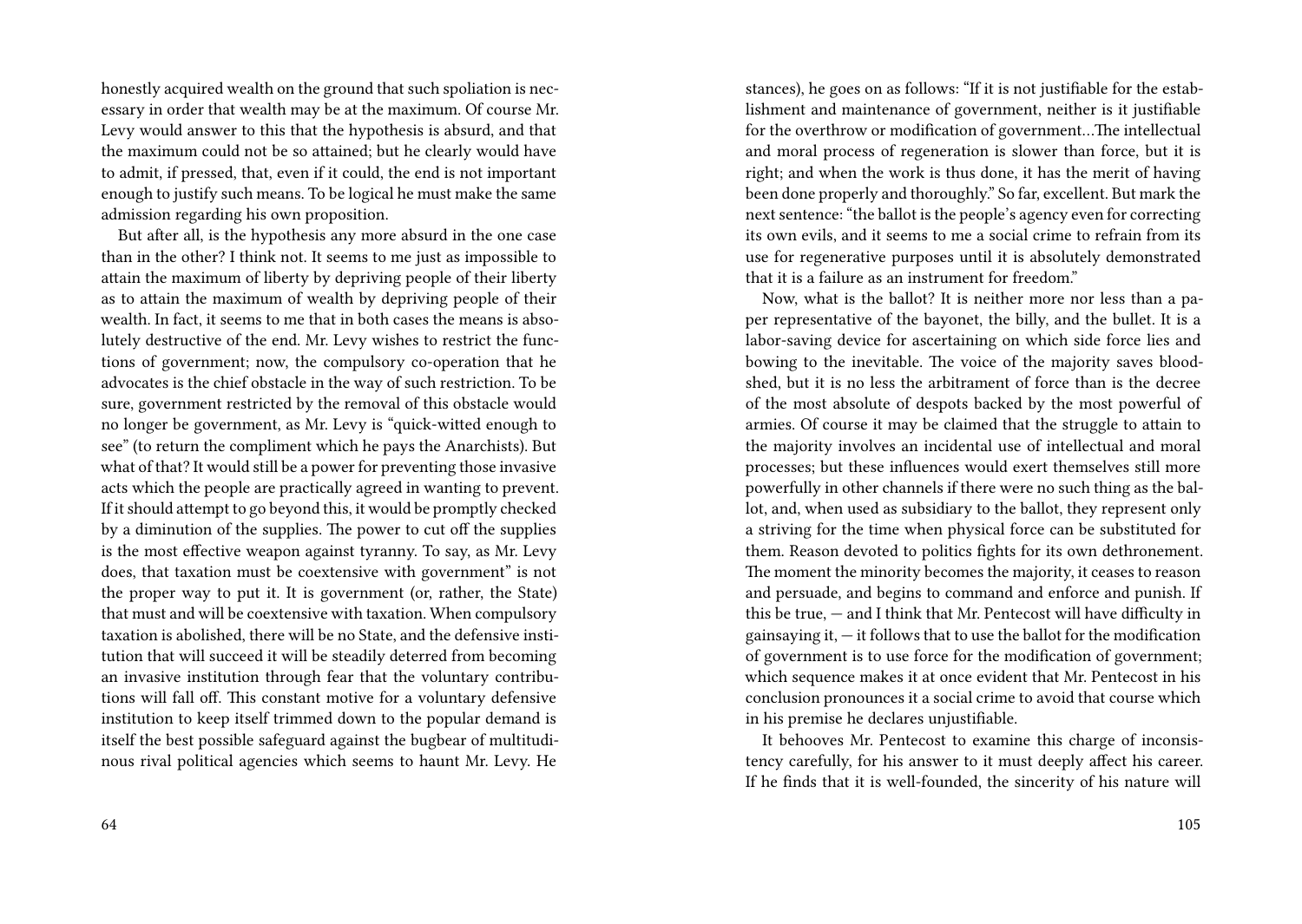tion. "the laboring man votes for his Fetich, the Democratic party, and the farmer votes for his Fetich, the Republican Party, and the result is that both are handed over as captives to the corruptionists and monopolists, whichever side wins. *Mark this: the laborers and the people never win!*" True, every word of it! But why not go a little farther? Suppose both laborer and farmer vote for their new Fetich, Ben Butler and his party of State Socialism, what will be the result then? Will not both be handed over as captives to a band of corruptionists as much larger and greedier as the reach and resources of the government are made vaster, all in the service and pay, not of a number of distinct and relatively weak monopolies, but of one consolidated monopoly whose rapacity will know no bounds? No doubt about it whatever. Let those who will, then, bow before this idol, — no Anarchistic knee shall bend. We Anarchists have not come for that. We come to shatter Fetiches, not to kneel before them, — no more before Fetich Butler than Fetich Blaine or Fetich Cleveland or Fetich St. John. We are here to let in the light of Liberty upon political superstition, and from that policy can result no captivity to corruption, no subserviency to monopoly, only a *world of free laborers controlling the products of their labor and growing richer every day*.

I greatly admire Hugh O. Pentecost. He is a growing and a fairminded man. His *Twentieth Century*, now published weekly in an enlarged form, is doing a useful work. He already accepts Anarchy as an ultimate, and the whole tenor of his writings is leading him on, it seems to me, to a casting-off of his devotion to the singletax movement and to reforms still more distinctly State Socialistic, and to a direct advocacy of Anarchistic principles and methods. It is because I believe this that I feel like reasoning with him regarding a vital inconsistency in his discourse of January 13 on "Ballots or Bullets?" in which, moreover, the tendency referred to is marked.

After laying it down as a principle that force is never justifiable (and, by the way, I cannot accept so absolute a denial of force as this, though I heartily agree that force is futile in *almost all* circumsays that the voluntary taxationists are victims of an illusion. The charge might be made against himself with much more reason.

My chief interest in Mr. Levy's article, however, is excited by his valid criticism of those Individualists who accept voluntary taxation. but stop short, or think they stop short, of Anarchism.

## **Liberty and Taxation**

The power of taxation, being the most vital one to the State, naturally was a prominent subject in *Liberty's* discussions. Mr. F. W. Read, in London *Jus*, attacked the position of Anarchism on this point and was thus answered by Mr. Tucker:

The idea that the voluntary taxationist objects to the State precisely because it does not rest on contract, and wishes to substitute contract for it, is strictly correct, and I am glad to see (for the first time, if my memory serves me) an opponent grasp it. But Mr. Read obscures his statement by his previous remark that the proposal of voluntary taxation is "the outcome of an idea…that the State *is, or* ought to be, founded on contract." This would be true if the words which I have italicized should be omitted. It was the insertion of these words that furnished the writer a basis for his otherwise groundless analogy between the Anarchists and the followers of Rousseau. The latter hold that the State originated in a contract, and that the people of today, though they did not make it, are bound by it. The Anarchists, on the contrary, deny that any such contract was ever made; declare that, had one ever been made, it could not impose a shadow of obligation on those who had no hand in making it; and claim the right to contract for themselves as they please. The position that a man may make his own contracts, far from being analogous to that which makes him subject to contracts made by others, is its direct antithesis.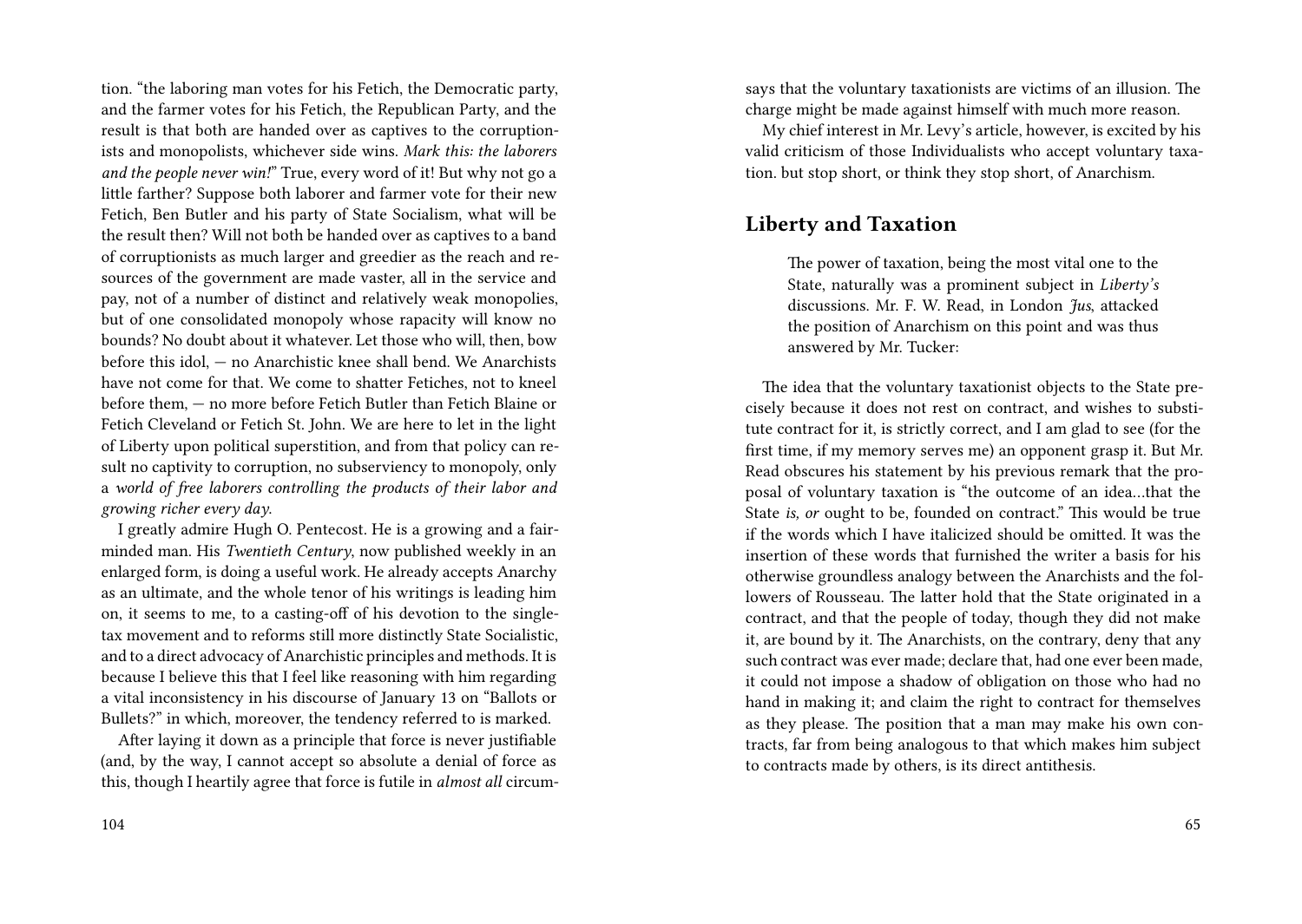It is perfectly true that voluntary taxation would not necessarily "prevent the existence of five or six 'States' in England," and that "members of all these 'States' might be living in the same house." But I see no reason for Mr. Read's exclamation point after this remark. What of it? There are many more than five or six Churches in England, and it frequently happens that members of several of them live in the same house. There are many more than five or six insurance companies in England, and it is by no means uncommon for members of the same family to insure their lives and goods against accident or fire in different companies. Does any harm come of it? Why, then, should there not be a considerable number of defensive associations in England, in which people, even members of the same family, might insure their lives and goods against murderers or thieves? Though Mr. Read has grasped one idea of the voluntary taxationists, I fear that he sees another much less clearly, — namely, the idea that defence is a service, like any other service; that it is labor both useful and desired, and therefore an economic commodity subject to the law of supply and demand; that in a free market this commodity would be furnished at the cost of production; that, competition prevailing, patronage would go to those who furnished the best article at the lowest price; that the production and sale of this commodity are now monopolized by the State; that the State, like almost all monopolists, charges exorbitant prices; that, like almost all monopolists, it supplies a worthless, or nearly worthless, article; that, just as the monopolist of a food product often furnishes poison instead of nutriment, so the State takes advantage of its monopoly of defence to furnish invasion instead of protection; that, just as the patrons of the one pay to be poisoned, so the patrons of the other pay to be enslaved; and, finally, that the State exceeds all its fellow-monopolists in the extent of its villainy because it enjoys the unique privilege of compelling all people to buy its product whether they want it or not. If, then, five or six "States" were to hang out their shingles, the people, I fancy, would be able to buy the very best kind of security at a reasonable price.

#### **The Futility of the Ballot**

No superstition was so tirelessly and so mercilessly attacked by the editor of *Liberty* as that of the ballot. To those who defended it and advocated it as a means of securing liberty he was always ready with a biting answer. Here are some samples of such:

General Butler's long-expected letter [in acceptance of the nomination for the presidency given him by the labor party] is out at last. The question now is how many it will hoodwink. Among these at least will not be *Liberty*. Would that as much could be asserted of all who think they believe in *Liberty*. But the political habit is a clinging one; the fasci-nations of political warfare seldom altogether lose their charm over those who have once been under its influence; traces of faith in its efficacy still linger in the minds of those who suppose themselves emancipated; the old majority superstition yet taints the reformer's blood, and, in face of evils that threaten society's life, he appeals to its saving grace with the same curious mixture of doubt and confidence that sometimes leads a wavering and timorous Infidel, when brought face to face with the fancied terrors of death, to re-embrace the theological superstition from which his good sense has one revolted and to declare his belief on the Lord Jesus, lest, as one of them is said to have profanely put it, "there may be, after all, a God, or a Christ, or a Hell, or some damned thing or other." To such as these, then, Butler will look for some of his strength, and not be disappointed.

The platform announced in his letter is a ridiculous tissue of contradictions and absurdities. Anti-monopoly only in name, it sanctions innumerable monopolies and privileges, and avowedly favors class legislation. As far as it is not nondescript, it is the beginning of State Socialism, — that is, a long step towards the realization of the most gigantic and appalling monopoly ever conceived by the mind of man. One sentence in it, however, commands my approba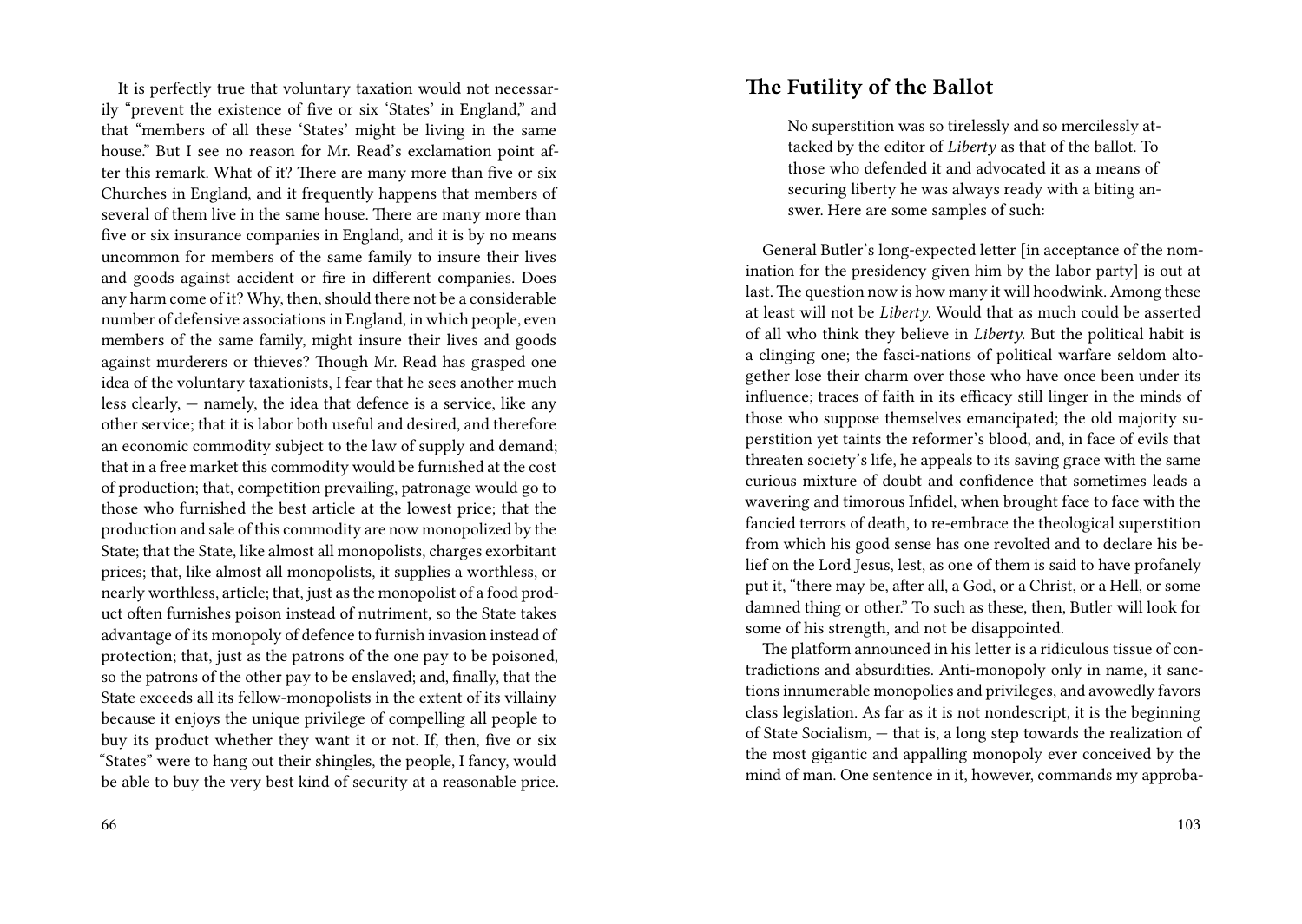ued, and had not the strike and boycott weapon been too recklessly used, the cause of freedom and progress in Russia would today rejoice in much brighter prospects. Whatever reform Russia shall be shown by developments to have secured she will certainly owe to the peaceful demonstration of the "Red Sunday" and to the passive strike.

Passive resistance and boycotting are now prominent features of every great national movement. Hungary having been threatened with absolutism, and being, probably, too weak to risk war with Austria, what does she do? Her national leaders talk about a boycott against Austrian products and passive resistance to the collection of taxes and the recruiting of troops. In some localities the resistance has already been attempted, with results as painful as demoralizing to the agents of the Austrian government. The boycotting of Austrian products may or may not be irrational, but this tendency to resort to boycotting is a sign of the times.

Of the superior effectiveness of passive resistance to arbitrary and invasive policies it is hardly necessary to speak. It may be noted, however, that the labor memoirs of the British Parliament seem to appreciate the full power of this method of defence. The Balfour-clerical education bill, a reactionary measure, has largely been nullified in Wales by the refusal of its opponents to pay the school rates.The labor group demands legislation throwing the burden of school support and maintenance on the national treasury. Under such a system, passive resistance to the school act would be rendered almost impossible, for national taxation is largely indirect. The reactionaries perceive this, and are not at all averse to the proposal. Local autonomy in taxation and direct local rates are very advantageous to passive resisters, and labor is short-sighted in giving up the advantage.

And what is more; the better their services, the less they would be needed; so that the multiplication of "States" involves the abolition of the State.

All these considerations, however, are disposed of, in Mr. Read's opinion, by his final assertion that "the State is a social organism." He considers this "the explanation of the whole matter." But for the life of me I can see in it nothing but another irrelevant remark. Again I ask: What of it? Suppose the State is an organism; what then? What is the inference? That the State is therefore permanent? But what is history but a record of the dissolution of organisms and the birth and growth of others to be dissolved in turn? Is the State exempt from this order? If so, why? What proves it? The State an organism? Yes; so is a tiger. But unless I meet him when I haven't my gun, his organism will speedily disorganize. The State is a tiger seeking to devour the people, and they must either kill or cripple it. Their own safety depends upon it. But Mr. Read says it can't be done. "By no possibility can the power of the State be restrained." This must be very disappointing to Mr. Donisthorpe and *Jus*, who are working to restrain it. If Mr. Read is right, their occupation is gone. Is he right? Unless he can demonstrate it, the voluntary taxationists and the Anarchists will continue their work, cheered by the belief that the compulsory and invasive State is doomed to die.

In answer to Mr. Read's statement (which, if, with all its implications, it were true, would be a valid and final answer to the Anarchists) that "dissolving" an organism is something different from dissolving a collection of atoms with no organic structure," I cannot do better than quote the following passage from an article by J. Wm. Lloyd in No. 107 of *Liberty*:

"It appears to me that this universe is but a vast aggregate of individuals; of individuals simple and primary, and of individuals complete, secondary, tertiary, etc., formed by the aggregation of primary individuals or of individuals of a lesser degree of complexity. Some of these individuals of a high degree of complexity are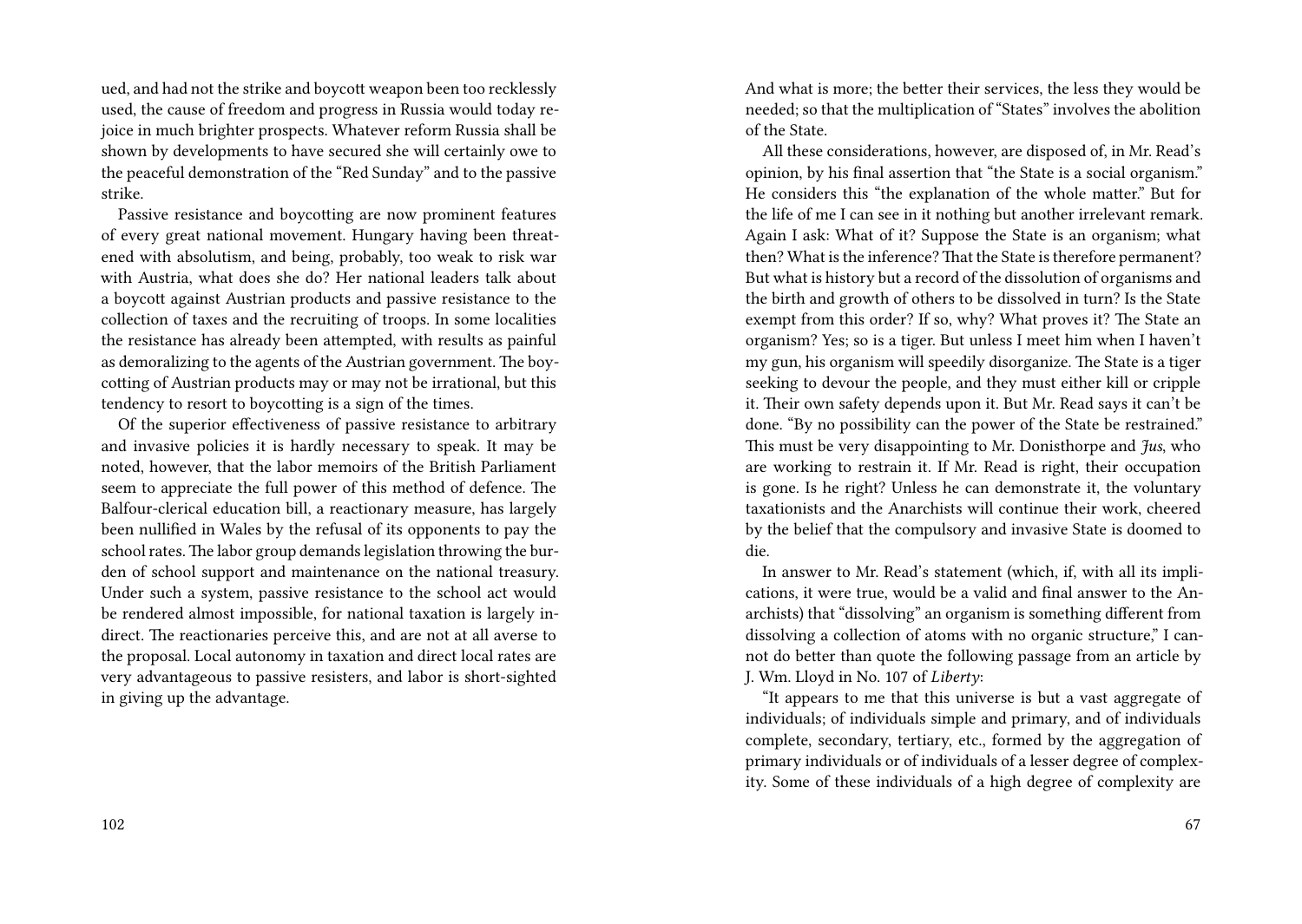true individuals, *concrete*, so united that the lesser organisms included cannot exist, apart from the main organism; while others are imperfect, *discrete*, the included organisms existing fairly well, quite as well, or better, apart than united. In the former class are included many of the higher forms of vegetable and animal life, including man, and in the latter are included many lower forms of vegetable and animal life (quack-grass, tape-worms, etc.) , and most society organisms, governments, nations, churches, armies, etc<sup>"</sup>

Taking this indisputable view of the matter, it becomes clear that Mr. Read's statement about "dissolving an organism" is untrue while the word organism remains unqualified by some adjective equivalent to Mr. Lloyd's *concrete*. The question, then, is whether the State is a concrete organism. The Anarchists claim that it is not. If Mr. Read thinks that it is, the *onus probandi* is upon him. I judge that his error arises from a confusion of the State with society. That society is a concrete organism the Anarchists do not deny; on the contrary, they insist upon it. Consequently they have no intention or desire to abolish it.They know that its life is inseparable from the lives of individuals; that it is impossible to destroy one without destroying the other. But, though society cannot be destroyed, it can be greatly hampered and impeded in its operations, much to the disadvantage of the individuals composing it, and it meets its chief impediment in the State. The State, unlike society, is a discrete organism. If it should be destroyed tomorrow, individuals would still continue to exist. Production, exchange, and association would go on as before, but much more freely, and all those social functions upon which the individual is dependent would operate in his behalf more usefully than ever. The individual is not related to the State as the tiger's paw is related to the tiger. Kill the tiger, and the tiger's paw no longer performs its office; kill the State, and the individual still lives and satisfies his wants. As for society, the Anarchists would not kill it if they could, and could not if they would.

only those who prescribe its indiscriminate use as a sovereign remedy and a permanent tonic, but all who ever propose it as a cure, and even all who would lightly and unnecessarily resort to it, not as a cure, but as an expedient, *are social quacks*.

The power of passive resistance has been strikingly illustrated in Russia (1905–6). She has had three "general strikes," and only the first one was truly, magnificently successful. It was absolutely pacific; it was of the sort that Tolstoy has been urging for years. Workmen, clerks, professional men, even government employees and *dvorniks* (janitors converted into spies and informers), simply dropped their tools, briefs, documents, and what not, and refused to carry on the activities of industrial and political life. The result, on the government's side, was panic. A constitution was granted; a whole series of reforms — on paper — followed.

The second strike was called when the circumstances were unfavorable and the causes distinctly doubtful in the opinion of the majority of the government's enemies. It failed, and the consequent bitterness and apprehension led to a third strike, with an appeal to arms at Moscow. That appeal was most unfortunate; the revolutionary elements had overestimated their strength, and greatly underestimated that of the autocratic-bureaucratic machine. The army was loyal, and the "revolution" was crushed. Now the government has regained its confidence, and is reviving the Plehve tactics. It is suppressing not merely revolutionary bodies and manifestations, but liberal and constitutional ones as well. Reaction is admittedly a strong probability, and the really substantial victories of October may be forfeited.

Of course, human nature is human nature, and it were both idle and unfair to blame the distracted and exasperated Russian radicals for the turn events have taken. Witte has not been honest; the Bourbons were at no time in actual fear of his liberalism. Quite likely any other body of men would have acted as the Russian intellectuals and proletariat committees have acted. Still the fact remains that, had the policy of strictly passive resistance been contin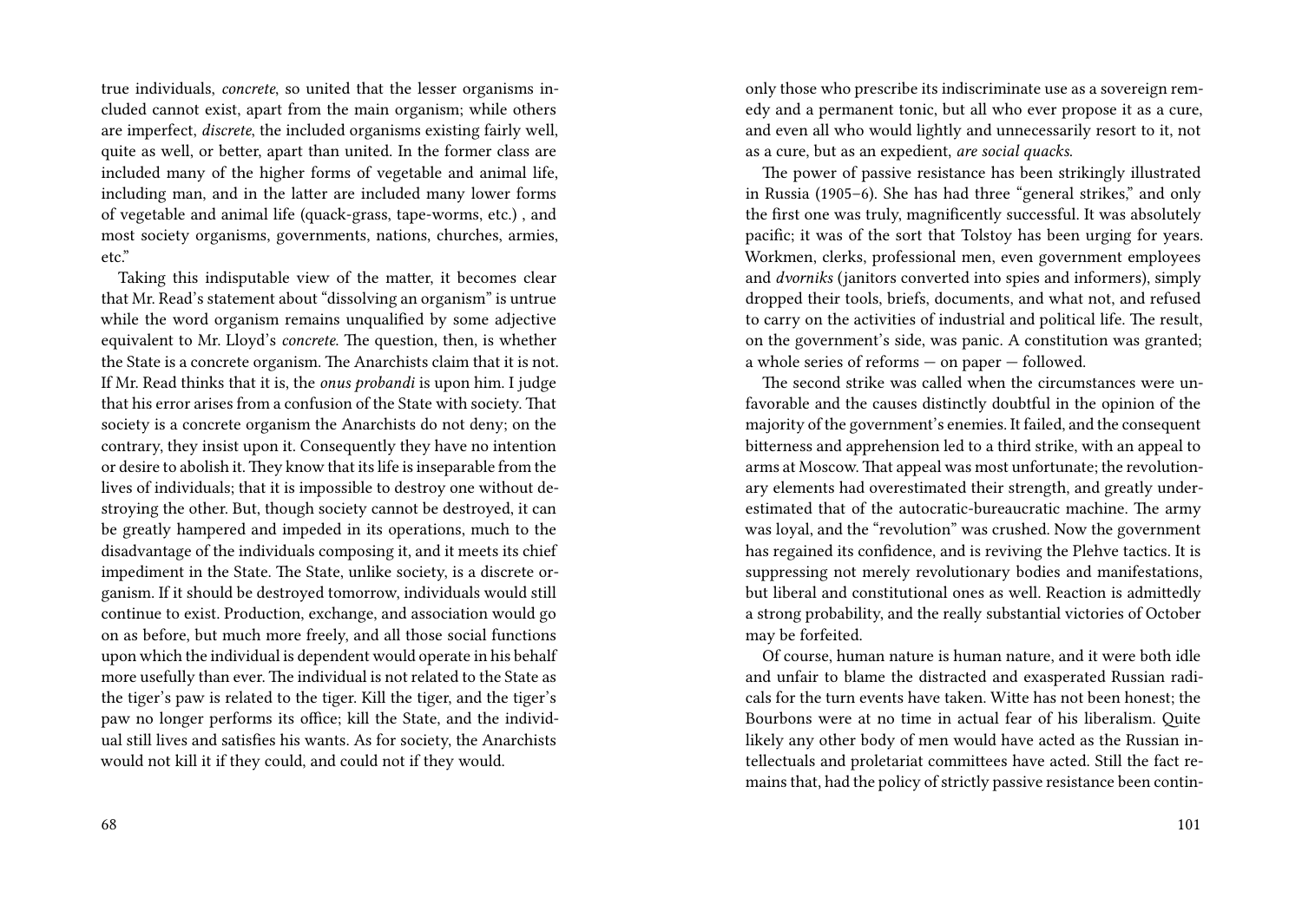or later it will organize for action. Then, Tyranny and Monopoly, down goes your house!

"Passive resistance," said Ferdinand Lassalle, with an obtuseness thoroughly German, "is the resistance which does not resist." Never was there a greater mistake. It is the only resistance which in these days of military discipline resists with any result. There is not a tyrant in the civilized world today who would not do anything in his power to precipitate a bloody revolution rather than see himself confronted by any large fraction of his subjects determined nat to obey. An insurrection is easily quelled; but no army is willing or able to train its guns on inoffensive people who do not even gather in the streets but stap at home and stand back on their rights. Neither the ballot nor the bayonet is to play any great part in the coming struggle; passive resistance is the instrument by which the revolutionary force is destined to secure in the last great conflict the people's rights forever.

The idea that Anarchy can be inaugurated by force is as fallacious as the idea that it can be sustained by force. Force cannot preserve Anarchy; neither can it bring it. In fact, one of the inevitable influences of the use of force is to postpone Anarchy. The only thing that force can ever do for us is to save us from extinction, to give us a longer lease of life in which to try to secure Anarchy by the only methods that can ever bring it. But this advantage is always purchased at immense cost, and its attainment is always attended by frightful risk. The attempt should be made only when the risk of any other course is greater. When a physician sees that his patient's strength is being exhausted so rapidly by the intensity of his agony that he will die of exhaustion before the medical processes inaugurated have a chance to do their curative work, he administers an opiate. But a good physician is always loath to do so, knowing that one of the influences of the opiate is to interfere with and defeat the medical processes themselves. He never does it except as a choice of evils. It is the same with the use of force, whether of the mob or of the State, upon diseased society; and not

Mr. Read finds it astounding that I should "put the State on a level with churches and insurance companies." I find his astonishment amusing. Believers in compulsory religious systems were astounded when it was first proposed to put the church on a level with other associations. Now the only astonishment is  $-$  at least in the United States — that the church is allowed to stay at any other level: But the political superstition has replaced the religious superstition, and Mr. Read is under its sway.

I do not think "that five or six 'States' could exist side by side with" *quite* "the same convenience as an equal number of churches." In the relations with which States have to do there is more chance for friction than in the simply religious sphere. But, on the other hand, the friction resulting from a multiplicity of States would be but a mole-hill compared with the mountain of oppression' and injustice which is gradually heaped up by a single compulsory State. It would not be necessary for a police officer of a voluntary "State" to know to what "State" a given individual belonged, or whether he belonged to any. Voluntary "States" could, and probably would, authorize their executives to proceed against invasion, no matter who the invader or invaded might be. Mr. Read will probably object that the "State" to which the invader belonged might regard his arrest as itself an invasion, and proceed against the "State" which arrested him. Anticipation of such conflicts would probably result exactly in those treaties between "States" which Mr. Read looks upon as so desirable, and even in the establishment of federal tribunals, as courts of last resort, by the cooperation of the various "States," on the same voluntary principle in accordance with which the "States" themselves were organized.

Voluntary taxation, far from impairing the "State's" credit, would strengthen it. In the first place, the simplification of its functions would greatly reduce, and perhaps entirely abolish, its need to borrow, and the power to borrow is generally inversely proportional to the steadiness of the need. It is usually the inveterate borrower who lacks credit. In the second place, the power of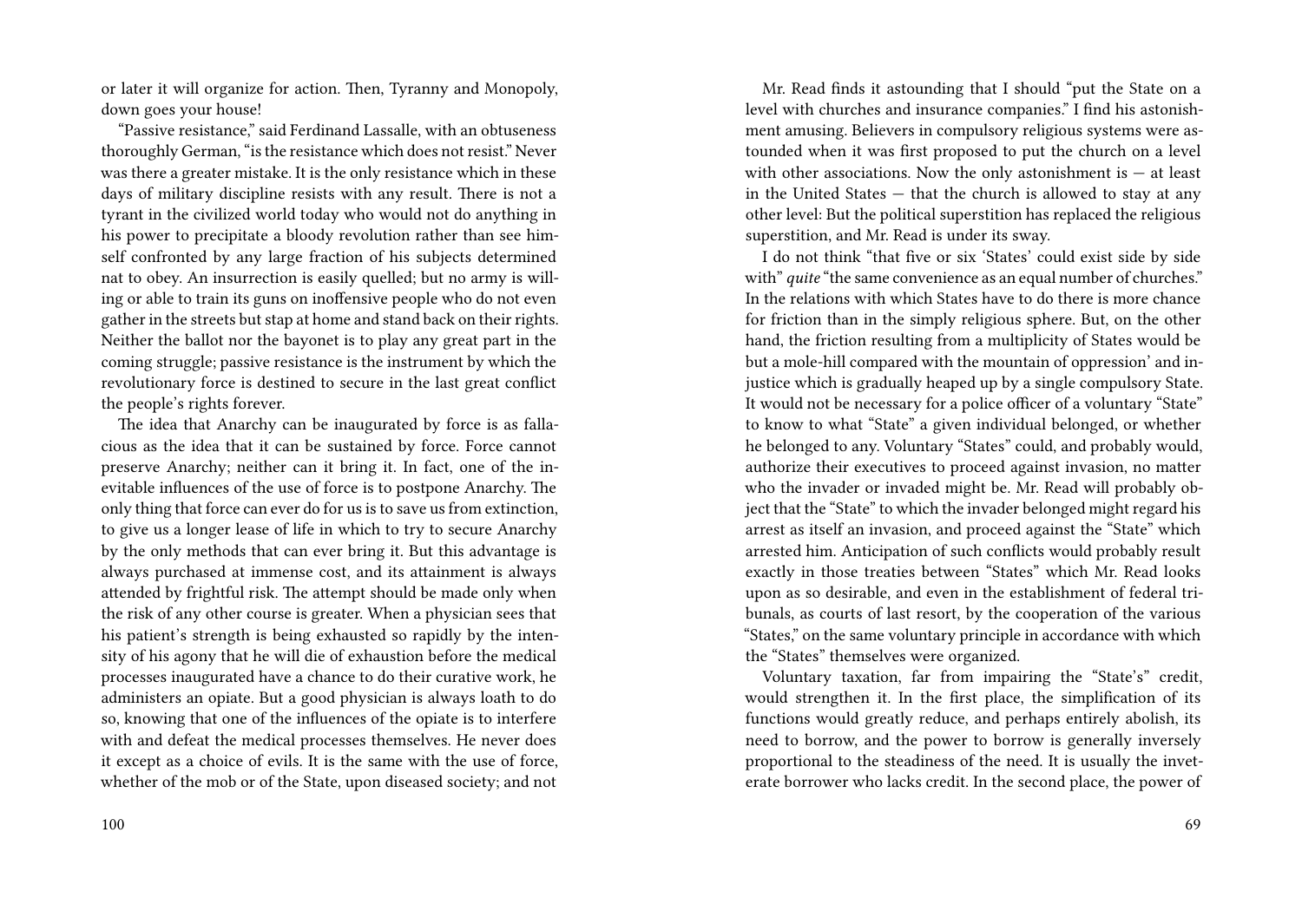the State to repudiate, and still continue its business, is dependent upon its power of compulsory taxation. It knows that, when it can no longer borrow, it can at least tax its citizens up to the limit of revolution. In the third place, the State is trusted, not because it is over and above individuals, but because the lender presumes that it desires to maintain its credit and will therefore pay its debts. This desire for credit will be stronger in a "State" supported by voluntary taxation than in the State which enforces taxation.

All the objections brought forward by Mr. Read (except the organism argument) are mere difficulties of administrative detail, to be overcome by ingenuity, patience, discretion, and expedients. They are not logical difficulties, not difficulties of principle. They seem "enormous" to him; but so seemed the difficulties of freedom of thought two centuries ago. What does he think of the difficulties of the existing *regime*? Apparently he is as blind to them as is the Roman Catholic to the difficulties of a State religion. All these "enormous" difficulties which arise in the fancy of the objectors to the voluntary principle will gradually vanish under the influence of the economic changes and well-distributed prosperity which will follow the adoption of that principle. This is what Proudhon calls "the dissolution of government in the economic organism." It is too vast a subject for consideration here, but, if Mr. Read wishes to understand the Anarchistic theory of the process, let him study that most wonderful of all the wonderful books of Proudhon, the "Idee Generale de la Revolution au Dix-Neuvieme Siecle."

It is true that "history shows a continuous weakening of the State in some directions, and a continuous strengthening in other directions." At least such is the tendency, broadly speaking, though this continuity is sometimes broken by periods of reaction. This tendency is simply the progress of evolution towards Anarchy. The State invades less and less, and protects more and more. It is exactly in the line of this process, and at the end of it, that the Anarchists demand the abandonment of the last citadel of invasion by the substitution of voluntary for compulsory taxation. When this step is

torture by electricity. The farther it shall go the better it will be for Anarchy, as every student of the history of reform well knows. Who can estimate the power for propagandism of a few cases of this kind, backed by a well-organized force of agitators without the prison walls? So much, then, for individual resistance.

But, if individuals can do so much, what shall be said of the enormous and utterly irresistible power of a large and intelligent minority, comprising say one-fifth of the population in any given locality? I conceive that on this point I need do no more than call "Edgeworth's" attention to the wonderfully instructive history of the Land League movement in Ireland, the most potent and instantly effective revolutionary force the world has ever known so long as it stood by its original policy of "Pay No Rent," and which lost nearly all its strength the day it abandoned that policy. "Oh, but it did abandon it?" "Edgeworth" will exclaim. Yes, but why? Because there the peasantry, instead of being an intelligent minority following the lead of principles, were an ignorant, though enthusiastic and earnest, body of men following blindly the lead of unscrupulous politicians like Parnell, who really wanted anything but the abolition of rent, but were willing to temporarily exploit any sentiment or policy that would float them into power and influence. But it was pursued far enough to show that the British government was utterly powerless before it; and it is scarcely too much to say, in my opinion, that, had it been persisted in, there would not today be a landlord in Ireland. It is easier to resist taxes in this country than it is to resist rent in Ireland; and such a policy would be as much more potent here than there as the intelligence of the people is greater, providing always that you can enlist in it a sufficient number of earnest and determined men and women. If one-fifth of the people were to resist taxation, it would cost more to collect their taxes, or try to collect them, than the other four-fifths would consent to pay into the treasury, The force needed for this bloodless fight *Liberty* is slowly but surely recruiting, and sooner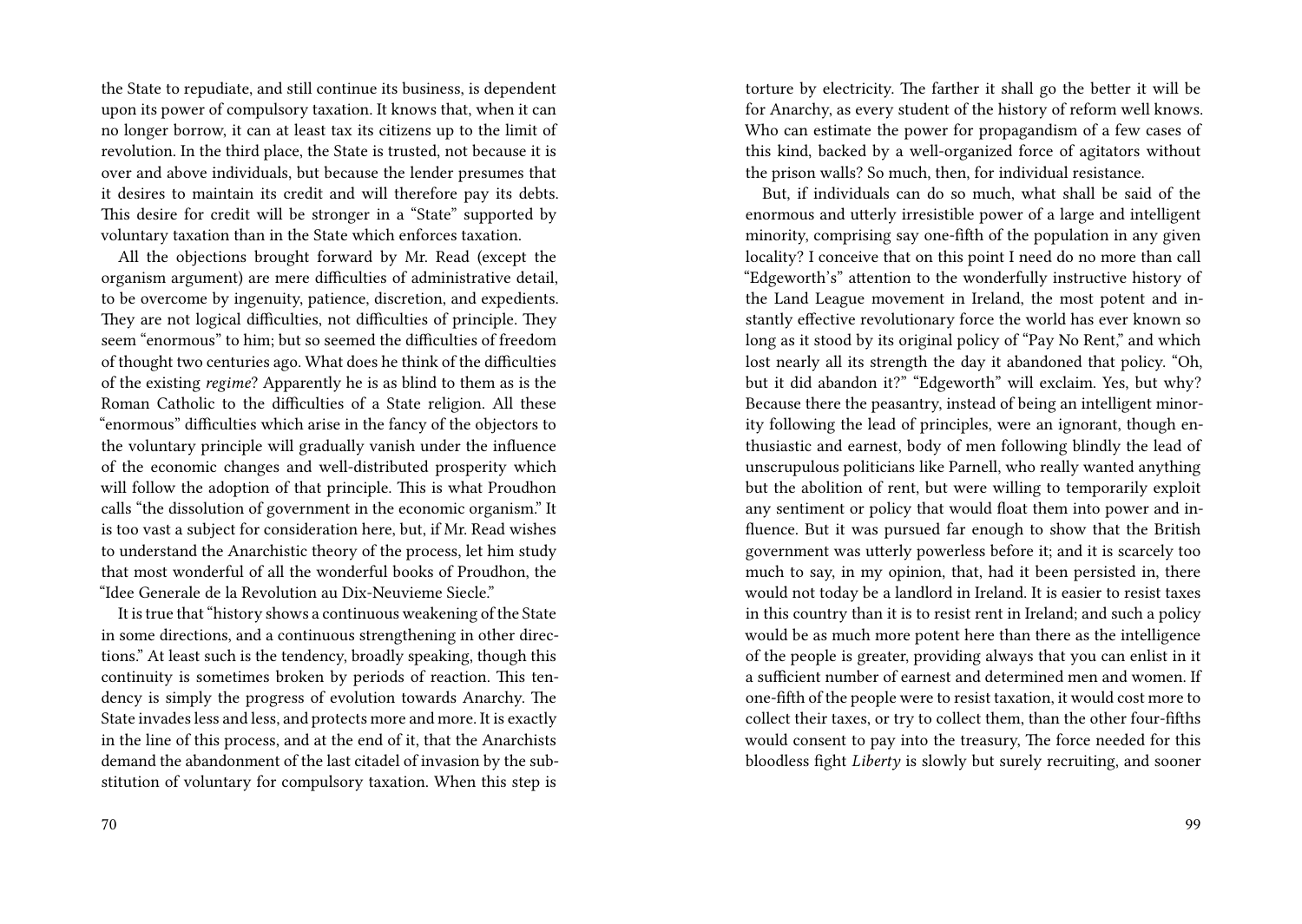Fair and pertinent questions these, which I take pleasure in answering. In the first place, then, the policy to be pursued by individual and isolated Anarchists is dependent upon circumstances. I, no more than "Edgeworth," believe in any foolish waste of needed material. It is not wise warfare to throw your ammunition to the enemy unless you throw it from the cannon's mouth. But if you can compel the enemy to waste his ammunition by drawing his fire on some thoroughly protected spot; if you can, by annoying and goading and harassing him in all possible ways, drive him to the last resort of stripping bare his tyrannous and invasive purposes and put him in the attitude of a designing villain assailing honest men for purposes of plunder; there is no better strategy. Let no Anarchist, then, place his property within reach of the sheriff's clutch. But some year, when he feels exceptionally strong and independent, when his conduct can impair no serious personal obligations, when on the whole he would a little rather go to jail than not, and when his property is in such shape that he can successfully conceal it, let him declare to the assessor property of a certain value, and then defy the collector to collect. Or, if he have no property, let him decline to pay his poll tax. The State will then be put to its trumps. Of two things one, — either it will let him alone, and then he will tell his neighbors all about it, resulting the next year in an alarming disposition on their part to keep their own money in their own pockets; or else it will imprison him, and then by the requisite legal processes be will demand and secure all the rights of a civil prisoner and live thus a decently comfortable life until the State shall get tired of supporting him and the increasing number of persons who will follow his example. Unless, indeed, the State, in desperation, shall see fit to make its laws regarding imprisonment for taxes more rigorous, and then, if our Anarchist be a determined man, we shall find out how far a republican government, "deriving its just powers from the consent of the governed," is ready to go to procure that "consent," — whether it will stop at solitary confinement in a dark cell or join with the Czar of Russia in administering

against aggression, and will maintain it as long as its services are needed in that capacity. If Mr. Read, in saying that the power of the State cannot be re-

strained, simply meant that it cannot be legally restrained, his remark had no fitness as an answer to Anarchists and voluntary taxationists. They do not propose to legally restrain it. They propose to create a public sentiment that will make it impossible for the State to collect taxes by force or in any other way invade the individual. Regarding the State as an instrument of aggression, they do not expect to convince it that aggression is against its interests, but they do expect to convince individuals that it is against their interests to be invaded. If by this means they succeed in stripping the State of its invasive powers, they will be satisfied, and it is immaterial to them whether the means is described by the word "restraint" or by some other word. In fact, I have striven in this discussion to accommodate myself to Mr. Read's phraseology. For myself I do not think it proper to call voluntary associations States, but, enclosing the word in quotation marks, I have so used it because Mr. Read set the example.

taken, the "State" will achieve its maximum strength as a protector

Mr. Frederic A. C. Perrine, of Newark, N. J., asked Mr. Tucker for his reason for refusing to pay poll tax, and incidentally criticized the latter's position on that matter, which brought forth this reply:

Mr. Perrine's criticism is an entirely pertinent one, and of the sort that I like to answer, though in this instance circumstances have delayed the appearance of his letter. The gist of his position — in fact, the whole of his arguments based on the assumption that the State is precisely the thing which the Anarchists say it is not; namely, a voluntary association of contracting individuals. Were it really such, I should have no quarrel with it, and I should adroit the truth of Mr. Perrine's remarks. For certainly such voluntary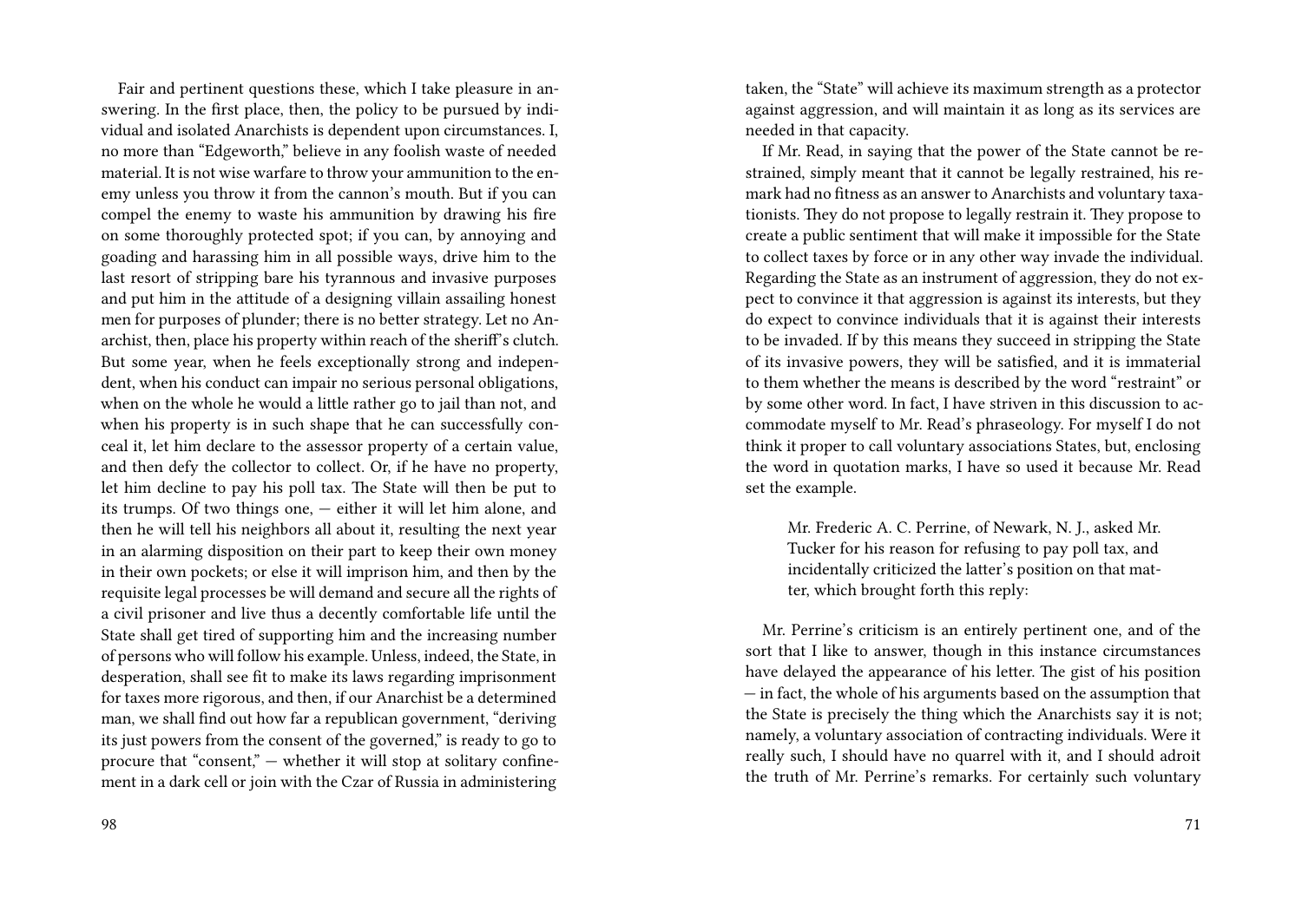association would be entitled to enforce whatever regulations the contracting parties might agree upon within the limits of whatever territory, or divisions of territory, had been brought into the association by these parties as individual occupiers thereof, and no non-contracting party would have a right to enter or remain in this domain except upon such terms as the association might impose. But if, somewhere between these divisions of territory, had lived, prior to the formation of the association, some individual on his homestead, who for any reason, wise or foolish, had declined to join in forming the association, the contracting parties would have had no right to evict him, compel him to join, make him pay for any incidental benefits that he might derive from proximity to their association, or restrict him in the exercise of any previouslyenjoyed right to prevent him from reaping these benefits. Now, voluntary association necessarily involving the right of secession, any seceding member would naturally fall back into the position and upon the rights of the individual above described, who refused to join at all. So much, then, for the attitude of the individual toward any voluntary association surrounding him, his support thereof evidently depending upon his approval or disapproval of its objects, his view of its efficiency in attaining them, and his estimate of the advantages and disadvantages involved in joining, seceding, or abstaining. But no individual today finds himself under any such circumstances. The States in the midst of which he lives cover all the ground there is, affording him no escape, and are not voluntary associations, but gigantic usurpations.There is not one of them which did not result from the agreement of a larger or smaller number of individuals, inspired sometimes no doubt by kindly, but oftener by malevolent, designs, to declare all the territory and persons within certain boundaries a nation which every one of these persons must support, and to whose will, expressed through its sovereign legislators and administrators no matter how chosen, every one of them must submit. Such an institution is sheer tyranny, and has no rights which any individual is bound to respect; on the contrary, every in-

# **Methods**

## **Passive Resistance**

How are you going to put your theories into practice? Is the eternal question propounded by students of sociology to the expounders of Anarchism. To one of those inquirers the editor of *Liberty* made this reply:

"Edgeworth" makes appeal to me through *Lucifer* to know how I propose to "starve out Uncle Sam." Light on this subject he would "rather have than roast beef and plum pudding for dinner in *saecula saeculorum*." It puzzles him to know whether by the clause "resistance to taxation" on the "sphynx head of Liberty on 'God and the State'" I mean that "true Anarchists should advertise their principles by allowing property to be seized by the sheriff and sold at auction, in order by such personal sacrifices to become known to each other as men and women of a common faith, true to that faith in the teeth of their interests and trustworthy for combined action." If I do mean this, he ventures to "doubt the policy of a test which depletes, not that enormous vampire, Uncle Sam, but our own little purses, so needful for our propaganda of ideas, several times a year, distrainment by the sheriff being in many parts of the country practically equivalent to tenfold taxes." If, on the other hand, I have in view a minority capable of "successfully withdrawing the supplies from Uncle Sam's treasury," he would like to inquire "how any minority, however respectable in numbers and intelligence, is to withstand the sheriff backed by the army, and to withhold tribute to the State."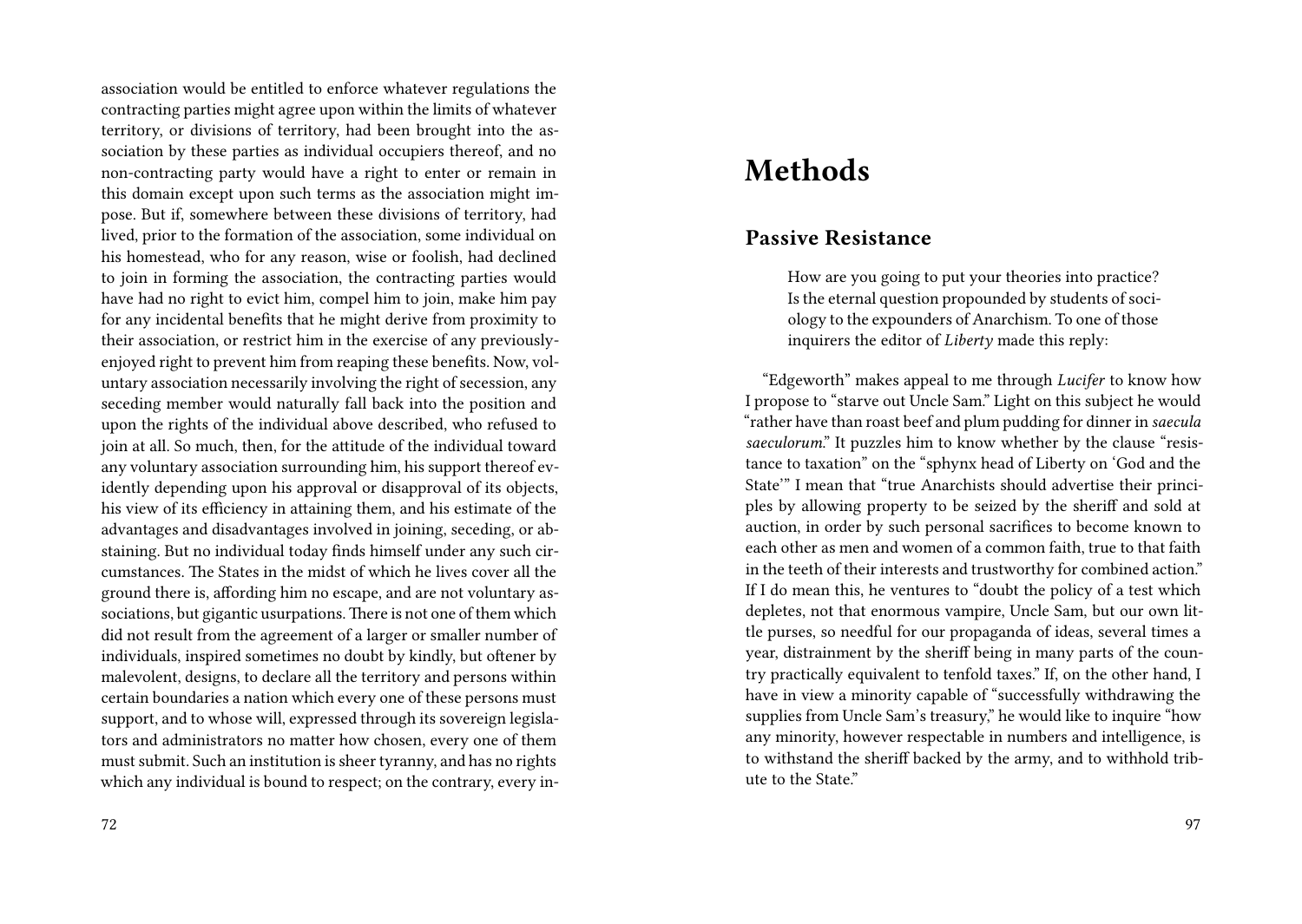me, his "preference not to be ruled at all" is nothing but a beatific reveling in sheerest moonshine and Utopia.

dividual who understands his rights and values his liberties will do his best to overthrow it. I think it must now be plain to Mr. Perrine why I do not feel bound either to pay taxes or to emigrate. Whether I will pay them or not is another question, — one of expediency. My object in refusing has been, as Mr. Perrine suggests, propagandism, and in the receipt of Mr. Perrine's letter I find evidence of the adaptation of this policy to that end. Propagandism is the only motive that I can urge for isolated individual resistance to taxation. But out of propagandism by this and many other methods I expect there ultimately will develop the organization of a determined body of men and women who 'will effectively, though passively, resist taxation, not simply for propagandism, but to directly cripple their oppressors. This is the extent of the only "violent substitution of end for beginning" which I can plead guilty of advocating, and, if the end can "better and more easily obtained" in any other way, I should like to have it pointed out. The "grand race experience" which Mr. Perrine thinks I neglect is a very imposing phrase, on hearing which one is moved to lie down in prostrate submission; but whoever first chances to take a closer look will see that it is but one of those spooks of which Tak Tak (James L. Walker, author of "The Philosophy of Egoism") tells us. Nearly all the evils with which mankind was ever afflicted were products of this "grand race experience," and I am not aware that any were ever abolished by showing it any unnecessary reverence. We will bow to it when we must; we will "compromise with existing circumstances" when we have to; but at all other times we will follow our reason and the plumb-line.

When I said that voluntary association necessarily involves the right of secession, I did not deny the right of any individuals to go through the form of constituting themselves an association in a which each member waives the right of secession. My assertion was simply meant to carry the idea that such a constitution, if any should be so idle as to adopt it, would be a mere *form*, which every decent man who was a party to it would hasten to violate and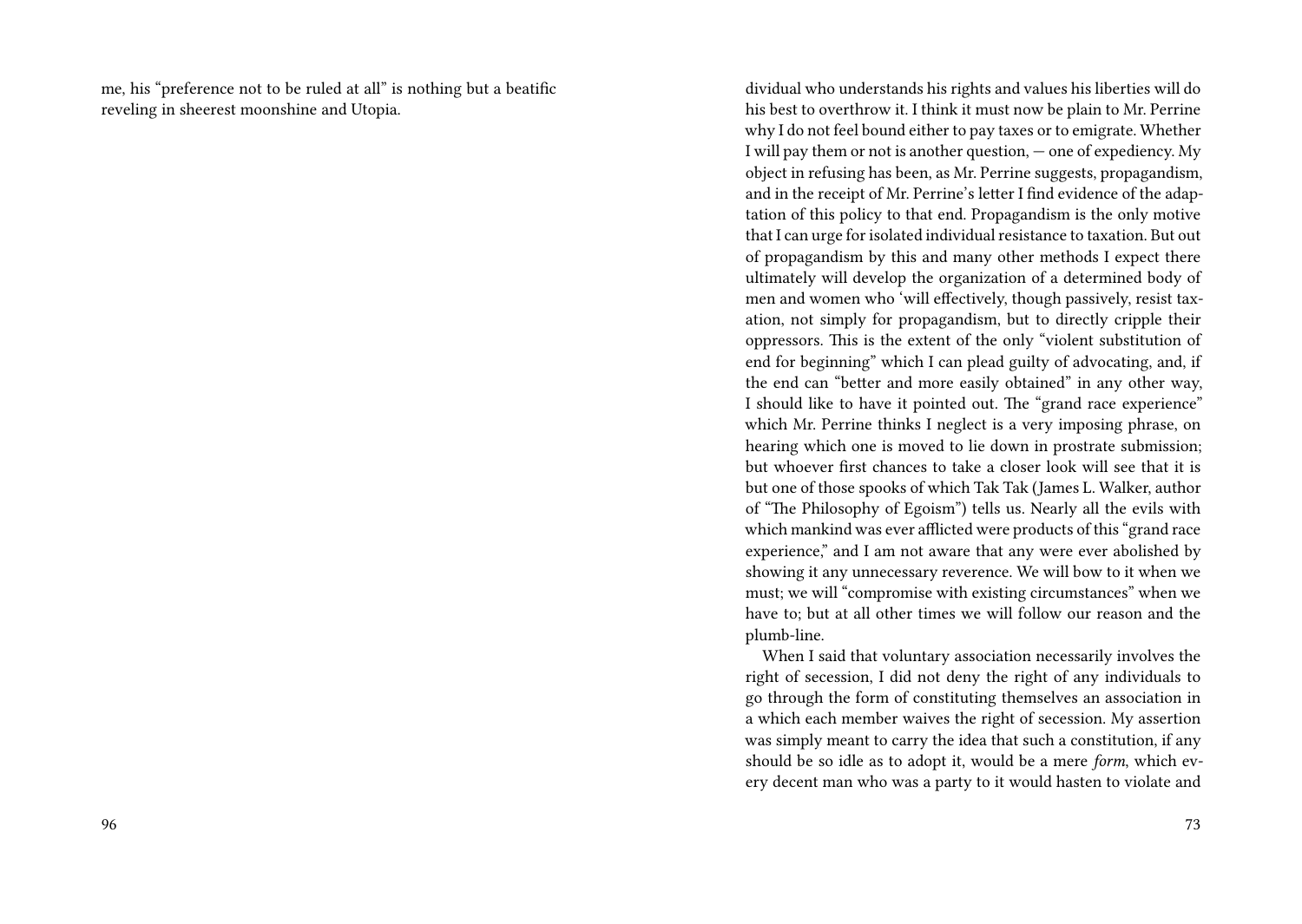tread under foot as soon as he appreciated the enormity of his folly. Contract is a very serviceable and most important tool, but its usefulness has its limits; no man can employ it for the abdication of his manhood. To indefinitely waive one's right of secession is to make one's self a slave. Now, no man can make himself so much a slave as to forfeit the right to issue his own emancipation proclamation. Individuality and its right of assertion are indestructible except by death. Hence any signer of such a constitution as that supposed who should afterwards become an Anarchist would be fully justified in the use of any means that would protect him from attempts to coerce him in the name of that constitution. But even if this were not so; if men were really under obligation to keep impossible contracts; there would still be no inference to be drawn therefrom regarding the relations of the United States to its so-called citizens. To assert that the United States constitution is similar to that of the hypothesis is an extremely wild remark. Mr. Perrine can readily find this out by reading Lysander Spooner's "Letter to Grover Cleveland." That masterly document will tell him what the United States constitution is and just how binding it is on anybody. But if the United States constitution were a voluntary contract of the nature described above, it would still remain for Mr. Perrine to tell us why those who failed to repudiate it are bound, by such failure, to comply with it, or why the assent of those who entered into it is binding upon people who were then unborn, or what right the contracting parties, if there were any, had to claim jurisdiction and sovereign power over that vast section of the planet which has since been known as the United States of America and over all the persons contained therein, instead of over themselves simply and such lands as they personally occupied and used. These are points which he utterly ignores. His reasoning consists of independent propositions between which there are no logical links. Now, as to the "grand race experience" It is perfectly true that, if we have anything grand, it is this, but it is no less true that, if we have anything base, it is this. It is *all* we have, and, being all, includes all, both

Not at all. The indefinite character of the boundary does no more than show that a small proportion of the phenomena of society, like a small proportion of the phenomena of matter, still resists the respective distinguishing tests to which by far the greater portion of such phenomena have yielded and by which they have been classified. And however embarrassing in practice may be the reluctance of frontier phenomena to promptly arrange themselves on either side of the border in obedience to the tests, it is still more embarrassing in theory to attempt to frame any rational view of society or life without recognition of these tests, by which, broadly speaking, distinctions have been established. Some of the most manifest distinctions have never been sharply drawn.

If Mr. Pentecost will view the subject in this light and follow out the reasoning thus entered upon, he will soon discover that my conception or misconception of what constitutes invasion does not at all affect the scientific differentiation of Anarchism from Archism. I may err grievously in attributing an invasive or noninvasive character to a given social phenomenon, and, if I act upon my error, I shall act Archistically; but the very fact that I am acting, not blindly and at hap-hazard, but in furtherance of an endeavor to conform to a generalization which is the product of long experience and accumulating evidence, adds infinitely to the probability that I shall discover my error. In trying to draw more clearly the line between invasion and non-invasion, all of us, myself included, ar destined to make many mistakes, but by our very mistakes we shall approach our goal. Only Mr. Pentecost and those who think with him take themselves out of the path of progress by assuming that it is possible to live in harmony simply by ignoring the fact of friction and the causes thereof. The no-rule which Mr. Pentecost believes in would amount in practice to submission to the rule of the invasive man. No-rule, in the sense of no-force-in-any-case, is a self-contradiction. The man who attempts to practice it becomes an abettor of government by declining to resist it. So long as Mr. Pentecost is willing to let the criminal ride roughshod over him and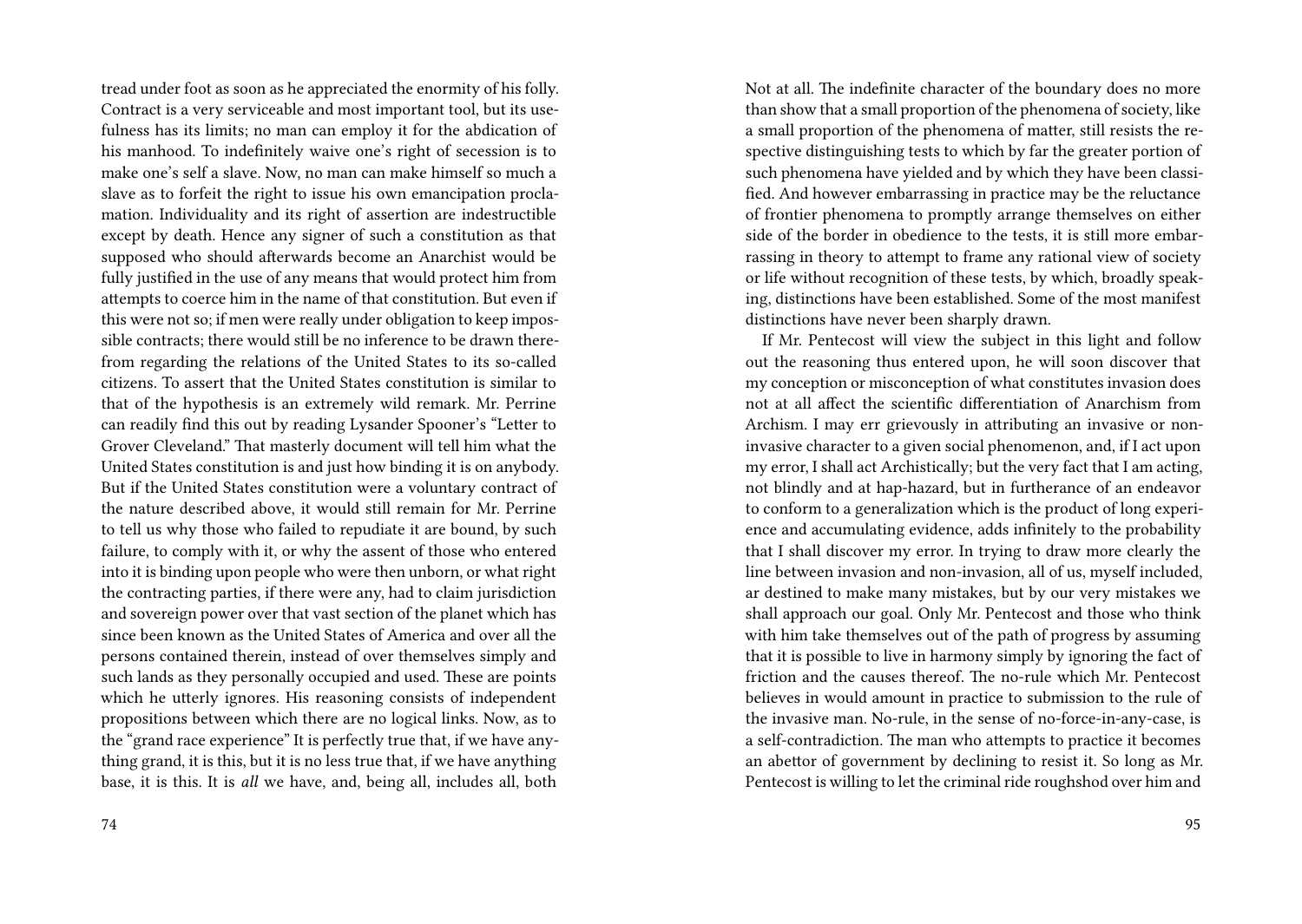when social sanction shall be superceded by a unanimous individual sanction, thus rendering enforcement needless. But in such an event, by Mr. Bilgram's definition, the right of ownership would cease to exist. In other words, he seems to think that, if all men were to agree upon a property standard and should voluntarily observe it, property would then have no existence simply because of the absence of any institution to protect it. Now, in the view of the Anarchists, property would then exist in its perfection.

So I would answer Mr. Bilgram's question, as put in his concluding paragraph, as follows: Anarchism does not repudiate the right of ownership, but it has a conception thereof sufficiently different from Mr. Bilgram's to include the possibility of an end of that social organization which will arise, not out of the ruins of government, but out of the transformation of government into voluntary association for defence.

#### **Anarchism and Force**

Because I claim and teach that Anarchism justifies the application of force to invasive men and condemns force only when applied to non-invasive men, Mr. Hugh O. Pentecost declares that the only difference between Anarchism on the one hand and Monarchism or Republicanism on the other is the difference between the popular conception of invasion and my own. If I were to assert that biology is the science which deals with the phenomena of living matter and excludes all phenomena of matter that is not living, and if Mr. Pentecost were to say that, assuming this, the only difference between the biological sciences and the abiological is the difference between the popular conception of life and my own, he would take a position precisely analogous to that which he takes on the subject of Anarchism, and the one position would be every whit as sensible and every whit as foolish as the other. The limit between invasion and non-invasion, life and non-life, are identical?

grand and base. I do not deny man's grandeur, neither do I deny his degradation; consequently I neither accept nor reject all that he has been and done. I try to use my reason for the purpose of discrimination, instead of blindly obeying any divinity, even that of man. We should not worship this race experience by imitation and repetition, but should strive to profit by its mistakes and avoid them in future. Far from believing in any Edenic state, I yield to no man in my strict adherence to the theory of evolution, but evolution is "leading us up to Anarchy" simply because it has already led us in nearly every other direction and made a failure of it. Evolution like nature, of which it is the instrument or process, is extremely wasteful and short-sighted. Let us not imitate its wastefulness or even tolerate it if we can help it; let us rather use our brains for the guidance of evolution in the path of economy. Evolution left to itself will sooner or later eliminate every other social form and leave us Anarchy. But evolution guided will try to discover the common element in its past failures, summarily reject everything having this element, and straightway accept Anarchy, which has it not. Because we are the products of evolution we are not therefore to be its puppets. On the contrary, as our intelligence grows, we are to be more and more its masters. It is just because we let it master us, just because we strive to act with it rather than across its path, just because we dilly-dally and shilly-shally and fritter away our time, for instance, over secret ballots, open ballots, and the like, instead of treating the whole matter of the suffrage from the standpoint of principle, that we do indeed "pave the way," much to our sorrow, "for those great revolutions" and "great epochs" when extremists suddenly get the upper hand. Great epochs, indeed! Great disasters rather, which it behooves us vigilantly to avoid. But how? By being extremists now. If there were more extremists in evolutionary periods, there would be no revolutionary periods. There is no lesson more important for mankind to learn than that. Until it is learned, Mr. Perrine will talk in vain about the divinity of man, for every day will make it more patent that his god is but a jumping-jack.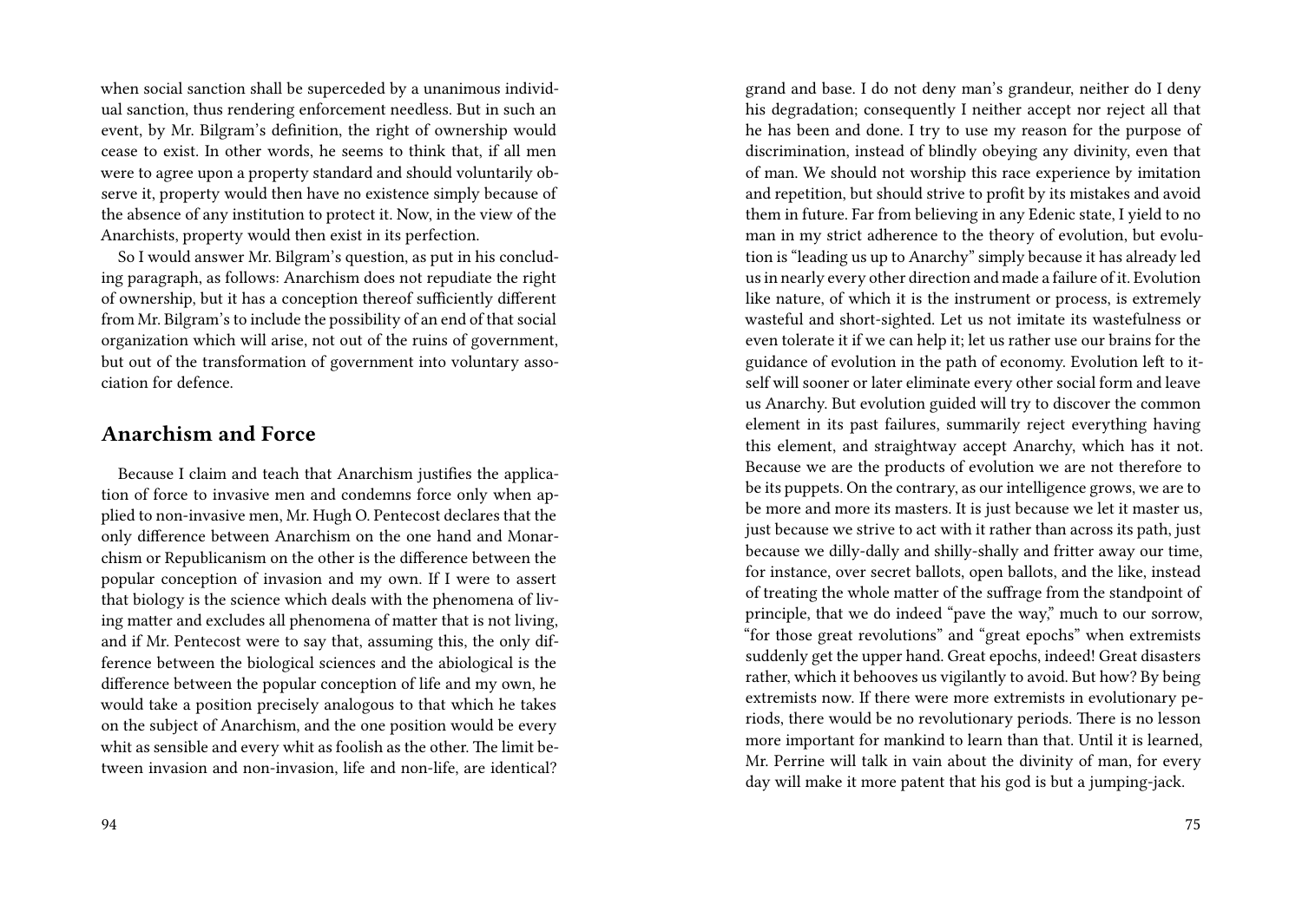I have never said that it is "each man's duty to break all contracts as soon as he has become convinced that they were made foolishly." What I said was that, if a man should sign a contract to part with his liberty forever, he would violate it as soon as he saw the enormity of his folly. Because I believe that some promises are better broken than kept, it does not follow that I think it wise always to break a foolish promise. On the contrary, I deem the keeping of promises such an important matter that only in the extremest cases would I approve their violation. It is of such vital consequence that associates should be able to rely upon each other that it is better never to do anything to weaken this confidence except when it can be maintained only at the expense of some consideration of even greater importance. I mean by evolution just what Darwin means by it; namely, the process of selection by which, out of all the variations that occur from any cause whatever, only those are preserved which are best adapted to the environment. Inasmuch as the variations that perish vastly outnumber those that survive, this process is extremely wasteful, but human intelligence can greatly lessen the waste. I am perfectly willing to admit its optimism if by optimism is meant the doctrine that everything is for the best *under the circumstances* Optimism so defined is nothing more than the doctrine of necessity. As to the word "degradation," evidently Mr. Perrine is unaware of all its meanings. By its derivation it implies descent from something higher, but it is also used by the best English writers to express a low condition regardless of what preceded it. It was in the latter sense that I used it.

#### **Anarchism and Crime**

Mr. B. W. Ball wrote an article in the *Index* criticizing Anarchism without having familiarized himself with the groundwork of that philosophy. Hence the following reply:

other social organization, wielding a supreme power, will arise?"

Mr. Tucker replied:

In discussing such a question as this, it is necessary at the start to put aside, as Mr. Bilgram doubtless does put aside, the intuitive idea of right, the conception of right as a standard which we are expected to observe from motives supposed to be superior to the consideration of our interests. When I speak of the "right of ownership," I do not use the word "right" in that sense at all. In the thought that I take to be fundamental in Mr. Bilgram's argument — namely, that there is no right, from the standpoint of a society, other than social expediency  $-$  I fully concur. But I am equally certain that the standard of social expediency  $-$  that is to say, the facts as to what really is socially expedient, and the generalizations from those facts which we may call the laws of social expediency — exists apart from the decree of any social power whatever. In accordance with this view, the Anarchistic definition of the right of ownership, while closely related to Mr. Bilgram's, is such a modification of his that it does not carry the implication which his carries and which he points out. From an Anarchistic standpoint, the right of ownership is that control of a thing by a person which will receive either social sanction, or else unanimous individual sanction, when the laws of social expediency shall have been finally discovered. (Of course I might go farther and explain that Anarchism considers the greatest amount of liberty compatible with equality of liberty the fundamental law of social expediency, and that nearly all Anarchists consider labor to be the only basis of the right of ownership in harmony with that law; but this is not essential to the definition, or to the refutation of Mr. Bilgram's point against Anarchism.)

It will be seen that the Anarchistic definition just given does not imply necessarily the existence of an organized or instituted social power to enforce the right of ownership. It contemplates a time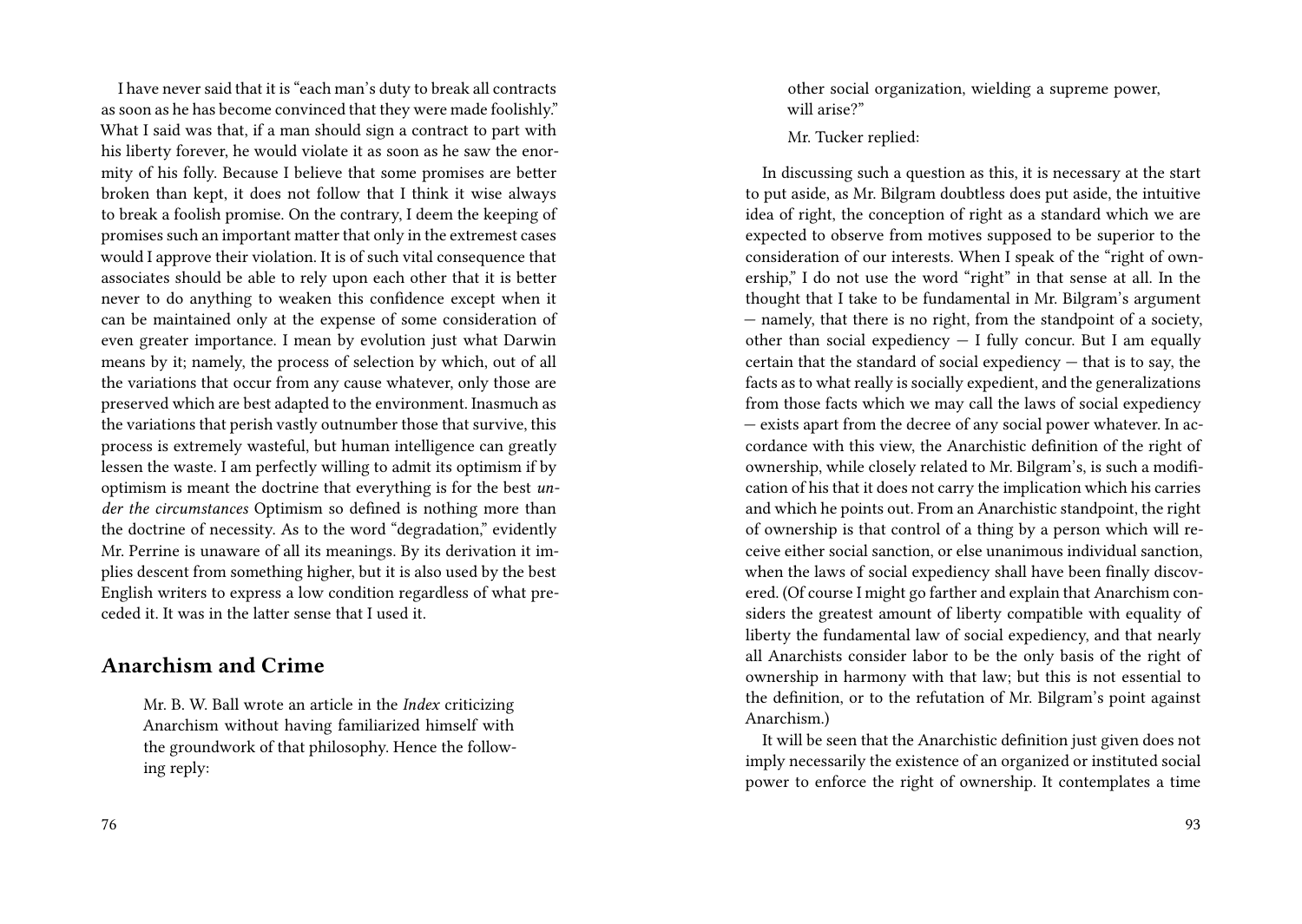not laid down as too absolute a rule, I sympathize. But this is not to say that the society which inflicts capital punishment commits murder. Murder is an offensive act. The term cannot be applied legitimately to any defensive act. And capital punishment, however ineffective it may be and through whatever ignorance it may be resorted to, is a strictly defensive  $act$ ,  $-$  at least in theory. Of course compulsory institutions often make it a weapon of offense, but that does not affect the question of capital punishment per se as distinguished from other forms of government.

For one, I object to this distinction unless it is based on rational grounds. In doing so, I am not moved by any desire to defend the horrors of the gallows, the guillotine, or the electric chair. They are as repulsive to me as to any one. And the conduct of the physicians, the ministers, the newspapers, and the officials disgusts me. These horrors all tell most powerfully against the expediency and efficiency of capital punishment. But nevertheless they do not make it murder. I insist that there is nothing sacred in the life of an invader, and there is no valid principle of human society that forbids the invaded to protect themselves in whatever way they can.

## **Liberty and Property**

Mr. Hugo Bilgram of Philadelphia, author of "Involuntary Idleness" and "The Cause of Business Depressions," contributed an article to *Liberty* on "The Right of Ownership," in which he defined that right as "that relation between a thing and a person created by the social promise to guarantee possession"; and then propounded to the editor of *Liberty* the following question:

"Has Anarchism a different conception of the right of ownership, or is this right altogether repudiated, or is it assumed that out of the ruins of government an-

Mr. Ball's central argument against us, stated briefly, is this: Where crime exists, force must exist to repress it. Who denies it? Certainly not *Liberty*; certainly not the Anarchists. Anarchism is not a revival of non-resistance, though there may be non-resistants in its ranks. The direction of Mr. Ball's attack implies that we would let robbery, rape, and murder make havoc in the community without lifting a finger to stay their brutal, bloody work. On the contrary, we are the sternest enemies of invasion of person and property, and, although chiefly busy in destroying the causes thereof, have no scruples against such heroic treatment of its immediate manifestations as circumstances and wisdom may dictate. It is true that we look forward to the ultimate disappearance of the necessity of force even for the purpose of repressing crime, but this, though involved in it as a necessary result, is by no means a necessary condition of the abolition of the State.

In opposing the State, therefore, we do not deny Mr. Ball's proposition, but distinctly affirm and emphasize it. We make war upon the State as chief invader of person and property, as the cause of substantially all the crime and misery that exist, as itself the most gigantic criminal extant. It manufactures criminals much faster than it punishes them. It exists to create and sustain the privileges which produce economic and social chaos. It is the sole support of the monopolies which concentrate wealth and learning in the hands of a few and disperse poverty and ignorance among the masses, to the increase of which inequality the increase of crime is directly proportional. It protects a minority in plundering the majority by methods too subtle to be understood by the victims, and then punishes such unruly members of the majority as attempt to plunder others by methods too simple and straightforward to be recognized by the State as legitimate, crowning its outrages by deluding scholars and philosophers of Mr. Ball's stamp into pleading, as an excuse for its infamous existence, the necessity of repressing the crime which it steadily creates.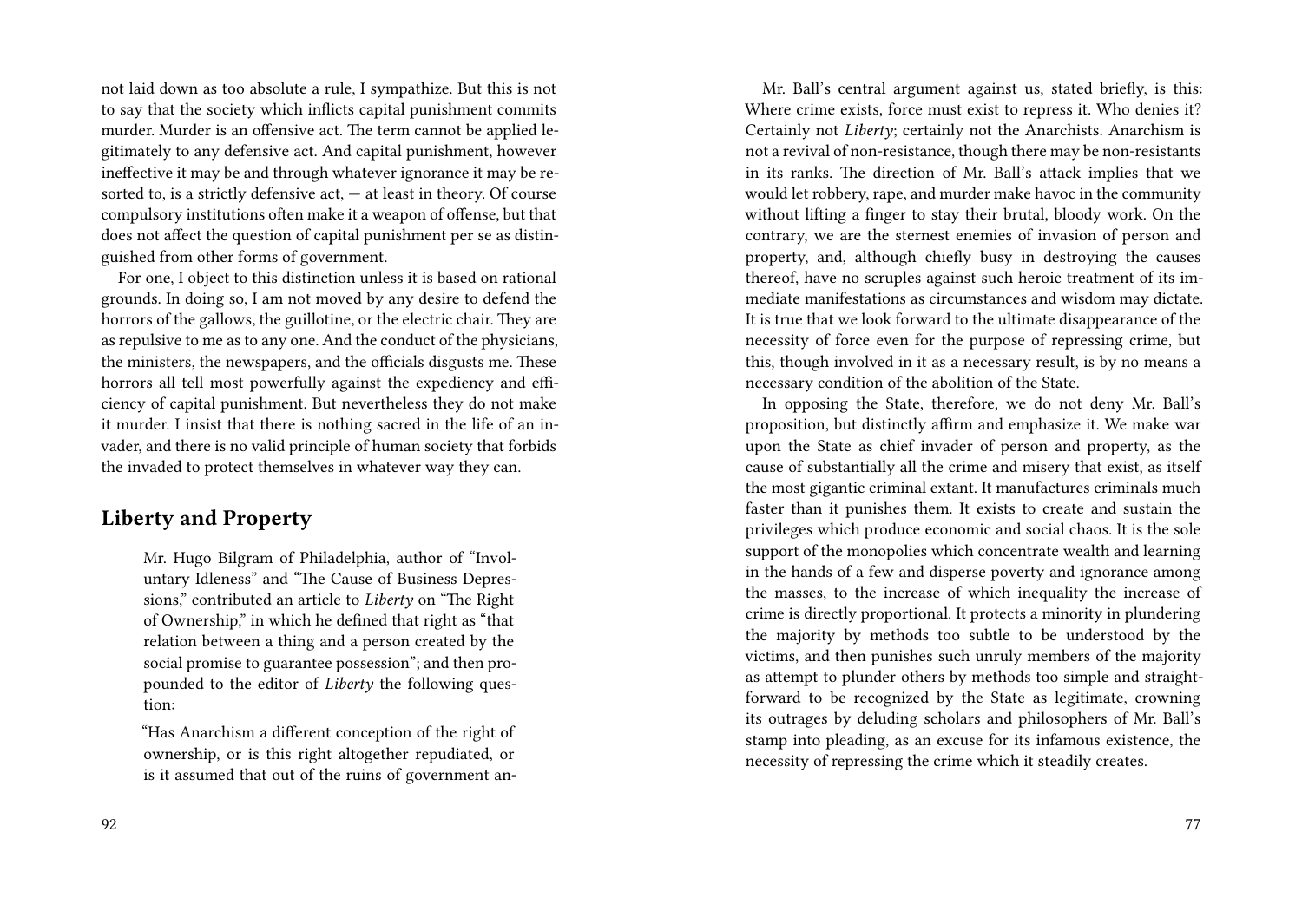Mr. Ball,  $-$  to his honor be it said,  $-$  during anti-slavery days, was a steadfast abolitionist. He earnestly desired the abolition of slavery. Doubtless he remembers how often he was met with the argument that slavery was necessary to keep the unlettered blacks out of mischief, and that it would be unsafe to give freedom to such a mass of ignorance. Mr. Ball in those days saw through the sophistry of such reasoning, and knew that those who urged it did so to give some color of moral justification to their conduct in living in luxury on the enforced toil of slaves. He probably was wont to answer them something after this fashion: "It is the institution of slavery that keeps the blacks in ignorance, and to justify slavery on the ground of their ignorance is to reason in a circle and beg the very question at issue."

Today Mr. Ball  $-$  again to his honor be it said  $-$  is a religious abolitionist. He earnestly desires the abolition, or at least the disappearance, of the Church. How frequently he must meet or hear of priests who, while willing to privately admit that the doctrines of the Church are a bundle of delusions, argue that the Church is necessary to keep the superstition-ridden masses in order, and that their release from the mental subjection in which it holds them would be equivalent to their precipitation into unbridled dissipation, libertinism, and ultimate ruin. Mr. Ball sees clearly through the fallacy of all such logic, and knows that those who use it do so to gain a moral footing on which to stand while collecting their fees from the poor fools who know no better than to pay them. We can fancy him replying with pardonable indignation: "Cunning knaves, you know very well that it is your Church that saturates the people with superstition, and that to justify its existence on the ground of their superstition is to put the cart before the horse and assume the very point in dispute."

Now, we Anarchists are political abolitionists. We earnestly desire the abolition of the State. Our position on this question is parallel in most respects to those of the Church abolitionists and the slavery abolitionists. But in this case Mr. Ball — to his disgrace be however, was that despotism was despotism, whether exercised by a monarch or majority. This drives him back upon liberty in all things. For just as he would object to the reign of a monarch disposed to administer affairs rationally and equitably simply because he was a monarch, so he must object to the reign of a majority, even though its administration were his ideal, simply because it is a majority. Mr. Pinney is trying to serve both liberty and authority, and is making himself ridiculous in the attempt.

#### **Anarchism and Capital Punishment**

Since the execution of Kemmler, I have seen it stated repeatedly in the press, and especially in the reform press, and even in the Anarchistic press, that the execution was a murder. I have also seen it stated that Capital punishment is murder in its worst form. I should like to know upon what principle of human society these assertions are based and justified.

If they are based on the principle that punishment inflicted by a compulsory institution which manufacturers the criminals is worse than the crime punished, I can understand them and in some degree sympathize with them. But in that case I cannot see why *capital* punishment should be singled out for emphatic and exceptional denunciation. The same objection applies as clearly to punishment that simply takes away liberty as to punishment that takes away life.

The use of the word *capital* makes me suspect that this denunciation rests on some other ground than that which I have just suggested. But what is this ground?

If society has a right to protect itself against such men as Kemmler, as is admitted, why may it not do so in whatever way proves most effective? If it is urged that capital punishment is not the most effective way, such an argument, well sustained by facts, is pertinent and valid. This position also I can understand, and with it, if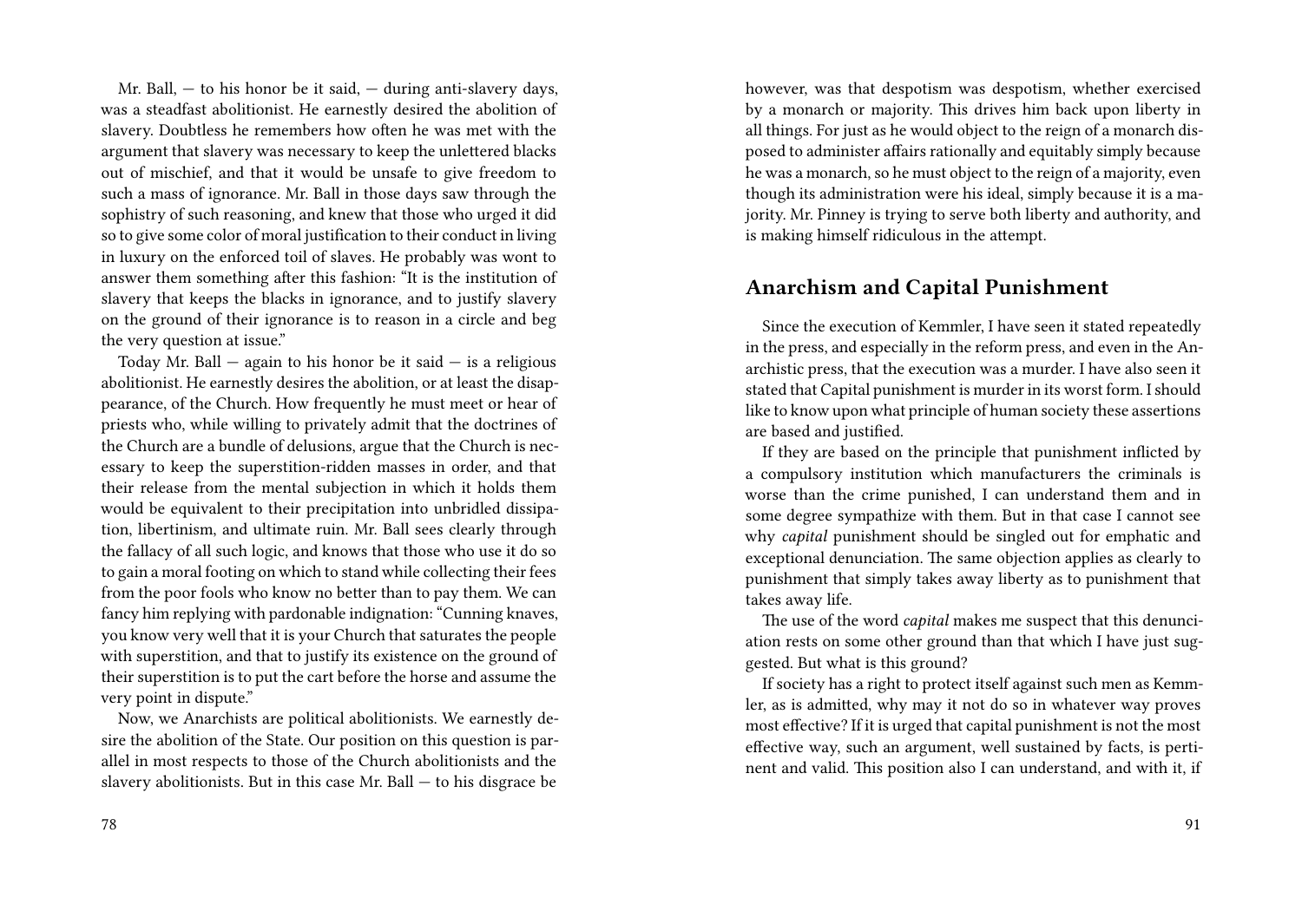not prohibit, if the extreme penalty for liquor selling were decapitation. I do not dispute the fact that a man cannot carry on the liquor business as long as he is in prison, nor can Mr. Pinney dispute the fact that a man cannot sell certain foreign goods in this country as long as he cannot raise the money to pay the tariff; and while I am confident that decapitation, if rigorously enforced, would stop the liquor traffic, I am no less sure that the effect on foreign traffic would be equally disastrous were decapitation to be enforced as a tax upon importers. On Mr. Pinney's theory the prohibitory liquor laws could be made non-prohibitory simply by changing the penalties from imprisonments to fines. The absurdity of this is evident.

But, if I were to grant that Mr. Pinney s quibble shows that there is no analogy between a prohibitory liquor law and a revenue tariff (which I do not grant, but deny), it would still remain for him to show that there is no analogy between a prohibitory liquor law and such a tariff as he favors, all,  $-$  or else admit his inconsistency in opposing the former and not the latter. He has not attempted to meet this point, even with a quibble.

One other point, however, he does try to meet. To my statement that his position on the abstract question of liberty involves logically opposition to government in all its functions he makes this answer:

"Between puritan meddling with a man's domestic affairs, and necessary government regulation of matters which the individual is incompetent to direct, yet which must be directed in order to secure to the individual his rightful liberty, there is a distance sufficiently large to give full play to our limited faculties."

But who is to judge what government regulation is "necessary" and decide what matters "the individual is incompetent to direct"? The majority? But the majority are just as likely to decide that prohibition is necessary and that the individual is incompetent to direct his appetite as that a tariff is necessary and that the individual is incompetent to make his own contracts. Mr. Pinney, then, must submit to the will of the majority. His original declaration, it said — takes the side of the tyrants against the abolitionists, and raises the cry so frequently raised against him: The State is necessary to keep thieves and murderers in subjection, and, were it not for the State, we should all be garroted in the streets and have our throats cut in our beds. As Mr. Ball saw through the sophistry of his opponents, so we all see through his, precisely similar to theirs, though we know that not he, but the capitalists use it to blind the people to the real object of the institution by which they are able to extort from labor the bulk of its products. We answer him as he did them, and in no very patient mood: Can you not see that it is the State that creates the conditions which give birth to thieves and murderers, and that to justify its existence on the ground of the prevalence of theft and murder is a logical process every whit as absurd as those used to defeat your efforts to abolish slavery and the Church?

Once for all, then, we are not opposed to the punishment of thieves and murderers; we are opposed to their manufacture. Right here Mr. Ball must attack us, or not at all.

The makers of party platforms, the writers of newspaper editorials, the pounders of pulpit-cushions, and the orators of the stump, who are just now blending their voices in frantic chorus to proclaim the foreign origin of evil and to advocate therefore the exclusion of the foreign element from American soil, should study the figures compiled by the Rev. Frederick Howard Wines from the tenth census reports and presented by him to the congress of the National Prison Association lately held in Boston. Such of these shriekers as are provided with thinkers may find in these statistics food for thought. From them it appears that, though the ratio of crime among our foreign-born population is still very much higher than the ratio among our native population, the former ratio, which in 1850 was more than five times as high as the latter, in 1880 was less than twice as high. And it further appears that, if crimes against person and property are alone considered, the two ratios stand almost exactly on a level, and that the ratio of foreign-born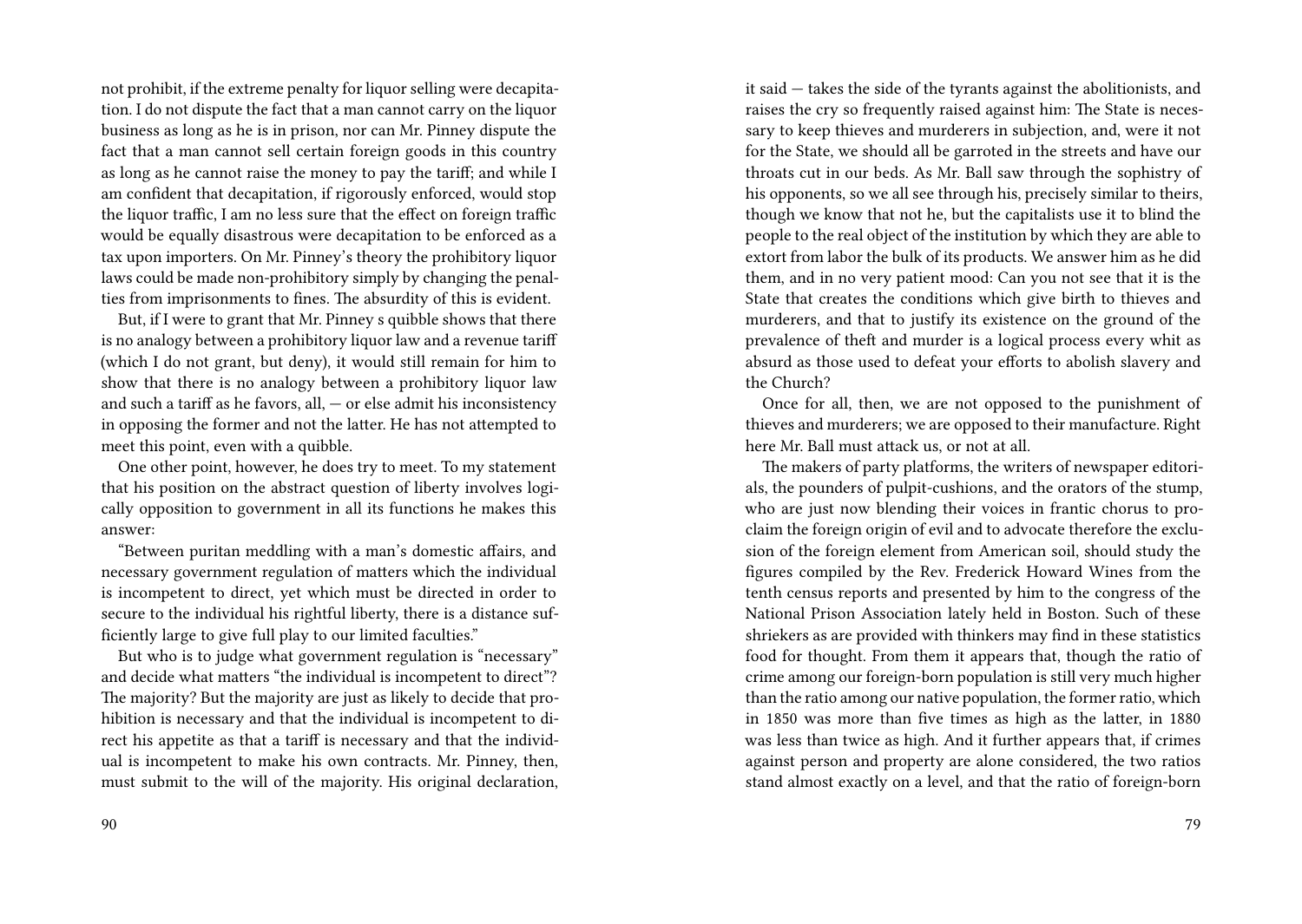criminals tends to exceed that of native criminals in proportion as the catalog of "crimes" is extended to cover so-called offenses against public morals, public policy, and society. In other words, the percentage of natives who steal, damage, burn, assault, kidnap, rape and kill is about as large as the percentage of foreigners of similarly invasive tendencies, and the percentage of foreign-born law-breakers exceeds that of native law-breakers only because the foreign-born are less disposed than the natives to obey those laws which say that people shall not drink this or eat that or smoke the other; that they shall not love except under prescribed forms and conditions; that they shall not dispose or expose their persons except as their rulers provide; that they shall not work or play on Sunday or blaspheme the name of the Lord; that they shall not gamble or swear; that they shall not sell certain articles at all, or buy certain others without paying a tax for the privilege, and that they shall not mail, own, or read any obscene literature except the Bible. That is to say, again, people who happen to have been born in Europe are no more determined to invade their fellow-men than are people who happen to have been born in America, but that the latter are much more willing to be invaded and trampled upon than any other people on earth. Which speaks very well, in *Liberty*'s opinion, for the foreigners, and makes it important for our own liberty and welfare to do everything possible to encourage immigration.

But, say the shriekers, these foreigners are Anarchists and Socialists. Well, there's some truth in that; as a general rule, the better people are, the more Anarchists and Socialists will be found among them. This, too, is a fact which the tenth census proves.

Now, in what class of foreigners *in this country* do the Anarchists and Socialists figure most largely? Certainly not among the Chinese or the Irish or the Cubans or the Spaniards or the Italians or the Australians or the Scotch or the French or the English or the Canadians. But these are the only foreigners except the Russians who make a poorer showing in point of criminality than the native Americans. To find in this country any considerable number of An-

the individual who offers his IOU are invaders is as flimsy as the prohibitionist's pretense that the rumseller and the drunkard are invaders. Neither invasion nor evasion will relieve Mr. Pinney of his dilemma.

In an unguarded moment of righteous impatience with the folly of the prohibitionists Mr. Pinney had given utterance to some very extreme and Anarchistic doctrine. I applauded him, and ventured to call his attention to one or two forms of prohibition other than that of the liquor traffic, equally repugnant to his theory of liberty and yet championed by him. One of these was the tariff. He answered me that "there is no analogy between prohibition and the tariff; the tariff prohibits no man from indulging his desire to trade where he pleases." Right here logomachy made its first appearance, over the word "prohibit." I had cited two forms of State interference with trade, each of which in practice either annoys it or hampers it or effectively prevents it, according to circumstances. This analogy in substantial results presented a difficulty, which Mr. Pinney tried to overcome by beginning a dispute over the meaning of the word "prohibit," — a matter of only formal moment so far as the present discussion is concerned. He declared that the tariff is not like the prohibitory liquor law, inasmuch as it prohibits nobody from trading where he pleases. A purely nominal distinction, if even that; consequently Mr. Pinney, in passing it off as a real one, was guilty of quibbling.

But I met Mr. Pinney on his own ground, allowing that, speaking exactly, the tariff does not prohibit, but adding, on the other hand, that neither does the so-called prohibitory liquor law; that both simply impose penalties on traders, in the one case as a condition, in the other as a consequence, of carrying on their trades. Hence my analogy still stood, and I expected it to be grappled with. But no. Mr. Pinney, in the very breath that he protests against quibbling, insists on his quibble by asking if prison discipline is, then, so lax that convicted liquor sellers can carry on their business within the walls, and by supposing that I would still think prohibition did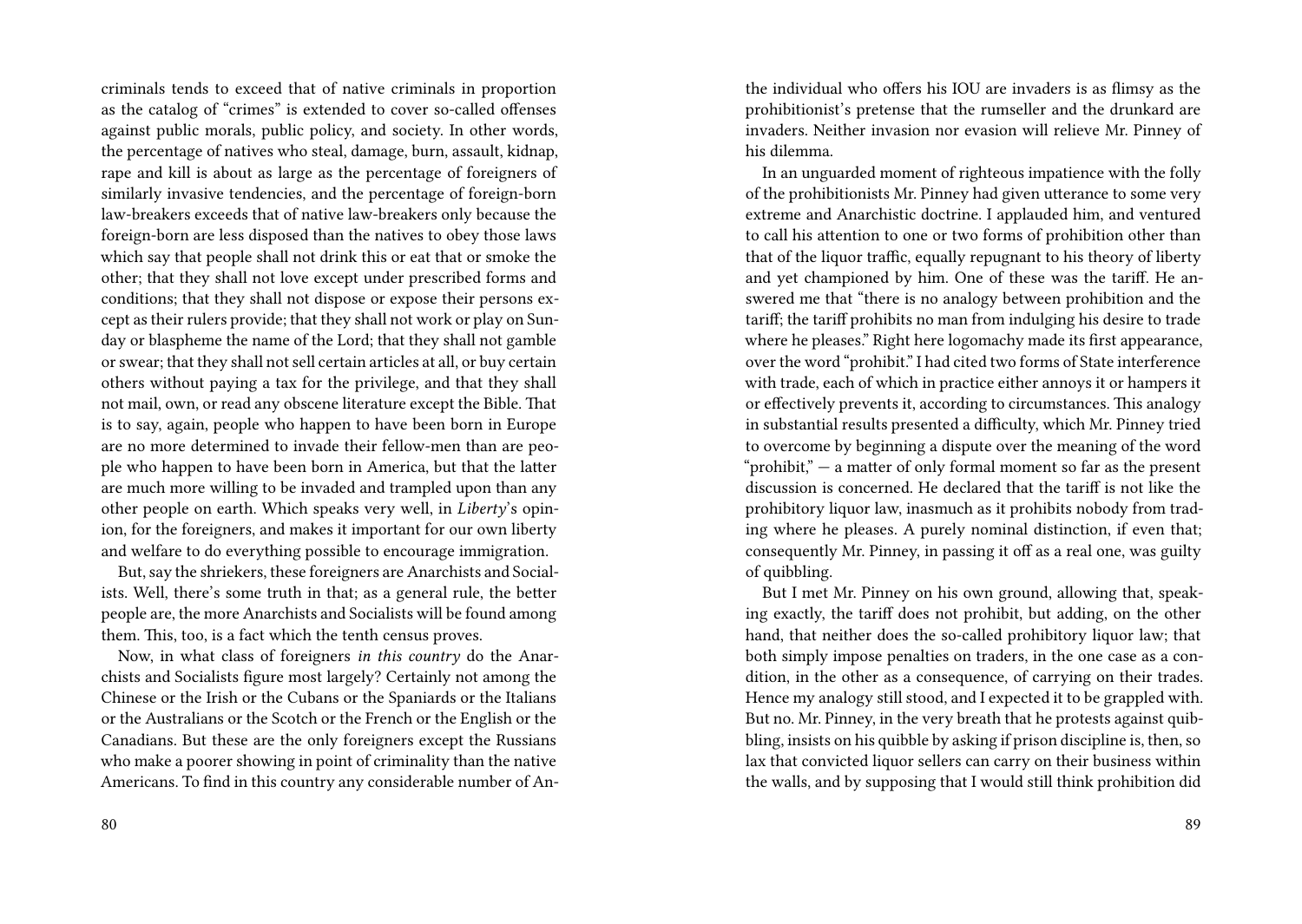erty scrip, there is just as much analogy as there is between prohibition and the exclusive law-making, treaty-making, war-declaring, or any other powers delegated to government because government better than the individual can be entrusted with and make use of these powers."

Just as much, I agree; and in this I can see a good reason why Mr. Pinney, who started out with the proposition that "there is nothing better than liberty and nothing any worse than despotism," should oppose law-making, treaty-making, war-declaring, etc., but none whatever why he should favor an exclusive government currency. How much "torture" it requires to extract the idea of "prohibition of individual property scrip" from the idea of an "*exclusive* government currency" our readers will need no help in deciding, unless the word "exclusive" has acquired some new meaning as unknown to them as it is to me.

But Mr. Pinney's brilliant ideas are not exhausted yet. He continues:

"Government prohibits the taking of private property for public uses without just compensation. Therefore, if we fit Mr. Tucker's Procrustean bed, we cannot sustain this form of prohibition and consistently oppose prohibition of liquor drinking! This is consistency run mad, 'analogy' reduced to an absurdity. We are astonished that Mr. Tucker can be guilty of it."

So am I. Or rather, I should be astonished if I had been guilty of it. But I haven't. To say nothing of the fact that the governmental prohibition here spoken of is a prohibition laid by government upon itself, and that such prohibitions can never be displeasing to an Anarchist, it is clear that the taking of private property from persons who have violated the rights of nobody is invasion, and to the prohibition of invasion no friend of liberty has any objection. Mr. Pinney has already resorted to the plea of invasion as an excuse for his advocacy of a tariff, and it would be a good defence if he could establish it. But I have pointed out to him that the pretense that the foreign merchant who sells goods to American citizens or

archists and Socialists of foreign birth, we must go to the Russians, the Germans, the Poles, the Hungarians, and the Bohemians. The statistics show, however, that the Russians are almost as orderly as Americans, the Germans exactly as orderly, the Poles more orderly, and the Hungarians and Bohemians more than twice as orderly.

Moral: If the defenders of privilege desire to exclude from this country the opponents of privilege, they should see to it that Congress omits the taking of the eleventh census. For the eleventh census, if taken, will undoubtedly emphasize these two lessons of the tenth: first, that foreign immigration does not increase dishonesty and violence among us, but does increase the love of liberty; second, that the population of the world is gradually dividing into two classes, Anarchists and criminals.

## **Liberty and Politics**

Connected with the Massachusetts branch of the National Woman Suffrage Association is a body of women calling itself the Boston Political Class, the object of which is the preparation of its members for the use of the ballot. On May 30, 1889, this class was addressed in public by Dr. Wm. T. Harris, the Concord philosopher, on the subject of State Socialism, Anarchism, and free competition. Let me say, parenthetically, to these ladies that, if they really wish to learn how to use the ballot, they would do well to apply for instruction, not to Dr. Harris, but to ex-Supervisor Bill Simmons, or Johnny O'Brien of New York, or Senator Matthew Quay, or some leading Tammany brave, or any of the "bosses" who rule city, State, and Nation; for, the great object of the ballot being to test truth by counting noses and to prove your opponents wrong by showing them to be less numerous than your friends, and these men having practically demonstrated that they are masters of the art of rolling up majorities at the polls, they can teach the members of the Boston Political Class a trick or two by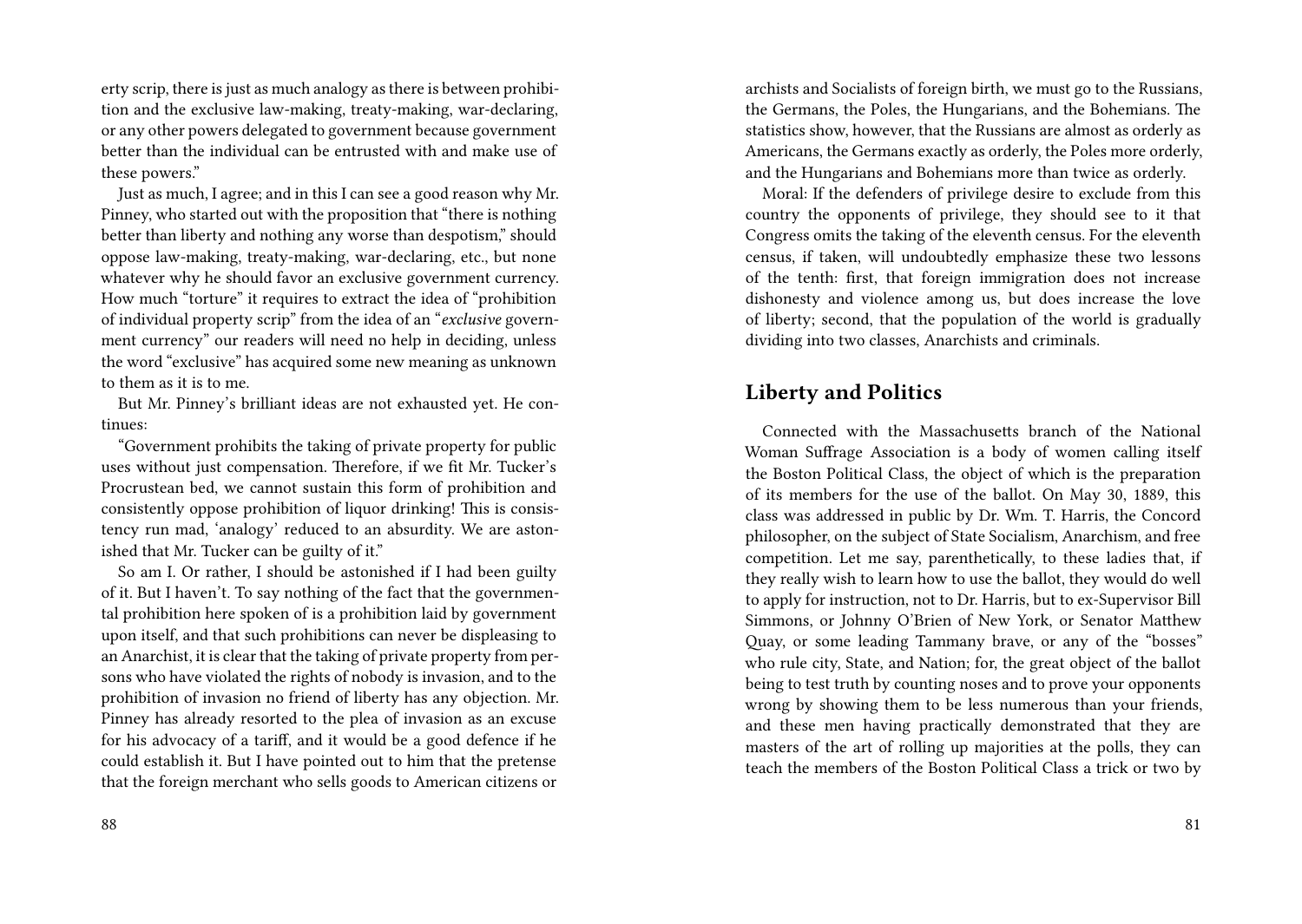which they can gain numerical supremacy, while Dr. Harris, in the most favorable view of the case, can only elevate their intelligence and thereby fix them more hopelessly in a minority that must be vanquished in a contest where ballots instead of brains decide the victory.

But let that pass. I am not concerned now with these excellent ladies, but with Dr. Harris's excellent address; for it was excellent, notwithstanding the fact that he intended it partly as a blow at Anarchism. Instead of being such a blow, the discourse was really an affirmation of Anarchism almost from beginning to end, at least in so far as it dealt with principles, and departed from Anarchism only in two or three mistaken attempts to illustrate the principles laid down and to identify existing society with them as expressive of them.

After positing the proposition that the object of society is the production of self-conscious intelligence in its highest form, or, in other words, the most perfect individuality, the lecturer spent the first half of his time in considering State Socialism from this standpoint. He had no difficulty in showing that the absorption of enterprise by the State is indeed a "looking backward," — a very long look backward at that communism which was the only form of society known to primitive man; at that communism which purchases material equality at the expense of the destruction of liberty; at that communism out of which evolution, with its tendency toward individuality, has been gradually lifting mankind for thousands of years; at that communism which, by subjecting the individual rights of life and property to industrial tyranny, thereby renders necessary a central political tyranny to at least partially secure the right to life and make possible the continuance of some semblance of social existence. The lecturer took the position that civil society is dependent upon freedom in production, distribution, and consumption, and that such freedom is utterly incompatible with State Socialism, which in its ultimate implies the absolute control of all these functions by arbitrary power as a substitute for economic extract shows that he knows Liberty to be the true way of salvation. Why, then, does he not steadily follow it?

Mr. Pinney combats prohibition in the name of Liberty. Thereupon I showed him that his argument was equally good against his own advocacy of a tariff on imports and an exclusive government currency. Carefully avoiding any illusion to the analogy, Mr. Pinney now rejoins: "In brief, we are despotic because we believe it is our right to defend ourselves from foreign invaders on the one side and wild-cat swindlers on the other." Yes, just as despotic as the prohibtionists who believe it is their right to defend themselves from drunkards and rumsellers."

Continuing his controversy with me regarding the logic of the principle of liberty, Mr. Pinney says:

"There is no analogy between prohibition and the tariff; the tariff prohibits no man from indulging his desire to trade where he pleases. It is simply a tax. It is slightly analogous to a license tax for the privilege of selling liquor in a given territory, but prohibition, in theory if not in practice, is an entirely different matter."

This is a distinction without a difference. 'The so-called prohibitory liquor law prohibits no man, even theoretically, from indulging his desire to sell liquor; it simply subjects the man so indulging to fine and imprisonment. The tax imposed by the tariff law and the fine imposed by the prohibitory law share alike the nature of a penalty, and are equally invasive of liberty. Mr. Pinney's argument, though of no real validity in any case, would present at least a *show* of reason in the mouth of a "revenue reformer"; but, coming from one who scorns the idea of raising revenue by the tariff and who has declared explicitly that he desires the tariff to be so effectively prohibitory that it shall yield no revenue at all, it lacks even the appearance of logic.

Equally lame is Mr. Pinney's apology for a compulsory money system:

"As for the exclusive government currency which we advocate, and which Mr. Tucker tortures into prohibition of individual prop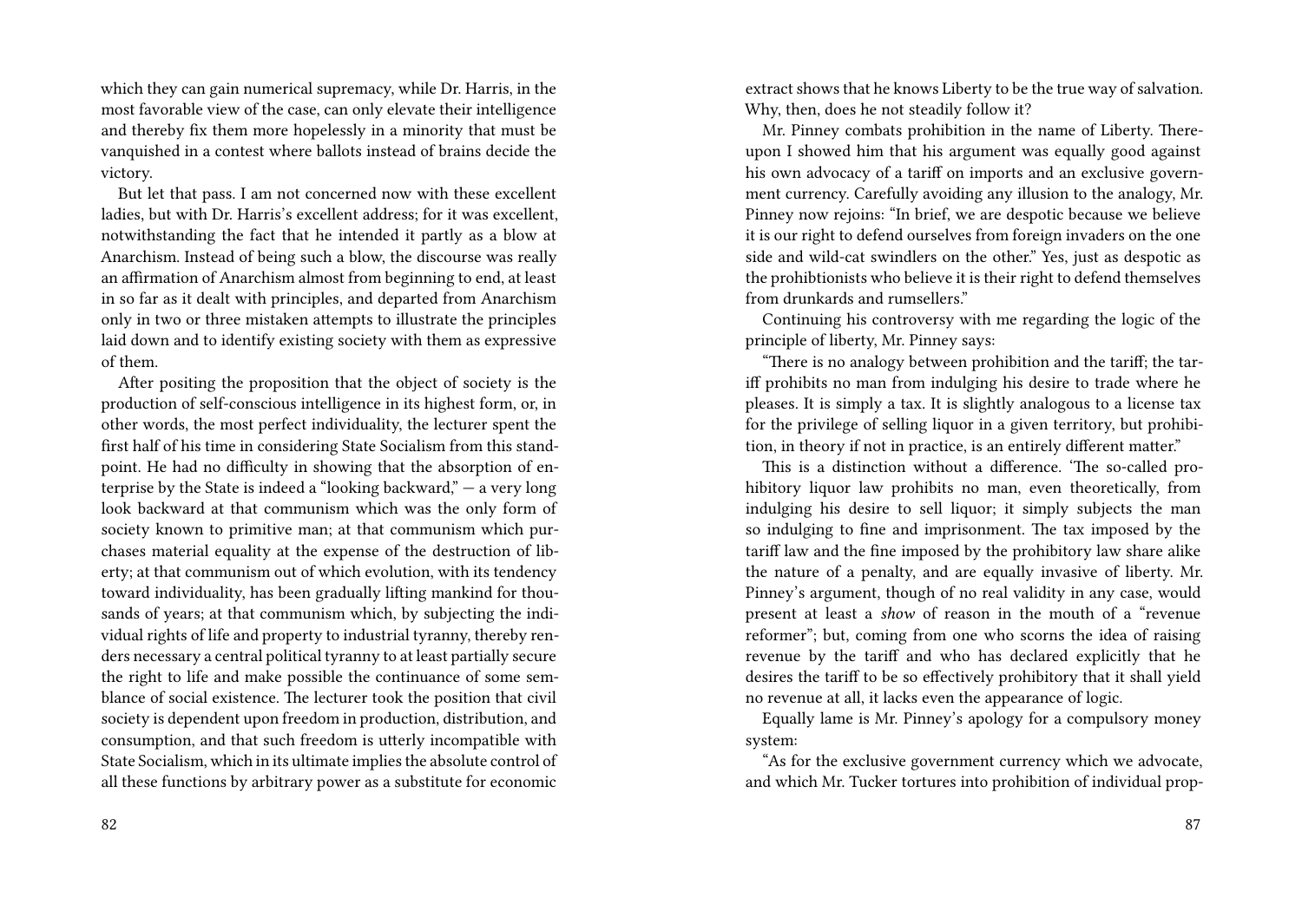monopoly, or a common school system, or a compulsory tax, or a setting-up of non-aggressive individuals to be shot at by an enemy, he hastens to offer it one hand, while he waves the flag of free competition with the other. In consequence of its fleshly wrappings, he is constitutionally incapable of combating the *status quo*. For this reason he is not an altogether competent teacher, and is liable to confuse the minds of the ambitious ladies belonging to the Boston Political Class.

## **Liberty and Prohibition**

Mr. Lucian V. Pinney, a protectionist and a greenbacker — but an anti-prohibitionist — made the following statement in his paper, the Winsted (Conn.) *Press*:

"There is nothing any better than Liberty and nothing any worse than despotism, be it theological despotism of the skies, the theocratic despotism of kings, or the democratic despotism of majorities; and the labor reformer who starts out to combat the despotism of capitalism with other despotism no better lacks only power to be worse than the foe he encounters." Mr. Tucker then took him to task for his inconsistency:

Mr. Pinney is a man who combats the despotism of capital with that despotism which denies the liberty to buy foreign goods untaxed and that despotism which denies the liberty to issue notes to circulate as currency. Mr. Pinney is driven into this inconsistency by his desire for high wages and an abundance of money, which he thinks it impossible to get except through tariff monopoly and money monopoly. But religious despotism pleads a desire for salvation, and moral despotism pleads a desire for purity, and prohibitory despotism pleads a desire for sobriety. Yet all these despotisms lead to hell, though all these hells are paved with good intentions; and Mr. Pinney's hells are just as hot as any. The above

law. Therefore Dr. Harris, setting great value upon civil society, has no use for State Socialism. Neither have the Anarchists. Thus far, then, the Anarchists and the teacher of the Boston Political class walk hand in hand.

Dr. Harris, however, labors under a delusion that just at this point he parts company with us. As we follow his argument further, we shall see if this be true. The philosophy of society, he continued in substance, is coextensive with a ground covered by four institutions; namely, the family, civil society, the State, and the Church. Proceeding then to define the specific purposes of these institutions, he declared that the object of the family is to assure the reproduction of individuals and prepare them, by guidance through childhood, to become reasonable beings; that the object of civil society is to enable each individual to reap advantage from the powers of all other individuals through division of labor, free exchange, and other economic means; that the object of the State is to protect each individual against aggression and secure him in his freedom as long as he observes the equal freedom of others; and that the object of the Church (using the term in its broadest sense, and not as exclusively applicable to the various religious bodies) is to encourage the investigation and perfection of science, literature, the fine arts, and all those higher humanities that make life worth living and tend to the elevation and completion of self-conscious intelligence or individuality. Each of these objects, in the view of the lecturer, is necessary to the existence of any society worthy of the name, and the omission of any one of them disastrous. The State Socialists, he asserted truthfully, would ruin the whole structure by omitting civil society, whereas the Anarchists, he asserted erroneously, would equally ruin it by omitting the State. Right here lies Dr. Harris's error, and it is the most vulgar of all errors in criticism; that of treating the ideas of others from the standpoint, not of their definitions, but of your own. Dr. Harris hears that the Anarchists wish to abolish the State, and straightway he jumps to the conclusion that they wish to abolish what he defines as the State. And this,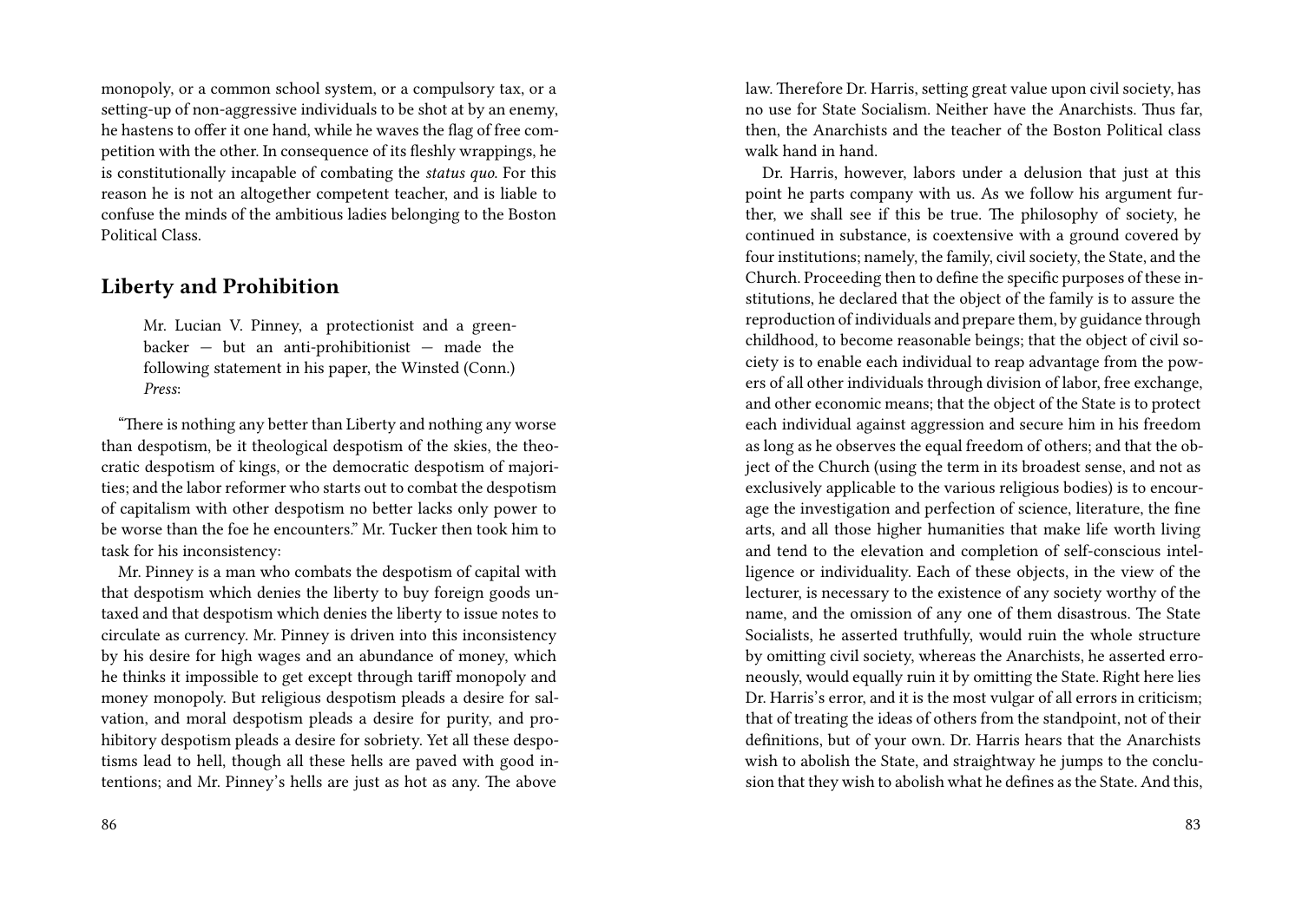too, in spite of the fact that, to my knowledge, he listened not long ago to the reading of a paper by an Anarchist from which it was clearly to be gathered that the Anarchists have no quarrel with any institution that contents itself with enforcing the law of equal freedom, and that they oppose the State only after first defining it as an institution that claims authority over the *non-aggressive* individual and enforces that authority by physical force or by means that are effective only because they can and will be backed by physical force if necessary. Far from omitting the State *as Dr. Harris defines it*, the Anarchists expressly favor such an institution, by whatever name it may be called, as long as its *raison d'etre* continues; and certainly Dr. Harris would not demand its preservation after it had become superfluous.

In principle, then, are not the Anarchists and Dr. Harris in agreement at every essential point? It certainly seems so. I do not know an Anarchist that would not accept every division of his social map.

Defining the object of the family as he defines it, the Anarchists believe in the family; they only insist that free competition and experiment shall always be allowed in order that it may be determined *what form* of family best secures this object.

Defining the object of civil society as he defines it, the Anarchists believe in civil society; only they insist that the freedom of civil society shall be complete instead of partial.

Defining the object of the State as he defines it, the Anarchists believe in the State; only they insist that the greater part, if not all, of the necessity for its existence is the result of an artificial limitation of the freedom of civil society, and that the completion of industrial freedom may one day so harmonize individuals that it will no longer be necessary to provide a guarantee of political freedom.

Defining the object of the Church as he defines it, the Anarchists most certainly believe in the Church; only they insist that all its work shall be purely voluntary, and that its discoveries and

achievements, however beneficial, shall not be imposed upon the individual by authority.

But there is a point, unhappily, where the Anarchists and Dr. Harris do part company, and that point is reached when he declares or assumes or leaves it to be inferred that the present form of the family is the form that best secures the objects of the family, and that no attempt at any other form is to be tolerated, although evidence of the horrors engendered by the prevailing family life is being daily spread before our eyes in an ever-increasing volume; that the present form of civil society is the embodiment of complete economic freedom, although it is undeniable that the most important freedoms, those without which all other freedoms are of little or no avail, — the freedom of banking and the freedom to take possession of unoccupied land, — exist nowhere in the civilized world; that the existing State does nothing but enforce the law of equal freedom, although it is unquestionably based upon a compulsory tax that is itself a denial of equal freedom, and is daily adding to ponderous volumes of statutes the bulk of which are either sumptuary and meddlesome in character devised in the interest of privilege and monopoly; and that the existing Church carries on its work in accordance with the principle of free competition, in spite of the indubitable fact that, in its various fields of religion, science, literature, and arts, it is endowed with innumerable immunities, favors, prerogatives, and licenses, with the extent and stringency of which it is still unsatisfied.

All these assumptions clearly show that Dr. Harris is a man of theory, and not of practice. He knows nothing but disembodied principles. Consequently, when the State Socialist proposes to embody a principle antagonistic to his, he recognizes it as such and demolishes it by well-directed arguments.

But this same antagonistic principle, so far as it is already embodied, is unrecognizable by him. As soon as it becomes incarnate, he mistakes it for his own. No matter what shape it has taken, be it a banking monopoly, or a land monopoly, or a national post-office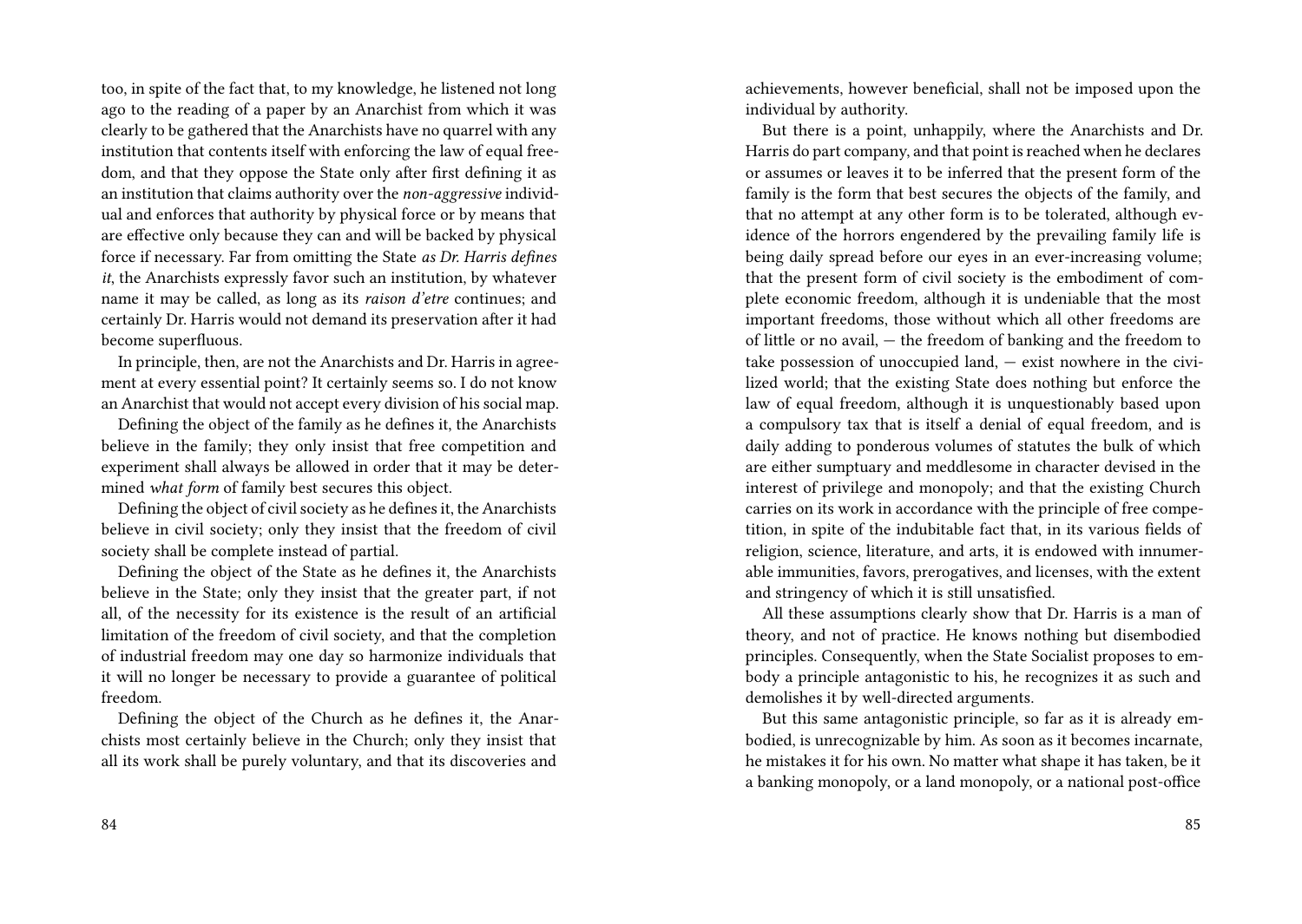sire of the giver of the I0U for an advance of capital; second, the generally-felt necessity of a circulating medium. Practically these two reasons are but one, since the desire of the giver of the I0U for an advance of capital is almost always a demand for that form of capital which will most readily buy all other forms, — that is, currency.

Now, to say that a man who needs more capital than he has, but who already has an amount of capital sufficient to enable him to secure his I0U by giving a mortgage, has therefore no reason to issue an I0U, or to say that such an I0U, when issued, will not be received by others in exchange for goods because it is secured, is to go to the extreme length of possible economic absurdity. Yet it is precisely what Mr. Wright has said. He should have said, on the contrary, that, unless liberty in banking will result in the issue of I0U's as secure as the best financial mechanism can make them, this liberty itself will lose much the weightier part of its reason for existence, becoming merely one of many petty liberties, — good enough in themselves, but not screaming necessities, or pregnant with great results. If financial liberty will not result in a secure currency, it will do nothing to lessen the exploitation of labor. But in Anarchistic eyes the destructive effect of liberty upon human exploitation constitutes ninety-nine per cent. of its value, and, if it will not have such effect, Mr. Wright is wasting his time in writing sixteen-page articles in its favor.

In all polemical writing there frequently occurs the necessity of interpreting the language or statements of an author. Such an occasion arose concerning a sentence in Col. William B. Greene's work on "Mutual Banking," which made necessary the following analysis by the editor of *Liberty*:

Some months ago Comrade Henry Cohen wrote a letter to the *Conservator* in which he declared that the ultimate of the mutual

respect. *What* is a thing. *Who* is a person. Things have no claims; they exist only to be claimed. The possession of a right cannot be predicated of dead material, but only of a living person. "In the production of a loaf of bread, the plough performs an important service, and equitably comes in for a share of the loaf." Absurd! A plough cannot own bread, and; if it could, would be unable to eat it. A plough is a *What*, one of those things above mentioned, to which no rights are attributable.

Oh! but we see. "Suppose one man spends his life in making ploughs to be used by others who sow and harvest wheat. If he furnishes his ploughs only on condition that they be returned to him in as good state as when taken away, how is he to get his bread?" It is the maker of the plough, then, and not the plough itself, that is entitled to a reward? *What* has given place to *Who*. Well, we'll not quarrel over that. The maker of the plough certainly is entitled to pay for his work. Full pay, paid once; no more. That pay is the plough itself, or its equivalent in other marketable products, said equivalent being measured by the amount of labor employed in their production. But if he lends his plough and gets only his plough back, how is he to get his bread? asks Mr. Babcock, much concerned. Ask us an easy one, if you please. We give this one up. But why should he lend his plough? Why does he not sell it to the farmer, and use the proceeds to buy bread of the baker? See, Mr. Babcock? If the lender of the plough "receives nothing more than his plough again, he receives nothing for the product of his own labor, and is on the way to starvation: Well, if the fool will not sell his plough, let him starve. Who cares? It's his own fault. How can he expect to receive anything for the product of his own labor if he refuses to permanently part with it? Does Mr. Babcock propose to steadily add to this product at the expense of some laborer, and meanwhile allow this idler, who has only made a plough, to loaf on in luxury, for the balance of his life, on the strength of his one achievement? Certainly not, when our friend understands himself. And then he will say with us that the slice of bread which the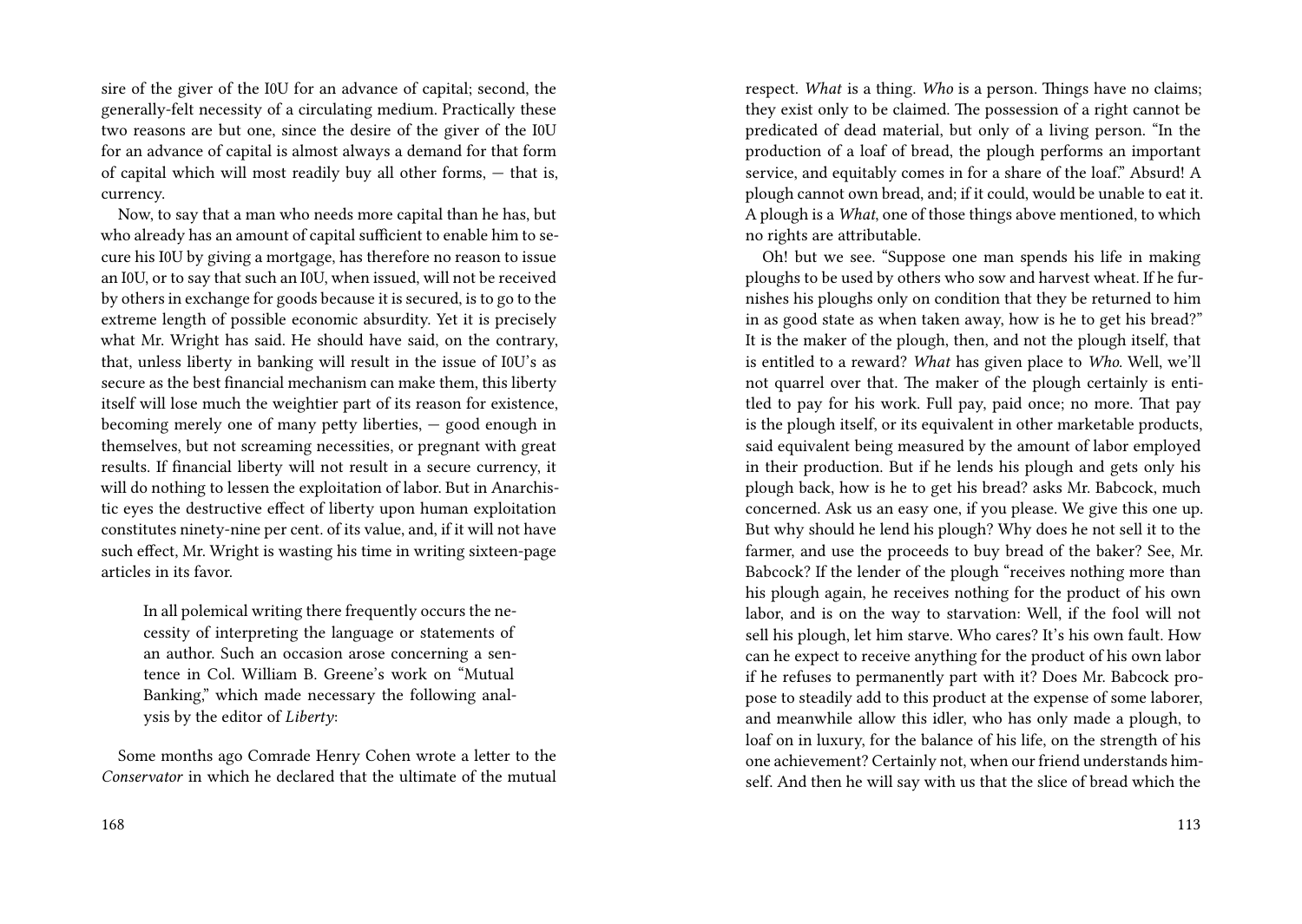plough-lender should receive can be neither large nor small, but must be nothing.

We refer Mr. Babcock to one of his favorite authors, John Ruskin (in "Letters to British Workmen," under the heading: The Position of William"), who argues this very point on Mr. Babcock's own ground, except that he illustrates his position by a plane instead of a plough.

Mr. Babcock replies by denying the similarity, saying that Ruskin "concludes that the case he examines is one of sale and purchase." Let us see. Ruskin is examining a story told by Bastiat in illustration and defence of usury. After printing Bastiat's version of it, he abridges it thus, stripping away all mystifying clauses:

"James makes a plane, lends it to William on 1st of January for a year. William gives him a plank for the loan of it, wears it out, and makes another for James, which he gives him on 31<sup>st</sup> December. On 1<sup>st</sup> January he again borrows the new one; and the arrangement is repeated continuously.The position of William, therefore, is that he makes a plane every 31<sup>st</sup> of December; lends it to James till the next day, and pays James a plank annually for the privilege of lending it to him on that evening."

Substitute in the foregoing "plough" for "plane," and "loaf" or "slice" for "plank," and the story differs in no essential point from Mr. Babcock's. How monstrously unjust the transaction is can be plainly seen. Ruskin next shows how this unjust transaction may be changed into a just one:

"If James did not lend the plane to William, he could only get his gain of a plank by working with it himself and wearing it out himself. When he had worn it out at the end of the year, he would, therefore, have to make another for himself. William, working with it instead, gets the advantage instead, which he must, therefore, pay James his plank for; and return to James what James would, if he had not lent his plane, then have had — not a new plane, but the worn-out one. James must make a new one for himself, as he would have had to do if no William had existed; and if William likes to bor-

promised to pay ten millions on a certain day. Furthermore, the incentive in the former case would be very much greater than in the latter if the obligation to pay the ten millions were in the latter case contingent upon the happening of a very improbable thing. Now with mutual banking such would be the case. If the banks of New York held notes of borrowers to the amount of a million dollars and all maturing on the same day, and if the million dollars (or slightly less) which the banks had issued in their own notes to these borrowers were redeemable in gold at a later day if not presented on the earlier day for redemption by a re-exchange of notes, the borrowers, by turning in the bank-notes in fulfillment of their own obligations to the banks, would wipe out the banks' indebtedness of a million, with the exception of perhaps two or three thousand dollars, the percentage of bad debts being very small. Thus gold would be needed only to settle this trivial balance, and so slight a demand would furnish very little incentive for a corner.

I have now examined all the evidence adduced by Mr. Wright to show that demand notes can surely stand against a run (the only question that I am now discussing with him), and I claim, on the strength of this examination, that the evidence leads to precisely the opposite conclusion.

Mr. A. W. Wright has an interesting article in *Electrical Engineering* on "Governmentalism versus Individualism in Relation to Banking." It is thoroughly and avowedly Anarchistic, and is written in answer to criticism directed against Mr. Wright's financial views by the so-called Professor Gunton.

Mr. Wright's paper is admirably brave and earnest, and presents the case for liberty in banking with great force. Nevertheless, there are grave heresies in it, among them the assertions that it is impossible to get bank-bills into circulation without agreeing to redeem them on demand, and that an I0U cannot be made secure without totally destroying the economic reason for its existence." The reasons for the existence of an I0U are two in number: first, the de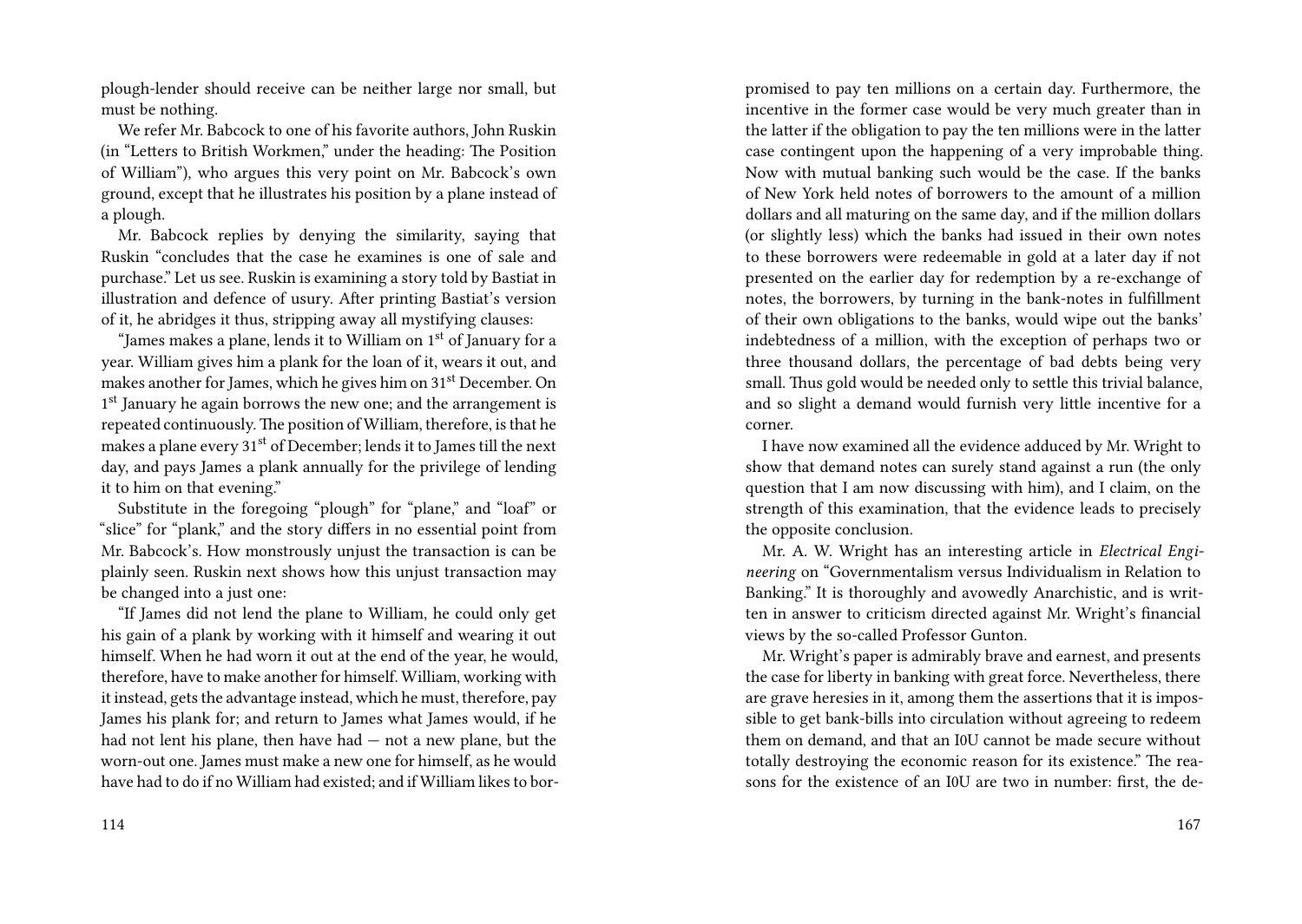ceptional ease; third, that every note issued by a bank in excess of its average circulation for the year ending May 1, 1845, must be be represented by an equal amount of coin in its coffers; and, fourth, that all new banks of issue have been forbidden since 1845. I do not deny that under such conditions demand notes can hold their solvency without a full coin reserve; but certainly Mr. Wright must withdraw his assertion that free banking prevails in Scotland. It is surely an invasion to prohibit banks run on the plan of limited liability. But where these are not prohibited and where there is otherwise perfect freedom in banking, there will be no banks on the plan of unlimited liability, for they could get no business. Wealthy men will not jeopardize their entire fortunes without being roundly rewarded in the shape of dividends, and borrowers will not pay four, five, or six per cent. for the notes of an unlimited liability bank when they can get *adequately-secured* notes from a limited-liability bank for less than one per cent.

It should be added here that, however true the statement may have been when "Social Statics" was written, it is not true now that no Scotch bill has ever been discredited. Two of the largest Scotch banks suspended in 1857, and one of them, the Western Bank, went entirely to pieces; and, if my memory is correct, Scotland has known one or two serious bank failures within the last twenty years.

Mr. Wright is mistaken as to the necessary conditions of a "corner." A commodity may be cornered whether there are any promises to deliver it in existence or not. It can be cornered to induce a scarcity and consequent rise in price. Now, this rise in price would surely be much greater, and therefore also the incentive to create a corner, if the corner would give rise to a panic and thus cause a tremendous artificial demand. And it is precisely this that happens when gold is cornered and demand notes are in circulation. There is just as much incentive for the speculator when he knows that he can frighten people into calling for ten millions on a certain day as when he knows that some one has

row it again for another plank, all is fair. That is to say, clearing the story of its nonsense, that James makes a plane annually and sells it to William for its proper price, which, in kind, is a new plank."

It is *this latter transaction*, wholly different from the former, that Ruskin pronounces a "sale," having "nothing whatever to do with principal or with interest." And yet, according to Mr. Babcock, "the case he examines (Bastiat's, of course) is one of sale and purchase."

It is an error common with the economists to assume that an increase of capital decreases the rate of interest and that nothing else can materially decrease it. The facts are just the contrary. The rate of interest may, and often does, decrease when the amount of capital has not increased; the amount of capital may increase without decreasing the rate of interest, which may in fact increase at the same time; and so far from the universalization of wealth being the sole means of abolishing interest, the abolition of interest is the *sine qua non* of the universalization of wealth.

Suppose, for instance, that the banking business of a nation is conducted by a system of banks chartered and regulated by the government, these banks issuing paper money based on specie, dollar for dollar. If now a certain number of these banks, by combining to buy up the national legislature, should secure the exclusive privilege of issuing two paper dollars for each specie dollar in their vaults, could they not afford to, and would they not in fact, materially reduce their rate of discount? Would not the competing banks be forced to reduce their rate in consequence? And would not this reduction lower the rate of interest throughout the nation? Undoubtedly; and yet the amount of capital in the country remains the same as before.

Suppose, further, that during the following year, in consequence of the stimulus given to business and production by this decrease in the rate of interest and also because of unusually favorable natural conditions, a great increase of wealth occurs. If then the banks of the nation, holding from the government a monopoly of the power to issue money, should combine to contract the volume of the cur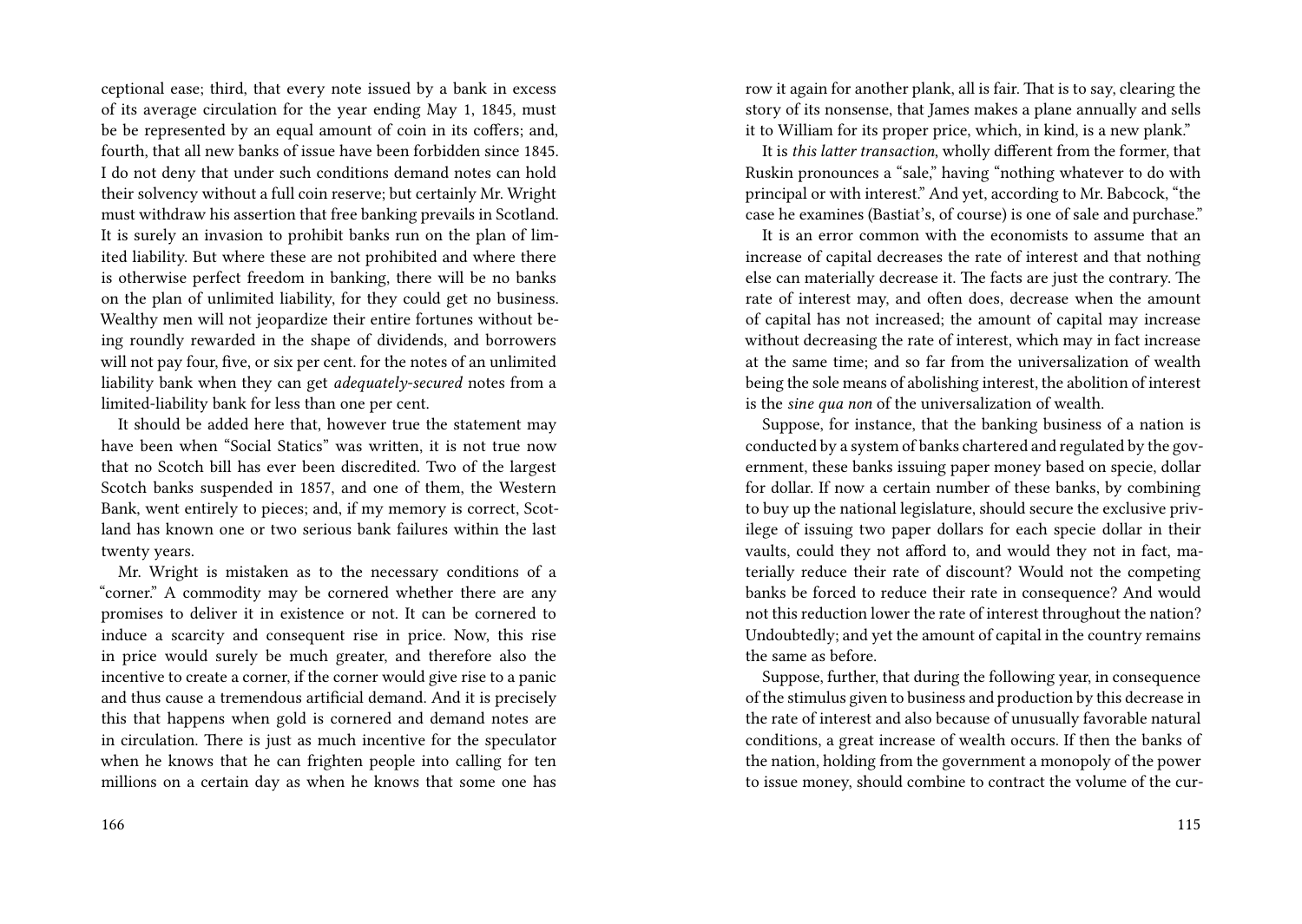rency, could they not, and would they not, raise the rate of interest thereby? Undoubtedly; and yet the amount of capital in the country is greater than it ever was before.

But suppose, on the other hand, that all these banks, chartered and regulated by the government and issuing money dollar for dollar, had finally been allowed to issue paper beyond their capital based on the credit and guaranteed capital of their customers; that their circulation, thus doubly secured, had become so popular that people preferred to pay their debts in coin instead of banknotes, thus causing coin to flow into the vaults of the banks and add to their reserve; that this addition had enabled them to add further to their circulation, until, by a continuation of the process, it at last amounted to eight times their original capital; that by levying a high rate of interest on this they had bled the people nigh unto death; that then the government had stepped in and said to the banks: "When you began, you received an annual interest of six per cent. on your capital; you now receive nearly that rate on a circulation eight times your capital based really on the people's credit; therefore at one-eighth of the original rate your annual profit would be as great as formerly; henceforth your rate of discount must not exceed three-fourths of one per cent." Had all this happened (and with the exception of the last condition of the hypothesis similar cases have frequently happened), what would have been the result? The reduction of the rate of discount to the bank's service, and the results therefrom as above described, are precisely what would happen if the whole business of banking should be thrown open to free competition.

Another error is the assumption that "in the last analysis the possessor of capital has acquired it by a willingness to work harder than his fellows and to sacrifice his love of spending all he produces that he may have the aid of capital to increase his power of production." This is one of the most devilish of the many infernal lies for which the economists have to answer. It is indeed true that the possessor of capital may, in rare cases, have acquired it by ruinous taxation, of money issued directly against miscellaneous securities is the chief denial of freedom of which the banking monopoly is guilty, and the right to so issue money is the chief liberty which freedom in banking will bestow upon us. How this right may be utilized and the tremendous changes that would follow its exercise are things not explained in "Social Statics." To understand them Mr. Wright must lay down his Spencer and pick up Colonel Greene, whose "Mutual Banking," though temporarily out of print, will probably be republished soon. If Mr. Wright will then read it carefully, our discussion will proceed more profitably. Meanwhile I will briefly examine the facts and arguments which he now offers.

For proof of the possibility of a solvent demand currency without a dollar-for-dollar coin reserve he advances the solvency of the Suffolk Bank and the Scotch banks. I answer that the case of the Suffolk Bank must be considered in connection with the history of the whole State system then prevailing. That history is one long succession of failures of banks intrinsically solvent but unable to meet sudden demands for gold. During such an experience everything does not fall; something has to stand, and people naturally reserve their confidence for the institution which has the greatest reputation. The Suffolk Bank stood, not because it was solvent while other banks were insolvent, but because the noteholders knew that the men at the back of it were men of great reputation and wealth who could and would supply it with coin in case of need. The illustration is really an unfortunate one for Mr. Wright, since by it he cites an entire banking system in which institution after institution, with assets far exceeding liabilities, were forced to suspend for lack of ready coin.

The solvency of the Scotch banks is due mainly to the following facts: first, that the stockholders in every bank except the three oldest of these institutions are liable to the whole exent of their personal fortunes for the bank's debts; secondly, that Scotch law enables property, both real and personal, to be attached with ex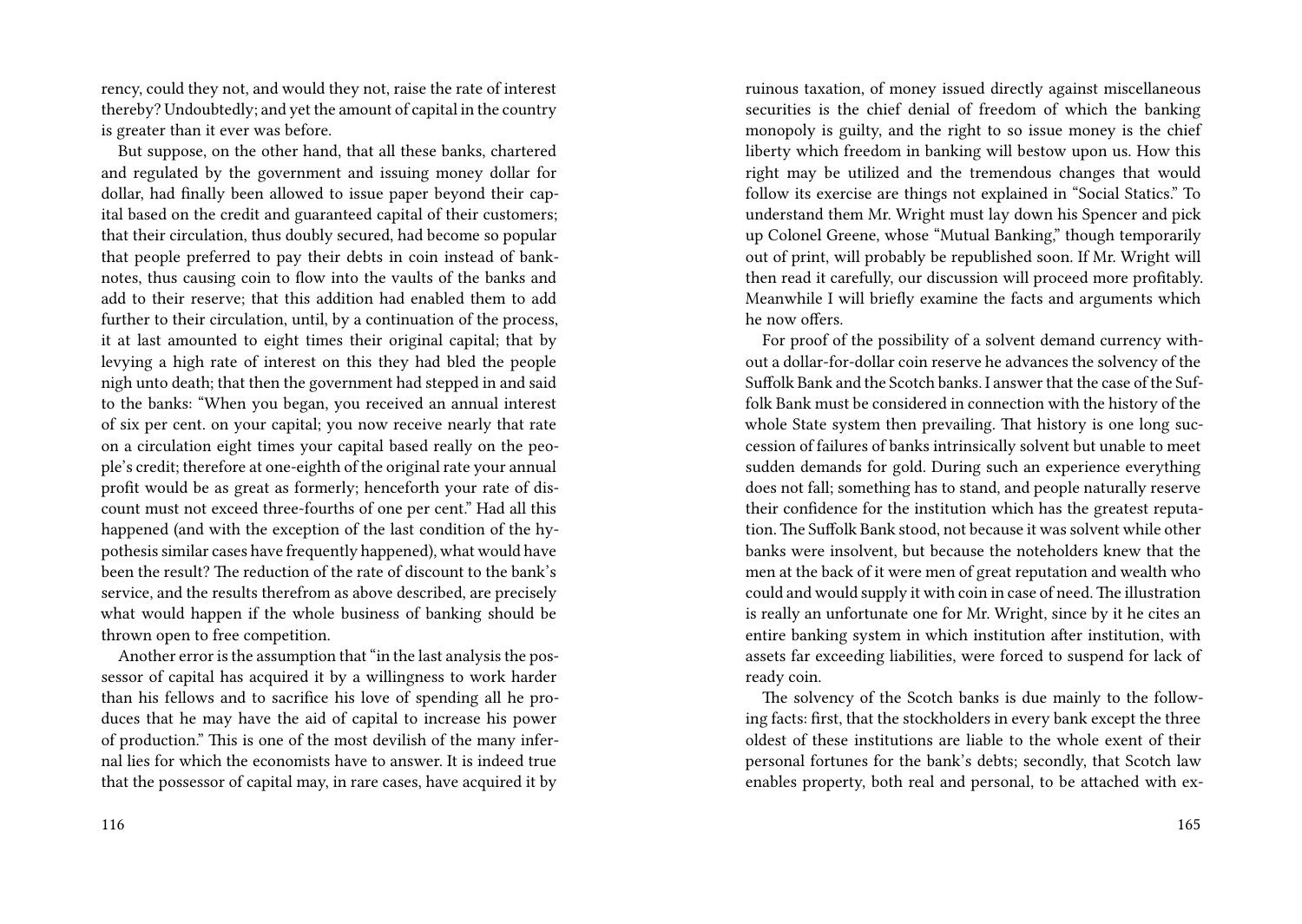a limit to paper issues Mr. Wright violates his principle of liberty in finance. And he does so again when he insists on unlimited liability. To deny the right of two parties to contract on a basis of limited liability is to abridge the freedom of contract. If unlimited liability is a better arrangement., those banks which offer it will survive, while the others will go down. Trust more to liberty, Mr. Wright, and less to law.

Erroneous also is the statement that "bills of issue should be a first lien upon the assets of the bank." But this I have no need to discuss, for I have received a letter from Mr. Wright in which he says that he has changed his opinion. I am convinced that further reflection will show him that prohibition of other than demand notes, restrictions upon the amount of issue, and invalidation of contracts specifying limited liability are, equally with his "first-lien" privilege, unwarrantable invasions of individual and associative liberty, and, as such, entirely at variance with the great doctrine of which his essay is, in the main, so excellent an exposition.

In a letter to the editor of *Liberty* Mr. Wright attempted to defend himself, and from his statements it became evident that he had not considered the use of anything but gold as a basis for banking. Mr. Tucker then went more deeply into that phase of the problem, as well as into other related aspects of mutual banking:

It now appears that the possibility of anything else than gold as adequate security for paper money is a conception which Mr. Wright's mind never before entertained. When I speak of paper money based upon adequate security and yet not upon gold, he opens wide his eyes and asks: What can you mean? Why, my dear Mr. Wright, the very keystone of Anarchistic economics, so far as finance is concerned, is the proposition to extend from gold to all other commodities that right of direct representation in the currency which gold now enjoys exclusively. The prohibition, or

the method stated, though even then be could not be excused for making the capital so acquired a leech upon his fellow-men: But ninety-nine times in a hundred the modern possessor of any huge amount of capital has acquired it, not "by a willingness to work harder than his fellows," but by a shrewdness in getting possession of a monopoly which makes it needless for him to do any *real work* at all; not by a willingness "to sacrifice his love of spending all he produces," but by a cleverness in procuring from the government a privilege by which he is able to spend in wanton luxury half of what a large number of other men produce. The chief privilege to which we refer is that of selling the people's credit for a price.

Again, it is an error to suppose that to confine the term *money* to coin and to call all other money *currency* would simplify matters, when in reality it is the insistence upon this false distinction that is the prevailing cause of mystification. If the idea of the royalty of gold and silver could be once knocked out of the people's heads, and they could once understand that no particular kind of merchandise is created by nature for monetary purposes, they would settle this question in a trice. Some persons seem to think that Josiah Warren based his notes on corn. Nothing of the kind. Warren simply took corn as his standard, but made *labor and all its products* his basis. His labor notes were rarely redeemed in corn. If he had made corn his exclusive basis, there would be no distinction in principle between him and the specie men. Perhaps the central point in his monetary theory was his denial of the idea that any one product of labor can properly be made the only basis of money. A charge that this system, which recognized cost as the only ground of price, even contemplated a promise to pay anything "for *value* received," he would deem the climax of insult to his memory.

It is a mistake, too, to think that land is not a good basis for currency. True, unimproved vacant land, not having properly a market value, cannot properly give value to anything that represents it; but permanent improvements on land, which should have a market value and carry with them a title to possession, are an excellent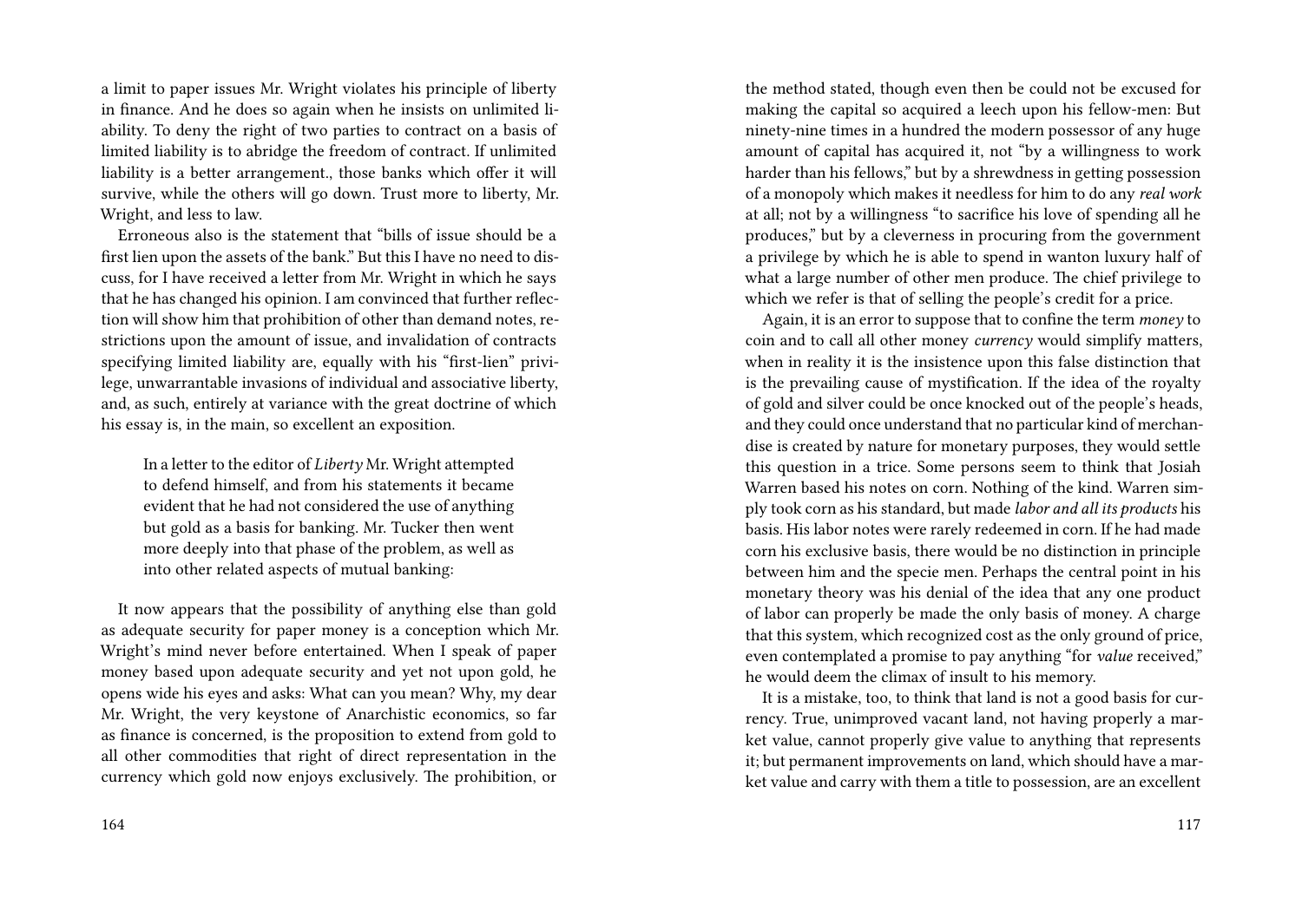basis for currency. It is not the raw material of any product that fits it for a basis, but the labor that has been expended in shaping the material. As for the immovability of land unfitting it for a basis, it has just the opposite effect. We should not be misled by the idea that currency can be redeemed only in that on which it is based.

## **Free Money First**

J. M. M'Gregor, a writer for the Detroit *Labor Leaf* thinks free land the chief desideratum. And yet he acknowledges that the wage-worker can't go from any of our manufacturing centers to the western lands, because "such a move would involve a cash outlay of a thousand dollars, which he has not got, nor can he get it." It would seem, then, that free land, though greatly to be desired, is not as sorely needed here and now as free capital. And this same need of capital would be equally embarrassing if the eastern lands were free, for still more capital would be required to stock and work a farm than the wage-worker can command. Under our present money system he could not even get capital by putting up his farm as collateral, unless he would agree to pay a rate of interest that would eat him up in a few years. Therefore, free land is of little value to labor without free capital, while free capital would be of inestimable benefit to labor even if land should not be freed for some time to come. For with it labor could go into other industries on the spot and achieve its independence. Not free land, then, but free money is the chief desideratum. It is in the perception of this prime importance of the money question that the greenbackers, despite their utterly erroneous solution of it, show their marked superiority to the State Socialists and the land nationalizationists.

The craze to get people upon the land is one of the insanities that has dominated social reformers ever since social reform was first thought of. It is a great mistake. Of agriculture it is is true as

of its own is no bar, for it is in the very essence of money-issuing that it is done on other people's property.

When banks cease promising to pay on demand, it will no longer be possible to precipitate a panic by cornering gold. But as long as demand notes alone are issued, banks will have to keep large quantities of coin in their vaults, and there will be a constant effort on the part of speculators to gain control of specie, success in which will cause a run on the banks and a general lack of confidence. The true way to maintain confidence is to refrain from making promises that cannot be kept. The fact that less than half the gold is coined proves nothing. Gold has other than monetary uses. It is needed in the arts; and in the worst panics, when money is so scarce that business men will pay enormous prices for it, but little of the uncoined gold finds its way into the market. The pressure upon the rich in times of panic is never great enough to cause them to melt their jewelry, carry their watch-cases to the mint, or have the fillings extracted from their own teeth and those of their dead ancestors to be turned into coin. To induce such a result money would have to command a much higher price than it ever does. And yet the high price of money proves its scarcity.

Mr. Wright further errs, it seems to me, in saying that "banks should be permitted to issue paper money equal to their unimpaired capital," implying thereby that they should not be permitted to issue more than this amount. This would be a virtual prohibition of mutual banks, which do not profess to have any capital and claim to need none. As Colonel Greene has pointed out, banks serve simply as clearing-houses for their customers' business paper running to maturity and no more need capital than does the central clearing-house which serves them in the same way. By what right does Mr. Wright pretend to say how many notes a bank shall issue to people who are willing to receive them? I ask him in his own words: Must the State afford holders of bank paper protection that is denied to holders of individual notes? "Can a note of issue justly be held more sacred than other promises to pay?" In putting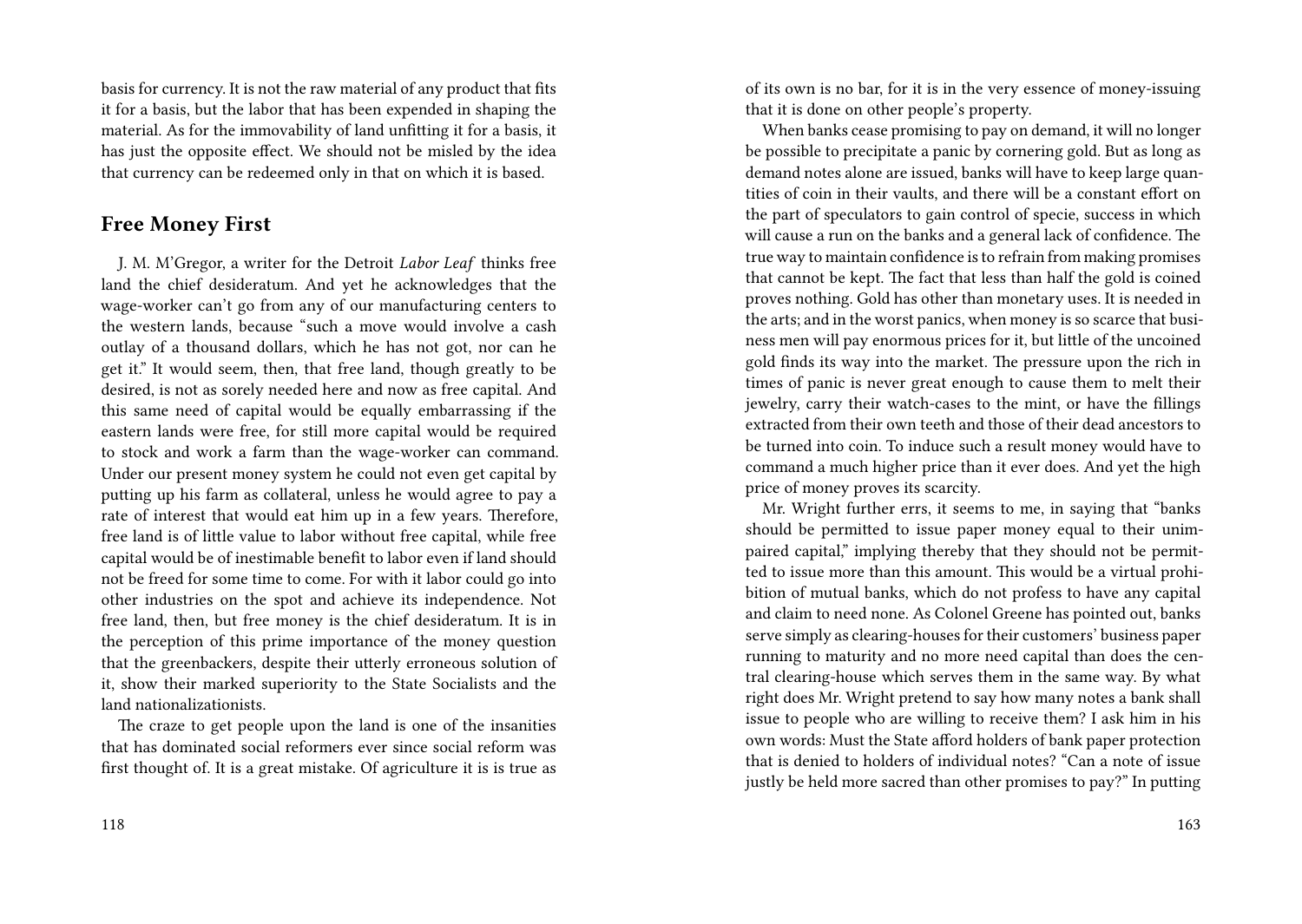est importance, that paper money must always be subject to immediate redemption, the sole reason assigned for that contention being that nothing but public confidence can make paper money possible. The editor of *Liberty* took issue with him on that point:

It remains to be proved that immediate redemption is essential to public confidence. It is, of course, true that *certainty* of *ultimate* redemption is such an essential. But this is the most that can be claimed. A run on a bank of issue is caused by the fear of the noteholders that the notes will *never* be redeemed, and not because they desire them redeemed at once. On the contrary, if they felt sure of ultimate redemption, and felt sure that other people felt equally sure, they would go precisely contrary to their desire in presenting the notes for immediate redemption, for they are in need of the money for actual monetary use and in this respect find solvent paper preferable to gold. The pledge of immediate redemption, far from being essential to the usefulness of paper money, is one of the two things that in the past have done most to cripple it (the other being the restriction of its basis to one or two forms of wealth). Paper money, to attain its highest usefulness, must be issued in the form of notes either maturing at a definite date or else redeemable within a certain period following demand. There would be no lack of confidence in such money, if issued against specific and good security and under a system of banking furnishing all known means of safeguarding and informing the public. Mr. Wright's mistake probably arises from adherence to the old notion that a bank of issue needs capital of its own, and that this capital constitutes the security of the note-holders. The real fact is that the security and all the needful capital is that which the borrowers themselves furnish. There is no *special* reason why the State should not do a banking business, but only those *general* reasons which make it improper for the State to undertake any business. The fact that it has nothing of every other industry that there should be as few people engaged in it as possible; that is, just enough to supply the world with all the agricultural products which it wants. The fewer farmers there are, after this point of necessary supply is reached, the more useful people there are to engage In other industries which have not yet reached this point, and to devise and work at new industries hitherto unthought of. It is altogether likely that we have too many farmers now. It is not best that any more of us should become farmers, even if every homestead could be made an Arcadia. The plough is very well in its way, and Arcadia was very well in its day. But the way of the plough is not as wide as the world, and the world has outgrown the day of Arcadia. Human life henceforth is to be, not a simple, but a complex thing. The wants and aspirations of mankind are daily multiplying. They can be satisfied only by the diversification of industry, which is the method of progress and the record of civilization. This is one of the great truths which Lysander Spooner has so long been shouting into unwilling ears. But the further diversification of industry in such a way as to benefit, no longer the few and the idle, but the many and the industrious, depends upon the control of capital by labor. And this, as Proudhon, Warren, Greene, and Spooner have shown, can be secured only by a free money system.

In answer to my article, "Free Money First," in which was discussed the comparative importance of the money and land questions, J. M. M'Gregor, of the Detroit *Labor Leaf*, says: "I grant free money first. I firmly believe free money will come first, too, though my critic and myself may be widely at variance in regard to what would constitute free money." I mean by free maney the utter absence of restriction upon the issue of all money not fraudulent. If Mr. M'Gregor believes in this, I am heartily glad. I should like to be half as sure as he is that it really is coming first. From the present temper of the people it looks to me as if nothing *free* would come first. They seem to be bent on trying every form of compulsion. In this current Mr. M'Gregor is far to the fore with his scheme of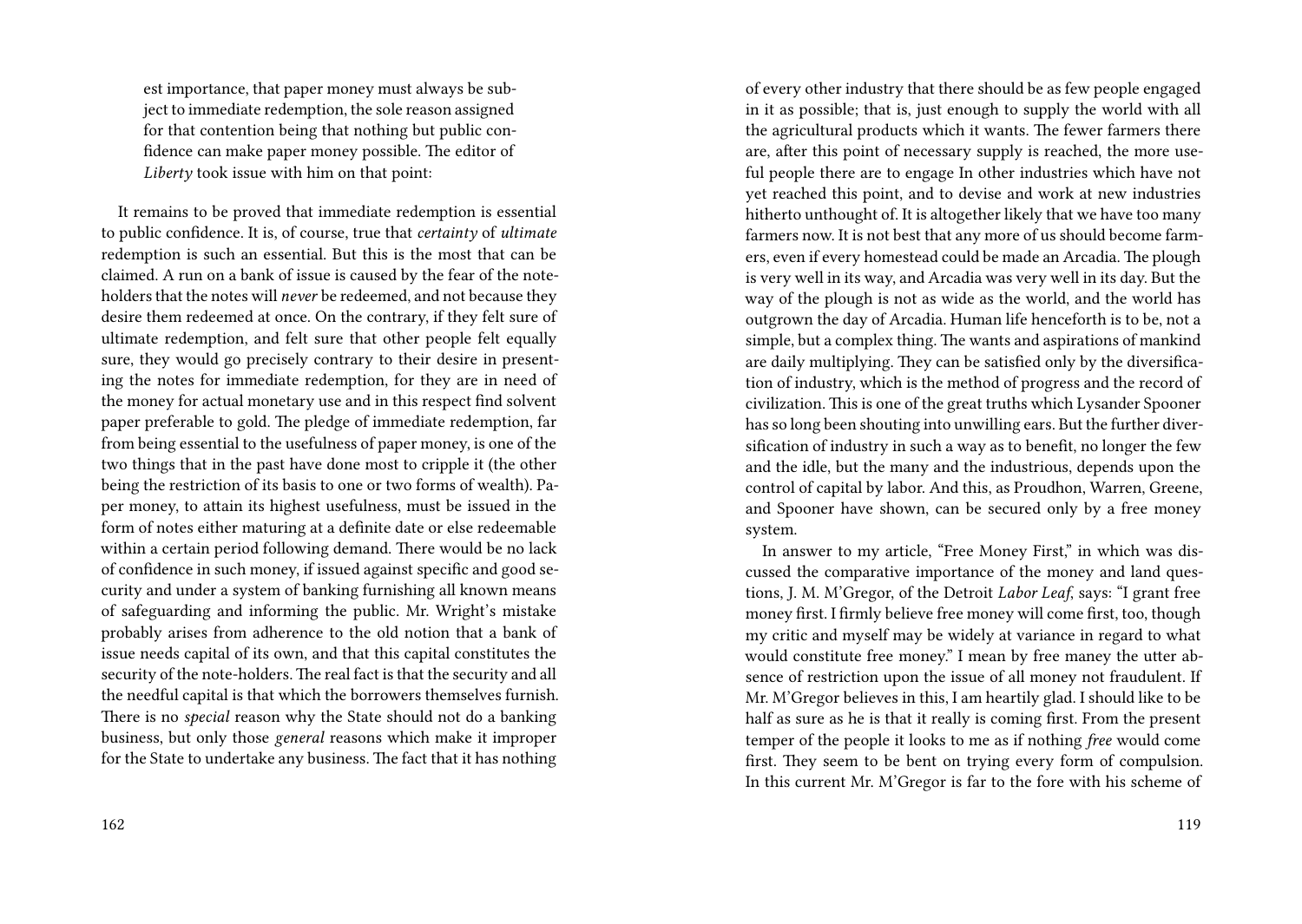land taxation on the Henry George plan, and although he may believe free money will be first in time, he clearly does not consider it first in importance. This last-mentioned priority he awards to land reform, and it was his position in that regard that my article was written to dispute.

The issue between us, thus confined, hangs upon the truth or falsity of Mr. M'Gregor's statement that "to-day landlordism, through rent and speculation, supports more idlers than any other system of profit-robbing known to our great commonwealth." I take it that Mr. M'Gregor, by "rent," means ground-rent exclusively, and, by the phrase "supports more idlers," means takes more from labor; otherwise, his statement has no pertinence to his position. For all rent except ground-rent would be almost entirely and directly abolished by free money, and the evil of rent to labor depends, not so much on the number of idlers it supports, as on the aggregate amount and quality of support it gives them, whether they be many or few in number. Mr. M'Gregor's statement, then, amounts to this: that ground-rent takes more from labor than any other form of usury. It needs no statistics to disprove this. The principal forms of usury are interest on money loaned or invested, profits made in buying and selling, rent of buildings of all sorts, and ground-rent. A moment's reflection will show any one that the amount of loaned or invested capital bearing interest in this country to-day far exceeds in value the amount of land yielding rent. The item of interest alone is a much more serious burden on the people than that of ground-rent. Much less, then, does ground-rent equal interest *plus profit plus* rent of buildings. But to make Mr. M'Gregor's argument really valid it must exceed all- these combined. For a true money reform, I repeat, would abolish almost entirely and directly every one of these forms of usury except ground-rent, while a true land reform would directly abolish only ground-rent. Therefore, unless labor pays more in ground-rent than in interest, profit, and rent of buildings combined, the money question is of more importance length the standard-of-value question, if he had dreamed of denying for a moment the current view that money is an impossibility without a standard. But the fact is that he said very little about the question, and in the little that he did say, instead of always taking pains to make his language clear and unmistakable, sometimes expressed himself carelessly, as one is apt to do when speaking upon a matter where he does not fear misinterpretation.

A second telling circumstance is that Colonel William B. Greene, a disciple of Proudhon who enjoyed with him for years in Paris a personal acquaintance and a considerable intimacy, did not, when noting in his "Mutual Banking" certain points of difference between Proudhon's plan and his own, even hint at any difference regarding the necessity of a standard of value, although Colonel Greene himself, who saw the importance of a clear position on this matter, treated the question at some length in another part of his pamphlet. There can be little doubt that, if there had been any difference between them on this point, Colonel Greene would have alluded to it either in "Mutual Banking" or in his later writings on finance. It is further significant that in the many conversations regarding Proudhon and regarding finance which I have had with Colonel Greene, he never signified in the remotest way that Proudhon rejected the standard-of-value theory.

Believing that it has cleared Proudhon of the charge that he entertained the Kitsonian absurdity, the defence rests, and awaits the plaintiff's rebuttal. I hope no one will suspect Mr. Yarros of being the plaintiff's attorney. He is not. It is simply as a juror that he makes his request for information.

## **The Redemption of Paper Money**

In a paper entitled "Banking and the State," read before the Single Tax Club of Chicago, Mr. A. W. Wright took the position, which he considered of the great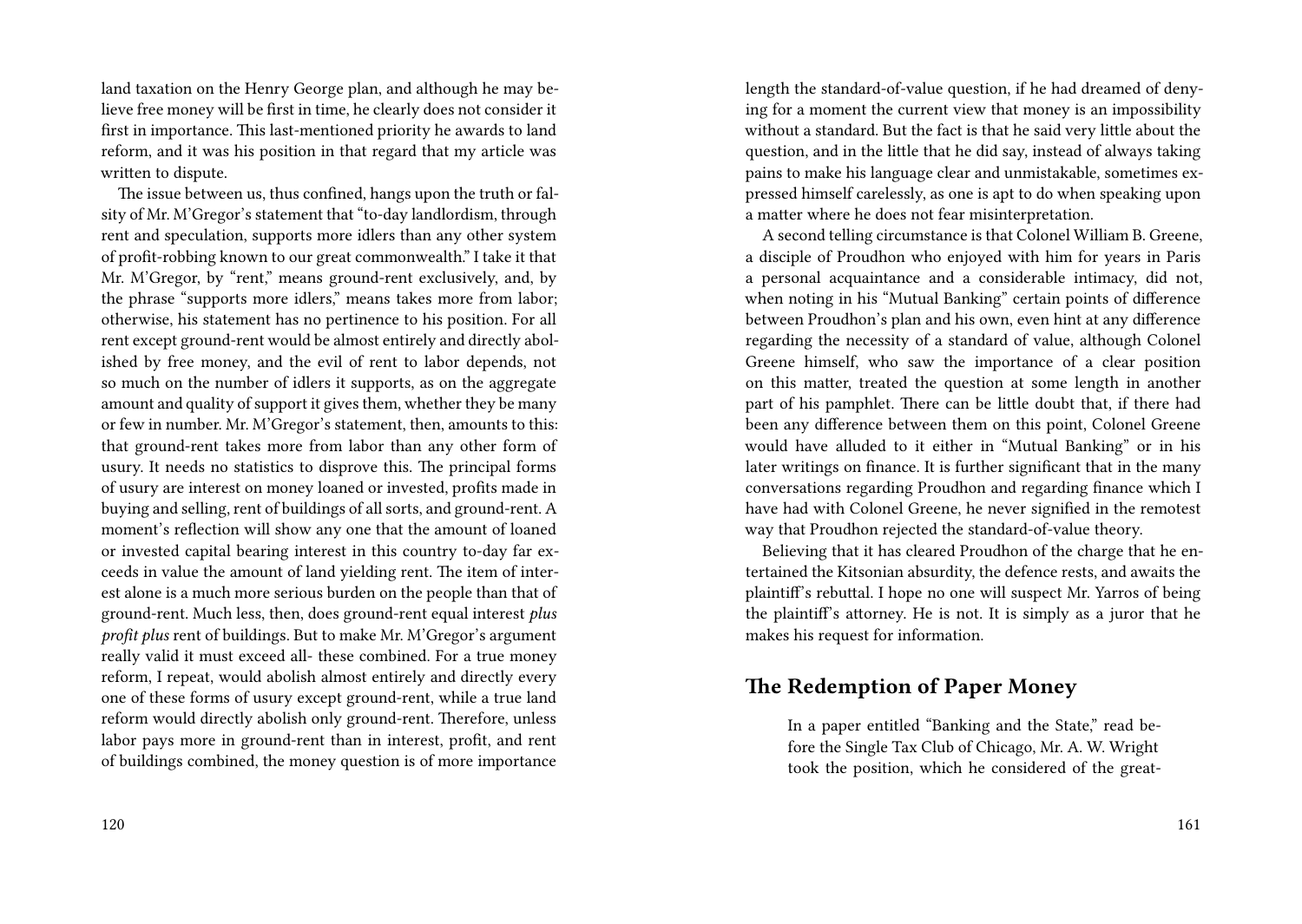inite commodity as a standard of value; yet it is this very analogy which the opponents of a standard deny and attempt to ridicule. This passage also is conclusive; it excludes any other interpretation.

Above all, however, and finally disposing of the subject, are the provisions contained in the constitutions of the Bank of Exchange and the Bank of the People. No note was to be issued by the former for any sum less than twenty francs (four dollars), and it was specified in Article 18 that the Bank would make change in coin. This is unintelligible except on the hypothesis that a franc in the Bank's paper was to be kept at par with a silver franc. For, if the silver franc were worth more than the paper franc, it would be ridiculous for the Bank to pay out a silver franc when it owed only a paper franc; and, if the silver franc were worth less, it would be equally ridiculous to suppose that any one would take it from the Bank in lieu of a paper franc. Again, in Article 21 of the act incorporating the Bank of the People, we find this: "Every producer or merchant adhering to the Bank of the People binds himself to deliver to the other adherents, at a reduced price, the articles which he manufactures or offers for sale." At a price reduced from what? The phrase can mean only that the merchant agrees to put a premium on the Bank's paper. Now, a premium implies a standard. More conclusive still, if possible, is Article 24, which says: "All consumers, whether associated or not, who desire to profit by the low prices guaranteed by the producers adhering to the Bank of the People will turn over to the Bank the coin intended for their purchases and will receive an equal sum in the Bank's paper." That is to say, Proudhon's Bank was to issue its notes against coined gold and silver among other things, *franc* for *franc*. Need more be said?

Besides this direct evidence there are circumstantial considerations of much force. One of these is that a thinker like Proudhon, writing many volumes on finance with the intent of revolutionizing it, — of making the sun rise in the west instead of in the east, as he once expressed it — would unquestionably have argued at great

than the land question. There are countries where this is the case, but the United States is not one of them.

It should also be borne in mind that free money, in destroying the power to accumulate large fortunes in the ordinary industries of life, will put a very powerful check upon the scramble for cornerlots and other advantageous positions, and thereby have a considerable influence upon ground-rent itself.

"How can capital be free," asks Mr. M'Gregor, "when it cannot get rid of rent?" It cannot be entirely free till it can get rid of rent; but it will be infinitely freer if it gets rid of interest, profit, and rent of buildings and still keeps ground-rent than if it gets rid of groundrent and keeps the other forms of usury. Give us free money, the first great step to Anarchy, and we'll attend to ground-rent afterwards.

#### **Free Banking**

In 1889, Mr. Hugo Bilgram first published his *"Involuntary Idleness,"* which Mr. Tucker characterized as the most important book of the generation. But, while admiring the author's examination of the relation between unemployment and interest on money, and while agreeing with his conclusion that "an expansion of the volume of money, by extending the issue of credit money, will prevent business stagnation and involuntary idleness," the editor of *Liberty* had one substantial disagreement with Mr. Bilgram, which he stated thus:

When Mr. Bilgram proposes that the government shall carry on (and presumably monopolize, though this is not clearly stated) the business of issuing money, it is hardly necessary to say that *Liberty* cannot follow him. It goes with him in his economy, but not in his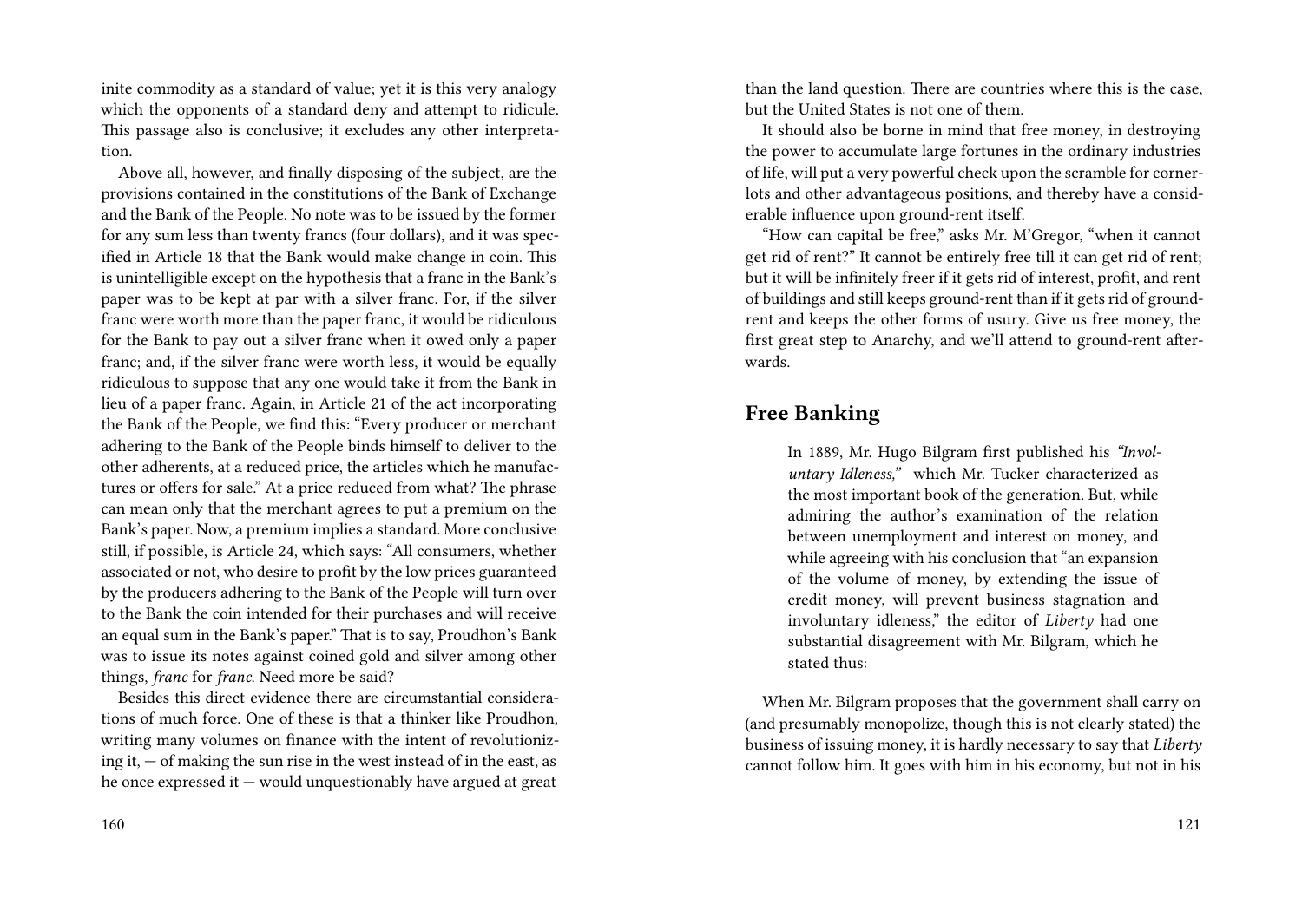politics. There are at least three valid reasons, and doubtless others also, why the government should do nothing of the kind.

First the government is a tyrant living by theft, and therefore has no business to engage in any business.

Second, the government has none of the characteristics of a successful businessman, being wasteful, careless, clumsy, and shortsighted in the extreme.

Third, the government is thoroughly irresponsible, having it in its power to effectively repudiate its obligations at any time.

With these qualifications *Liberty* gives Mr. Bilgram's book enthusiastic welcome. Its high price will debar many from reading it; but money cannot be expended more wisely than in learning the truth about money.

Mr. Bilgram then writes to *Liberty* in defense of his contention that State banking is preferable to mutual banking on the ground that "mutual banking cannot deprive capital of its power to bring unearned returns to its owner." Mr. Tucker proceeds to demolish that position:

Mr. Bilgram, if I understand him, prefers government banking to mutual banking, because with the former the rate of discount would simply cover risk, all banking expenses being paid out of the public treasury, while with the latter the rate of discount would cover both risk and banking expenses, which in his opinion would place the burden of banking expenses upon the borrowers instead of upon the people. The answer to this is simple and decisive: the burden of discount, no matter what elements, many or few, may constitute it, falls *ultimately*, under any system, not on the borrowers, but on the people. Broadly speaking, all the interest paid is paid by the people. Under mutual banking the expenses of the banks would, it is true, be paid directly by the borrowers, but the latter would recover this from the people in the prices placed upon

the Bank of Exchange." At *par*, mind you. At par with what; if you please? Evidently at par with some chosen standard; and, no other standard being specified, evidently at par with the ordinary specie standard. In the absence of a standard of value, to talk of any currency as receivable at par is to use a nonsensical phrase.

So much for the passages cited. It may be said of them, as it may be said with truth of many other passages in Proudhon's writings on many other subjects, that it is to be regretted that they are not more explicit. But it cannot be truthfully said of them that they establish Proudhon's opposition to the adoption of a standard of value.

Look now at the evidence on the other side. First of all, — there is the passage which I have cited in the last paragraph but one. As I have pointed out, the words "at par" absolutely necessitate a standard of value, and exclude any other explanation. *This is sufficient in itself*. Even if a passage were to be discovered indisputably denying the necessity of a standard, it would prove only that Proudhon had flatly contradicted himself.

But this is not all. In the chapter on value in the "Contradictions" these words occur: "In geometry the point of comparison is extent, and the unit of measure is now the division of the circle into three hundred and sixty parts, now the circumference of the terrestrial globe, now the average dimension of the human arm, hand, thumb, or foot. In economic science, we have said after Adam Smith, the point of view from which all values are compared is labor; as for the unit of measure, that adopted in France is the "*frank*" The small capitals here are Proudhon's own. Now, a franc, like a dollar, is a definite quantity commodity — four and one-half grammes of silver alloyed with half a gramme of copper, — and any one who will read this passage carefully, and especially in connection with its several pages of context, will see that the author means to point out a precise analogy between the adoption of a definite amount of extension embodied in a material object as a standard of length, and the adoption of a definite quantity of labor embodied in a def-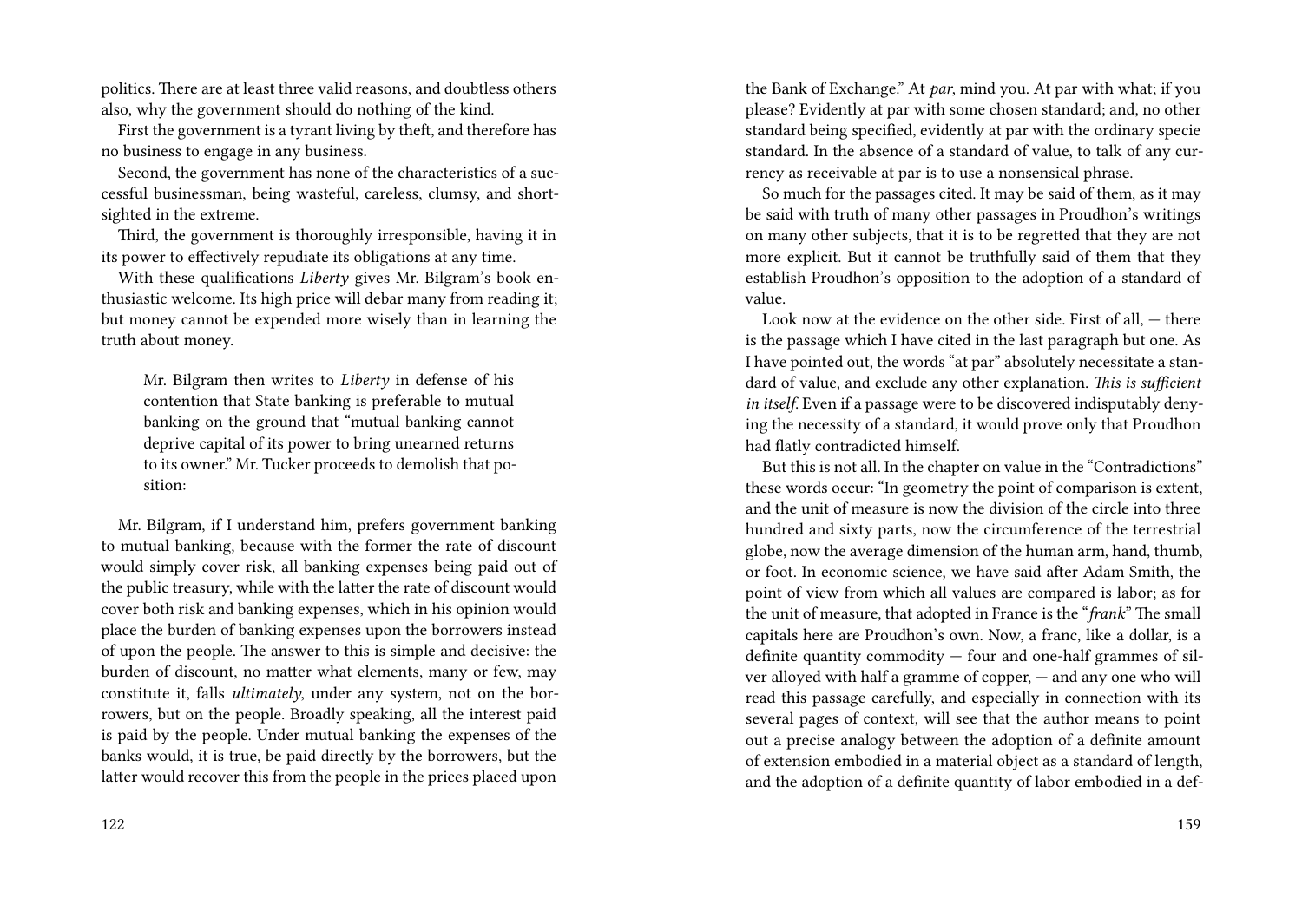The proposal, in the second quotation, to destroy the royalty of gold and to republicanize specie by making each product of labor current money does not necessarily mean anything more than an intention to strip specie of its exclusive privilege as a *basis of currency* and to give each product of labor the liberty of representation in the currency. In fact, *Liberty* and the free-money advocates who believe in a standard have always been in the habit of using these phrases from Proudhon to express exactly that idea. The concluding portion of the second quotation obviously refers to paper *based* upon metal and not simply expressed in terms of metal; and its language, like the language of the first quotation, implies opposition to metal rather than to a standard.

The third quotation simply establishes the undisputed point that Proudhon did not believe in a currency redeemable in specie. This is an entirely separate question from that of the necessity of a standard of value. It is perfectly possible, theoretically, for a bank to issue currency on an understanding that its members are pledged to receive it in lieu of a definite quantity of a definite commodity, without any promise or intention on the part of the bank to redeem it in the said commodity or in any other commodity. True, I do not think that such a currency is practicable; that is to say, I do not think that, the world being what it is, such a currency would circulate. This is one of the important points, already referred to by me, on which I disagree with Proudhon. But it in no way concerns the standard-of-value problem.

A greater stumbling-block is the fourth quotation. I do not pretend to know the thought that lay in Proudhon's mind when he wrote it. But I do know that he could not have intended to exclude the idea of the necessity of a standard, for this is proved by the sentence immediately preceding it,  $-$  a sentence which Mr. Yarros's correspondent could not have understood, since, if he had understood it, honesty would have forbidden him to omit it. Here it is: "Each subscriber (to the Bank) binds himself to receive in every payment, from any person whomsoever, and at par, the paper of

their products. And it seems to me much more scientific that the people should thus pay these expenses through the borrowers in the regular channels of exchange than that they should follow the communistic method of paying them through the public treasury.

Mr. Bilgram's statement that money-lenders who, besides being compensated for risk, are compensated for their labor as bankers and for their incidental expenses "thereby obtain an income from the mere loan of money" is incomprehensible to me. He might just as well say that under government banking the officials who should receive salaries from the treasury for carrying on the business would thereby obtain an income from the mere loan of money. Under a free system the banker is as simply and truly paid only the normal wage of his labor as is the official under a government system.

But, since Mr. Bilgram does not propose to place any restriction upon private banking, I have no quarrel with him. He is welcome to his opinion that private banking could not compete with the governmental institution. I stoutly maintain the contrary, and the very existence of the financial prohibitions is the best evidence that I am right. That which can succeed by intrinsic merit never seeks a legal bolster.

Mr. Bilgram remained unconvinced that he was wrong in every respect, and still maintained that the cost of making the tokens should be defrayed by the government. To which Mr. Tucker replied that there are at least two answers:

The first is that that factor in the rate of interest which represents the cost of making tokens is so insignificant (probably less than one-tenth of one per cent., guessing at it) that the people could well afford (if there were no alternative) to let a few individuals profit to that extent rather than suffer the enormous evils that result from transferring enterprise from private to government control. I am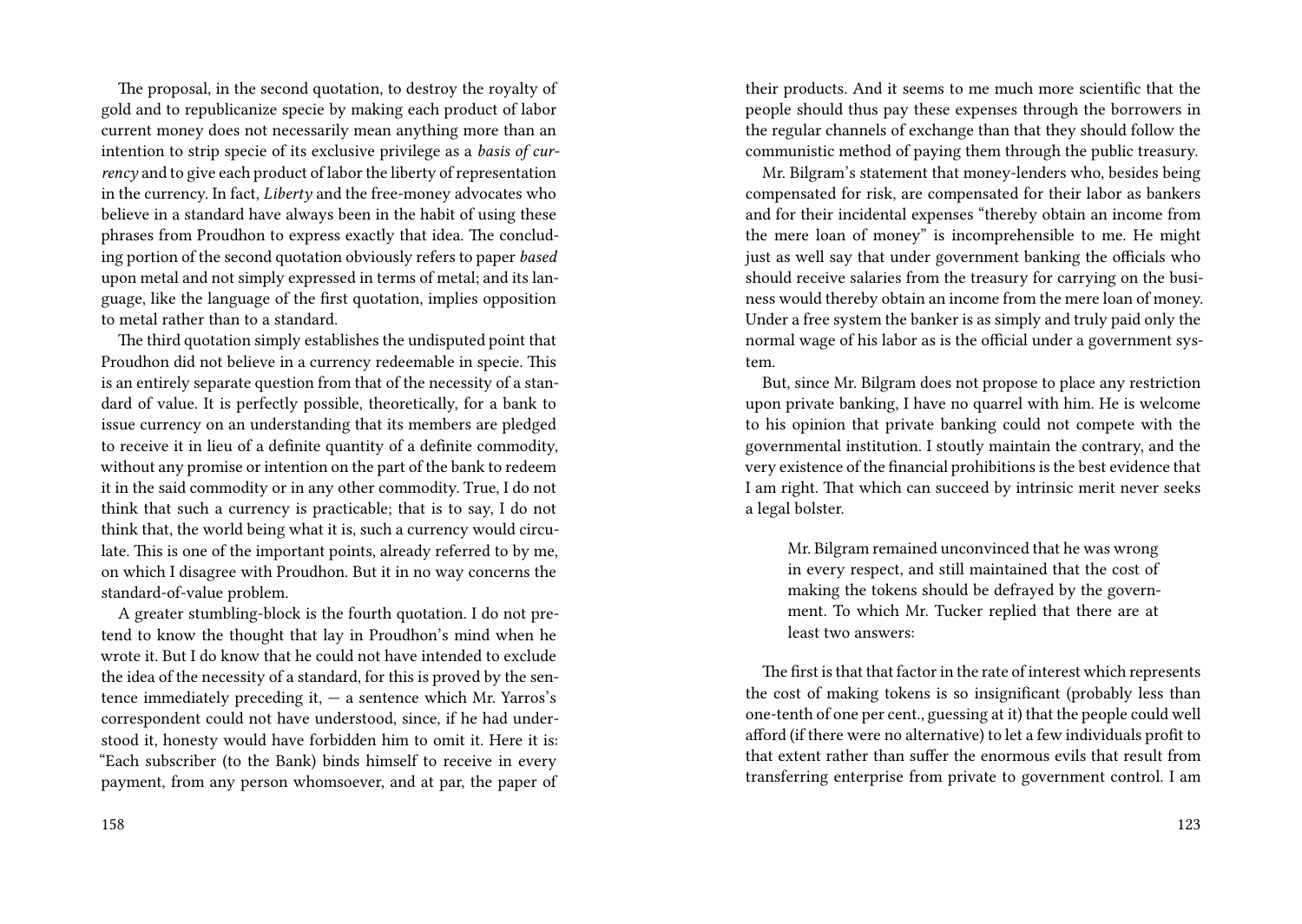not so enamored of *absolute* equality that I would sacrifice both hands rather than one finger.

The second answer is that no private money-lenders could, under a free system, reap even the small profit referred to.

Mr. Bilgram speaks of those who lend money which they have acquired. Acquired how? Any money which they have acquired must have originated with issuers who paid the cost of making the tokens, and every time it has changed hands the burden of this cost has been transferred with it. Is it likely that men who acquire money by paying this cost will lend it to others without exacting this cost? If they should, they would be working for others for nothing, very different thing from "receiving pay for work they had not performed." No man can lend money unless he either issues it himself and pays the cost of making the tokens, or else buys or borrows it from others to whom he must pay that cost.

Along these same lines Mr. J. K. Ingalls contributed to *Liberty* an article, and incidentally asked the editor some questions; among others, whether, if mutual money is to be made redeemable in gold or silver, it involves the principle of a legal tender, or of a tender of "common consent" Mr. Tucker answers:

Yes, it does involve one of these, but between the two there is all the difference that there is between force and freedom, authority and liberty. And where the tender is one of "common consent," those who do not like it are at liberty to consent in common to use any other and better one that they can devise.

It is difficult for me to see any fraud in promising to pay a certain thing in a certain time, or on demand, and keeping the promise. That is what we do when we issue redeemable money and afterwards redeem it. The fraud in regard to money consists not in this, but in limiting by law the security for these promises to pay to a special kind of property, limited in quantity and easily monopolizable.

writings references to the standard-of-value question are casual, incidental, and rare. Even if they were clearly against the standardof-value theory, they would call for little attention or opposition from me, because they are inconspicuous, because they are assertions rather than arguments, and because they are not basic in his financial plan. With Mr. Kitson it is different. He places his opposition to a standard of value at the very foundation of his theory, he pretends that it is basic, and he even declares that with a standard of value the free-money theory becomes ridiculous. It is necessary therefore, to attack him in a way in which it would not be necessary to attack Proudhon, even could it be shown that the latter's references to a standard of value are clearly antagonistic to it. But, were it necessary to attack Proudhon, I should not hesitate to do so. I have no gods.

But now to the merits. I claim that Proudhon acknowledged the necessity of a standard of value; that the passages cited from his writings in Mr. Yarros's letter are not clearly and conclusively against the theory of a standard, but are capable of another explanation; that one or two other passages can be cited which are so clearly in favor of the theory of a standard as to exclude any other explanation; and that most important of all — a standard of value is adopted both in his Bank of Exchange and his Bank of the People.

Let us examine first the quotations cited by Mr. Yarros, four in number. The first, which speaks of Law, Ricardo, and the economists as "always taking metal as a standard of value," does not thereby antagonize the theory of a standard of value. The most that can be gathered from it is a hint that Proudhon considered that, when all values should be "constituted," to use his phrase, perhaps a better standard than metal might be found. It is fair to presume that, if he had been opposed to a standard, he would have said "always taking a standard of value." The phrase actually used implies opposition to metal rather than opposition to a standard.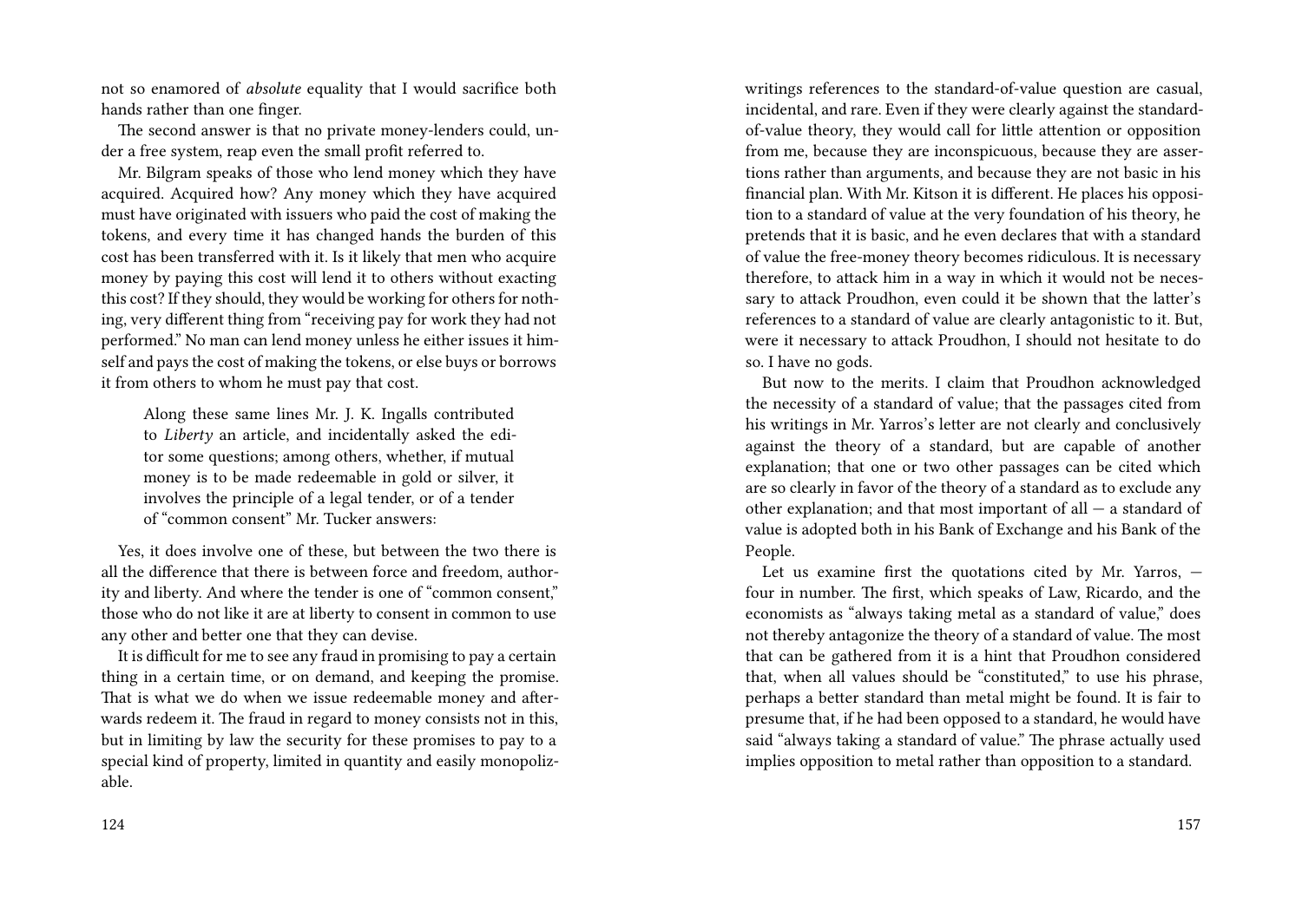by every person who has previously familiarized himself with the literature of free and mutual banking. But no work could be better calculated to fill the mind of a beginner with confusion and that of a keen opponent with contempt. For this reason I cannot include it — much to my regret-in the literature of *Liberty's* propaganda.

Concerning Mr. Tucker's criticism of Mr. Kitson's book, Mr. Victor Yarros submitted some quotations from Proudhon which seemed to indicate that that great economist did not believe in the necessity for a standard of value. The editor of *Liberty* thus analyzed the quotations and discussed them:

I do not consider the question thus raised of very great importance. However momentous the standard-of-value question may be in itself, it is of very little consequence on which side of it any given writer stands, unless, first, he takes a position so clearly and unmistakably that those who read him most attentively can agree, at least broadly, as to what his position is, and, second, brings arguments to bear in support of his position sufficiently weighty, and sufficiently different from the arguments adduced by others, to exercise an influence where other arguments have failed to induce agreement.

I do not accept Proudhon or any one else as a financial authority beyond question. There is more than one important point in his banking plan to which I cannot give assent. Proudhon has made a signal and a revolutionary contribution to economic science by his overpowering demonstration that the chief hope of labor lies in the power of monetization of all its products, power now allowed only to one or two of them. For this he has my lasting gratitude and honor, but not my worship. I grant him no infallibility, and I reserve my right to differ when his declarations do not commend themselves to my reason. On the matter now at issue his works do not throw much light. In his numerous volumes of financial

It is doubtful if there is anything more variable in its purchasing power than labor. The causes of this are partly natural, such as the changing conditions of production, and partly and principally artificial, such as the legal monopolies that impart fictitious values. But labor expended in certain directions is unquestionably more constant in its average results than when expended in other directions. Hence the advantage of using the commodities resulting from the former for the redemption of currency whenever redemption shall be demanded. Whether gold and silver are among these commodities is a question, not of principle, but of statistics. As a matter of fact, the holders of good redeemable money seldom ask for any other redemption than its acceptance in the market and its final cancellation by the issuer's restoration of the securities on which it was issued. But in case any other redemption is desired, it is necessary to adopt for the purpose some commodity easily transferable and most nearly invariable in value.

Does Mr. Ingalls mean that all money must be abolished? I can see no other inference from his position. For there are only two kinds of money — commodity money and credit money: The former he certainly does not believe in, the latter he thinks fraudulent and unsafe. Are we, then, to stop exchanging the products of our labor?

It is clearly the right of every man to gamble if he chooses to, and he has as good a right to make his bets on the rise and fall of grain prices as on anything else; only he must not gamble with loaded dice, or be allowed special privileges whereby he can control the price of grain. Hence, in a free and open market, these transactions where neither equivalent is transferred are legitimate enough. But they are unwise, because, apart from the winning or losing of the bet, there is no advantage to be gained from them. Transactions, on the other hand, in which only one equivalent is immediately transferred are frequently of the greatest advantage, as they enable men to get possession of tools which they immediately need, but cannot immediately pay for. Of course the promise to pay is liable to be more or less valuable at maturity than when issued, but so is the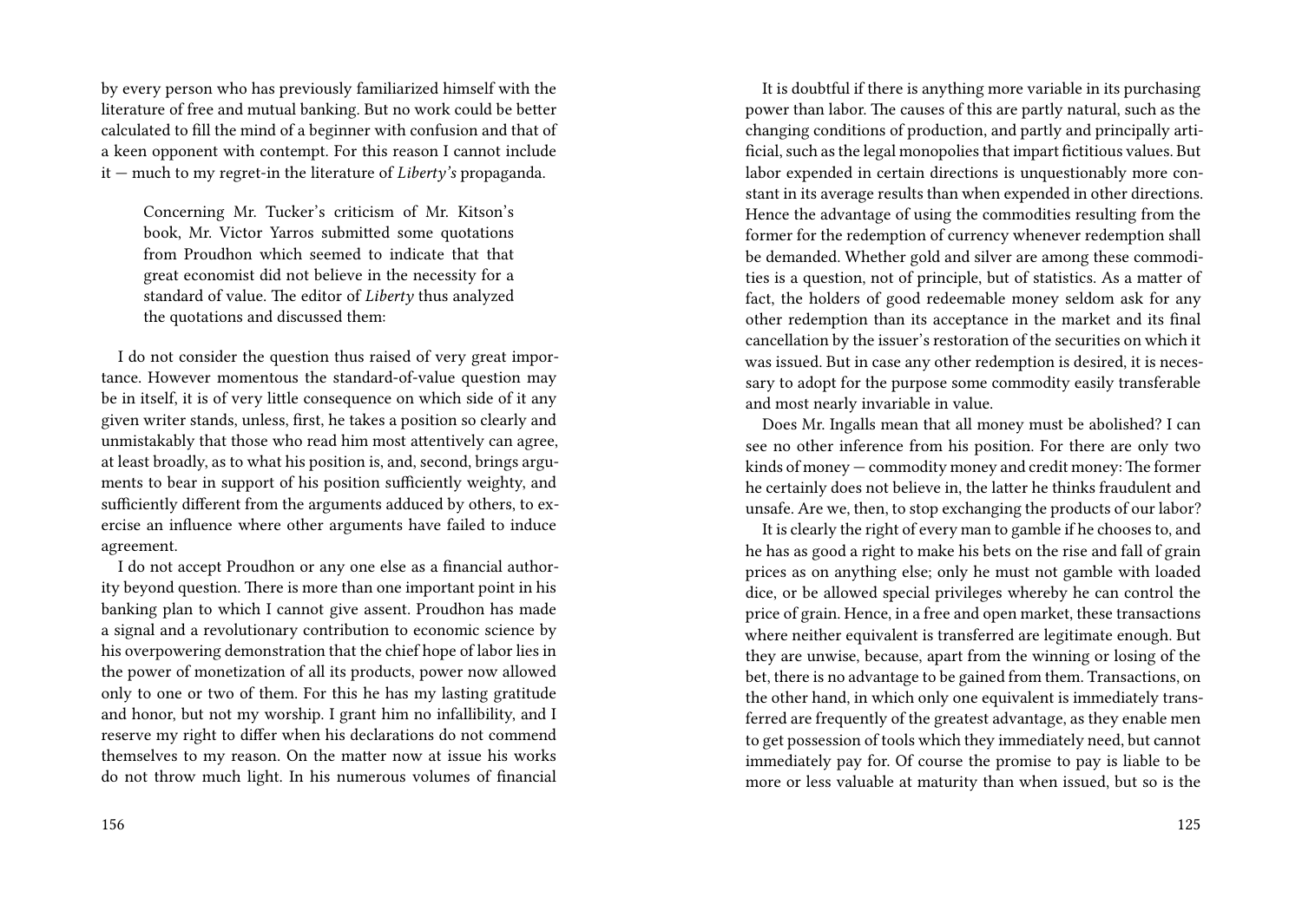property originally transferred. The borrower is no more exempt than the lender from the variations in value. And the interests of the holder of property who neither borrows nor lends are also just as much affected by them. There is an element of chance in all property relations. So far as this is due to monopoly and privilege, we must do our best to abolish it; so far as it is natural and inevitable, we must get along with it as best we can, but not be frightened by it into discarding credit and money, the most potent instruments of association and civilization.

*Liberty* is published not so much to thoroughly inform its readers regarding the ideas which it advocates as to interest them to seek this thorough information through other channels. For instance, in regard to free money, there is a book- "*Mutual Banking*," by William B. Greene — which sets forth the evils of money monopoly and the blessings of gratuitous credit in a perfectly plain and convincing way to all who will take the pains to study and understand it. *Liberty* can only state baldly the principles which Greene advocates and hint at some of their results. Whomsoever such statements and hints serve to interest can and will secure the book of me for a small sum. Substantially the same views, presented in different ways, are to be found in the financial writings of Lysander Spooner, Stephen Pearl Andrews, Josiah Warren, and, above all, P. J. Proudhon, whose untranslated works contain untold treasures, which I hope some day to put within the reach of English readers.

## **The Abolition of Interest**

*To-day*, a weekly newspaper published in Boston in 1890, printed an editorial on the subject of interest which contained so many vulnerable points that the editor of *Liberty* was moved to criticize it. After pointing out the errors and fallacies in the editorial, he proceeded:

tain exchange relations on the day following the adoption of this unit, he will begin to appreciate the difficulties of his situation. I would like him to deal also with a problem of somewhat similar character which I will set him. Suppose that today, April 20, 1895, Mr. Kitson's monetary system goes into operation. Suppose, further, that, in his preliminary tabulation of the exchange relations of commodities as existing on April 20, he finds that 48 ounces of silver = i ounce of gold = .200 ounces of copper; and that he takes 11 ounce of gold, at its valuation of April 20, as his invariable unit. A year elapses. On April 20, 1896, the exchange relations of silver, gold, and copper, in consequence of variations in the supply and demand of these commodities, are found, we will suppose, to be as follows: 48 ounces of silver = 3 ounces of gold = 300 ounces of copper. Now let us leave copper out of consideration for a moment. If on April 20, 1895, when 48 ounces of silver were worth 1 ounce of gold, 1 ounce of gold was worth 1 unit, then on April 20, 1896, when 48 ounces of silver are worth 3 ounces of gold, 1 ounce of gold is worth 1/3 of a unit. So far, so good. Now let us take copper into consideration once more, but leave out silver. If on April 20, 1895, when 200 ounces of copper were worth 1 ounce of gold, 1 ounce of gold was worth 1 unit, then on April 20, 1896, when 200 ounces of copper are worth 2 ounces of gold, it ounce of gold is worth 1/2 of a unit. But we have just proved it to be worth 1/3 of a unit. That is to say, starting with the same data and following two parallel and irrefutable lines of argument, we arrive at contradictory conclusions. And by taking other commodities into account and applying the same argument in each case, it could be shown that, with Mr. Kitson's "invariable" unit, an ounce of gold at any given moment would have a thousand and one different values, all expressed in terms of the same unit or denominator. In dealing thus severely with Mr. Kitson's book, I am moved by no unfriendly spirit, and I have no inclination to deny that it contains much valuable truth, truth that would be of great service to liberty were it not "queered" by pages of intolerable balderdash. I would like the work to be read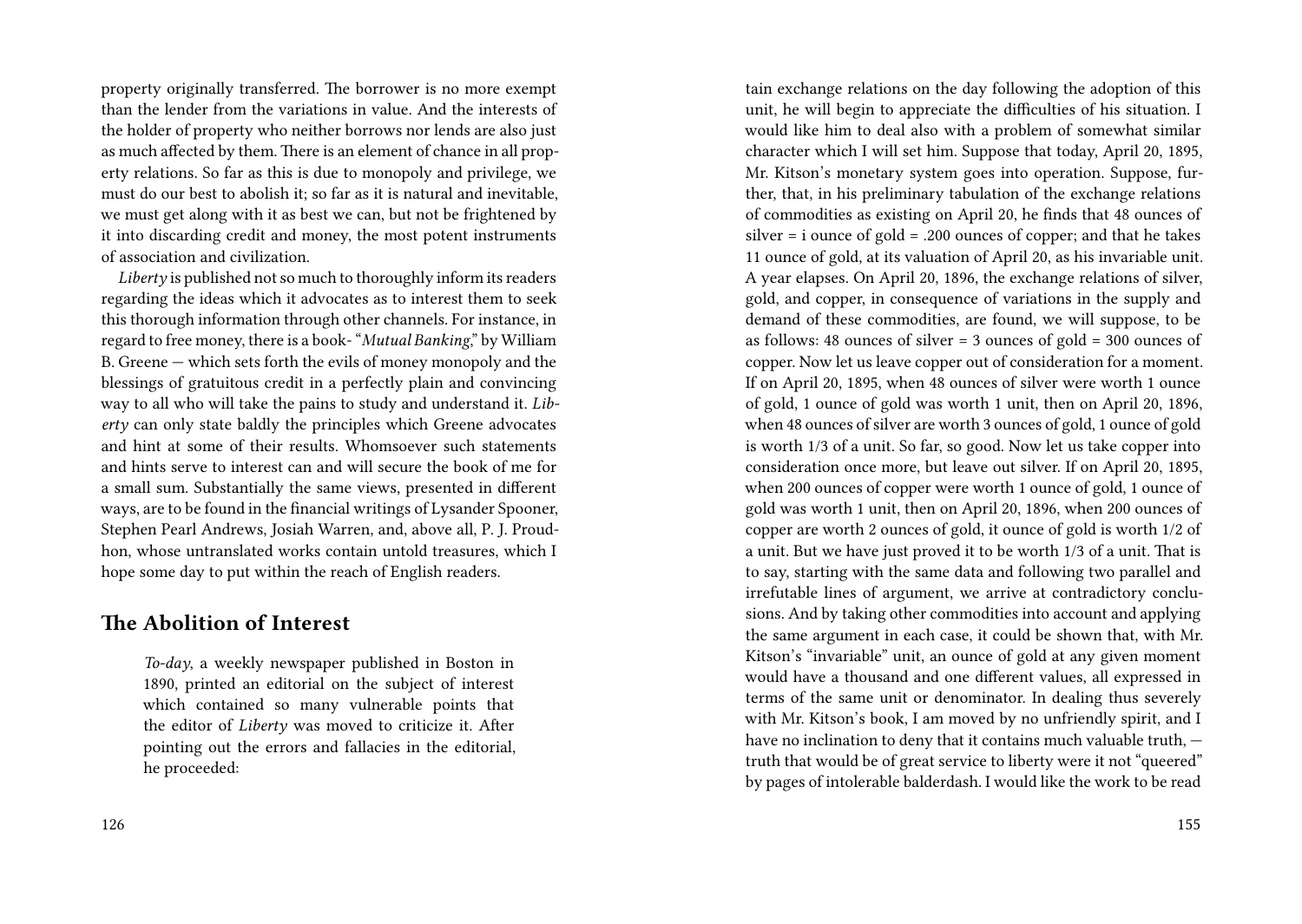Bilgram to review Mr. Arthur Kitson's "A Scientific Solution of the Money Question." Mr. Bilgram performed the task in a masterly manner, and Mr. Tucker added the following caustic criticism of Mr. Kitson's book:

It often happens that some of the most active men in a movement are not its most rational exponents. The movement for freedom in finance is an instance of this truth. Two or three of its most enthusiastic propagandists are basing their advocacy upon propositions regarding value and its measurement which are so absurd that I have to blush for the rational utterances which I find in their company. If I were interested in some great discovery in mechanics, and if others interested with me were to persist in bringing it into ridicule by associating it with, and even basing it upon, a professed solution of the perpetual motion problem, I could not feel a deeper sense of humiliation for my cause than I feel when I receive a new book, written by an earnest comrade, in which the social ends that I seek are defended on grounds so laughably untenable that they give rational men a warrant for entertaining a suspicion of our sanity. Such a book is Mr. Kitson's, which, in asking for freedom in finance for the purpose of creating a monetary system professing to estimate concrete values in the terms of a valueless abstraction, is liable to do more harm to the cause of financial freedom than all the writings of the orthodox economists. It may seem that, in calling upon one of the ablest living writers on finance to expose an error so childish, I have trained a columbiad upon an egg-shell. Yet, after all. one is seldom set a more difficult task than that of dealing with those forms of error which fly in one's face with a flat and fatuous denial of truths so nearly axiomatic that they do not admit of much elucidation. Of this task Mr. Bilgram has acquitted himself triumphantly. Mr. Kitson's theory of an invariable monetary unit is riddled completely. If Mr. Kitson will set himself to answer the question asked him by Mr. Bilgram regarding the value, in terms of the invariable unit, of several commodities assumed to have cer-

The modern opponents of interest are perfectly willing to consider facts tending to refute their position, but no facts can have such a tendency unless they belong to one of two classes: first, facts showing that interest has generally (not sporadically) existed in a community in whose economy money was as important a factor as it is with us today and in whose laws there was no restriction upon its issue; or, second, facts showing that interest is sustained by causes that would still be effectively, invincibly operative after the abolition of the banking monopoly. I do not find any such facts among those cited by *To-day*. The array is formidable in appearance only. Possession of encyclopedic knowledge is a virtue which Spencer sometimes exaggerates into a vice, and a vice which some of his disciples too seldom reduce to the proportions of a virtue.

To the economic truism I will give a little more attention, its irrelevancy being less apparent. Here it is: "The existence of interest depends, of course, primarily upon the existence of private property." I call this a truism, though the word "primarily" introduces an element of error. If we are to inquire upon what interest *primarily* depends, we shall start upon an endless journey into the realm of metaphysics. But without entering that realm we certainly can go farther back in the series than private property and find that interest depends still more remotely upon the existence of human beings and even of the universe itself. However, interest undoubtedly depends upon private property, and, if this fact had any significance, I should not stop to trifle over the word "primarily." But it has no significance. It only seems to have significance because it carries, or seems to be supposed to carry, the implication that, if private property is a necessary condition of interest, interest is a necessary result of private property. The inference, of course, is wholly unwarranted by logic, but that it is intended appears from a remark almost immediately following: "Expectations have been entertained that it [interest] will eventually become zero; but this stage will probably be reached only when economic products become common free property of the human race." The word "proba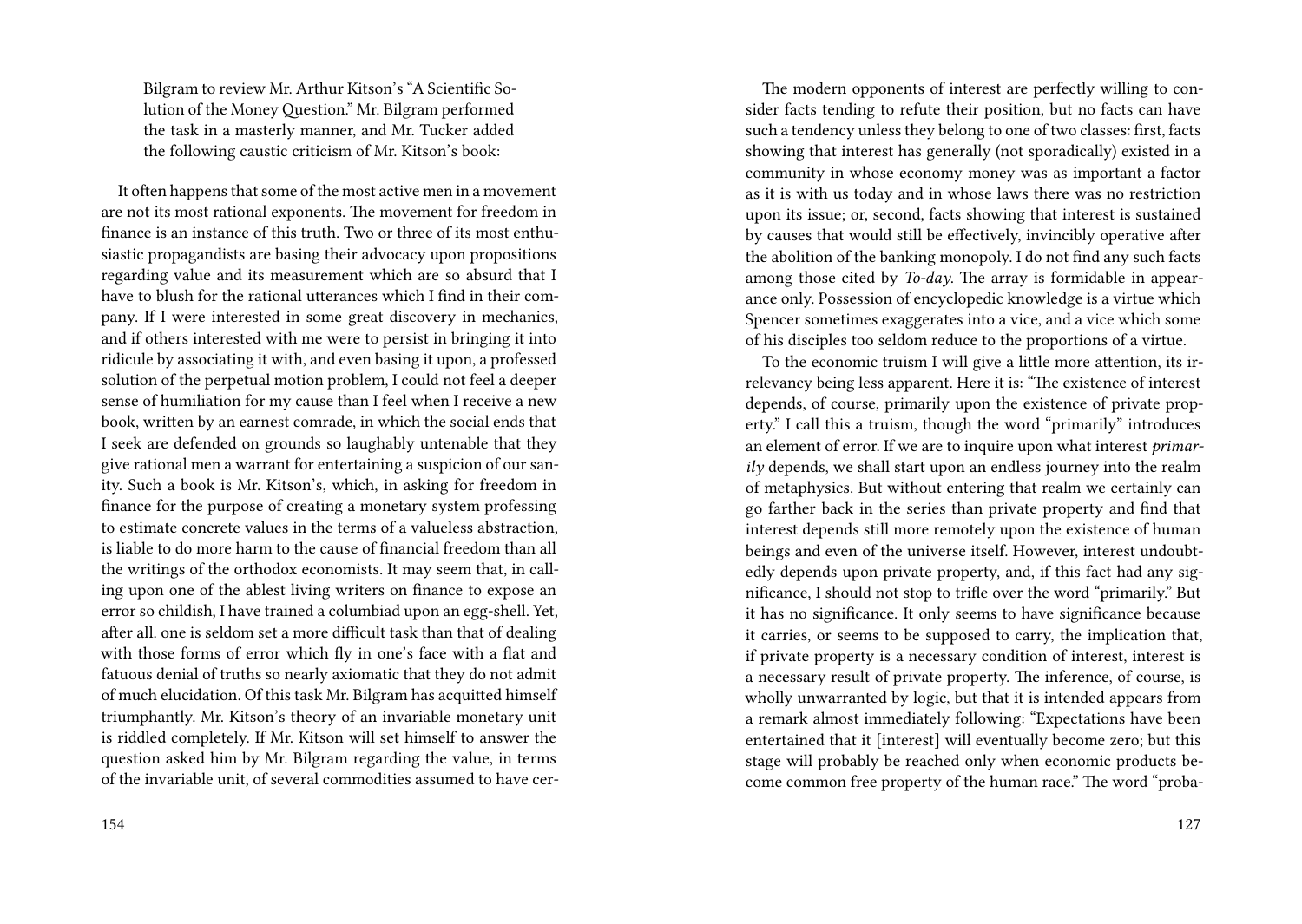bly" leaves the writer, to be sure, a small logical loophole of escape, but it is not expected that the reader will notice it, the emphasis being all in the other direction. The reader is expected to look upon interest as a necessary result of private property simply because without private property there could be no interest. Now, my hat sometimes hangs upon a hook, and, if there were no hook, there could be no hanging hat; but it by no means follows that because there is a hook there must be a hanging hat. Therefore, if I wanted to abolish hanging hats, it would be idle, irrelevant, and illogical to declare that I must first abolish hooks. Likewise it is idle, irrelevant, and illogical to declare that before interest can be abolished private property must be abolished. Take another illustration. If there were no winter, water-pipes would never freeze up, but it is not necessary to abolish winter to prevent this freezing. Human device has succeeded in preventing it as a general thing. Similarly, without private property there would be no borrowing of capital and therefore no interest; but it is claimed that, without abolishing private property, a human device — namely, money and banking will, if not restricted, prevent the necessity of borrowing capital as a general thing, and therefore virtually abolish interest; though interest might still be paid in extraordinary cases, just as water-pipes still freeze up under extraordinary conditions. Is this claim true? That is the only question.

This claim is met in the single relevant sixteenth of *To-day's* article. But it is met simply by denial, which is not disproof. I give the writer's words:

"The most popular fallacy upon the subject now is that the rate of interest can be lowered by increasing the amount of currency. What men really wish to borrow usually is capital,  $-$  agencies of production, — and money is only a means for the transfer of these. The amount of currency can have no effect upon the abundance of capital, and even an increase in the abundance of capital does not always lower the rate of interest; this is partly determined by the value of capital in use."

make the hypothesis a reality, and those from whom the borrowers buy will accept the notes from them in the first place because they know  $-$  again by the hypothesis  $-$  that the borrowers must in some way recover them. They will circulate at par because, being issued in terms of a commodity standard, and redemption by cancellation being assured, there is no reason why they should circulate at a figure below their face. Or, at least, if there is such a reason, it is incumbent upon Mr. Byington to point it out.

In the existing unideal world the collateral securing a mutualbank note would guarantee its holder that, unless the original borrower buys back the note in order to cancel therewith his own note held by the bank, the bank itself will ultimately convert the collateral into the commodity agreed upon for redemption purposes and with the proceeds buy back the note. Therefore it is precisely this convertibility, even though conversion is not to be had on demand, that will maintain the value of the mutual-bank note.

The mutual bank will never show anybody that paper money which is never convertible can ever be made steadily useful in an unideal world, either with or without a government fiat. For such is not the truth, and neither the mutual bank or anything else can establish an error.

Mutual banking, it is true, is not a cardinal doctrine of Anarchism. But free banking *is*. Now, free banking will lead to mutual banking, and mutual banking is the greatest single step that can possibly be taken in the direction of emancipating labor from poverty. Mutual banking, then, is as intimately connected with Anarchism as though it were one of its cardinal doctrines. Liberty is valuable only as it contributes to happiness, and to this end no single liberty is as necessary at present as the liberty of banking.

Because the editor of *Liberty* considered it important to demolish "the most specious plea" that had yet appeared for "the notion that a monetary system is possible without a standard of value," he asked Mr. Hugo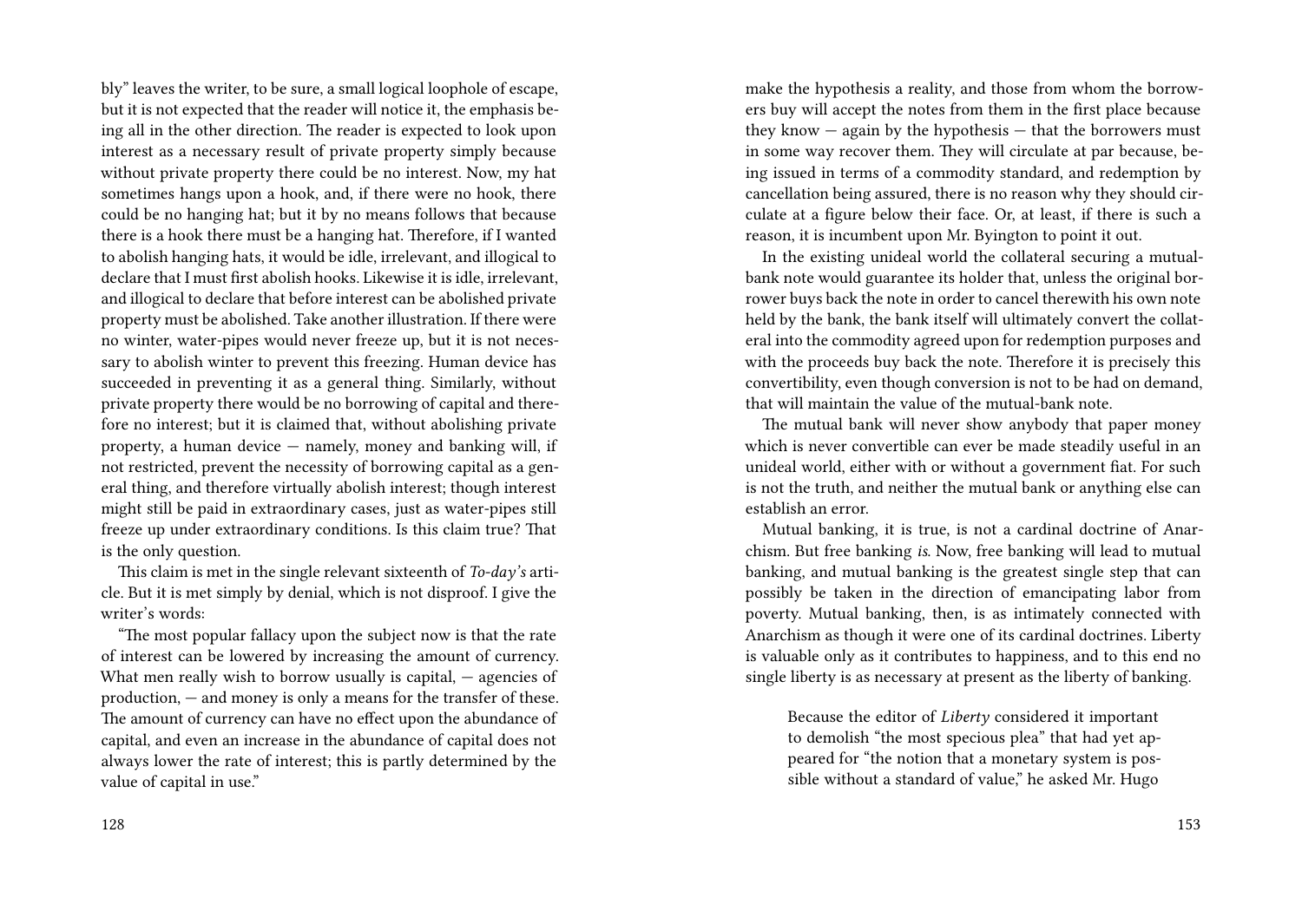rity, is the final dependence of an who use the money. Even those who contract to receive the money make this contract mainly because they know the collateral to have been deposited or pledged. All the other devices for security are merely props to this main bulwark. Abandon this bulwark, and, until risk disappears from the world, bank notes will depreciate. Maintain it, and, though all the props be removed, the notes will remain at par. People who live by buying and selling merchandise will always take in lieu of a gold dollar that which they know, and which other dealers know, to be convertible into a gold dollar if the occasion for such conversion shall arise. In answer to the closing paragraph of Mr. Byington's letter, I need only point out that to use the fact that mutual money will be at par with the standard as a reason for dispensing with the cause that maintains it at par with the standard is to reason in a circle.

Mr. Byington was still not quite satisfied, and, in order that Mr. Tucker's meaning might be made a little more clear to him, he asked for answers to the following questions: "In the ideal community of perfect men, what would make it certain that mutual-bank notes would be taken at par, if there were no contract to take them at par?" and "In the present world, what will maintain the value of a mutual-bank note which has good collateral, if 'all the props be removed', or if that particular prop be removed which consists in the contract to take the money at par?" To which the editor of *Liberty* replied:

It's an ideal community of perfect men, from which, by the hypothesis, failure to meet financial obligations is absolutely eliminated, mutual-bank notes would circulate, even if unsecured, because this very hypothesis implies a demand for these notes, after their issue; borrowers must regain possession of them in order to

This paragraph, though introduced with a rather *nonchalant* air, seems to have been the objective point of the entire article. All the rest was apparently written to furnish an occasion for voicing the excessively silly notion that "the amount of currency can have no effect upon the abundance of capital." As I have already said, to show how silly it is, it is only necessary to slightly change the wording of the phrase. Let it be stated thus: "The *abolition* of currency can have no effect upon the abundance of capital." Of course, if the former statement is true, the latter follows. But the latter is *manifestly* absurd, and hence the former is false. To affirm it is to affirm that currency does not facilitate the distribution of wealth; for if it does, then it increases the effective demand for wealth, and hence the production of wealth, and hence the abundance of capital. It is true that "an increase in the abundance of capital does not always lower the rate of interest." An extra horse attached to a heavy load does not always move the load. If the load is heavy enough, two extra horses will be required to move it. But it is always the tendency of the first extra horse to move it, whether he succeeds or not. In the same way, increase of capital always *tends* to lower interest up to the time when interest disappears entirely. But though increased capital lowers interest and increased currency increases capital, increased currency also acts directly in lowering interest before it has increased the amount of capital. It is here that the editor of *To-day* seems to show unfamiliarity with the position of the opponents of interest. It is true that what men really wish to get is capital; the agencies of production. And it is precisely because money is "a means for the transfer of these" that the ability to issue money secured by their own property would make it unnecessary for them to borrow these agencies by enabling them to buy them. This raises a question which I have asked hundreds of times of defenders of interest and which has invariably proved a "poser." I will now put it to the editor of *To-day*. A is a farmer owning a farm. He mortgages his farm to a bank for \$1,000, giving the bank a mortgage note for that sum and receiving in exchange the bank's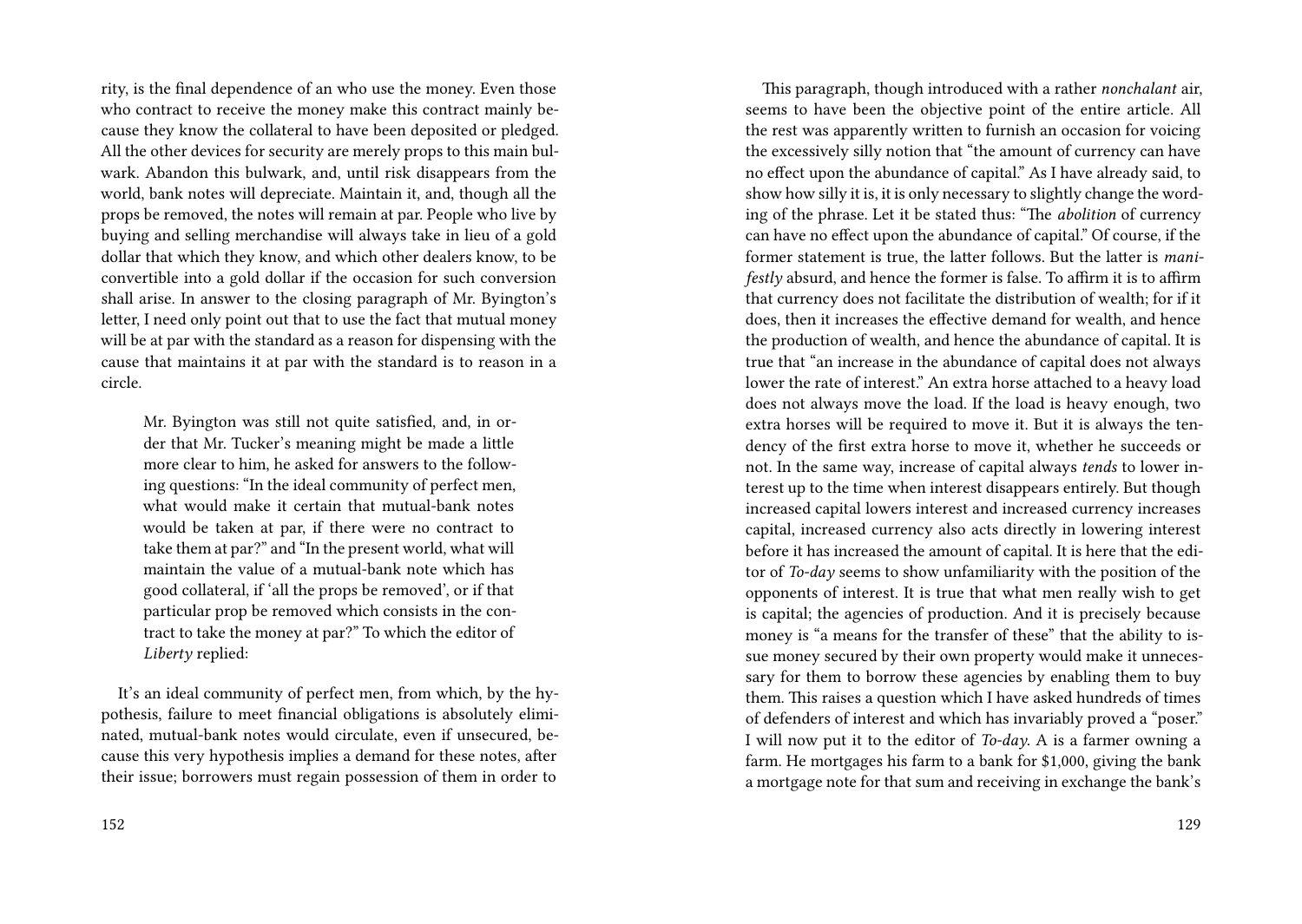notes for the same sum, which are secured by the mortgage. With the bank-notes A buys farming tools of B. The next day B uses the notes to buy of C the materials used in the manufacture of tools. The day after, C in turn pays them to D in exchange for something that he needs. At the end of a year, after a constant succession of exchanges, the notes are in the hands of Z, a dealer in farm produce. He pays them to A, who gives in return \$ 1,000 worth of farm products which he has raised during the year. Then A carries the notes to the bank, receives in exchange for them his mortgage note, and the bank cancels the mortgage. Now, in this whole circle of transactions, has there been any lending of capital? If so, who was the lender? If not, who is entitled to any interest? I call upon the editor of *To-day* to answer this question. It is needless to assure him that it is vital.

*To-day*'s rejoinder to my criticism of its article on interest is chiefly remarkable as an exhibition of dust-throwing. In the art of kicking up a dust the editor is an expert. Whenever he is asked an embarrassing question, he begins to show his skill in this direction. He reminds one of the clown at the circus when "stumped" by "the ring-master to turn a double somersault over the elephant's back. He prances and dances, jabbers and gyrates, quotes Latin forwards and Greek backwards, declaims in the style of Dr. Johnson to the fish-wife, sings algebraical formulae to the music of the band, makes faces, makes puns, and makes an excellent fool of himself; and when at the end of all this enormous activity he slyly slips between the elephant's legs instead of leaping over his back, the hilarious crowd, if it does not forget his failure to perform the prescribed feat, at least good-humoredly forgives it. But I am not so good-natured. I admit that, as a clown, I find the editor interesting, but his performance, appropriate enough in a Barnum circus ring, is out of place in the economic area. So I propose to ignore his three pages of antics and note only his ten-line slip between the elephant's legs, or, laying metaphor aside, his evasion of my question.

paper dollars rest. And, unless these kinds of property themselves depreciate sufficiently to endanger the notes, each paper dollar is worth a standard dollar, neither more or less. Mr. Byington's plan for maintaining this parity by providing steadiness in the demand and supply of notes is worthless, then, for two reasons: first, of itself it could do nothing toward accomplishing its purpose; second, without it its purpose is otherwise accomplished. I do not know how to respond to Mr. Byington's request that I describe more fully the method of this accomplishment. If he will try to point out just what it is that he does not understand, I will try to make him understand it.

Mr. Byington, in his letter in another column, asks me what would maintain the par value of mutual bank notes in a community where every borrower promptly meets his obligations to the bank as they mature, in the absence of any contract binding the individual parties thereto to receive the bank notes at par. Mr. Byington's hypothetical community is one in which every man in it is as certain as of the daily rising of the sun that every other man in it is thoroughly honest, absolutely capable, infallible in judgment, and entirely exempt from liability to accident. Such must be the case in any community where there is and can be absolutely no failure to meet financial obligations. In this ideal community the necessity for collateral as security for mutual money vanishes. But so also vanishes the necessity of any agreement to take the notes at par, for it is perfectly certain that then the notes will be so taken whether such an agreement exists or not. And the knowledge of this fact, arising out of the absolute certainty prevailing on every hand, would be more potent in maintaining the par value of the notes than any confidence based on contract. The supposed community, however, is, if not an absurd impossibility, at least too remote a possibility to be considered. During the pre-millennial period it will be necessary to count on the element of risk in considering banking problems. While risk remains, collateral will be a necessity. Now, this collateral, instead of being a subsidiary secu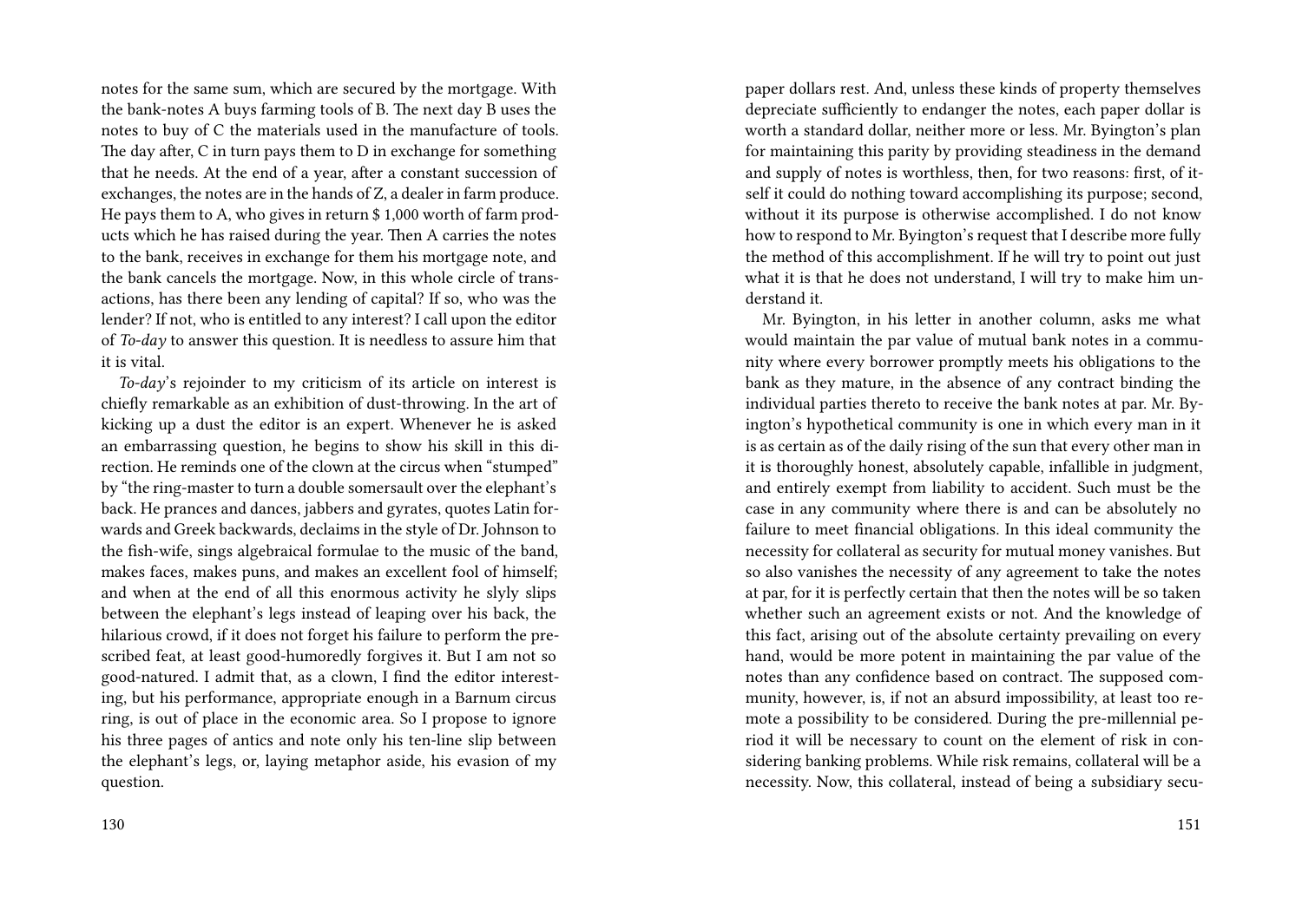vitally and eternally from all forms of fiat money. Outside of those who deny the possibility of a standard of value (a quantity which may safely be neglected), no believer in mutual banking within my knowledge ever dreamed of appraising the property pledged as security in anything but the standard. It is largely for this purpose that a standard is necessary. A safe ratio of notes issued to standard valuation of security is another point that the defenders of mutual banking regularly insist upon. Greene urges two dollars of security for each., dollar-note. Competition between the banks will fix this ratio. Those banks adopting a ratio which unduly sacrifices neither safety or enterprise will get the business. These two points of Mr. Byington's plan — appraisal in terms of standard and ratio of issue to appraisal — are very good, and they have grown gray in their goodness. But, when he assumes that the value of the notes issued will be regulated by their supply and demand, he becomes a financial heretic of the worst description.

There is nothing more certain (and oftener denied) in finance than the statement which Colonel Greene, in "Mutual Banking," prints in small capitals, — that mutual money differs from merchandise money (and, I may add, from fiat: money also) in that it is absolutely exempt from the operation of the law of supply and demand. Be there more of it, or be there less, the value of each note remains the same. The hypothesis of free and mutual banking excludes on the one hand any legal limitation of the supply of currency whereby each note would acquire an extra value due to the enforced scarcity of the tool of exchange, and, on the other hand, any inflation of the currency to a volume exceeding the basis or sufficiently approaching the limit of the basis to inspire an appreciable fear that the notes are in danger from a possible depreciation of the security. Now, within these limits no change in the volume of the currency can by any possibility affect the value of the individual paper dollar. The value of the paper dollar depends not at all upon the demand and supply of paper dollars, but altogether upon the demand and supply of the kinds of property upon which the

typical banking transaction which I had described. He responds by asking me to define capital. This is the slip, the evasion, the postponement of the difficulty. He knows that, if he can draw me off into a discussion of the nature of capital, there will be an admirable opportunity for more clownishness, since there is no point in political economy that lends itself more completely to the sophist's art than this. But I am not to be turned aside. I stick to my question. In regard to the notion of capital the editor of *To-day* will find me, so far as the immediate question at issue is connected with it, the most pliable man in the world. I will take the definition, if he likes, that was given in the previous article in *To-day*. There it was said that money was one thing and capital another; that capital consists of the agencies of production, while money is only a means for the transfer of these; that what men really want is not money, but capital; that it is for the use of capital that interest is paid; and that this interest, this price for the use of capital, lowers, generally speaking, as capital becomes plentier, and probably cannot disappear unless abundance of capital shall reach the extreme of common property. Now I have shown (at least I shall so claim until my question is answered) that in the most ordinary form of transaction involving interest — namely, the discounting of notes — there is absolutely no lending of capital in the sense in which capital was used in *To-day*'s first article, and the consequence, of course, is that that defence of interest which regards it as payment for the use of capital straightway falls to the ground. But if the editor of *To-day* does not like the view of capital that was given in the article criticized, he may take some other; I am perfectly willing. He may make a definition of his own. Whatever it may be, I, for the time being and for the purposes of this argument, shall say "Amen" to it. And after that I shall again press the question whether, in the transaction which I described, there was any lending of anything whatever. And if he shall then answer, as a paragraph in his latest article indicates, "Yes, the bank lent its notes to the farmer," I

I had challenged him to point out any lending of capital in a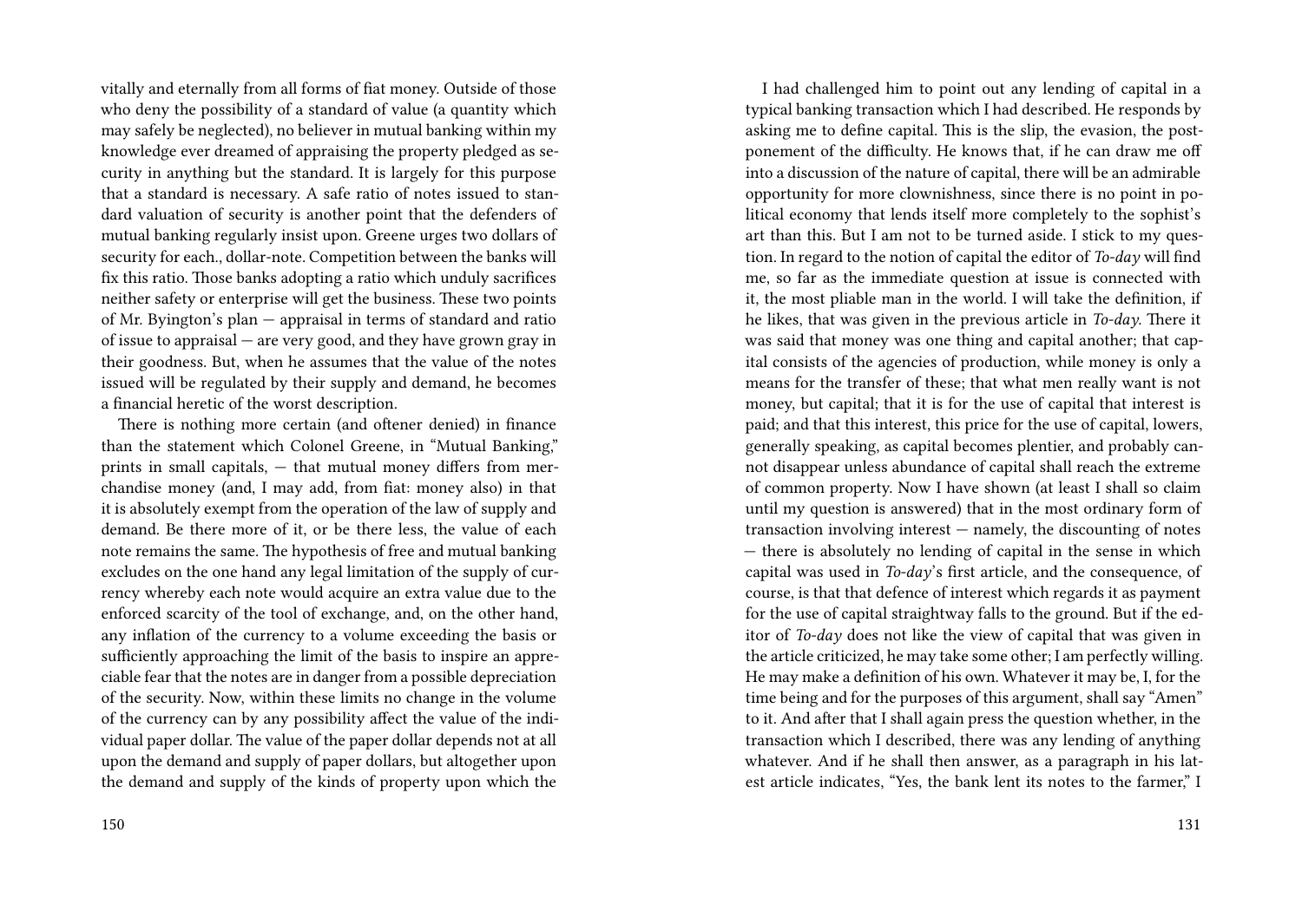shall show conclusively that the bank did nothing of the kind. If I successfully maintain this contention, then it will be demonstrated that the interest paid in the transaction specified was not paid for the use of anything whatever, but was a tax levied by monopoly and *nothing else*.

Meantime it is comforting to reflect that my labor has not been entirely in vain. As a consequence of my criticism of *To-day*'s article on interest, the editor has disowned it (though it appeared unsigned and in editorial type), characterized it as "trivial" (heaven knows it had the air of gravity!), and squarely contradicted its chief doctrinal assertion. This assertion was that "the amount of currency can have no effect upon the abundance of capital: It is contradicted in these terms: "Evidently money is a necessary element in the existing industrial plexus, and increase of capital is dependent upon the supply of a sufficient amount of money." After this I have hopes.

"An Enquirer" wrote to the editor of *Liberty* confessing her incapacity to understand why he advocated the abolition of rent and interest. She cited the case of a cook loaning her savings to a young man who needed some ready cash, and she wanted to know what was wrong with this. Mr. Tucker told her:

My enquiring friend is by no means stupid. Her argument is well and clearly stated and is indicative of the habit of thought. Neither is she ignorant or superficial in the sense in which those terms are usually employed for the general characterization of personality. She has simply failed to acquaint herself with the position of the Anarchistic opponents of interest, the soundness of which her native power of penetration will enable her to see when once she has become familiar with it.

Wherein consists her misapprehension? In this; that she supposes the Anarchists to condemn the contract between the borGreene himself would oppose such restriction, were he alive today. It must be remembered that his "Mutual Banking" is an economic rather than a political treatise, and was written at a time when the philosophy of Anarchy had been scarcely heard of in this country. Nevertheless I consider it an exaggeration to say that Greene, to keep mutual bank notes at par, "would depend *wholly*" on this restriction, or even on the customers' contract to take the notes at par with the standard. I have not a copy of "Mutual Banking" at hand, and do not remember whether there is any sentence in it which warrants Mr. Byington's statement; but, even if there is, it is none the less an exaggeration (by the author himself) of his real position. For the customers' willingness to make this contract depends in turn upon their knowledge that the notes will ultimately command their face value at the bank. As soon as the general public, through time and experience, becomes possessed of this knowledge, the customers' contract may be dispensed with without the least impairment of the value of the notes. The restriction and the contract were, in Greene's mind, only devices for making plain to the public the truth upon which he Placed his *real* dependence, *viz*., that, if the original borrower of the notes should fail to meet his obligations to the bank, the security for the notes would be converted into the actual commodity adopted as standard, and this commodity used in redemption of the notes. It is this great fact that will always keep mutual bank notes at par. And it will do this whether the 'standard is actually coined and in circulation, or not. Nothing is needed but the standard's presence in the market as a commodity. The market quotations of the price of gold per grain serve the purpose as well as the actual circulation of coined dollars.

Mr. Byington's plan for keeping the notes at par doesn't make as great an impression upon me as it did upon his professor of political economy. He seems to think he has made a discovery. But all that is true in his plan is old and has long been accepted as a matter of course, while all that is new in it is in flat contradiction with the cardinal truth about mutual money which distinguishes it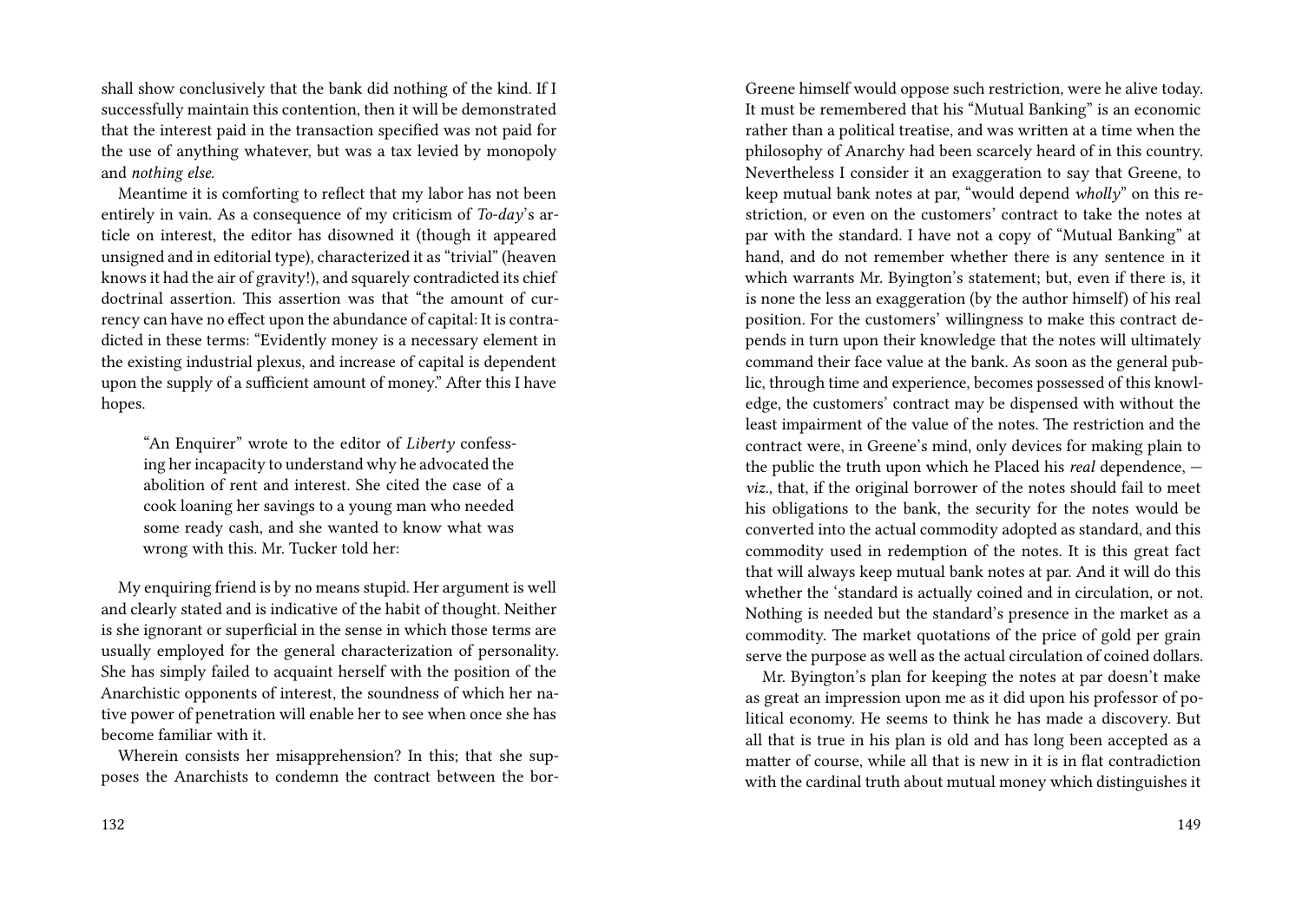deemable in products, since it hasn't any products." The indication here is that a mutual bank issuing currency redeemable in products must have products. But this is contrary to the mutual banking idea, and equally contrary, I am sure, to the meaning that Mr. Yarros intended to convey, — namely, that the government could not issue currency that would circulate, to borrowers mortgaging no property for its security. The Anarchists maintain that government should not engage in the business of issuing money, but there is nothing in the nature of mutual banking that makes it impossible for the government to carry it on; and, if it decided to carry it on, it would not need products (beyond those mortgaged by borrowers) in order to issue a circulating currency any more than a private banking enterprise would need them. The statement of Mr. Yarros tends to confirm the reader in the mistaken idea that under mutual banking the bank notes will be redeemed in products at and by the bank.

In a letter to the editor of *Liberty*, Mr. Steven T. Byington reported a discussion which he had had with a professor of political economy and in which he had taken the position that, in order to maintain the value of mutual money and to keep the notes of a mutual bank at par, all property pledged to the bank as security should be appraised in terms of the standard of value, and that the loans offered should never exceed a certain ratio to this appraisal. He also contended that the steady supply and demand would keep the value of the notes at a steady ratio to the standard in which the property was appraised. Mr. Tucker then analyzed and criticized those ideas:

In comment on Mr. Byington's letter, I can say at once that with him I should oppose any legal restriction of the denominations of the notes issued by mutual banks. It is probable that Colonel

rower and the lender, *per se*; whereas the truth is that they condemn, not the contract, but the conditions of compulsory restriction and limitation under which such contract is now necessarily made if made at all, and in the absence of which it would be prevented, not by law or by invasion of any kind, but by simple competition, from embodying the element of interest on capital.

Take the case which she cites. No Anarchist disputes that it is perfectly legitimate for the young man in question to borrow either of the cook or of the bank upon such terms as may be agreed upon in a free market. The complaint of Anarchism is that the market is not free, and that the transactions effected therein are necessarily tainted with injustice. At present, if the young man borrows, whether of the cook or of the bank, the terms of contract are dictated to his disadvantage, by means of a legal privilege or monopoly enjoyed by the bank. Neither cook nor bank will lend to the young man unless he can give a note the redemption of which is considered sure and is generally made sure by a lien upon actual property. Upon being thus secured, the lender supplies the borrower with other notes, intrinsically no stronger, but in the redemption of which not only the lender and borrower but the entire community have reason to have confidence. That is to say, the lender, either by issuing his own universally known notes or by furnishing equally well known notes previously issued by others, virtually indorses the borrower's note, or, in still other words, insures his credit. For this service what does he charge? A price as low as that for which any one else is willing and able to perform the same service. Now, the Anarchists assert that there are large numbers of people who are willing, either individually or by forming themselves into banking associations, to perform this service at something less than one per cent., and that the only reason why they are not able to do so is that they are prevented by law. The grounds upon which they base this assertion are, first, the fact that prices in a free market tend toward cost of production and performance, which, in the matter of insurance of credit, is shown by banking statistics to be about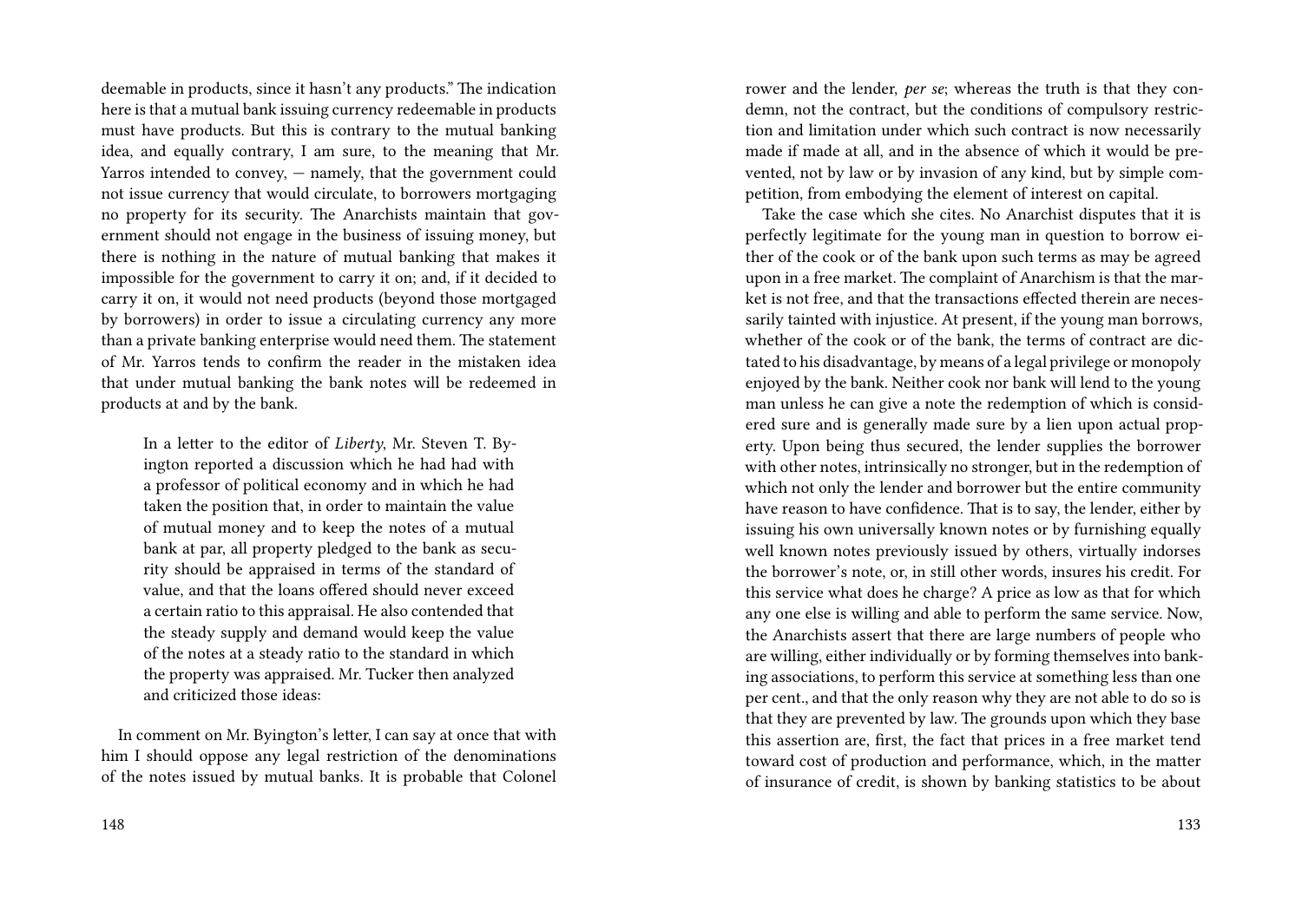one-half of one per cent., and, second, the existence of Federal laws imposing a tax of ten per cent. on all banks of issue not complying with the provisions of the national banking act, and of State laws making it a crime to circulate as currency other notes than those specifically authorized by statute. To this it is no answer to say that all persons are equally free to comply with the provisions of the national banking, act; for these provisions by their very nature, limiting the basis of currency to government bonds, limit the volume of the currency, and in any business a limitation which reduces the output is as truly a restriction of competition as a limitation specifying that only certain persons shall engage in the business. Now, if the above facts and the assertions based on them are correct, it is obvious that, but for these, the price of insuring credit would fall to less than one per cent., this small percentage paying not dividends to stockholders, but the salaries of banking officials, providing for incidental expenses, and making good any deficiencies from bad debts. Thus is justified the Anarchistic contention that interest upon capital is dependent upon the restrictions surrounding the contract between borrower and lender; for surely "An Enquirer's" young man would not be willing to pay the cook six per cent. for money when he could borrow of a bank for one per cent., or able to exact ten per cent. for his house from a homeless man when the latter could hire money at one per cent. with which to buy or build a house.

If there is a flaw in the Anarchistic argument, I wait for "An Enquirer" to point it out. For her sake I have told an old story to the readers of *Liberty*; but then, I expect to have to tell it many times again.

Mr. J. K. Ingalls, in a letter to the editor of *Liberty* arguing that interest is unescapable, asserted that there is an economic interest as well as economic rent, and that it differs from that which is captured by the stronger and more cunning from the weaker and more stupid

that gold were retained as a standard of value, would maintain the equality of a paper dollar with a gold dollar if the paper dollar were redeemable, not in gold, but in commodities. The gentleman evidently supposed Mr. Yarros to mean that mutual currency would be redeemed in commodities by the bank. If such were the case, then, to be sure, the value of the mutual money would be measured, not by gold, but by the commodities in which the bank agreed to redeem it. Gold in that case would no longer be the standard of value, its function as such being performed instead by the commodity chosen by the bank for redemption purposes. My correspondent was guilty of an absurdity in supposing gold to be still the standard in such a case, but he was led into this absurdity by Mr. Yarros's use of the term "convertibility," which was not easily intelligible to one not perfectly familiar with the mutual-banking idea.

Mutual money will be expressed in terms of some chosen standard of value; if gold be chosen, then in terms of gold. it will be based, not necessarily or probably on gold, but on notes given by the borrowers and secured by mortgage on the borrower's property. It will not be redeemable in gold on demand at the bank. It will circulate readily, and without depreciation, if the bank has a good standing with the community and with the clearinghouse. It will be redeemed, in the vast majority of cases, by a re-exchange of it for the borrowers' notes against which it was originally issued. That is, the borrower himself will present at the bank notes equivalent to those which he received from the bank, and will get in exchange the notes which he gave to the bank and a cancellation of the mortgage on his property. If he does not do this, the mortgage on his property will be foreclosed, and the property will be sold at auction. It will be sold for gold, if gold is what the holders of the bank's notes desire. And it is this fact-that such a sale of the property ensures an ultimate redemption in gold if demanded which will maintain the equality of mutual money with gold.

The liability to misinterpretation is increased by Mr. Yarros's statement that "the government could not issue currency re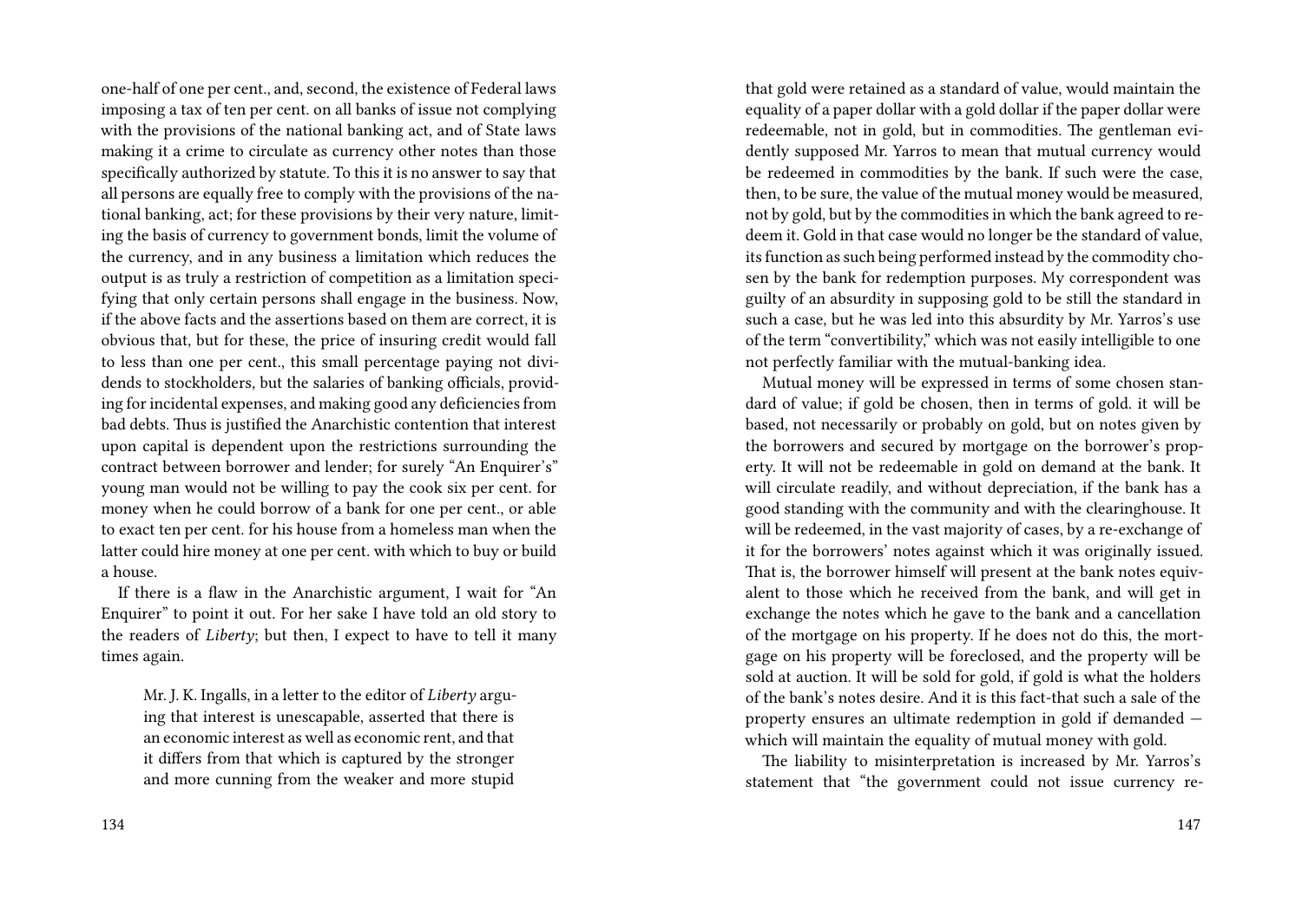to solve a difficult problem in engineering by denying the multiplication table.

I fully recognize Mr. Westrup's faithful work for freedom in finance and the ability with which he often defends it. In fact, it is my appreciation of him that has prevented me from criticizing his error earlier. But when I see Individualists holding Anarchism responsible for these absurdities and on the strength of them making effective attacks upon a financial theory which, when properly defended, is invulnerable, — it seems high time to declare that the free and mutual banking advocated by Proudhon, Greene, and Spooner never contemplated for a moment the desirability or the possibility of dispensing with a standard of value. If others think that a standard of value is a delusion, let them say so by all means; but let them not say so in the name of the financial theories and projects which the original advocates of mutual banking gave to the world.

Another phase of the standard of value problem, concerning currency and its convertibility, was thus treated by the editor of Liberty:

To avoid misunderstanding, it should be stated that, when Mr. Yarros urges the substitution of convertibility into products for convertibility into gold as a quality of the circulating medium, he does not refer at all to that convertibility in point of right which is guaranteed by the issuer of a note, but simply to that convertibility in point of fact which exists when a note finds ready circulation. He means to say that the currency of a mutual bank, while not redeemable in gold on demand at the bank, will be to all intents and purposes redeemable in products on demand at the store of every dealer. His position is correct, but his new use of the words "convertibility" and "redeemability" will lead to much misunderstanding when not accompanied by such an explanation as that which I have just given.

A similar use of these terms in a previous article by Mr. Yarros led a Philadelphia correspondent to ask me what, even supposing

through the enforcement of barbarous (not economic) laws and customs; and he also asserted that interest is derived from the increase of any labor over its bare support. Mr. Tucker met the issue squarely:

MR. Ingalls gives no clear definition or measure of the term "economic interest." Economic rent is measured by the difference between the poorest land in use and the grades superior thereto. But what measures economic interest? Is it the difference between the product of labor absolutely destitute of capital, and that of labor possessing capital in varying degrees? But in that case economic interest is not *entirely* "derived from the increase of any labor over its bare support," since the product of labor absolutely destitute of capital would be less than a starvation wage to a man living in the midst of our civilization. Or is it measured by the difference between the product of labor possessing the poorest capital in use, and that of labor possessing better capital? Which at once gives rise to another question: what is the poorest capital in use, and how is it to be recognized as such? In the absence of a satisfactory answer to this question, Mr. Ingalls's economic interest must be looked upon as a decidedly indeterminate economic factor. All that his theory means, so far as I can grasp it, is that interest exists because people can do more with capital than without it, and that interest actually is, in fact, this surplus obtained by the employment of capital.

Now, so defining interest, the Anarchists do not wish to abolish it. Such a wish would be absurd, for it would be a wish to lessen the world's wealth and productive power. To Anarchists the only consequence of this new definition is the necessity of finding another term to represent that which they do wish to abolish; namely, payment by borrower to lender for the use of capital.

But, once this necessary term is found or devised, the old question recurs: will free and mutual banking make it possible to procure capital without paying for its use?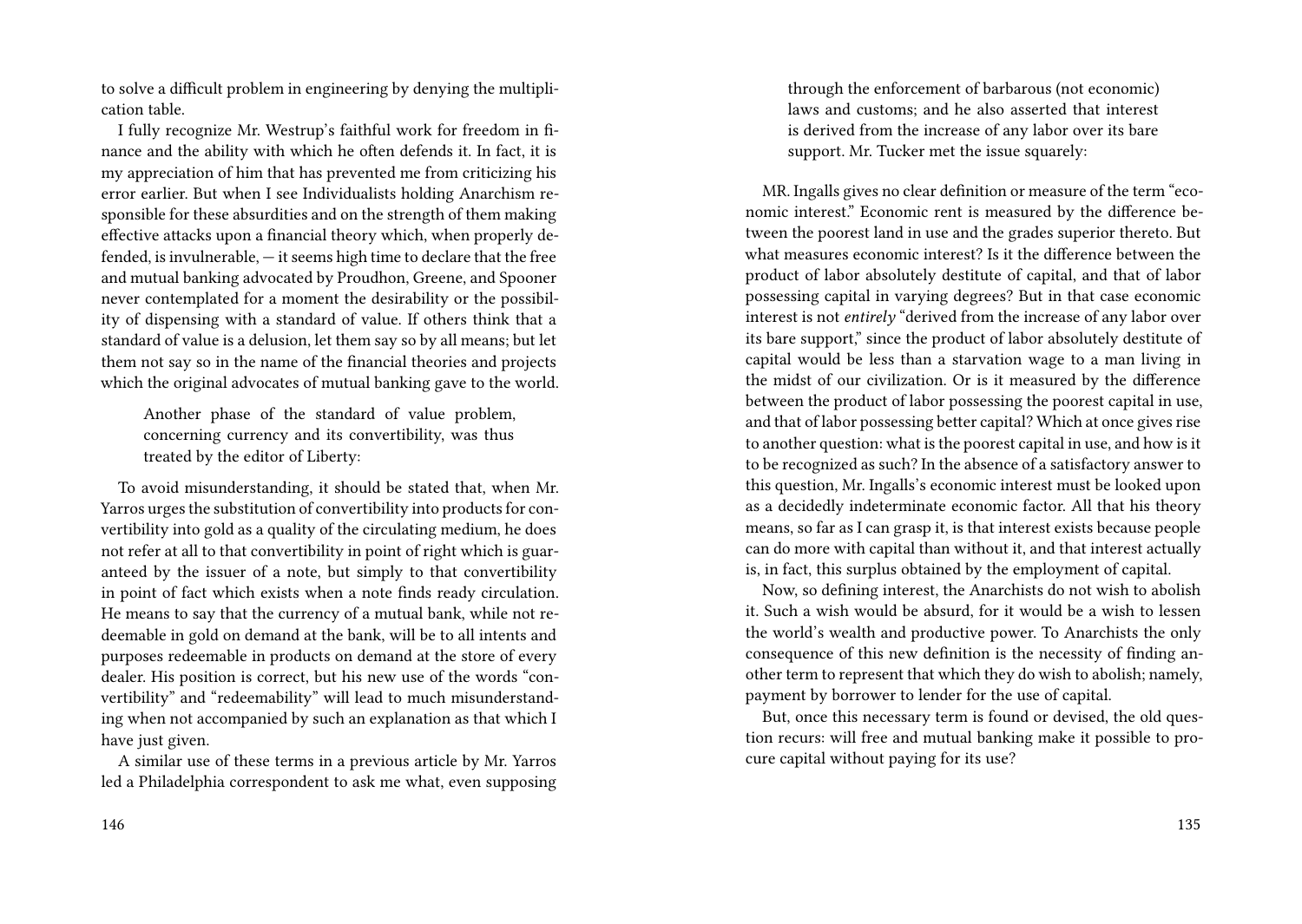To the determination of this question three other questions lead up, and I will put them to Mr. Ingalls straightway.

- 1. If a thousand men engaged in different lines of business unite to form a bank of issue; and if this bank of issue unites with other similar banks for clearing purposes; and if said bank lends its naturally well-known circulating credit to its members (or to others, for that matter) against conditional titles to actual and specific values given by the borrowers, — do these loans of the bank's credit cost the bank anything beyond the salaries of manager and assistants, rent of building, expenditure for paper and printing, losses by depreciation of securities, and sundry incidentals?
- 2. Do not statisticians and economists agree that a discount of one-half of one per cent. covers the expenses referred to in the preceding questions?
- 3. If men were free to unite in the formation of such banks of issue, and subject to no penalty or tag whatsoever for so doing, would not competition between the banks thus formed force the price of the service rendered by them down to cost; that is, one-half of one per cent.,  $-$  or to a figure closely approximating it?

Now, I insist, and I have a right to insist, that Mr. Ingalls shall answer these three fair and pertinent questions directly, without extraneous discussion, without any mingling of considerations or speculations not absolutely essential to the answers. For either these direct answers will be what I think they must be, and then the case of the Anarchists (so far as finance is concerned) is established; or else they will be something else, and then the case of the Anarchists falls.

If it falls, of course I shall have nothing more to say, and the publication of *Liberty* will be discontinued; but, if it is established, then

Mr. Westrup's article sustains in the clearest manner my contention that money is impossible without a standard of value. Starting out to show that such a standard is a delusion, he does not succeed in writing four sentences descriptive of his proposed bank before he adopts that "delusion." He tells us that "one of the conditions in obtaining the notes (paper money) of the Mutual Bank is that they will be taken *in lieu of current money*." What does this mean? Why, simply that the patrons of the bank agree to take its notes as the equivalent of gold coin of the same face value. In other words, they agree to adopt gold as a standard of value. They will part with as much property in return for the notes as they would part with in return for gold. And if there were no such standard, the notes would not pass at all, because nobody would have any idea of the amount of property that he ought to exchange for them. The *naivete* with which Mr. Westrup gives away his case shows triumphantly the puerility of his raillery at the idea of a standard of value.

Indeed, Comrade Westrup, I ask nothing better than to discuss the practicability of mutual banks. All the work that I have been doing for liberty these nineteen years has been directed steadily to the establishment of the conditions that alone will make them practicable. I have no occasion to show the necessity for a standard of value. Such necessity is already recognized by the people whom we are trying to convince of the truth of mutual banking. It is for you, who deny this necessity, to give your reasons. And in the very moment in which you undertake to tell us why you deny it, you admit it without knowing it. It would never have occurred to me to discuss the abstract theory of a standard of value. I regard it as too well settled. But when you, one of the most conspicuous and faithful apostles of mutual banking, begin to bring the theory into discredit and ridicule by basing your arguments in its favor on a childish attack against one of the simplest of financial truths, I am as much bound to repudiate your heresy as an engineer would be to disavow the calculations of a man who should begin an attempt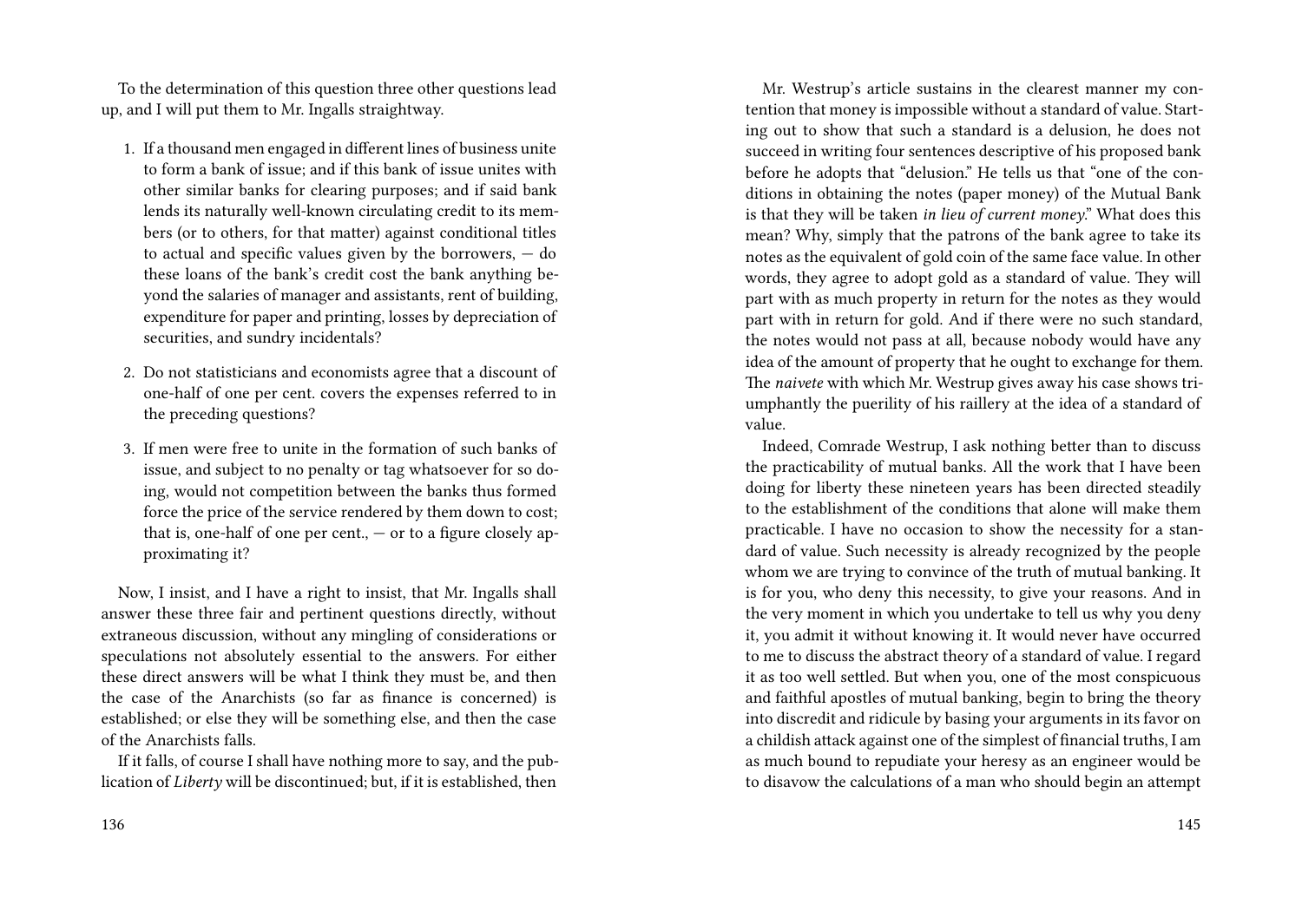fails to lift it. Meanwhile gold has declined in value. The farm is sold under the hammer, and brings instead of \$5,000 in gold, \$6,000 in gold. Of this sum \$2500 is used to meet the notes held by the manufacturer who took them a year before in payment for the implements sold to the farmer. Now, can the manufacturer buy back his implements with \$2500 in gold? Manifestly not, for by the hypothesis gold has gone down. Why, then, is not this manufacturer a sufferer from the variation in the standard of value, precisely as the man who buys cloth with a short yardstick and sells it with a long one is a sufferer from the variation in the standard of length? The claim that a standard of value varies, and inflicts damage by its variations, is perfectly sound; but the same is true, not only of the standard of value, but of every valuable commodity as well. Even if there were no standard of value and therefore no money, still nothing could prevent a partial failure of the wheat crop from enhancing the value of every bushel of wheat. Such evils, so far as they arise from natural causes, are in the nature of inevitable disasters and must be borne. But they are of no force whatever as an argument against the adoption of a standard of value. If every yardstick in existence, instead of constantly remaining thirty-six inches long, were to vary from day to day within the limits of thirty-five and thirty-seven inches, we should still be better off than with no yardstick at all. But it would be no more foolish to abolish the yardstick because of such a defect than it would be to abolish the standard of value, and therefore money, simply because no commodity can be found for a standard which is not subject to the law of supply and demand.

At this point Mr. Alfred B. Westrup, who believed that to talk of a standard of value was not only a delusion but a misuse of language and whose ideas had been referred to in the controversy, took a hand in the discussion. Mr. Tucker then turned his attention to him:

I shall be ready to discuss with Mr. Ingalls those interesting but at present non-essential questions of collection of debts, enforcement of contracts, the comparative good and evil of discounting the future results of labor, etc., etc., etc.

By way of caution, let me add that the Anarchists do not look forward to a time when there will be no sporadic cases of payment for the use of capital,  $-$  such, for instance, as the example cited by Mr. Ingalls where an inducement is given to the endorser of a note. They simply claim that under freedom borrowing and lending will so generally take the shape of an exchange of credits at the mere cost of the exchange that interest  $-$  or, rather, what we used to call interest before Mr. Ingalls appropriated the term to a different purpose-will disappear as an influential economic factor.

Mr. Ingalls then offered his answers to the three questions propounded by the editor of *Liberty*, and Mr. Tucker dissected them as follows:

To my first question Mr. Ingalls answers that the bank of my hypothesis could issue its notes at a cost not exceeding its running expenses and incidental losses. So far, then, my claim is sustained. For he answers further that such a bank could not exist in the absence of a motive for its existence. It remains for me, then, only to supply the motive. The task is easy. The thousand business men of my hypothesis would unite to form a bank of issue, and would connect this bank of issue with other similar banks for clearing purposes, because thereby they could establish a collective credit having circulating power, which each of them could obtain in exchange for his equally good but less reputable individual credit, having to pay therefore nothing but the cost of this exchange of credits. In other words, these business men would form such a bank as I describe in order to borrow money at less than one per cent. instead of paying, as they do now, from four to fifteen per cent. Is the motive sufficient?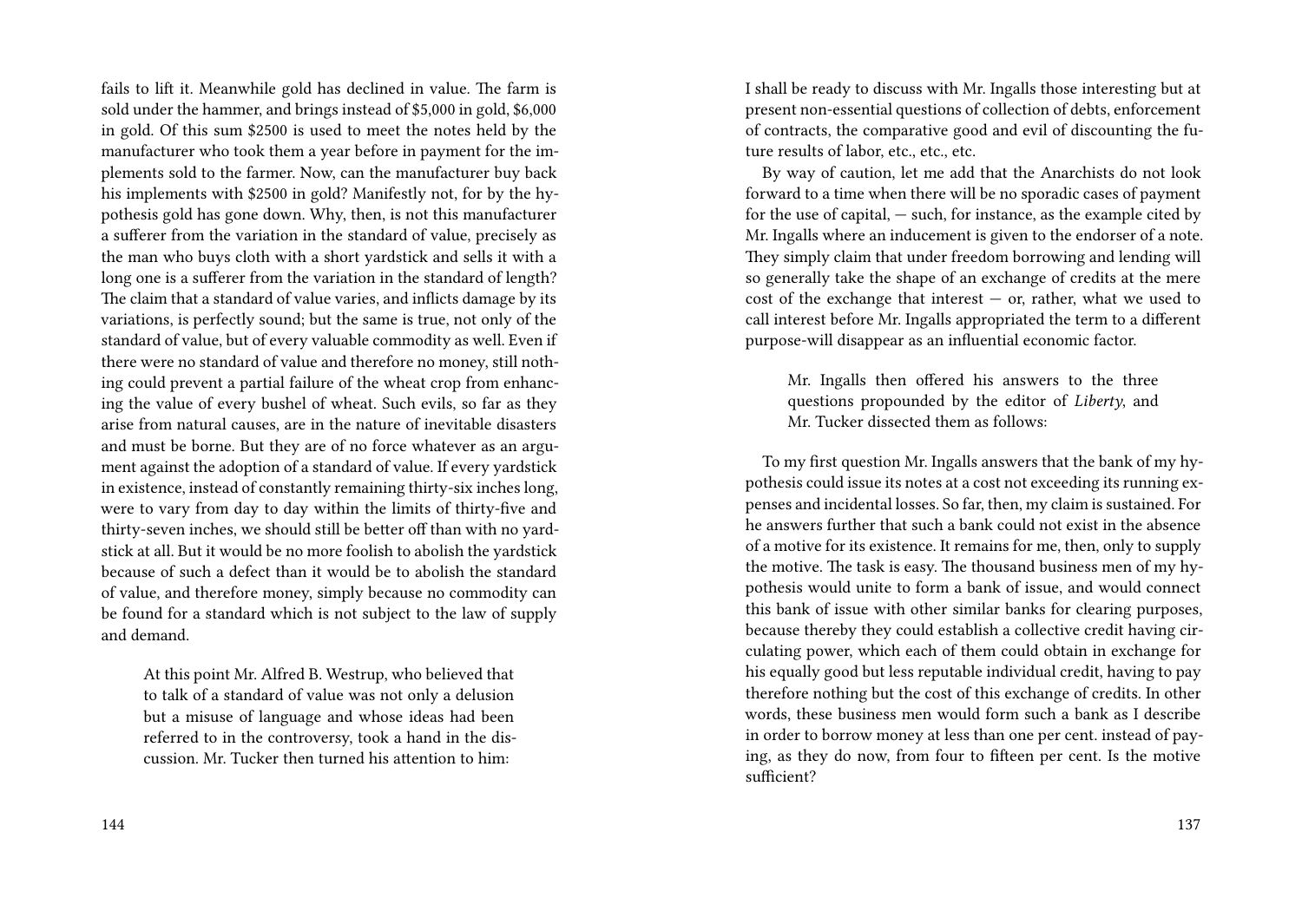To my second question Mr. Ingalls answers that the cost above referred to would probably be met by a discount of one-half of one per cent. Sustained again. I have not to discuss here why bank employees "should be expected to work for bare support." It suffices for the argument to know that what these employees are now willing to accept for their services can be paid to them out of funds provided by a discount of one-half of one per cent. And this Mr. Ingalls admits. When we have exhausted the present issue, then I will consider with him how many tears I can afford to shed over the sad fate of those bank presidents for whom a discount of one-half of one per cent. provides salaries of only ten, fifteen, and twenty thousand dollars.

To my third question Mr. Ingalls answers that under free conditions competition would *tend* to reduce discount to its lowest term, — ordinarily something above cost. I take it that Mr. Ingalls means by this that in banking — a business which under freedom is accompanied by no physical conditions that place a natural limit upon competition — the force of competition would have a tendency of the same strength as that which it has in other businesses similarly free from physical limitations, in other words, that the tendency would be strong enough to cause the price to hover around the cost limit, now rising a little above it, now falling a little below it, but averaging cost, or perhaps a shade more. If this is his meaning, then I am sustained again.

The discussion now centers, therefore, upon the following question, which I put to Mr. Ingalls:

Is the desire to borrow money at less than one per cent., instead of at four per cent. or more, a sufficient consideration to induce business men to form such banks as I have described?

If Mr. Ingalls answers that it is not, he must show why it is not. If he answers that it is, then the proposition which, according to Mr. Ingalls, has never been demonstrated, will have received its demonstration; the proposition, namely, that free and mutual banking will make it possible to procure capital without paying for its use (the one that must come in conflict with other standards adopted in the same indefinite way by other exchanges occurring independently but almost simultaneously with the first one above supposed. But so do gold and silver come in conflict now. Doesn't it all show that the idea of a standard is inseparable from money? Moreover, there is no danger in a standard. The whole trouble disappears with the abolition of the basis privilege.

The News printed the article, but followed it with a rejoinder in which it attempted to maintain its previous position. In the columns of Liberty, then, Mr. Tucker proceeded with the discussion:

First, I question the *News'* admission that a measure of value differs from a measure of length in that the former is empirical. True, value is a relation; but then, what is extension? Is not that a relation also, — the relation of an object to space? If so, then the yardstick does not possess the quality of extension in itself, being as dependent for it upon space as gold is dependent for its value upon other commodities. But this is metaphysical and may lead us far; therefore I do not insist, and pass on to a more important consideration.

Second, I question whether the *News's* "countervailing difference between a standard of length and a standard of value" establishes all that it claims. In the supposed case of a bank loan secured by mortgage, the margin between the valuation and the obligation practically secures the noteholder against loss from a decline in the value of the security, but it does not secure him against loss from a decline in the value of the standard, or make it impossible for him to profit by a rise in the value of the standard. Suppose that a farmer, having a farm worth s 5,000 in gold, mortgages it to a bank as security for a loan of \$2500 in notes newly issued by the bank against this farm. With these notes he purchases implements from a manufacturer. When the mortgage expires a year later, the borrower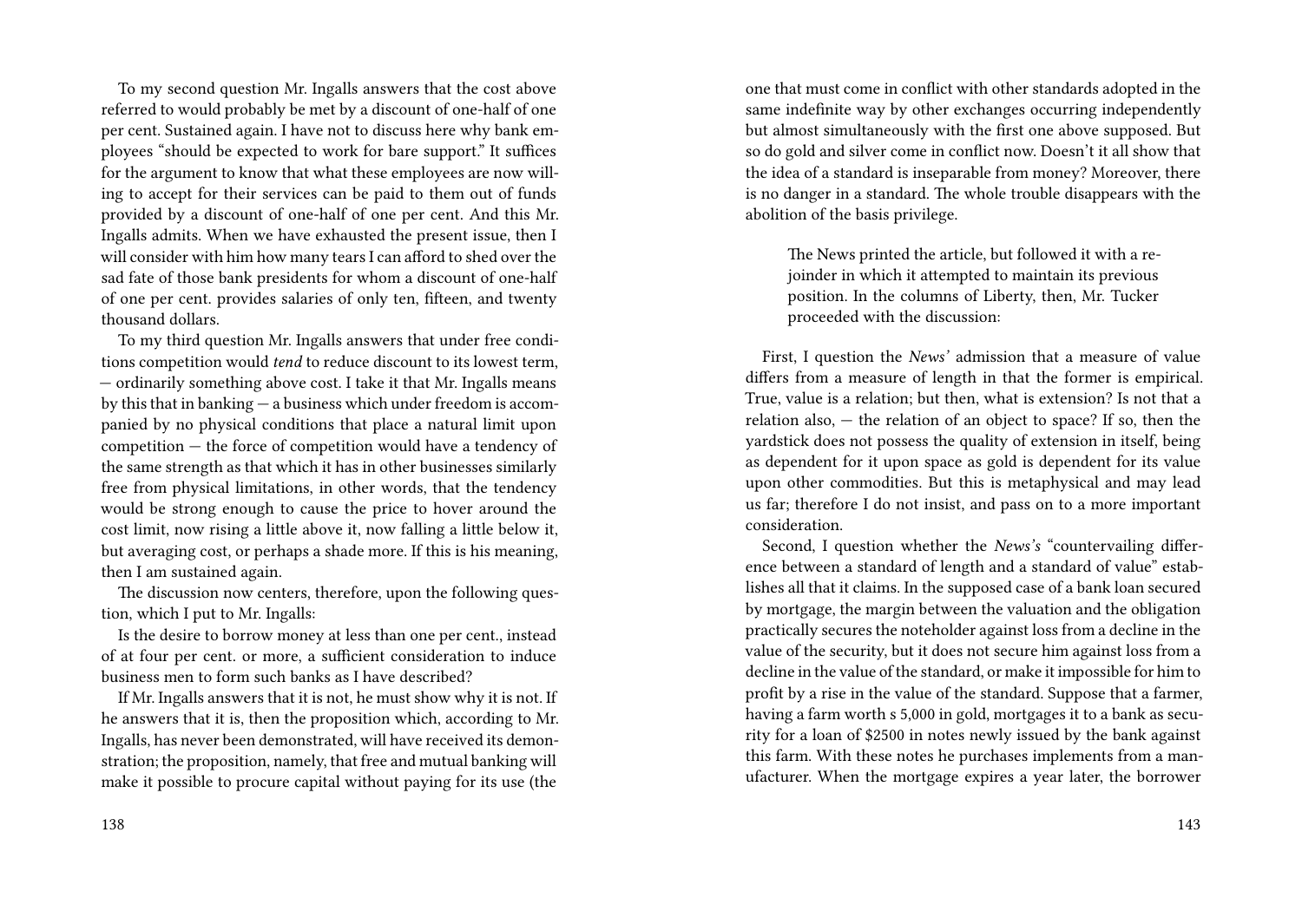interest, — that is, the question whether people can do more with capital than without it. He asks me to retract my "denial of the existence of economic interest." I pledge him my word that I will retract it as soon as he shall quote to me the passage in which the denial occurred. *There exists no such passage*. To have denied so trite a truth would have been no less remarkable than Mr. Ingalls' grave persistence in affirming it. I do not approve the new use that Mr. Ingalls makes of the word, interest, but I have nothing to say in dispute of the entirely undisputed idea which he expresses by the phrase, "economic interest." When he denied my position, I had a right to expect him to answer my questions. When he shall show that I have denied his position, he will have a similar right to expect me to answer his questions. And, if he drives me into a corner, I swear that he shall hear no complaint from me that he is trying to "force answers."

## **Necessity for a Standard of Value**

In the early 90's, the *Galveston News* had on its staff an exceptionally able and clear-thinking editorial writer. *Liberty* frequently reprinted his editorials. Concerning one on "The Functions of Money" Mr. Tucker wrote the following article for the *News*:

I entirely sympathize with your disposal of the *Evening Post's* attempt to belittle the function of money as a medium of exchange; but do you go far enough when you content yourself with saying that a standard of value is highly desirable? Is it not absolutely necessary? Is money possible without it? If no standard is definitely adopted, and then if paper money is issued, does not the first commodity that the first note is exchanged for immediately become a standard of value? Is not the second holder of the note governed in making his next purchase by what he parted with in his previous sale? Of course it is a very poor standard that is thus arrived at, and

discount being charged, not for the use of capital, but to meet expenses incidental to the transfer of capital).

With apology to Mr. Ingalls for my persistence, I must continue the "unilateral inquest" a little further, regretting that I have not been relieved from doing so by an unequivocal answer to my last question. The qualified answer that Mr. Ingalls gives is this: The desire to borrow at less than one per cent. is a sufficient motive to business men as borrowers to induce them to embark in mutual banking, but the desire to lend at more than four per cent. is a sufficient motive to business men as lenders to keep them from embarking in mutual banking. Now I must ask for answers to the following questions:

- 1. Does the business man who. has capital but lacks cash that is, the business man who wishes to borrow — sacrifice, by engaging with others in mutual banking, any opportunity of lending (at four per cent. or any other rate) which he enjoys before so engaging?
- 2. If so, what?
- 3. If not; if the business man in question, by embarking with others in mutual banking, does not thereby damage himself as lender; is not the desire to borrow at less than one per cent. a sufficient consideration to induce him to so embark?

I respectfully insist on answers to these questions. Mr. Ingalls is a very able and sincere writer on economic problems. He deservedly exercises an influence on the class of people to whom *Liberty* appeals. Repeatedly during its publication he has come forward with a denial of the position that mutual banking will make it possible to borrow money without interest. I have now determined to force him, once and for all, to make good this denial by proof, or else to retract it.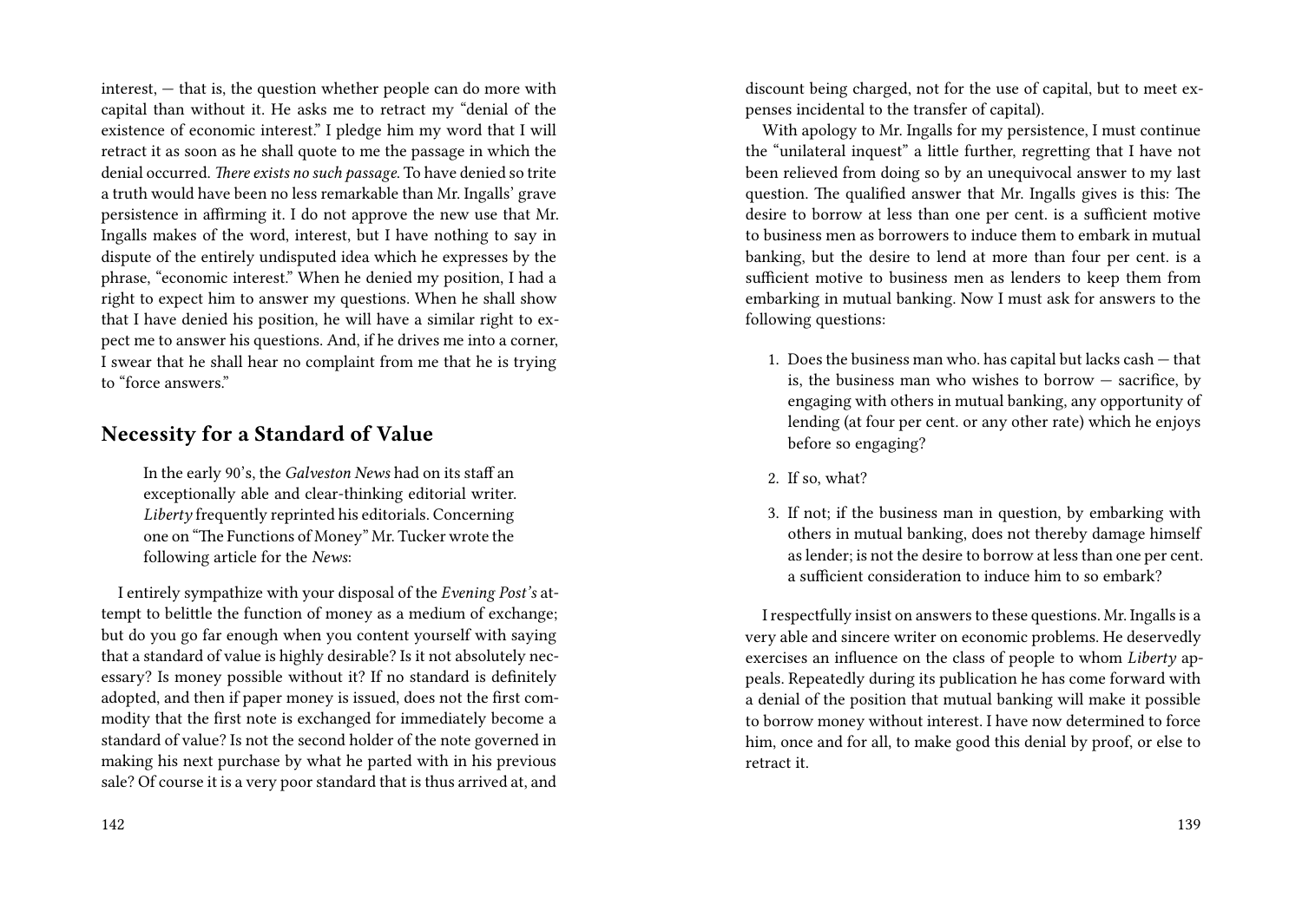Mr. Ingalls seems to imagine that the answers which he now gives to my last series of questions are as equivocal as his answer to my previous question. Not so. The terms in which he answered my previous question implied two opposite motives influencing at the same time a business man fulfilling a double capacity, a borrower and lender,  $-$  and canceling each other. As my question did not concern men, who, as individuals, were in the market as lenders, but only those who were in the market as borrowers, this answer was equivocal. But the answers now given to my last questions distinctly recognize the borrowing business man and the lending business man as two individuals, and this recognition removes all the equivocation; for the desire of a lender to lend at a high rate cannot cancel the desire of a borrower to borrow at a low rate, provided the borrower, by association with other borrowers, can provide himself with a source from which to borrow at a low rate,  $-$  a condition not as paradoxical as it seems, since the fact of association creates a credit that before had no existence.

The present answers, then, being straight-forward and satisfactory, let us review the admissions which I have secured. Mr. Ingalls has admitted that business men desiring to borrow have an adequate motive for embarking in mutual banking; he has admitted that the loans of a mutual bank's credit would cost the bank nothing but running expenses and incidental outlays and losses; he has admitted that this cost would probably be covered by a discount of one-half of one per cent.; and he has admitted that, "in the absence of State or collective meddling, competition would tend unquestionably to reduce discount to its lowest term, which would ordinarily be something above cost." I have interpreted this last admission as meaning that in banking the force of competition would have a tendency of the same strength as that which it has in other businesses similarly free from physical limitations,  $-$  in other words, that the tendency would be strong enough to cause the price to hover around the cost limit, now rising a little above it, now falling a little below it, but averaging cost, or perhaps a shade

more. In neither of the two articles which Mr. Ingalls has written since this interpretation appeared has he taken any exception to it. I am justified therefore in assuming that he admits this also.

Now, this series of admissions constitutes the entire case for mutual banking. Whether or not it was ever demonstrated before that mutual banking would abolish the payment of interest for the use of borrowed money, I have now led Mr. Ingalls to demonstrate this himself. His declarations show that under freedom the rate of discount would fall to nearly one-half of one per cent. This is equivalent to the abolition of the payment of interest, for in such a money market an individual case of interest payment would cut no figure economically, any more than one's occasional payment of a quarter to an urchin for delivering a letter cuts a figure now that letterpostage has fallen to two cents. Mr. Ingalls has formally allowed that mutual banking will do all that it claims for itself, and he is forever debarred from repeating that denial or doubt of its claims which has been heard from him at intervals for many years. I began this little campaign of question and answer for the purpose of silencing this gun, and I have effectually done it.

At present Mr. Ingalls finds. but one course open to him; — *viz*., to deny that he ever denied. The plea comes at a suspiciously late hour. Strange that he did not advance it in response to my first questions four months ago, and thus save much time, trouble and ink. But never mind; late or not is it true?

Mr. Ingalls denied,  $-$  or, if he did not deny, he expressed a doubt equivalent to a denial and equally calling for proof that mutual banking can eradicate usury, and the phraseology shows that he meant by this to deny that mutual banking can eradicate the payment of a premium for the use of money. And, if I had his entire writings for the last fifteen years before me, I could point out equally conclusive instances. As I have not, I can only say that I remember such.

Thus ends this matter. Now Mr. Ingalls desires me to discuss with him the question of the existence of what he calls economic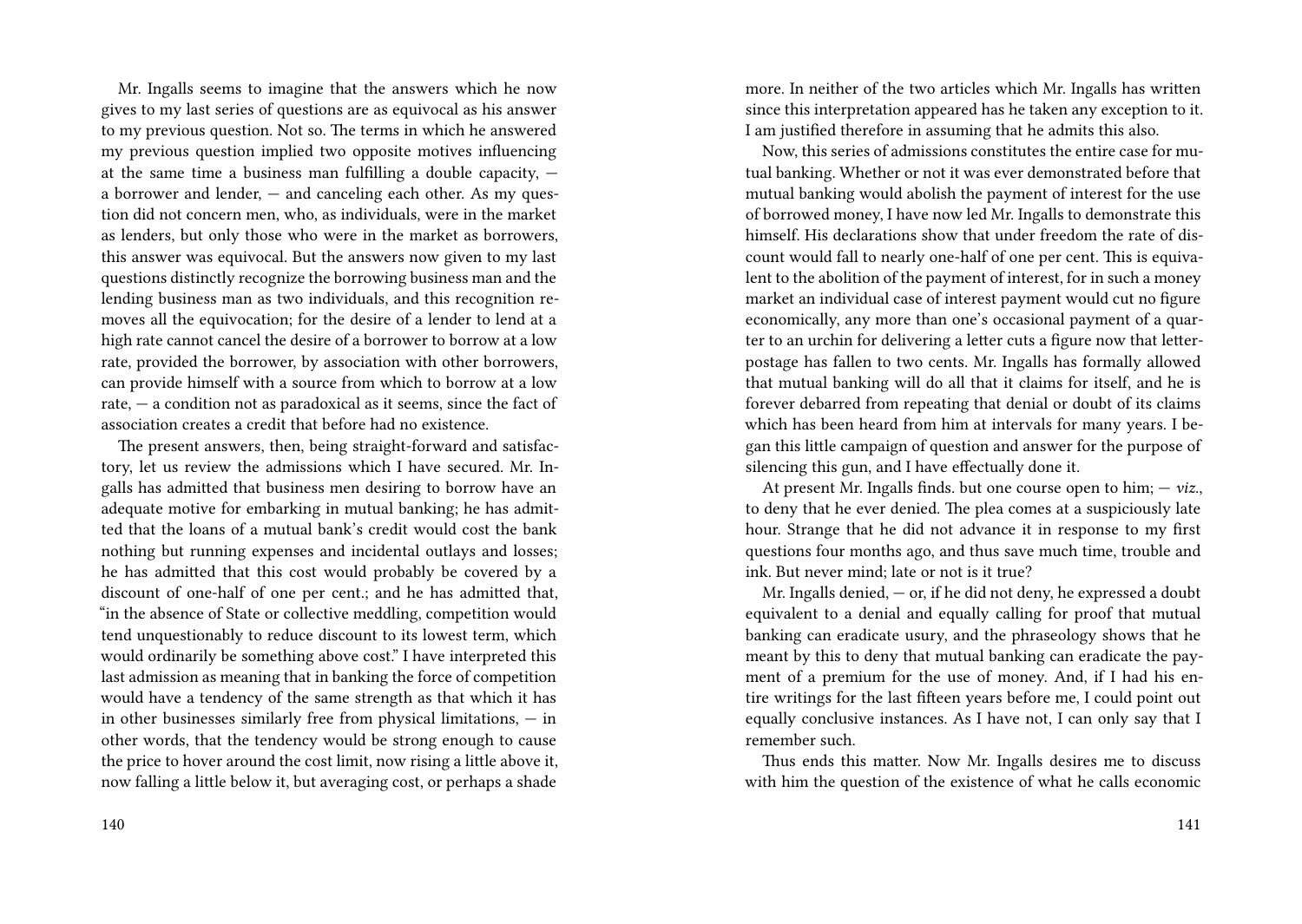liberty is to secure this fundamental necessity of property, and, if property is not thereby secured, the temptation is to abandon the *regime* of contract and return to the reign of the strongest.

Now the difference between the equal liberty of the Anarchists and the system which Mr. Byington and the SingleTaxers consider equal liberty is this: the former secures property, while the latter violates it.

The Anarchists say to the individual: "Occupancy and use is the only title to land in which we will protect you; if you attempt to use land which another is occupying and using, we will protect him against you; if another attempts to use land to which you lay claim, but which you are not occupying and using, we will not interfere with him; but of such land as you occupy and use you are the sole master, and we will not ourselves take from you, or allow anyone else to take from you, whatever you may get out of such land."

The Single-Taxers, on the other hand, say to the individual: "You may hold all the land you have inherited or bought, or may inherit or buy, and we will protect you in such holding; but, if you produce more from your land than your neighbors produce from theirs, we will take from you the excess of your product over theirs and distribute it among them, or we will spend it in taking a free ride whenever we want to go anywhere, or we will make any use of it, wise or foolish, that may come into our heads."

The reader who compares these two positions will need no comment of mine to enable him to decide "on which side the maximum of liberty lies," and on which side property, or the individual control of product is respected.

If Mr. Byington does not accept my view thus outlined, it is incumbent upon him to overthrow it by proving to me that man has a right to land; if he does accept it, he must see that it completely disposes of his assertion that "when another man takes a piece of land for his own and warns me off it, he exceeds the limits of equal liberty toward me with respect to that land," upon which assertion all his argument rests.

bank note is not redemption, but cancellation. He may not have used exactly these words, but they do not misrepresent the position that he took. The object of his letter was to show that the mutual bank note is not redeemable in specie by its issuer. In a later issue of the *Conservator* I undertook to correct Comrade Cohen, showing that, while cancellation by re-exchange for the borrower's note would be the usual mode of disposing of bank notes at maturity, their ultimate, properly speaking, is redemption in specie by the bank, since that would be the course adopted in case of a borrower's insolvency and consequent failure to take up his own note given to the bank; and I intimated that the author of "Mutual Banking" would not have died a peaceful death, could he have foreseen that some of his disciples would represent him as favoring an irredeemable currency.

When I said this, I was unaware that a single sentence could be quoted from "Mutual Banking" in support of Comrade Cohen's view. But Hugo Bilgram, seeing the letters in the *Conservator*, promptly wrote to me, calling my attention to the fact that, of the seven provisions constituting Greene's plan for a mutual bank, the seventh is that "the bank shall never redeem any of its notes in specie." Mr. Bilgram added that this sentence from "Mutual Banking" is obviously inconsistent with the rest of the work and seriously impairs its value, and, finally, he endorsed my position that a currency, to be reliable, must be ultimately redeemable in a fixed amount of a specific commodity. Soon came also a letter from Cohen, in which, fresh from his editing of "Mutual Banking," he desired to know how I explain the very sentence cited by Mr. Bilgram. I now answer unequivocally that I do not attempt to explain it, and that Cohen would have been justified in pointing to it with an air of triumph, instead of asking me his modest question. When I wrote to the *Conservator*, I had forgotten that this sentence occurs in "Mutual Banking." In fact, I never at any time could have been thoroughly aware of it. I first read the pamphlet in 1872. Possibly I read it again a year or two later. During the last twenty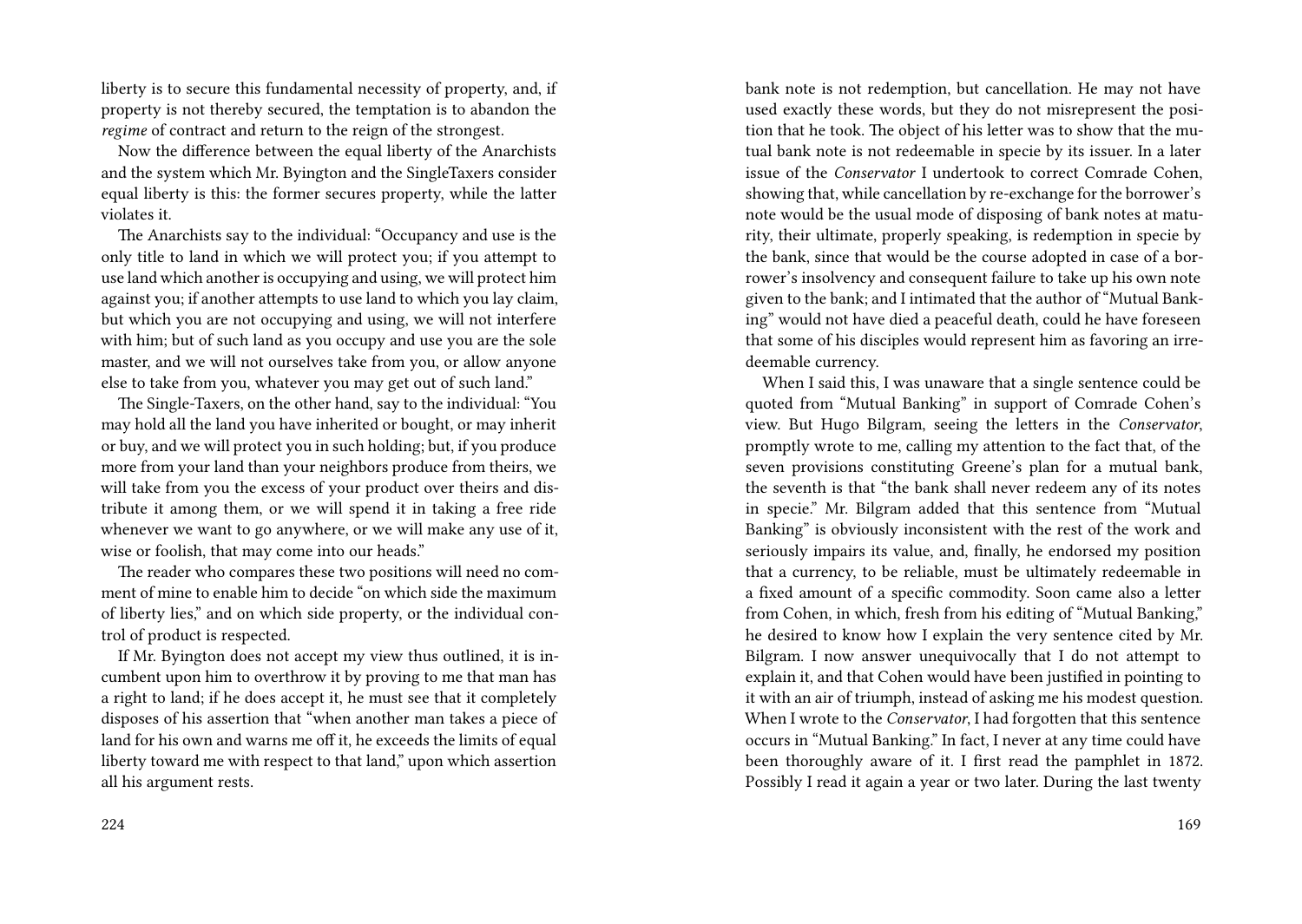years or more, though I have often re-read single pages, I have not read it from end to end. In 1872 the subject was new to me. I was greatly interested in it, and the pamphlet made a deep impression on me, suggesting to me a thousand thoughts; but my boyish unfamiliarity with discussions of finance made it impossible for me to subject each and every one of its statements to that searching, criticism which such a book would now receive at my hands. The subsequent clarification of my thought was effected largely by personal intercourse with Colonel Greene himself. During the five years following 1872 which constituted the closing period of his life (he died at Tunbridge Wells, England, in 1877 or 1878) I had the privilege of his acquaintance, and enjoyed many a long talk with him on the subjects in which we were most interested. It should be remembered that even then "Mutual Banking" had been published almost a quarter of a century, and that in the meantime its author's thought, while not fundamentally changing, had undoubtedly matured, and his methods of presenting it had become more careful and precise. Now, in all our talks on finance, never once did he give expression to the doctrine laid down in the sentence cited by Bilgram and Cohen; on the contrary, all our arguments proceeded on the assumption that a mutual bank note would be a claim (though not a demand claim) on its issuer for specie to the amount of its face.

In determining, then, whether Cohen's interpretation of Greene or my own is the correct one, my testimony as to the conception of mutual banking which I derived from Greene personally must be considered, as well as the inconsistency between the sentence cited and Greene's proposal to have the notes secured by property salable under the hammer. This inconsistency is seen as soon as we ask ourselves in what form payment would be made for property sold under the hammer. It would have to be made either in specie or in bank notes. Now, we cannot assume that it would be made in bank notes, unless we also assume, first, that it is possible to float a large volume of mutual bank currency merely on the strength (and may not) make all men equally rich in purse; it certainly will make them equally poor in all that makes life best worth living.

Mr. Byington's erroneous conclusions regarding the confiscation of economic rent are due, as I view it, to his confusion of liberties with rights, or, perhaps I might better say, to his foundation of equality of liberty upon a supposed equality of rights. I take issue with him at the very start by denying the dogma of equality of rights,-in fact, by denying rights altogether except those acquired by contract. In times past, when, though already an Egoist and knowing then as now that every man acts and always will act solely from an interest in self, I had not considered the bearing of Egoism upon the question of obligation, it was my habit to talk glibly and loosely of the right of man to the land. It was a bad habit, and I long ago sloughed it off. Man's only right over the land is his might over it. If his neighbor is mightier than he and takes the land from him, then the land is his neighbors until the latter is dispossessed in turn by one mightier still. But while the danger of such dispossession continues there is no society, no security, no comfort. Hence men contract. They agree upon certain conditions of land ownership, and will protect no title in the absence of the conditions fixed upon. The object of this contract is *not to enable all to benefit equally from the land*, but to enable each to hold securely at his own disposal the results of his efforts expended upon such portion of the earth as he may possess under the conditions agreed upon. It is principally to secure this absolute control of the results of one's efforts that equality of liberty is instituted, not as a matter of right, but as a social convenience. I have always maintained that liberty is of greater importance than wealth, — in other words, that man derives more happiness from freedom than from luxury, and this is true; but there is another sense in which wealth, or, rather, property, is of greater importance than liberty. Than has but little to gain from liberty unless that liberty includes the liberty to control what he produces. One of the chief purposes of equal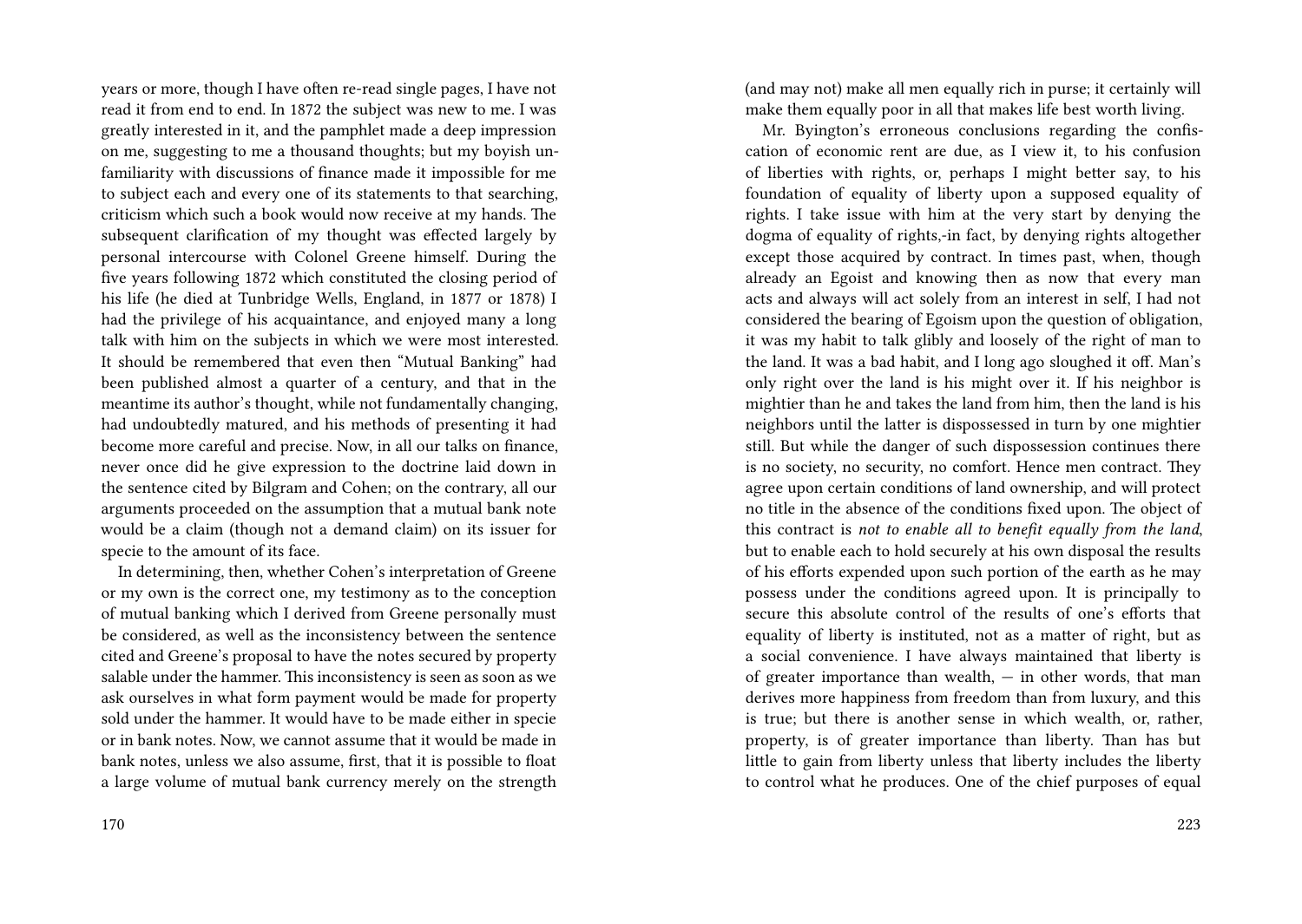two, of affecting the distribution of wealth. One is to let it distribute itself in a free market in accordance with the natural operation of economic law; the other is to distribute it arbitrarily by authority in accordance with statute law. One is Anarchism; the other is State Socialism. The latter, in its worst and most probable form, is the exploitation of labor by officialdom, and at its best is a *regime* of spiritless equality secured at the expense of liberty and progress; the former is a *regime* of liberty and progress, with as close an approximation to equality as is compatible therewith. And this is all the equality that we ought to have. A greater equality than is compatible with liberty is undesirable. The moment we invade liberty to secure equality we enter upon a road which knows no stoppingplace short of the annihilation of all that is best in the human race. If absolute equality is the ideal; if no man must have the slightest advantage over another, — then the man who achieves greater results through superiority of muscle or skill or brain must not be allowed to enjoy them. All that he produces in excess of that which the weakest and stupidest produce must be taken from him and distributed among his fellows. The economic rent, not of land only, but of strength and skill and intellect and superiority of every kind, must be confiscated. And a beautiful world it would be when absolute equality had been thus achieved! Who would live in it? Certainly no freeman.

Liberty will abolish interest; it will abolish profit; it will abolish monopolistic rent; it will abolish taxation; it will abolish the exploitation of labor; it will abolish all means whereby any laborer can be deprived of any of his product; but it will not abolish the limited inequality between one laborer's product and anothers. Now, because it has not this power last named, there are people who say: 'We will have no liberty, for we must have absolute equality. I am not of them. If I go through life free and rich, I shall not cry because my neighbor, equally free, is richer. Liberty will ultimately make all men rich; it will not make all men equally rich. Authority may of members' agreement to receive it in trade in lieu of its face in specie, so that no one would ever present a note to the bank, even after maturity, for redemption in specie, and, second, that the insolvent borrower or his assignee would always consent to receive in bank notes so much of the proceeds of the sale as might remain to his credit after satisfaction of the bank's claim, — both of which, in my view, are assumptions of unwarrantable violence. The payment, then, would be made in specie, and this specie would have to be used partly in paying the balance due to the insolvent borrower and partly in calling in the bank notes which the insolvent borrower had failed to pay in at the maturity of his obligation. But such calling in would be specie redemption, which is forbidden in the sentence cited by Cohen.

It seems to me, then, that we are forced to the conclusion that this sentence was written carelessly by Colonel Greene, and that he really intended to say only that the bank shall never agree to redeem any of its notes in specie *on demand*.

This conclusion is further justified by Greene's provision for the acceptance of specie by the bank, at a slight discount, in payment of debts due the bank, and his failure to provide any means of disposing of the specie so accepted. The presumption is that he expected it to be used in redemption of notes. (Let me say, parenthetically, that I dissent from Greene's proposal to receive specie at a discount. Such discrimination might properly be made against bank bills redeemable on demand, but it would be absurd for a bank to discriminate against, and thus discredit, its own chosen standard of value.)

Another fact of significance in this connection is that, of the seven provisions laid down in the fourth chapter of "Mutual Banking" as constituting the author's plan for a mutual bank, *every one except this questionable seventh* is carefully embodied, almost word for word, in the petition for a general mutual-banking act which constitutes the fifth chapter, while this questionable seventh, though of the greatest importance if it means what Cohen thinks, is omitted altogether.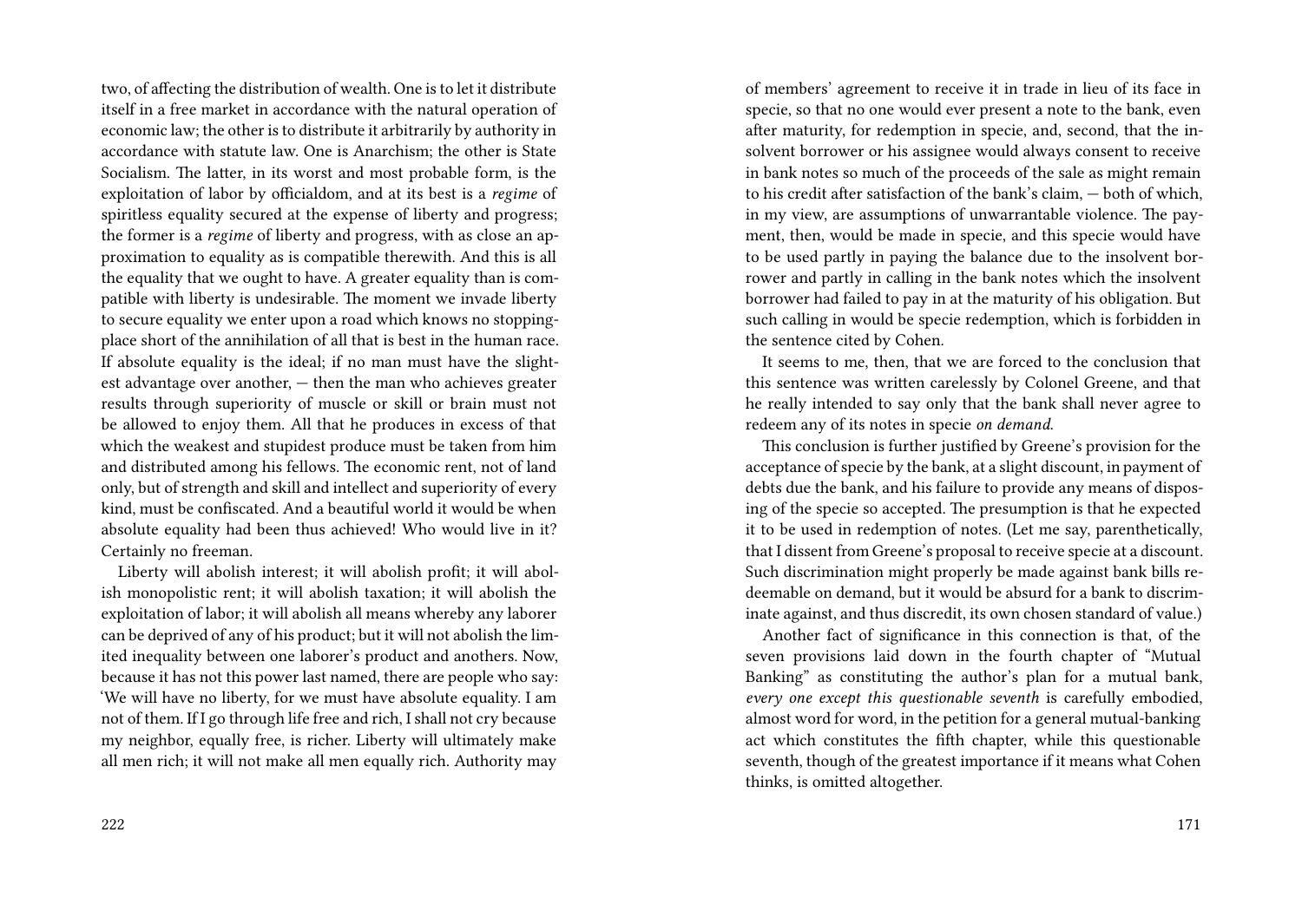I maintain, then, for the various reasons urged, that Colonel Greene did not believe in an irredeemable currency, and I suggest that, in subsequent editions of "Mutual Banking," an editorial foot-note should adequately qualify the misleading sentence that has occasioned this discussion. Nevertheless, it clearly becomes me to apologize to Comrade Cohen for "calling him down" so abruptly, when he really had at his back evidence of seemingly considerable strength.

The question of the redemption of mutual bank notes in specie was still engaging the attention of some of the students of the problem, Mr. Cohen still contending that the author of "Mutual Banking" did not expect the mutual banks to handle specie at all; and Mr. Francis D. Tandy arguing that, even with definite maturity dates, a great many of the notes of the mutual bank would become payable in specie on demand, or else the bank would be compelled to accept from borrowers, in cancellation of loans, nothing but notes that have reached maturity, in which case the borrower might be obliged to pay a premium to obtain such notes. Mr. Tucker argued the matter still further with both his critics:

At the time when Colonel Greene wrote "Mutual Banking", the banks of issue in vogue were the old State banks professing to redeem their notes in specie on demand. It was this system which he had to combat, and the entire assault of "Mutual Banking" is upon a demand-note currency. There being no other currency in the people's mind, he had not to guard against other ideas. Consequently he declared the mutual bank-notes independence of hard money in language so absolute and unqualified as to give some color to the latter-day claim made by Henry Cohen that his plan excludes specie-redemption at any time and under all circumstances. If the property is mine, I claim it, to do as I please with; if it is not mine, it is impertinent, dishonest, and tyrannical for anybody to forcibly take it from the land-occupant on the pretense that it is mine and to spend it in my name. It is precisely this, however, that the SingleTaxers propose, and it is this that makes the Single-Tax a State Socialistic measure. There was never anything more absurd than the supposition of some Single-Taxers that this tax can be harmonized with Anarchism.

But I now and then meet a Single-Taxer who allows that the government, after confiscating this economic rent, has no right to devote it to any so-called public purposes, but should distribute it to the people. Supposing the people to be entitled to the economic rent, this certainly looks on its face like a much saner and more honest proposition than that of the ordinary Single-Taxer. But the question at once arises: @o is to pay the government officials for their services in confiscating the economic rent and handing me my share of it? And how much is to be paid them? And who is to decide these matters? When I reflect that under such a Single-Tax system the occupants of superior land are likely to become the politicians and to tax back from the people to pay their salaries what the people have taxed out of them as economic rent, again I say that, even if a part of the economic rent is rightly mine, I prefer to leave it in the pocket of the landowner, since it is bound to ultimately get back there. As M. Schneider, the Carnegie of France, said in a recent interview with a *Figaro* reporter: "Even if we were to have a collectivist system ox society and my property should be confiscated, I believe that I am shrewd enough to find a way to feather my nest just the same." M. Schneider evidently understands State Socialism better than the State Socialists themselves. The Socialists and Single-Taxers will have attained their paradise when they are robbed by officials instead of by landlords and capitalists.

In my view it is idle to discuss what shall be done with the economic rent after it has been confiscated, for I distinctly deny the propriety of confiscating it at all. There are two ways, and only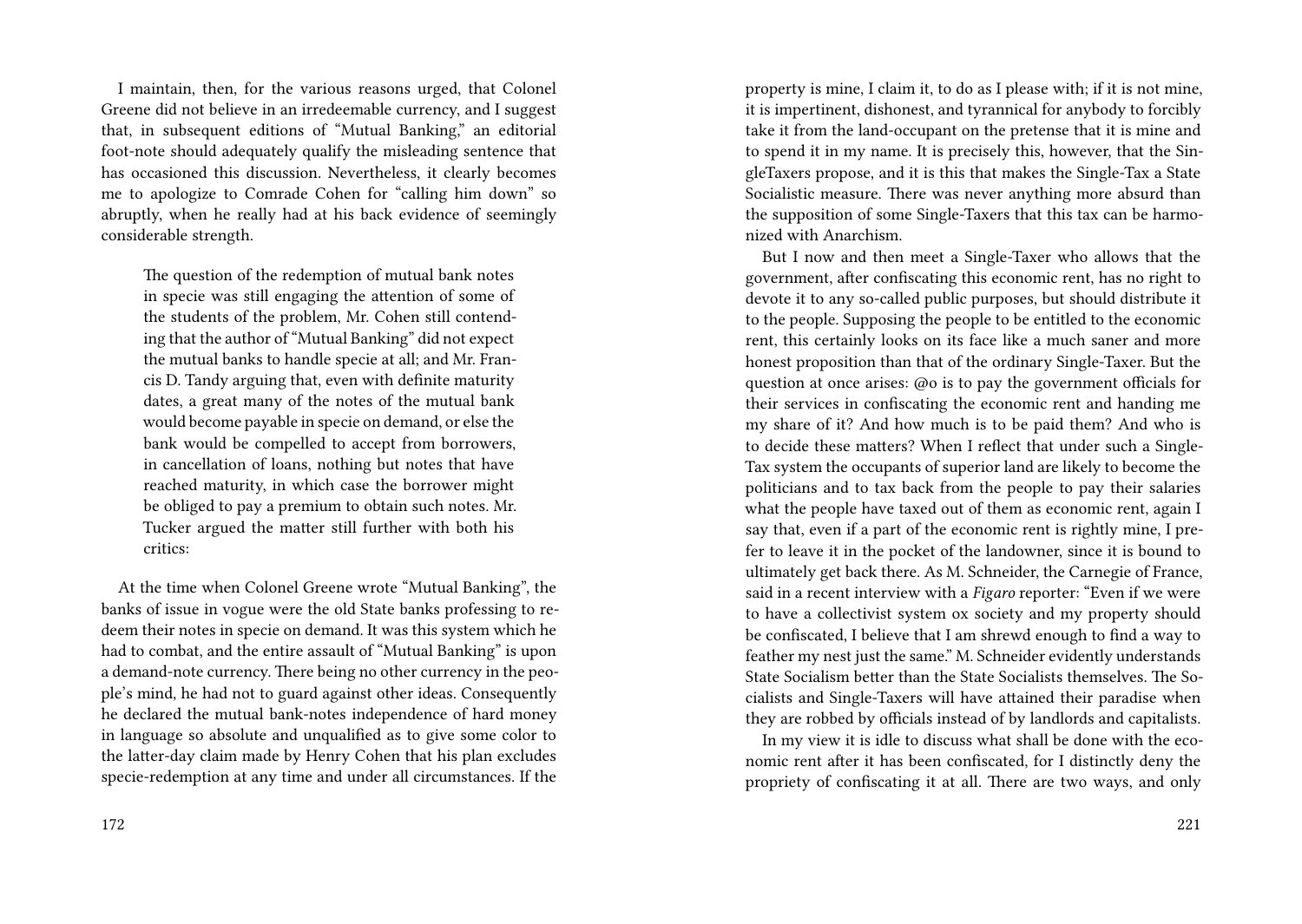classes and a consequent tendency to equalize the different localities of the city one with another.

Upon the sentimental grounds for believing in the evanescence of economic rent it is perhaps not worth while to dwell. I have an aversion to definite speculations based on hypothetical transformations in human nature. Yet I cannot doubt that the disappearance of interest will result in an attitude of hostility to usury in any form, which will ultimately cause any person who charges more than cost for any product to be regarded very much as we now regard a pickpocket. In this way, too, economic rent will suffer diminution.

I think my correspondent fails to understand what is meant by the freeing of vacant land. It does not mean simply the freeing of unoccupied land. It means the freeing of all land not occupied *by the owner*. In other words, it means land ownership limited by occupancy and use. This would destroy not only speculative but monopolistic rent, leaving no rent except the economic form, which will be received, while it lasts, not as a sum paid by occupant to owner, but as an extra and usurious reward for labor performed under special advantages.

But even if economic rent had to be considered a permanency; if the considerations which I have urged should prove of no avail against it,  $-$  it would be useless, tyrannical, and productive of further tyranny to confiscate it. In the first place, if I have a right to a share of the advantages that accrue from the possession of superior land, then that share is mine; it is my property; it is like any other property of mine; no man, no body of men, is entitled to decide how this property shall be used; and any man or body of men attempting so to decide deprives me of my property just as truly as the owner of the superior land deprives me of it if allowed to retain the economic rent. In fact, still assuming that this property is mine, I prefer, if I must be robbed of it, to be robbed by the landowner, who is likely to spend it in some useful way, rather than by an institution called government, which probably will spend it. for fireworks or something else which I equally disapprove. If the passages which Mr. Cohen quotes in another column are to be construed with all the rigor that he seems to desire, they absolutely exclude the use of the specie dollar; but that Colonel Greene contemplated no such exclusion is undoubtedly shown by his declaration that no paper bill of less than five dollars should be issued, in which case disuse of the specie dollar would mean disuse of all dollars, for the specie dollar would be the only dollar in existence. The alternative, then, is to construe these passages liberally rather than literally, and in the light of the fact that an essential feature of the Mutual Banking plan is the provision of a collateral to serve for the redemption of notes not canceled in the ordinary fashion. Despite the keen intellectual quality shown in "Mutual Banking" as a whole, it contains here and there obviously inexact statements that will not bear analysis. There is, for instance, the declaration that the mutual bank is by its nature incapable of owing anything, clear absurdity if vigorously insisted upon instead of being interpreted by the context; for Colonel Greene elsewhere defines the issue of mutual money as an exchange of credits, an exchange inconceivable between two parties one of whom is by nature incapable of indebtedness. I might take up the cited passages *seriatim*, but it is needless, for my general answer covers the ground.

Possibly Mr. Cohen's suggestion that the security for uncancelled notes would be converted by sale partly into bank-notes and partly into gold, the former to satisfy the bank's claim and the latter to satisfy the borrower's equity, meets my argument that the collateral would have to be converted into gold because of the rights of the borrower, — though I have some doubts as to the practicability of the plan, — but my argument that the collateral could not be converted into bank-notes unless these bank-notes had first shown a greater power of general circulation than they would be likely to acquire by a mere agreement of members to receive them in trade regardless of redeemability in specie remains untouched. To be sure, Mr. Cohen urges that the notes will float if enough members join to insure their immediate convertibility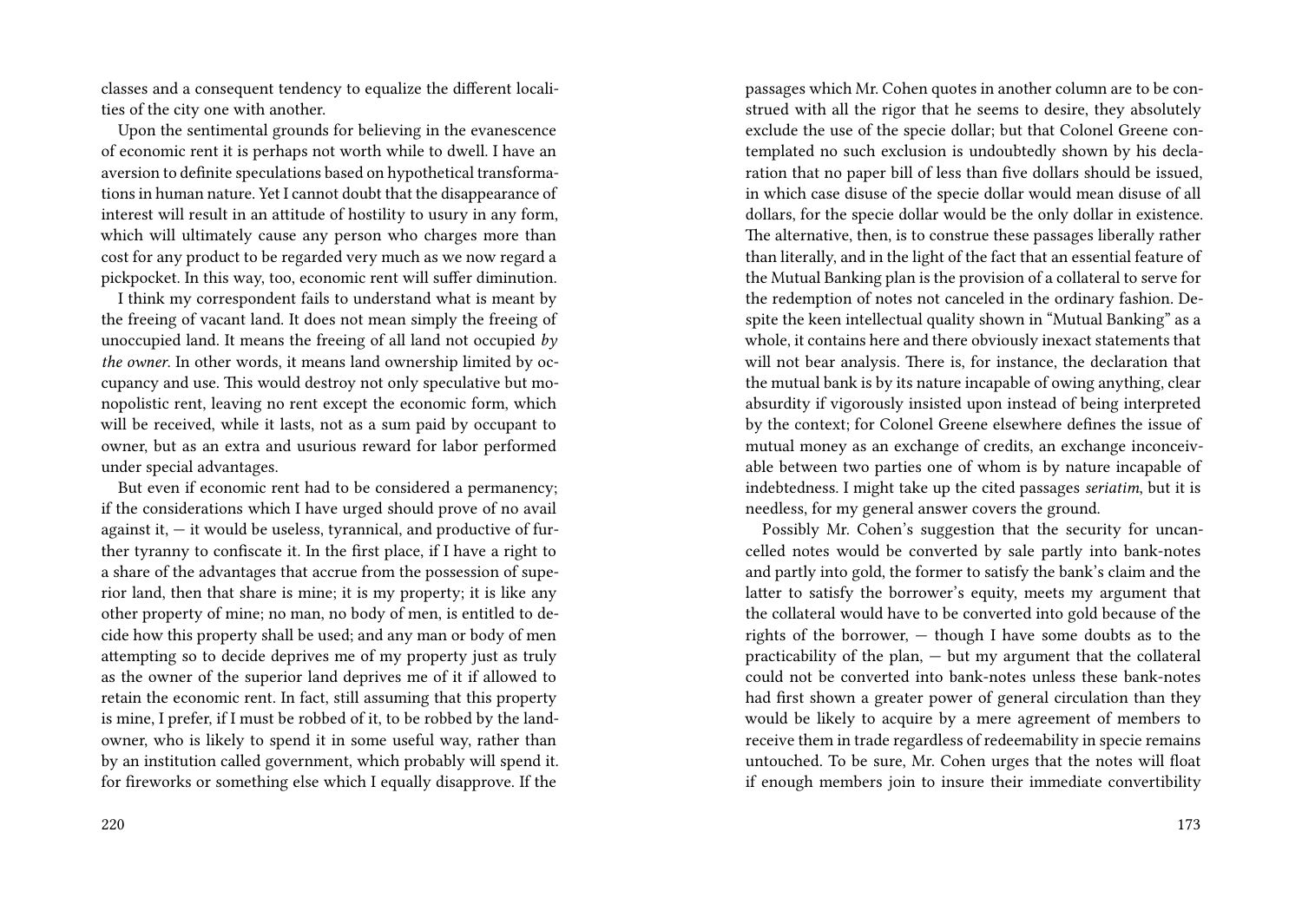into all marketable products; but to assume that a membership of this size and variety can be obtained, and that the non-enforcible agreement of the members to receive the notes in trade would inspire the same confidence in them that would be inspired by an enforcible agreement of the issuer to redeem them in specie, is to beg the question. It is this consideration  $-$  the necessity of inspiring confidence in the notes — that makes it desirable that the notes should mature, — that is, be made redeemable by the issuer under definitely-prescribed conditions.

Which brings me to Mr. Tandy's criticism. His error lies not in his logic, which is sound, but in his false premise, — namely, that the tendency of the matured note to flow back to the bank is no greater, and perhaps less, than the tendency of the unmatured note to so flow back. If this were true, then the conditions ultimately resulting would not differ materially from those obtaining under a demand-note currency. But it is not true. Most of the mutual banks would probably be banks of deposit as well as of issue, and large sums of circulating currency would be constantly passing through their hands, as a result of which they would be able, not only by their individual efforts, but by their associative efforts taking effect through the clearing-house, to call in matured notes, paying out in their stead unmatured notes previously paid in by borrowers in cancellation of loans. Mr. Tandy hints, to be sure, that there would be a counter-effort on the outside to corner matured notes in the hope of their going to a premium. I do not think this in the least likely, for people seldom execute movements which may be so simply and easily thwarted. It would not take a very expert financier to knock such a corner in the head. Suppose the bank notes were promises to pay in gold, dollar for dollar, thirty days after presentation at maturity or later, but subject to a proviso that all notes presented later than, say, ninety days after maturity should be liable, at the option of the bank, to a discount from the face value at a percentage rising in the ratio of the period of delay. How long, in by its superiority, to undersell his neighbor and at the same time to reap, through his greater volume of business, more profit than his neighbor, enjoys this economic rent precisely because of his opportunity to exploit the consumer's disposition to buy cheap. The effect of freedom is not felt here in the same way and with the same directness that it is felt elsewhere.

There are other grounds, however, some of them indirectly economic, some of them purely sentimental, which justify the belief of the Anarchist that a condition of freedom will gradually modify to a very appreciable extent the advantage enjoyed by the occupant of superior land. Take first one that is indirectly economic. I agree with my correspondent that great cities are not destined to disappear. But I believe also that they will be able to maintain their existence only by offering their advantages at a lower price than they pow exact. When the laborer, in consequence of his increased wages and greater welfare resulting from the abolition of interest, shall enjoy a larger freedom of locomotion, shall be tied down less firmly to a particular employment, and shall be able to remove to the country with greater facility and in possession of more capital than he can now command, and when the country, partly because of this mobility of labor and partly because of the advances in science, shall continually offer a nearer approach to the undoubted privileges of city life, the representatives of commercial and other interests in the great cities will be able to hold their patrons about them only by lowering their prices and contenting themselves with smaller gains. In other words, economic rent will lessen. Here the disposition to buy cheap, not any special commodity, but an easy life, does exert an indirect and general influence upon economic rent. And, under this influence and yielding to it, the city may increase in prosperity simultaneously with the decline of economic rent. Nay, the increase in prosperity may accelerate this decline; for under liberty increased prosperity means also well-distributed prosperity, which means in turn a lowering of the barriers between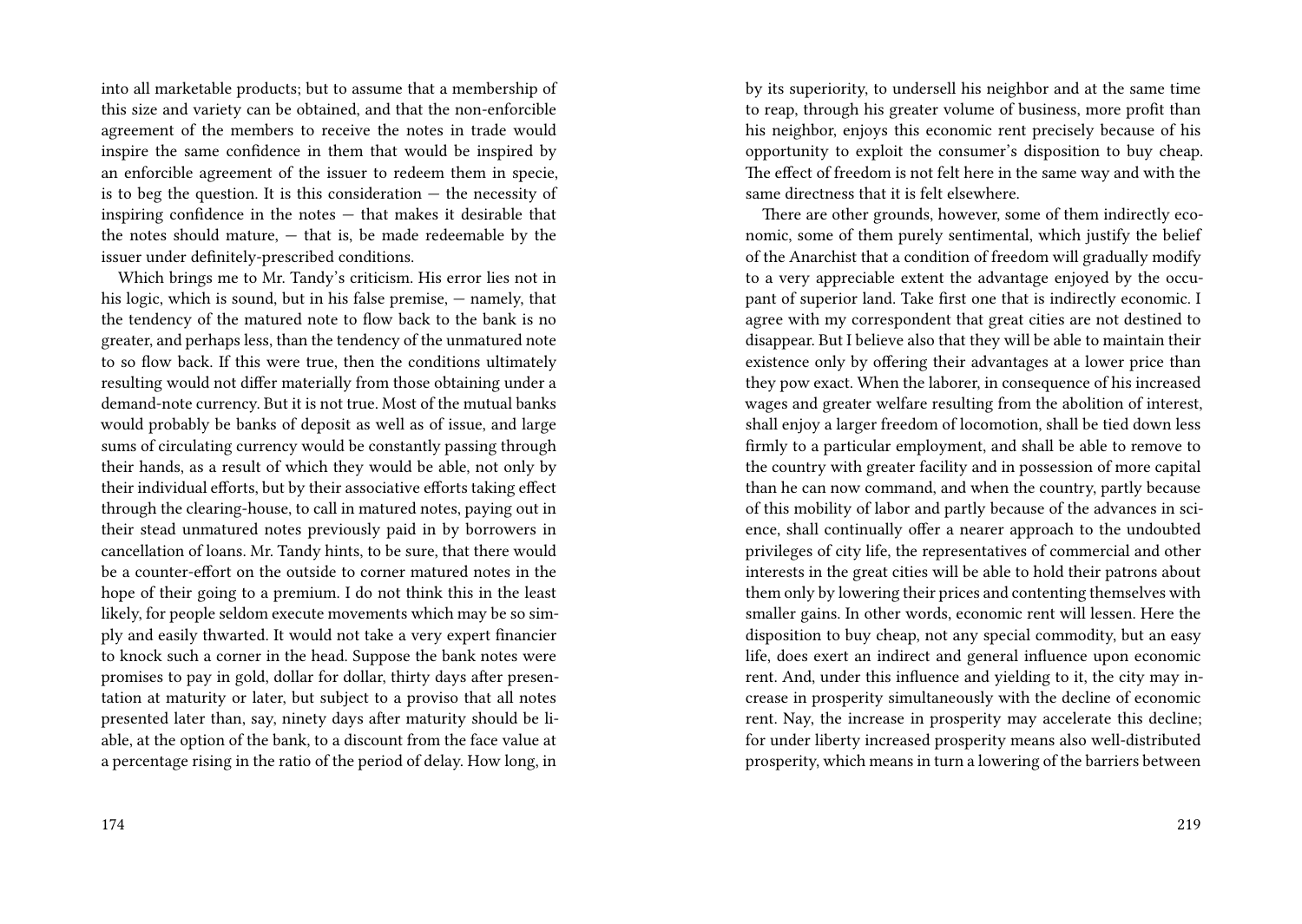On the contrary, the employee, the one who does the work, is naturally and ethically the appraiser of work, and all that the employer has to say is whether he will pay the price or not. Into his answer enters the estimate of the value of the result. Under the present system he offers less than cost, and the employee is forced to accept. But Liberty and competition will create such an enormous market for labor that no workman will be forced by his incompetency to work for less than cost, as he will always be in a position to resort to some simpler work for which he is competent and can obtain adequate pay.

#### **Economic Rent**

Mr. Steven T. Byington, who at that time was a supporter of the Single Tax, asked the editor of *Liberty* to explain some phases of economic rent, especially as to the hope for its disappearance under Anarchism. Mr. Tucker gave him this answer:

*Liberty* has never stood with those who profess to show on strictly economic grounds that economic rent *must* disappear or even decrease as a result of the application of the Anarchistic principle. It sees no chance for that factor in the human constitution which makes competition such a powerful influence  $-$  namely, the disposition to buy in the cheapest market  $-$  to act directly upon *economic* rent in a way to reduce it. This disposition to buy cheap, which in a free market is fatal to all other forms of usury, is on the contrary the mainstay of economic rent, whether the market be free or restricted, when, through freedom of banking, it shall become possible to furnish money at cost, no one will pay for money more than cost; and hence interest on money, as well as on all capital consisting of commodities which money will buy and to the production of which there is no natural limit, will necessarily disappear. But the occupant of land who is enabled, Mr. Tandy's opinion, would a corner in matured notes last under such circumstances? He has discovered a mare's-nest.

#### **Government and Value**

In a letter to the London *Herald of Anarchy*, Mr. J. Greevz Fisher asserts that "government does not, and never can, fix the value of gold or any other commodity," and cannot even affect such value except by the slight additional demand which it creates as a consumer. It is true that government cannot *fix* the value of a commodity, because its influence is but one of several factors that combine to govern value. But its power to *affect* value is out of all proportion to the extent of its consumption. Government's consumption of commodities is an almost infinitesimal influence upon value in comparison with its prohibitory power. One of the chief factors in the constitution of value is, as Mr. Fisher himself states, utility; and as long as governments exist, utility is largely dependent upon their arbitrary decrees. When government prohibits the manufacture and sale of liquor, does it not thereby reduce the value of everything that is used in such manufacture and sale? If government were to allow theatrical performances on Sundays, would not the value of every building that contains a theatre rise? Have not we, here in America, just seen the McKinley bill change the value of nearly every article that the people use? If government were to decree that all plates shall be made of tin, would not the value of tin rise and the value of china fall? Unquestionably. Well, a precisely parallel thing occurs when government decrees that all money shall be made of or issued against gold or silver; these metals immediately take on an artificial, government-created value, because of the *new use* which arbitrary power enables them to monopolize, and all other commodities, which are at the same time forbidden to be put to this use, correspondingly lose value. How absurd, then, in view of these indisputable facts, to assert that gov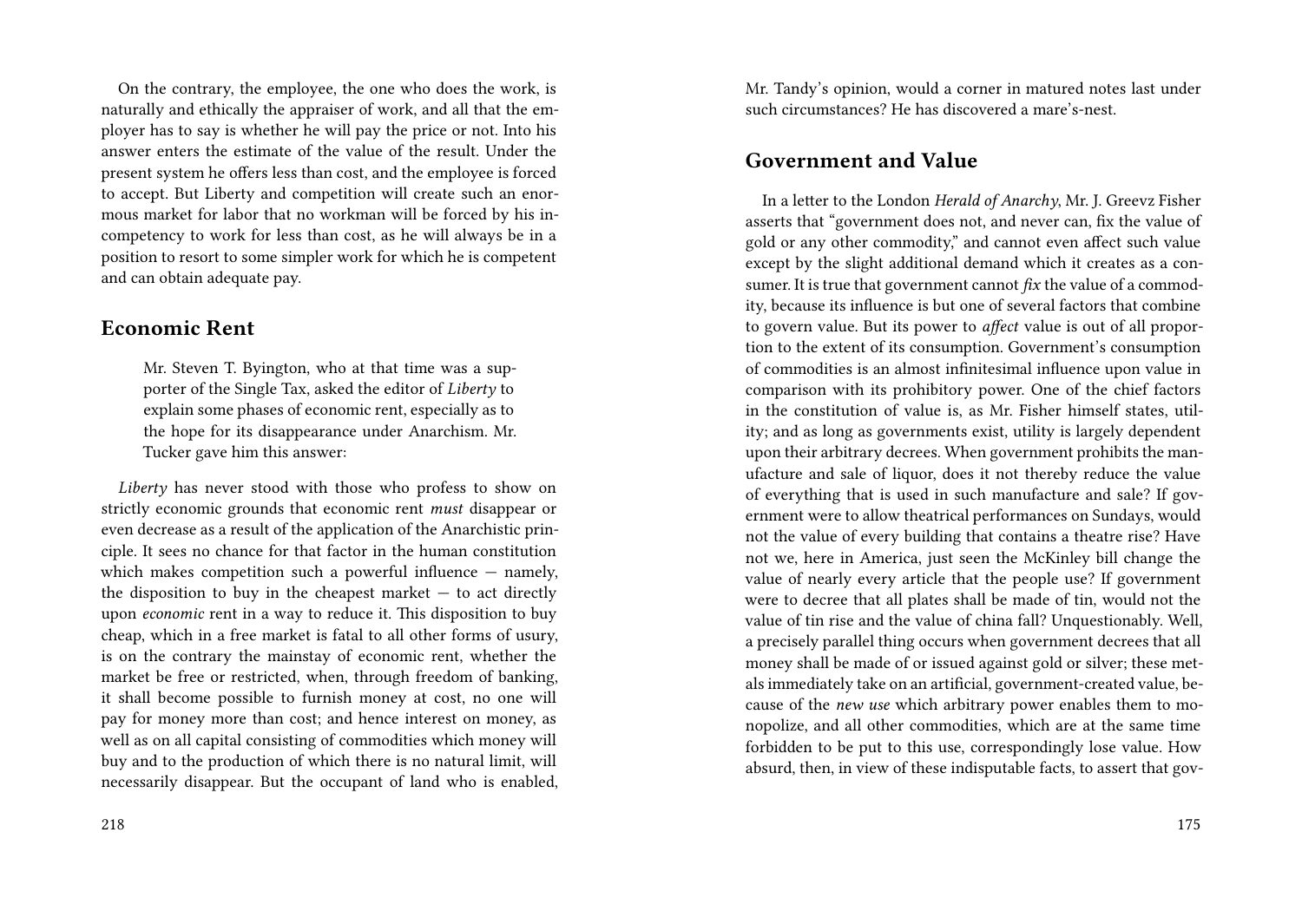ernment can affect values only in ratio of its consumption! And yet Mr. Fisher makes this assertion the starting-point of a lecture to the editor of the *Herald of Anarchy* delivered in that dogmatic, know-it-all style which only those are justified in assuming who can sustain their statements by facts and logic.

Mr. Fisher replied, in a letter to *Liberty*, so Mr. Tucker continued:

The central position taken by Mr. Fisher at the start that government cannot affect the value of gold or any other commodity except by the slight additional demand which it creates as a consumer he has been forced to abandon at the first onslaught. If government were to allow the opening of theatres on Sunday, it would not thereby become a consumer of theatres itself (at least not in the economic sense; for, in the United States, at any rate, our governors always go to the theatre as "dead-heads"), and yet Mr. Fisher admits that in such a case the value of theatres would immediately rise very greatly. This admission is an abandonment of the position taken at first so confidently, and no other consideration can make it anything else. The fact that competition would soon arise to reduce the value does not alter the fact that for a time this action of government would materially raise it, which Mr. Fisher originally declared an impossibility. But even if such a plea had any pertinence, it could be promptly destroyed by a slight extension of the hypothesis. Suppose government, in addition to allowing the theatres now existing to open on Sunday, were to prohibit the establishment of any additional theatres. Then the value would not only go up, but stay up. It is hardly necessary to argue the matter further; Mr. Fisher undoubtedly sees that he is wrong. The facts are too palpable and numerous. Why, since my comment of a month ago on Mr. Fisher's position, it has transpired that the cost of making twist drills in the United States has been increased *five hundred and twenty per cent* by the McKinley bill. Government cannot affect value, indeed!

in payment for wear and tear: "Oh! well, you believe in rent, after all; it's only a question of how much rent;" after which he would settle back, satisfied. I have always found that the only way to give such a man's conscience a chance to get a hold upon his thought and conduct was to insist on the narrower use of the word rent. It calls the attention much more vividly to the distinction between justice and injustice.

More from "Edgeworth" about "unearned increment," "judgment and skill," "employer the appraiser of work," etc. Then a few more remarks from Mr. Tucker:

This smacks of Henry George. If the municipality is an organization to which every person residing within a given territory must belong and pay tribute, it is not a bit more defensible than the State itself, — in fact, is nothing but a small State; and to vest in it a title to any part of the value of real estate is simply land nationalization on a small scale, which no Anarchist can look upon with favor. If the municipality is a voluntary organization, it can have no titles except what it gets from the individuals composing it. If they choose to transfer their "unearned increments" to the municipality, well and good; but any individual not choosing to do so ought to be able to hold his "unearned increment" against the world. If, it is unearned, certainly his neighbors did not earn it. The advent of Liberty will reduce all unearned increments to a harmless minimum.

I have never maintained that judgment and skill are less important than labor; I have only maintained that neither judgment nor skill can be charged for in equity except so far as they have been acquired. Even then the payment is not for the judgment or skill, but for the labor of acquiring; and, in estimating the price, one hour of labor in acquiring judgement is to be considered equal, — not, as now, to one day, or week, or perhaps year of manual toil, — but to one hour of manual toil. The claim for judgment and skill is usually a mere pretext made to deceive the people into paying exorbitant prices, and will not bear analysis for a moment.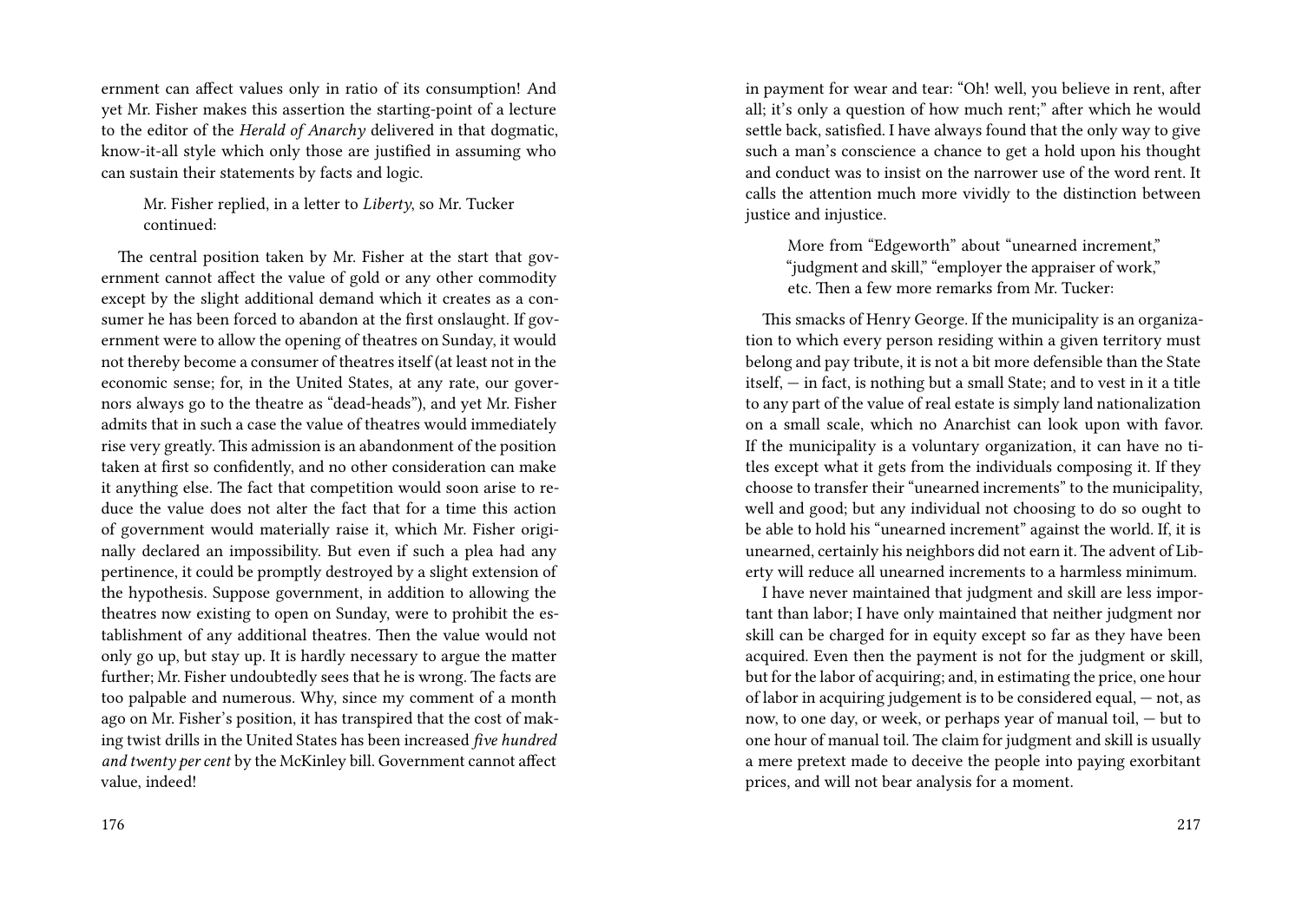So much for the reward of labor in general. Now to get back to the question of rent.

If Edgeworth performs preparatory labor on a cotton field, the result of which would remain intact if the field lay idle, and that result is damaged by a tenant, the tenant ought to pay him for it on the basis of reward above defined. This does not bring a right of ownership to the tenant, to be sure, for the property has been destroyed and cannot be purchased. But the transaction, nevertheless, is in the nature of a sale. and not a payment for a loan. Every sale is an exchange of labor, and the tenant simply pays money representing his own labor for the result of Edgeworth's labor which he (the tenant) has destroyed in appropriating it to his own use. If the tenant does not damage the result of Edgeworth's preparatory labor, then, as Edgeworth admits, whatever money the tenant pays justly entitles him to that amount of ownership in the cotton field. Now, this money, paid over and above all damage, if it does not bring equivalent ownership, is payment for use, usury, and, in my terminology, rent. If Edgeworth prefers to use the word rent to signify all money paid to landlords as such by tenants as such for whatever reason, I shall think his use of the word inaccurate; but I shall not quarrel with him, and shall only protest when he interprets other men's thought by his own definitions, as he seemed to me to have done in Proudhon's case. If he will be similarly peaceful towards me in my use of the word, there will be no logomachy.

The difference between us is just this. Edgeworth says that from tenant to landlord there is payment for damage, and this is just rent; and there is payment for use, and that is unjust rent. I say there is payment for damage, and this is indemnification or sale, and is just; and there is payment for use, and that is rent, and is unjust. My use of the word is in accordance with the dictionary, and is more definite and discriminating than the other; moreover, I find it more effective in argument. Many a time has some small proprietor, troubled with qualms of conscience and anxious to justify the source of his income, exclaimed, on learning that I believe

In the paragraph to which Mr. Fisher's letter is a rejoinder I said that "when government decrees that all money shall be made of or issued against gold or silver, these metals immediately take on an artificial, government-created value, because of the *use* which arbitrary power enables them to monopolize." Mr. Fisher meets this by attempting to belittle the restrictions placed upon the issue of paper money, as if all vitally necessary liberty to compete with the gold-bugs were even now allowed. Let me ask my opponent one question. Does the law of England allow citizens to form a bank for the issue of paper money against any property that they may see fit to accept as security; said bank perhaps owning no specie whatever; the paper money not redeemable in specie except at the option of the bank; the customers of the bank mutually pledging themselves to accept the bank's paper in lieu of gold or silver coin of the same face value; the paper being redeemable only at the maturity of the mortgage notes, and then simply by a return of said notes and a release of the mortgaged property,is such an institution, I ask, allowed by the law of England? If it is, then I have only to say that the working people of England are very great fools not to take advantage of this inestimable liberty, that the editor of the Herald of Anarchy and his comrades have indeed nothing to complain of in the matter of finance, and that they had better turn their attention at once to the organization of such banks as that which I have just described. But I am convinced that Mr. Fisher will have to answer that these banks are illegal in England; and in that case I tell him again that the present value of gold is a monopoly value sustained by the exclusive monetary privilege given it by government. It may be true, as Mr. Fisher says, that just as much gold would be used if it did not possess this monopoly. But that has nothing to do with the question. Take the illustration that I have already used in this discussion when I said: "If government were to decree that all plates shall be made of tin, would not the value of tin rise and the value of china fall?" Now, if the supply of tin were limited, and if nearly all the tin were used in making plates,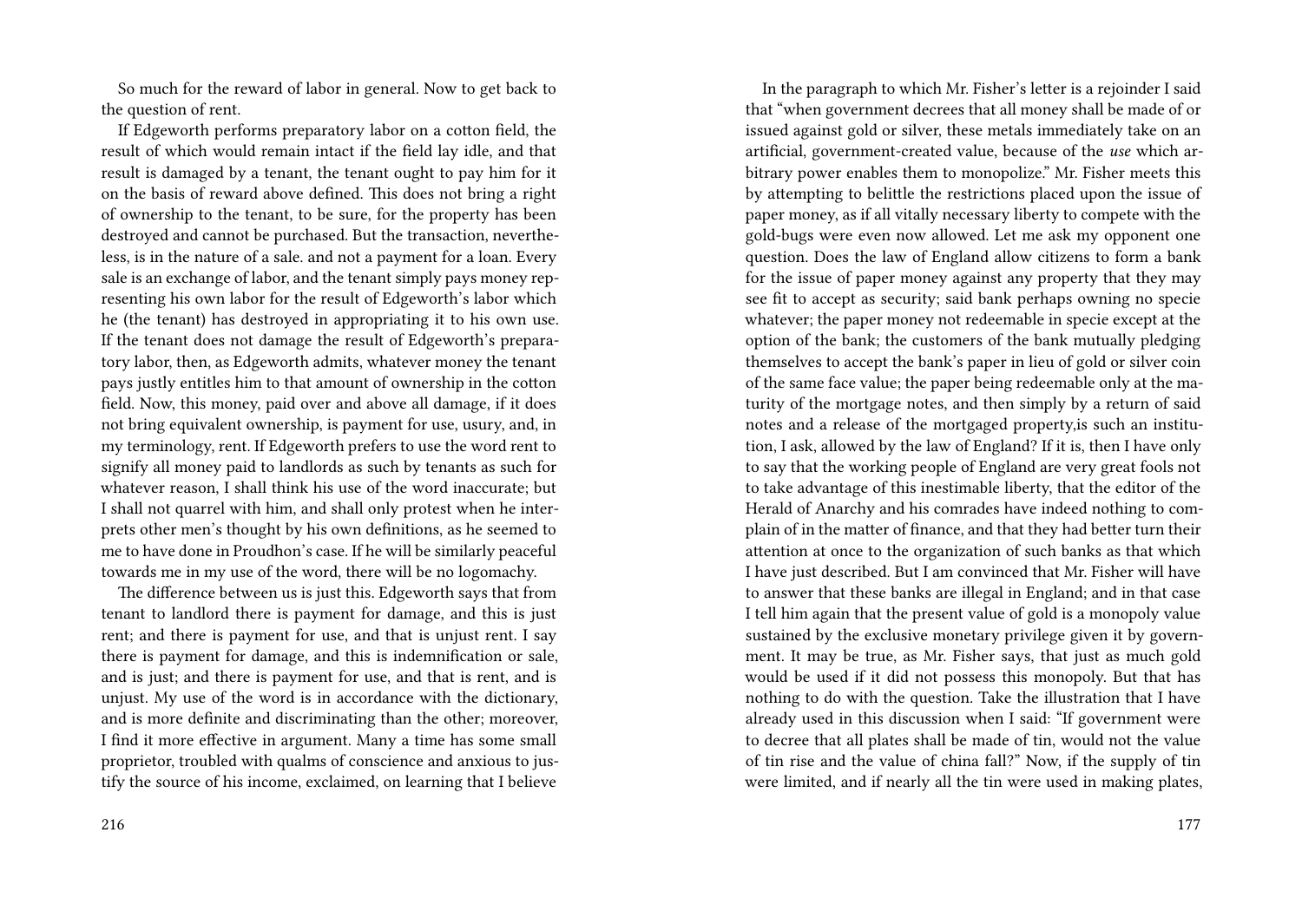and if tin had no other use of great significance, it is quite conceivable that, if the decree prohibiting the use of china in making plates should be withdrawn, the same amount of tin might continue to be used for the same purpose as before, and yet the value of tin would fall tremendously in consequence of the admitted competition of china. And similarly, if all property were to be admitted to competition with gold in the matter of representation in the currency, it is possible that the same amount of gold would still be used as money, but its value would decrease notably, — would fall, that is to say, from its abnormal, artificial, government-created value, to its normal, natural, open market value.

Mr. Fisher then came back with another contribution to *Liberty*  $-$  in fact, several of them  $-$  in which he attacked the editor and also Mr. Alfred B. Westrup, whose "Citizens' Money" and "The Financial Problem" he had just read. Mr. Tucker's reply, therefore" is a defense of his own position and of that of Mr. Westrup as well, and the controversy develops into a discussion of free trade in banking, of currency and government, and of the equalization of wage and product:

I know of no friend of liberty who regards it as a panacea for every ill, or claims that it will make fools successful, or believes that it will make all men equal, rich, and perfectly happy. The Anarchists, it is true, believe that under liberty the laborer's wages will buy back his product, and that this will make men more nearly equal, will insure the industrious and the prudent against poverty, and will add to human happiness. But between the fictitious claims which Mr. Fisher scouts and the real claims which the Anarchists assert it is easy to see the vast difference.

I do not understand how "the unvarying failure of unsound currency enactments" makes the interference of government with finance seem less pernicious. In fact, it drives me to precisely the opperformed a certain amount of "preparatory labor." That is what Proudhon denounced as "the fiction of the productivity of capital"; and Edgeworth, in interpreting the phrase otherwise, gives it a very unusual sense, in violation of his own rule.

Moreover, what Edgeworth goes on to say about the proportional profits of landlord and tenant indicates that he has very loose ideas about the proper reward of labor, whether present or preparatory. The scientific reward (and under absolutely free competition the actual reward is, in the long run, almost identical with it) of labor is the product of an equal amount of equally arduous labor. The product of an hour of Edgeworth's labor in preparing a field for cotton culture, and the product of an hour of his tenant's labor in sowing and harvesting the crop, ought each to exchange for the product of an hour's labor of their neighbor the shoemaker, or their neighbor the tailor, or their neighbor the grower, or their neighbor the doctor, provided the labor of all these parties is equally exhausting and implies equal amounts of acquired, skill and equal outlays for tools and facilities. Now, supposing the cases of Edgeworth and his tenant to be representative and not isolated; and supposing them to produce, not for their own consumption, but for the purpose of sale, which is the purpose of practically all production, it then makes no difference to either of them whether their hour's labor yields five pounds of cotton or fifteen. In the one case they can get no more shoes or clothes or groceries or medical services for the fifteen pounds than they can in the other for the five. The great body of landlords and tenants, like the great body of producers in any other industry, does not profit by an increased productivity in its special field of work, except to the extent that it consumes or repurchases its own product. The profit of this increase goes to the people at large, the consumers. So it is not true (assuming always a *regime* of free competition) that Edgeworth's tenant "profits three times as much" as Edgeworth because of the latter's preparatory labors. Neither of them profit thereby, but each gets an hour of some other man's labor for an hour of his own.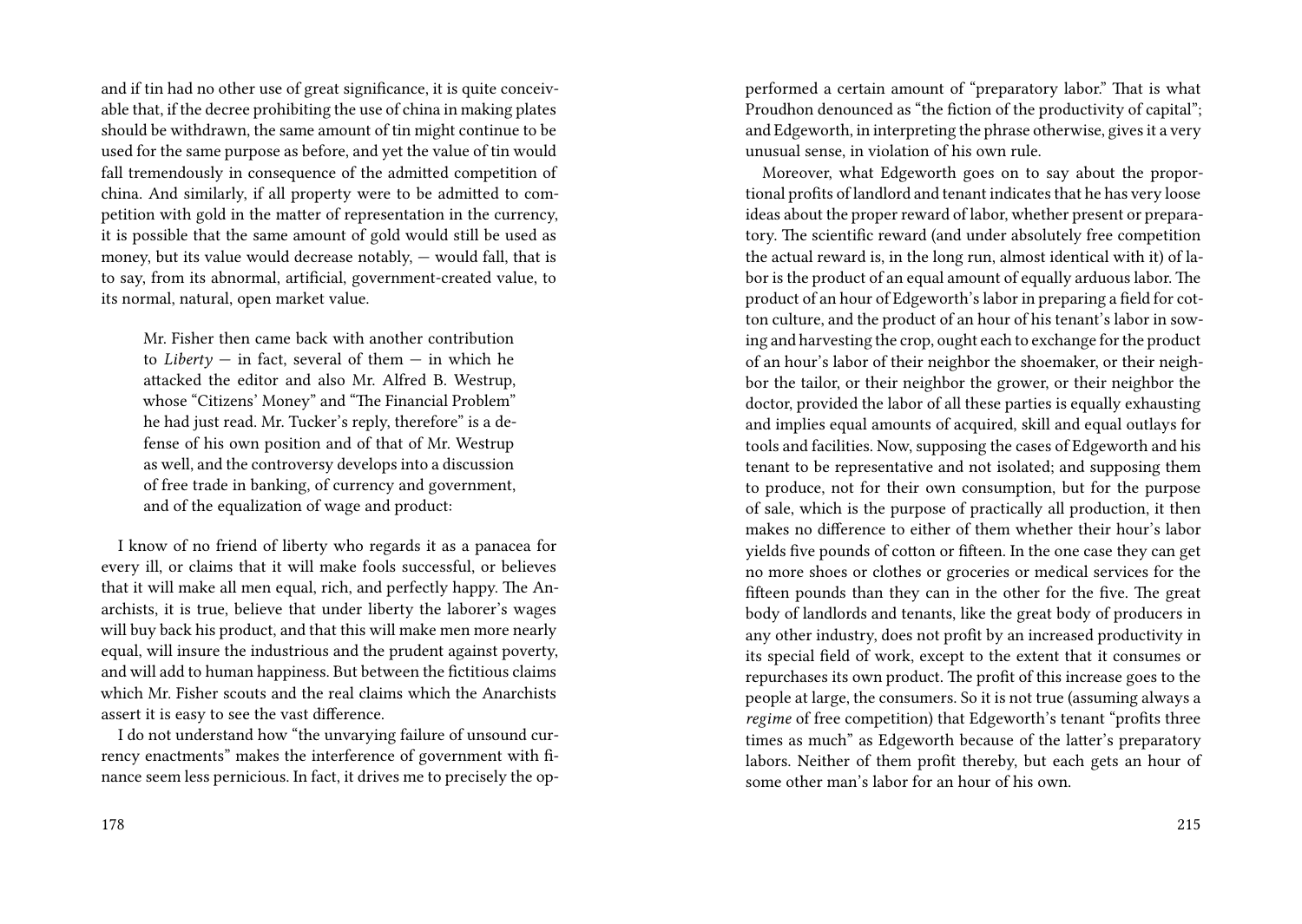#### **Rent**

"Edgeworth," a frequent contributor to *Liberty*, had read a couple of Proudhon's books, treating of the rent question, which Mr. Tucker had recommended to him, and he seemed to be muddled about the "fiction of the productivity of capital," and some other things. And so the editor enlightened him:

The two works which I recommended to Edgeworth are among Proudhon's best; but they are very far from all that he has written, and it is very natural for the reader of a very small portion of his writings to draw inferences which he will find unwarranted when he reads more. This is due principally to Proudhon's habit of using words in different senses at different times, which I regard as unfortunate. Now, in the article which gave rise to this discussion, Edgeworth inferred (or seemed to infer), from the fact that some of Proudhon's transitional proposals allowed, a share to capital for a time, that he contemplated as a permanent arrangement a division of labor's earnings between labor and capital as two distinct things. Lest this might mislead, I took the liberty to correct it, and to state that Proudhon thought labor the only legitimate title to wealth.

Now comes Edgeworth, and says that he meant by capital only the result of preparatory labor, which is as much entitled to reward as any other. Very good, say I; no one denies that. But this is not what is ordinarily meant by the "productivity of capital"; and Edgeworth, by his own rule, is bound to use words in their usual sense. The usual sense of this phrase, and the sense in which the economists use it, is that capital has such an independent share in all production that the owner of it may rightfully farm out the privilege of using it, receive a steady income from it, have it restored to him *intact* at the expiration of the lease, farm it out again to somebody else, and go on in this way, he and his heirs forever, living in a permanent state of idleness and luxury simply from having posite conclusion. In the phrase, "concomitant dwindling of monetary law into a mere specification of truisms," Mr. Fisher repeats his attempt, of which I complained in the last issue of *Liberty*, to belittle the restrictions placed upon the issue of paper money. @en he has answered the question which I have asked him regarding the English banking laws, we can discuss the matter more intelligently. Meanwhile it is futile to try to make a monopoly seem less than a monopoly by resorting to such a circumlocution as "system of licensing individuals to carry on certain kinds of trades," or to claim that the monopoly of a toot not only common but indispensable to all trades is not more injurious than the monopoly of a tool used by only one trade or a few trades.

It is true that if the mass of capital competing for investment were increased, the rate of interest would fall. But it 'is not true that scarcity of capital is the only factor that keeps up the rate of interest? If I were free to use my capital directly as"a basis of credit or currency, the relief from the necessity of borrowing additional capital from others would decrease the borrowing demand, and therefore the rate of interest. And if, as the Anarchists claim, this freedom to use capital as a basis of credit should give an immense impetus to business, and consequently cause an immense demand for labor, and consequently increase productive power, and consequently augment the amount of capital, here another force would be exercised to lower the rate of interest and cause it to gradually vanish. Free trade in banking does not mean *only* unlimited liberty to create debt; it means also vastly increased ability to meet debt: and, so accompanied, the liberty to create debt is one of the greatest blessings. It is not erroneous to label evidence of debt as money. As Col. Wm. B. Greene well said: "That is money which does the work of the toot money." When evidence of debt circulates as a medium of exchange, to all intents and purposes it is money. But this is of small consequence. The Anarchists do not insist on the word "money." Suppose we call such evidence of debt *currency* (and surely it is currency), what then? How does this change of name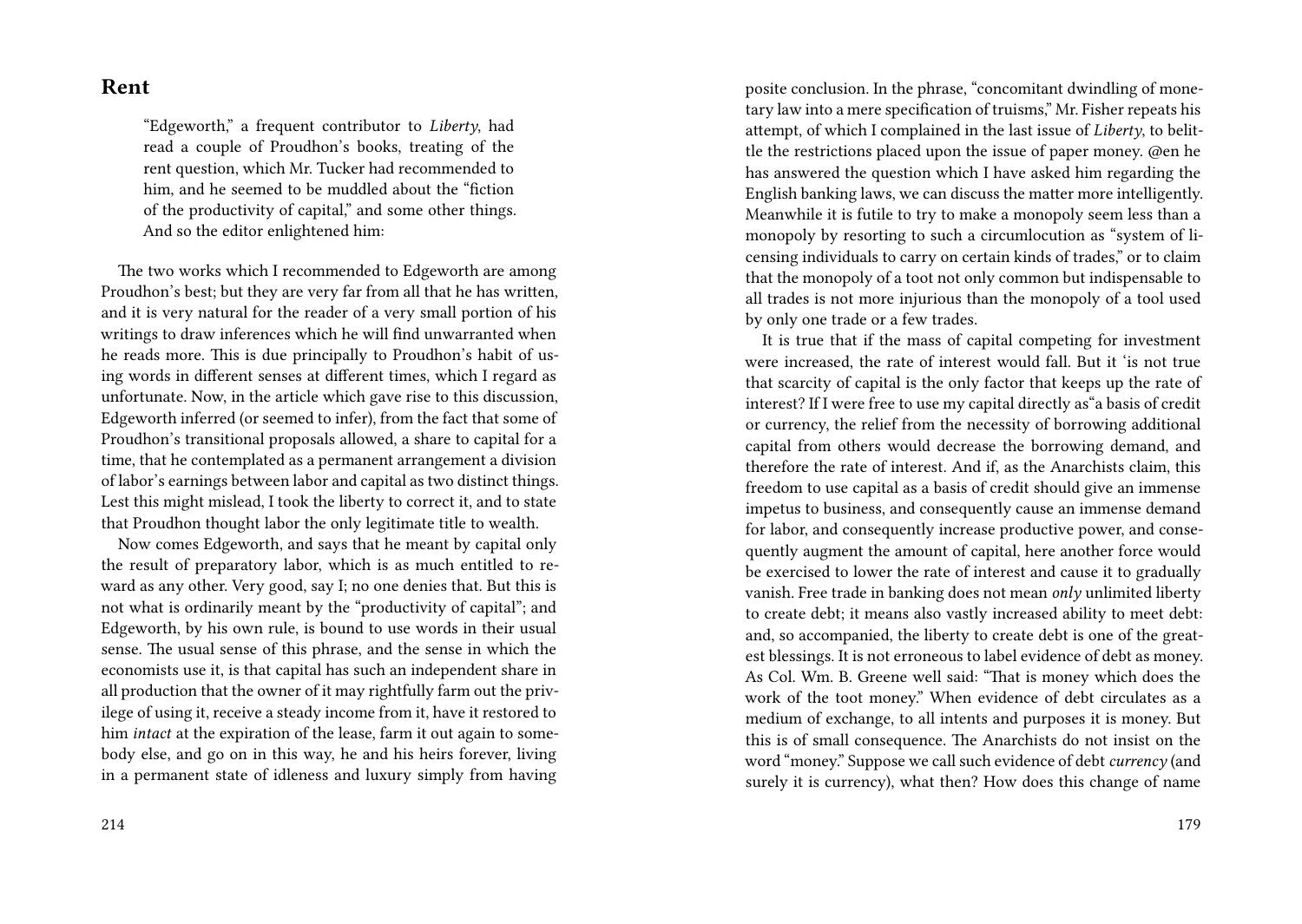affect the conclusions of the "currency-faddists"? Not in the least, as far as I can see. By the way, it is not becoming in a man who has, not simply one bee in his bonnet, but a whole swarm of them, to talk flippantly of the "fads" of men whose lives afford unquestionable evidence of their earnestness.

Mr. Fisher seems to think it inherently impossible to use one's property and at the same time pledge it. But what else happens when a man, after mortgaging his house, continues to live in it? This is an actual everyday occurrence, and mutual banking only seeks to make it possible on easier terms, — the terms that will prevail under competition instead of the terms that do prevail under monopoly. The man who calls this reality an *ignis fatuus* must be either impudent or ignorant.

Mr. Fisher, in his remark that "no attempt is made to show how displacing gold from currency would reduce the price as long as its cost and utility remain what they now are," is no less absurd than he would be if he were to say that no attempt is made to show how displacing flour as an ingredient of bread would reduce the price of flour as long as its cost and utility remain what they now are. The utility of flour consists in the fact that it is an ingredient of bread, and the main utility of gold consists in the fact that it is used as currency. To talk of displacing these utilities and at the same time keeping them what they now are is a contradiction in terms, of which Mr. Fisher is guilty. But Mr. Westrup is guilty of no contradiction at all in claiming that money can be made very much more plentiful and yet maintain its value at the same time that he contends that the present value of money is due to its monopoly or scarcity. For to quote Colonel Greene again:

"All money is not the same money. There is one money of gold, another of brass, another of leather, and another of paper; and there is a difference in the glory of these different kinds of money. There is one money that is a commodity, having its exchangeable value determined by the law of supply and demand, which money may be called (though somewhat barbarously) *merchandise-money*, for allowing them to purchase on easy terms fixed by the State and perhaps with the State's aid, and a maintenance thereafter of the present landlord system, involving the collection of rents by law.

"The land for the people," according to Davitt, as explained at Liverpool, appears to mean a change of the whole agricultural population into tenants of the State, which is to become the sole proprietor by purchase from the present proprietors, and the maintenance thereafter of the present landlord system involving the collection of rents in the form of taxes.

"The land for the people," according to George, appears to be the same as according to Davitt, except that the State is to acquire the land by confiscation instead of by purchase, and that the amount of rental is to be fixed by a different method of valuation.

"The land for the people," according to *Liberty*, means the protection (by the State while it exists, and afterwards by such voluntary association for the maintenance of justice as may be destined to succeed it) of all people who desire to cultivate land in the possession of whatever land they personally cultivate, without distinction between the existing classes of landlords, tenants, and laborers, and the positive refusal of the protecting power to lend its aid to the collection of any rent whatsoever; this state of things to be brought about by inducing the people to steadily refuse the payment of rent and taxes, and thereby, as well as by all other means of passive and moral resistance, compel the State to repeal all the so-called land titles now existing.

Thus "the land for the people" according to *Liberty* is the only "land for the people" that means the abolition of landlordism and the annihilation of rent; and all of Henry George's talk about "peasant proprietorship necessarily meaning nothing more than an extension of the landlord class" is the veriest rot, which should be thrown back upon him by the charge that land nationalization means nothing more than a diminution of the landlord class and a concentration and hundred-fold multiplication of the landlords power.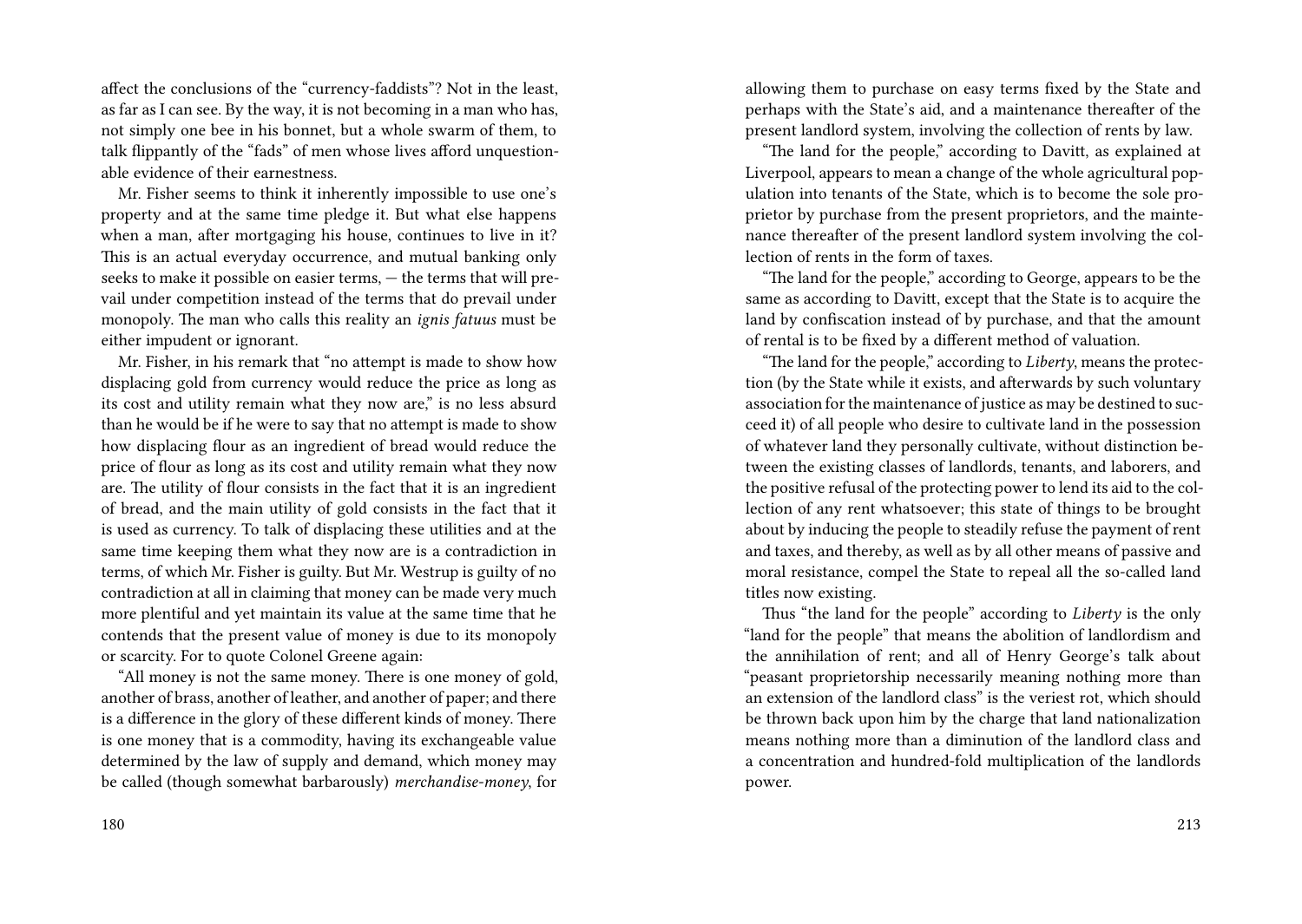# **II. Land And Rent**

# **Land for the People**

Although secondary in the study of economics, in the view of the Anarchists, the land question nevertheless ranks high with a large number of persons, hence it was always coming to the front in the columns of *Liberty*. During the period covered by the matter in this volume the Single Tax was very prominent in most discussions of this subject, and Henry George was very active in his propaganda, hence, in the following pages, there will be many references to his pet theory. The Irish land question also was very much in the public eye, and the Liverpool speech, referred to here, is that in which Michael Davitt, in 1882, first publicly endorsed the doctrine of land nationalization. The term "rent," as here used by Mr. Tucker, means monopolistic rent, paid by the tenant to the landlord, and not economic rent, the advantage enjoyed by the occupant of superior land. This distinction is maintained generally throughout these discussions

The Liverpool speech, it seems, was delivered by Davitt in response to a challenge from the English press to explain the meaning of the phrase, "the land for the people." We hope they understand it now.

"The land for the people," according to Parnell, appears to mean a change of the present tenants into proprietors of the estates by instance, gold, silver, brass, bank-bills, etc. there is another money, which is not a commodity, whose exchangeable value is altogether independent of the law of supply and demand, and which may be called *mutual money*…If ordinary bank-bills represented specie actually existing in the vaults of the bank, no mere issue or withdrawal of them could affect a fall or rise in the value of money: for every issue of a dollar bill would correspond to the locking-up of a specie dollar in the banks' vaults; and every canceling of a dollar-bill would correspond to the issue by the banks of a specie dollar. It is by the exercise of *banking privileges*that is, by the issue of bills purporting to be, but which are not, convertible — that the banks effect a depreciation in the price of the silver dollar. It is this *fiction* (by which legal value is assimilated to, and becomes, to all business intents and purposes, actual value) that enables banknotes to depreciate the silver dollar. *Substitute* verity *in the place of fiction*, either by permitting the banks to issue no more paper than they have specie in their vaults, or by effecting an entire divorce between bank-paper and its pretended specie basis, and the power of paper to depreciate specie is at an end. So long as the fiction is kept up, the silver dollar is depreciated, and tends to emigrate for the purpose of traveling in foreign parts; but, the moment the fiction is destroyed, the power of paper over metal ceases. By its intrinsic nature specie is merchandise, having its value determined, as such, by supply and demand; but on the contrary, paper money is, by its intrinsic nature, *not* merchandise, but the means whereby merchandise is exchanged, and, as such, ought always to be commensurate in quality with  $-$  the amount of merchandise to be exchanged, be that amount great or small. *Mutual money is measured by specie, but is in no way assimilated to it; and therefore its issue can have no effect whatever to cause a rise or fall in the price of the precious metals.*"

This is one of the most important truths in finance, and perfectly accounts for Mr. Westrup's position. When he says that money can be made very much more plentiful and yet maintain its value, he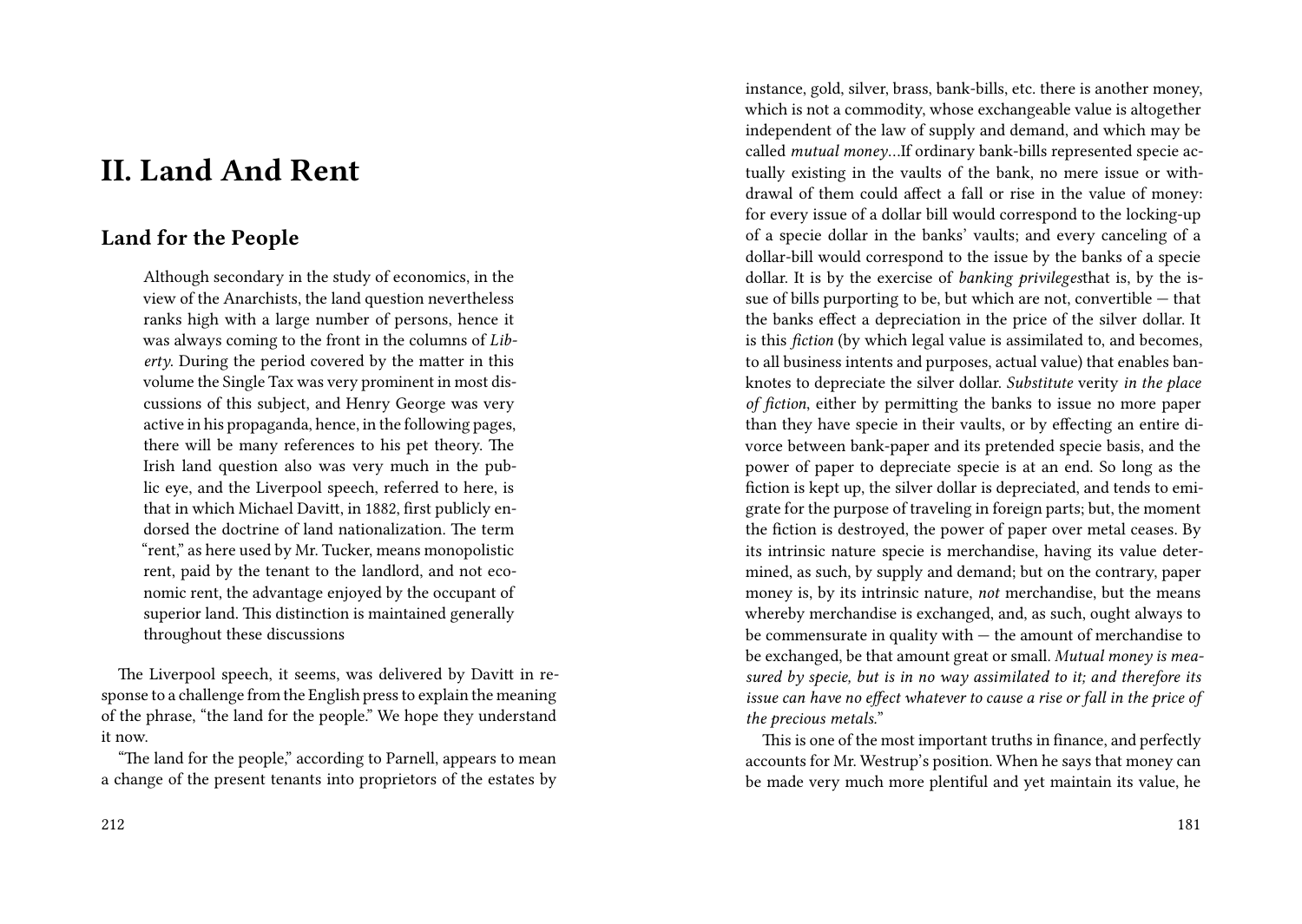is speaking of *mutual money*; when he says that the present value of money depends upon monopoly or scarcity, he is speaking of *merchandise money*.

As sensibly might one say to Mr. Fisher, who is a stanch opponent of government postal service, that "the immediate effect of the total abstention of government from its protection of the public from the roguery of private mail-carriers would be that a great crop of fresh schemes would offer themselves to those desirous of entrusting any of their letters to others to carry. A very large proportion of these schemes possibly the Majority — would be unsound." Well, what of it? Are we on this account to give up freedom? No, says Mr. Fisher. But, then, what is the force of the consideration?

Mr. Westrup's money not only shows that A has given B a conditional title to certain wealth, but guarantees that this wealth has been preserved. That is, it affords a guarantee so nearly perfect that it is acceptable. If you take a mortgage on a house and the owner insures it in your favor, the guarantee against loss by fire is not perfect, since the insurance company may fail, but it is good enough for practical purposes. Similarly, if B, the bank, advances money to A against a mortgage on the latter's stock of goods, it is within the bounds of possibility that A will sell the goods and disappear forever, but he will thus run the risk of severe penalties; and these penalties, coupled with B's caution, make a guarantee that practically serves. To be sure, Mr. Westrup's money does not assure the holder that the bank will deliver the borrowed articles on demand, but it does assure him that .he can get similar articles or their equivalents on demand from any customers of the bank that have them for sale, because all these customers are pledged to take the bank's notes; to say nothing of the fact that the bank, though not bound to redeem on demand, is bound to redeem as fast as the mortgage notes mature.

The truisms which Mr. Fisher enunciates so solemnly do not establish the absence of any necessity for enabling all wealth to be issuing and the consequent activity of capital insure both low interest and. high wages. They do not deny that low interest sometimes results from other causes and unaccompanied by any increase in wages. When the money monopolists through their privilege have bled the producers nearly all they can, hard times set in, business becomes very insecure, no one dares to venture in new directions or proceed much further in old directions, there is no demand for capital, and therefore interest fails; but, there being a decrease in the volume of business, wages fall also. Suppose, now, that great leveller, bankruptcy, steps in to wipe out all existing claims, and economic life begins over again under a system of free banking. What happens then? All capital is at once made available by the abundance of the currency, and the supply is so great that interest is kept very low; but confidence being restored and the way being clear for all sorts of new enterprises, there is also a great demand for capital, and the consequent increase in the volume of business causes wages to rise to a very high point. When people are afraid to borrow, interest is low and wages are low; when people are anxious to borrow, but can find only a very little available capital in the market, interest is high and wages are low; when people are both anxious to borrow and can readily do so, interest is low and wages are high, the only exception being that, when from some special cause labor is extraordinarily productive (as was the case in the early days of California), interest temporarily is high also.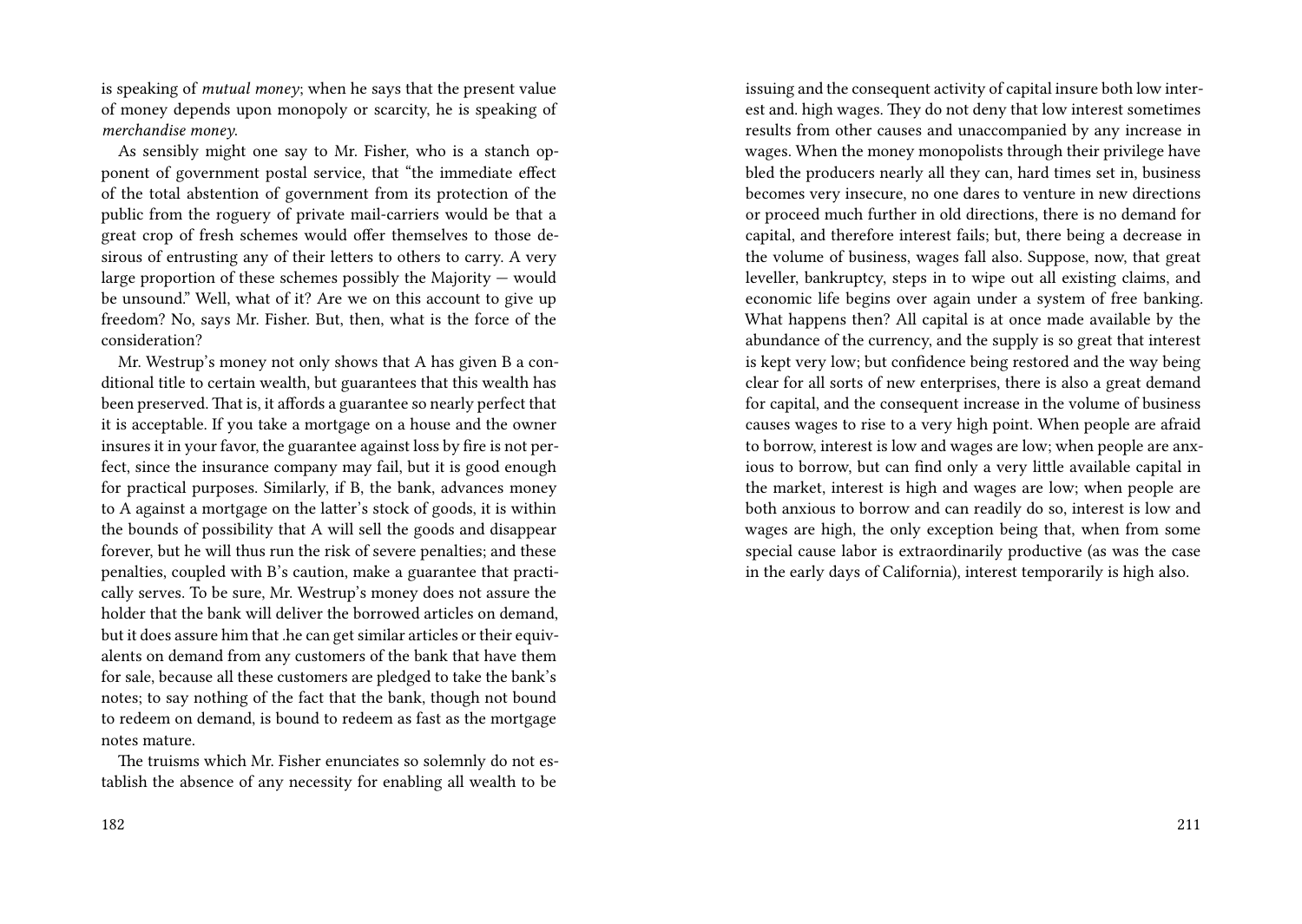Perhaps Mr. Denslow will tell us, as we have so often been told before, that this day's work should be paid for a second and a third and a hundredth and a millionth time, because !he capital which it produced and in which it is embodied increased the productivity of future labor. The fact that it did cause such an increase we grant; but that labor, where there is freedom, is or should be paid in proportion to its usefulness we deny. All useful qualities exist in nature, either actively or potentially, and their benefits, under freedom, are distributed by the natural law of free exchange among mankind. The laborer who brings any particular useful quality into action is paid according to the labor he has expended, but gets only his share, in common with all mankind, of the special usefulness of this product. It is true that the usefulness of his product has a tendency to enhance its price; but this tendency is immediately offset, wherever competition is possible,  $-$  and as long as there is a money monopoly there is no freedom of competition in any industry requiring capital@by the rush of other laborers to create this product, which lasts until the price falls back to the normal wages of labor. Hence it is evident that the owner of the capital embodying the day's work above referred to cannot get his work paid for even a second time by selling his capital. Why, then, should he be able to get it paid for a second time and an infinite number of times by repeatedly lending his capital? Unless Mr. Denslow can give us some reason, he will have to admit that all profit-sharing is a humbug, and that the entire net product of industry should fall into the hands of labor not previously embodied in the form of capital — in other words, that wages should entirely absorb profits.

Some nincompoop, writing to the Detroit *Spectator* in opposition to cheap money, says: "If low interest insured high wages, during times of business depression wages would be high, for then interest reaches its minimum." Another man unable to see below the surface of things and distinguish association from causation! The friends of cheap money do not claim that low interest insures high wages. What they claim is that free competition in currency-

represented by money. This necessity is shown by the fact that, when the monetary privilege is conferred upon one form of wealth exclusively, the people have to obtain this :form of wealth at rates that sooner or later send them into bankruptcy.

The value of gold would be reduced by mutual banking, because it would thereby be stripped of that exclusive monetary utility conferred upon it by the State. The percentage of this reduction no one can tell in advance, any more than he can tell how much whiskey would fall in price if there were unrestricted competition in the sale of it.

Neither gold nor any other commodity is bought by people who don't want to consume it or in some way cause others to consume it. Gold is in process of consumption when it is in use as currency.

Mutual banking might or might not cause gold to lose its preeminence as the most thoroughly constituted value. If it should do so, then some other commodity more constantly demanded and uniformly supplied would take the place of gold as a standard of value. It certainly is unscientific to impart a factitious monopoly value to a commodity in order to make its value steady.

Other things being equal, the rate of interest is inversely proportional to the residual increment of wealth, for the reason that a low rate of interest (except when offered to an already bankrupted people) makes business active, causes a more universal employment of labor, and thereby adds to productive capacity. The residual increment is less in the United Kingdom, where interest is low, than in the United States, where interest is high, because other things are not equal. But in either country this increment would be greater than it now is if the rate of interest were to fall.

If gold became as abundant as copper, legislation, if it chose, could maintain its value by decreeing that we should drink only from gold goblets. If the value were maintained, the volume of money would be greater on account of the abundance of gold. This increase of volume would lower the rate of interest.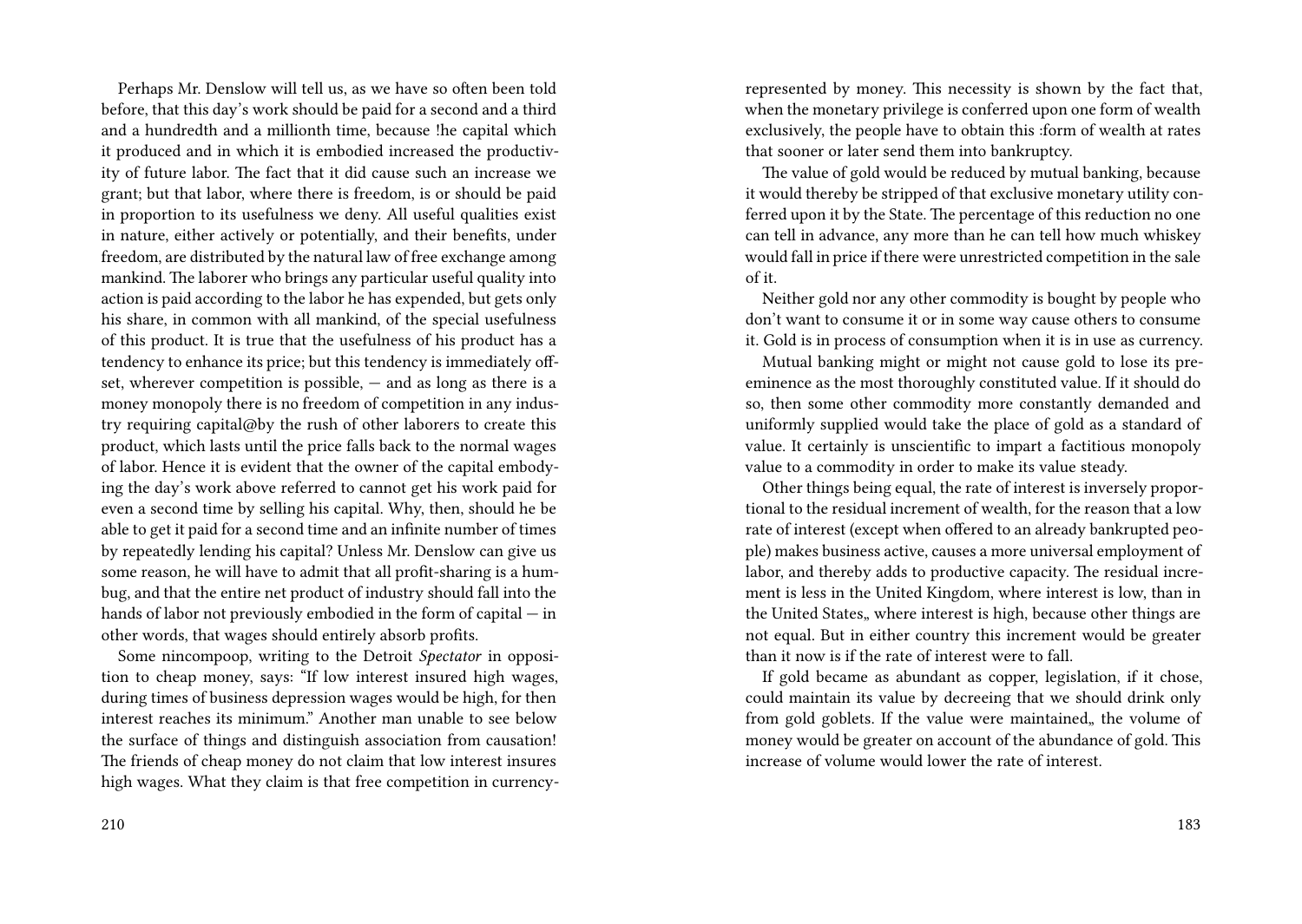A *voluntary* custom of selling preferentially for gold would not be a monopoly, but there is no such voluntary custom. Where cattle are used voluntarily as a medium of exchange, they are not a monopoly; but where there is a law that *only* cattle shall be so used, they are a monopoly.

It is not incumbent on Anarchists to show an analogy between a law to require the exclusive consumption of handmade bricks and any law specifying that the word Dollar in a bond shall imply a certain quantity of gold. But they are bound and ready to show an analogy between the first-named law and any laws prohibiting or taxing the issue of notes, of whatever description, intended for circulation as. currency. Governments force people to consume gold, in the sense that they give people no alternative but that of abandoning the use of money. When government swaps off gold for other commodities, it thereby consumes it in the economic sense. The United States government purchases its gold and silver. It can hardly be said, however, that it purchases silver in an open market, because, being obliged by law to buy so many millions each month, it thereby creates an artificial market.

Again Mr. Fisher came back, in his characteristic style, to which Mr. Tucker replied in the following manner:

Mr. Fisher's article is nothing but a string of assertions, most of which, as matters of fact, are untrue. The chief of these untruths is the statement that in exchanging gold we do not consume it. What is consumption? It is the act of destroying by use or waste. One of the uses of gold  $-$  and under the existing financial system its chief use  $-$  is to act as a medium of exchange, or else as the basis of such a medium. In performing this function it wears out; in other words, it is consumed. Being given a monopoly of this use or function, it has an artificial value, — a value which it would not have if other articles, normally capable of this f unction, were not forbidden to compete with it. And these articles suffer from this little doubt that the first essays will be, as "Edgeworth" hopes, "local and @ted." But I do not think the money so produced will be nearly as safe as that which will result when the system has become widespread and its various branches organized in such a way that the best means of protection may be utilized at small expense.

Frequently the editor of *Liberty* found it necessary to attack the delusions and sophistries of writers in other periodicals, and the following is a case in point. (In this article Mr. Tucker used the term "Socialist" in its generic sense, and of course did not mean "state" Socialist.)

Van Buren Desnlow, discussing in the *Truth Seeker* the comparative rewards of labor and capital, points out that the present wage system divides profits almost evenly between the two, instancing the railways of Illinois, which pay annually in salaries and wages \$811,936,170, and to capital, which Mr. Denslow defines as the "labor previously done in constructing and equipping the roads," \$81,720,265. Then he remarks:

"No system of intentional profit-sharing is more equal than this, provided we assent to the principle that a day's work already done and embodied in the form of capital is as well entitled to compensation for its use as a day's work not yet done, which we call labor." Exactly. But the principle referred to is the very thing which we Socialists deny, and until Mr. Denslow can meet and vanquish us on that point, he will in vain attempt to defend the existing or any other form of profit-sharing.The Socialists assert that "a day's work embodied in the form of capital" has already been fully rewarded by the ownership of that capital; that, if the owner lends it to another to use and the user damages it, destroys it, or consumes any part of it, the owner is entitled to have this damage, destruction, or consumption made good; and that, if the owner receives from the user any surplus beyond the return of his capital intact, his day's work is paid for a second time.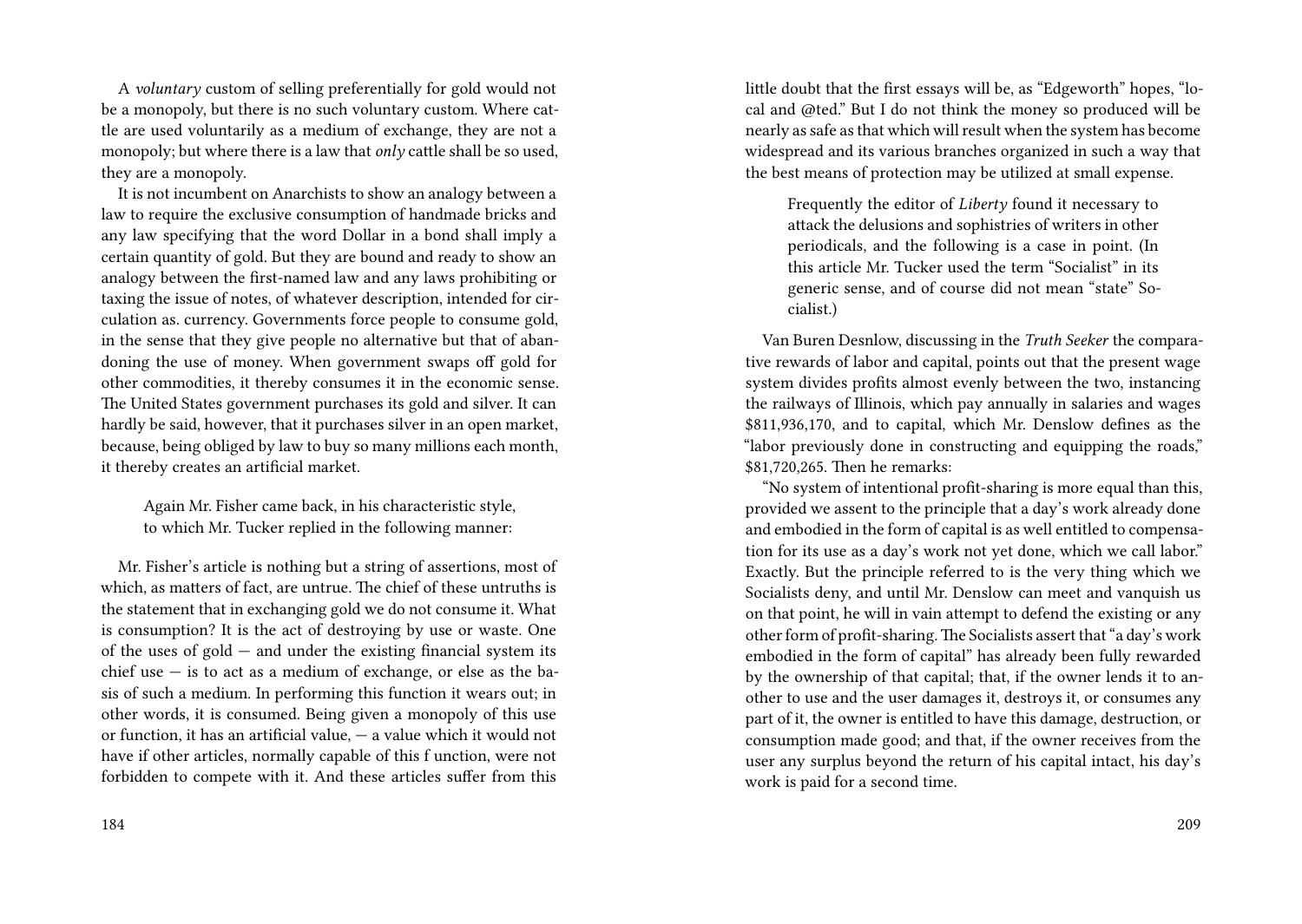The only foresight absolutely necessary to progress is foresight of the fact that liberty is its single *essential* condition.

"Edgeworth," writing to *Liberty*, expressed doubt about how some phases of Proudhon's Exchange Bank would work out in practice. Mr. Tucker patiently explained the various points criticised:

Proudhon was accustomed to present his views of the way in which credit may be organized in two forms, @s Bank of Exchange and his Bank of the People. The latter was his real ideal; the former he advocated whenever he wished to avoid the necessity of combating the objections of the governmentalists. The Bank of Exchange was to be simply the Bank of France transformed on the mutual principle. It is easy to see that the precautions against forgery and overissue now used by the Bank of France would be equally valid after the transformation. But in the case of the Bank of the People, which involves the introduction of free competition into the banking business, these evils will have to be otherwise guarded against. The various ways of doing this are secondary considerations, having nothing to do with the principles of finance; and human ingenuity, which has heretofore conquered much greater obstacles, will undoubtedly prove equal to the emergency. The more reputable banks would soon become distinguished from the others by some sort of voluntary organization and mutual inspection necessary to their own protection. The credit of all such as declined to submit to thorough examination by experts at any moment or to keep their books open for public inspection would be ruined, and these would receive no patronage. Probably also the better banks would combine in the use of a uniform banknote paper difficult to counterfeit, which would be guarded most carefully and distributed to the various banks only so far as they could furnish security for it. In fact, any number of checks can be devised by experts that would secure the currency against all attempts at adulteration. Mere is

208

restriction of competition in very much the same way that a theatre forbidden to give Sunday performances suffers if its rival is allowed the privilege. Mr. Fisher may deny the analogy as stoutly as he chooses; it is none the less established. This analogy established, Mr. Fisher's position falls as surely as his other position has fallen: the position that government cannot affect values, which he at first laid down with as much contemptuous assurance as if no one could deny it without thereby proving himself a born fool. So there is no need to refute the rest of the assertions. I will simply enter a specific denial of some of them. It is untrue that gold is not withdrawn from the market to raise its price. It is untrue that the gold mines are kept open *principally* to supply the arts. It is untrue that, if gold were twice as dear or twice as cheap, bankers would not lose or gain; the chief business of the banker is not to buy and sell gold, but to lend it. And I believe it to be untrue — though here I do not speak of what I positively know — that English law permits the establishment of such banks as Proudhon, Greene, and Spooner proposed. Mr. Fisher certainly should know more about this than I, but I doubt his statement, first, because I have found him in error so often; second, because nine out of ten Massachusetts lawyers will tell you with supreme confidence that there is no law in Massachusetts prohibiting the use of notes and checks as currency (yet there is one of many years' standing, framed in plain terms, and often have I astonished lawyers of learning and ability by showing it to them); and, third, because I am sure that, if such banks were legal in England, they would have been started long ago.

Another long letter from Mr. Fisher here intervened and the editor of *Liberty* took up each point and carefully replied to it:

A laborer's product is such portion of the value of that which he delivers to the consumer as his own labor has contributed. To expect the laborer's wages to buy this value back is to expect no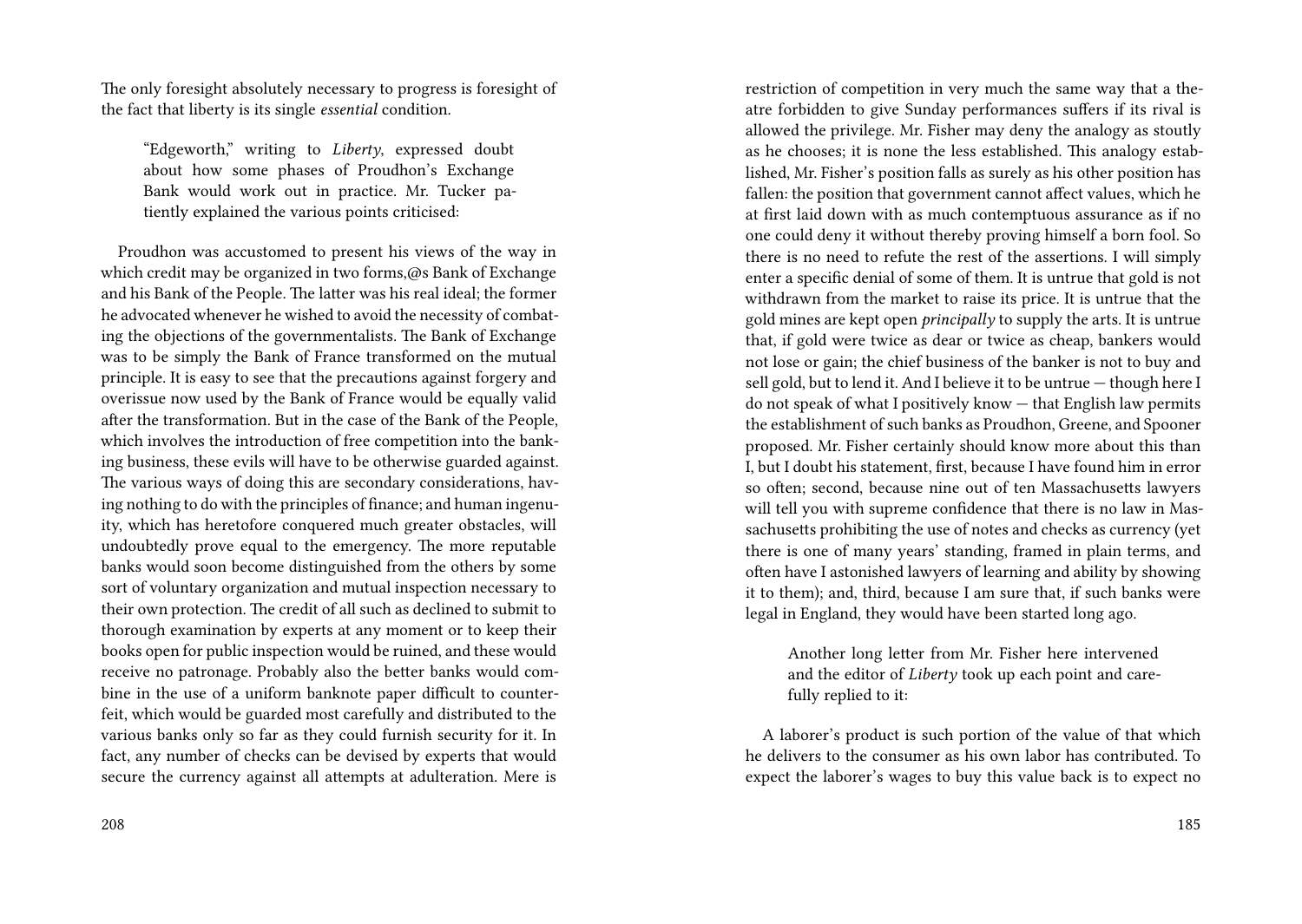more than simple equity. If some other laborer has contributed to the total value of the delivered article by making a tool which has been used in its manufacture by the laborer who delivers it, then the wages of the laborer who makes the tool should also buy back *his* product or due proportion of value, and would do so under liberty. But his portion of the value and therefore his wage would be measured by the wear and tear which the tool had suffered in this single act of manufacture, and not by any supposed benefit conferred by the use of the tool over and above its wear and tear. In other words, the tool-maker would simply sell that portion of the tool destroyed in the act of manufacture instead of lending the tool and receiving it again accompanied by a value which would more than restore it to its original condition. Mr. Fisher's interpretation rests, furthermore, on a misconception of the term wages.

When a farmer hires a day-laborer for a dollar a day and his board, the board is as truly a part of the wages as is the dollar; and when I say that the laborer's wages should buy back his product, I mean that the total amount which he receives for his labor, whether in advance or subsequently, and whether consumed before or after the performance of his labor, should be equal in market value to his total contribution to the product upon which he bestows his labor. Is this expecting too much? If so, might I ask to whom the excess of product over wage should equitably go?

Every man who postpones consumption takes a risk. If he keeps commodities which he does not wish to consume, they may perish on his hands. If he exchanges them for gold, the gold may decline in value. If he exchanges them for government paper promising gold on demand, the paper may decline in value. And if he exchanges them for mutual money, this transaction, like the others (though in a smaller degree, we claim), has its element of risk. But, as long as merchants seem to think that they run less risk by temporarily placing their valuables at the disposal of others than by retaining possession of them, the advocates of mutual money will no more concern themselves about giving them recompense beyond

Mr. Frank A. Matthews, an Anarchist and believing in the "Cost" principle, expressed a feeling that there was something arbitrary about that principle, and at the same time confessed that his mind was unable to reconcile "Cost" and competition. The editor of *Liberty* revealed the cause of his difficulty and explained the operation of the Cost principle:

The Cost principle cannot fail to seem arbitrary to one who does not see that it can only be realized through economic processes that go into operation the moment liberty is allowed in finance. To see this it is necessary to understand the principles of mutual banking, which Mr. Matthews has not attentively studied. If he had, he would know that the establishment of a mutual bank does not require the investment of capital, inasmuch as the customers of the bank furnish all the capital upon which the bank's notes are based, and that therefore the rate of discount charged by the bank for the service of exchanging its notes for those of its customers is governed, under competition, by the cost of that service, and not by the rate of interest that capital commands. The relation is just the contrary of Mr. Matthews's supposition. It is the rate of interest on capital that is governed by the bank's rate of discount, for capitalists will not be able to lend their capital at interest when people can get money at the bank without interest with which to buy capital outright. It is this effect of free and mutual banking upon the rate of interest on capital that insures, or rather constitutes, the realization of the Cost principle by economic processes. For the moment interest and rent are eliminated as elements of price, and brisk competition is assured by the ease of getting capital, profits fall to the level of the manufacturer's or merchants proper wage. It is well, as Mr. Matthews says, to have the Cost principle in view; for it is doubtless true that the ease with which society travels the path of progress is largely governed by the clearness with which it foresees it. But, foresight or no foresight, it "gets there just the same."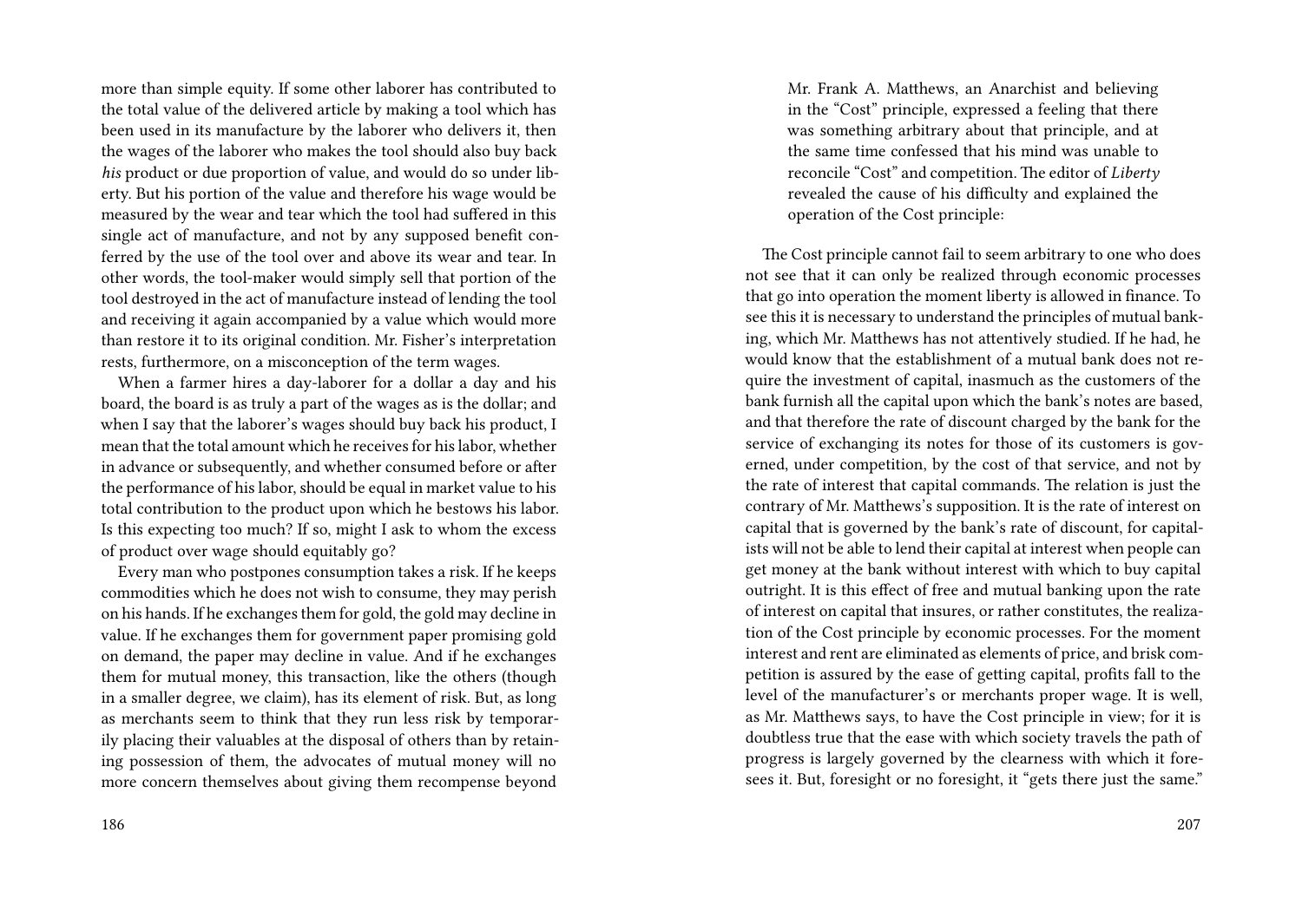E, etc., down to Z, who in turn with the same notes buy products of each other, and in course of time come back to A with them to buy his farm produce. A, thus regaining possession of B's notes, returns them to B, who then cancels his mortgage on A's farm. All these parties, from A to Z, have been using for the performance of innumerable transactions B's notes based on A's farm, — that is, a currency based on some security "other than its inherent function and non-discountableness." They were able to perform them only because they all knew that the notes were thus secured. A knew it because he gave the mortgage; B knew it because he took the mortgage; C, D, E, etc., down to Z knew it because they knew that B never issued notes unless they were secured in this or some similar way. Now, *Liberty* is ready to see, as Mr. Benton says it *ought* to see, that any or all of these parties have been robbed by the use of this money when Mr. Benton shall demonstrate it by valid fact and argument. Until then he must stay in his corner.

A word as to the phrase "legal tender." That only is legal tender which the government prescribes as valid for the discharge of debt. Any currency not so prescribed is not legal tender, no matter how universal its use or how unlimited its issue, and to label it so is a confusion of terms.

Another word as to the term "Greenbacker." He is a Greenbacker who subscribes to the platform of the Greenback party. The cardinal principle of that platform is that the government shall monopolize the manufacture of money, and that any one who, in rebellion against that sacred prerogative, may presume to issue currency on his own account shall therefore be taxed, or fined, or imprisoned, or hanged, or drawn and quartered, or submitted to any other punishment or torture which the government, in pursuit and exercise of its good pleasure, may see fit to impose upon him. Unless Mr. Benton believe in that, he is not a Greenbacker, and I am sure I am not, although, with Mr. Benton, I believe in a non-interest-bearing currency.

the bare return of their valuables unimpaired than the advocates of gold and government paper will concern themselves to insure the constancy of the one or the solvency of the other. As for the "something out of nothing" fallacy, that is shared between God and the Shylocks, and, far from being entertained by the friends of free banking, is their special abomination. "Credit without remuneration!" shrieks Mr. Fisher in horror. But, if credit is reciprocal, why should there be remuneration? "Debt without cost!" But, if debt is reciprocal, why should there be cost? "Unlimited or very plentiful money without depreciation!" But if the contemplated addition to the volume of currency contemplates in turn a broadening of the basis of currency, why should there be depreciation? Free and mutual banking means simply reciprocity of credit, reciprocity of debt, and an extension of the currency basis.

It is the especial claim of free banking that it will increase production. To make capital fluent is to make business active and to keep labor steadily employed at wages which will cause a tremendous effective demand for goods. If free banking were only a picayunish attempt to distribute more equitably the small amount of wealth now produced, I would not waste a moment's energy on it.

I am interested in securing the greatest possible liberty for banking so that I may profit by the greater competition that would then be carried on between those born with a genius for finance. But what about Proudhon, Mr. Fisher? He was no amateur. He could value, not only a horse, but a railroad, the money kings utilized his business brains, his Manual for a Bourse Speculator served them as a guide, and, when he started his Banque du Peuple, it immediately assumed such proportions that Napoleon had to construct a crime for which pro to clap him into jail in order to save the Bank of France from this dangerous competitor. The suppression of Proudhon's bank was a coercion of the market. And in this country attempt after attempt has been made to introduce credit money outside of government and national bank channels, and the prompt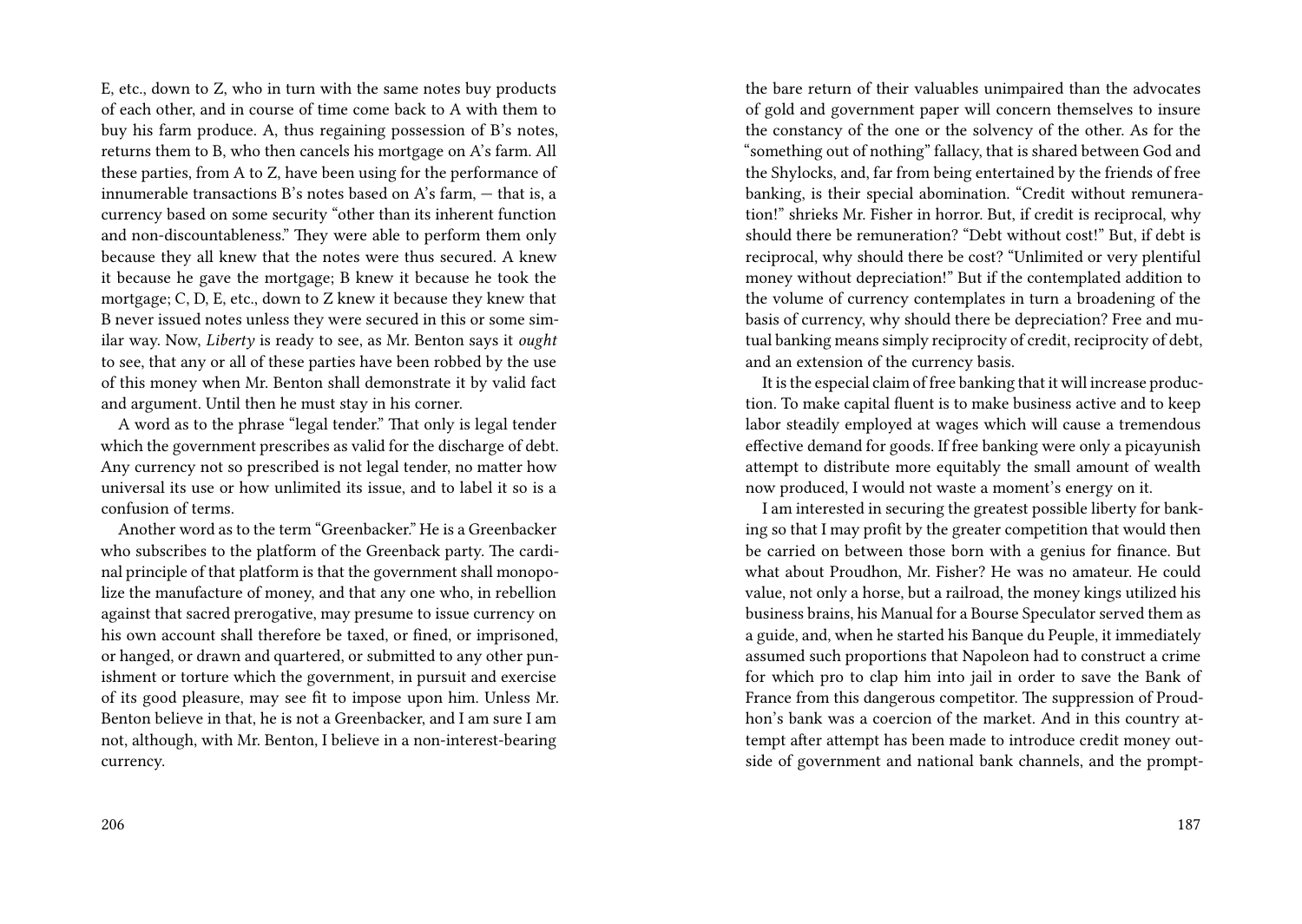ness of suppression has always been proportional to the success of the attempt.

I tell Mr. Fisher again that it is a crime to issue and circulate as currency a note promising to deliver iron at a certain time. I know that it is a crime in this country, and I believe that the laws of England contain restrictions that accomplish virtually the same result.

There is no contradiction between my position and Greene's. Greene held, as I hold, that the existing monopoly imparts an artificial value to gold, and that the abolition of the monopoly would take away this artificial value. But he also held, as I hold, that, after this reduction of value had been effected, the variations in the volume of mutual money would be independent of the price of specie. In other words, this reduction of the value of gold from the artificial to the normal point will be, effected by the equal liberty given to other commodities to serve as a basis of currency; but, this liberty having been granted and having taken effect, the issue of mutual money against these commodities, each note being based on a specific portion of them, cannot affect the value of any of these commodities, of which gold is one. It is no answer to the charge of monopoly to say that any one can buy and sell gold coin. No one denies that. The monopoly complained of is this — that only holders of gold (and, in this country, of government bonds) can use their property as currency or as a basis of currency. Such a monopoly has even more effect in enhancing the price of gold than would a monopoly that should allow only certain persons to deal in gold. The price of gold is determined less by the number of persons dealing in it than by the ratio of the total supply to the total demand. The monopoly that the Anarchists complain of is monopoly that increases the demand for gold by giving it the currency function to the exclusion of other commodities. If my whiskey illustration isn't satisfactory, I will change it. If whiskey were the only alcoholic drink allowed to be used as a beverage, it would command a higher price than it commands now. I should then tell Mr. Fisher

188

exempt from the ten per cent. tax imposed upon State bank circulation.

Of course a scheme like this would not work the economic revolution which Anarchism expects from free banking. It does not destroy the monopoly of the] right to bank; it retains the control of the currency in the hands of a cabal; it undertakes the redemption of the currency in legal-tender money, regardless of the fact that, if any large proportion of the country's wealth should become directly represented in the currency, there would not be sufficient legal-tender money to redeem it. It is dangerous in its feature of centralizing responsibility instead of localizing it, and it is defective in less important respects. I call attention to it, and welcome it, because here for the first time Proudhon's doctrine of the republicanization of specie is soberly championed by a recognized economist. This fact alone makes it an important sign of the times.

Still another Greenbacker, Mr. E. H. Benton, stepped forward to plead for his favorite doctrine, the unlimited issue of government fiat money, a "full legal tender," which, he maintained, needed no other security than "its inherent function and non-discountableness," making a non-interest-bearing currency. Mr. Tucker tried to make him see the light:

Let me suppose a case for Mr. Benton. A is a farmer, and owns 2 farm worth five thousand dollars. B keeps a bank of issue, and is known far and wide as a cautious and honest business man. C, D, E, etc., down to Z are each engaged in some one of the Various pursuits of civilized life. A needs ready money. He mortgages his farm to B, and receives in return B's notes, in various denominations, to the amount of five thousand dollars, for which B charges A this transaction's just proportion of the expenses of running the bank, which would be a little less than one-half of one per cent. With these notes A buys various products which he needs of C, D,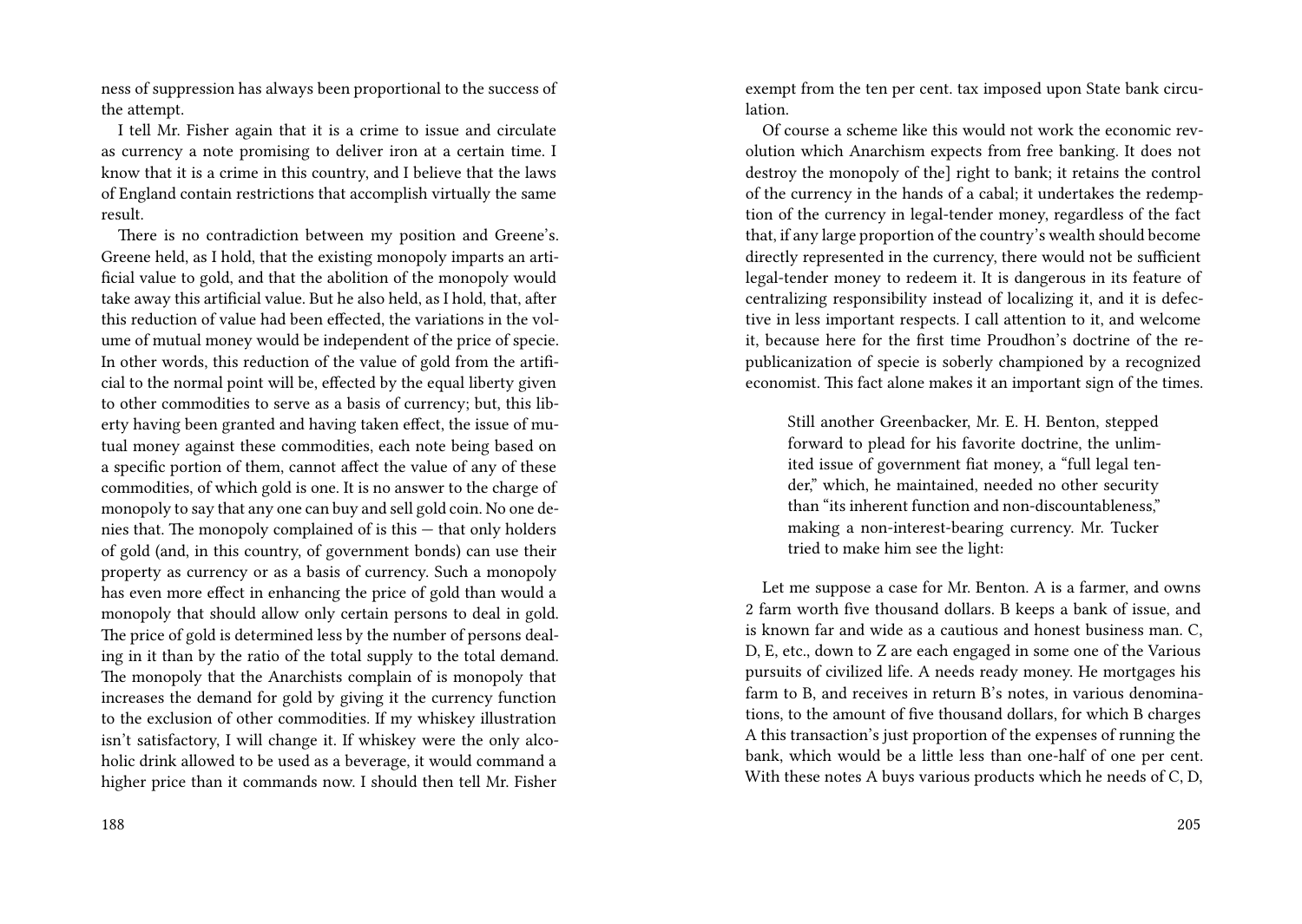fornia senator, blissfully unaware that his bill is utterly subversive to the sole essential of Greenbackism, — namely, the fiat idea. The Greenbacker is distinguished from all other men in this and only in this, — that in his eyes a dollar is a dollar because the government stamps it as such. Now in Stanford's eyes a dollar is a dollar because it is based upon and secured by a specific piece of property that will sell in the market for at least a certain number of grains of gold. Two views more antagonistic than these it would be impossible to cite. And yet the leading organs of Greenbackism apparently regard them as identical.

The great central principle of Anarchistic economics — namely, the dethronement of gold and silver from their position of command over all other wealth by the destruction of their monopoly currency privilege — is rapidly forging to the front. The Farmers' Alliance sub-treasury scheme, unscientific and clumsy as it is, is a glance in this direction. The importance of Senator Stanford's land bill, more scientific and workable, but incomplete, andx vicious because governmental, has already been emphasized in these columns. But most notable of all is the recent revolution in the financial attitude of Edward Atkinson, the most orthodox and cocksure of American economists, who now swells with his voice the growing demand for a direct representation of all wealth in the currency.

The proposal is briefly this: that the national banks of the country shall be divided into several districts, each district having a certain city as a banking centre; that any bank may deposit with the clearing-house securities satisfactory to the clearing-house committee, and receive from the clearing-house certificates in the form of bank-notes of small denominations, to the extent of seventy-five per cent. of the value of the securities; that these notes shall bear the bank's promise to pay on the back, and shall be redeemable on demand at the bank in legal-tender money, and, in case of failure on the bank's part to so redeem them, they shall be redeemable at the clearing-house; and that this new circulating medium shall be

that the value of whiskey was artificial and that free rum would reduce it to its normal point. If he should then ask me what the normal point was, I should answer that I had no means of knowing. If he should respond that the fall in whiskey resulting from free rum would be limited to such relinquishment of profit as "would be forced upon the dealers by competition," I should acquiesce with the remark that the distance from London to Liverpool is equal to the distance from Liverpool to London.

It is Mr. Fisher's analogy, not mine, that is false and inapplicable. The proper analogy is not between gold and the commodities carried, but between gold and the vehicle in which they are carried. The cargo of peaches that rots on its way from California to New England may not be economically consumed (though for my life I can't see why such consumption isn't as economic as the tipping of silver into the Atlantic by the United States government, which Mr. Fisher considers purely economic), but at any rate the wear of the car that carries the cargo is an instance of economic consumption. Now the gold that goes to California to pay for those peaches and comes back to New England to pay for cotton cloth, and thus goes back and forth as constantly as the railway car and facilitates exchange equally with the railway car and wears out in the process just as the railway car wears out, is in my judgment consumed precisely as the railway car is consumed. That only is a complete product, Mr. Fisher tells us, which is in the hands of a person who applies it to the direct gratification of some personal craving. I suppose Mr. Fisher will not deny that a railway car is a complete product. But if it can be said to be in the hands of a person who applies it to the direct gratification of some personal craving, then the same can be said of gold.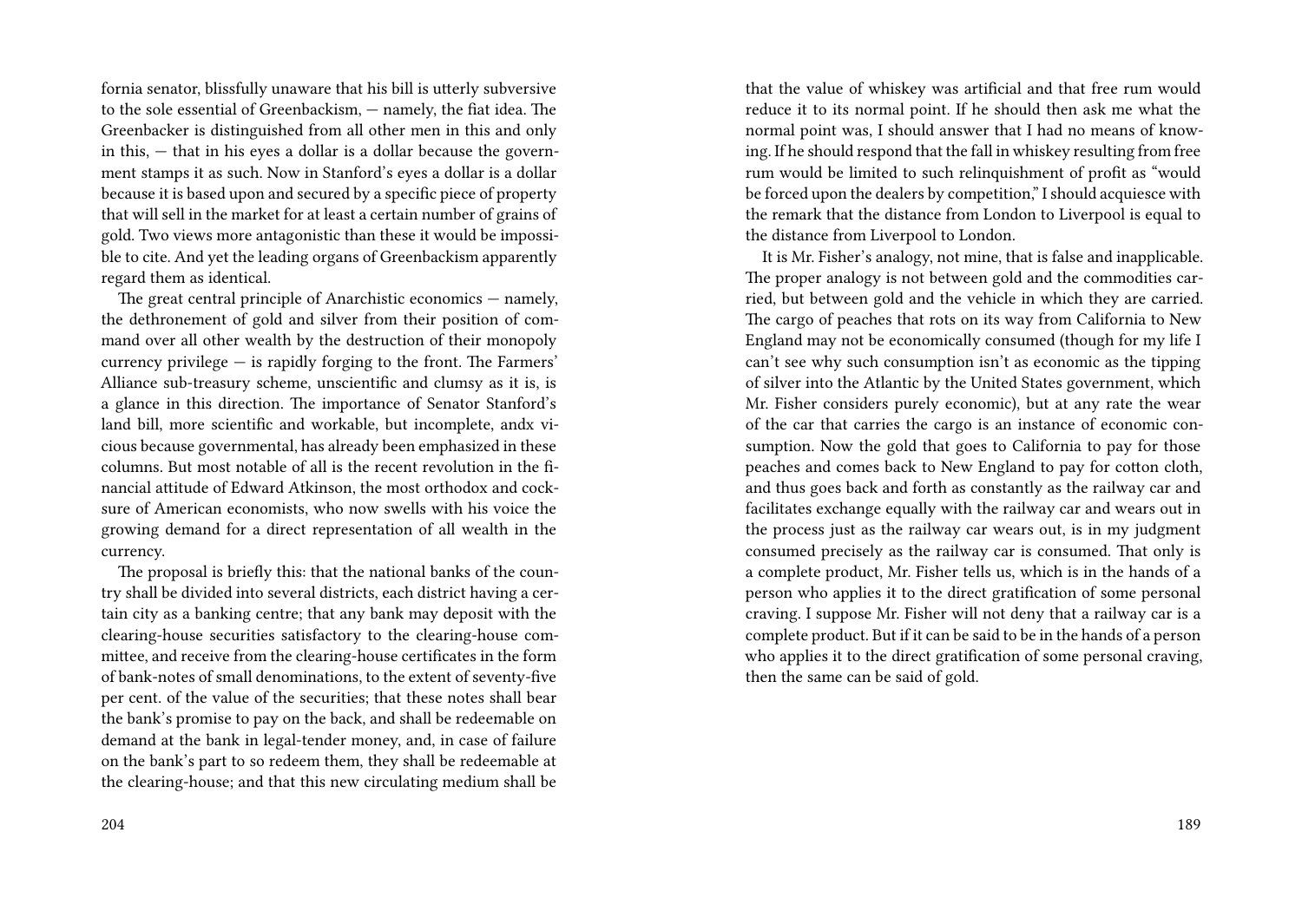## **Henry George and Interest**

When Henry George was conducting his *Standard* some of his correspondents inveigled him into a discussion of the question of interest, in which he attempted to prove that interest is a vital reality apart from the money monopoly. The editor of *Liberty* at once took issue with him there:

The *Standard* now acknowledges that "the theory of interest as propounded by Mr. George has been more severely and plausibly criticized than any other phase of the economic problem as he presents it." When we consider that George regards it as an economic law that interest varies inversely with so important a thing as rent, we see that he cannot consistently treat as unimportant any "plausible" argument urged in support of the theory that interest varies principally, not with rent, but with the economic conditions arising from a monopoly of the currency.

It appears that all the trouble of the enemies of interest grows out of their view of it as exclusively incidental to borrowing and lending, whereas interest on borrowed capital is itself "incidental to real interest," which is the increase that capital yields irrespective of borrowing and lending." This increase, Mr. George claims, is the work of time, and from this premise he reasons as follows:

"The laborer who has capital ready when it is wanted, and thus, by saving time in making it, increases production, will get and ought to get some consideration — higher wages, if you choose, or interest, as we call it,  $-$  just as the skillful printer who sets fifteen hundred ems an hour will get more for an hour's work than the less skillful printer who sets only a thousand. In the one case greater power due to skill, and in the other greater power due to capital, produce greater results in a given time; and in neither case is the increased compensation a deduction from the earnings of other men."

similar to it economically. Some bad name would be affixed to the Stanford notes, and this would replace the *assignat*, the "wild cat," and the "rag baby," as a more effective scarecrow.

While hoping, then, that it may never pass, let us nevertheless make the most of its introduction by using it as a text in our educational work. This may be done in one way by showing its economic similarity to Anarchistic finance and by disputing the astounding claim of originality put forward by Stanford. In his Senate speech of May 23, he said: "There is no analogy between this scheme for a government of 65,000,000 people, with its boundless resources, issuing its money, secured directly by at least \$2 for \$1, on the best possible security that could be desired, and any other financial proposition that has ever been suggested." If Stanford said this honestly, his words show him to be both an intellectual pioneer and a literary laggard. More familiarity with the literature of the subject would show him that he has had several predecessors in this path. Col. William B. Greene used to say of Lysander Spooner's financial proposals that their only originality lay in the f act that he had taken out a patent on them. The only originality of Stanford's lies in the fact that it is made for a government of 65,000,000 of people. For governments of other sizes the same proposal has been made before. Parallel to it in all essentials, both economically and politically, are Proudhon's Bank of Exchange and the proposal of Hugo Bilgram. Parallel to it economically are Proudhon's Bank of the People, Greene's Mutual Banks, and Spooner's real estate mortgage banks. And the financial thought that underlies it is closely paralleled in the writings of Josiah Warren, Stephen Pearl Andrews, and John Ruskin. If Stanford will sit at the feet of any of these men for a time, he will rise a wiser and more modest man.

Like most serious matters, this affair has its amusing side. It is seen in the idolization of Stanford by the Greenbackers. This shows how ignorant these men are of their own principles. Misled by the resemblance of the proposed measure to Greenbackism in some incidental respects, they hurrah themselves hoarse over the Cali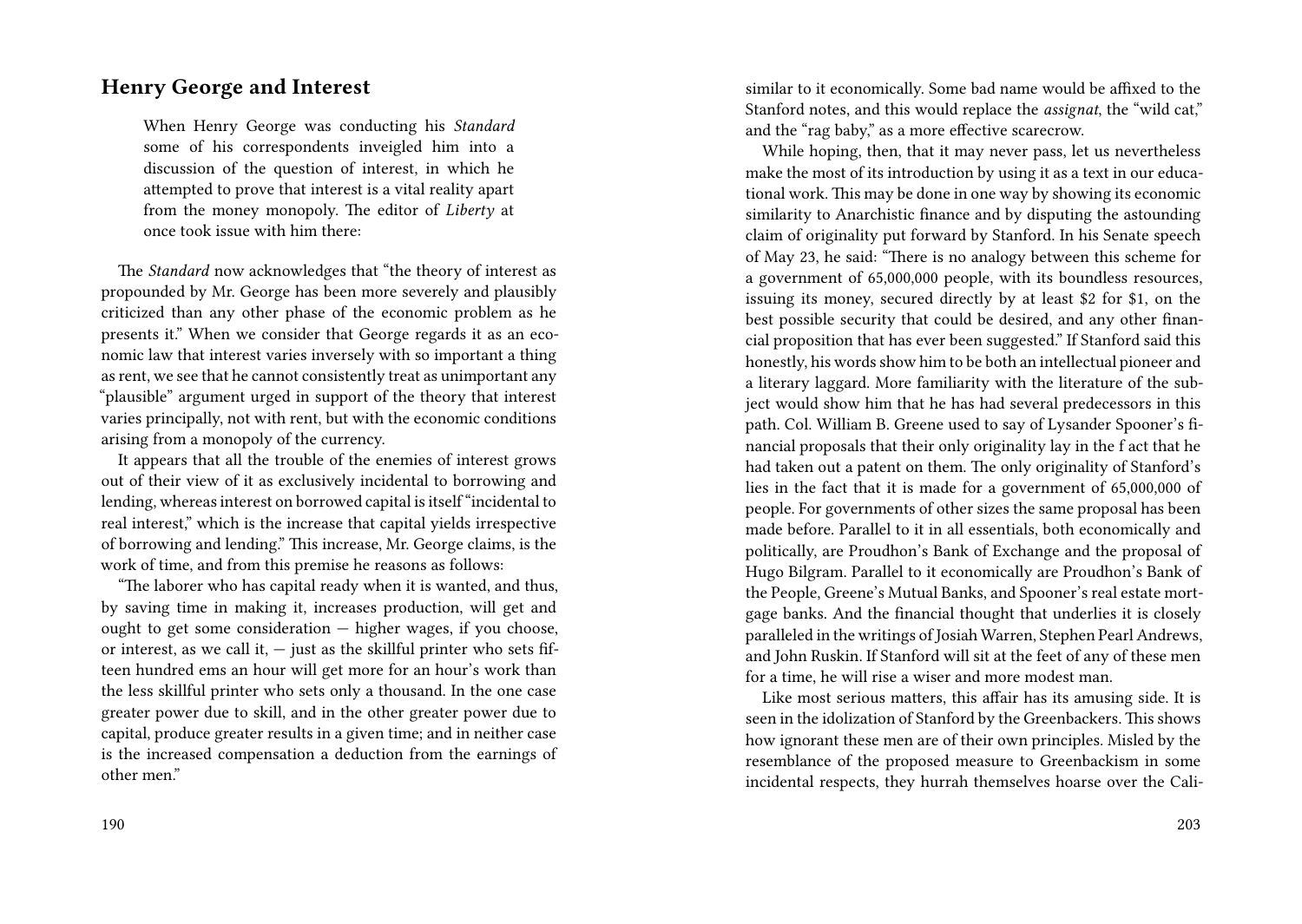of operating the system, in order to steadily and surely transfer a good three-fourths of the income of idle capitalists to the pockets of the wage-workers of the country. The author of this bill is so many times a millionaire that, even if every cent of his income were to be cut off, his principal would still be sufficient to support his family for generations to come, but it is none the less true that he has proposed a measure which, with the qualifications already specified, would ultimately make his descendants either paupers or toilers instead of gigantic parasites like himself. In short, Leland Stanford has indicated the only blow (considered solely in its economic aspect) that can ever reach capitalism's heart. From his seat in the United States Senate he has told the people of this country, in effect, that the fundamental economic teaching reiterated by *Liberty* from the day of its first publication is vitally true and sound.

Unhappily his bill is vitiated by the serious defect of governmentalism. If it had simply abolished all the restrictions and taxes on banking, and had empowered all individuals and associations to do just what its passage would empower the government to do, it would not only have been significant, but, adopted by congress, it would have been the most tremendously and beneficially effective legislative measure ever recorded on a statute book. But, as it is, it is made powerless for good by the virus of political corruption that lurks within it. The bill, if passed, would be entrusted for execution either to the existing financial cabal or to some other that would become just as bad. All the beneficent results that, as an economic measure, it is calculated to achieve would be nearly counteracted, perhaps far more than counteracted, by the cumulative evils *inherent* in State administration. It deprives itself, in advance, of the vitalizing power of free competition. If the experiment should be tried, the net result would probably be evil. It would fail, disastrously fail, and *the failure and disaster would be falsely and stupidly attributed to its real virtue, its economic character*. For perhaps another century free banking would have to bear the odium of the evils generated by a form of governmental banking more or less

To make this analogy a fair one it must be assumed that skill is a product of labor, that it can be bought and sold, and that its price is subject to the influence of competition; otherwise it furnishes no parallel to capital. With these assumptions the opponent of interest eagerly seizes upon the analogy as entirely favorable to his own position and destructive of Mr. George's. If the skillful printer produced his skill and can sell it, and if other men can produce similar skill and sell it, the price that will be paid for it will be limited, under free competition, by the cost of production, and will bear no relation to the extra five hundred ems an hour. The case is precisely the same with capital. Where there is free competition in the manufacture and sale of spades, the price of a spade will be governed by the cost of its production, and not by the value of the extra potatoes which the spade will enable its purchaser to dig. Suppose, however, that the skillful printer enjoyed a monopoly of skill. In that case, its price would no longer be governed by the cost of production, but by its utility to the purchaser, and the monopolist would exact nearly the whole of the extra five hundred ems, receiving which hourly he would be able to live for the rest of his life without ever picking up a type. Such a monopoly as this is now enjoyed by the holders of capital in consequence of the currency monopoly, and this is the reason, and the only reason, why they are able to tax borrowers nearly up to the limit of the advantage which the latter derive from having the capital. In other words, increase which is purely the work of time bears a price only because of monopoly. Abolish the monopoly, then, and what becomes of Mr. George's "real interest" except as a benefit enjoyed by all consumers in proportion to their consumption? As far as the owner of the capital is concerned, it vanishes at once, and Mr. George's wonderful distinction with it.

He tells us, nevertheless, that the capitalist's share of the results of the increased power which Capital gives the laborer is "not a deduction from the earnings of other men." Indeed! What are the normal earnings of other men? Evidently what they can produce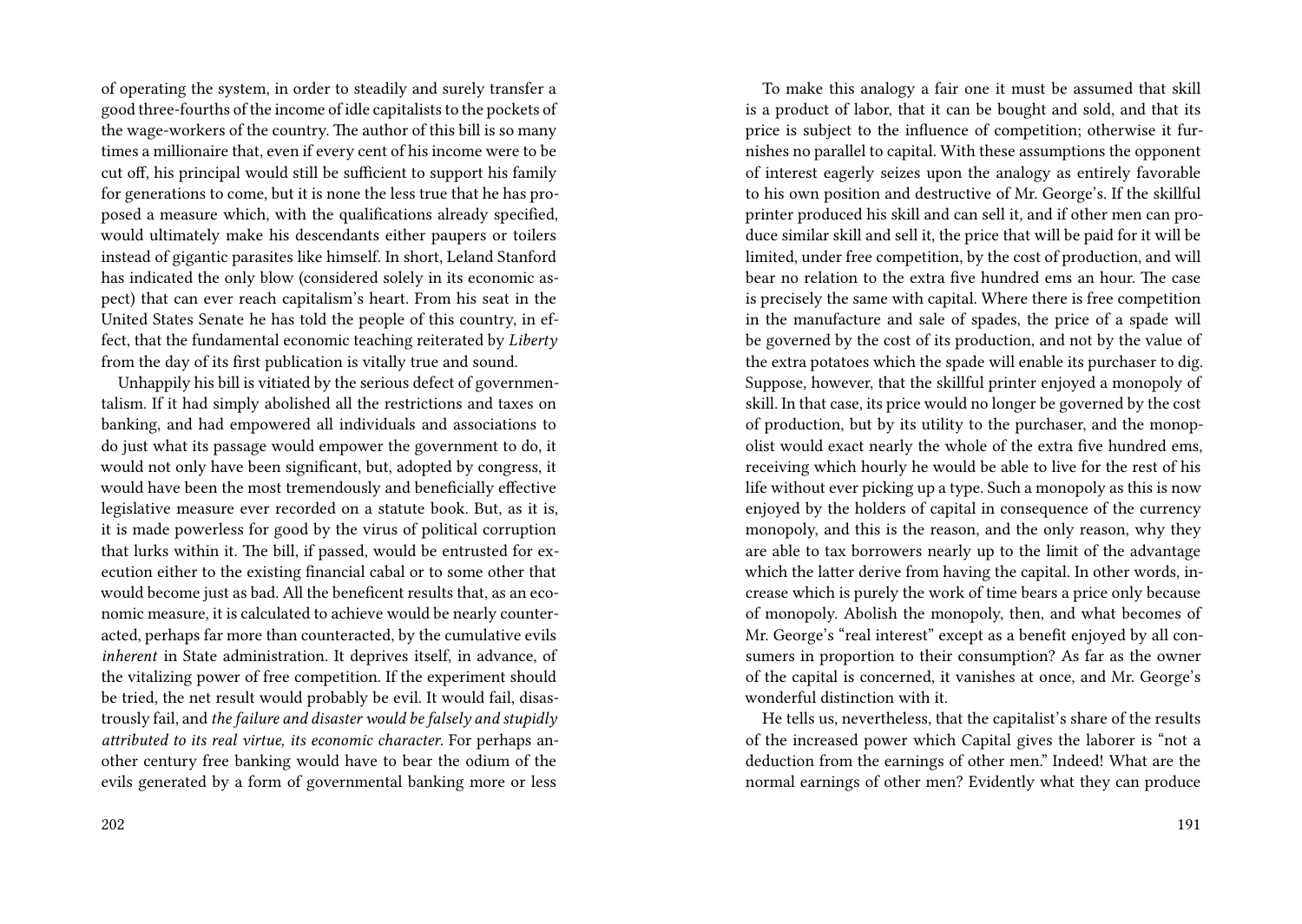with all the tools and advantages which they can procure *in a free market* without force or fraud. If, then, the capitalist, by abolishing the free market, compels other men to procure their tools and advantages of him on less favorable terms than they could get before, while it may be better for them to come to his terms than to go without the capital, does he not deduct from their earnings?

But let us hear Mr. George further in regard to the great value of time to the idler.

"Suppose a natural spring free to all, and that Hodge carries a pail of water from it to a place where he can build a fire and boil the water. Having hung a kettle and poured the water into it, and arranged the fuel and started the fire, he has by his labor set natural forces at work in a certain direction; and they are at work for him alone, because without his previous labor they would not be at work in that direction at all. Now he may go to sleep, or run off and play, or amuse himself in any way that he pleases; and when an hour  $-$  a period of time  $-$  shall have elapsed, he will have, instead of a pail of cold water, a pot of boiling water. Is there no difference in value between that boiling water and the cold water of an hour before? Would he exchange the pot of boiling water for a pail of cold water, even though the cold water were in the pot and the fire started? Of course not, and no one would expect him to. And yet between the time when the fire is started and the time when the water boils he does no work. To what, then, is that difference in value due? Is it not clearly due to the element of time? Why does Hodge demand more than a pail of cold water for the pot of boiling water if it is not that the ultimate object of his original labor the making of tea, for example — is nearer complete than it was an hour before, and that an even exchange of boiling water for cold water would delay him hour, to which he will not submit unless he is paid for it? And why is Podge willing to give more than a pail of cold water for the pot of boiling water, if it is not that it gives him the benefit of an hour's time in production, and thus increases his productive power very much as greater skill would? And if Podge compass is almost sure to strike upon the rocks. Likewise money without security is almost sure to precipitate the people using it into general bankruptcy. When products can be had for the writing of promises and the idea gets abroad that such promises are good money whether kept or not, the promises are very likely to stop producing; and, if the process goes on long enough, it will be found at the end that there are plenty of promises with which to buy, but that there is nothing left to be bought, and that it will require an infinite number of promises to buy an infinitesimal amount of nothing. If, however, people find that their promises will not be accepted unless accompanied by evidence of an intention and ability to keep them, and if this evidence is kept definitely before all through some system of organized credit, the promisors will actively bestir themselves to create the means of keeping their promises; and the free circulation of these promises, far from checking production, will vastly stimulate it, the result being, not bankruptcy, but universal wealth. A money thus secured is fit for civilized people. Any other money, though it have all the essentials, belongs to barbarians, and is hardly fit to buy the Indian's dug-out.

The introduction in congress by Leland Stanford of a bill proposing to issue one hundred millions or more of United States notes to holders of agricultural land, said notes to be secured by first mortgages on such land and to bear two per cent. interest, is one of the most notable events of this time, and its significance is increased by the statement of Stanford, in his speech supporting the bill, that its provisions will probably be extended ultimately to other kinds of property. This bill is pregnant with the economics (not the politics) of Anarchism. It contains the germ of the social revolution. It provides a system of governmental mutual banking. If it were possible to honestly and efficiently execute its provisions, it would have only to be extended to other kinds of property and to gradually lower its rate of interest from two per cent. (an eminently safe figure to begin with) to one per cent., or one half of one per cent., or whatever figure might be found sufficient to cover the cost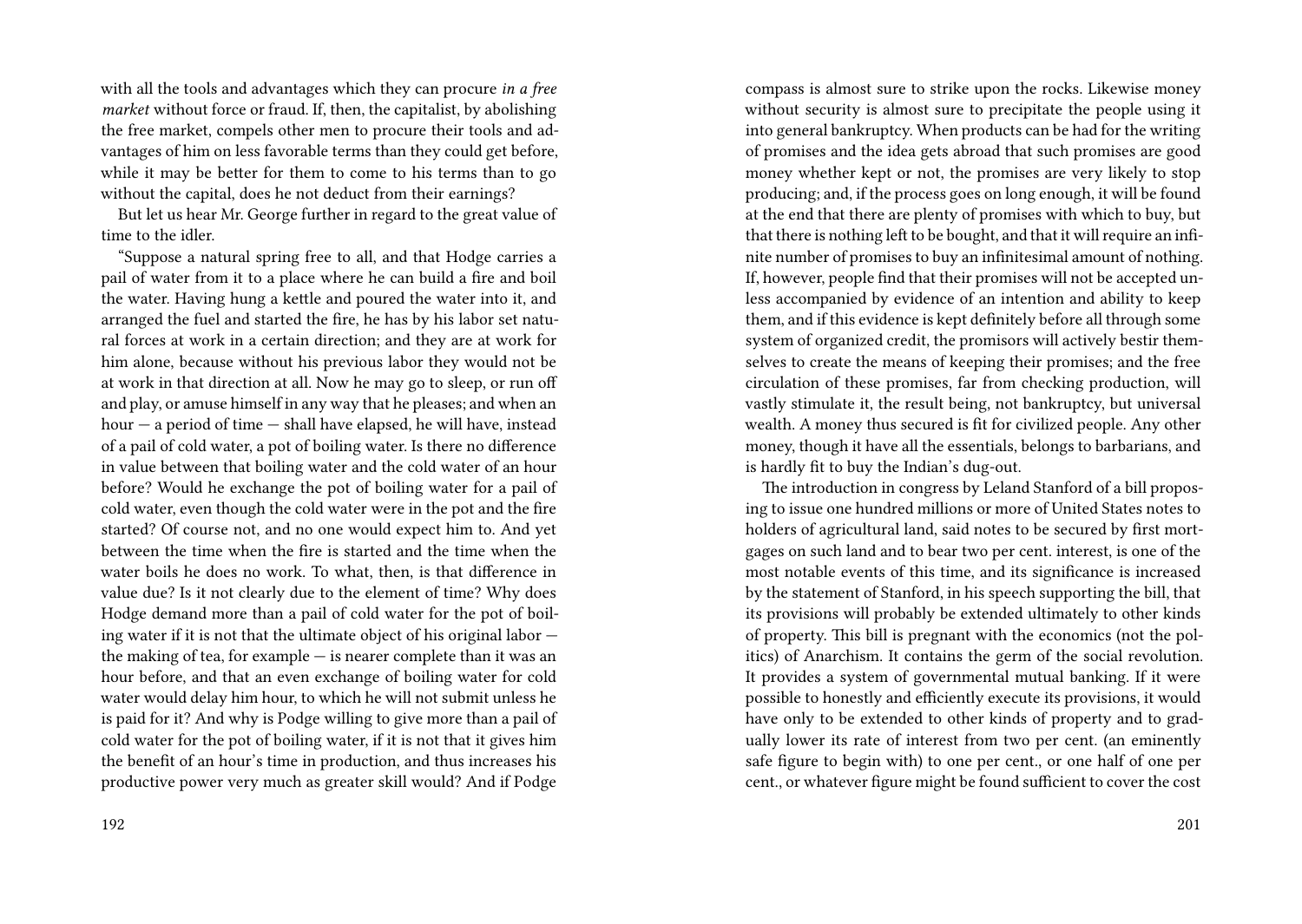Money," published in the New York *Truth Seeker* of March 9, 1884 — Mr. Andrews divides the properties of money into essentials, incidentals, and accidentals. The essential properties of money, he says@those in the absence of which it is not money whatever else it may have, and in the possession of which it is money whatever else it may lack, re those of measuring mutual estimates in an exchange, recording a commercial transaction, and inspiring confidence in a promise which it makes. All other properties of money Mr. Andrews considers either incidental or accidental, and among the accidental properties he mentions the security or "collateral" which may back up and guarantee money.

Now as an analysis made for the purpose of arriving at a definition, this is entirely right. No exception can be taken to it. But it is seriously to be feared that nearly every person who reads it will infer that, because security or "collateral" is an accidental feature of money, it is an unimportant and well-nigh useless one. And that is where the reader will make a great mistake. It is true that money is money, with or without security, but it cannot be a perfect or reliable money in the absence of security; nay, it cannot be a money worth considering in this age. The advance from barter to unsecured money is a much shorter and less important step logically than that from unsecured money to secured money. The rude vessel in which primitive men first managed to Boat upon the water very likely had all the essentials of a boat, but it was much nearer to no boat at all than it was to the stanch, swift, and sumptuous Cunarder that now speeds its way across the Atlantic in a week. It was a boat, sure enough; but not a boat in which a very timid or even moderately cautious man would care to risk his life in more than five feet of water beyond swimming distance from the shore. It had all the essentials, but it lacked a great many accidentals. Among them, for instance, a compass. A compass is not an essential of a boat, but it is an essential of satisfactory navigation. So security is not an essential of money, but it is an essential of steady production and stable commerce. A boat without a

gives to Hodge more than a pail of cold water for the pot of boiling water, does Podge lose anything that he had, or Hodge gain anything that he had not? No. The effect of the transaction is a transfer for a consideration of the advantage in point of time that Hodge had, to Podge who had not, as if a skillful compositor would, if he could, sell his skill to a less skillful member of the craft."

We will look a little into this economic Hodge-Podge.

The illustration is vitiated from beginning to end by the neglect of the most important question involved in it — namely, whether Hodge's idleness during the hour required for the boiling of the water is a matter of choice or of necessity. It was necessary to leave this out in order to give time the credit of boiling the water. Let us not leave it out, and see what will come of it. If Hodge's idleness is a matter of necessity, it is equivalent, from the economic standpoint, to labor, and counts as labor in the price of the boiling water. A storekeeper may spend only five hours in waiting *on* his customers, but, as he has to spend another five hours in waiting *for* them, he gets paid by them for ten hours' labor. His five hours' idleness counts as labor, because, to accommodate his customers, he has to give up what he could produce in those five hours if he could labor in them. Likewise, if Hodge, when boiling water for Podge, is obliged to spend an hour in idleness, he will charge Podge for the hour in the price which he sets on the boiling water. But it is Hodge himself, this disposition of himself, and not the abstraction, time, that gives the water its exchangeable value.The abstraction, time, is as truly at work when Hodge is bringing the water from the spring and starting the fire as when he is asleep waiting for the water to boil; yet Mr. George would not dream of attributing the value of the water after it had been brought from the spring to the element of time. He would say that it was due entirely to the labor of Hodge. Properly speaking, time does not work at all, but, if the phrase is to be insisted on in economic discussion, it can be admitted only with some such qualification as the following: The services of time are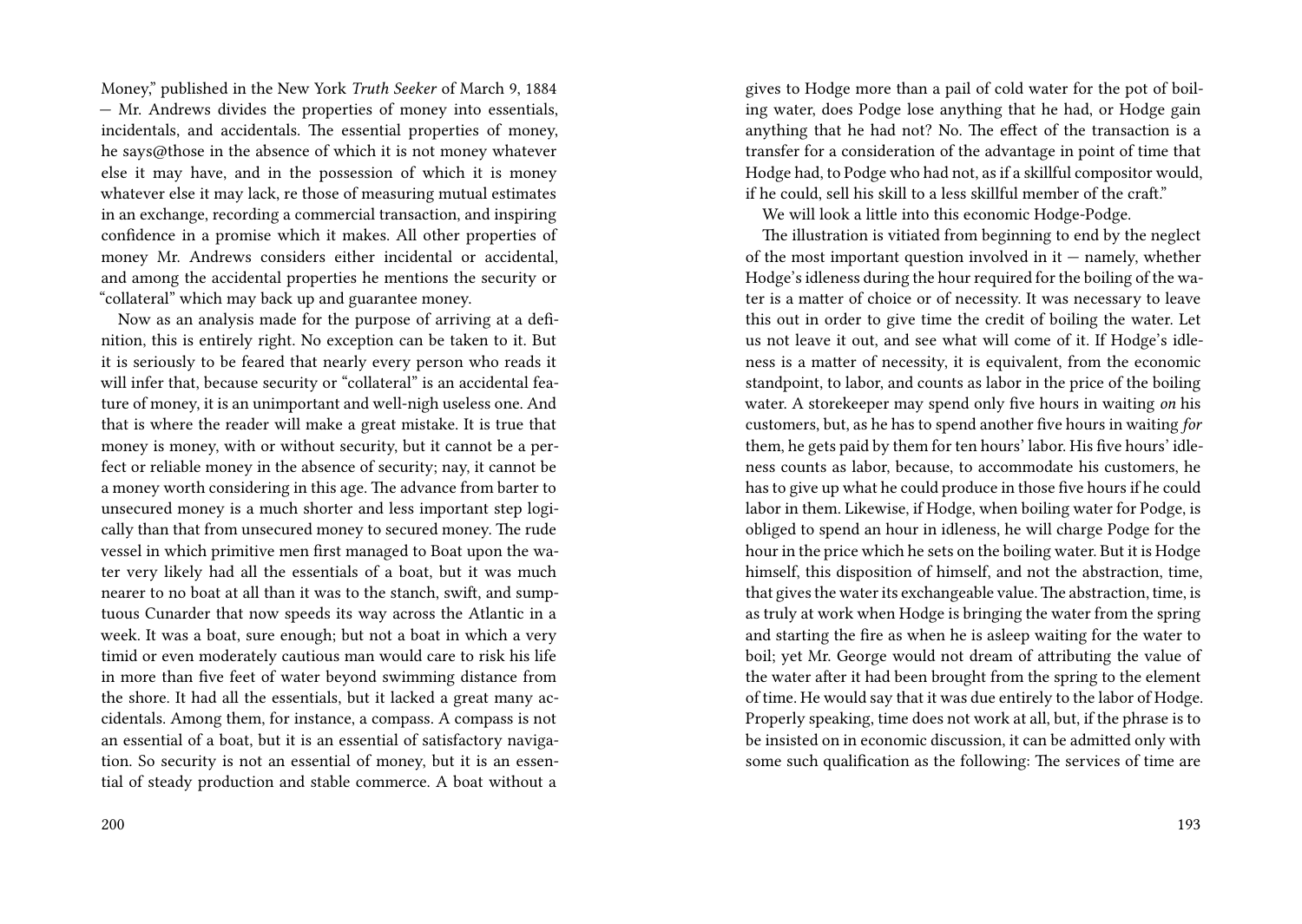venal only when rendered through human forces; when rendered exclusively through the forces of nature, they are gratuitous.

That time does not give the boiling water any exchangeable value becomes still more evident when we start from the hypothesis that Hodge's idleness, instead of being a matter of necessity, is a matter of choice. In that case, if Hodge chooses to be idle, and still tries, in selling the boiling water to Podge, to charge him for this unnecessary idleness, the enterprising Dodge will step up and offer boiling water to Podge at a price lower than Hodge's, knowing that he can afford to do so by performing some productive labor while waiting for the water to boil, instead of loafing like Hodge. The effect of this will be that Hodge himself will go to work productively, and then will offer Podge a better bargain than Dodge has proposed, and so competition between Hodge and Dodge will go on until the price of the boiling water to Podge shall fall to the value of the labor expended by either Hodge or Dodge in bringing the water from the spring and starting the fire. Here, then, the exchangeable value of the boiling water which was said to be due to time has disappeared, and yet it takes just as much time to boil the water as it did in the first place.

Mr. George gets into difficulty in discussing this question of the increase of capital imply because he continually loses sight of the fact that competition lowers prices to the cost of production and thereby distributes this so-called product of capital among the whole people. He does not see that capital in the hands of labor is but the utilization of a natural force or opportunity, just as land is in the hands of labor, and that it is as proper in the one case as in the other that the, benefits of such utilization of natural forces should be enjoyed by the whole body of consumers.

Mr. George truly says that rent is the price of monopoly. Suppose, now, that some one should answer him thus: You misconceive; you clearly have leasing exclusively in mind, and suppose an unearned bonus for a lease, whereas rent of leased land is merely incidental to real rent, which is the superiority in location or fer-

#### **Various Money Schemes**

The Greenbackers were always a fair target for *Liberty's* shafts of satire and ridicule, but there were many other money schemes, both fiat and other, that drew its fire — and not infrequently its commendation. Several of these are here subjected to analysis and criticism by *Liberty's* editor:

The persistent way in which Greenbackers dodge argument on the money question is very tiresome to a reasoning mortal. Let an Anarchist give a Greenbacker his idea of a good currency in the issue of which no government has any part, and it is ten to one that he will answer: "Oh, that's not money. It isn't legal tender. Money is that thing which the supreme law of the land declares to be legal tender for debts in the country where that law is supreme."

Brick Pomeroy made such an answer to Stephen Pearl Andrews recently, and appeared to think that he had said something final. Now, in the first place, this definition is not correct, for that is money which performs the functions of money, no matter who issues it. But even if it were correct, of what earthly consequence could it be? Names are nothing. Who cares whether the Anarchistic currency be called money or something else? Would it make exchange easy? Would it make production active? Would it measure prices accurately? Would it distribute wealth honestly? Those are the questions to be asked concerning it; not whether it meets the arbitrary definition adopted by a given school. A system of finance capable of supplying a currency satisfying the above requirements is a solution of what is generally known as the money question; and Greenbackers may as well quit now as later trying to bind people to this f act by paltry quibbling with words.

But after thus rebuking Brick Pomeroy's evasion of Mr. Andrews, something needs to be said in amendment of Mr. Andrew's position as stated by him in an admirable article on "The Nature of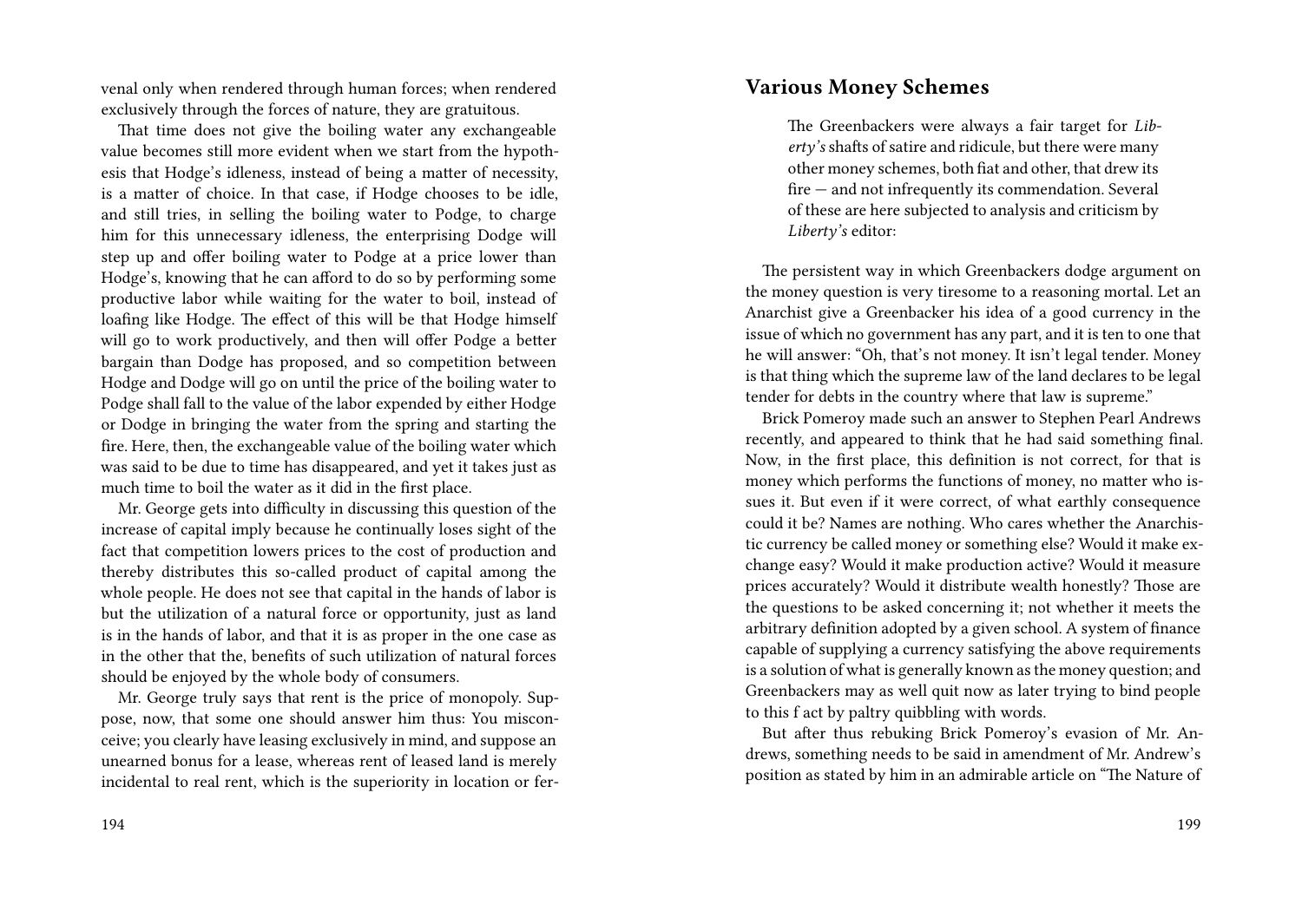The evident purpose of the word "frequently" here is to carry the idea that, when a bank discount is a tax imposed by monopoly of the medium of exchange, it is simply a somewhat common exception to the general rule of "legitimate economic banking transactions." For it is necessary to have such a general rule in order to sustain the theory of interest on capital as a reward of time. The exact contrary, however, is the truth. Where money monopoly exists, it is the rule that bank discounts are taxes imposed by it, and when, in consequence of peculiar and abnormal circumstances, discount is not in the nature of a tax, it is a rare exception. The abolition of money monopoly would wipe out discount as a tax and, by adding to the steadiness of the market, make the cases where it is not a tax even fewer than now. Instead of legitimate, therefore, the banker's transaction with Podge, being exceptional in a free money market and a tax of the ordinary discount type in a restricted money market, is illegitimate if cited in defence of interest as a normal economic factor.

In the conclusion of his article Mr. George strives to show that interest would not enable its beneficiaries to live by the labor of others. But he only succeeds in showing, though in a very obscure, indefinite, and intangible fashion, seemingly afraid to squarely enunciate it as a proposition, — that where there is no monopoly there will be little or no interest. Which is precisely our contention. But why, then, his long article? If interest will disappear with monopoly, what will become of Hodge's reward for his time? If, on the other hand, Hodge is to be rewarded for his mere time, what will reward him save Podge's labor? There is no escape from this dilemma. The proposition that the man who for time spent in idleness receives the product of time employed in labor is a parasite upon the body industrial is one which an expert necromancer like Mr. George may juggle with before an audience of gaping Hodges and Podges, but can never successfully dispute with men who understand the rudiments of political economy.

tility of one piece of land over another, irrespective of leasing. Mr. George would laugh at such an argument if offered in justification of the receipt and enjoyment of unearned increment or economic rent by the landlord. But he himself makes an equally ridiculous and precisely parallel argument in defence of the usurer when he says, in answer to those who assert that interest is the price of monopoly: "You misconceive; you clearly have borrowing and lending exclusively in mind, and suppose an unearned bonus for a loan, whereas interest on borrowed capital is merely incidental to real interest, which is the increase that capital yields, irrespective of borrowing and lending."

The truth in both cases is just this,  $-$  that nature furnishes man immense forces with which to work in the shape of land and capital, that in a state of freedom these forces benefit each individual to the extent that he avails himself of them, and that any man or class getting a monopoly of either or both will put all other men in subjection and live in luxury on the products of their labor. But to justify a monopoly of either of these forces by the existence of the force itself, or to argue that without a monopoly of it any individual could get an income by lending it instead of by working with it, is equally absurd whether the argument be resorted to in the case of land or in the case of capital, in the case of rent or in the case of interest. If any one chooses to call the advantages of these forces to mankind rent in one case and interest in the other, I do not know that there is any serious objection to his doing so, provided he will remember that in practical economic discussion rent stands for the absorption of the advantages of land by the landlord, and interest for the absorption of the advantages of capital by the usurer.

The remainder of Mr. George's article rests entirely upon the time argument. Several new Hodge-Podge combinations are supposed by way of illustration, but in none of them is there any attempt to justify interest except as a reward of time. The inherent absurdity of this justification having been demonstrated above, all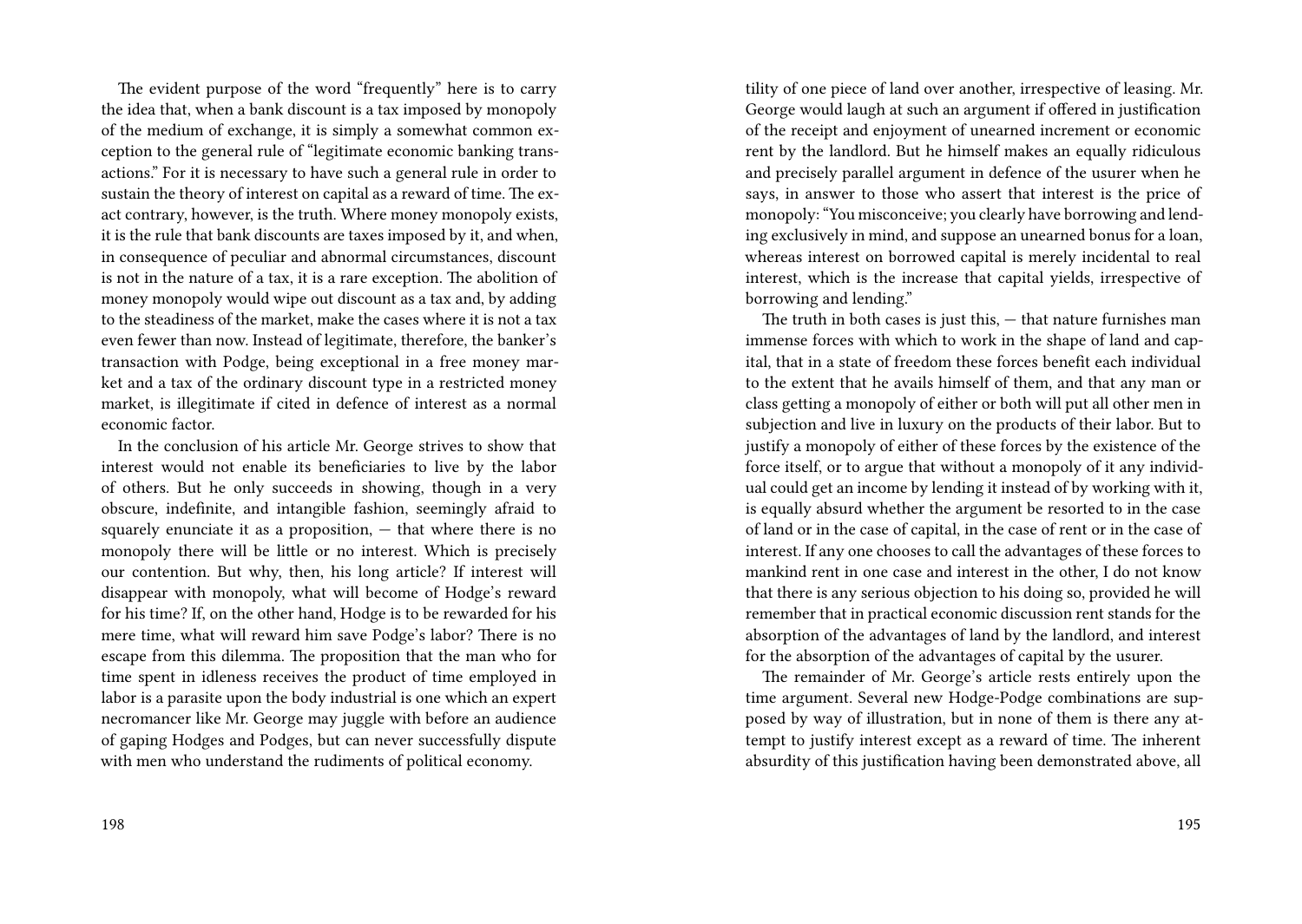that is based upon it falls with it. The superstructure is a logical ruin; it remains only to clear away the *debris*.

Hodge's boiling water is made a type of all those products of labor which afterwards increase in utility purely by natural forces, such as cattle, corn, etc.; and it may be admitted that, if time would add exchangeable value to the water while boiling, it would do the same to corn while growing, and cattle while multiplying. But that it would do so under freedom has already been disproved. Starting from this, however, an attempt is made to find in it an excuse for interest on products which do not improve except as labor is applied to them, and even on money itself. Hodge's grain, after it has been growing for a month, is worth more than when it was first sown; therefore Podge, the shovel-maker, who supplies a market which it takes a month to reach, is entitled to more pay for his shovels at the end of that month than he would have been had he sold them on the spot immediately after production; and therefore the banker who discounts at the time of production the note of Podge's distant customer maturing a month later, thereby advancing ready money to Podge, will be entitled, at the end of the month, from Podge's customer, to the extra value which the month's time is supposed to have added to the shovels.

Here Mr. George not only builds on a rotten foundation, but he mistakes foundation for superstructure. Instead of reasoning from Hodge to the banker he should have reasoned from the banker to Hodge. His first inquiry should have been how much, in the absence of a monopoly in the banking business, the banker could get for discounting for Podge the note of his customer; from which he could then have ascertained how much extra payment Podge could get for his month's delay in the shovel transaction, or Hodge for the services of time in ripening grain. He would then have discovered that the banker, who invests little or no capital of his own, and, therefore, lends none to his customers, since the security which they furnish him constitutes the capital upon which he operates, is forced, in the absence of money monopoly, to reduce the price of his services to labor cost, which the statistics of the banking business show to be much less than one per cent. As this fraction of one per cent. Represents simply the banker's wages and incidental expenses, and is not payment for the use of capital, the element of interest disappears from his transactions. But, if Podge can borrow money from the banker without interest, so can Podge's customer; therefore, should Podge attempt to exact from his customer remuneration for the month's delay, the litter would at once borrow the money and pay Podge spot cash. Furthermore Podge, knowing this, and being able to get ready money easily himself, and desiring, as a good man of business, to suit his customer's convenience, would make no such attempt. So Podge's interest is gone as well as the banker's, Hodge, then, is the only usurer left. But is any one so innocent as to suppose that Dodge, or Lodge, or Modge will long continue to pay Hodge more for his grown grain than his sown grain, after any or all of them can get land free of rent and money free of interest, and thereby force time to work for them as well as for Hodge. Nobody who can get the services of time for nothing will. Be such a fool as to pay Hodge for them. Hodge, too, must say farewell to his interest as soon as the two great monopolies of land and money are abolished. *The rate of interest on money fixes the rate of interest on all other capital the production of which is subject to competition, and when the former disappears the latter disappears with it*.

Presumably to make his readers think that he has given due consideration to the important principle just elucidated, Mr. George adds, just after his hypothesis of the bankers transaction with Podge:

"Of course there is discount *and* discount. I am speaking of a legitimate economic banking transaction. But frequently bank discounts are nothing more than taxation, due to the choking up of free exchange, in consequence of which an institution that controls the common medium of exchange can impose arbitrary conditions upon producers who must immediately use that common medium."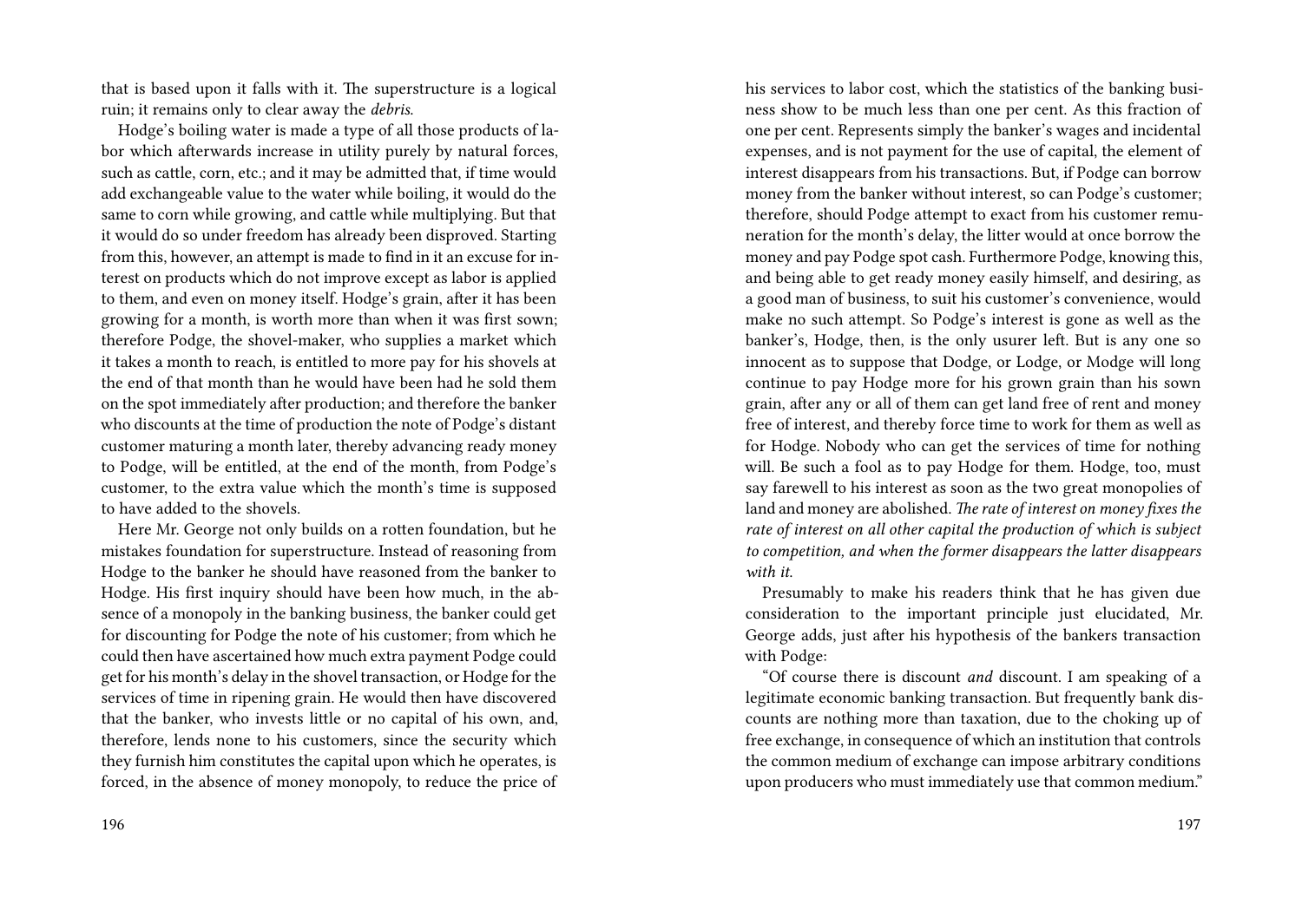# **Methods**

### **Refusal to Pay Rent**

In the matter of freeing the land, no less than in the other aspects of liberty, has there been a constant clamor for an explanation of the means to be adopted to secure the ends aimed at. It is notorious that, at one time, the Irish Land League had the landlords whipped if the League had had but sense and courage enough to follow up its advantage. It was not difficult, therefore, for the editor of *Liberty* to find conspicuous instances of an effective method of securing results, as he here pointed out:

Ireland's chief danger: the liability of her people — besotted with superstition; trampled on by tyranny; ground into the dust beneath the weight of two despotisms, one religious, the other political; victims, on the one hand, of as cruel a Church and, on the other, of as heartless a State as have ever blackened with ignorance or reddened with blood the records of civilized nations — to forget the wise advice of their cooler leaders, give full vent to the passions which their oppressors are aiming to foment, and rush headlong and blindly into riotous and ruinous revolution.

Ireland's true order: the wonderful Land League, the nearest approach, on a large scale, to perfect Anarchistic organization that the world has yet seen. An immense number of local groups, scattered over large sections of two continents separated by three thousand miles of ocean; each group autonomous, each free; each com-

### **Liberty, Land, and Labor**

While the Single Tax is now rarely spoken of, at one time, during Henry George's activity, it was very much in the public eye. But George was inclined to belittle or ignore all other factors of the economic problem, so he frequently received caustic criticism from the editor of *Liberty*:

Here is a delicious bit of logic from Mr. George: "If capital, a mere creature of labor, is such an *oppressive* thing, its creator, when free, can strangle it by refusing to reproduce it." The italics are mine. If capital is oppressive, it must be oppressive of labor. What difference does it make, then, what labor can do *when free?* The question is what it can do when oppressed by capital. Mr. George's next sentence, to be sure, indicates that the freedom he refers to is freedom from land monopoly. But this does not improve his situation. He is enough of an economist to be very well aware that, whether it has land or not, labor which can get no capital — that is, which is oppressed by capital  $-$  cannot, without accepting the alternative of starvation, refuse to reproduce capital for the capitalists.

It is one thing for Mr. George to sit in his sanctum and write of the ease with which a man whose sole possession is a bit of land can build a home and scratch a living; for the man to do it is wholly another thing. The truth is that this man can do nothing of the sort until you devise some means of raising his wages above the cost of living. And you can only do this by increasing the demand for his labor by enabling more men to go into business. And you can only enable more men to go into business by enabling them to get capital without interest, which, in Mr. George's opinion, would be very wrong. And you can only enable them to get capital without interest by abolishing the money monopoly, which, by limiting the supply of money, enables its holders to exact interest. And when you have abolished the money monopoly, and when, in con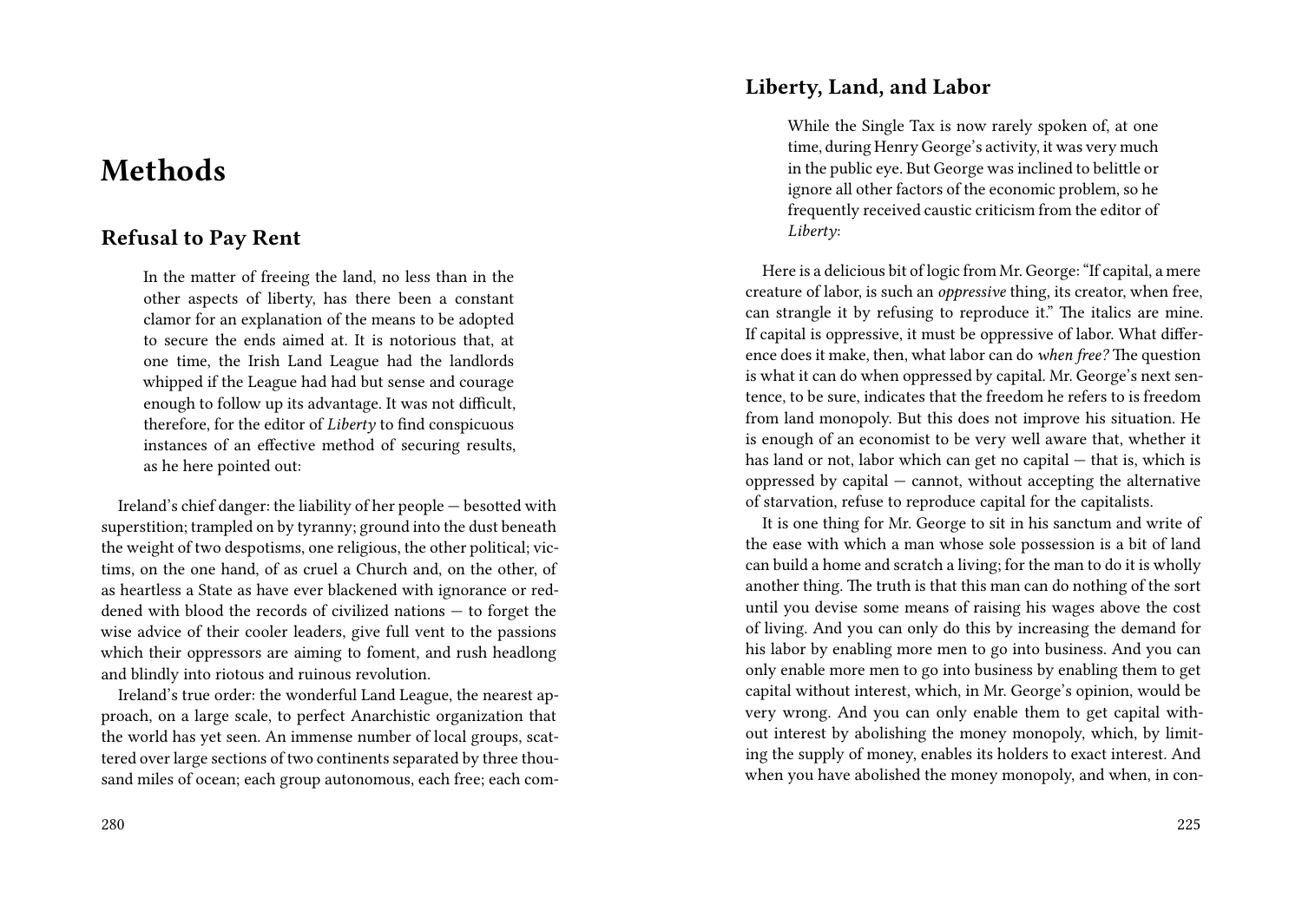sequence, the wages of the man with the bit question will be ninetenths solved. For then either this man will live better and better, or he will steadily lay up money, with which he can buy tools to compete with his employer or to till his bit of land with comfort and advantage. In short, he will be an independent man, receiving all that he produces or an equivalent thereof. How to make this the lot of all men is the labor question. Free land will not solve it. Free money, supplemented by free land, will.

In trying to answer the argument that land is practically useless to labor unprovided with capital, Henry George declares that "labor and land, even in the absence of secondary factors obtained from their produce, have in their union today, as they had in the beginning, the potentiality of all that man ever has brought, or ever can bring, into being."

This is perfectly true; in fact, none know it better than the men whom Mr. George thus attempts to meet.

But, as Cap'n Cuttle was in the habit of remarking, "the 'bearin' o' this 'ere hobserwation lies in the application on't," and in its application it has no force whatever. Mr. George uses it to prove that, if land were free, labor would settle on it, thus raising wages by relieving the labor market.

But labor would do no such thing.

The fact that a laborer, given a piece of land, can build a hut of mud, strike fire with flint and steel, scratch a log with his fingernails, and thus begin life as a barbarian, even with the hope that in the course of a lifetime he may slightly improve his condition in consequence of having fashioned a few of the ruder of those implements which Mr. George styles "secondary factors" (and he could do no more than this without producing for exchange, which implies, not only better machinery, but an entrance into that capitalistic maelstrom which would sooner or later swallow him up), — this fact, I say, will never prove a temptation to the operative of the city, who, despite his wretchedness, knows something of

It appears further from Mr. Hall's letter that the Single Taxers propose first to capture Delaware, and then to capture the Anarchists. Like the theatrical manager who prefers to test his new play in a country town before making a venture in the city, the Single Taxers will begin by "trying it on a dog." If they succeed with the dog, then they will accept our challenge. Our chances for a fight would be very bad, were it not that the dog, instead of giving bark for bark, is snapping at the Single Taxers' heels. If Delaware continues to send Single Taxers to the lock-up, there is a bare chance that Delaware will be captured through its own stupidity, and then the Anarchists' innings will begin. In view of Mr. Hall's honest admission that the Single Taxers are less intelligent than the Anarchists, the promised attempt of the less to swallow the greater is indicative of more valor than discretion. It is one thing for the less to worry the greater; it is quite another to swallow it.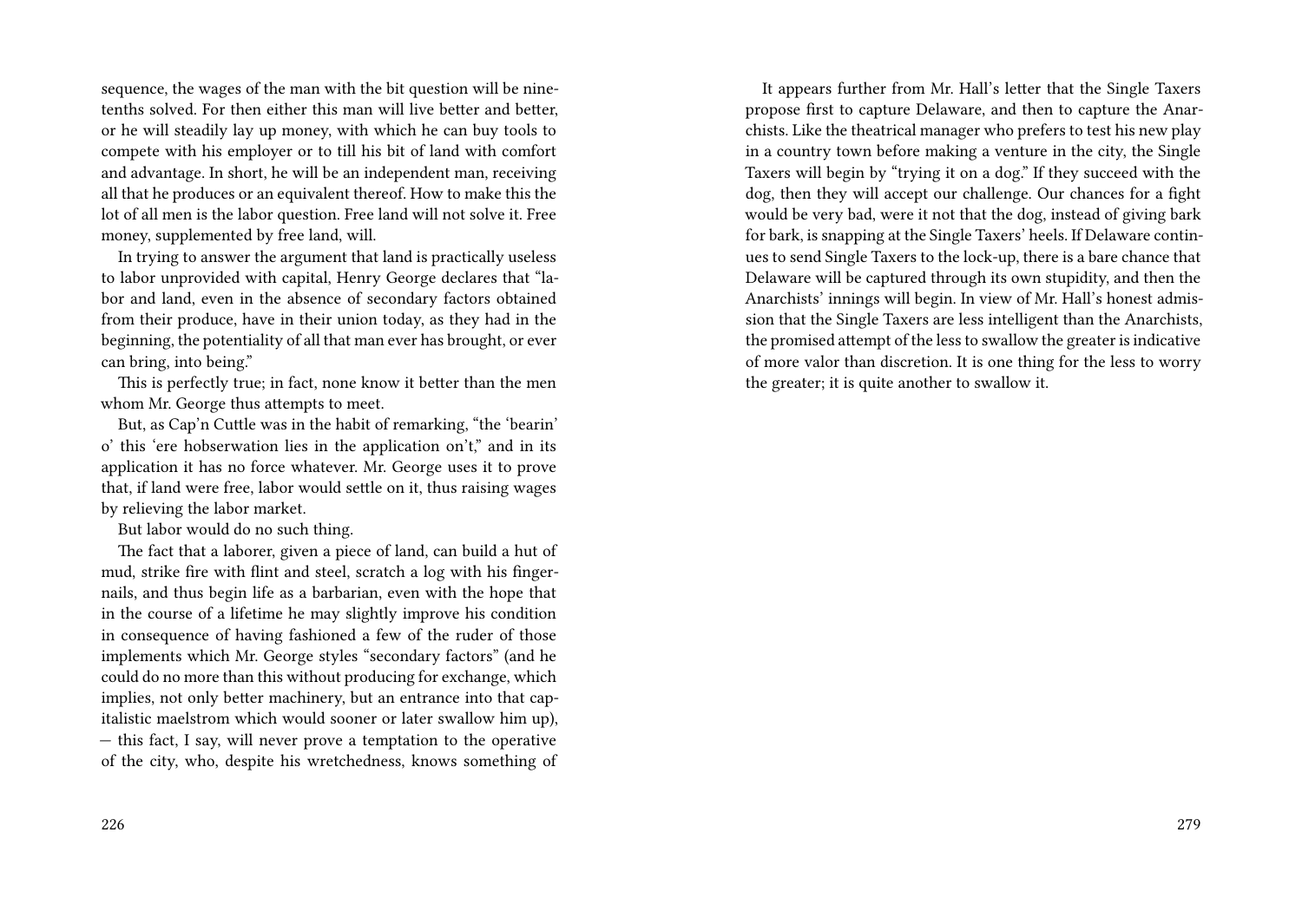ing monopoly worries me, landlordism worries me, and the Single Tax worries me. Do you suppose for a moment, Mr. Hall, that, if these things did not worry me, I should be publishing *Liberty*? Why, my good sir, I am bending all my energies to the thwarting of you and all others who propose, from whatever sincere and generous motives, to enforce their will upon non-invasive people. You worry me; indeed you do. I wish most heartily that you would let me and other peaceable people alone, abandon your menacing attitude toward our property, and quit worrying us, so that we might go about our business.

So much for the charge of worry, which Mr. Hall used as an introduction to a complaint against me for printing, and against Mr. Yarros for writing, an article containing the following passages: "Wherever it is profitable to improve land, it is generally improved without the compulsion of the Single Tax"; "How would the Single Tax help labor in England, Scotland, Ireland, Germany, Italy, and France? There is no land speculation in those countries worth mentioning." With Mr. Hall's objections to these passages I do not propose to deal elaborately; perhaps Mr. Yarros will do so later. But, in vindication of myself, I may say that to point out vacant lots does not overthrow Mr. Yarros's statement that generally that land is improved which it is profitable to improve, and that to point to instances of land speculation in European countries does not overthrow Mr. Yarros's other statement that land speculation in Europe is so much less frequent than in newer countries that it is not worth mentioning. The comparative and qualified statements of Mr. Yarros are construed by Mr. Hall into positive and sweeping ones, and then criticized as such. Mr. Yarros's claims amount simply to this, — that land speculation is an overrated evil even in this country, and that in older countries, where the land question is much more serious than here, speculation in land is so small an element in the problem that it may be neglected. Mr. Hall's surprise that I should print such statements is paralleled by my surprise at his hasty and careless reading of them.

the advantages of civilization and to some extent inevitably shares, them.

Man does not live by bread alone.

The city laborer may live in a crowded tenement and breathe a tainted air; he may sleep cold, dress in rags, and feed on crumbs; but now and then he gets a glimpse at the morning paper, or if not that, then at the bulletin-board; he meets his fellow-men face to face; he knows by contact with the world more or less of what is going on in it; he spends a few pennies occasionally for a gallery-ticket to the theatre or for some other luxury, even though he knows he "can't afford it"; he hears the music of the street bands; he sees the pictures in the shop windows; he goes to church if he is pious, or if not, perhaps attends the meetings of the Anti-Poverty Society and listens to stump speeches by Henry George; and, when all these fail him, he is indeed unfortunate if some fellow-laborer does not invite him to join him in a social glass over the nearest bar.

Not an ideal life, surely; but he will shiver in his garret and slowly waste away from inanition ere he will exchange it for the semibarbarous condition of the backwoodsman without an axe. And, were he to do otherwise, I would be the first to cry: The more fool he!

Mr. George's remedy is similar — at least for a part of mankind — to that which is attributed to the Nihilists, but which few of them ever believed in — namely, the total destruction of the existing social order and the creation of a new one on its ruins.

Mr. George may as well understand first as last that labor will refuse to begin this world anew. It never will abandon even its present meager enjoyment of the wealth and the means of wealth which have grown out of its ages of sorrow, suffering, and slavery. If Mr. George offers it land alone, it will turn its back upon him. It insists upon both land and tools. These it will get, either by the State Socialistic method of concentrating the titles to them in the hands of one vast monopoly, or by the Anarchistic method of abolishing all monopolies, and thereby distributing these titles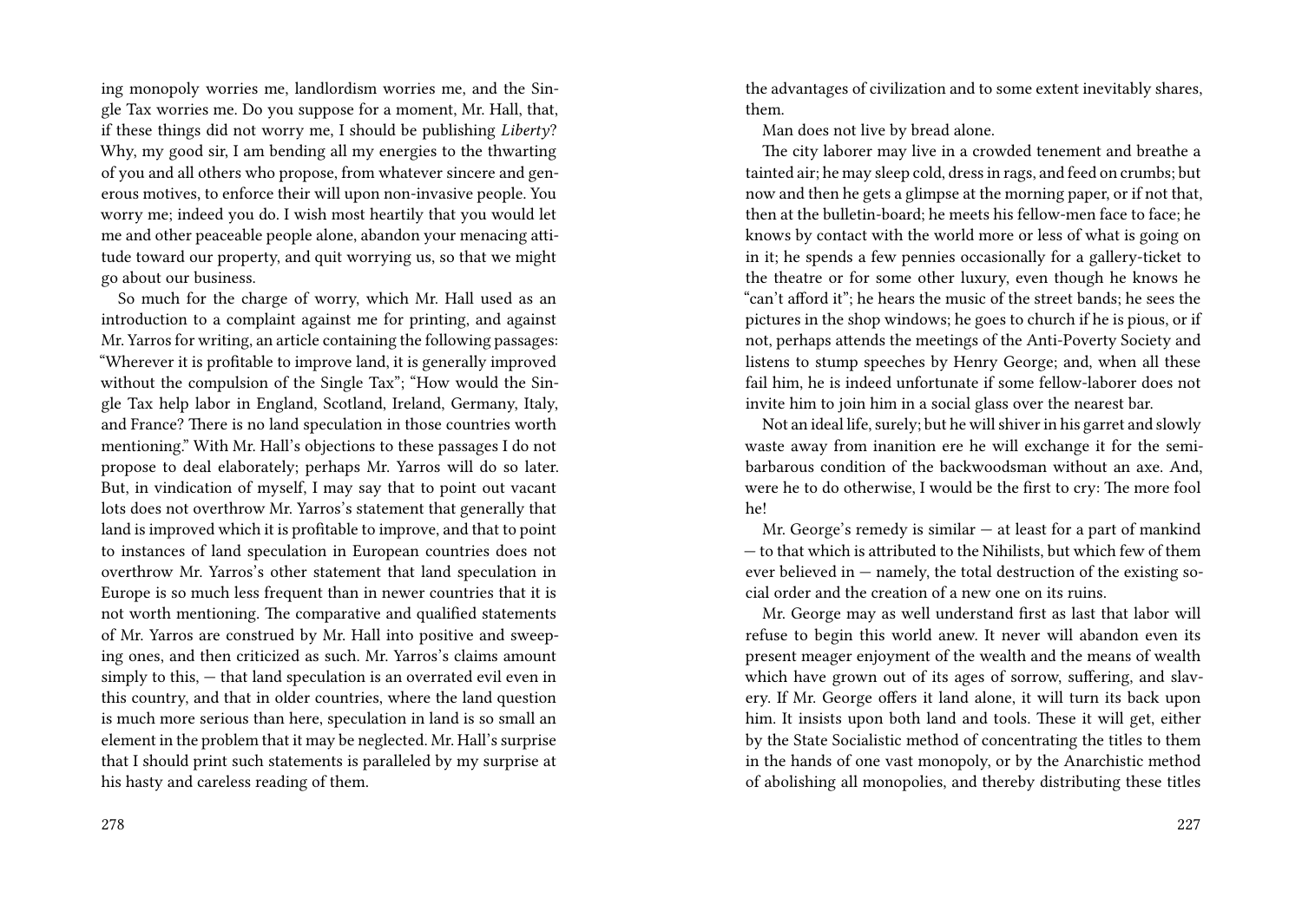gradually among laborers through the natural channels of free production and exchange.

Mr. T. W. Curtis thought he discovered inconsistency and exaggeration in the foregoing, and upbraided Mr. Tucker. The latter then went into the matter more deeply:

Henry George and his co-workers are of that class who speak in the name of liberty, but do not know the meaning the word." Mr. George has no conception of liberty as a universal social law. He happens to see that in some things it would lead to good results, and therefore in those things favors it. But it has never dawned upon his mind that disorder is the inevitable fruit of every plant which has authority for its root. As John F. Kelly says of him, "he is inclined to look with favor on the principle of *laissez faire*, yet he will abandon it at any moment, whenever regulation seems more likely to produce immediate benefits, regardless of the evil thereby produced by making the people less jealous of State interference." The nature of his belief in liberty is well illustrated by his attitude on the tariff question. One would suppose from his generalization that he has the utmost faith in freedom of competition; but one does not realize how little this faith amounts to until he hears him, after making loud free-trade professions, propose to substitute a system of bounties for the tariff system. If such political and economic empiricism is not rubbish beside the coherent proposals of either Anarchism or State Socialism, then I don't know chaff from wheat.

Liberty, of course, had something to do with the writing of "Progress and Poverty." It also had something to do with the framing of divorce laws as relief from indissoluble marriage. But the divorce laws, instead of being libertarian, are an express recognition of the rightfulness of authority over the sexual relations. Similarly "Progress and Poverty" expressly recognizes the

228

sent is a robber. Nearly every Single Taxer proposes to do precisely that, and therefore nearly every Single Taxer is an advocate of robbery.

But even if I were to allow that it would not be robbery to deposit in the *United States* treasury without my consent the proceeds of the sale of my just claim to a particular piece of land (on the ground that I get an equivalent in the use of streets, etc.), it would still be robbery to deposit such proceeds in the treasury of Great Britain or France or Russia or China or Peru. If I have a just claim to the use of every piece of land on the globe, then I have a just claim to the use of any particular piece of land in Peru. If this claim is sold, whoever lays hands on the proceeds and deposits them in the Peruvian treasury is a robber. But nearly every Single Taxer says that such a course as this ought to be followed, and hence nearly every Single Taxer is an advocate of robbery.

Bear in mind that I claim no right to any part of the earth. But a right to every part of it is asserted for me by the Single Taxers. The objection that I am now urging is to their use of their own assertion that a certain thing is mine as a foundation for stealing it from me. Their doctrine may be summed up in three words: Property justifies robbery. Proudhon's paradox is eclipsed.

Mr. Bolton Hall has expressed the opinion that I am increasingly worried as to the Single Tax. Well, Mr. Hall, you are right. I *am* worried as to the Single Tax, — not "increasingly," but worried to the extent that I have been ever since "Progress and Poverty" made its appearance. Whenever an intelligent man announces a purpose to tyrannize by force over peaceable folk, it worries me. And it especially worries me when a dishonest man like Henry George uses the pull of hypocritical piety, and an honest man like G. F. Stephens uses the pull of high moral appeal, to induce others to join them in their criminal effort to forcibly take from men the products of their labor. Every form of authority worries me, every *attempt* at authority worries me. State Socialism worries me, Prohibition worries me, Comstockism worries me, the custom houses worry me, the bank-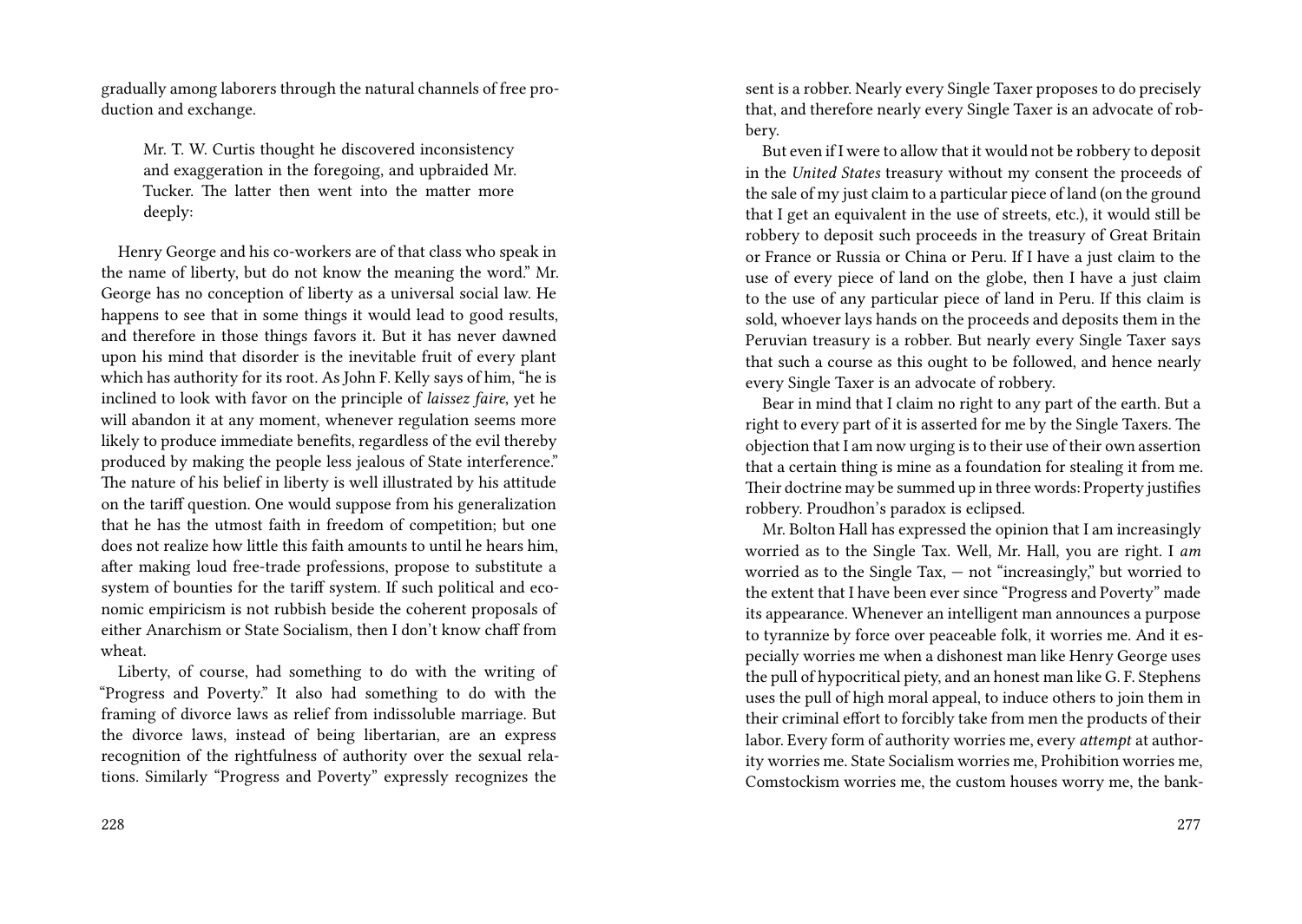the public treasury." These two propositions are made in so many words by Mr. A. H. Stephenson, than whom the Single Tax has no abler advocate, not excepting Henry George himself. And yet truth requires the assertion that a more absurd *non sequitur* than this it is not possible for the human mind to conceive. It has the form of reasoning, but, instead of reasoning, it is flat and absolute contradiction. It is exactly paralleled in its essential by such an argument as the following: "This watch belongs to you; therefore it should be put into my pocket." How does this differ, so far as logic and equity are concerned, from the Single-Tax argument: "To the use of this corner-lot you have a just claim; therefore the rental value of this lot should be put into the public treasurer"?

If I have a just claim to the use of *every* piece of land on the globe, then of course I have a just claim to the use of any particular piece of land. If I have this latter claim, I, and I alone, have the right to sell this claim. Whoever sells my claim without my consent is a robber. Since every Single Taxer favors such sale of my claim, whether I consent or not, every Single Taxer is an advocate of robbery.

Again: since I have the sole right to sell my claim, I have the sole right to decide at what price it shall be offered in the market. Whoever sells it, even with my consent, is a robber, unless he exacts as great a price as that fixed by me. Since the Single Taxer proposes to sell it without even asking what I am willing to take for it, the Single Taxer is an advocate of robbery.

If my just claim to a particular piece of land is sold, the proceeds of the sale must go into my pocket. If, after putting them in my pocket, I then see fit to take them out again and turn them over to the public treasury in exchange for police or other services that I may desire, well and good. But this must be entirely optional with me. I may keep these proceeds, if I choose; I may spend them, if I choose; and, in the latter case, I may choose how I will spend them. Any one who attempts to substitute his choice for mine in this matter is a robber. Any one who lays violent hands on the proceeds of this sale and deposits them in the public treasury without my con-

rightfulness of authority over the cultivation and use of land. For some centuries now evolution has been little else than the history of liberty; nevertheless all its factors have not been children of liberty.

Mr. Curtis turns his attention to the editorial on "Secondary Factors." He thinks that my assertion that George asks labor to "begin this world anew" ought to be backed by some show of argument. Gracious heavens! I backed it at the beginning of my article by a quotation from George himself. Dislodged by his critics from one point after another, George had declared that "labor and land, even in the absence of secondary factors obtained from their produce, have in their union today, as they had in the beginning, the potentiality of all that man ever has brought, or ever can bring, into being." When such words as these are used to prove that, if land were free, labor would settle on it, even without secondary factors, — that is, without tools — what do they mean except that the laborer is expected to "begin this world anew"? But if this is not enough for Mr. Curtis, may I refer him to the debate between George and Shewitch, in which the former, being asked by the latter what would have become of Friday if Crusoe had fenced off half the island and turned him loose upon it without any tools, answered that Friday would have made some fishhooks out of bones and gone fishing? Isn't that sufficiently primitive to substantiate my assertion, Mr. Curtis? Tell Mr. George that the laborer can do nothing without capital, and he will answer you substantially as follows: Originally there was nothing but a naked man and the naked land; free the land, and then, if the laborer has no tools, he will again be a naked man on naked land and can do all that Adam did. When I point out that such a return to barbarism is on a par with the remedy attributed to the Nihilists, the total destruction of the existing social order, Mr. Curtis asserts that "this is wild talk;" but his assertion, it seems to me, "ought to be backed by some show of argument."

He is sure, however, that there is no need of going to the backwoods. There is enough vacant land in the neighborhood of cities,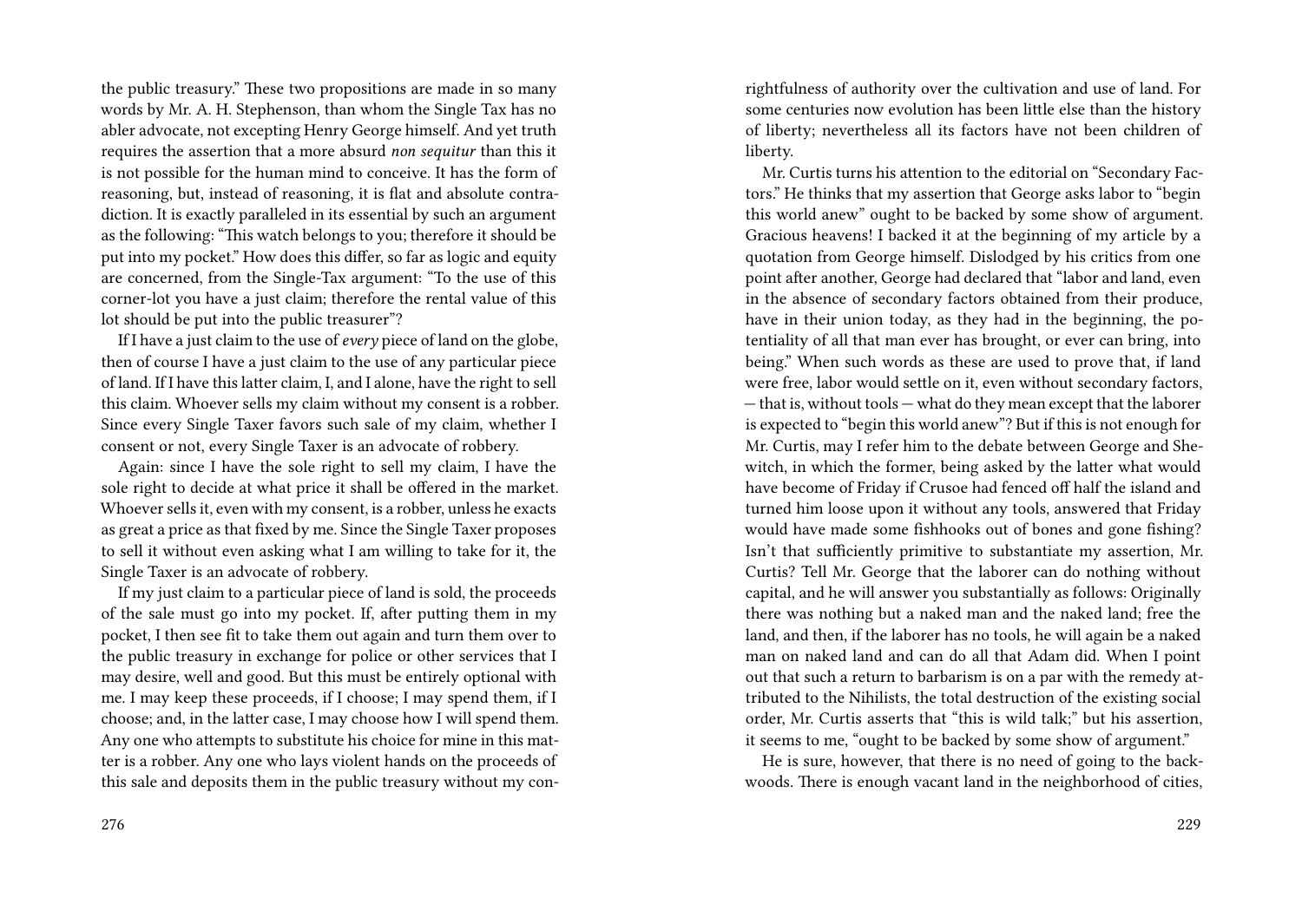he thinks, to employ the surplus workers, and thus relieve the labor market. But this land will not employ any workers that have no capital, and those that have capital can get the land now. Thus the old question comes back again. Make capital free by organizing credit on a mutual plan, and then these vacant lands will come to use, and then industry will be stimulated, and then operatives will be able to buy axes and rakes and hoes, and then they will be independent of their employers, and then the labor problem will be solved.

My worst offense Mr. Curtis reserves till the last. It consists in telling the workingman that he would be a fool not to prefer the street bands, the shop windows, the theatres, and the churches to a renewal of barbaric life. Mr. Curtis again misapprehends me in thinking that I commend the bands, the windows, etc. I said explicitly that there is nothing ideal about them. But society has come to be man's dearest possession, and the advantages and privileges which I cited, crude and vulgar and base as some of them are, represent society to the operative. He will not give them up, and I think he is wise. Pure air is good, but no one wants to breathe it long alone. Independence is good, but isolation is too heavy a price to pay for it. Both pure air and independence must be reconciled with society, or not many laborers will ever enjoy them. Luckily they can be and will be, though not by taxing land values. As for the idea that persons can be induced to become barbarians from altruistic motives in sufficient numbers to affect the labor market, it is one that I have no time to discuss. In one respect at least Mr. George is preferable to Mr. Curtis as an opponent: he usually deals in economic argument rather than sentimentalism.

Next came "Egoist," who was pained at the frequent attacks on Henry George, and it required a discussion that continued through several numbers of *Liberty* to thresh out all the points at issue:

tongue and a facile pen, and on these he relies to carry him safely through the mazes of unreason.

Henry George thinks the New York *Sun's* claim, that it is "for liberty first, last and forever," pretty cool from a paper that supports a protective tariff. So it is. But the frigidity of this claim is even greater when it comes from a man who proposes on occasion to tax a man out of his home, and to "simplify" government by making it the owner of all railroads, telegraphs, gas-works, and water-works, so enlarging its revenues that all sorts of undreamed-of public improvements will become possible, and unnumbered public officials to administer them necessary.

Perhaps no feature of Henry George's scheme is so often paraded before the public as a bait as the claim that with a tax levied on land values all other taxes will be abolished. But now it is stated in the *Standard* that, if any great fortunes remain after the adoption of the land tax, it will be "a mere detail to terminate them by a probate tax." This is offered for the benefit of those who believe that interest no less than rent causes concentration of wealth. To those who fear the effects upon home industry in case of an abolition of the tariff Mr. George hints that he will be perfectly agreeable to the offering of bounties to home industries. To be sure, he would pay the bounties out of the land tax; but the use of the proceeds of the land tax for a new purpose, after existing governmental expenses had been met, would be equivalent to a new tax. So we already have three taxes in sight where there was to be but one, — the land tax, the probate tax, and the bounty tax. Presently, as new necessities arise, a fourth will loom up, and a fifth, and a sixth. Thus the grand work of "simplifying government" goes on.

The Single Taxer starts with the proposition that "each individual has a just claim to the use of every part of the earth," and, thus starting, he arrives at this conclusion: "When land has no Value, that is, when only one man wants to use it,  $-$  we would exact no tax, but, when it acquires a value, our principle that each has an equal right to the earth demands that its rental value should be paid into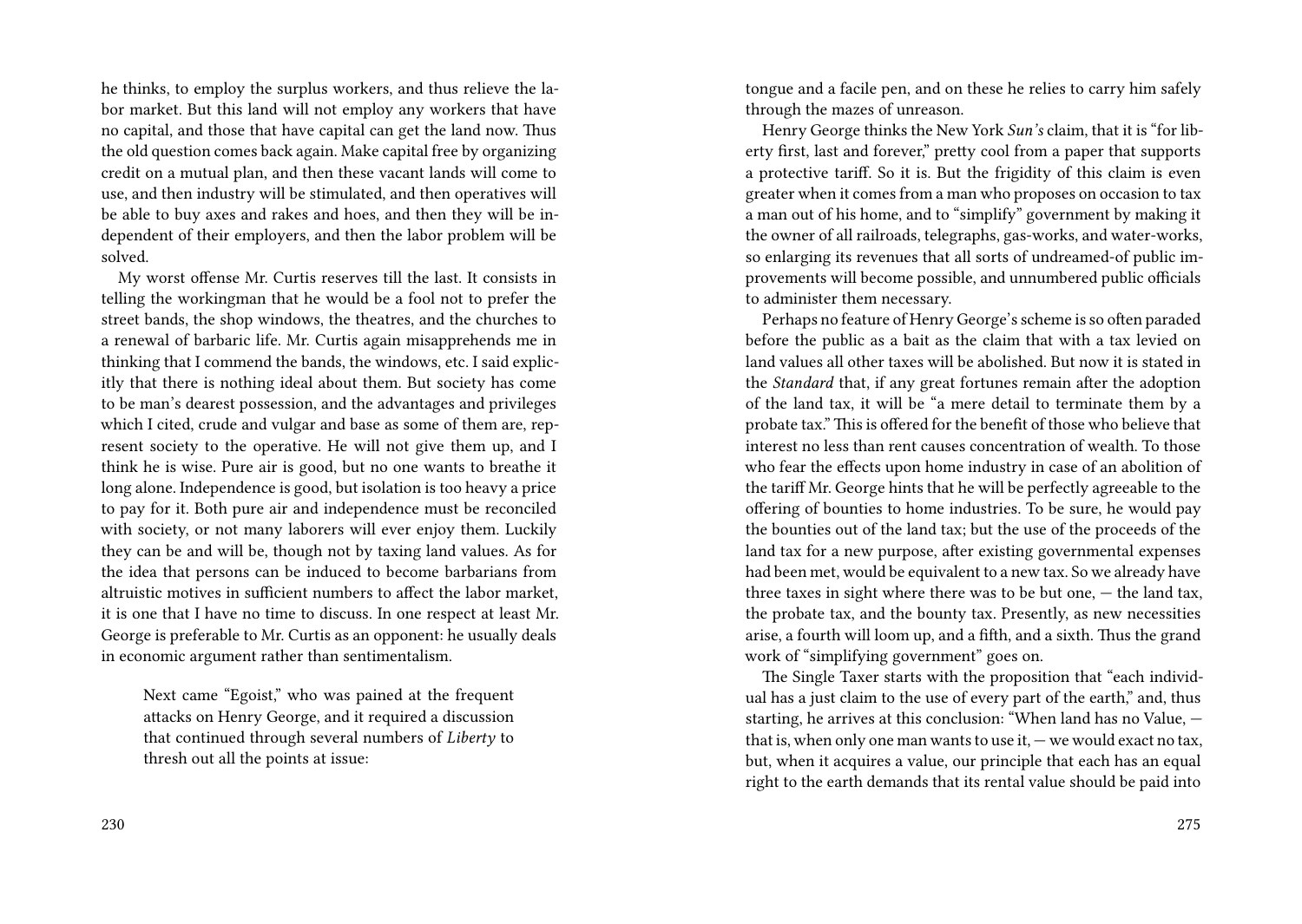ought to be. Come, Mr. George, be honest! Let us see whither your doctrine will lead us.

Cart and horse are all one to Henry George. He puts either first to suit his fancy or the turn his questioner may take, and no matter which he places in the lead, he "gets there all the same" — on paper. When he is asked how taxation of land values will abolish poverty, he answers that the rush of wage-laborers to the land will reduce the supply of labor and send wages up. Then, when somebody else asks him how wage-laborers will be able to rush to the land without money to take them there and capital to work the land afterwards, he answers that wages will then be so high that the laborers will soon be able to save up money enough to start with. Sometimes, indeed, as if dimly perceiving the presence of some inconsistency lurking between these two propositions, he volunteers an additional suggestion that, after the lapse of a generation, he will be a phenomenally unfortunate young man who shall have no relatives or friends to help him start upon the land. But we are left as much in the dark as ever about the method by which these relatives or friends, during the generation which must elapse before the young men get to the land, are to save up anything to give these young men a start, in the absence of that increase of wages which can only come as a consequence of the young men having gone to the land. Mr. George, however, has still another resource in reserve, and, when forced to it, he trots it out, — namely, that, there being all grades between the rich and the very poor, those having enough to start themselves upon the land would do so, and the abjectly poor, no longer having them for competitors, would get higher wages. Of course one might ask why these diminutive capitalists, who even now can go to the land if they choose, since there is plenty to be had for but little more than the asking, refrain nevertheless from at once relieving an over-stocked labor market; but it would do no good. You see, you can't stump Henry George. He always comes up blandly smiling. He knows he has a ready

274

My correspondent, who, by the way, is a highly intelligent man, and has a most clear understanding of the money question, should point out the truths that I have derided before accusing me of deriding any. I certainly never have derided the truth contained in Ricardo's theory of rent. What I have derided is Henry George's proposal that a majority of the people shall seize this rent by force and expend it for their own benefit, or perhaps for what they are pleased to consider the benefit of the minority. I have also derided many of the arguments by which Mr. George has attempted to justify this proposal, many of which he has used in favor of interest and other forms of robbery, and his ridiculous pretense that he is a champion of liberty. But I have never disputed that, under the system of land monopoly, certain individuals get, in the form of rent, a great deal that they never earned by their labor, or that it would be a great blessing if some plan should be devised and adopted whereby this could be prevented without violating the liberty of the individual. I am convinced, however, that the abolition of the money monopoly, and the refusal of protection to all land titles except those of occupiers, would, by the emancipation of the workingman from his present slavery to capital, reduce this evil to a very small fraction of its present proportions, especially in cities, and that the remaining fraction would be the cause of no more inequality than arises from the unearned increment derived by almost every industry from the aggregation of people or from that unearned increment of superior natural ability which, even under the operation of the cost principle, will probably always enable some individuals to get higher wages than the average rate. In all these cases the margin of difference will tend steadily to decrease, but it is not likely in any of them to disappear altogether. Whether, after the abolition of the State, voluntary cooperators will resort to communistic methods in the hope of banishing even these vestiges of inequality is a question for their own future consideration, and has nothing whatever to do with the scheme of Henry George. For my part, I should be inclined to regard such a course as a leap not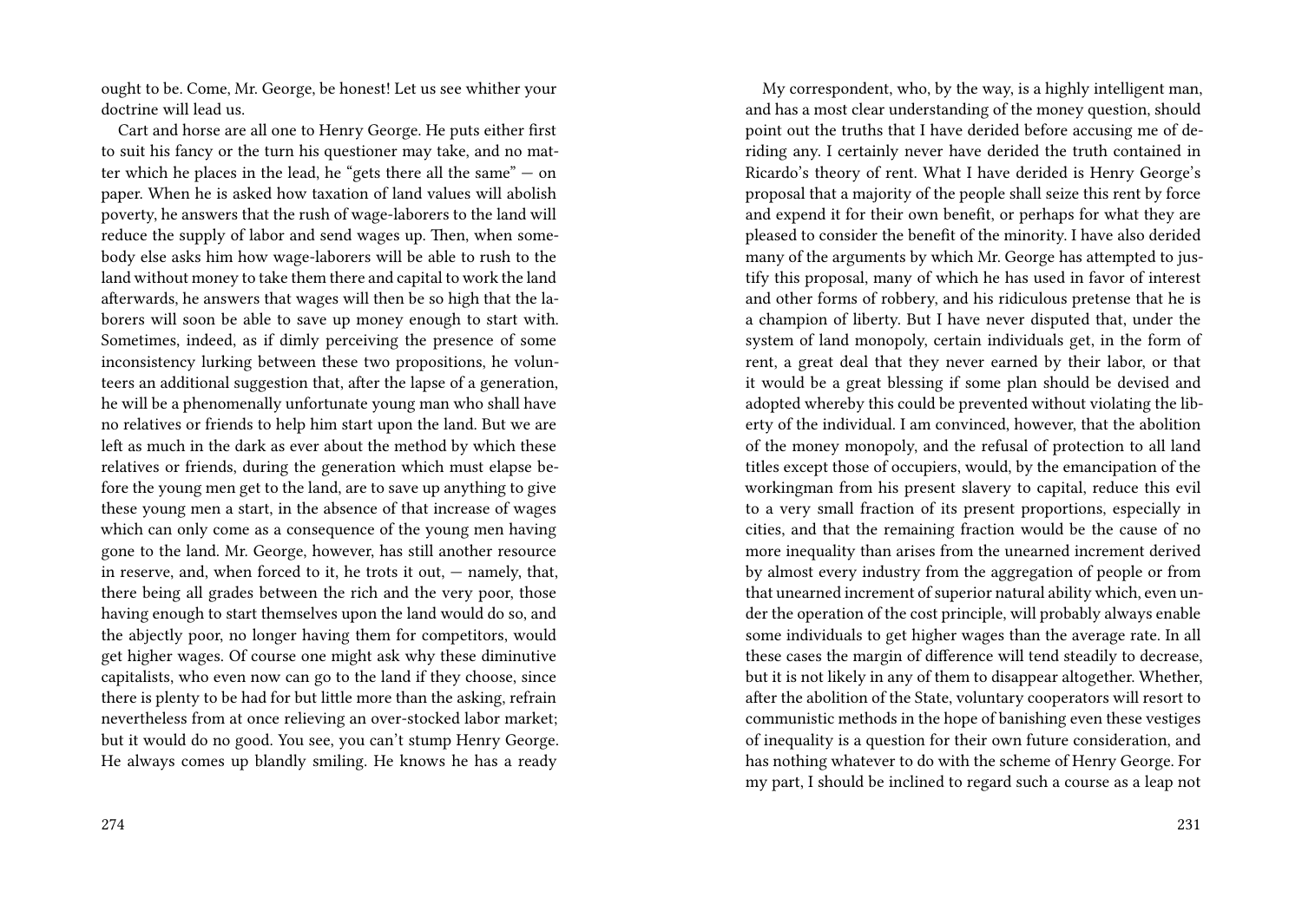from the frying pan to the fire, but from a Turkish bath into the nethermost hell. I take no pleasure in attacking Mr. George, but shall probably pursue my present policy until he condescends to answer and refute my arguments, if he can, or gives some satisfactory reason for declining to do so.

Egoist's acquaintance with *Liberty* is of comparatively recent date, but it is hard to understand how he could have failed to find out from it that, in opposing all government, it so defines the word as to exclude the very thing which Egoist considers ideal government. It has been stated in these columns I know not how many times that government, Archism, invasion, are used here as equivalent terms; that whoever invades, individual or State, governs and is an Archist; and that whoever defends against invasion, individual or voluntary association, opposes government and is an Anarchist. Now, a voluntary association doing equity would not be an invader, but a defender against invasion, and might include in its defensive operations the protection of the occupiers of land. With this explanation, does Egoist perceive any lack of harmony in my statements? Assuming, then, protection by such a method, occupiers would be sure, no matter how covetous others might be. But now the question recurs: What is equity in the matter of land occupancy? I admit at once that the enjoyment by individuals of increment which they do not earn is not equity. On the other hand, I insist that the confiscation of such increment by the State (not a voluntary association) and its expenditure for public purposes, while it might be a little nearer equity practically in that the benefits would be enjoyed (after a fashion) by a larger number of persons, would be exactly as far from it theoretically, inasmuch as the increment no more belongs equally to the public at large than to the individual land-holder, and would still be a long way from it even practically, for the minority, not being allowed to spend its share of the increment in its own way, would be just as truly robbed as if not allowed to spend it at all. A voluntary association in which the land-holders should consent to contribute the increment to the "are made valuable properties by the increase of population." Mr. George seems to think this ridiculous, and inquires confidently whether the *World's* success is due to increase of population or to Pulitzer's business management. As if one cause excluded the other! Does Mr. George believe, then, that Pulitzer's business management could have secured a million readers of the *World* if there had been no people in New York? Of course not. Then, to follow his own logic, Mr. George ought to discriminate in this case, as in the case of land, between the owner's improvements and the community's improvements, and tax the latter out of the owner's hands.

Henry George was recently reminded in these columns that his own logic would compel him to lay a tax not only on land values, but on all values growing out of increase of population, and newspaper properties were cited in illustration. A correspondent of the Standard has made the same criticism, instancing, instead of a newspaper, "Crusoe's boat, which rose in value when a ship appeared on the horizon." To this correspondent Mr. George makes answer that, while Crusoe's boat might have acquired a value when other people came, "because value is a factor of trading, and, when there is no one to trade with, there can be no value," yet "it by no means follows that growth of population increases the value of labor products; for a population of fifty will give as much value to a desirable product as a population of a million." I am ready to admit this of any article which can be readily produced by any and all who choose to produce it. But, as Mr. George says, it is not true of land; and it is as emphatically not true of every article in great demand which can be produced, in approximately equal quality and with approximately equal expense, by only one or a few persons. There are many such articles, and one of them is a popular newspaper. Such articles are of small value where there are few people and of immense value where there are many. This extra value is unearned increment, and ought to be taxed out of the individual's hands into those of the community if any unearned increment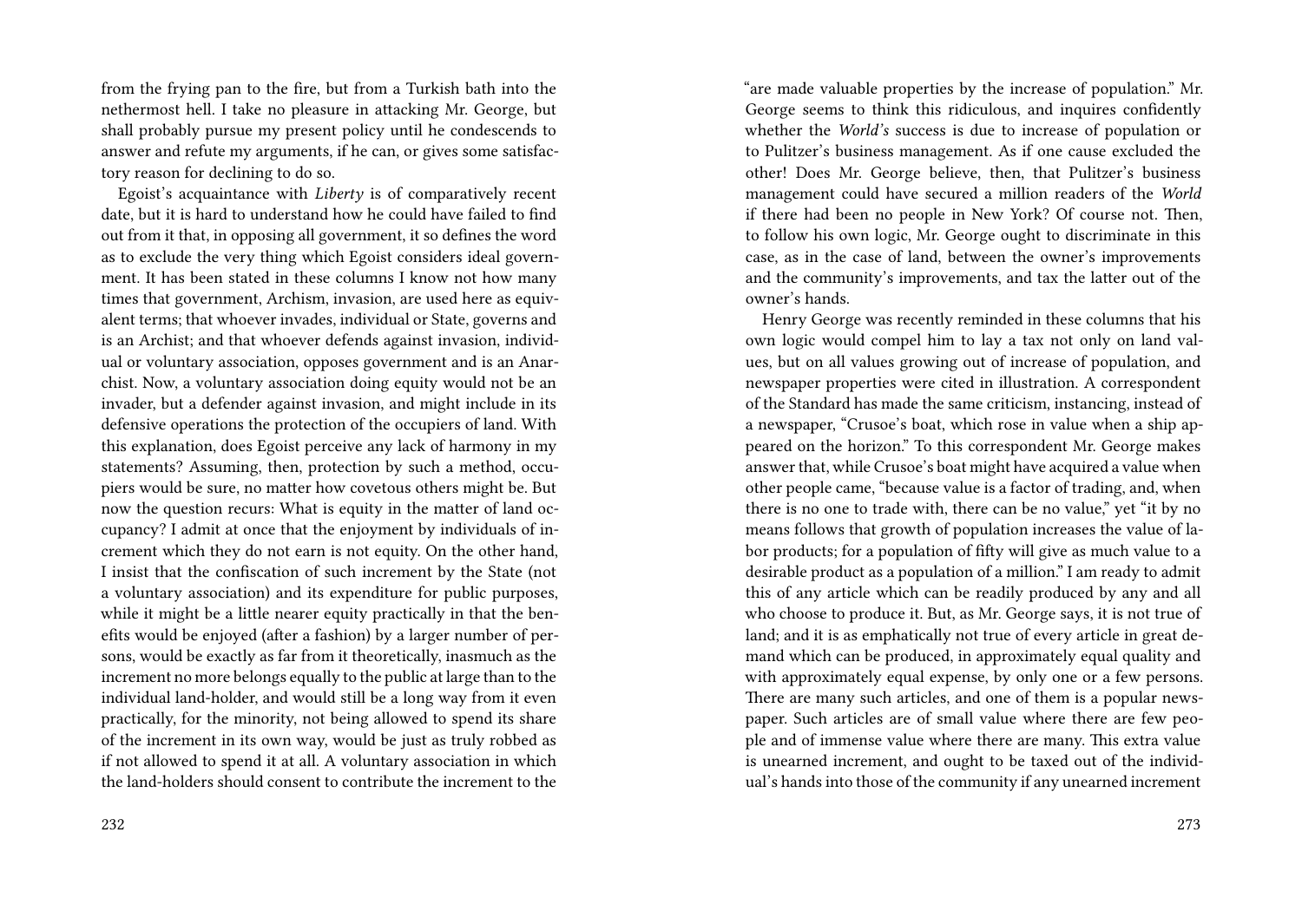viduals to secure "public improvements" which they may not consider such, or which they may consider less desirable to them than private improvements? Does he not propose that individuals shall "labor gratis" for the State, "whether they like it or not"? Does he not maintain that what the State "does with their labor is simply none of their business"? Mr. George's criticism of Dr. Cogswell is equally a criticism of every form of compulsory taxation, especially the taxation of land values. He has aptly and accurately described himself.

There must be a limitation to great fortunes, says Henry George, "but that limitation must be natural, not artificial. Such a limitation is offered by the land value tax." What in the name of sense is there about a tax that makes it natural as distinguished from artificial? If anything in the world is purely artificial, taxes are. And if they are collected by force, they are not only artificial, but arbitrary and tyrannical.

Henry George answers a correspondent who asks if under the system of taxing land values an enemy could not compel him to pay a higher tax on his land simply by making him an offer for the land in excess of the existing basis of taxation, by saying that no offers will change the basis of taxation unless they are made in good faith and for other than sentimental motives. It seems, then, that the tax assessors are to be inquisitors as well, armed with power to subject men to examination of their motives for desiring to effect any given transaction in land. What glorious days those will be for "boodlers"! What golden opportunities for fraud, favoritism, bribery, and corruption! And yet Mr. George will have it that he intends to reduce the power of government.

The idiocy of the arguments employed by the daily press in discussing the labor question cannot well be exaggerated, but nevertheless it sometimes makes a point on Henry George which that gentleman cannot meet. For instance, the New York *World* lately pointed out that unearned increment attaches not only to land, but to almost every product of labor. "Newspapers," it said,

association's treasury, and in which all the members should agree to settle the method of its disposition by ballot, would be equitable enough, but would be a short-sighted, wasteful, and useless complication. A system of occupying ownership, however, accompanied by no legal power to collect rent, but coupled with the abolition of the State-guaranteed monopoly of money, thus making capital readily available, would distribute the increment naturally and quietly among its rightful owners. If it should not work perfect equity, it would at least effect a sufficiently close approximation to it, and without trespassing at all upon the individualities of any. Spots are "choice" now very largely because of monopoly, and those which, under a system of free land and free money, should still remain choice for other reasons would shed their benefits upon all, just in the same way that choice countries under free trade will, as Henry George shows, make other countries more prosperous. When people see that such would be the result of this system, it is hardly likely that many of them will have to be coerced into agreeing to it. I see no point to Egoist's analogy in the first sentence of his last paragraph, unless he means to deny the right of the individual to become a banker. A more pertinent analogy would be a comparison of the George scheme for the confiscation of rent with a system of individual banking of which the State should confiscate the profits.

Under the influence of competition the best and cheapest protector, like the best and cheapest tailor, would doubtless get the greater part of the business. It is conceivable even that he might get the whole of it. But if he should, it would be by his virtue as a protector, not by his power as a tyrant. He would be kept at his best by the possibility of competition and the fear of it; and the source of power would always remain, not with him, but with his patrons, who would exercise it, not by voting him down or by forcibly putting another in his place, but by withdrawing their patronage. Such a state of things, far from showing the impossibility of Anarchy, would be Anarchy itself, and would have little or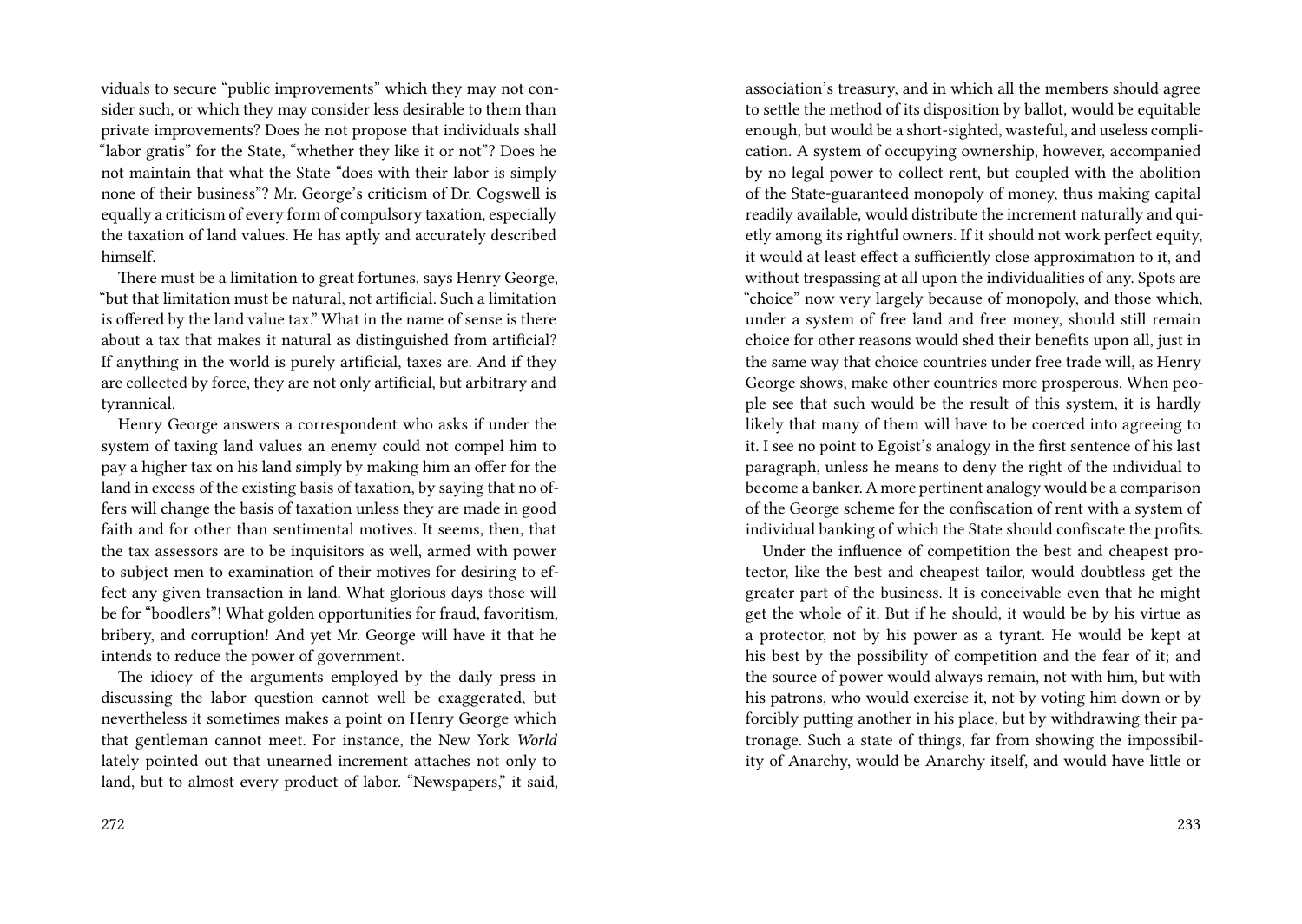nothing in common with what now goes by the name "equitable democratic government."

If "it can be shown that the value of the protection to the possession of land equals its economic rent," the demonstration will be interesting. To me it seems that the measure of such value must often include many other factors than economic rent. A man may own a home the economic rent of which is zero, but to which he is deeply attached by many tender memories. Is the value of protection in his possession of that home zero? But perhaps Egoist means the exchange value of protection. If so, I answer that, under free competition, the exchange value of protection, like the exchange value of everything else, would be its cost, which might in any given case be more or less than the economic rent. The condition of receiving protection would be the same as the condition of receiving beefsteak — namely, ability and willingness to pay the cost thereof.

If I am right, the payment of rent, then, would not be an *essential* feature in the contract between the land-holder and the protector. It is conceivable, however, though in my judgment unlikely, that it might be found an *advantageous* feature. If so, protectors adopting that form of contract would distance their competitors. But if one of these protectors should ever say to land-holders "Sign this contract; if you do not, I not only will refuse you protection, but I will myself invade you and annually confiscate a portion of your earnings equal to the economic rent of your land," I incline to the opinion that "intelligent people" would sooner or later, "by the process of natural selection," evolve into Anarchy by rallying around these land-holders for the formation& of a new social and protective system, which would subordinate the pooling of economic rents to the security of each individual in the possession of the raw materials which he uses and the disposition of the wealth which he thereby produces.

If government should be abruptly and entirely abolished tomorrow, there would probably ensue a series of physical conflicts about

Henry George's correspondents continue to press him regarding the fate of the man whose home should so rise in value through increase of population that he would be taxed out of it. At first, it will be remembered, Mr. George coolly sneered at the objectors to this species of eviction as near relatives of those who objected to the abolition of slavery on the ground that it would "deprive the widow Smith of her only 'nigger.'" *Liberty* made some comments on this, which Mr. George never noticed. Since their appearance, however, his analogy between property in "niggers" and a man's property in his house has lapsed, as President Cleveland would say, into a condition of "innocuous desuetude," and a new method of settling this difficulty has been evolved. A correspondent having supposed the case of a man whose neighborhood should become a business centre, and whose place of residence, therefore, as far as the land was concerned, should rise in value so that he could not afford or might not desire to pay the tax upon it, but, as far as his house was concerned, should almost entirely lose its value because of its unfitness for business purposes, Mr. George makes answer that the community very likely would give such a man a new house elsewhere to compensate him for being obliged to sell his house at a sacrifice. That this method has some advantages over the "nigger" argument I am not prepared to deny, but I am tempted to ask Mr. George whether this is one of the ways by which he proposes to "simplify government."

Henry George, in the *Standard*, calls Dr. Cogswell of San Francisco, who has endowed a polytechnic college in that city, and for its maintenance has conveyed certain lands to trustees, a "philanthropist by proxy," on the ground that the people who pay rent for these lands are really taxed by Dr. Cogswell for the support of the college. But what are Henry George himself, by his theory, and his ideal State, by its practice, after realization, but "philanthropists by proxy"? What else, in fact, is the State as it now exists? (Oftener a cannibal than a philanthropist, to be sure, but in either case by proxy.) Does not Mr. George propose that the State shall tax indi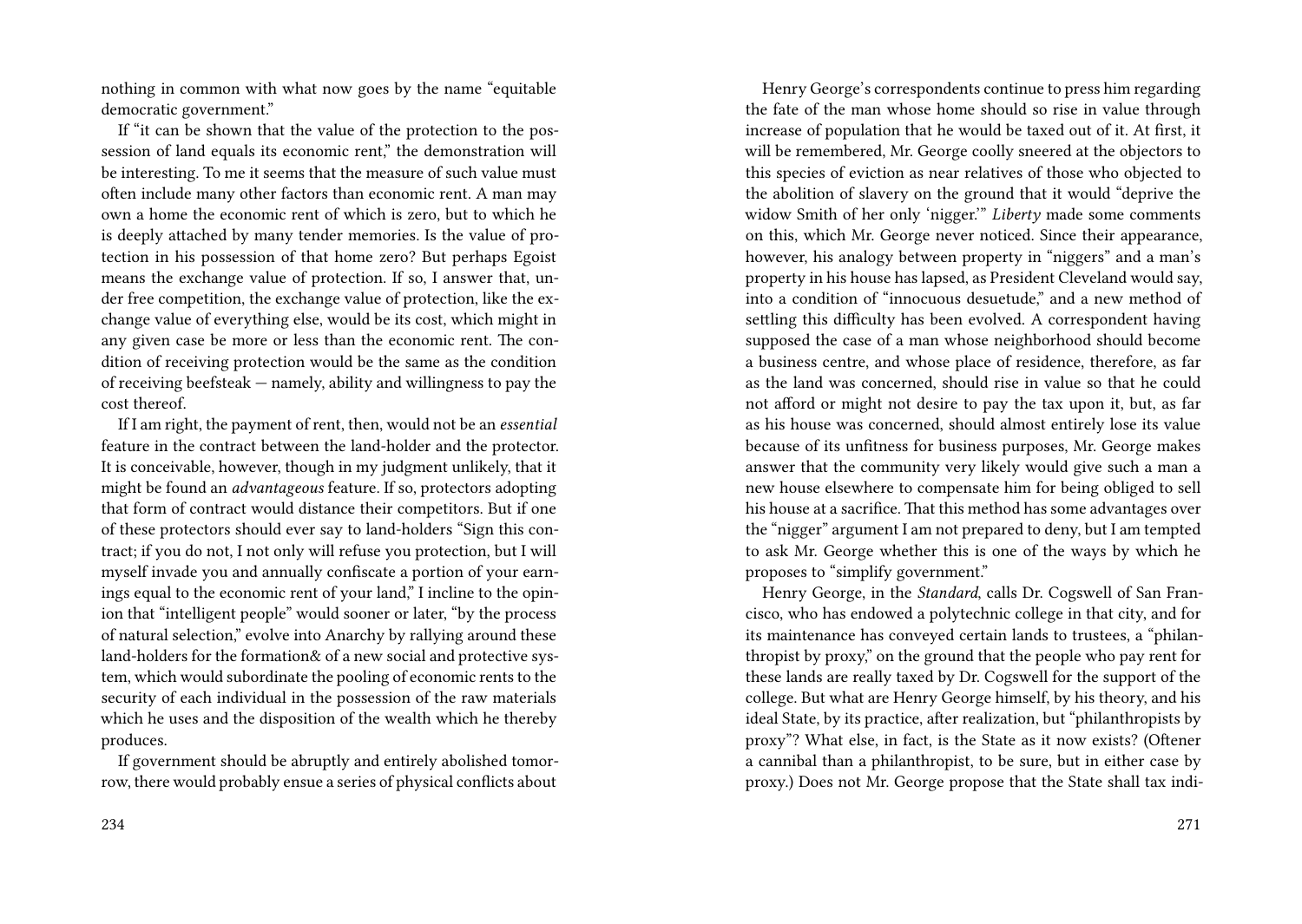ories. The editor of *Liberty* took great delight in pointing out his inconsistencies:

Some of Henry George's correspondents have been pestering him a good deal with embarrassing questions as to what will become, under his system, of the home of a man who has built a house upon a bit of land which afterwards so rises in value that he cannot afford to pay the taxes on it. Unable to deny that such a man would be as summarily evicted by the government landlord as is the Irish farmer in arrears by the individual landlord, and yet afraid to squarely admit it, Mr. George has twisted and turned and doubled and dodged, attempting to shield himself by all sorts of irrelevant considerations, until at last he is reduced to asking in rejoinder if this argument has not "a great deal of the flavor of the Georgia deacon's denunciation of abolitionists because they wanted to deprive the widow Smith of her solitary 'nigger,' her only means of support." That is, Mr. George virtually asserts that the claim to own a human being is no more indefensible than the claim of the laborer to own the house he has built and to the unencumbered and indefinite use of whatever site he may have selected for it without dispossessing another. The editor of the *Standard* must have been reduced to sore straits when he resorted to this argument. With all his shuffling he has not yet escaped, and never can escape, the fact that, if government were to confiscate land values, any man would be liable to be turned out of doors, perhaps with compensation, perhaps without it, and thus deprived, maybe, of his dearest joy and subjected to irreparable loss, just because other men had settled in his vicinity or decided to run a railroad within two minutes' walk of his door. This in itself is enough to damn Mr. George's project. That boasted craft, Land Nationalization, is floundering among the rocks, and the rock of individual liberty and the inalienable homestead has just made an enormous hole in its unseaworthy bottom which will admit all the water necessary to sink it.

land and many other things, ending in reaction and a revival of the old tyranny. But if the abolition of government shall take place gradually, beginning with the downfall of the money and land monopolies and extending thence into one field after another, it will be accompanied by such a constant acquisition and steady spreading of social truth that, when the time shall come to apply the voluntary principle in the supply of police protection, the people will rally as promptly and universally to the support of the protector who acts most nearly in accordance with the principles of social science as they now rally to the side of the assaulted man against his would-be murderer. In that case no serious conflict can arise.

Egoist neglects to consider my statement in reply to him in the last issue of *Liberty*, to the effect that the source of the protectors power lies precisely in the patronage. The protector who is most patronized will, therefore, be the strongest; and the people will endow with their power the protector who is best fitted to use it in the administration of justice.

If the masses, or any large section of them, after having come to an understanding and acceptance of Anarchism, should then be induced by the sophistry of tyrants to reject it again, despotism would result. This is perfectly true. No Anarchist ever dreamed of denying it. Indeed, the Anarchist's only hope lies in his confidence that people who have once intelligently accepted his principle will "stay put."

The present State cannot be an outgrowth of Anarchy, because Anarchy, in the philosophic sense of the word, has never existed. For Anarchy, after all, means something more than the possession of liberty. Just as Ruskin defines wealth as "the possession of the valuable by the valiant," so Anarchy may be defined as the possession of liberty by libertarians — that is by those who know what liberty means. The barbaric liberty out of which the present State developed was not Anarchy in this sense at all, for those who possessed it had not the slightest conception of its blessings or of the line that divides it from tyranny.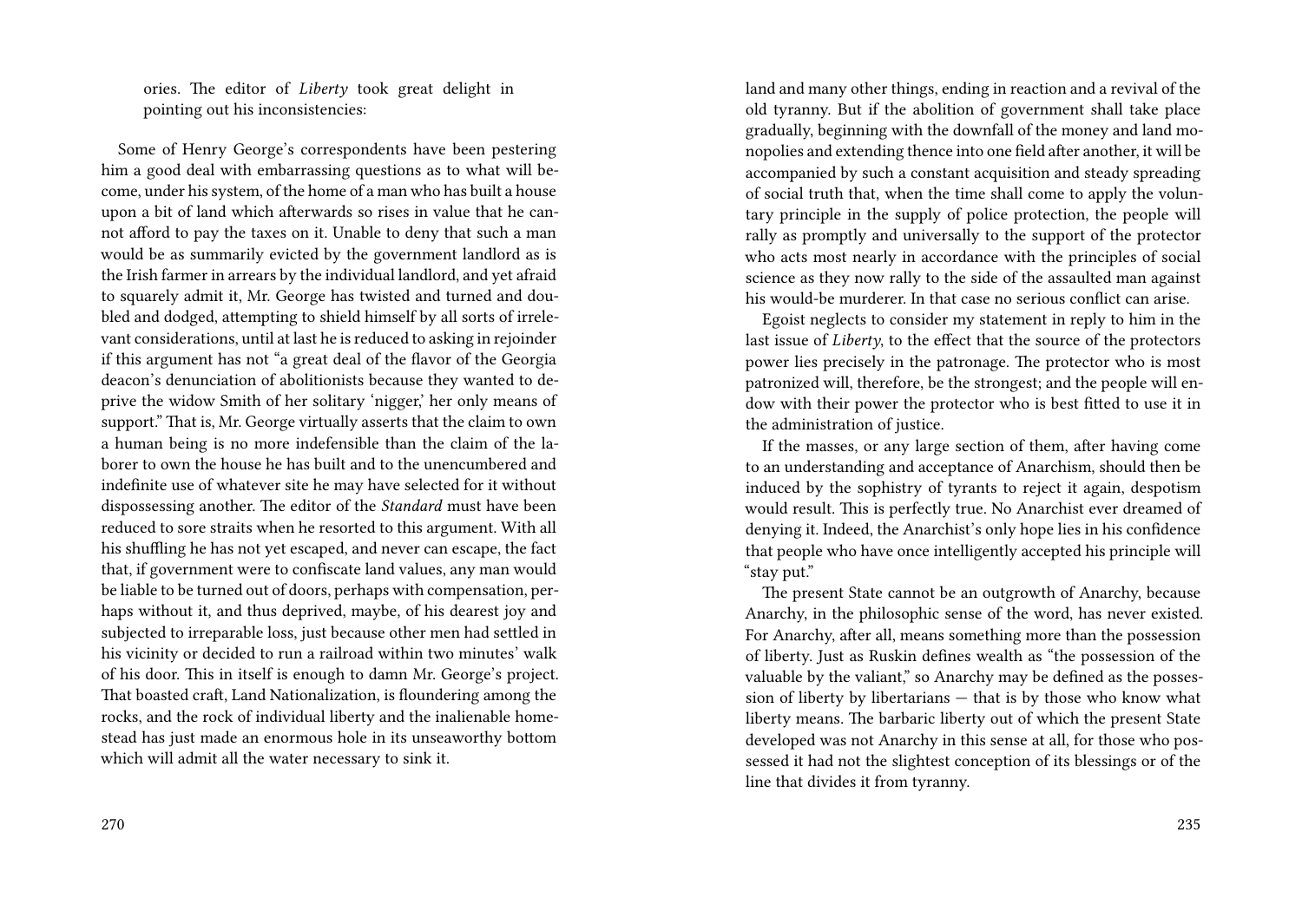Nothing can have value in the absence of demand for it. Therefore the basis of the demand cannot be irrelevant in considering value. Now, it is manifest that the demand for protection in the possession of land does not rest solely upon excess of fertility or commercial advantage of situation. On the contrary, it rests, in an ever-rising degree and among an ever-increasing proportion of the people, upon the love of security and peace, the love of home, the love of beautiful scenery, and many other wholly sentimental motives. Inasmuch, then, as the strength of some of the motives for the demand of protection bears often no relation to economic rent, the value of such protection is not necessarily equal to economic rent. Which is the contrary of Egoist's proposition.

Egoist's definition of the right of possession of land rests on an assumption which Anarchists deny, — namely, that there is an entity known as the community which is the rightful owner of all land. Here we touch the central point of the discussion. Here I take issue with Egoist, and maintain that "the community" is a nonentity, that it has no existence, and that what is called the community is simply a combination of individuals having no prerogatives beyond those of the individuals themselves. This combination of individuals has no better title to the land than any single individual outside of it; and the argument which Egoist uses in behalf of the community this outside individual, if he but had the strength to back it up, might cite with equal propriety in his own behalf. He might say: "The right of possession of land consists in an agreement on my part to forego the special advantages which the use of such land affords to an undisturbed possessor. It represents a giving-up, by me, of that which I could obtain for myself, — the cost to me being certainly that which I have relinquished, and equals in value the special advantage which is the cause of rent. In view of this, it seems to me that affording this protection is to me an expense equal to the rent." And thereupon he might proceed to collect this rent from the community as compensation for the protection which he afforded it in allowing it to occupy the land. But in his case the ever advanced such a proposition. In the second place, it is pure assumption to say that, when taxation is voluntary, only land-owners will pay taxes, because they alone benefit by the expenditure of the taxes. It is not true that they alone benefit. Every individual benefits whose life, liberty, and property is protected. In the third place, it is pure assumption to say that juror‼ do not, in the main, render verdicts in accordance with their own conceptions of equity and social living. A jury of thieves is quite as likely as a jury of honest men to convict a prisoner justly accused of theft. Now, no advocate of occupancy-and-use tenure of land believes that it can be put in force, until as a theory it has been as generally, or almost as generally, seen and accepted as is the prevailing theory of ordinary private property. But, when the theory has been thus accepted, jurors may be relied on, in the main, to render verdicts in accordance therewith, no matter what their status or situation in life. Were it not so, no society would be possible.

Mr. Horr finally defends the Single Tax, against the objection that under it the land occupant is at the mercy of the community, by claiming that "changes due to social growth which are just as inevitable as any other phenomena of nature must be submitted to." I suppose, then, that, because I must submit to the tornado that destroys my crop, I must also submit to the depredations of people who choose to settle in my vicinity and then rob me of a part of my crop by what they call a tax on my land value. Well, of course I must, if my fellow-citizens all turn thieves, — that is, Single Taxers. Consequently I am trying to persuade them to be honest.

## **George and the Single Tax**

Following are some fragmentary paragraphs relating to different phases of the Single Tax and to Henry George's perplexities concerning his economic the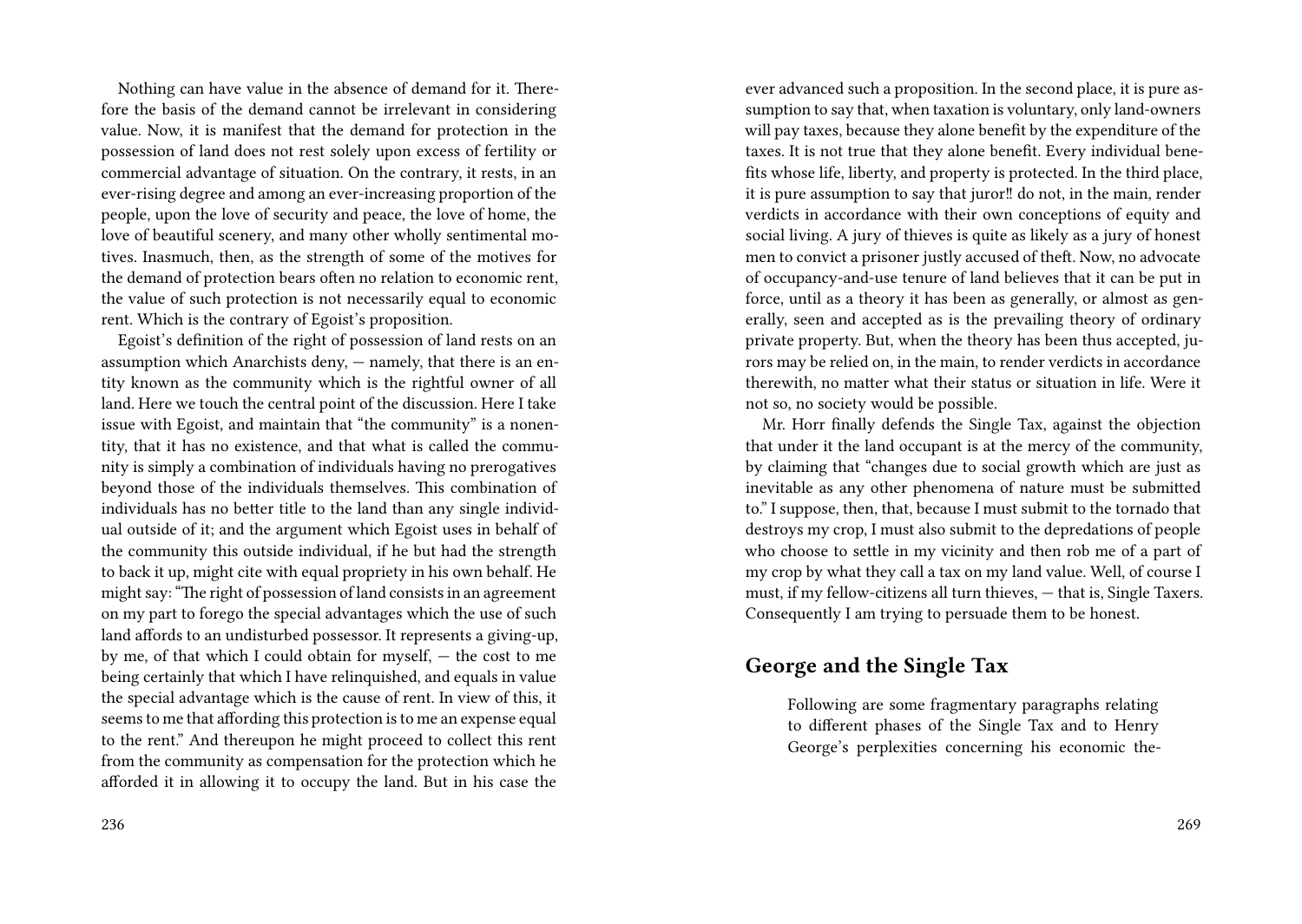better have said "the use of force to effect it," or, more simply still, "the enforcement of it," than "the use of force to bring it about." But even from the sentence as it stands it seems to me that no intelligent reader should have failed to extract the evident meaning that, though men might well agree to pay rent into a common treasury, no man should be forced to do so. Yet Mr. Horr takes it to mean that force should not be used to collect rent in special and abnormal cases. I do not see the slightest warrant for this extraordinary and senseless construction of Mr. Yarros's words.

Mr. Horr defends State collection of rent on the ground that, if equal rights to land be admitted, "all men have a right to collect rent from those who use better than free land, because each individual would collect such rent himself, if he had the power." Logic does not warrant the inference. I showed clearly, in my discussion with Miss Musson, that, even granting Single-Tax ethics, still State collection of every individual's share of rent, without delegation by each individual of his right to collect, cannot be advocated consistently by any individualist.The fact that an individual would collect the rent rightfully due him, if he had the power, does not warrant another man, or all other men, in proceeding unauthorized to collect this rent. There are some creditors who believe that the State should not collect debts. Would Mr. Horr claim that the State is entitled to collect the debts due these creditors, regardless of their wishes in the matter? Now rent is nothing but a debt, under Single-Tax ethics. Consequently any parties who contract for the collection of their rents in common must see to it that they collect only their own shares of the total rent due. If they collect other people's shares, even the Single Taxer, if he be an individualist, is bound to consider them thieves.

All that Mr. Horr has to say about the difficulty of sustaining an occupancy-and-use system by jury decisions is based on silly and gratuitous assumptions. In the first place, it is pure assumption to say that juries will be recruited solely from taxpayers. No believer in the original form of jury trial as explained by Spooner supposed condition is lacking; he has not the strength necessary to enforce such an argument as this. The community, or combination of individuals, has this strength. Its only superiority to the single individual, then, in relation to the land, consists in the right of the strongest,  $-$  a perfectly valid right, I admit, but one which, if exercised, leads to serious results. If the community proposes to exercise its right of the strongest, why stop with the collection of economic rent? Why not make the individual its slave outright? Why not strip him of everything but the bare necessities of life? Why recognize him at all, in any way, except as a tool to be used in the interest of the community? In a word, why not do precisely what capitalism is doing now, or else what State Socialism proposes to do when it gets control of affairs? But if the community does not propose to go to this extreme; if it proposes to recognize the individual and treat with him@then it must forego entirely its right of the strongest, and be ready to contract on a basis of equality of rights, by which the individual's title to the land he uses and to what he gets out of it shall be held valid as against the world. Then, if the individual consents to pool his rent with others, well and good; but, if not — why, then, he must be left alone. And it will not do for the community to turn upon him and demand the economic rent of his land as compensation for the "protection" which it affords him in thus letting him alone. As well might the burglar say to the householder: "Here, I can, if I choose, enter your house one of these fine nights and carry off your valuables; I therefore demand that you immediately hand them over to me as compensation for the sacrifice which I make and the protection which I afford you in not doing so."

Egoist asserted that it would be difficult to show that the occupier of superior land would be entitled to that part of the production from his land that would be in excess of what, with an equal application of labor,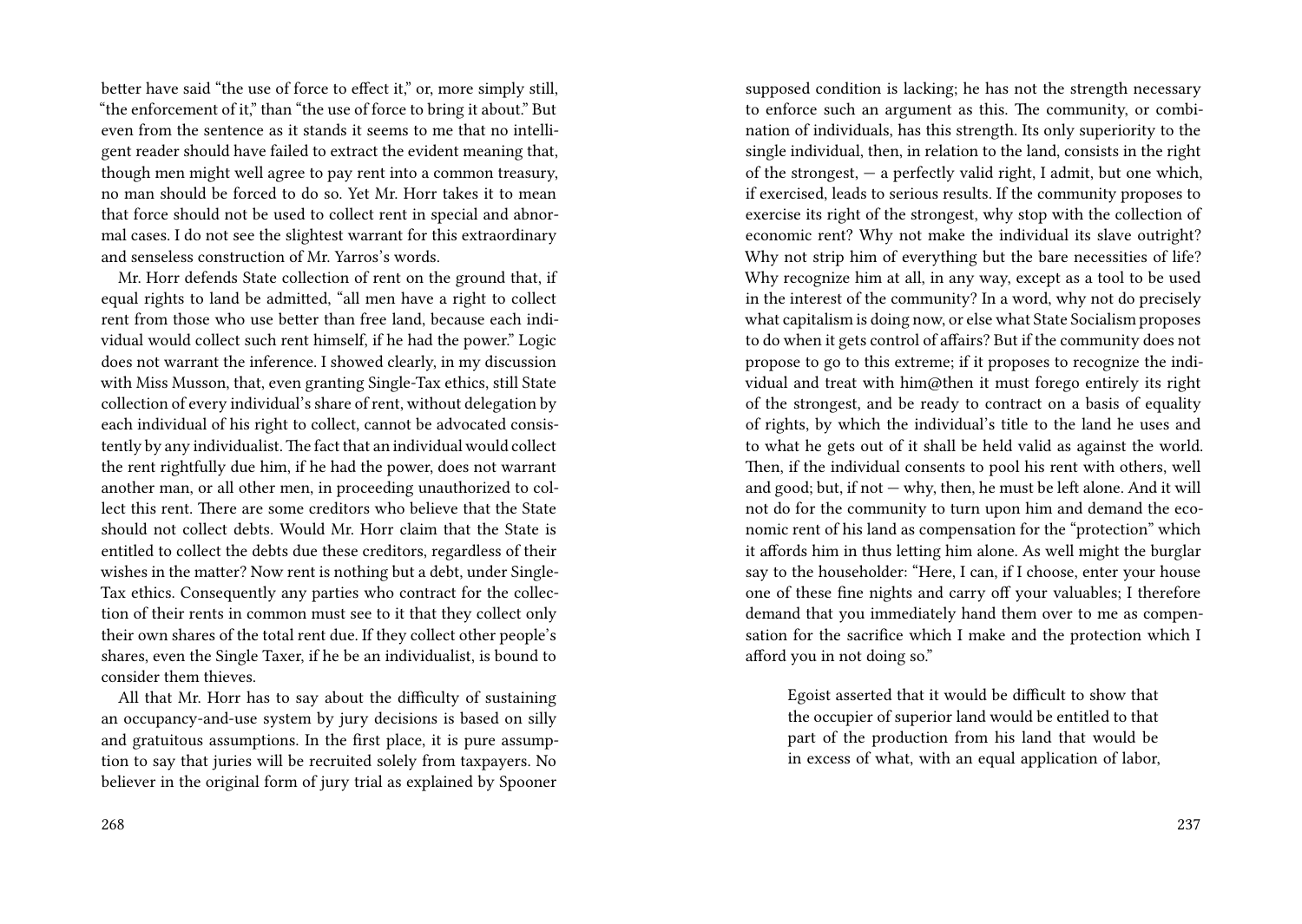could be produced from inferior land. Mr. Tucker replied:

Precisely as difficult as it would be to show that the man of superior skill (native, not acquired) who produces in the ratio of five hundred to another's three hundred is equitably entitled to this surplus exchange value. There is no more reason why we should pool the results of our lands than the results of our hands. And to *compel* such pooling is as meddlesome and tyrannical in one case as in the other. That school of Socialistic economists which carries Henry George's idea to its conclusions, confiscating not only rent but interest and profit and equalizing wages, — a school of which G. Bernard Shaw may be taken as a typical representative,  $-$  is more logical than the school to which Mr. George and Egoist belong, because it completes the application of the tyrannical principle.

The cultivator of land who does not ask protection does not expect the community to secure him the opportunity referred to. He simply expects the community not to deprive him of this opportunity. He does not say to the community: "Here! an invader is trying to oust me from my land; come and help me to drive him off." He says to the community: "My right to this land is as good as yours. In fact it is better, for I am already occupying and cultivating it. I demand of you simply that you shall not disturb me. If you impose certain burdens upon me by threatening me with dispossession, I, being weaker than you, must of course submit temporarily. But in the mean time I shall teach the principle of liberty to the individuals of which you are composed, and by and by, when they see that you are oppressing me, they will espouse my cause, and your tyrannical yoke will speedily be lifted from my neck."

If the cost principle of value cannot be realized otherwise than by compulsion, then it had better not be realized. For my part, I do not believe that it is possible or highly important to realize it *absolutely and completely*. But it is both possible and highly important to effect its approximate realization. So much can be effected with-

238

tempt a completer exposition of its doctrine for Mr. Horr's benefit, until he understands the perfectly definite things that *Liberty* has already said.

Agreeing to my claim that equal freedom is not a law, but simply a rule of social life which we find it expedient to follow, Mr. Horr asks me why, if it is expedient to enforce equal freedom in other things, it is not also expedient to enforce equal rights to the use of the earth. As appropriately might I ask him why it is not expedient to enforce equal rights to the use of brain power. Equal freedom as defined and advocated in *Liberty* covers only the control of self and the results of self-exertion. "Equal rights in other things" is a phrase of Mr. Horr's coinage. I uphold equal freedom, as I define it, because it secures individuality, the definition and encouragement of which are essential to social development and prosperity and to individual happiness. I oppose Mr. Horr's policy loosely described as "equal rights in other things" because it tends to obliterate individuality. The enforcement of equal rights to the use of the earth, for instance, by a single tax on land values means a confiscation of a portion of the individual's product, a denial of the liberty to control the results of self-exertion, and hence a trampling upon individuality. If an equal distribution or common ownership of wealth, with the accompanying destruction of individuality, is a good thing, then let us become Communists at once, and confiscate every excess, whether its source be land value, brain value, or some other value. If. on the other hand, the protection of the individual is the thing paramount and the main essential of happiness, then let us defend the equal liberty of individuals to control self and the results of self-exertion, and let other equalities take care of themselves.

An instance of the peculiar manner in which Mr. Horr interprets his opponent's utterances may be seen in his comments on Mr. Yarros's statement that, while voluntary taxation of economic rent might not be a good thing, "the use of force to bring it about would be extremely unwise." Mr. Horr thinks that this statement is "not quite clear." It is true that it is not quite exact. Mr. Yarros had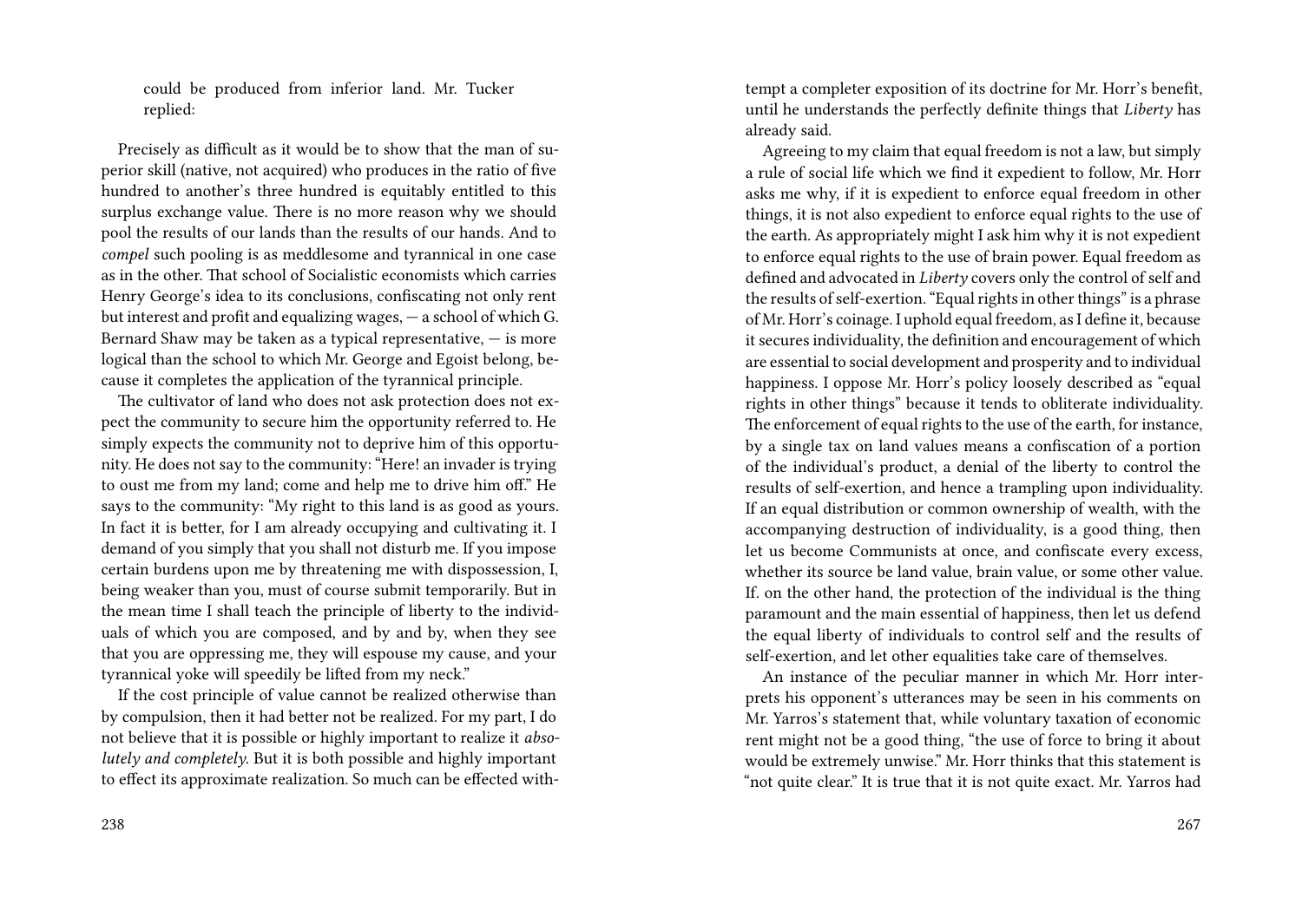position is sound; on the other hand, if it is a title to land, then the Single Tax is robbery. Mr. Post cannot escape from this dilemma.

If there must be Single Taxers, I prefer those of the Philadelphia sort, who attack occupancy and use with hammer and tongs, maintaining that it is unscientific and diametrically opposite to their fundamental principles. Relieve me, pray, of opponents like Mr. Post, who, using my own phraseology in a distorted sense, strive to make it appear to the people that their ideas are mine. Let Anarchists be on their guard. Don't bite at phrases.

In considering the letters of Mr. Alexander Horr, I notice at the outset that they betray a singular contradiction. In the first we are told that the occupancy-and-use theory of land tenure "has not risen to the dignity of respectable empiricism." In the second we are told that of the four systems of land tenure now advocated there are two which "deserve the most careful consideration," and that one of the two is the occupancy-and-use theory; The question arises: why does that which has not risen to the dignity of respectable empiricism deserve to be considered with care?

Mr. Horr complains of the indefiniteness with which the advocates of the occupancy-and-use theory explain it. My opinion is that the larger share of the indefiniteness regarding it that exists in his own mind is due to a failure on his part to weigh and understand what has been said in defense of the theory. In a recent conversation with me, Mr. Horr naively assumed the ownership by an Astor of the whole of Manhattan Island, and the renting of the same in parcels to tenants, as a possibility quite consistent with the occupancy-and-use theory and one which the theory's advocates would so regard. Such an assumption on his part showed beyond question that he has failed to consider the positions that have been taken in *Liberty* as to the nature of occupancy and use. These positions have been stated in English plain enough to be definitely grasped. If Mr. Horr had taken pains to understand them, he could not interpret the occupancy-and-use theory in a manner squarely contradictory of them. There will be no motive for *Liberty* to atout compulsion, — in fact, can only be effected by at least partial abolition of compulsion,  $-$  and so much will be sufficient. By far the larger part of the violations of the cost principle — probably nine-tenths — result from artificial, law-made inequalities; only a small portion arise from natural inequalities. Abolish the artificial monopolies of money and land, and interest, profit, and the rent of buildings will almost entirely disappear; ground rents will no longer flow into a few hands; and practically the only inequality remaining will be the slight disparity of products due to superiority of soil and skill. Even this disparity will soon develop a tendency to decrease. Under the new economic conditions and enlarged opportunities resulting from freedom of credit and land classes will tend to disappear; great capacities will not be developed in a few at the expense of stunting those of the many; talents will approximate towards equality, though their variety will be greater than ever; freedom of locomotion will be vastly increased; the toilers will no longer be anchored in such large numbers in the present commercial centres, and thus made subservient to the city landlords; territories and resources never before utilized will become easy of access and development; and under all these influences the disparity above mentioned will decrease to a minimum. Probably it will never disappear entirely; on the other hand, it can never become intolerable. It must always remain a comparatively trivial consideration, certainly never to be weighed for a moment in the same scale with liberty.

It was only because I conceived it out of the question that Egoist, in maintaining that "the value of protection in the possession of land is equal to its economic rent," could be discussing value without regard to the law of equal liberty as a prior condition, or soberly advocating the exercise of the right of might regardless of equity, that I interpreted his words as implying a superiority *in equity* in the community's title to land over that of the individuals superiority other than that of might; a superiority, in short, other than that by which the highwayman relieves the traveller of his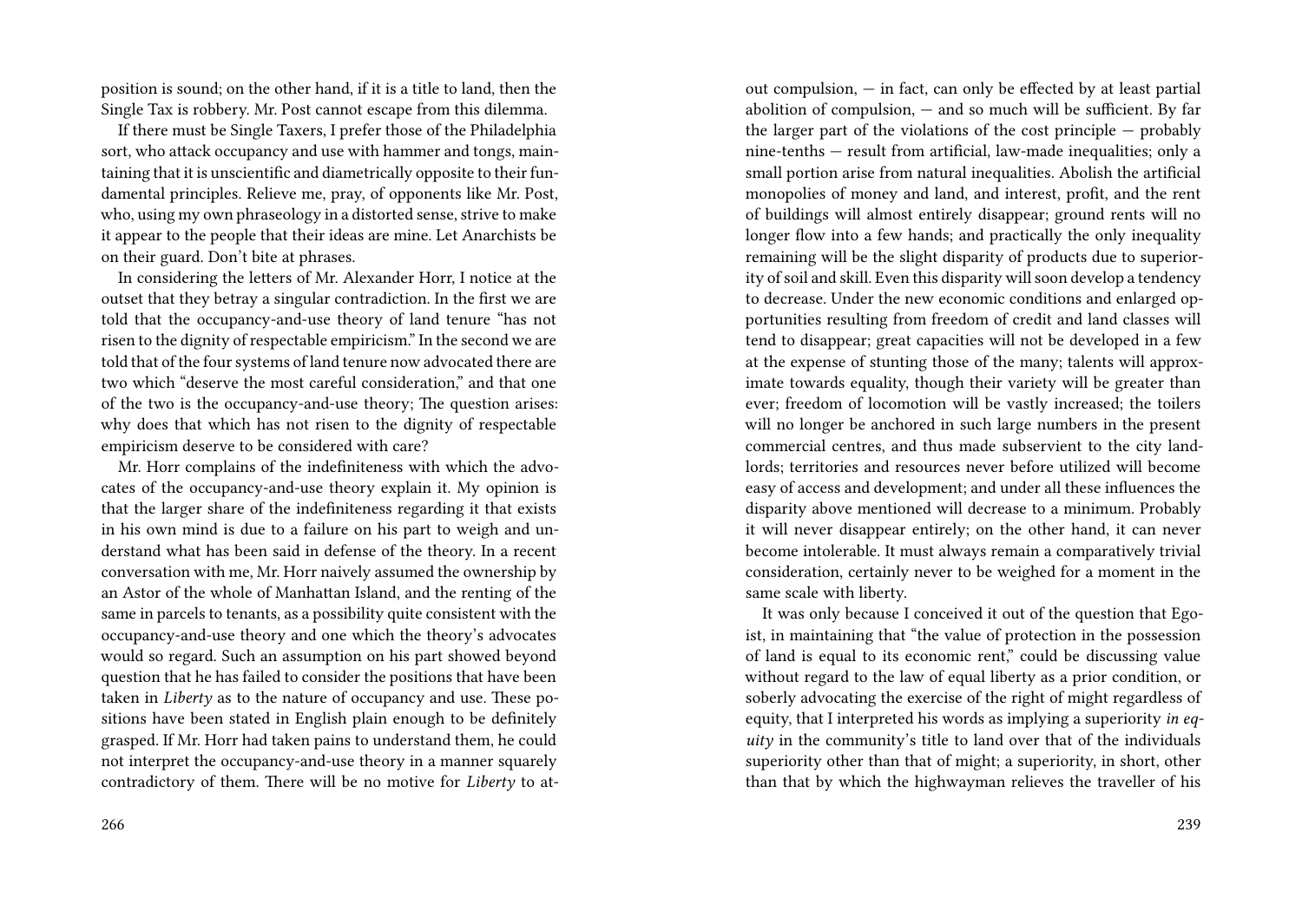goods. I was bound to suppose (and later statements in his present letter seem to strengthen the supposition) that he looked upon the "giving up, by the community," of its right to land as the giving up of a superior *equitable* right; for otherwise, in demanding value in return for this sacrifice, he would be compelled in logic to demand, on behalf of a burglar, value in return for the sacrifice made in declining to carry off a householder's wealth by stealth. But Egoist repudiates this supposition (though he does not follow the logic of his repudiation), and I must take him at his word. He thus lays himself open to a retort which I could not otherwise have made. In his previous letter he criticised me for making sentiment a factor in the estimation of value. Whether or not this was a transgression, on my part, of the limits of economic discussion, he certainly has transgressed them much more seriously in making force such a factor. Exchange implies liberty; where there is no liberty there is no exchange, but only robbery; and robbery is foreign to political economy. At least one point, however, is gained. Between Egoist and myself all question of any superior equitable right of the community is put aside forever. Equity not considered, we agree that the land belongs to the man or body of men strong enough to hold it. And for all practical purposes his definition of "ownership" suits me, though I view ownership less as the "result of the ability of the community to maintain possession" and an application of this result "for the benefit of individuals," than as a result of the *inability* of the community to maintain itself in peace and security otherwise than by the recognition of only such relations between man and wealth as are in harmony with the law of equal liberty. In other words, ownership arises not from superiority of the community to the individual, but from the inferiority of the community to the facts and powers of nature.

Egoist here stated that he would not agree that the right of the strongest will lead to serious results, ex-

the occupant of land is its *possessor*, in right and in fact. The aim of the occupancy-and-use agitation is not to secure for the occupant a possession which is already his, but an ownership and control which in most cases is not his, but his landlord's, — an ownership and control which shall end when occupancy and use end, but which shall be absolute while occupancy and use continue.

In another part of his letter Mr. Post virtually denies the equivalence of occupancy with possession by declaring that landlords, even those who rent land and buildings in their entirety, are occupants and users. If this be true, then the Astor estate is occupying and using a very large portion of the city of New York. But to assert that the Astors are either occupants or possessors is an utter misuse of language. Besides, if the Astors are occupants and users, and if the Single Tax will virtually compel the Astors to relinquish their lands, then the Single Tax, instead of being a means of getting to an occupancy-and-use tenure, will be a means of destroying such tenure. Mr. Post's position bristles at every point with inconsistency and absurdity.

It is so long since I read Mr. George's book that I do not remember whether Mr. Post is right in denying that Mr. George teaches the doctrine of equal ownership of land by all the people. One thing, however, is certain, — that the equal right of *all* people to *every* piece of land is asserted by many of the foremost Single Taxers, some of whom are on the national executive committee of the party. And it is on the strength of this that the Single Tax is defended. How often we hear Single Taxers deploring the name by which their idea is known! "It is very unfortunate," they will tell you, "that our plan is called a tax. It is not a tax at all. We believe in the utter abolition of taxation. Taxation is robbery,  $-$  a taking from the producer of his product. We do not propose to rob; in collecting rent we take only what is ours, for that which comes, not from labor, but from land, belongs, not to the laborer, but to us, the people." If occupancy and use is not a title to land, then this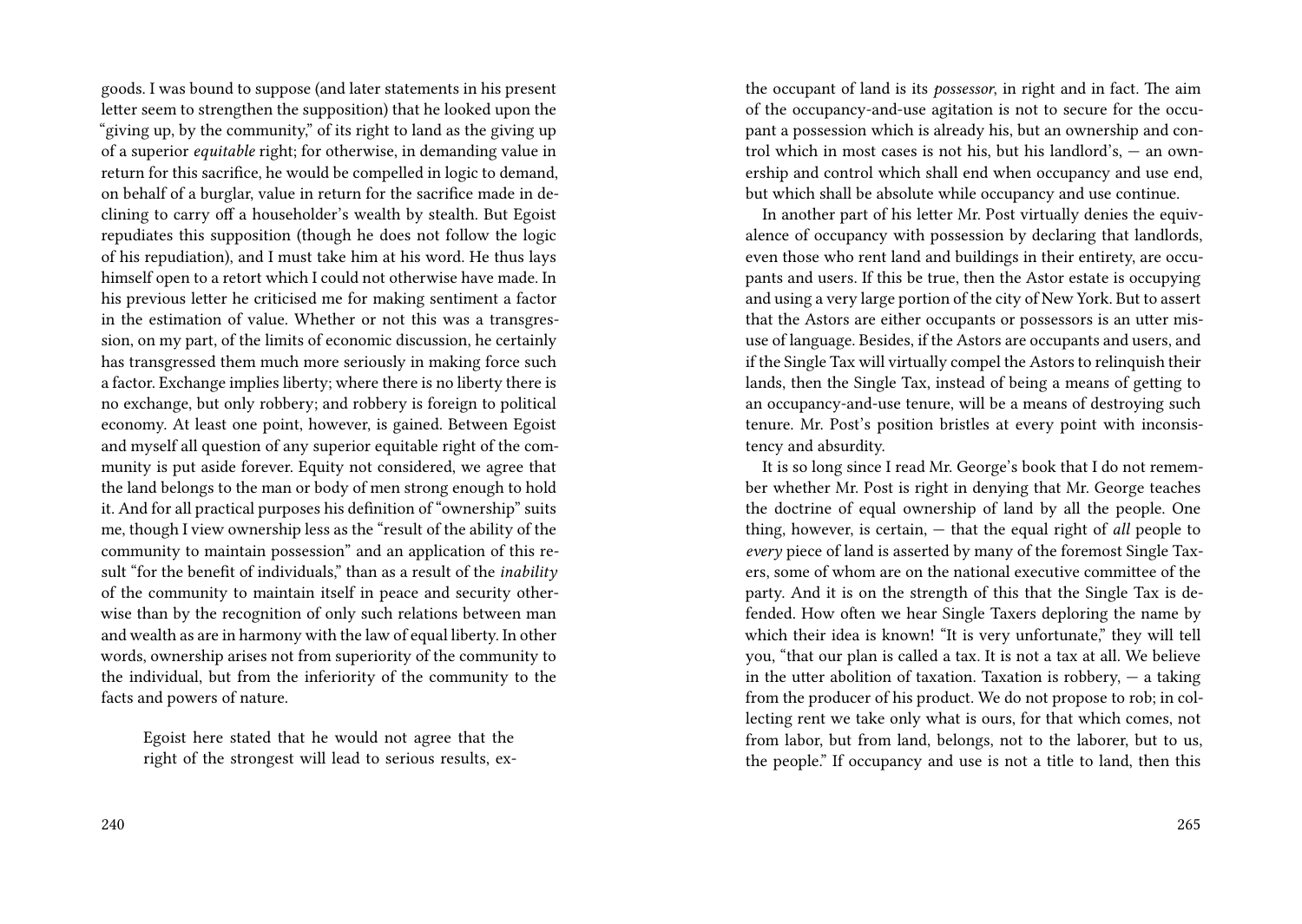and death by drowning on the other, he would not relieve them from this choice if he could do so only by violating the property rights of a portion of his fellow-citizens. Discussion is hopeless here.

In May, 1895, Mr. Louis F. Post delivered a lecture at Cincinnati on the Single Tax, in which he made the statement that occupancy and use was really the only true title to land. After the lecture, in reply to a question from one of his auditors, he explained that his advocacy of the Single Tax was as the best method of reaching the occupancy-and-use title. When Mr. Tucker's attention was called to Mr. Post's statement, be hailed it as very significant, since the other prominent champions of the Single Tax denied that the land belongs to the occupant and user and affirmed that all land belongs equally to all the people; and he stated that, if Mr. Post had not been misunderstood, the latter had taken a position which involved the rejection of the Single-Tax theory and pledged him to the Single Tax only as a measure of expediency and as a stepping-stone. Mr. Post replied that he did not mean to imply that he advocated the Single Tax as a stepping-stone in the sense of a temporary expedient, but as the only way of obtaining and maintaining the title of occupancy and use. That explanation called for the following from the editor of *Liberty*:

Mr Post admits the utterances attributed to him, and then proceeds to emasculate them. It appears that the phrase occupancy and use is used by Mr. Post simply as an equivalent to the right of possession. In that case it is nonsense to talk about the Single Tax or any other measure as the best method of reaching the occupancyand-use title, for in Mr. Post's sense that title already exists. Today cept when applied to create an inequitable relation between individuals"; so Mr. Tucker rejoined:

Here we have an acknowledgment of a principle of equity and a contemplation of its observance by the mighty, which goes to sustain my original supposition, despite Egoist's protest. It implies an abandonment by the mighty of their right of domination and a willingness to contract with the weak. Now, I agree that the contracts thus entered into will not lead to serious results, unless they create inequitable relations between individuals. But the first of all equities is not equality of material well-being, but equality of liberty; and if the contract places the former equality before the latter, it will lead to serious results, for it logically necessitates the arbitrary leveling of all material inequalities, whether these arise from differences of soil or differences of skill. To directly enforce equality of material well-being is meddlesome, invasive, and offensive, but to directly enforce equality of liberty is simply protective and defensive. The latter is negative, and aims only to prevent the establishment of artificial inequalities; the former is positive, and aims at direct and active abolition of natural inequalities. If the former is the true policy, then it is as equitable to enforce the pooling of interest, profit, and wages as the pooling of rent. If the latter is the true policy, we have only to see to it that no artificial barriers against individual initiative are constructed. Under such conditions, if the natural inequalities tend to disappear, as they surely will, then so much the better.

In speaking of skill as "inseparably attached to the individual," Egoist surely does not mean to argue the impossibility of seizing and distributing the results of skill, for that would be a ridiculous contention. Then he can only mean that there is something sacred about the individual which the mighty are bound to respect. But this again is inconsistent with his theory of the right of might. If the strongest is to exercise his might, then he need stop at nothing but the impossible; if, on the other hand, he contracts with the weaker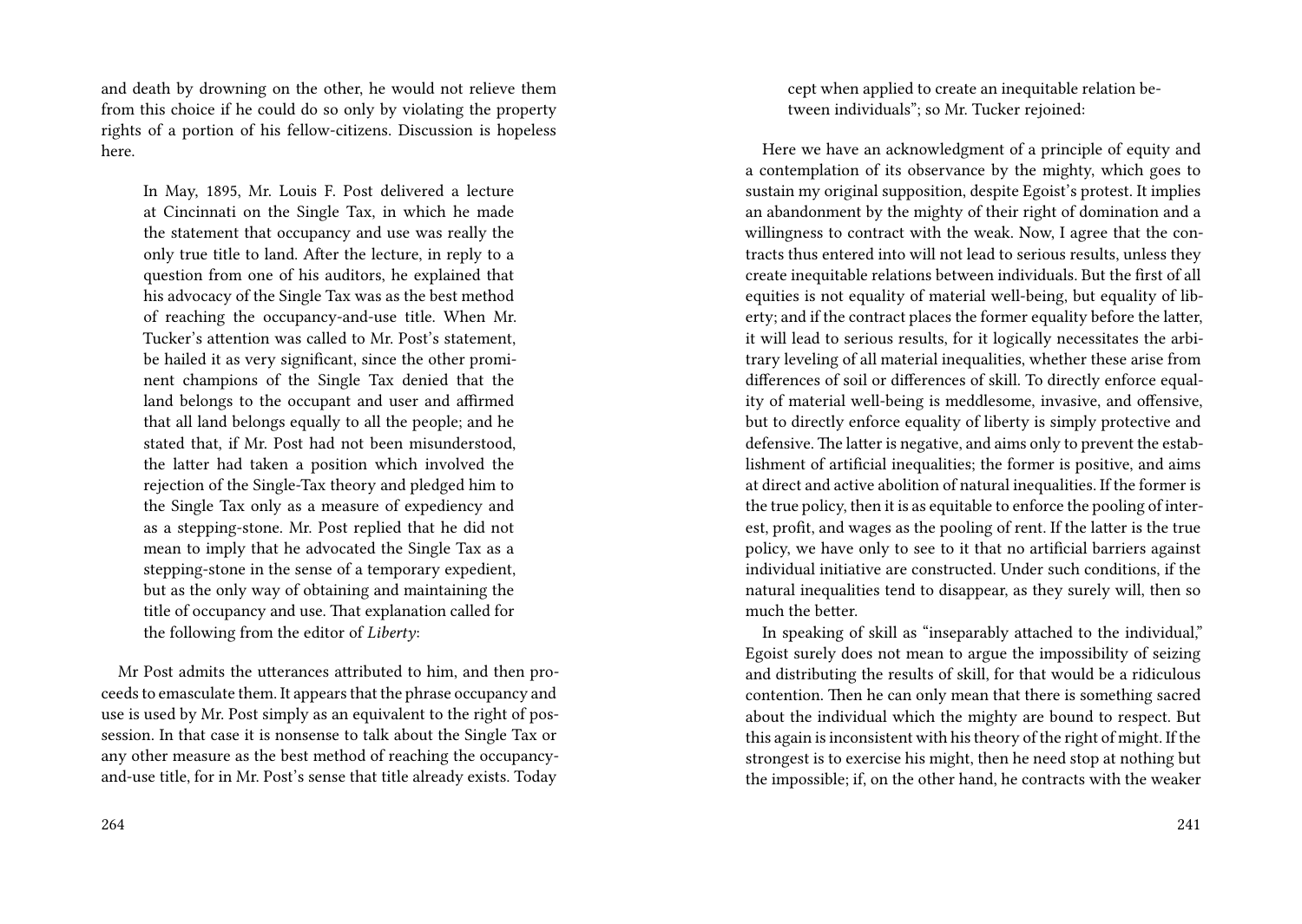on a basis of equal liberty, then both strong and weak must be left secure in their possession of the products of their labor, whether aided by superior skill or superior soil.

If Malthusianism is true, it is as true after the pooling of rent as before. If the encroachment of population over the limit of the earth's capacity is inevitable, then there is no solution of the social problem. Pooling the rent or organizing credit would only postpone the catastrophe. Sooner or later the masses would find nothing to share but the curses of war rather than the "blessings of peace," and at that stage it would matter but little to them whether they shared equally or unequally.

I hold that, in case rent were to be nationalized by force, liberty would be incomplete; and liberty must be complete, whatever happens.

I hold that superiority will always rule; and it is only when real superiority is known and recognized as such, and therefore allowed to have its perfect work unresisted and unimpeded, that the minimum of evil will result. The really serious results are those that follow the attempts of inferiority, mistaking itself for superiority, to fly in the face of the real article. In other words, when individuals or majorities, seeing that they are stronger for the time being than other individuals or minorities, suppose that they are therefore stronger than natural social laws and act in violation of them, disaster is sure to follow. These laws are the really mighty, and they will always prevail. The first of them is the law of equal liberty. It is by the observance of this law, I am persuaded, rather than by "an equal share in the transferable opportunities," that the ultimate "intelligence of the people" will remove "every reasonable cause of complaint."

I find so little attempt to meet the various considerations which I have advanced that I have not much to add by way of comment. The monopoly of mining gold at a particular point exists in the physical constitution of things, and a pooling of the results thereof (which would be a virtual destruction of the monopoly) can only exertion. If a man exerts himself by erecting a building on land which afterward, by the operation of the principle of occupancy and use, rightful becomes another's, he must, upon the demand of the subsequent occupant, remove from this land the results of his self-exertion, or, failing so to do, sacrifice his property right therein. The man who persists in storing his property on another's premises is an invader, and it *is* his *crime* that alienates his control of this property. He is "fined one house," not "for building a house and then letting another man live in it, but for invading the premises of another. If there were nothing in the "Beauties of Government" to beat that, then indeed would government be a really beautiful thing.

The objection advanced by Mr. Byington that adherence to this principle must cause a degree of embarrassment to persons desirous of using an entire edifice for a period too to nobody, be forced to lower his prices also in order to retain his trade, — a thing which now he does not have to do because his rent-paying competitor cannot lower his prices? It is as clear as daylight.

The man who builds a cage over a sleeper prevents the sleeper from exercising his unquestionable right to *step off* of premises that belong to another, and therefore is an invader. The man who becomes by occupancy and use the owner of a previously unoccupied, unimproved, and unused passage, and in the exercise of his ownership blocks the passage, simply prevents other men from doing what they have no right to do, — that is, *step on* to premises that belong to another, and therefore is not an invader.

Mr. Byington's answer to my contention that there may be circumstances under which it is advisable to do violence to equal freedom amounts in its conclusion to a statement that no evil can be as disastrous as an act of invasion; that justice should be done though the heavens fall, for a precedent of injustice would lead to a worse disaster than the falling of the heavens; and that, if he were the guardian of a city most of whose inhabitants found themselves under the necessity of a choice between death by fire on the one hand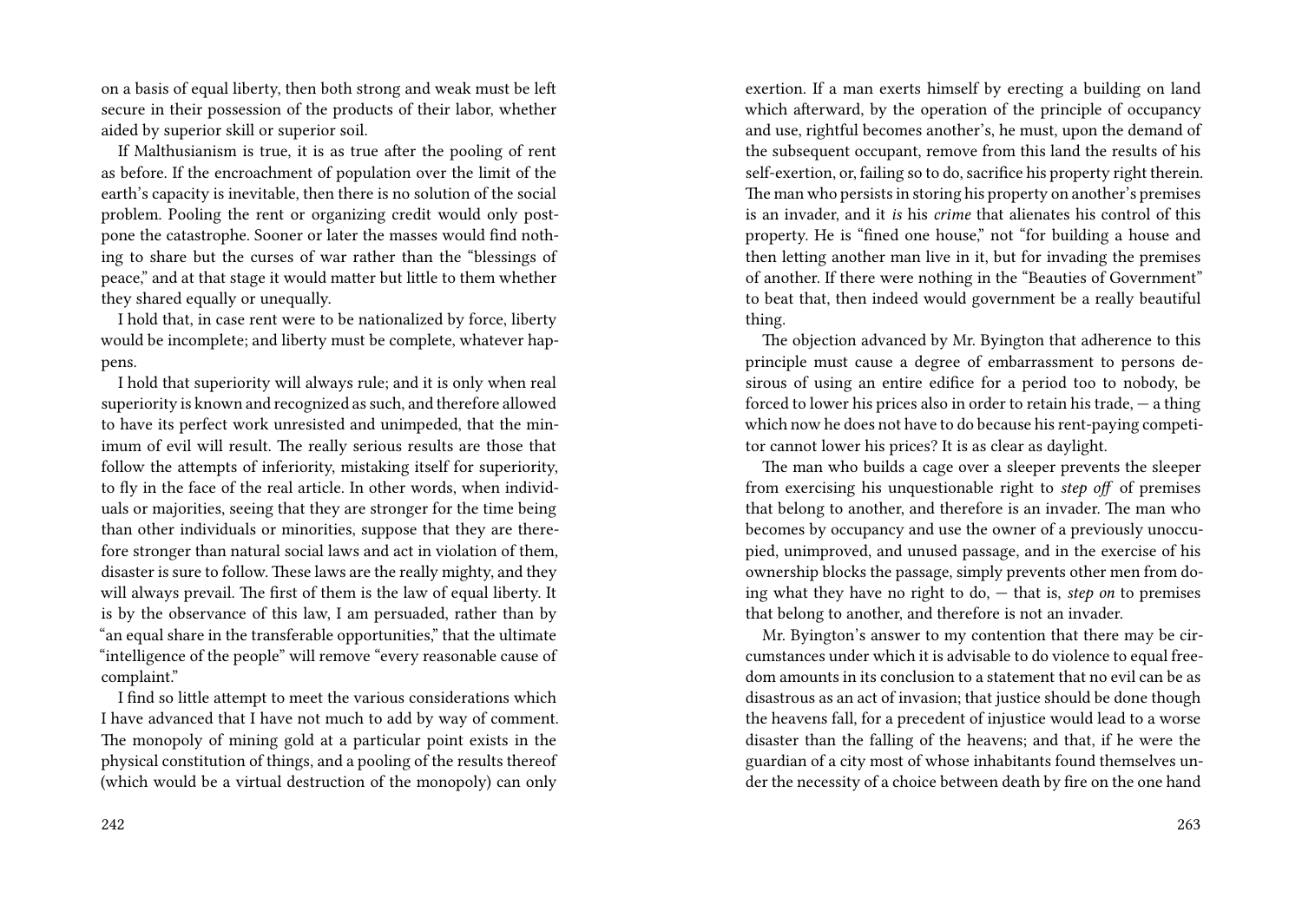the power to refuse such delegation. Then, if I can delegate to the State my share in the aggregate right to rent, I can also decline to delegate it. Now, I do so decline. But Miss Musson has previously and fundamentally declared that a State can have no rights except those delegated to it by individuals. Therefore, since I refuse to delegate to the State my share in the aggregate right to rent, the State has no right to take my share in the aggregate right to rent. Q. E. D. And there is no escape from the demonstration. Miss Musson may as well "acknowledge the corn" first as last, and make her choice between individualism and the Single Tax. The two are incompatible.

I can readily forgive Mr. Byington for mistaking B for A in my answer to his question. Such a slip the most careful man may make at any time. But his more fundamental misconception of what the occupancy-and-use doctrine really is I find it more difficult, if not to pardon, at least to account for. Certainly in no writing of mine have I given him warrant for supposing me to hold that a man should be allowed a title to as much of the earth as he, in the course of his life, with the aid of all the workmen that he can employ, may succeed in covering with buildings. It is occupancy *and* use that Anarchism regards as the basis of land ownership, — not occupancy *or* use, as Mr. Byington seems to have understood. A man cannot be allowed, merely by putting labor, to the limit of his capacity and beyond the limit of his personal use, into material of which there is a limited supply and the use of which is essential to the existence of other men, to withhold that material from other men's use; and any contract based upon or involving such withholding is as lacking in sanctity or legitimacy as a contract to deliver stolen goods. As I have never held that freedom of contract includes a right to dispose of the property of others, I do not, in denying such right, "yield the sanctity of contract," as Mr. Byington puts it. Yes, the object of Anarchism is, sure enough, to let every man "control self and the results of self-exertion"; but this by no means implies that a man may store upon another's land the results of his selfbe directly achieved in one of two ways, — mutual agreement or an invasion of liberty. The monopoly of inventors and authors, on the contrary, has no existence at all except by mutual agreement or an invasion of liberty. It seems to me the difference between the two is sufficiently clear. Egoist's statement of the law of equal liberty is satisfactory. Standing upon it, I would repel, by force if necessary, the confiscator of rent on the ground that he "takes a liberty at the expense of others." I have no objection to forcible measures against transgressors, but the question recurs as to who are the transgressors. If the piece of land which I am using happens to be better than my neighbor's, I do not consider myself a transgressor on that account; but if my neighbor digs some of my potatoes and carries them off, I certainly consider him a transgressor, even though he may name his plunder economic rent. But Egoist, viewing this case, considers me the transgressor and my neighbor the honest man. I believe that education in liberty will bring people to my view rather than his. If it doesn't, I shall have to succumb. It is to be noted that Egoist makes no further reference to my argument regarding skill. I urged that the leveling of inequalities in land logically leads to the leveling of inequalities in skill. Egoist replied that skill is inseparably attached to the individual, while land is not. I rejoined that the results of skill are not inseparably attached to the individual, and that the right of might recognizes nothing sacred about the individual. To this Egoist makes no reply. Hence my argument that the nationalization of rent logically involves the most complete State Socialism and minute regulation of the individual stands unassailed.

It has been stated and restated in these columns, until I have grown weary of the reiteration, that voluntary association for the purpose of preventing transgression of equal liberty will be perfectly in keeping with Anarchism, and will probably exist under Anarchism until it "costs more than it comes to"; that the provisions of such associations will be executed by such agents as it may select in accordance with such methods as it may prescribe, pro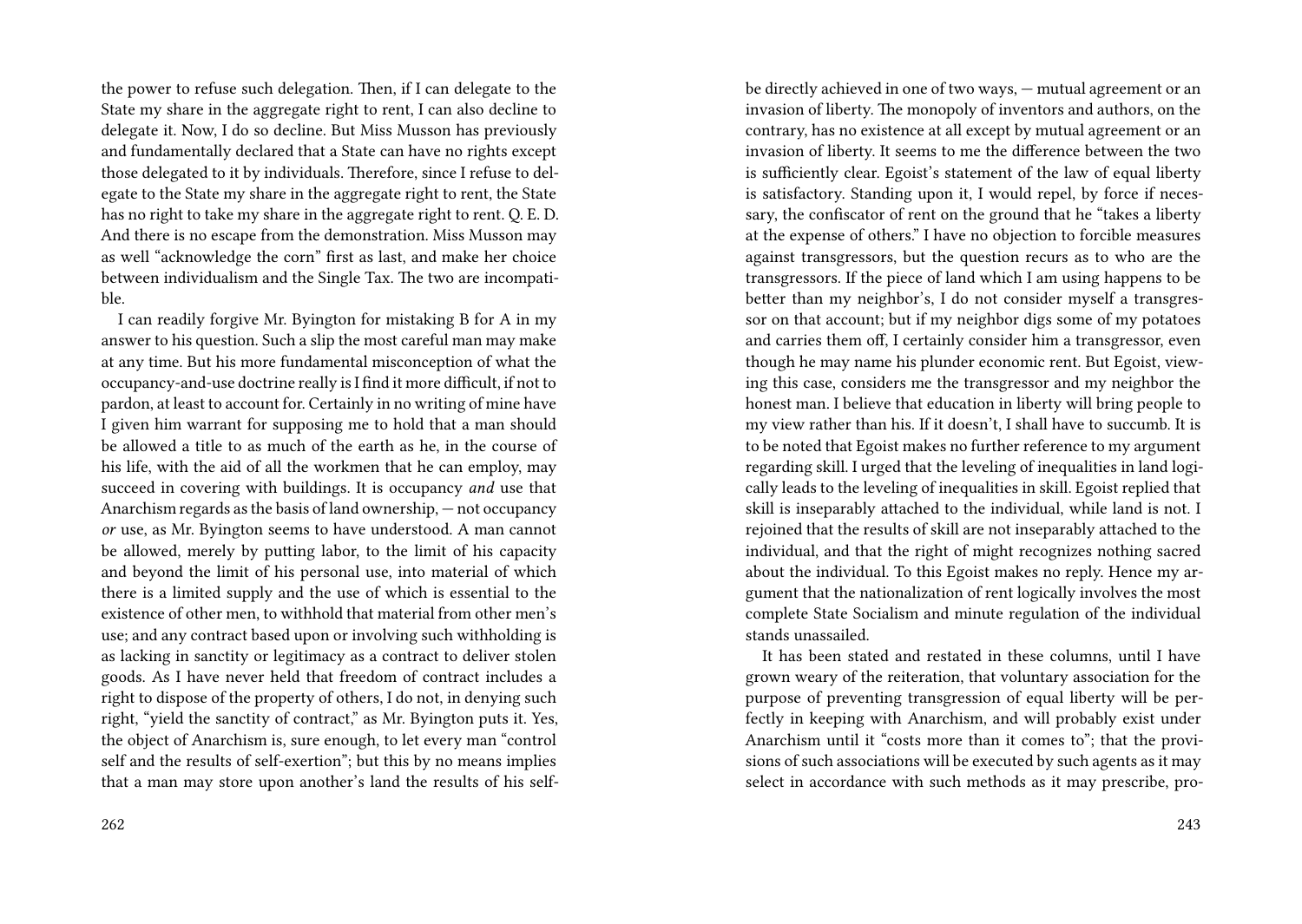vided such methods do not themselves involve a transgression of the liberty of the innocent; that such association will restrain only the criminal (meaning by criminal the transgressor of equal liberty); that non-membership and non-support of it is not a criminal act; but that such a course nevertheless deprives the non-member of any title to the benefits of the association, except such as come to him incidentally and unavoidably. It has also been repeatedly affirmed that, in proposing to abolish the State, the Anarchists expressly exclude from their definition of the State such associations as that just referred to, and that whoever excludes from his definition and championship of the State everything except such associations has no quarrel with the Anarchists beyond a verbal one. I should trust that the "understanding on these points" is now clear, were it not that experience has convinced me that my command of the English language is not adequate to the construction of a foundation for such trust.

The fact that Egoist points out a similarity between the monopoly of a gold mine and that of an invention by no means destroys *the* difference between them which I pointed out, — this difference being that, whereas in the former case it is impossible to prevent or nullify the monopoly without restricting the liberty of the monopolist, in the latter it is impossible to sustain it without restricting the liberty of the would-be competitors. To the Anarchist, who believes in the minimum of restriction upon liberty, this difference is a vital one,  $-$  quite sufficient to warrant him in refusing to prevent the one while refusing to sustain the other.

Egoist says that "an occupier is not a transgressor of equal liberty unless he claims and receives the right of undisturbed possession without giving an equivalent in return." Anarchism holds, on the contrary, in accordance with the principles stated at the outset of this rejoinder, that an occupier is not a transgressor even if, not claiming it or paying for it, he does receive this right.

this is very accommodating on Mr. Byington's part; nevertheless, I churlishly decline. If any part of the money in the hands of landusers belongs to me (which is the hypothesis just now). I prefer to leave it where it is. Now, Mr. Byington, what are you and your Single-Tax friends going to do about it? I do not call upon you to determine my share; so far as I am concerned, it may remain undetermined. But, if you are going to collect your share, you will have to determine first what your share is. At any rate, I bid you take good care not to touch mine. By your own confession you Single Taxers are entitled to collect only such rent as is the rightful share of the Single Taxers, all others refusing to delegate their rights. Do you tell me that such a task is insuperably difficult and intrinsically absurd? Very well, I answer; that fact is not my fault; it is simply the misfortune of the Single-Tax theory.

The collection of rent by each individual from all land-users on earth, which Mr. Byington accepts so complacently, is an absurdity which Miss Musson cannot stand. So she attempts to dispute my conclusion. I am not debating with her now regarding the Single-Tax theory. For the nonce I am accepting it; I am supposing that I have a right in certain funds now in the hands of land-users. So never mind the Single-Tax theory. Then she tells me of the dreadful things that would happen if, under an occupancy-and-use *regime*, I should refuse to delegate my right. But I am not discussing occupancy and use either. Miss Musson is supposed to know nothing of my opinions on the land question. I present myself to her simply as the individual, Tucker, who declines to delegate his rights, just as I might have presented a hypothetical individual, Smith. But, argues Miss Musson, you have no separate right to rent. Very well; we will not dispute about that either. The only thing that concerns me at present is Miss Musson's specific declaration, in the last sentence of her article, that I have a share in the aggregate right to rent, and that *I can delegate this to the State*. Here I have all that I want, all that is necessary to the main purpose of my original criticism. Delegation of rights is an act of pure volition, and, as such, implies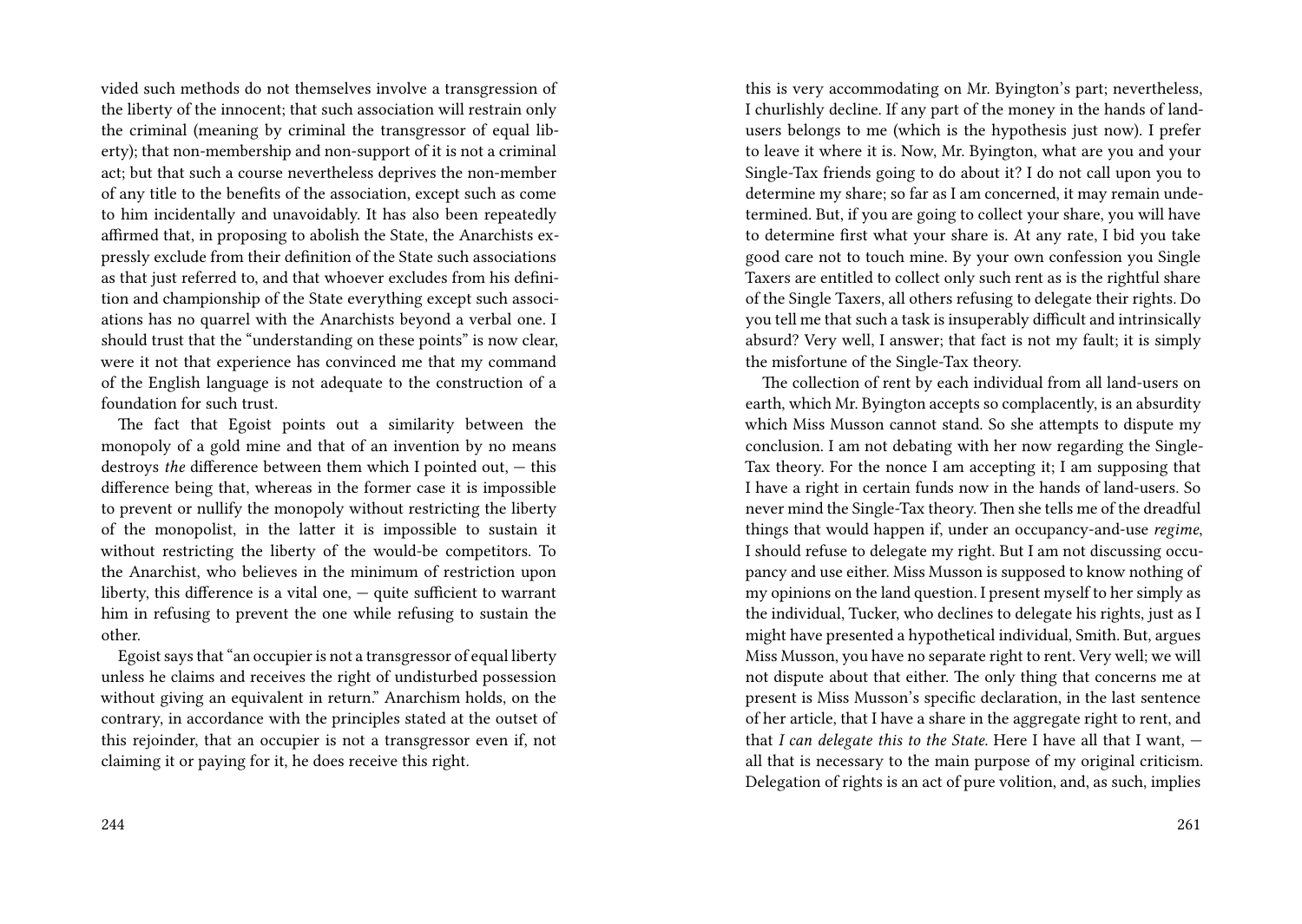The picket note to which Mr. Byington alludes was a criticism upon Miss Katharine J. Musson. The paragraph being short, I reproduce it:

The statement that a State can have no rights except those delegated to it by individuals is singular doctrine on the lips of a Single Taxer. Miss Musson acknowledges the right of the State to collect rent from every land-occupant, this rent being in her eyes the just due of all individuals, since all have an equal right to the use of every part of the earth. It follows from these two positions that the State, if it collects my share of this rent, commits an act of usurpation, for I have not delegated to it the right to collect my rent. And yet I have not heard that Miss Musson or any other Single Taxer would limit the State, in the exercise of its rent-collecting function, to the collection of only such portion of the total rent as is properly due to the persons who have appointed the State their rent-collector. It follows further that all individuals who, like myself, have not appointed the State their rent-collector may, if they choose, go about, each individually, from one land-occupant to another, collecting their respective shares of the rent due. According to this, I have the right to at once start on a tour among my neighbors (or even among all the land-occupying inhabitants of the earth) and demand of each the delivery into my hands of that greater or smaller fraction of a cent which each owes me for the current quarter. Or, if I find this course too expensive, all those who ignore the State may unite in appointing a private force of rent-collectors to collect their share of the total rent. Does Miss Musson accept these logical inferences from her position?

Mr. Byington admits that the State is a usurper if it collects my share of rent without getting from me a power of attorney. He claims neither for himself or for any other person or for any association of persons the right to collect my share of rent without authorization from me. Accordingly he expresses a willingness to enter into an arrangement with me for the collection of our rents; that is, he invites me to give a power of attorney. I must admit that

260

The assertion that "the distribution of skill is absolutely independent of social agreement" is absolutely erroneous. In proof of this I need only call attention to the apprenticeship regulations of the trade unions and the various educational systems that are or have been in vogue, not only as evidence of what has already been done in the direction of controlling the distribution of skill, but also as an indication of what more may be done if State Socialism ever gets a chance to try upon humanity the interesting experiments which it proposes. On the other hand, the collection of rent by the collectivity does not necessarily affect the distribution of land. Land titles will remain unchanged as long as the tax (or rent) shall be paid. But it does distribute the products resulting from differences of land, and it is likewise possible to distribute the products resulting from differences of skill. Now until this position is overthrown (and I defy any one to successfully dispute it), it is senseless to liken "dissatisfaction with the distribution of skill" to "the crying of a child because it cannot fly." The absurdity of this analogy, in which the possibility of distributing products is ignored, would have been apparent if it had been immediately followed by the admission of this possibility which Egoist places several paragraphs further down. To be sure, he declares even there that it is impossible, but only in the sense in which Proudhon declares interest-bearing property impossible, — that of producing anti-social results which eventually kill it or compel its abandonment. I contend that similarly antisocial results will follow any attempt to distribute by law the products arising from differences of land; and I ask, as I have asked before without obtaining an answer, why the collectivity, if in its right of might it may see fit to distribute the rent of land, may not find it equally expedient to distribute the rent of skill; why it may not reduce all differences of wealth to an absolute level; in short, why it may not create the worst and most complete tyranny the world has ever known?

In regard to the attitude of Anarchistic associations towards rent and its collection, I would say that they might, consistently with the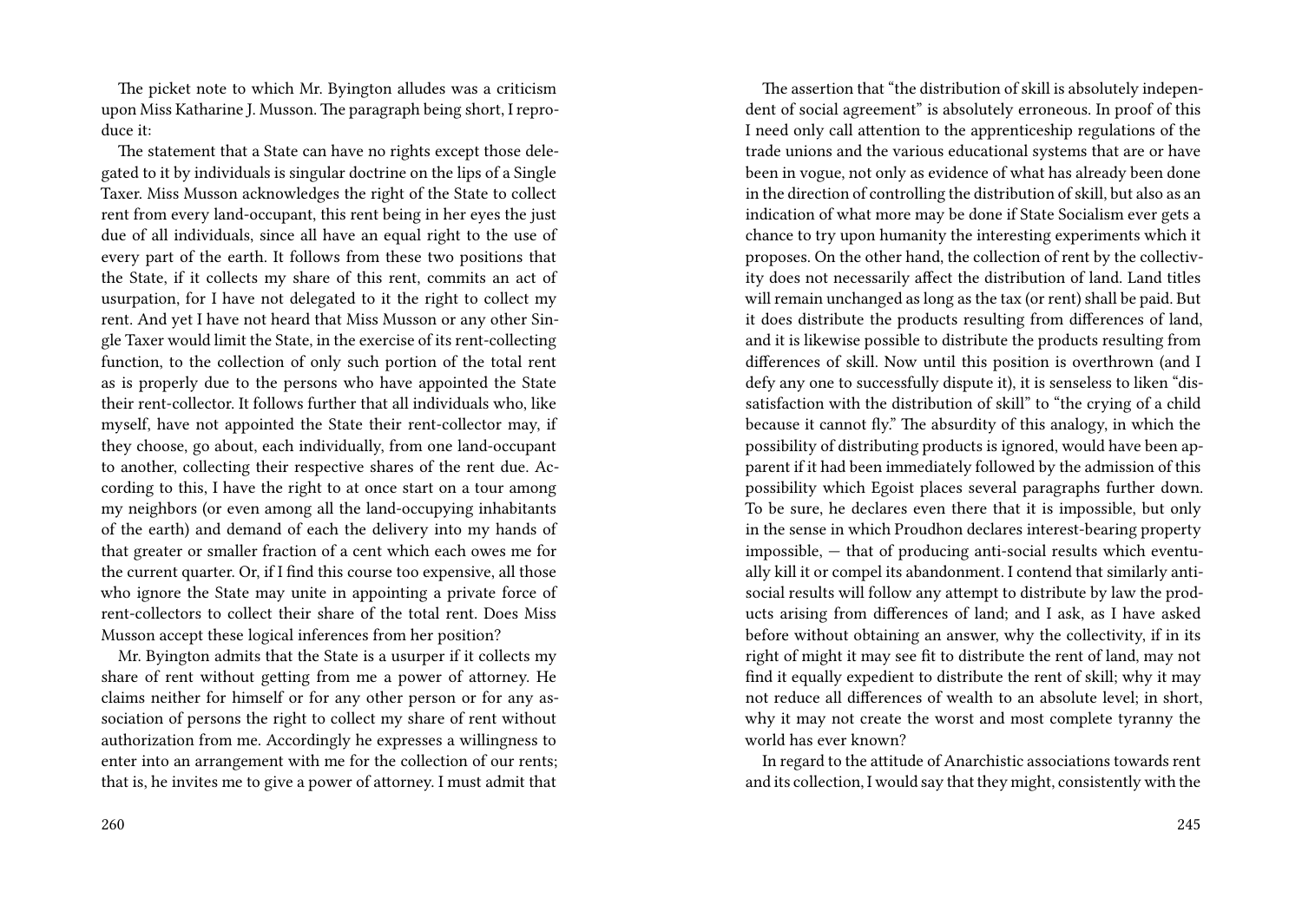law of equal freedom, except from their jurisdiction whatever cases or forms of transgression they should not think it expedient to attempt to prevent. These exceptions would probably be defined in their constitutions. The members could, if they saw fit, exempt the association from enforcing gambling debts or rent contracts. On the other hand, an association organized on a different basis which should enforce such debts or contracts would not thereby become itself a transgressor. But any association would be a transgressor which should attempt to prevent the fulfillment of rent contracts or to confiscate rent and distribute it. Of the three possibilities specified by Egoist the third is the only one that tends to establish an artificial inequality; and that the worst of all inequalities, — the inequality of liberty, or perhaps it would be more accurate to call it the equality of slavery. The first or second would at the worst fail to entirely abolish *natural* inequalities.

The possibility of valuable land becoming vacant is hardly worth consideration. Still, if any occupant of valuable land should be foolish enough to quit it without first selling it, the estate would be liable to seizure by the first comer, who would immediately have a footing similar to that of other landholders. If this be favoritism, I can only say that the world is not destined to see the time when some things will not go by favor.

Egoist's argument that free competition will tend to distribute rent by a readjustment of wages is exactly to my purpose. Have I not told him from the start that Anarchists will gladly welcome any tendency to equality *through liberty*? But Egoist seems to object to reaching equality by this road. It must be reached by law or not at all. If reached by competition, "competition would be harassed." In other words, competition would harass competition.This wears the aspect of another absurdity. It is very likely that competitors would harass competitors, but competition without harassed competitors is scarcely thinkable. It is even not improbable that "class distinctions" would be developed, as Egoist says. Workers would find the places which their capacities, conditions, and inclinations qualify one would be free to take it and would not be forced to pay rent for it?

As a result of the misunderstanding, Mr. Byington has failed to "see about the -drug-stores." All his present remarks upon them are *mal a propos*. Under an occupancy-and-use system all ground-floor druggists — that is, all retail druggists — will be owners of both land and store, and competition will proceed among them with the effect described by me, and my argument that "competition under freedom shows a strong tendency to take from the occupants of superior sites their advantage" remains intact. Mr. Byington will have to try again. First, however, let me answer his puerile question: "Why does not the man who now pays no rent because he is on his own land now undersell his rent-paying competitors." For precisely the same reason that the man who pays no interest because he is using his own capital does not under-sell his interestpaying competitors. Is Mr. Byington really unaware that the man who uses that which he could lend to another for a price insists on getting as much profit from it (in addition to the reward of his labor and enterprise) as he would get if he should lend it?

Mr. Byington may understand that the man who builds a cage over the sleeper is an invader. The man who blocks up an improved, claimed, and constantly used highway is also an invader. The man who takes possession of an unoccupied, unimproved, unused passage is not an invader, and does not become one simply because, afterward, somebody else wishes to make a highway of it. Such a man is not to be dispossessed except in one of those rare emergencies when necessity, which knows no law, compels it.

Regarding protection of occupancy, I answer Mr. Byington that undoubtedly the protective association would insist on registration of all titles to real estate as a condition of protection. Then, in case of dispute between claimants and a failure of the jury to agree, the protective association would regard as the occupant the party whose registration of title it had already accepted.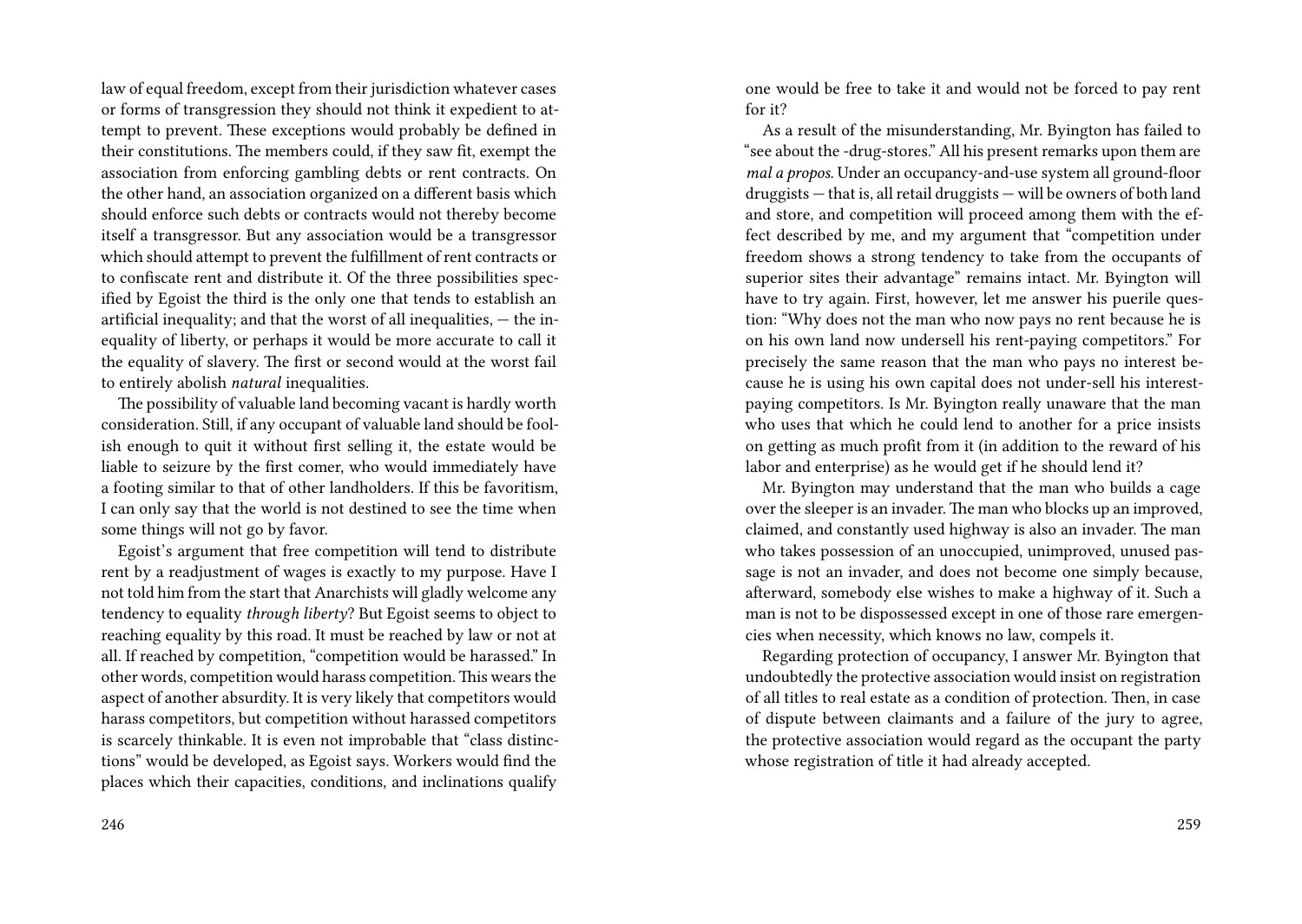Yarros, — the case, that is, of a burning city which can be saved from total destruction only by blowing up the houses on a strip of territory inhabited by non-invasive persons who refuse their consent to such disposition of their property. If Mr. Byington thinks that these houses should not be blown up, I ask him to tell us why. If, on the other hand, he admits that they should be blown up, I ask him if such action would not be "injury to non-invaders without the resistance of invasion,"  $-$  a policy to which he declares himself opposed under any circumstances. Can he maintain his abstract proposition in face of the concrete illustration? Moreover, the illustration, though not framed originally for this discussion, is a most happy one for the purpose, since here it is the innocent act of land-occupancy which constitutes the obstacle to social welfare. I hold, then, to my claim that occupancy and use as the title to land is not vitiated by the fact that it is a rule which, like all others, must sometimes be trodden underfoot.

Either Mr. Byington has not understood me, or I do not understand him. His answer to me seems to be based on an assumption that my previous answer to him was just the opposite of what it really was. He had put to me this question: "If A builds a house, and rents it to B, who thereupon lives or works in it under the lease, will you regard A or B as the occupier and user of the land on which that house stands?" I answered: "I would regard B as the occupant and user of the land on which the house stands, and as the owner of the house itself." To this Mr. Byington rejoins: "Then houses will be rented under your system just as now, and the sum charged for rent will include the rental value of the land as well as payment for the use of the house." A most remarkable conclusion, surely! To my own mind the logical conclusion is precisely the contrary. It is perfectly clear to me that A will not build a house to rent to B, if he knows that the protective association will recognize B as the owner of both land and house as soon as he becomes the occupant. I utterly repudiate the idea that unused land, if usable, would remain idle under an occupancy-and-use *regime*. How could it, when any

them to fill, and would thus be classified, or divided into distinct classes. Does Egoist think that in such an event life would not be worth living? Of course the words "harass" and "class distinction" have an ugly sound, and competition is decidedly more attractive when associated instead with "excel" and "organization." But Anarchists never recoil from disagreeable terms. Only their opponents are to be frightened by words and phrases.

### **Property Under Anarchism**

A discussion in *The Free Life* (London) between its editor, Mr. Auberon Herbert, and an Anarchistic correspondent, Mr. Albert Tarn, involved an objection to Anarchism that it would throw property titles (especially land titles) into hopeless confusion, which led Mr. Tucker to enter the controversy in *Liberty* in the following manner:

This criticism of Anarchism, reduced to its essence, is seen to be twofold. First, the complaint is that it has no fixed standard of acquiring or owning. Second, the complaint is that it necessarily results in a fixed standard of acquiring or owning. Evidently Mr. Herbert is a very hard man to please. Before he criticises Anarchism further, I must insist that he make up his mind whether he himself wants or does not want a fixed standard. And whatever his decision, his criticism falls. For if he wants a fixed standard, that which he may adopt is as liable to become a "rigid crystalline custom" as any that Anarchism may lead to. And if he does not want a fixed standard, then how can he complain of Anarchism for having none?

If it were my main object to emerge from this dispute victorious, I might well leave Mr. Herbert in the queer predicament in which his logic has placed him. But as I am really anxious to win him to the Anarchistic view, I shall try to show him that the fear of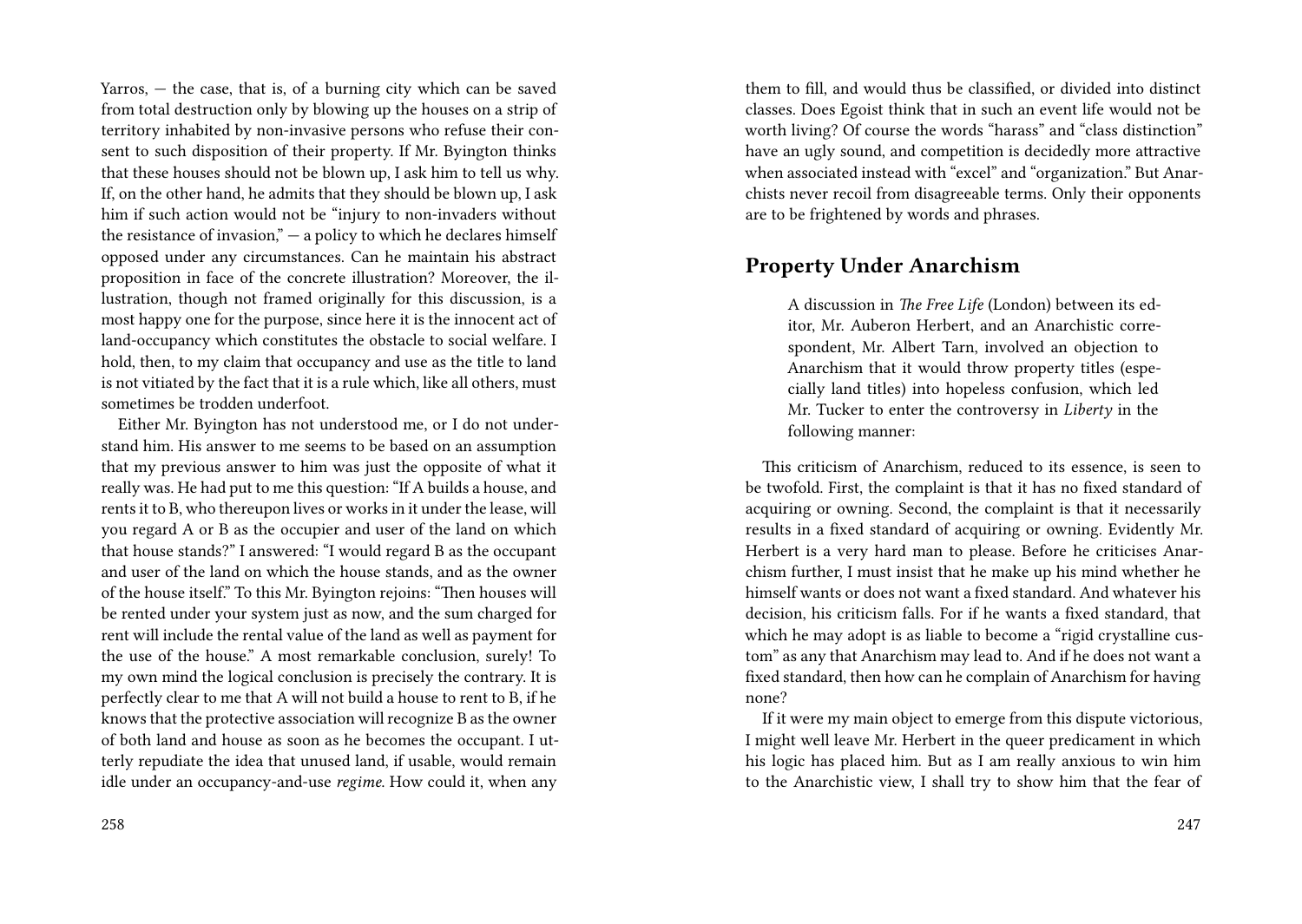scramble and rigidity with which Anarchism inspires him has little or no foundation.

Mr. Herbert, as I understand him, believes in voluntary association, voluntarily supported, for the defence of person and property. Very well; let us suppose that he has won his battle, and that such a state of things exists. Suppose that all municipalities have adopted the voluntary principle, and that compulsory taxation has been abolished. Now, after this, let us suppose further that the Anarchistic view that occupancy and use should condition and limit landholding becomes the prevailing view. Evidently then these municipalities will proceed to formulate and enforce this view. What the formula will be no one can foresee. But continuing with our suppositions, we will say that they decide to protect no one in the possession of more than ten acres. In execution of this decision, they, on October 1, notify all holders of more than ten acres within their limits that, on and after the following January 1, they will cease to protect them in the possession of more than ten acres, and that, as a condition of receiving even that protection, each must make formal declaration on or before December 1 of the specific ten-acre plot within his present holding which he proposes to personally occupy and use after January 31. These declarations having been made, the municipalities publish them and at the same time notify landless persons that out of the lands thus set free each may secure protection in the possession of any amount up to ten acres after January 1 by appearing on December 15, at a certain hour, and making declaration of his choice and intention of occupancy. Now, says Mr. Herbert, the scramble will begin. Well, perhaps it will. But what of it? When a theatre advertises to sell seats for a star performance at a certain hour, there is a scramble to secure tickets. When a prosperous city announces that on a given day it will accept loans from individuals up to a certain aggregate on attractive terms, there is a scramble to secure the bonds. As far as I know, nobody complains of these scrambles as unfair. The scramble begins and the scramble ends, and the matter is settled. Some

trary gives it the most rigorous and universal application, when he proposes to exact from each land-occupant a portion of his product under penalty of eviction.

I accept Mr. Byington's amendment. I think myself that it is better to exclude the matter of good faith. It is simpler and truer to say that any man who uses his land for the commission of a plainly invasive act may be dispossessed and treated as a criminal. If the act committed is of a doubtful character, then the same rule applies here that applies to all other doubtful cases: that is, the troublesome party should be given the benefit of the doubt, either until his course becomes clearly invasive, when he should be dispossessed as an invader, or until it becomes a peremptory menace to the community's safety, when he should be dispossessed in the name of necessity, though it be still doubtful whether he is an invader.

I deny that the thing fundamentally desirable is the minimum of invasion. The ultimate end of human endeavor is the minimum of pain. We aim to decrease invasion only because, as a rule, invasion increases the total of pain (meaning, of course, pain suffered by the ego, whether directly or through sympathy with others.) But it is precisely my contention that this rule, despite the immense importance which I place upon it, is not absolute; that, on the contrary, there are exceptional cases where invasion-that is, coercion of the non-invasive-lessens the aggregate pain. Therefore coercion of the non-invasive, when justifiable at all, is to be justified on the ground that it secures, not a minimum of invasion, but a minimum of pain. The position, then, which Mr. Byington seems to take that coercion of the non-invasive is allowable only as an unavoidable incident in the coercion of invaders, and not allowable when it is an unavoidable incident in the prevention of impending cataclysmic disaster not the work of invaders, is seen at once to be inconsistent with my fundamental postulate  $-$  to me axiomatic  $-$  that the ultimate end is the minimum of pain. If Mr. Byington believes that the minimum of invasion is always desirable, I summon him to deal specifically with the case cited by me in my discussion with Mr.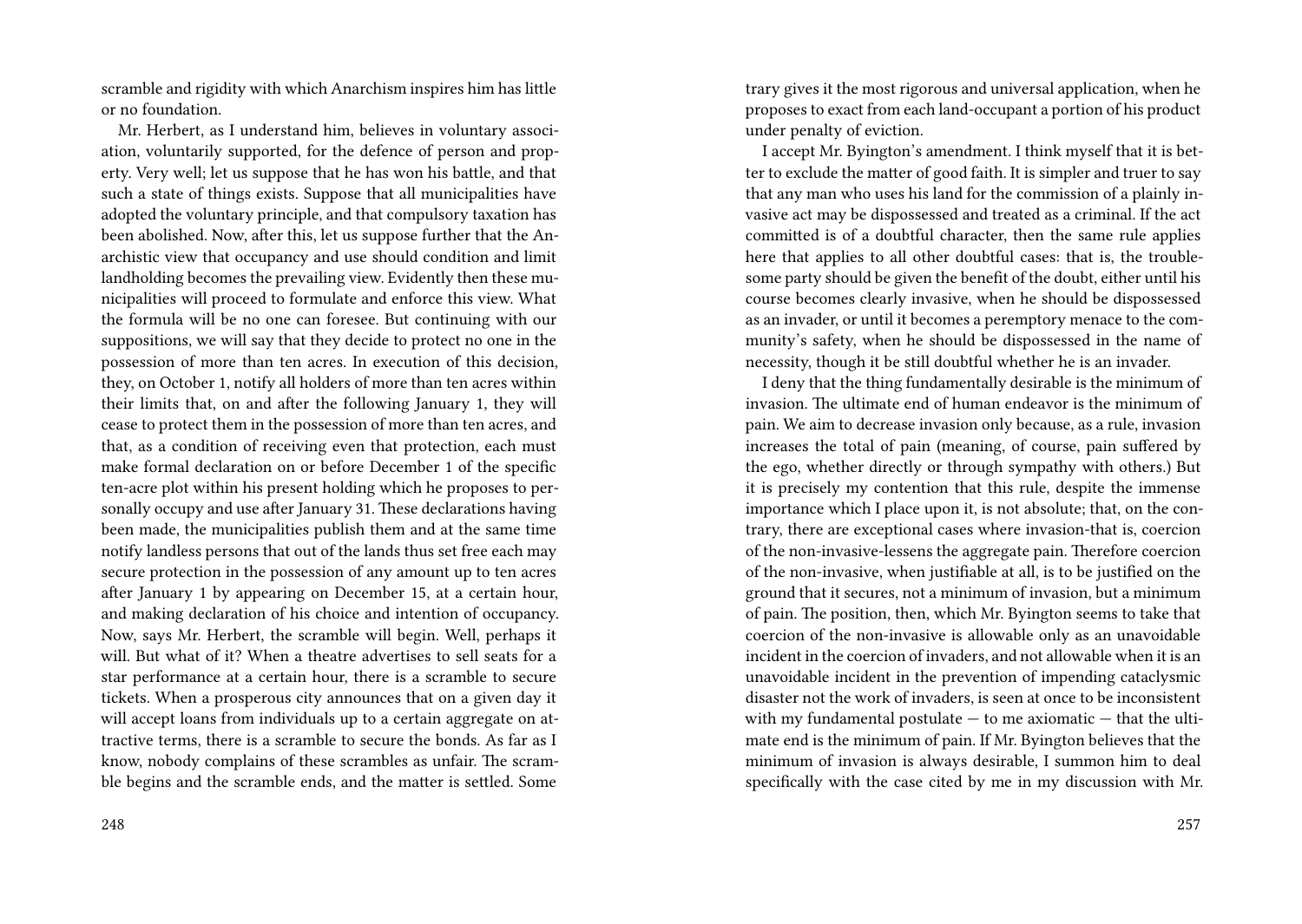uct goes in part to a neighbor whom they hate,  $-$  the landlord; and they will be abundantly satisfied when it shall be taken from this hated neighbor and given to another whom they love, — the tax-collector.

Mr. Byington said that, whatever relief might come from the opening of new mines, the needs of civilization would soon press upon the limits of these mines. This is simply a form of saying that, whatever new opportunities may be opened for labor, the tendency of population to outstrip the means of subsistence is sure to ultimately neutralize them. That is Malthusianism; and, if it is true, all economic reforms, including the Single Tax, are a delusion and a snare.

I have not urged that society should make any exceptions in favor of the man who commits an invasion under circumstances that go far to excuse him. This would be a matter entirely for the jury. If I were on a jury to try the case of a man who had stolen bread when starving, I would vote in favor of a formal penalty, too light to be burdensome, and yet sufficient to stamp the act as invasive.

The simple fact is this,  $-$  that necessity, and only necessity, may excuse the coercion of the innocent. Now, necessity knows no law, and it knows no "aims"; it does not inquire whether the coercion to be exercised will be direct or indirect, incidental or essential; it just coerces, whether or no, and because it cannot do otherwise.

I believe that all vacant land should be free in Mr. Byington's sense of the word,  $-$  that is, open to be freely occupied by any comer. I believe that all occupied land should be free in my sense of the word, — that is, enjoyed by the occupant without payment of tribute to a nonoccupant. Whether the achievement of these two freedoms will tend to reduce rental values we shall know better when Mr. Byington has "seen about those drug-stores."

In this sense [evicting occupants contrary to the principle of liberty, under the plea of a higher law of necessity] I declare my willingness to stand for eminent domain. But I insist that Mr. Byington does not, as he claims, get rid of eminent domain, but on the coninequality still remains, but it has been reduced to a minimum, and everybody has had an equal chance with the rest. So it will be with this land scramble. It may be conducted as peacefully as any other scramble, and those who are f Brightened by the word are simply the victims of a huge bugbear.

And the terror of rigidity is equally groundless. This rule of tenacre possession, or any similar one that may be adopted, is no more rigid crystalline custom than is Mr. Herbert's own rule of protecting title transferred by purchase and sale. Any rule is rigid less by the rigidity of its terms than by the rigidity of its enforcement. Now it is precisely in the tempering of the rigidity of enforcement that one of the chief excellences of Anarchism consists. Mr. Herbert must rememberthat under Anarchism all rules and laws will be little more than suggestions for the guidance of juries, and that all disputes, whether about land or anything else, will be submitted to juries which will judge not only the facts, but the law, the justice of the law, its applicability to the given circumstances, and the penalty or damage to be inflicted because of its infraction. What better safeguard against rigidity could there be than this? "Machinery for altering" the law, indeed! Why, under Anarchism the law will be so flexible that it will shape itself to every emergency and need no alteration. And it will then be regarded as *just* in proportion to its flexibility, instead of as now in proportion to its rigidity.

### **Occupancy and Use Versus the Single Tax**

In December, 1894, Mr. Steven T. Byington, still a Single Taxer, started a discussion with the editor of *Liberty* (Mr. John Beverley Robinson and Miss Katharine J. Musson participating) on certain factors in the land tenure and rent problems. Mr. Byington, an expert mathematician, carried the discussion into quite an intricate maze of figures, which are rather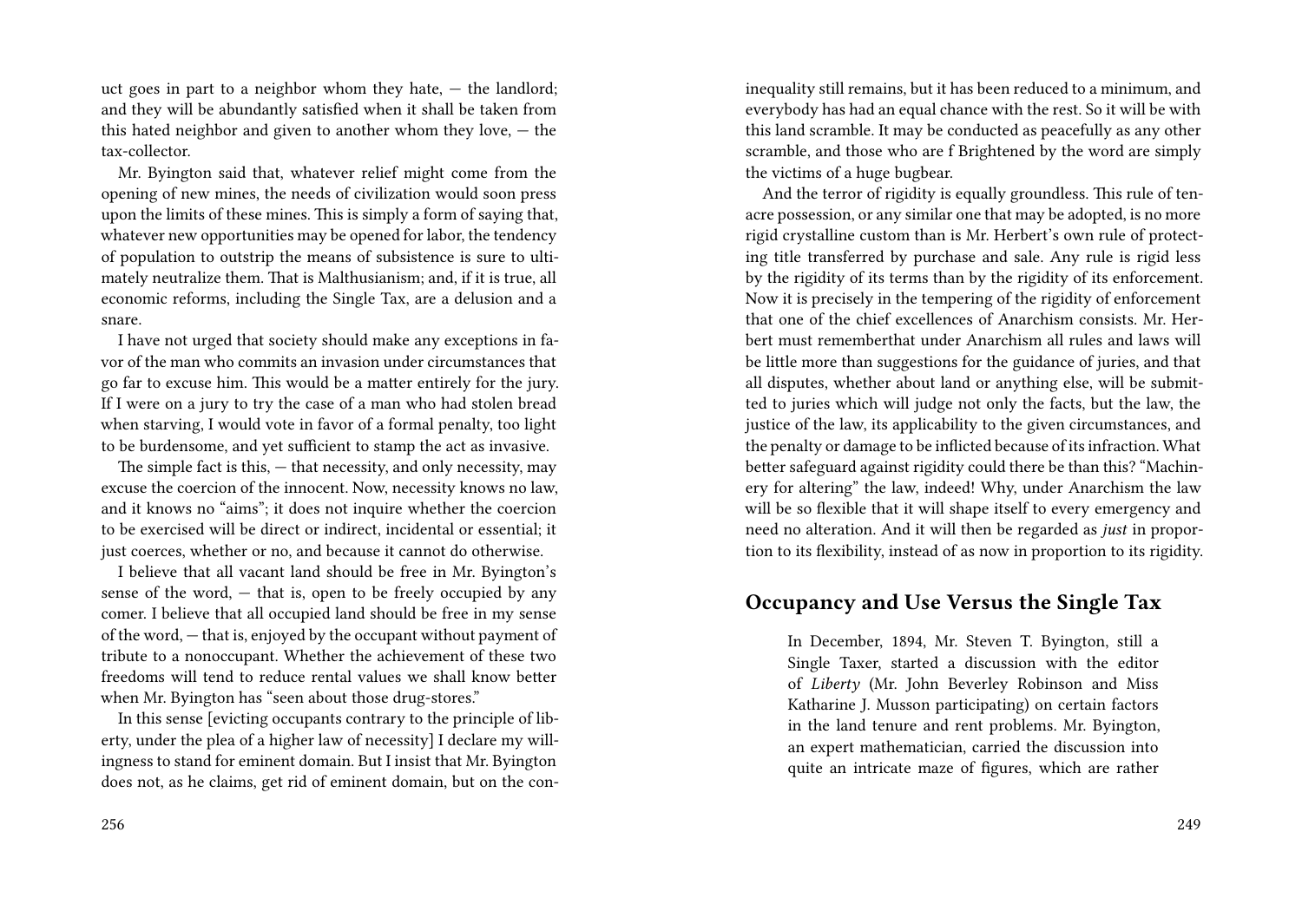hard for the reader to understand without complete reproduction, here impossible. But, since Mr. Tucker's replies embodied some very pertinent and valuable explanations and arguments, it has been attempted to give as many of these as will be coherent without a full presentation of the other side. The discussion extends over a period of more than a year:

It is not my purpose to lose myself in the mathematical maze through which Comrades Robinson and Byington are now gropingly threading their way. But I may point out to the latter, anent the dire perplexities in which he has involved 111 coal miners, that political economy knows not only a law of diminishing returns, but a law of increasing returns as well, and that he has ignored this branch of the law in the operation of his second mine.

In the first mine, where 100 men are already at work at the time of Mr. Byington's hypothesis, it may fairly be supposed that the law of diminishing returns begins to apply; but in the second mine, where not even one man works until there are 110 at work in the first, it is equally fair to suppose that the law of increasing returns will be in force until here also there are 100 workers. In that case the second mine, instead of yielding (as Mr. Byington presumes) one workman \$900, two \$1790, three \$2670, etc., would yield one workman \$900, two \$1810, three \$2730, etc. This little fact brings a wonderful change over the spirit of Mr. Byington's dreadful dream. For no sooner will his  $111<sup>th</sup>$  miner have begun to work the second mine alone than he will be joined by the  $110^{th}$ , and the  $109^{th}$ , and the  $108^{\text{th}}$ , and the  $107^{\text{th}}$ , etc., etc., each new accession having a tendency to increase the earnings of the 11 men and to reduce the swollen incomes of the original 100, and the movement as a whole achieving, if not a restoration of absolute equality, at least a considerable approach to it. Which again impels me to recall the remark of Bastiat that there are things that we see and things that we don't see.

250

owner of a mine yielding are inferior quantity of coal can get no more per ton for his product than can his more fortunate rivals. This is the difference that I pointed out to Mr. Byington, and his remark regarding the present value of city land is no answer.

Certainly no land, except the very poorest, will be free under the single tax, for every occupant of land that is good for anything will have to pay tribute to the State. Evidently free land is one thing to Mr. Byington and another thing to me. I consider a potato patch whose cultivator pays no rent free land, even though it be a city corner lot; and I should consider the same piece of land not free, but monopolized, if it were occupied by a confectioner obliged to pay tribute either to an individual or to the State.

The man who plants himself in a passageway simply takes up vacant land and becomes an occupant thereof in good faith for ordinary and legitimate purposes, and not with a view to unnecessarily and maliciously embarrassing and crippling others. But, though the intent were not malicious, if the result were not merely inconvenience for others but complete imprisonment, I should regard the emergency as sufficiently critical to warrant a violation of principle. Not for gods, devils, society, men or principles would I allow myself to be imprisoned, completely crippled, and virtually killed, if I could in any way avoid it. But I would suffer a great deal of embarrassment in order to avoid the violation of a principle the general observance of which I consider essential to the closest possible approximation to that social harmony which I deem of high value to myself.

By all means kick for your full product, Mr. Byington, and kick hard. I wish you to get it if you can, as I too wish to get mine. But I am not willing to pay too much for it. I am not willing to part with my liberty to get my full product, unless that part of my product which I do get is insufficient to keep me from starving. And even then I personally might prefer death; I do not know. Besides, Mr. Byington does not fairly represent his fellow Single-Taxers. He wants his own product, but *their* chief worry is because their prod-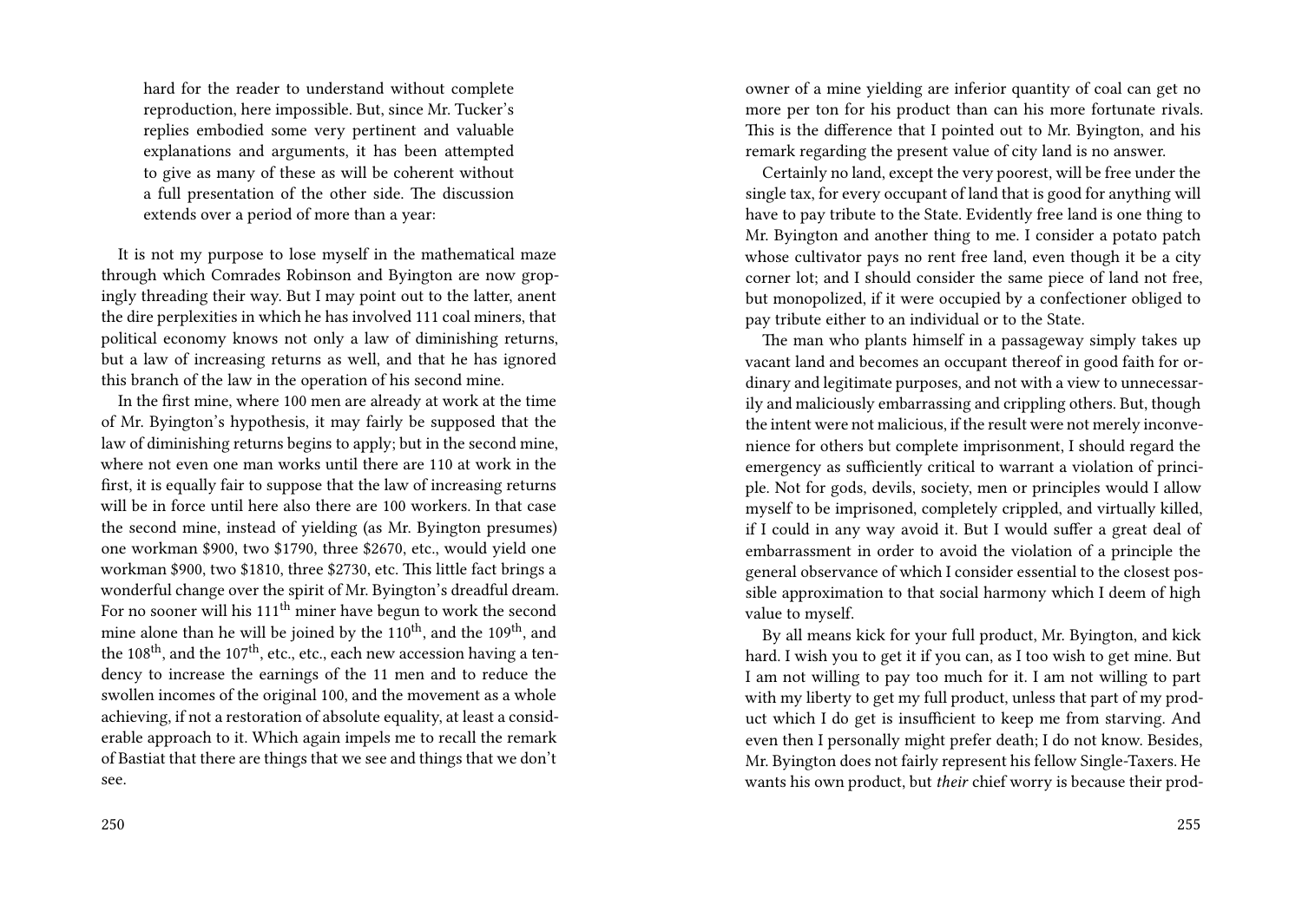To block up a narrow passage not regularly occupied and used for purposes of travel is one thing; to barricade an improved, claimed, and constantly used highway is another thing. Admission of the former requires no reconciliation with denial of the latter.

The value of land under the present system of land tenure has no bearing whatever on my assertion that under freedom the equalizing influence of competition is felt less in mining than in other branches of labor. If A has a mine in which his day's labor will yield him ten percent. more coal than B's day's labor will yield B in another mine, A will derive ten percent more from the sale of his coal than B will derive from the sale of his, because all the coal, assuming it to be of equal quality, will bring the same price per ton, so far as the mine owner is concerned. But commercial competition in cities is a different matter. In the lower and busy section of New York city there are perhaps a hundred drug stores occupying sites which may vary slightly in suitability for the drug trade, but all of which are excellent. In the upper parts of the city there are other drug stores, most of which occupy vastly inferior sites. There is always a stiff competition in progress between the downtown druggists, but, in spite of this, the high rents which they have to pay prevent them from putting their prices much below the prices prevailing up town. Now, if the present system of land tenure should be changed to one of occupancy and use, what would happen? Why, the downtown druggists, relieved of the burden of rent, would lower their prices in competition with each other until all or nearly all the rent which they now pay landlords would be flowing into the pockets of their customers. The profits of the downtown druggist doing a large business at low prices could be little or no more than normal wages, and those of the uptown druggist doing a small business at high prices could be little or no less. In this typical commercial example competition under freedom shows a strong tendency to take from the occupants of superior sites their advantage. The occupants of inferior commercial sites can in most cases obtain for their goods prices proportionately higher, but the

Again: the hypothesis is unwarrantably violent in predicating the existence of but one first-quality mine. As a matter of fact, there would in most cases be a number of superior mines nearly on a level in point of quality, and as the demand for coal increased, these mines would compete to secure extra labor, the competition forcing them to pay for this labor as much as could be paid without reducing the \$1000 income enjoyed by each of the original occupants.

Still again: absolute freedom being the condition of the hypothesis, these mines would compete for this labor, not only with each other, but with all the other branches of industry newly opened or increased in activity by free money, free land, and free conditions generally, which would make it still less possible to obtain labor without awarding it its full product.

And further: it is assuming too much to say that a fair interpretation of the terms occupancy and use could exclude all but 100 men from the mine in question. Here the economic problem becomes complicated with engineering problems which I am incompetent to discuss; but it is not at all sure that the theory of occupancy and use would enable any hundred men to get the grip on subterranean riches that is here presumed.

And  $-$  last consideration of all  $-$  mining is but one, and the smallest, of the four great classes of labor, and the others are not relieved in the same degree from the equalizing influence of competition; so that, were a considerable inequality proven a necessity of mining, it would not follow that there would be as great inequality, or necessarily any at all, in agriculture, manufactures and commerce.

Thus you see, Mr. Byington, that, do your little sum as nicely as you will, there are still a few other things to be thought of.

It must not be supposed, however, that I share Mr. Robinson's view that economic rent is not a reality. I believe that economic rent exists now, and would continue under freedom, but then with a tendency to decrease and a possibility (though not a probabil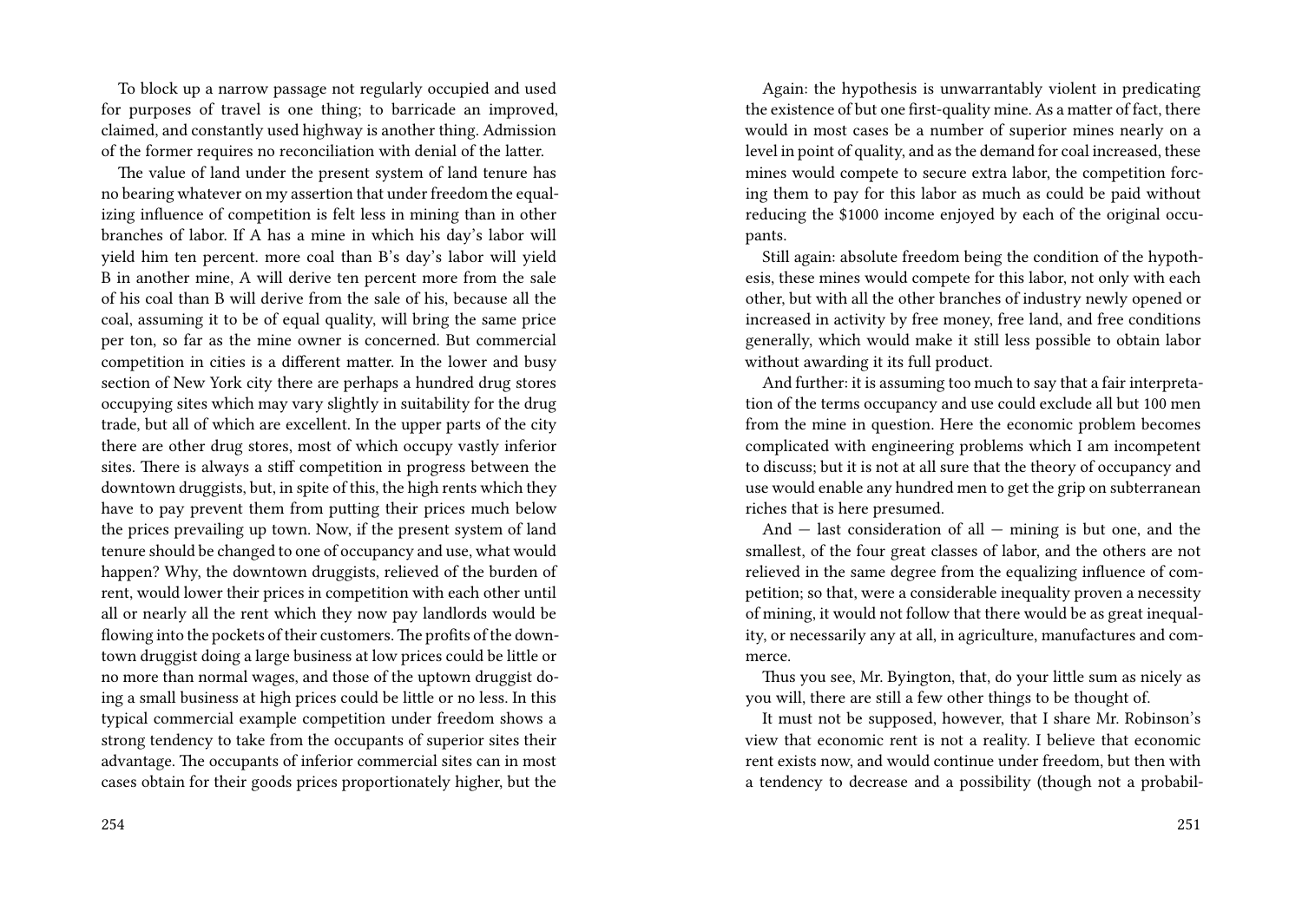ity) of ultimate disappearance. In any event, taking the worst view of the matter, it would be distributed among actual occupants and users, — a *vastly* greater number than now enjoy it, — which would be much better for *all* than to distribute it among those who benefit by political jobbery, or among the people themselves through the agency of a State landlord, which would speedily become, by successive grants and usurpations of power, a State money-lord, a State industry-lord, a State education-lord, a State religion-lord, a State love-lord, and a State art-lord.

*Equality if we can get it, but Liberty at any rate!*

By compelling Mr. Byington to recognize the law of increasing returns in both mines instead of in one alone, I at the same time compel him to assume, in order to overcome the tendency of this law toward equality, a far greater and more improbable inferiority in the quality of the second mine than he attributed to that mine in his first hypothesis. And, as these sudden drops in quality are not, as a general thing, typical of the actual fact, Mr. Byington's new figures greatly weaken his argument.

It is not altogether a question of how much these laborers are worth to employers engaged in coal-mining. Their worth to employers in other lines must be taken into account. Under freedom, when the availability of capital will furnish new avenues for labor, Mr. Byington's 111<sup>th</sup> man who goes to work in the second mine for \$900 instead of accepting offers of \$1000 from men in other lines of business will be a fool who deserves his fate.

But, says Mr. Byington, the demand for coal finally making it worth while to pay the  $111<sup>th</sup>$  man \$1000 to go to work in the second mine, this demand and consequent rise in price will correspondingly increase the reward of the operators of the first mine, and the inequality will be as great as ever. Which means, at the worst, that, while none are paid any less than formerly, some are paid more. Dreadful thing! As Mr. Donisthorpe has pointed out in a way that evidently appeals with force to my Christian friend, Mr. Bying-

252

ton, the accidental benefiting of another is, "in the present state of Christian fraternity, a consummation to be carefully shunned."

Whether the neighboring farmers should sink shafts themselves or part with their land to others wishing to do so, in either case there would be an introduction of a new competitive factor tending toward equality. The article to which Mr. Byington now replies was one calling his attention to factors in the rent problem which he seemed to neglect. The liability of access to the first coal vein through a new shaft was one of these factors, and Mr. Byington's answer does not get rid of it. His nearest approach to it is a suggestion of the Malthusian argument, to which I can only respond that, if Malthusianism be true, it militates as strongly against the single tax as against any other reformatory proposal. I may add though this matter is not strictly pertinent to the present discussion, but an engrafting upon it of an old discussion — that I would not, under any ordinary circumstances, oust an occupant and user to get either mining land or a right of way thereto. But I can conceive of circumstances, not only in the relations of men to the land, but in the relations of men to each other, where I would, for the moment, trample ruthlessly upon all the principles by which successful society must as a general thing be guided. I would advise Mr. Byington to consider for a while whether he himself is superior to necessity before too confidently assuming that there is any single rule to which he can *always* conform his conduct.

I know of no domain that occupies a higher eminence than that occupied by the domain which says to every user of land: "Hand over to me all that your land yields you over and above what the most barren of wastes yields to your most unfortunate fellowman, or else I will throw you neck and heels into the street."The "eminent domain" that I believe in, if Mr. Byington insists on so denominating it, would assume no rights in any land whatsoever, but would simply decline to protect the dominion of any one over land which he was not using.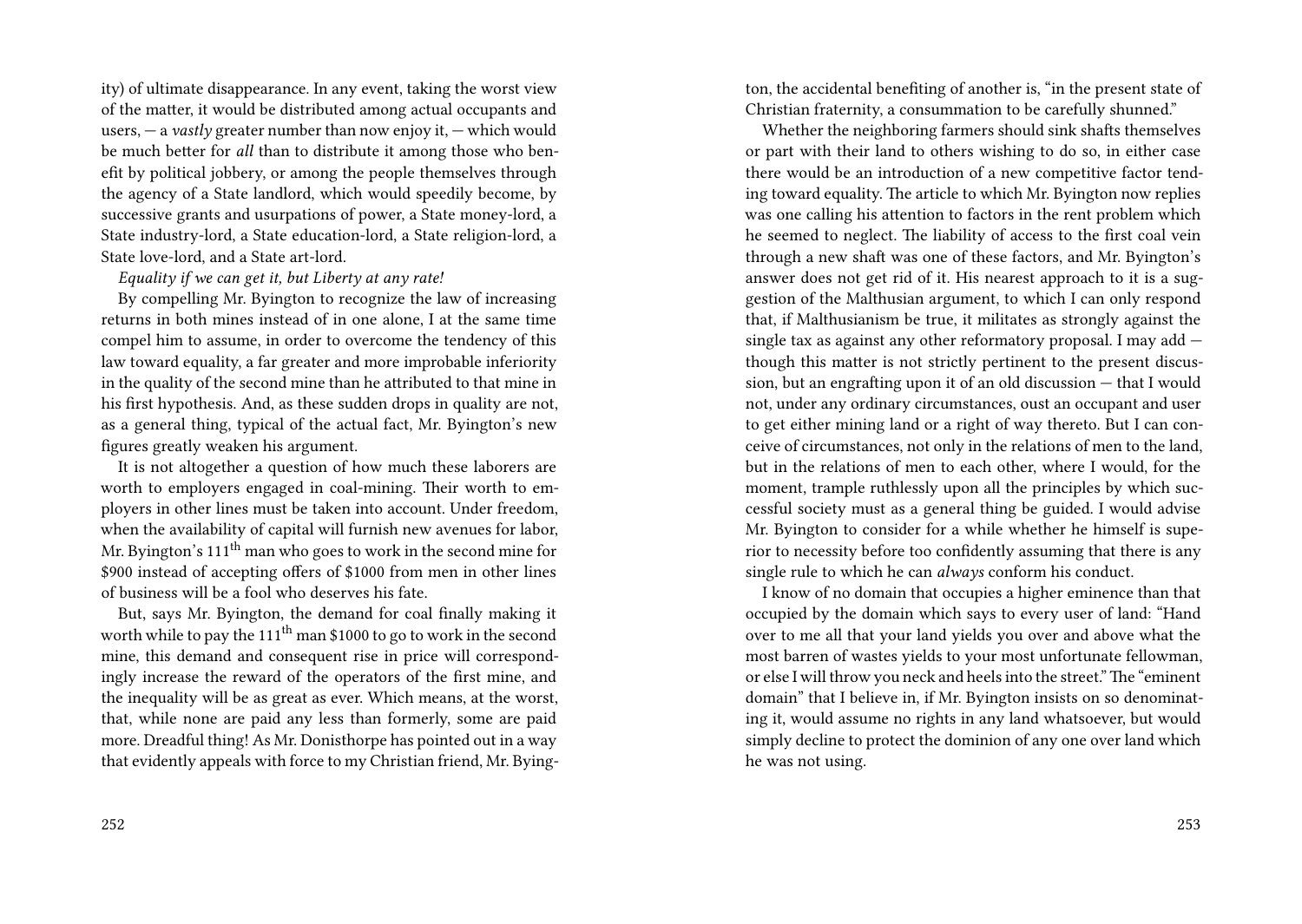The Anarchist Library Anti-Copyright



Benjamin Tucker Individual Liberty 1926

Retrieved on February 19th, 2009 from flag.blackened.net Selections From the Writings of Benjamin R. Tucker Vanguard Press, New York, 1926, Kraus Reprint Co., Millwood, NY, 1973.

**theanarchistlibrary.org**

posed of varying numbers of individuals of all ages, sexes, races, equally autonomous and free; each inspired by a common, central purpose; each supported entirely by voluntary contributions; each obeying its own judgment; each guided in the formation of its judgment and the choice of its conduct by the advice of a central council of picked men, having no power to enforce its orders except that inherent in the convincing logic of the reasons on which the orders are based; all coordinated and federated, with a minimum of machinery and without sacrifice of spontaneity, into a vast working unit, whose unparalleled power makes tyrants tremble and armies of no avail.

Ireland's shortest road to success: no payment of rent now *or hereafter*; no payment of compulsory taxes now or hereafter; utter disregard of the British parliament and its so-called laws; entire abstention from the polls henceforth; rigorous but non-invasive "boycotting" of deserters, cowards, traitors, and oppressors; vigorous, intelligent, fearless prosecution of the land agitation by voice and pen; passive but stubborn resistance to every offensive act of police or military; and, above all, universal readiness to go to prison, and promptness in filling the places made vacant by those who may be sent to prison. Open revolution, terrorism, and the policy above outlined, which is Liberty, are the three courses from which Ireland now must choose one. Open revolution on the battle-field means sure defeat and another century of misery and oppression; terrorism, though preferable to revolution, means years of demoralizing intrigue, bloody plot, base passion, and terrible revenges, in short, all the horrors of a long-continued national vendetta, with a doubtful issue at the end; Liberty means certain, unhalting, and comparatively bloodless victory, the dawn of the sun of justice, and perpetual peace and prosperity for a hitherto blighted land.

To the editor of the San Francisco *People*, Anarchism is evidently a new and puzzling doctrine. It having been propounded by an Anarchist from a public platform in that city that Anarchism must come about by peaceful methods and that physical force is never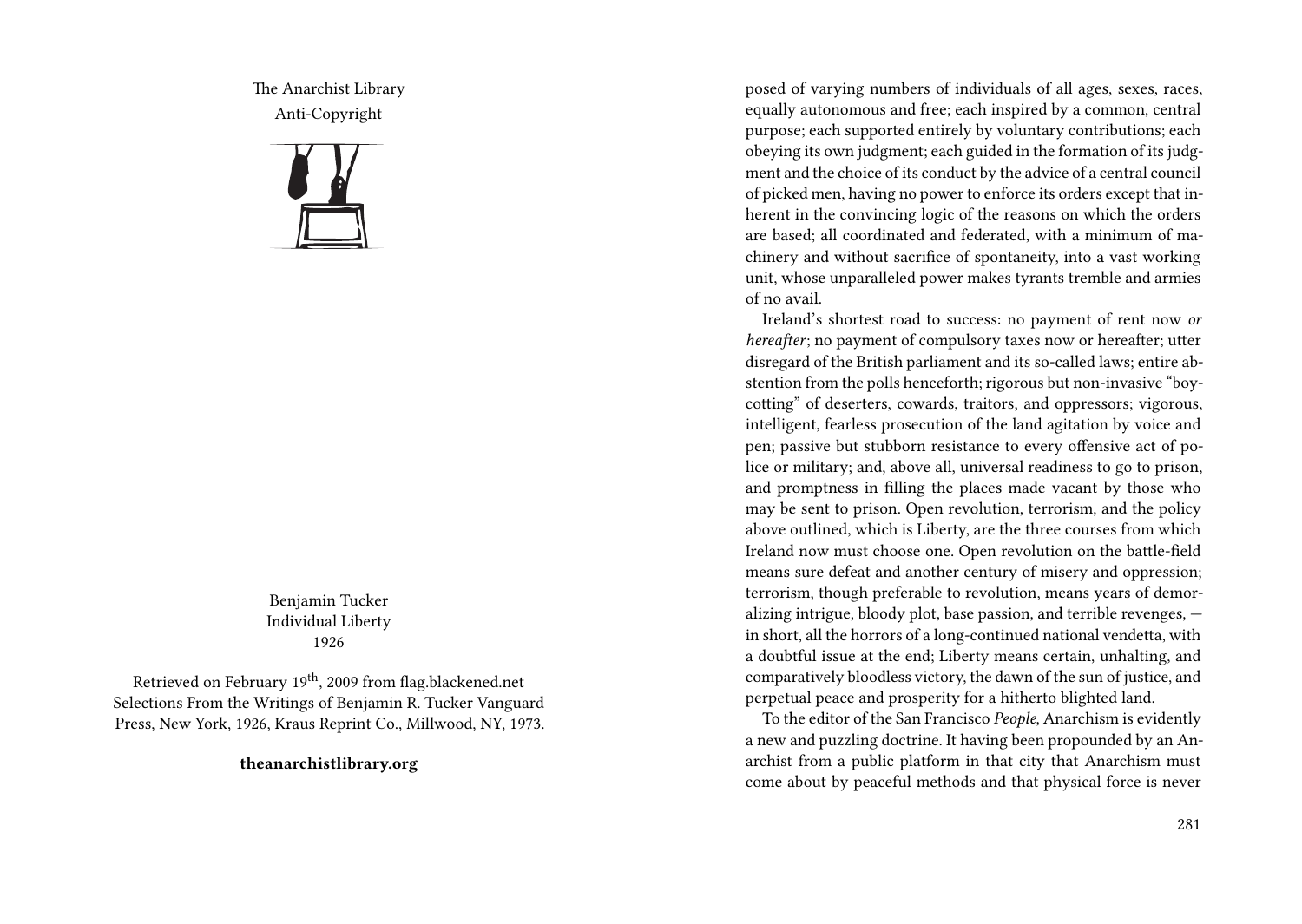justifiable except in self-defense, the *People* declares that, except physical force, it can see but two methods of settling the labor question: one the voluntary surrender of privileges by the privileged class, which it thinks ridiculous, and the other the ballot, which it rightly describes as another form of force. Therefore the *People*, supposing itself forced to choose between persuasion, the ballot, and direct physical force, selects the last. If I were forced to the alternative of leaving a question unsettled or attempting one of three ineffectual means of settling it, I think I should leave it unsettled. It would seem the wiser course to accept the situation. But the situation is not so hopeless. There is a fourth method of settling the difficulty, of which the *People* seems never to have heard, — the method of passive resistance, the most potent weapon ever wielded by man against oppression. Power feeds on its spoils, and dies when its victims refuse to be despoiled. They can't persuade it to death; they can't vote it to death; they can't shoot it to death; but they can always starve it to death. When a determined body of people, sufficiently strong in numbers and force of character to command respect and make it unsafe to imprison them, shall agree to quietly close their doors in the faces of the tax-collector and the rent-collector, and shall, by issuing their own money in defiance of legal prohibition, at the same time cease paying tribute to the money-lord, government, with all the privileges which it grants and the monopolies which it sustains, will go by the board. Does the *People* think this impracticable? I call its attention, then, to the vast work that was done six years ago in Ireland by the old Irish Land League, in defiance of perhaps the most powerful government on earth, simply by shutting the door in the face of the rent-collector alone. Within a few short months from the inauguration of the "No-Rent" policy landlordry found itself upon the verge of dissolution. It was at its wits end. Confronted by this intangible power, it knew not what to do. It wanted nothing so much as to madden the stubborn peasantry into becoming an actively belligerent mob which could be mowed down with Gatling guns. But,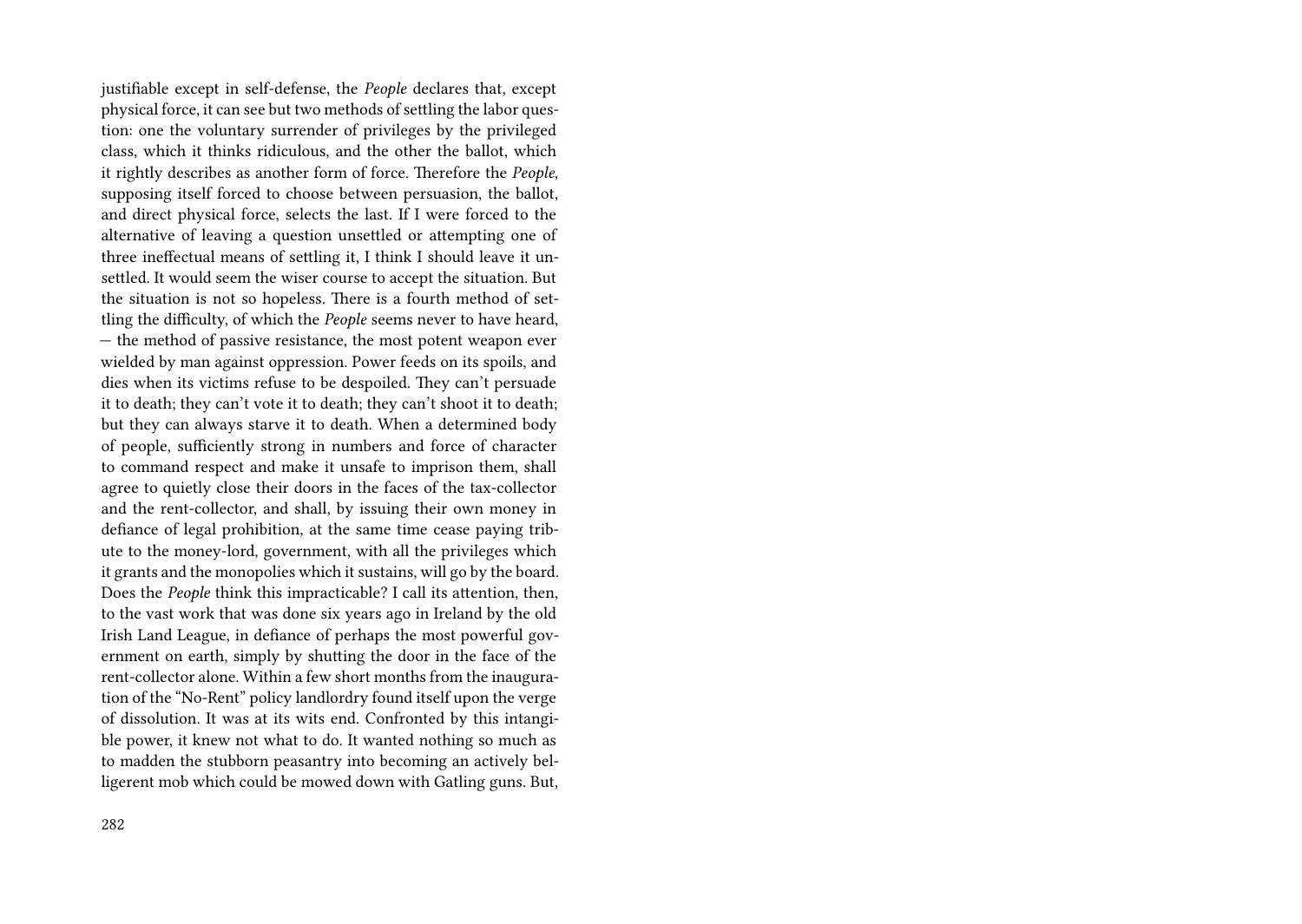barring a paltry outbreak here and there, it was impossible to goad the farmers out of their quiescence, and the grip of the landlords grew weaker every day.

"Ah! but the movement failed," I can hear the *People* reply. Yes, it did fail; and why? Because the peasants were acting, not intelligently in obedience to their wisdom, but blindly in obedience to leaders who betrayed them at the critical moment. Thrown into jail by the government, these leaders, to secure their release, withdrew the "No-Rent Manifesto," which they had issued in the first place not with any intention of freeing the peasants from the burden of an "immoral tax," but simply to make them the tools of their political advancement. Had the people realized the power they were exercising and understood the economic situation, they would not have resumed the payment of rent at Parnell's bidding, and today they might have been free. The Anarchists do not propose to repeat their mistake. That is why they are devoting themselves entirely to the inculcation of principles, especially of economic principles. In steadfastly pursuing this course regardless of clamor, they alone are laying a sure foundation for the success of the revolution, though to the *People* of San Francisco, and to all people who are in such a devil of a hurry that they can't stop to think, they seem to be doing nothing at all.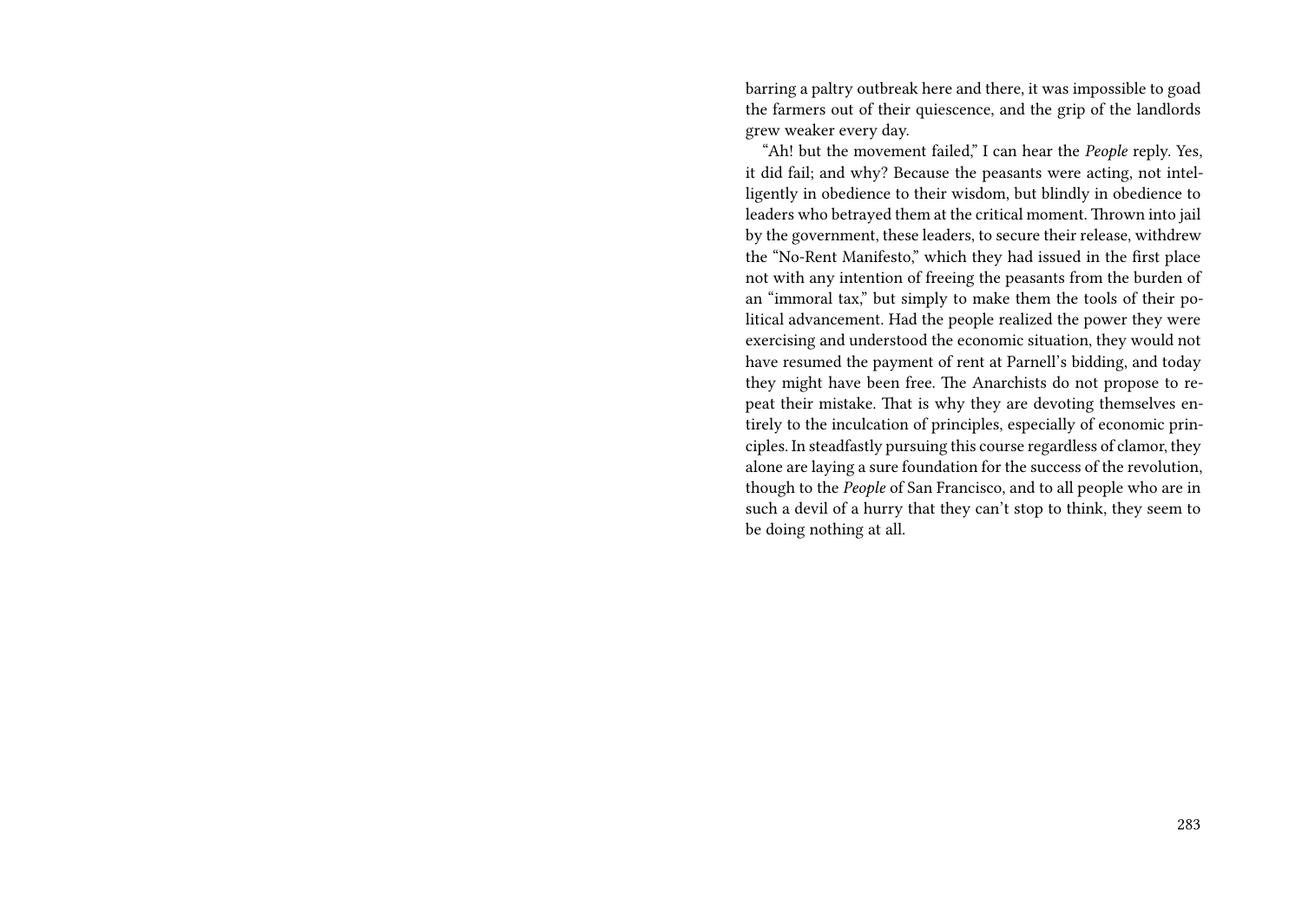# **III. Trade and Industry**

# **The Attitude of Anarchism Toward Industrial Combinations**

From September 13 to 16, 1899, the Civic Federation held a Conference on Trusts, in Chicago, before which it invited about one hundred individuals from every walk of life and of various political and economic beliefs to discuss the question of trusts from every angle. Mr. Tucker was one of those invited to address the assembly, and his paper, which is here reproduced in full, excited more interest and comment, according to the newspaper accounts at the time, than the remarks of any other speaker at the conference:

Having to deal very briefly with the problem with which the socalled trusts confront us, I go at once to the heart of the subject, taking my stand on these propositions: That the right to cooperate is as unquestionable as the right to compete; that the right to compete involves the right to refrain from competition; that cooperation is often a method of competition, and that competition is always, in the larger view, a method of cooperation; that each is a legitimate, orderly, non-invasive exercise of the individual will under the social law of equal liberty; and that any man or institution attempting to prohibit or restrict either, by legislative enactment or by any form of invasive force, is, in so far as such man or institution may fairly be judged by such attempt, an enemy of liberty,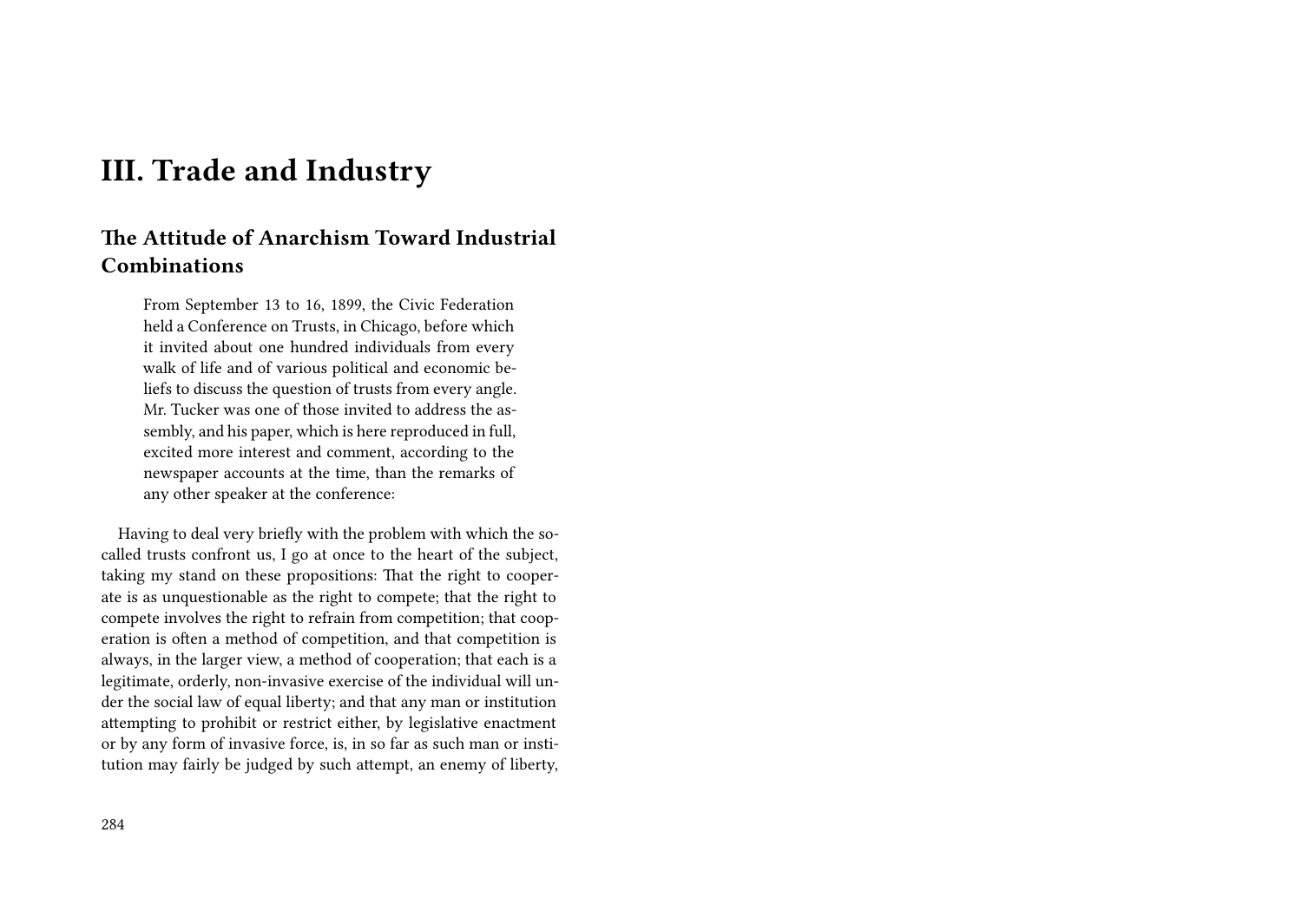Lysander Spooner was one of the most prolific of writers on the subject of liberty and its application to the everyday problems of life, but he too suffers from being wholly out of print. One of his greatest works, "Trial by Jury," was edited and abridged by Victor Yarros and published under the title of "Free Political Institutions," but this too can no longer be had from booksellers. If it can be borrowed or found on second-hand book counters, it should be studied.

"Josiah Warren," by William Bailie (Small, Maynard & Company. Boston), is a biography which deals sympathetically and understandingly with Warren's ideas, and, aside from Tucker's writings, is the best exposition of those ideas now in print.

Francis D. Tandy's "Voluntary Socialism" (alas! also out of print) is designed to show how individual liberty can be applied to conditions as they exist today. It is valuable.

On the financial question Hugo Bilgram's "The Cause of Business Depressions" (Lippincott, Philadelphia) is of importance, especially as exploding the fallacy of the volume theory of money and as showing that interest has no reason for being. As giving a detailed history of the evolution of industry and banking in Great Britain, Charles P. Isaacs' "The Menace of the Money Power" (Jonathan Cape, 11 Gower Street, London) is excellent. It shows how Scotland formerly prospered under a comparatively free system of banking.

an enemy of progress, an enemy of society, and an enemy of the human race.

Viewed in the light of these irrefutable propositions, the trust, then, like every other industrial combination endeavoring to do collectively nothing but what each member of the combination rightfully may endeavor to do individually, is *per se*, an unimpeachable institution. To assail or control or deny this form of cooperation on the ground that it is itself a denial of competition is an absurdity. It is an absurdity, because it proves too much. The trust is a denial of competition in no other sense than that in which competition itself is a denial of competition. The trust denies competition only by producing and selling more cheaply than those outside of the trust can produce and sell; but in that sense every successful individual competitor also denies competition. And if the trust is to be suppressed for such denial of competition, then the very competition in the name of which the trust is to be suppressed must itself be suppressed also. I repeat: the argument proves too much. The fact is that there is one denial of competition which is the right of all, and that there is another denial of competition which is the right of none. All of us, whether out of a trust or in it, have a right to deny competition by competing, but none of us, whether in a trust or out of it, have a right to deny competition by arbitrary decree, by interference with voluntary effort, by forcible suppression of initiative.

Again: To claim that the trust should be abolished or controlled because the great resources and consequent power of endurance which it acquires by combination give it an undue advantage, and thereby enable it to crush competition, is equally an argument that proves too much. If John D. Rockefeller were to start a grocery store in his individual capacity, we should not think of suppressing or restricting or hampering his enterprise simply because, with his five hundred millions, he could afford to sell groceries at less than cost until the day when the accumulated ruins of all other grocery stores should afford him a sure foundation for a profitable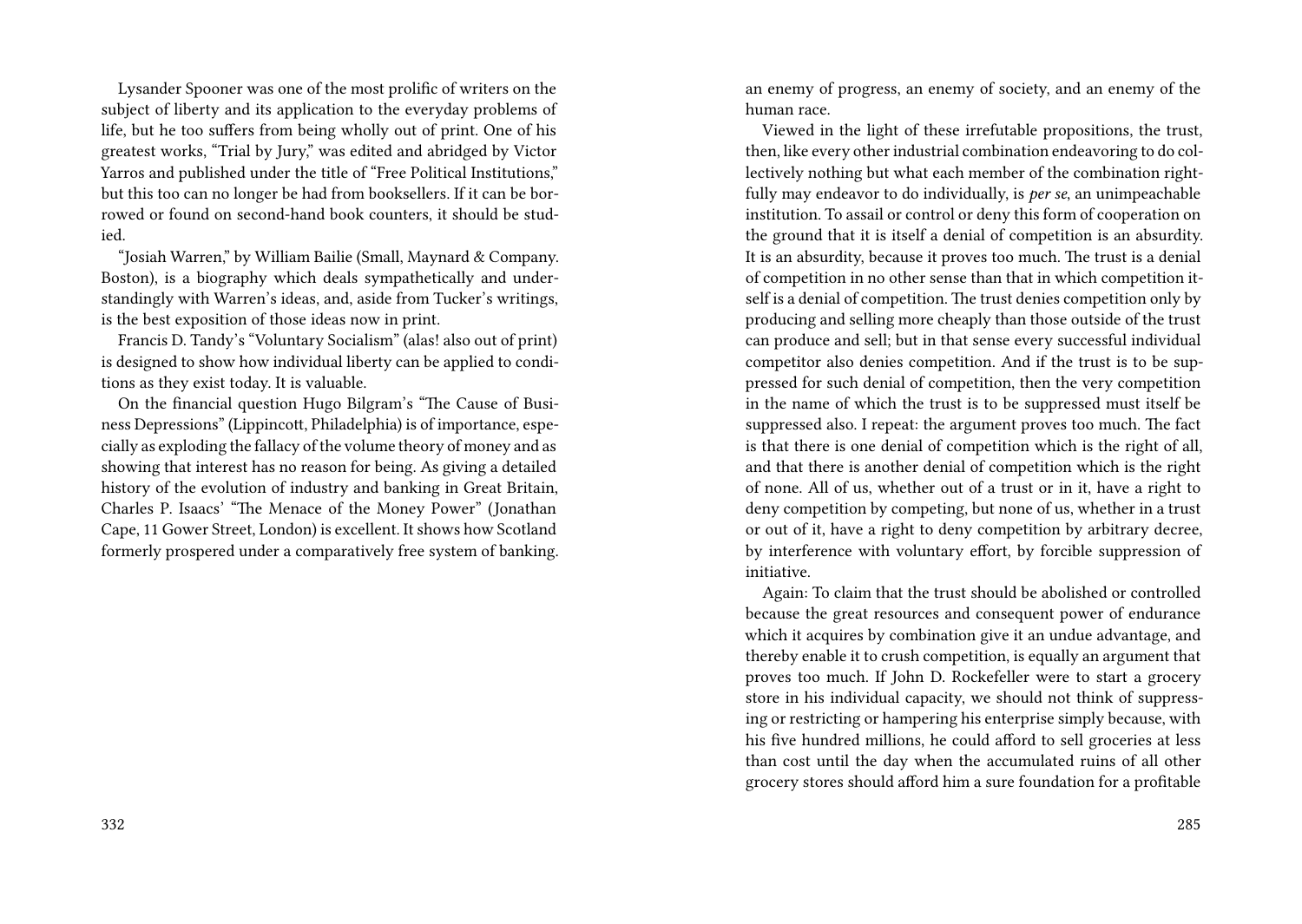business. But, if Rockefeller's possession of five hundred millions is not a good ground for the suppression of his grocery store, no better ground is the control of still greater wealth for the suppression of his oil trust. It is true that these vast accumulations under one control are abnormal and dangerous, but the reasons for them lie outside of and behind and beneath all trusts and industrial combinations,  $-$  reasons which I shall come to presently,  $-$  reasons which are all, in some form or other, an arbitrary denial of liberty; and, but for these reasons, but for these denials of liberty, John D. Rockefeller never could have acquired five hundred millions, nor would any combination of men be able to control an aggregation of wealth that could not be easily and successfully met by some other combination of men.

Again: There is no warrant in reason for deriving a right to control trusts from the State grant of corporate privileges under which they are organized. In the first place, it being pure usurpation to presume to endow any body of men with rights and exemptions that are not theirs already under the social law of equal liberty, corporate privileges are in themselves a wrong; and one wrong is not to be undone by attempting to offset it with another. But, even admitting the justice of corporation charters, the avowed purpose in granting them is to encourage cooperation, and thus stimulate industrial and commercial development for the benefit of the community. Now, to make this encouragement an excuse for its own nullification by a proportionate restriction of cooperation would be to add one more to those interminable imitations of the task of Sisyphus for which that stupid institution which we call the State has ever been notorious.

Of somewhat the same nature, but rather more plausible at first blush, is the proposition to cripple the trusts by stripping them of those law-created privileges and monopolies which are conferred, not upon trusts as corporate bodies, but upon sundry individuals and interests, ostensibly for protection of the producer and inventor, but really for purposes of plunder, and which most trusts acon "Mutual Banking" (published by Henry Cohen, 426 California Building, Los Angeles, California) he attacks, first, the state banks of his day. The intricate processes of exchange and the part played by money and credit are described with such simplicity and yet so correctly that his arguments have not suffered by the lapse of time and are as fully pertinent today as they were when written. He clearly points the way to the abolition of interest.

A brief exposition of some of Proudhon's ideas, brought down to date and linked up with present conditions, is embodied in "The Economics of Liberty," by John Beverly Robinson (supplied by Freedom Press, 127 Ossulston Street, London, N. W. 1). With the exception of some digressions into irrelevancies, it is thought-provoking and valuable.

Individualist Anarchism, especially as expounded by Tucker, is fundamentally egoistic, which makes Max Stirner's masterpiece, "The Ego and His Own" (also to be had from Freedom Press), a book that should be read in connection with any exposition of individual liberty, since it contains the essence of the egoistic philosophy. Another book on the same subject, more modern and less voluminous, but unfortunately not now to be had except in a few public libraries, is James L. Walker's "The Philosophy of Egoism." Walker, under the pen name of Tak Kak, was a frequent editorial contributor to *Liberty*.

Henry D. Thoreau, though not properly labeled an anarchist, was certainly a free spirit, and his essay, "On the Duty of Civil Disobedience," will be found to contain many inspiring thoughts for the person who is seeking to understand individual liberty. His "Walden," to a certain extent, may be similarly described.

Josiah Warren's "True Civilization" and Stephen Pearl Andrews' development of the same theme in "The Science of Society" would, were both books not out of print, provide profitable reading for those interested in the ideas set forth in this volume. "Instead of a Book" was dedicated to Warren, and Tucker frequently referred to him as his "master"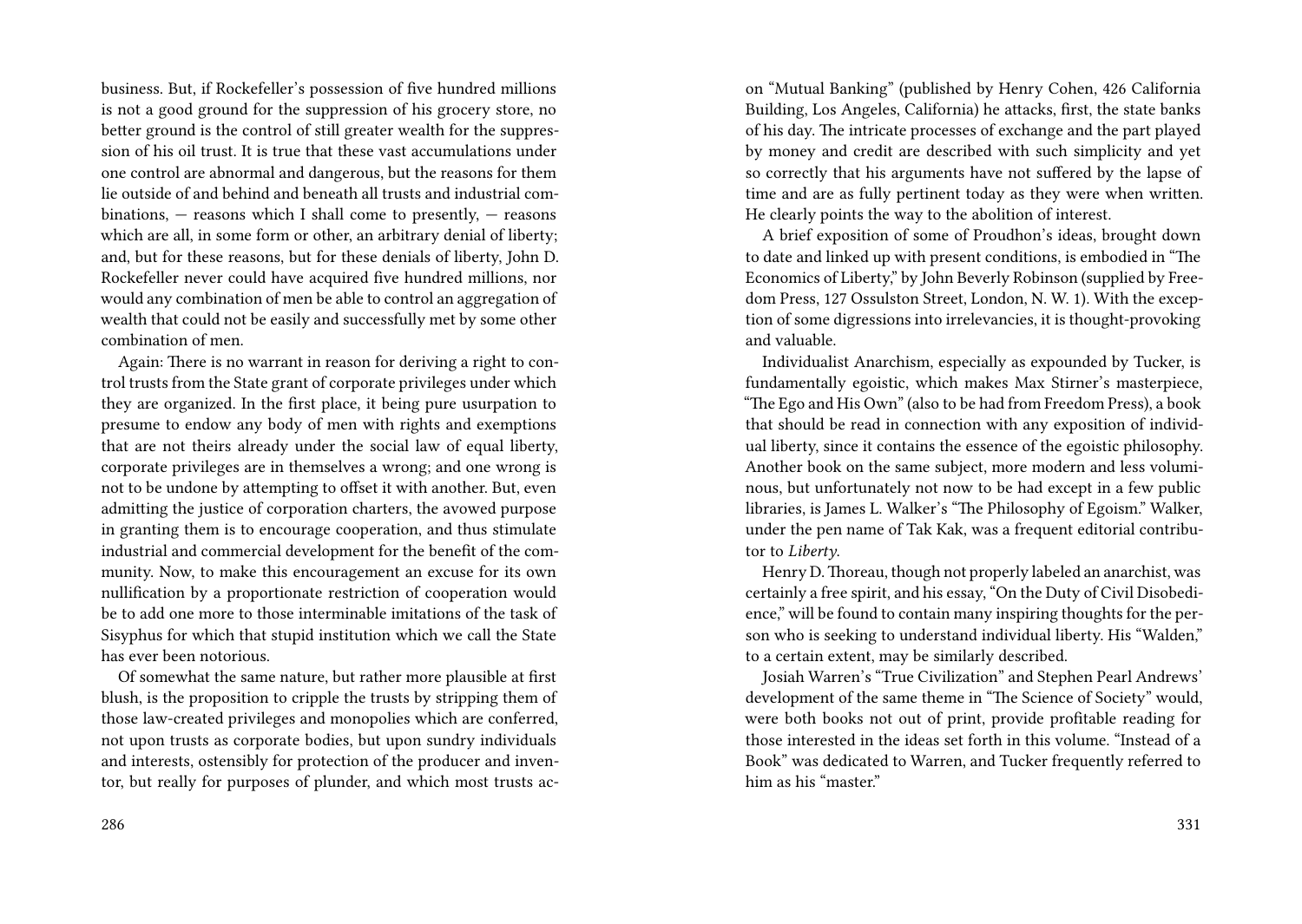# **Bibliography**

Out of a great number of books that could be cited as showing a tendency of modern thought toward the ideals of Individualist Anarchism, the following are those that bear most directly on the subject, and, in some instances may be considered as source books. Where they are available, their reading in connection with the present volume will serve to enlighten the student of individual liberty.

Proudhon was the greatest figure of the middle period of the nineteenth century. He was the first thinker to fully apply the principle of liberty directly to all economic conditions. His "General Idea of the Revolution in the Nineteenth Century" (Freedom Press, 127 Ossulston Street, London, N. W. 1, England) describes the changes impending and the direction they must take. He predicted the growing power of the financial capitalist, and history has abundantly borne him out. His influence in France has lasted to this day. "What Is Property?" — one of his greatest works and the first translated into English — also may be had from the Freedom Press.

John Stuart Mill was one of the first to see clearly the real meaning of liberty. His essay, "On Liberty," although first published over sixty-five years ago, is so fundamental in its substance that it is quite applicable to present conditions. Moreover, he discussed denials of liberty in the United States as well as in England. For a long time out of print, this essay is fortunately now to be had in the Big Blue Book series of the Haldeman-Julius Company, Girard, Kansas.

William B. Greene, working independently in America, reached the same conclusions as Proudhon in France. In his pamphlet

quire in the process of merging the original capitals of their constituent members. I refer, of course, to tariffs, patents, and copyrights. Now, tariffs, patents, and copyrights either have their foundations in justice, or they have not their foundations in justice. If they have their foundations in justice, why should men guilty of nothing but a legitimate act of cooperation and partnership be punished therefore by having their just rights taken from them? If they have not their foundations in justice, why should men who refrain from cooperation be left in possession of unjust privileges that are denied to men who cooperate? If tariffs are unjust, they should not be levied at all. If patents and copyrights are unjust, they should not be granted to anyone whomsoever. But, if tariffs and patents and copyrights are just, they should be levied or granted in the interest of all who are entitled to their benefits from the viewpoint of the motives in which these privileges have their origin, and to make such levy or grant dependent upon any foreign motive, such, for instance, as willingness to refrain from cooperation, would be sheer impertinence.

Nevertheless, this point in the hunt for the solution of the trust problem, the discerning student may begin to realize that he is hot on the trail. The thought arises that the trusts, instead of growing out of competition, as is so generally supposed, have been made possible only by the absence of competition, only by the difficulty of competition, only by the obstacles placed in the way of competition, — only, in short, by those arbitrary limitations of competition which we find in those law created privileges and monopolies of which I have just spoken, and in one or two others, less direct, but still more far-reaching and deadly in their destructive influence upon enterprise. And it is with this thought that Anarchism, the doctrine that in all matters there should be the greatest amount of individual liberty compatible with equality of liberty, approaches the case in hand, and offers its diagnosis and its remedy.

The first and great fact to be noted in the case, I have already hinted at. It is the fact that the trusts owe their power to vast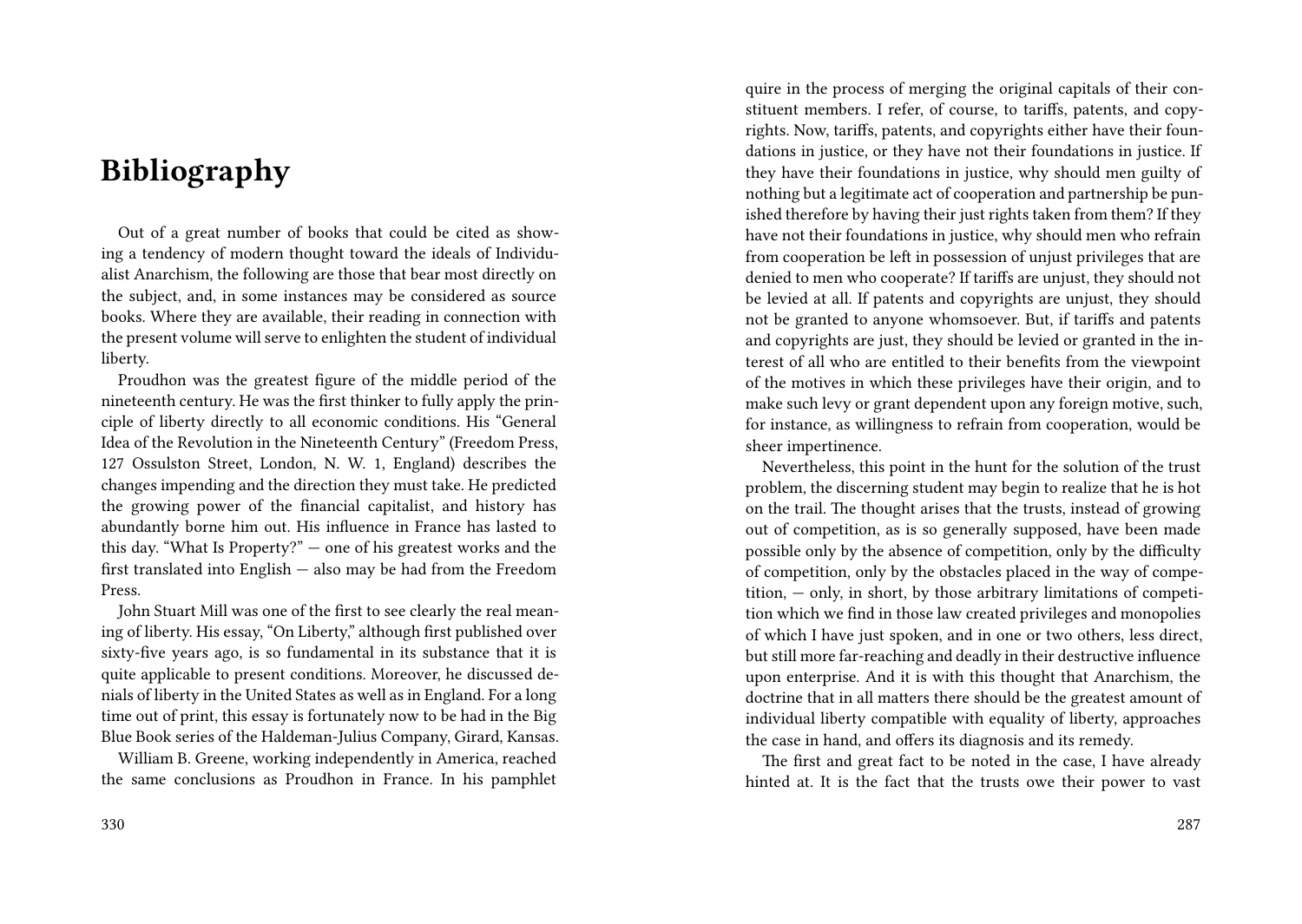accumulation and concentration of wealth, unmatched, and, under present conditions, unmatchable, by any equal accumulation of wealth, and that this accumulation of wealth has been effected by the combination of several accumulations only less vast and in themselves already gigantic, each of which owed its existence to one or more of the only means by which large fortunes can be rolled up, — interest, rent, and monopolistic profit. But for interest, rent, and monopolistic profit, therefore, trusts would be impossible. Now, what causes interest, rent, and monopolistic profit? For all there is but one cause, — the denial of liberty, the suppression or restriction of competition, the legal creation of monopolies.

This single cause, however, takes various shapes.

Monopolistic profit is due to that denial of liberty which takes the shape of patent, copyright, and tariff legislation, patent and copyright laws directly forbidding competition, and tariff laws placing competition at a fatal disadvantage.

Rent is due to that denial of liberty which takes the shape of land monopoly, vesting titles to land in individuals and associations which do not use it, and thereby compelling the non-owning users to pay tribute to the non-using owners as a condition of admission to the competitive market.

Interest is due to that denial of liberty which takes the shape of money monopoly, depriving all individuals and associations, save such as hold a certain kind of property, of the right to issue promissory notes as currency, and thereby compelling all holders of property other than the kind thus privileged, as well as all non-proprietors, to pay tribute to the holders of the privileged property for the use of a circulating medium and instrument of credit which, in the complex stage that industry and commerce have now reached, has become the chief essential of a competitive market.

Now, Anarchism, which, as I have said, is the doctrine that in all matters there should be the greatest amount of individual liberty compatible with equality of liberty, finds that none of these denials

right of the author. The method of expressing an idea is itself an idea, and therefore not appropriable.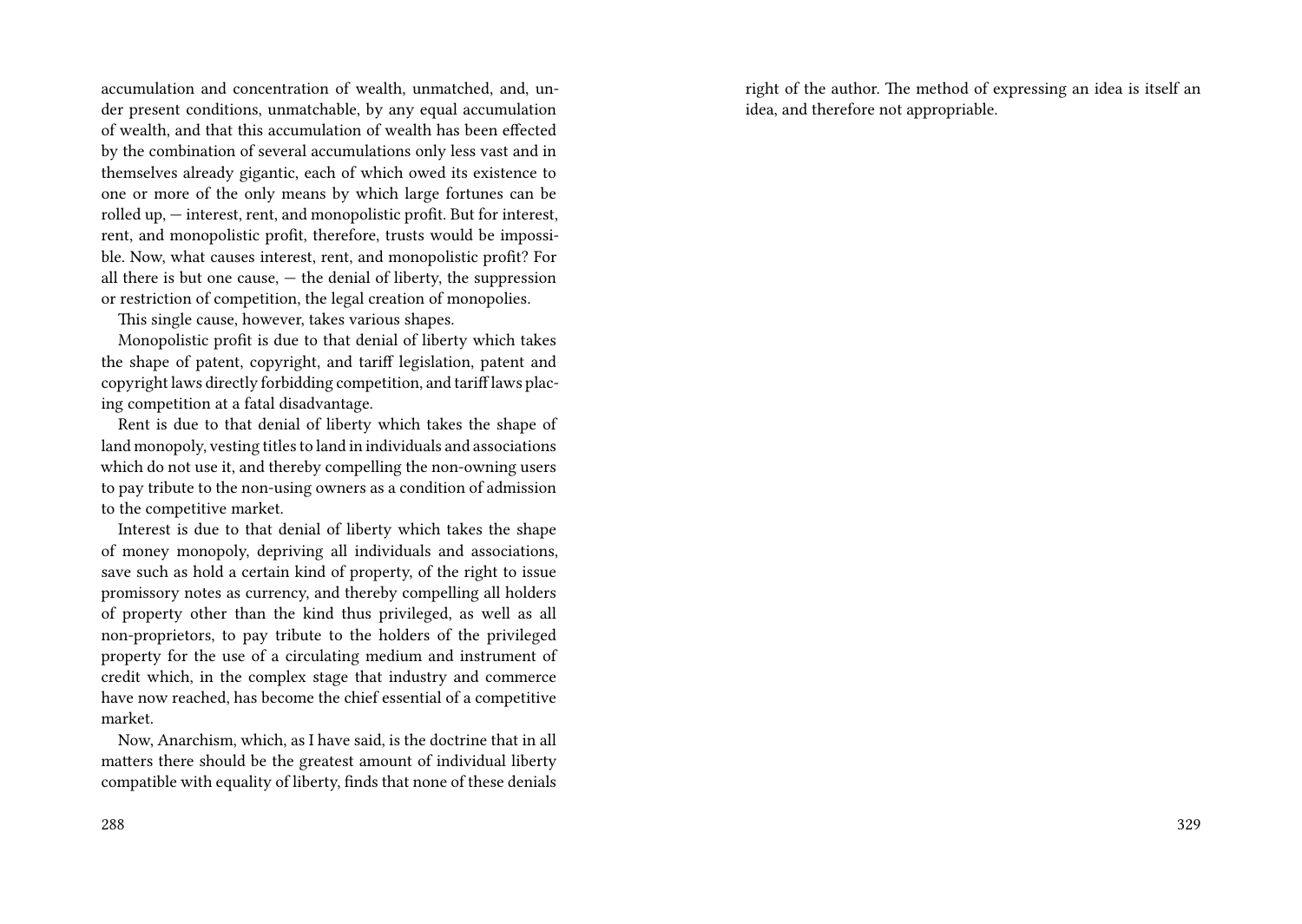work, which was the demolition of patents. Now it is the prestidigitator's turn. It remains for him to justify copyright, — that is, property, not in the ideas set forth in a book, but in the manner of expressing them. So juggler George steps upon the scene. *Presto!* he exclaims: "Over and above any 'labor of discovery' expended in thinking out *what* to say, is the 'labor of production' expended on *how* to say it." Observe how cunningly it is taken for granted here that the task of giving literary expression to an idea is labor of production rather than labor of discovery. But is it so? Right here comes in the juggler's trick; we will subject it to the philosopher's test. The latter has already been quoted: *"The work of discovery may be done once for all…but the work of production is required afresh in the case of each particular thing."* Can anything be plainer than that he who does the work of combining words for the expression of an idea saves just that amount of labor to all who thereafter choose to use the same words in the same order to express the same idea, and that this work, not being required afresh in each particular case, is not work of production, and that, not being work of production, it gives no right of property? In quoting Mr. George above I did not have to expend any labor on "how to say" what he had already said. He had saved me that trouble. I simply had to write and print the words on fresh sheets of paper. These sheets of paper belong to me, just as the sheets on which he wrote and printed belong to him. But the particular combination of words belongs to neither of us. He discovered it, it is true, but that fact gives him no right to it. Why not? Because, to use his own phrases, this combination of words "existed potentially before he came"; "it was there to be found"; and if he had not found it, some one else would or might have done so. The work of copying or printing books is analogous to the production of wheelbarrows, but the original work of the author, whether in thinking or composing, is analogous to the *invention* of the wheelbarrow; and the same argument that demolishes the right of the inventor demolishes the of liberty are necessary to the maintenance of equality of liberty, but that each and every one of them, on the contrary, is destructive of equality of liberty. Therefore it declares them unnecessary, arbitrary, oppressive, and unjust, and demands their immediate cessation.

Of these four monopolies  $-$  the banking monopoly, the land monopoly, the tariff monopoly, and the patent and copyright monopoly  $-$  the injustice of all but the last-named is manifest even to a child. The right of the individual to buy and sell without being held up by a highwayman whenever he crosses an imaginary line called a frontier; the right of the individual to take possession of unoccupied land as freely as he takes possession of unoccupied water or unoccupied air; the right of the individual to give his IOU, in any shape whatsoever, under any guarantee whatsoever, or under no guarantee at all, to anyone willing to accept it in exchange for something else, — all these rights are too clear for argument, and any one presuming to dispute them simply declares thereby his despotic and imperialistic instincts.

For the fourth of these monopolies, however, — the patent and copyright monopoly, — a more plausible case can be presented, for the question of property in ideas is a very subtle one. The defenders of such property set up an analogy between the production of material things and the production of abstractions, and on the strength of it declare that the manufacturer of mental products, no less than the manufacturer of material products, is a laborer worthy of his hire. So far, so good. But, to make out their case, they are obliged to go further, and to claim, in violation of their own analogy, that the laborer who creates mental products, unlike the laborer who creates material products, is entitled to exemption from competition. Because the Lord, in his wisdom, or the Devil, in his malice, has so arranged matters that the inventor and the author produce naturally at a disadvantage, man, in his might, proposes to supply the divine or diabolic deficiency by an artificial arrangement that shall not only destroy this disadvantage, but actually give the in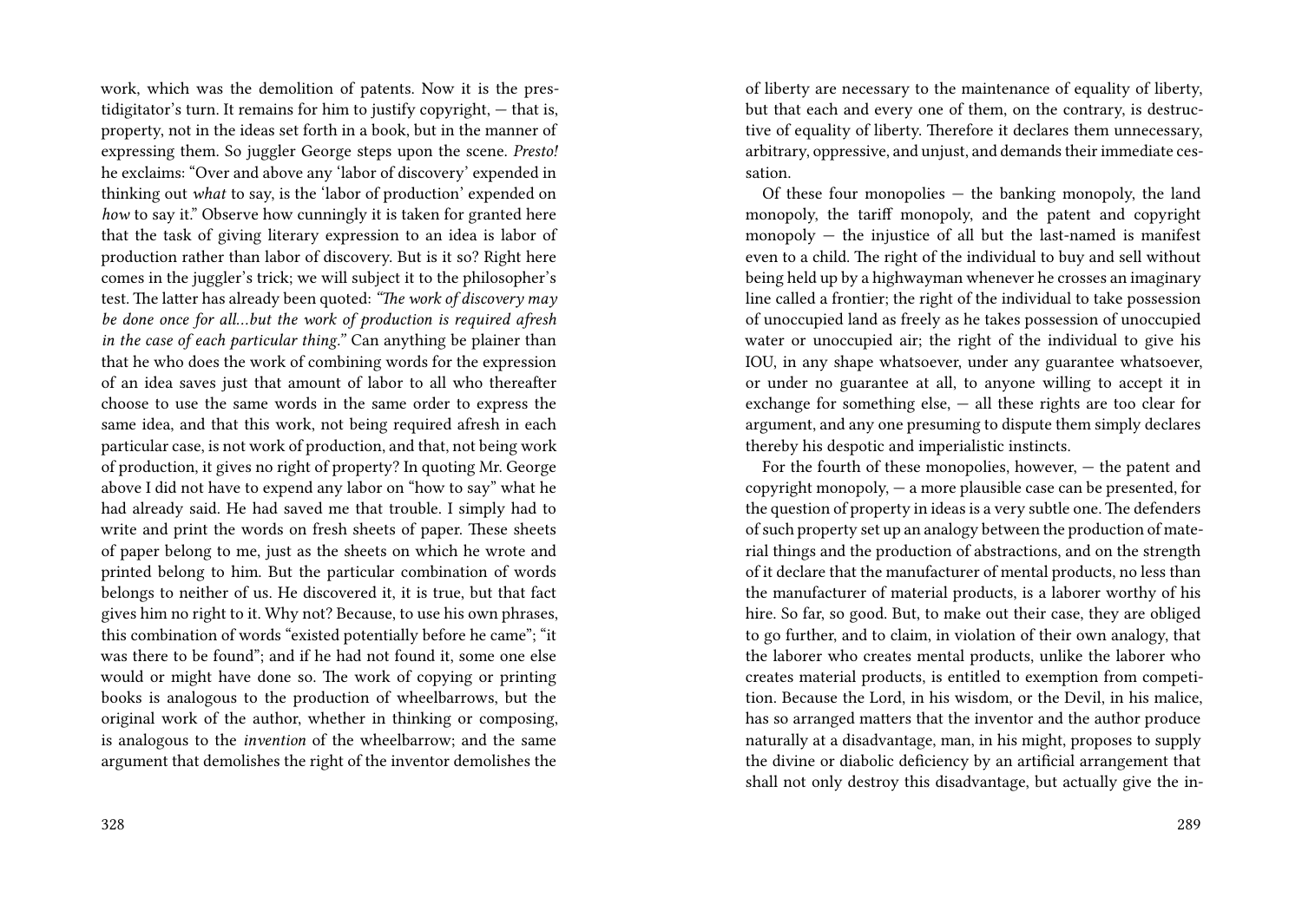ventor and author an advantage that no other laborer enjoys, — an advantage, moreover, which, in practice goes, not to the inventor and the author, but to the promoter and the publisher and the trust.

Convincing as the argument for property in ideas may seem at first hearing, if you think about it long enough, you will begin to be suspicious. The first thing, perhaps, to arouse your suspicion will be the fact that none of the champions of such property propose the punishment of those who violate it, contenting themselves with subjecting the offenders to the risk of damage suits, and that nearly all of them are willing that even the risk of suit shall disappear when the proprietor has enjoyed his right for a certain number of years. Now, if, as the French writer, Alphonse Karr, remarked, property in ideas is a property like any other property, then its violation, like the violation of any other property, deserves criminal punishment, and its life, like that of any other property, should be secure in right against the lapse of time. And, this not being claimed by the upholders of property in ideas, the suspicion arises that such a lack of the courage of their convictions may be due to an instinctive feeling that they are wrong.

The necessity of being brief prevents me from examining this phase of my subject in detail. Therefore I must content myself with developing a single consideration, which, I hope, will prove suggestive.

I take it that, if it were possible, and if it had always been possible, for an unlimited number of individuals to use to an unlimited extent and in an unlimited number of places the same concrete things at the same time, there never would have been any such thing as the institution of property. Under those circumstances the idea of property would never have entered the human mind, or, at any rate,  $if - it$  had, would have been summarily dismissed as too gross an absurdity to be seriously entertained for a moment. Had it been possible for the concrete creation or adaptation resulting from the efforts of a single individual to be used contemporaneously by all individuals, including the creator or adapter, the realization, or im-

qualities of matter which in their combination constitute the concrete machine. In the first mode labor is expended in discovery. In the second mode it is expended in production. The work of discovery may be done once for all, as in the case of the discovery in prehistoric time of the principle or idea of the wheelbarrow. But the work of production is required afresh in the case of each particular thing. No matter how many thousand millions of wheelbarrows have been produced, it requires fresh labor of production to make another one…The natural reward of labor expended in discovery is in the use that can be made of the discovery without interference with the right of any one else to use it. But to this natural reward our patent laws endeavor to add an artificial reward. Although the effect of giving to the discoverers of useful devices or processes an absolute right to their exclusive use would be to burden all industry with most grievous monopolies, and to greatly retard, if not put a stop to, further inventions, yet the theory of our patent laws is that we can stimulate discoveries by giving a modified right of ownership in their use for a term of years. In this we seek by special laws to give a special reward to labor expended in discovery, which does not belong to it of natural right, and is of the nature of a bounty. But as for labor expended in the second of these modes, — in the production of the machine by the bringing together in certain relations of certain quantities and qualities of matter,  $-$  we need no special laws to reward that. Absolute ownership attaches to the results of such labor, not by special law, but by common law. And if all human laws were abolished, men would still hold that, whether it were a wheelbarrow or a phonograph, the concrete thing belonged to the man who produced it. And this, not for a term of years, but in perpetuity. It would pass at his death to his heirs or to those to whom he devised it."

The whole of the preceding paragraph is quoted from Mr. George's article. I regard it as conclusive, unanswerable. It proceeds, it will be noticed, entirely by the method of ergo. But it is time for the philosopher to disappear. He has done his part of the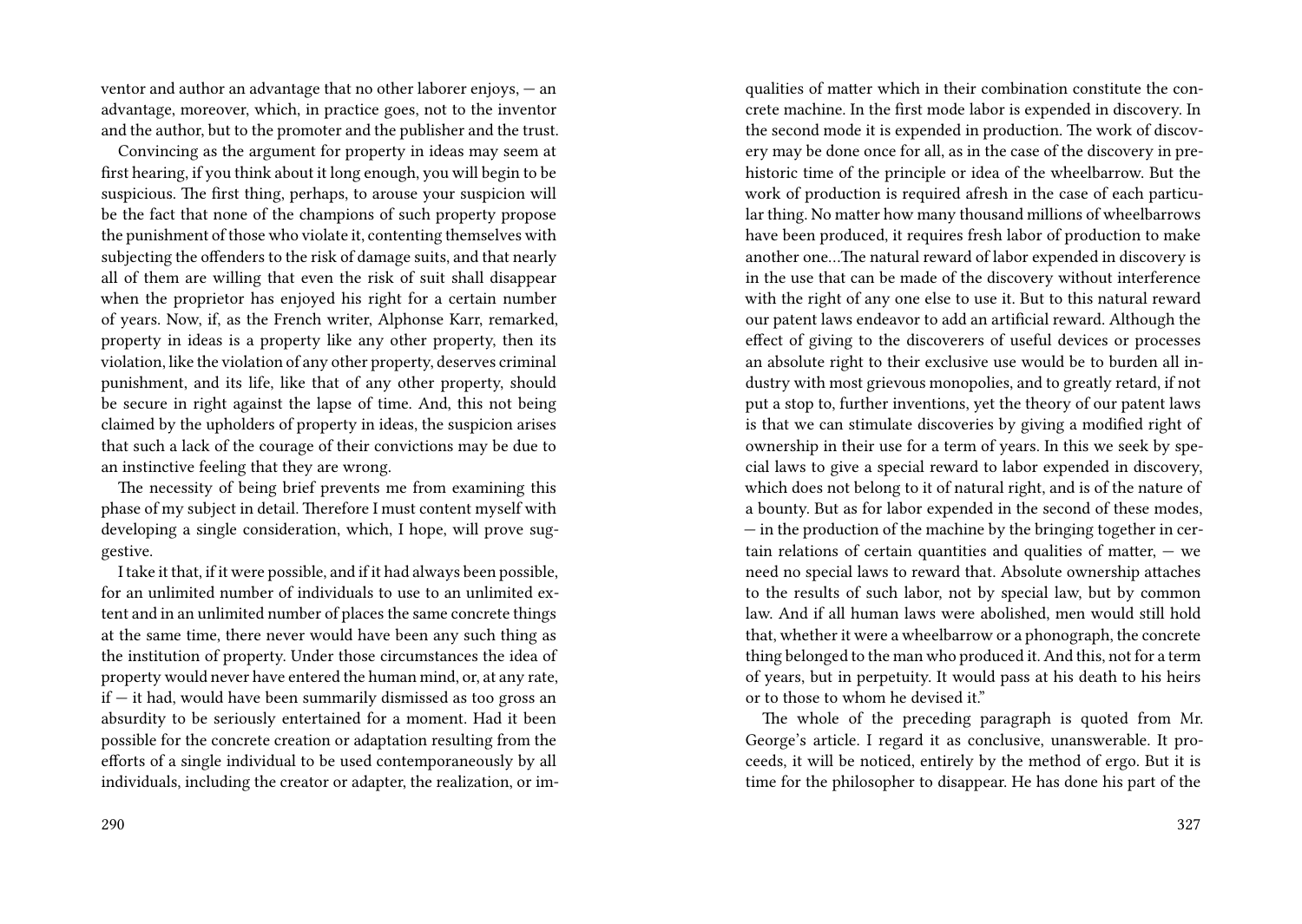# **Anarchism and Copyright**

Not alone on the land question did Mr. Tucker find himself in disagreement with Henry George. In his newspaper, the *Standard* of June 23, 1888, the latter discussed with a correspondent the question of property in ideas. The editor of *Liberty* thus took exception to his arguments:

Mr. George, taking his stand upon the principle that productive labor is the true basis of the right of property, argues through three columns, with all the consummate ability for which credit should be given him, to the triumphant vindication of the position that there can rightfully be no such thing as the exclusive ownership of an idea.

No man, he says, "can justly claim ownership in natural laws, nor in any of the relations which may be perceived by the human mind, nor in any of the potentialities which nature holds for it…Ownership comes from production. It cannot come from discovery. Discovery can give no right of ownership…No man can discover anything which, so to speak, was not put there to be discovered, and which some one else might not in time have discovered. If he finds it, it was not lost. It, or its potentiality, existed before he came. It was there to be found…In the production of any material thing  $-$  a machine, for instance there are two separable parts,  $$ the abstract idea of principle, which may be usually expressed by drawing, by writing, or by word of mouth; and the concrete form of the particular machine itself, which is produced by bringing together in certain relations certain quantities and qualities of matter, such as wood, steel, brass, brick, rubber, cloth, etc. There are two modes in which labor goes to the making of the machine, — the one in ascertaining the principle on which such machines can be made to work; the other in obtaining from their natural reservoirs and bringing together and fashioning into shape the quantities and

pending realization, of this possibility, far from being seized upon as an excuse for a law to prevent the use of this concrete thing without the consent of its creator or adapter, and far from being guarded against as an injury to one, would have been welcomed as a blessing to all, — in short, would have been viewed as a most fortunate element in the nature of things. The *raison d'etre* of property is found in the very fact that there is no such possibility, in the fact that it is impossible in the nature of things for concrete objects to be used in different places at the same time. This fact existing, no person can remove from another's possession and take to his own use another's concrete creation without thereby depriving that other of all opportunity to use that which he created, and for this reason it became socially necessary, since successful society rests on individual initiative, to protect the individual creator in the use of his concrete creations by forbidding others to use them without his consent. In other words, it became necessary to institute property in concrete things.

But all this happened so long ago that we of today have entirely forgotten why it happened. In fact, it is very doubtful whether, at the time of the institution, of property, those who effected it thoroughly realized and understood the motive of their course. Men sometimes do by instinct and without analysis that which conforms to right reason. The institutors of property may have been governed by circumstances inhering in the nature of things, without realizing that, had the nature of things been the opposite, they would not have instituted property. But, be that as it may, even supposing that they thoroughly understood their course, we, at any rate, have pretty nearly forgotten their understanding. And so it has come about that we have made of property a fetish; that we consider it a sacred thing; that we have set up the god of property on an altar as an object of idol-worship; and that most of us are not only doing what we can to strengthen and perpetuate his reign within the proper and original limits of his sovereignty, but also are mistakenly endeavoring to extend his dominion over things and under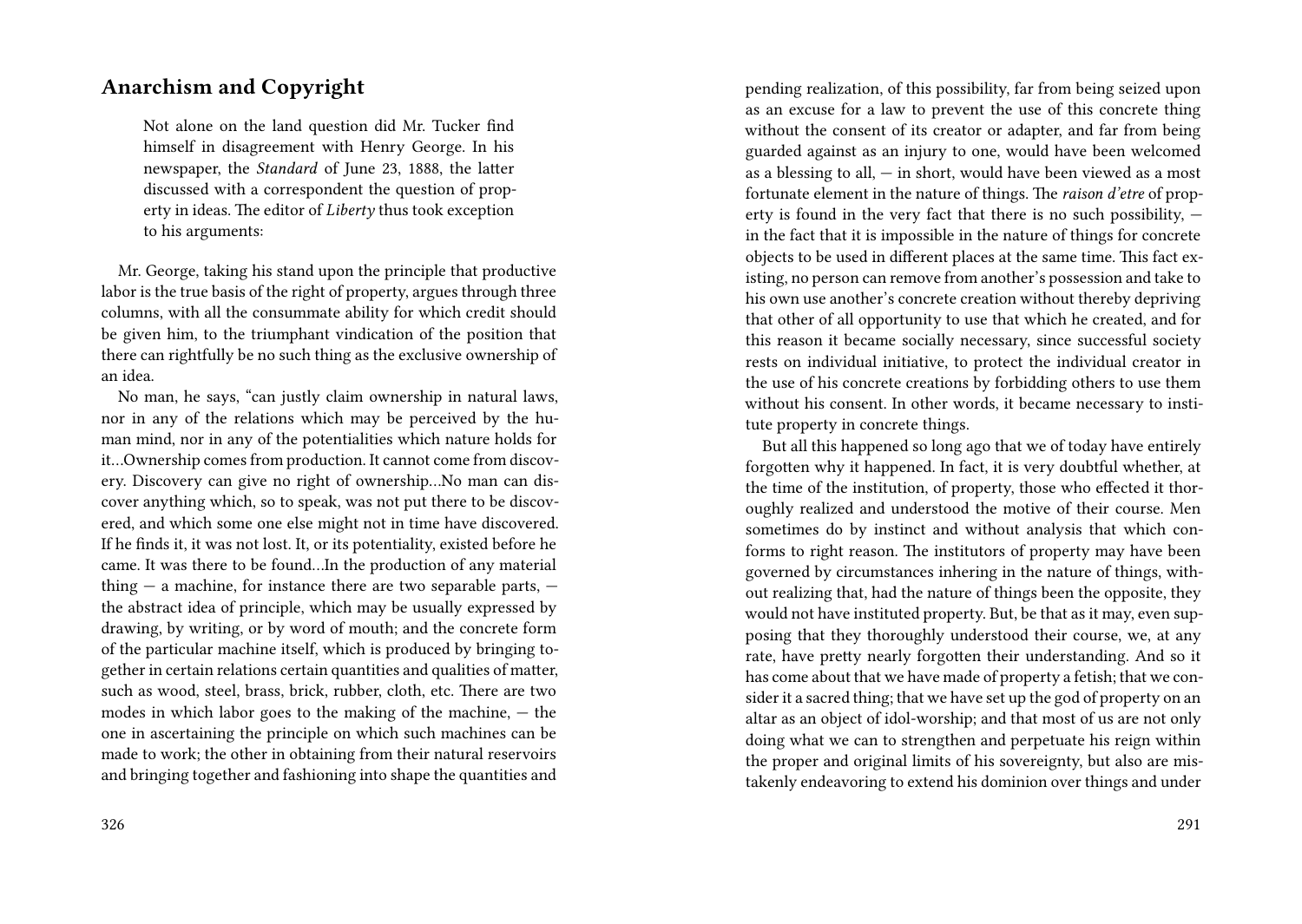circumstances which, in their pivotal characteristic, are precisely the opposite of those out of which his power developed.

All of which is to say in briefer compass, that from the justice and social necessity of property in concrete things we have erroneously assumed the justice and social necessity of property in abstract things, — that is, of property in ideas, — with the result of nullifying to a large and lamentable extent that fortunate element in the nature of things, in this case not hypothetical, but real, namely, the immeasurably fruitful possibility of the use of abstract things by any number of individuals in any number of places at precisely the same time, without in the slightest degree impairing the use thereof by any single individual. Thus we have hastily and stupidly jumped to the conclusion that property in concrete things logically implies property in abstract things, whereas, if we had had the care and the keenness to accurately analyze, we should have found that the very reason which dictates the advisability of property in concrete things denies the advisability of property in abstract things. We see here a curious instance of that frequent mental phenomenon, — the precise inversion of the truth by a superficial view.

Furthermore, were the conditions the same in both cases, and concrete things capable of use by different persons in different places at the same time, even then, I say, the institution of property in concrete things, though under those conditions manifestly absurd, would be.' infinitely less destructive of individual opportunities, and therefore infinitely less dangerous and detrimental to human welfare, than is the institution of property in abstract things. For it is easy to see that, even should we accept the rather startling hypothesis that a single ear of corn is continually and permanently consumable, or rather inconsumable, by an indefinite number of persons scattered over the surface of the earth, still the legal institution of property in concrete things that would secure to the sower of a grain of corn the exclusive use of the resultant ear would not, in so doing, deprive other persons of the right to sow

cumbent upon any of the contracting parties. From which it follows that an individual may rightfully "extort" money from another by "threatening" him with certain consequences, provided those consequences are of such a nature that he can cause them without infringing upon anybody's rights. Such "extortion" is generally rather mean business, but there are circumstances under which the most high-minded of men might resort to it without doing violence to his instincts, and under no circumstances is it invasive and therefore wrongful, unless the act threatened is invasive and therefore wrongful. Therefore to punish men who have taken money for lifting a boycott is oppression pure and simple. Whatever may be the "common law" or the "statute law" of blackmail, this — to use Mr. Spooner's phrase — is the *natural law* that governs it.

The courts are at last beginning to take rational views on the question of peaceable picketing and peaceable boycotting. Several refreshing decisions have been rendered within a short time in which the principle is recognized that what one man may legitimately do several men may do in concert. But even the most independent and intelligent of the judges still stultify themselves by attempting baseless distinctions between self-regarding boycotts and purely sympathetic boycotts. A, they say, may boycott B, if he has any grievance against him, but he may not ask C to boycott B and threaten to boycott him in turn in the event of refusal. When they undertake to defend this position, they fail miserably, of course, and the truth is that they shrink from the clear logic of the principle which they lay down at the outset. But let us not expect too much of them at once. "It is the first step that is difficult." Having accepted a sound principle, its corollaries will force themselves on them.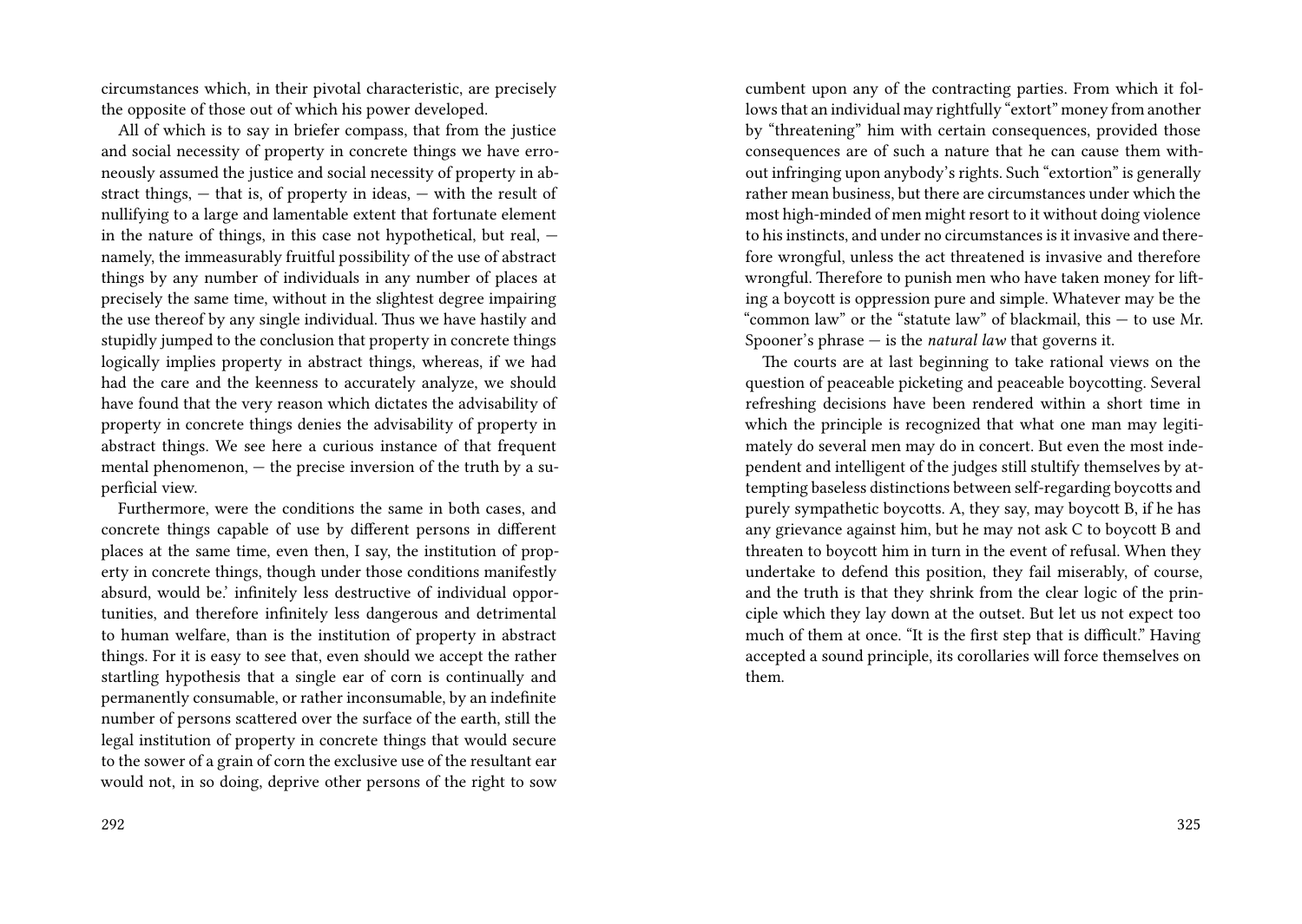not the attitude is invasive in itself, and not at all upon the question whether the object of it is A or D?

In reply, *Jus*, being convinced by the argument, cheerfully acknowledged its error, but asserted that the principle did not apply when two or more persons conspired to conduct a boycott, saying, "That which may not be illegal or even wrong in one person becomes both illegal and morally wrong when in a crowd of persons." Mr. Tucker then proceeded to demolish that contention:

*Jus* still thinks, however, that something may be said on the other side, and declares that there are some things that one person may rightfully do which become illegal and immoral when done by a crowd. I should like to have *Jus* give an instance. There are some invasive acts or threats which cannot be executed by individuals, but require crowds  $-$  or conspiracies, if you will  $-$  for their acccomplishment. But the guilt still arises from the invasive character of the act, and not from the fact of conspiracy. No individual has a right to do any act which is invasive, but any number of individuals may rightfully "conspire" to commit any act which is noninvasive. *Jus* acknowledges the force of *Liberty's* argument that A may as properly boycott C as B. Further consideration, I think, will compel it to acknowledge that A and B combined may as properly boycott C as may A alone or B alone.

In these days of boycott trials a great deal of nonsense is being talked and written regarding "blackmail." This is a question which the principle of Liberty settles at once. It may be well to state the verdict boldly and baldly. Here it is: Any individual may place any condition he chooses, provided the condition be not in itself invasive, upon the doing or not doing of anything which he has a right to do or not do; but no individual can rightfully be a party to any bargain which makes a necessarily invasive condition inother grains of corn and become exclusive users of their respective harvests; whereas the legal institution of property in abstract things not only secures to the inventor, say, of the steam engine the exclusive use of the engines which he actually makes, but at the same time deprives all other persons of the right to make for themselves other engines involving any of the same ideas. Perpetual property in ideas, then, which is the logical outcome of any theory of property in abstract things, would, had it been in force in the lifetime of James Watt, have made his direct heirs the owners of at least nine-tenths of the now existing wealth of the world; and, had it been in force in the lifetime of the inventor of the Roman alphabet, nearly all the highly civilized peoples of the earth would be today the virtual slaves of that inventor's heirs, which is but another way of saying that, instead of becoming highly civilized, they would have remained in the state of semi-barbarism. It seems to me that these two statements, which in my view are incontrovertible, are in themselves sufficient to condemn property in ideas forever.

If then, the four monopolies to which I have referred are unnecessary denials of liberty, and therefore unjust denials of liberty, and if they are the sustaining causes of interest, rent, and monopolistic profit, and if, in turn, this usurious trinity is the cause of all vast accumulations of wealth, — for further proof of which propositions I must, because of the limitations of my time, refer you to the economic writings of the Anarchistic school, — it clearly follows that the adequate solution of the problem with which the trusts confront us is to be found only in abolition of these monopolies and the consequent guarantee of perfectly free competition.

The most serious of these four monopolies is unquestionably the money monopoly, and I believe that perfect freedom in finance alone would wipe out nearly all the trusts, or at least render them harmless, and perhaps helpful. Mr. Bryan told a very important truth when he declared that the destruction of the money trust would at the same time kill all the other trusts. Unhappily, Mr. Bryan does not propose to destroy the money trust. He wishes sim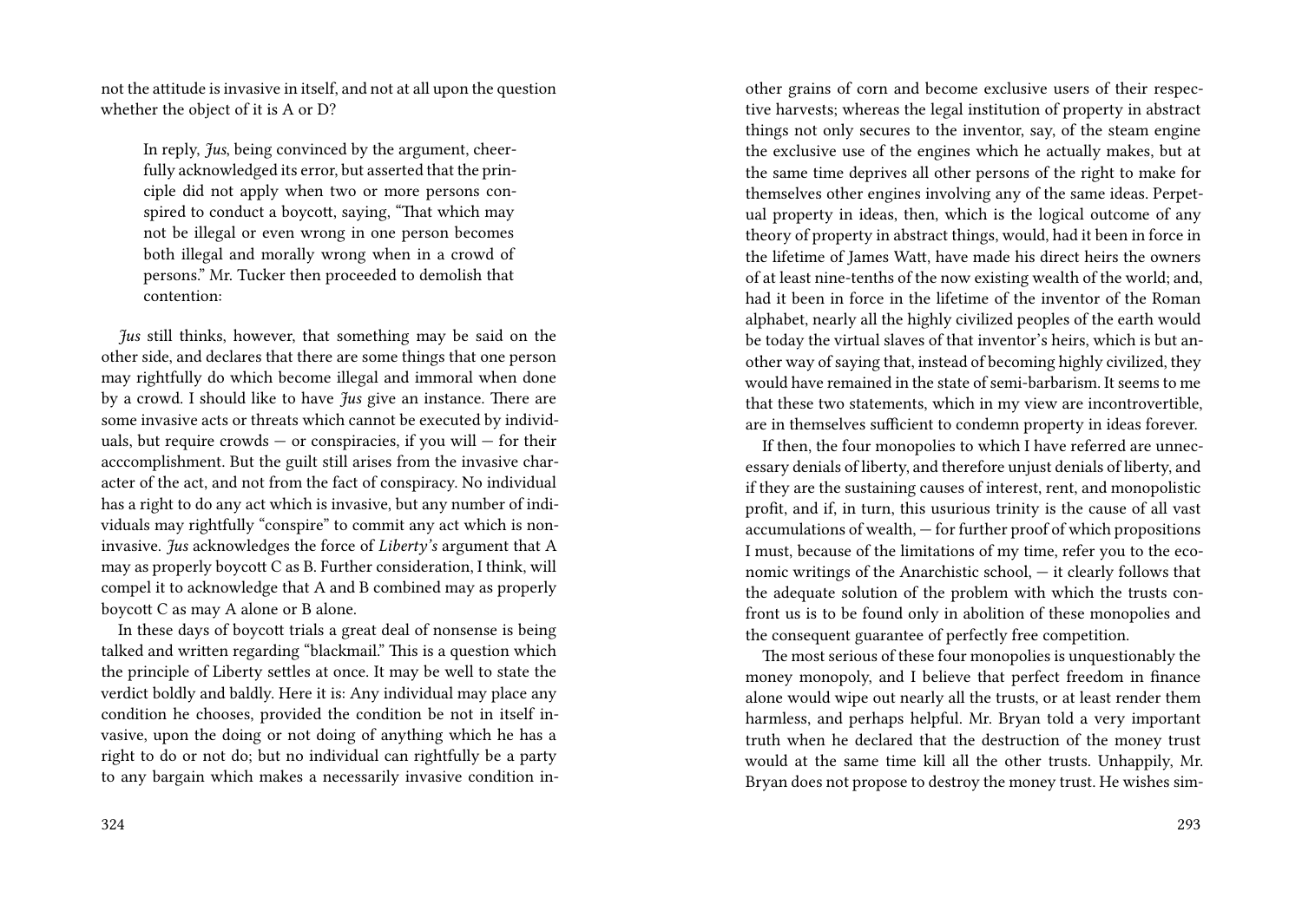ply to transform it from a gold trust into a gold and silver trust. The money trust cannot be destroyed by the remonetization of silver. That would be only a mitigation of the monopoly, not the abolishment of it. It can be abolished only by monetizing all wealth that has a market value, — that is, by giving to all wealth the right of representation by currency, and to all currency the right to circulate wherever it can on its own merits. And this is not only a solution of the trust question, but the first step that should be taken, and the greatest single step that can be taken, in economic and social reform.

I have tried, in the few minutes allotted to me, to state concisely the attitude of Anarchism toward industrial combinations. It discountenances all direct attacks on them, all interference with them, all anti-trust legislation whatsoever. In fact, it regards industrial combinations as very useful whenever they spring into existence in response to demand created in a healthy social body. If at present they are baneful, it is because they are symptoms of a social disease originally caused and persistently aggravated by a regimen of tyranny and quackery. Anarchism wants to call off the quacks, and give liberty, nature's great cure-all, a chance to do its perfect work.

Free access to the world of matter, abolishing land monopoly; free access to the world of mind, abolishing idea monopoly; free access to an untaxed and unprivileged market, abolishing tariff monopoly and money monopoly, — secure these, and all the rest shall be added unto you. For liberty is the remedy of every social evil, and to Anarchy the world must look at last for any enduring guarantee of social order.

# **Strikes and Force**

In the famous Homestead Strike, the rights and interests of both capital and labor were so intermingled and jumbled in the discussions in the daily press that it was

## **Liberty and the Boycott**

London *Jus* does not see clearly in the matter of boycotting. "Every man," is says, "has a perfect right to refuse to hold intercourse with any other man or class from whom he chooses to keep aloof. But where does liberty come in when several persons conspire together to put pressure upon another to induce or coerce him (by threats expressed or implied) to refrain also from intercourse with the boycotted man? It is not that the boycotted man has grounds of legal complaint against those who voluntarily put him in coventry. His complaint is against those who compel (under whatsoever sanction) third persons to do likewise. Surely the distinction is specific." Specific, yes, but not rational. The line of real distinction does not run in the direction which *Jus* tries to give it. Its course does not lie between the second person and a third person, but between the threats of invasion and the threats of ostracism by which either the second or a third person is coerced or induced. All boycotting, no matter of what person, consists either in the utterance of a threat or in its execution. A man has a right to threaten what he has a right to execute. The boundary-line of justifiable boycotting is fixed by the nature of the threat used. B and C, laborers, are entitled to quit buying shoes of A, a manufacturer, for any reason whatever or for no reason at all. Therefore they are entitled to say to A: "If you do not discharge the non-union men in your employ, we will quit buying shoes of you." Similarly they are entitled to quit buying clothes of D, a tailor. Therefore they are entitled to. say to D.: "If you do not cooperate with us in endeavoring to induce A to discharge his non-union employees, — that is, if you do not quit buying shoes of him, — we will quit buying clothes of you." But B and C are not entitled to burn A's shop or D's shop. Hence they are not entitled to say to A that they will burn his shop unless he discharges his non-union employees, or to D that they will burn his shop unless he withdraws his patronage from A. Is it not clear that the rightful attitude of B and C depends wholly upon the question whether or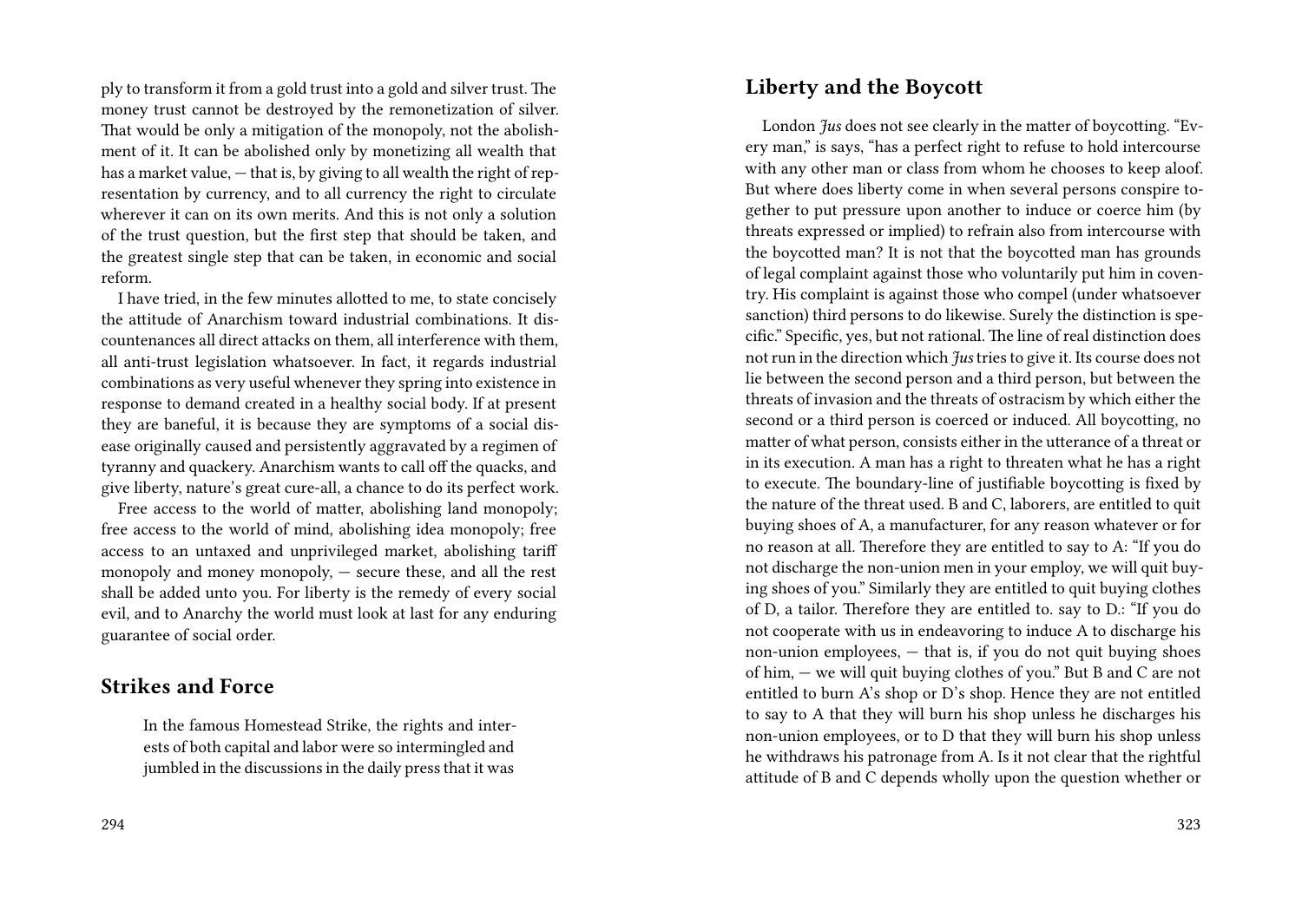When my correspondent says that all monopolies are "resultants of a competition as free as nature could make it," he makes competition inclusive of the struggle between invasive forces, whereas he ought to know that free competition, in the economic sense of the phrase, implies the suppression of invasive forces, leaving a free field for the exercise of those that are non-invasive.

If a man were to declare that, when the benefits of labor cease to be won by one class at the expense of another and when they are shared by all at the expense of nature's forces, labor loses its *raison d'etre* and dies, his sanity would not long remain unquestioned; but the folly of such an utterance is not lessened an iota by the substitution of the word competition for the word labor. As long as the gastric juice continues to insist upon its rights, I fancy that neither labor nor competition will lack a *raison d'etre*, even though the laborer and competitor should find himself under the necessity of wresting his "spoils" from the bosom of his mother earth instead of from the pocket of his brother man.

In Mrs. Glass's recipe for cooking a hare, the first thing was to catch the hare. So in Mr. Horn's recipe for the solution of economic forms in ethical concepts, the first thing is to get the concepts. Now, the concepts of mutual confidence and good-fellowship are not to be obtained by preaching, — otherwise the church militant would long ago have become the church triumphant; or, by force, otherwise progress would have gone hand in hand with authority instead of with liberty; but only by unrestricted freedom, — that is, by competition, the necessary condition of confidence, fellowship, and cooperation, which can never come as long as monopoly, "the economic expression of hostility and mastership," continues to exist.

difficult for the man on the street to form an impartial opinion; it was not easy even for the student of sociology to reach a rational conclusion. So the editor of *Liberty* stepped into the fray to reprove one of the most vicious of the muddlers:

Regarding methods, one of the truths that has been most readily inculcated by this journal has been that social questions cannot be settled by force. Recent events have only confirmed this view. But when force comes, it sometimes leads incidentally to the teaching of other lessons than that of its own uselessness and becomes thereby to that extent useful. The appeal to force at Homestead affords a signal example of such incidental beneficence; for it has forced the capitalistic papers of the country, and notably the New York *Sun*, to take up a bold defense of liberty in order to protect property. Now, all that Anarchism asks is liberty; and when the enemies of liberty can find no way of saving their own interests except by an appeal to liberty, *Liberty* means to make a note of it and hold them to it.

Applied to the conduct of the Homestead strikers, this principle of equal liberty, of which the *Sun's* words are an expression, instead of condemning it as the *Sun* pretends, Palliates and even excuses it; for, before these strikers violated the equal liberty of others, their own right to equality of liberty had been wantonly and continuously violated. But, applied to the conduct of capitalists generally, it condemns it utterly, for the original violation of liberty in this matter is traceable directly to them.

This is no wild assertion, but a sober statement of fact, as I will explain. It is not enough, however true, to say that, "if a man has labor to sell, he must find some one with money to buy it"; it is necessary to add the much more important truth that, if a man has labor to sell, he has a right to a free market in which to sell it, — a market in which no one shall be prevented by restrictive laws from honestly obtaining the money to buy it. If the man with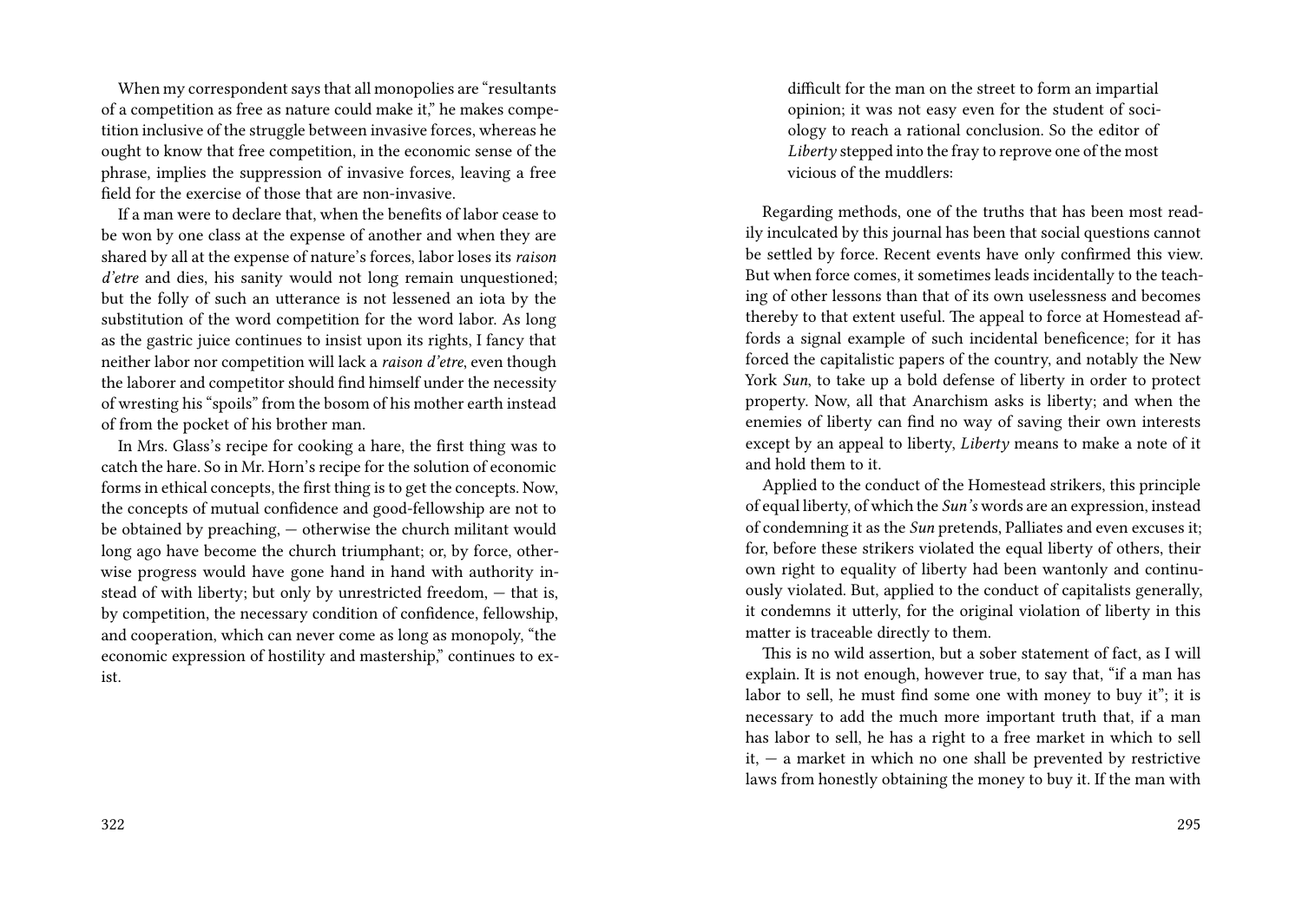labor to sell has not this free market, then his liberty is violated and his property virtually taken from him. Now, such a market has constantly been denied, not only to the laborers at Homestead, but to the laborers of the entire civilized world. And the men who have denied it are the Andrew Carnegies. Capitalists of whom this Pittsburgh forge-master is a typical representative have placed and kept upon the statute-books all sorts of prohibitions and taxes (of which the customs tariff is among the least harmful) designed to limit and effective in limiting the number of bidders for the labor of those who have labor to sell. If there were no tariffs on imported goods; if titles to unoccupied land were not recognized by the State; above all, if the right to issue money were not vested in a monopoly, — bidders for the labor of Carnegie's employees would become so numerous that the offer would soon equal the laborer's product. Now, to Solemnly tell these men who are thus prevented by law from getting the wages which their labor would command in a free market that they have a right to reject any price that may be offered for their labor is undoubtedly to speak a formal truth, but it is also to utter a rotten commonplace and a cruel impertinence. Rather tell the capitalists that the laborer is entitled to a free market, and that they, in denying it to him, are guilty of criminal invasion. This would be not only a formal truth, but an opportune application of a vital principle.

Perhaps it will be claimed in answer to this that the laborers, being voters, are responsible for any monopolies that exist, and are thereby debarred from pleading them as an excuse for violating the liberty of their employers. This is only true to the extent to which we may consider these laborers as the "fools" persuaded by the capitalists who are the "scoundrels" that "violence (in the form of enforced monopoly) is a friend of the workmen"; which does not make it less unbecoming in the scoundrels to rebuke and punish the fools for any disastrous consequences that may arise out of this appalling combination of scoundrelism and folly.

296

labor begins to exceed the supply, making it an easy matter for every one to get work at wages equal to his product, it is for the interest of all (including his immediate competitors) that the best man should win; which is another way of saying that, where freedom prevails, competition and cooperation are identical. For further proof and elaboration of this proposition I refer Mr. Horn to Andrew's "Science of Society" and Fowler's pamphlets on "Cooperation." The real problem, then, is to make the demand for labor greater than the supply, and this can only be done through competition in the supply of money or use of credit. This is abundantly shown in Greene's "Mutual Banking" and the financial writings of Proudhon and Spooner. My correspondent seems filled with the sentiment of good-fellowship, but ignorant of the science thereof, and even of the fact that there is such a science. He will find this science expounded in the works already named. If, after studying and mastering these, he still should have any doubts, *Liberty* will then try to set them at rest.

What the person who goes out into the work-a-day world will see there depends very much upon the power of his mental vision. If that is strong enough to enable him to see that the evils around him are caused by a prohibition of competition in certain directions, it is not unlikely that he will be filled with a "wish to foster competition." Such, however, will not be the case with a man who so misapprehends competition as to suppose that monopoly is its soul. Instead of its soul, it is its antithesis.

Whatever the reason for which men strive for wealth, as a general thing they get it, not by competition, but by the application of force to the suppression of certain kinds of competition, — in other words, by governmental institution and protection of monopoly.

Inasmuch as the monopolist is the victor, it is true that to deny him the spoils of victory is to sheathe the sword of monopoly. But you do not thereby sheathe the sword of competition (if you insist on calling it a sword), because competition yields no spoils to the victor, but only wages to the laborer.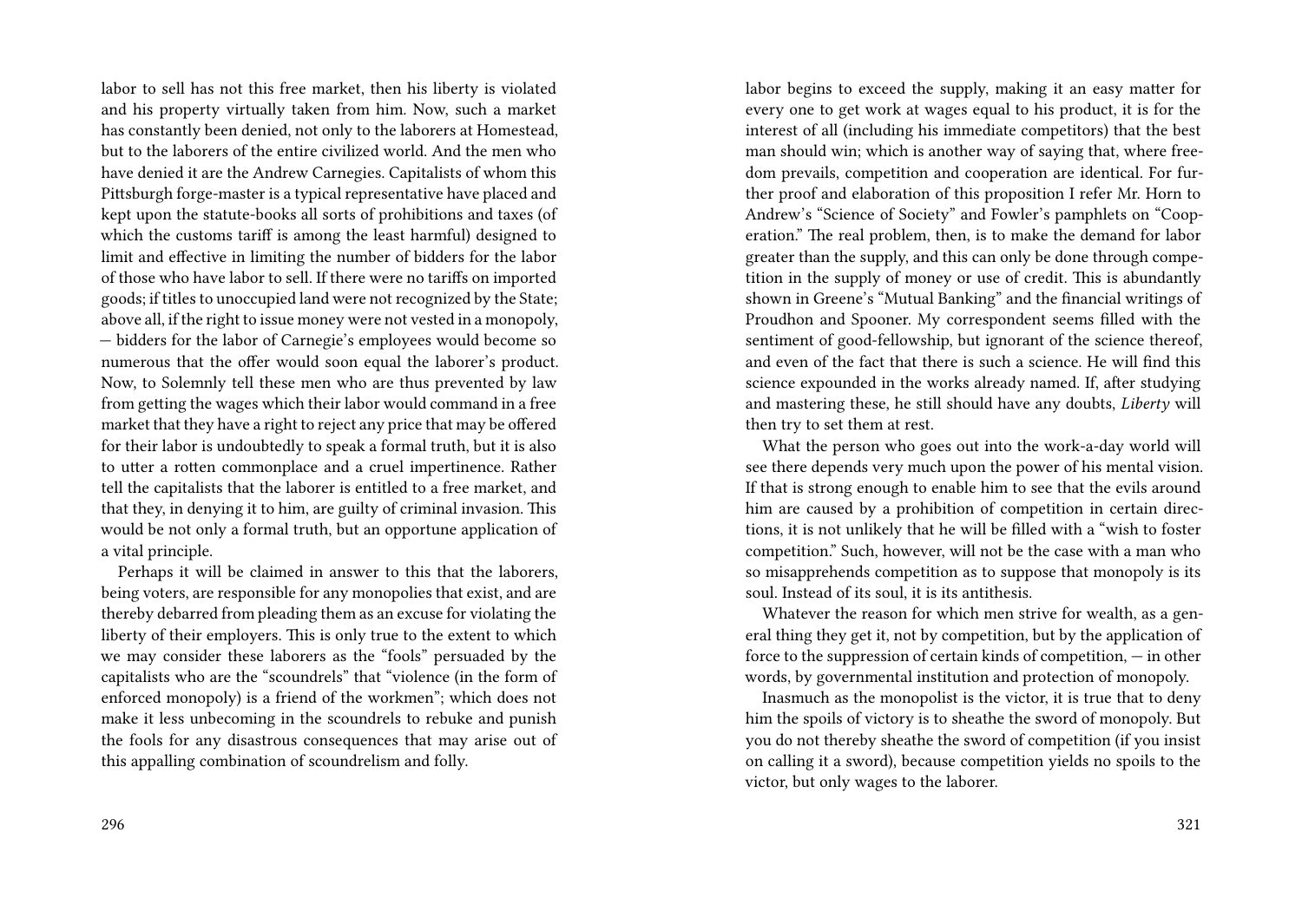restricted energies, the laborers might then begin to see that here lies their only hope; that Liberty, after all, and not Government, is to be their saviour; that their first duty is to abolish the credit monopoly and let credit organize itself; that then they will have to ask nobody for work, but everybody will be asking work of them; and that then, instead of having to take whatever pittance they can get, they will be in a position to exact wages equivalent to their product, under which condition of things the reign of justice will be upon us and labor will have its own. Then Mr. Herbert's work for Liberty will no longer be a struggle, but an unmixed pleasure. He will no longer have to breast the current by urging workmen to self-denial; he can successfully appeal to their self-interest, the tide will turn, and he will be borne onward with it to the ends that he desires.

#### **Competition and Cooperation**

"Is competition or cooperation the truest expression of that mutual trust and fraternal goodwill which alone can replace present forms of authority, usages and customs as the social bond of union?" asked W. T. Horn, in a communication to *Liberty*. Here is the editor's answer:

The supposition that competition means war rests upon old notions and false phrases that have been long current, but are rapidly passing into the limbo of exploded fallacies. Competition means war only when it is in some way restricted, either in scope or intensity, — that is, when it is not perfectly free competition; for then its benefits are won by one class at the expense of another, instead of by all at the expense of nature's forces. When universal and unrestricted, competition means the most perfect peace and the truest cooperation; for then it becomes simply a test of forces resulting in their most advantageous utilization. As soon as the demand for

Conspicuous among the scoundrels who have upheld these monopolies is the editor of the New York *Sun*. If he tells truth today, he tells it as the devil quotes scripture, — to suit his purpose. He will never consent to an application of equal liberty in the interest of labor, for he belongs to the brotherhood of thieves who prey upon labor. If he only would, we Anarchists would meet him with cheerful acquiescence in its fullest application to the interest of capital. Let Carnegie, Dana & Co. first see to it that every law in violation of equal liberty is removed from the statute-books. if, after that, any laborers shall interfere with the rights of their employers, or shall use force upon inoffensive "scabs," or shall attack their employers' watchmen, whether these be Pinkerton detectives, sheriff's deputies, or the State militia, I pledge myself that, as an Anarchist and in consequence of my Anarchistic faith, I will be among the first to volunteer as a member of a force to repress these disturbers of order and, if necessary, sweep them from the earth. But while these invasive laws remain, I must view every forcible conflict that arises as the consequence of an original violation of liberty on the part of the employing classes, and, if any sweeping is done, may the laborers hold the broom! Still, while my sympathies thus go with the under dog, I shall never cease to proclaim my conviction that the annihilation of neither party can secure justice, and that the only effective sweeping will be that which clears from the statute-book every restriction of the freedom of the market.

Of the multitude of novel and absurd and monstrous suggestions called forth from the newspapers by the telegraphers' strike, none have equaled in novelty and absurdity and monstrosity the sober proposal of the editor of the New York *Nation*, that unsentimental being who prides himself on his hard head, that hereafter any and all employees of telegraph companies, railroad companies, and the post-office department who may see fit to strike work without first getting the consent of their employers be treated as are soldiers who desert or decline to obey the commands of their superior officers; in other words (we suppose, though the *Nation* does not use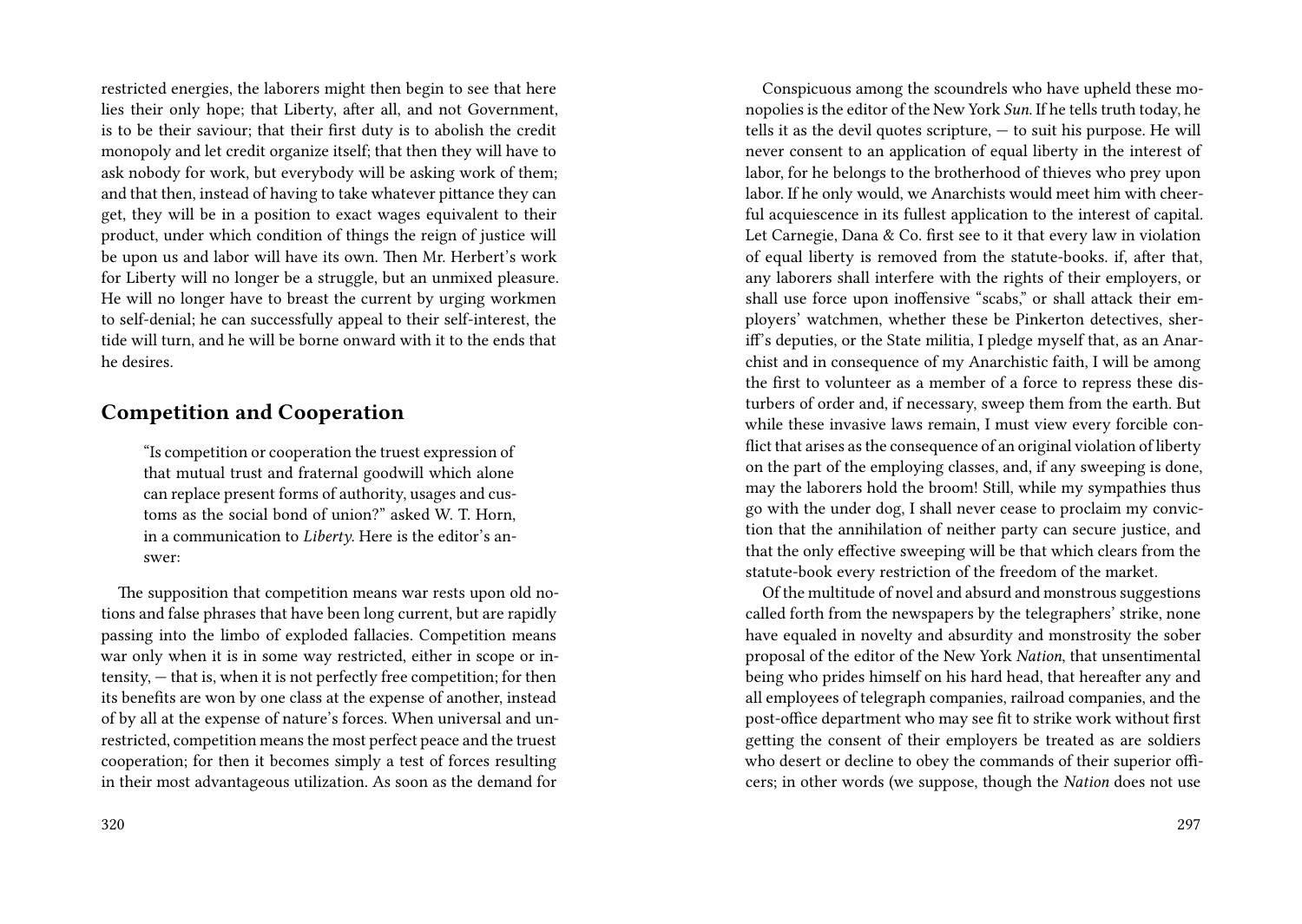these other words), that they may be summarily court-martialled and shot.

During the rebellion, when all of us, except the much-abused "copperheads," temporarily lost control of our reasoning faculties (we dare say that even the editor of the *Nation* at that time forgot himself and became sentimental for once), we got very angry with Carlyle for patly putting the American Iliad in a nutshell and epigrammatically establishing the substantial similarity between the condition of slave labor at the South and that of so-called "free" labor at the North. England's blunt old sham-hater was answered with much boisterous declamation about "freedom of contract," and his attention was proudly called to the fact that the laborer of the North could follow his own sweet will, leaving his employer when he saw fit, attaching himself to any other willing to hire him, or, if he preferred, setting up in business for himself and employing others. He was at liberty, it was loudly proclaimed by our abolitionists and free-traders, to work when he pleased, where he pleased, how he pleased, and on what terms he pleased, and no man could say him nay. What are we to think, then, when the chief newspaper exponent of the "freedom of contract" philosophy deliberately sacrifices the only answer that it could make to Carlyle's indictment by proposing the introduction of a military discipline into industry, which, in assimilating the laborer to the soldier, would make him — what the soldier is — a slave? Think? Simply this, — that the hypocritical thieves and tyrants who for years have been endeavoring to make their victims believe themselves freemen see that the game is nearly up, and that the time is fast approaching when they must take by the horns the bull of outraged industry, which, maddened by the discovery of its hitherto invisible chains, is making frantic efforts to burst them it knows not how. It is a point gained. An enemy in the open field is less formidable than one in ambush. When the capitalists shall be forced to show their true colors, the laborers will then know against whom they are fighting.

the connection between these wrongs and their real causes, they are almost sure to associate them with imaginary causes and to try the most futile and sometimes disastrous remedies. Now, the one great wrong that these people see today is the fact that industry and poverty commonly go hand in hand and are associated in the same persons, and the one thing that they are determined upon, regardless of everything else whatsoever, is that hereafter those who do the work of this world shall enjoy the wealth of this world. It is a righteous determination, and in it is to be found the true significance of the State-Socialistic movement which Mr. Herbert very properly condemns and yet only half understands. To meet it is the first necessity incumbent upon the friends of Liberty. It is sure that the workers can never permanently secure themselves in the control of their products except through the method of Liberty; but it is almost equally sure that, unless they are shown what Liberty will do for them in this respect, they will try every other method before they try Liberty. The necessity of showing them this Mr. Herbert, to be sure, dimly sees, but, the light not having dawned on himself, he cannot show it to others. He has to content himself, therefore, with such inadequate, unscientific, and partially charitable proposals as the formation of voluntary associations to furnish work. to the unemployed. The working people will never thus be satisfied, and they ought not to be.

But Mr. Herbert can satisfy them if he can convince them of all that is implied in his advocacy of "complete free trade in all things." To many special phases of this free trade he does call marked attention, but never, I believe, to the most important of all, free trade in banking. If he would only dwell upon the evils of the moneyissuing monopoly and emphasize with his great power the fact that competition, in this as in other matters, would give us all that is needed of the best possible article at the lowest possible price, thereby steadily reducing interest and rent to zero, putting capital within the comfortable reach of all deserving and enterprising people, and causing the greatest liberation on record of heretofore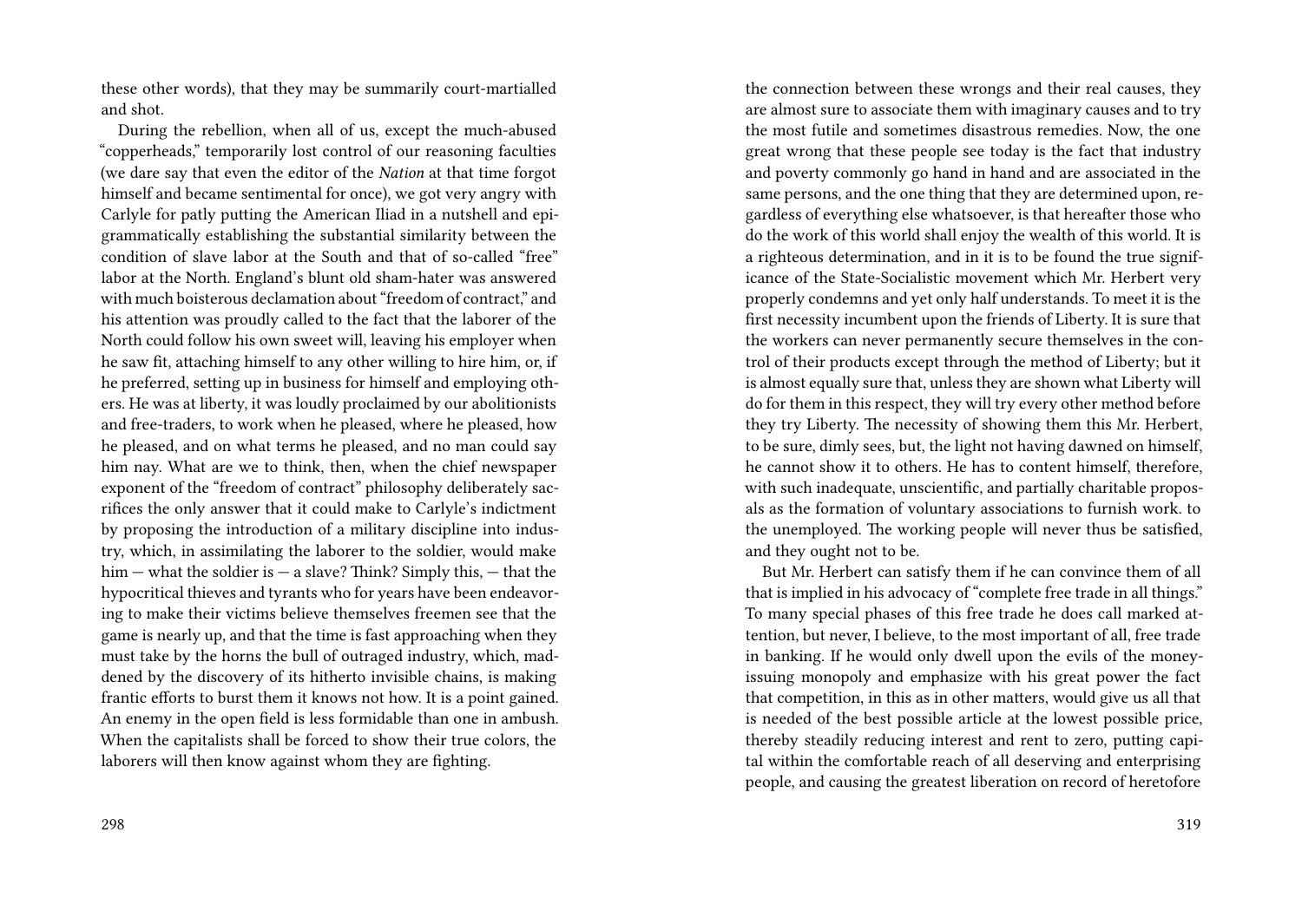in question seems to be the second in a series of "Anti-Force Papers," which promises to include special papers dealing more elaborately, but in the light of the same general principle, with the matters of compulsory taxation, compulsory education, land ownership, professional monopolies, prohibitory liquor laws, legislation against vice, State regulation of love regulations, etc., etc. I know no more inspiring spectacle in England than that of this man of exceptionally high social position doing battle almost single-handed with the giant monster, government, and showing in it a mental rigor and vigor and a wealth of moral fervor rarely equaled in any cause. Its only parallel at the present day is to be found in the splendid attitude of Mr. Ruskin, whose earnest eloquence in behalf of economic equity rivals Mr. Herbert's in behalf of individual liberty.

This thought leads to the other, that each of these men lacks the truth that the other possesses. Mr. Ruskin sees very clearly the economic principle which makes all forms of usury unrighteous and wages for work the only true method of sustaining life, but he never perceives for a moment that individual human beings have sovereign rights over themselves. Mr. Herbert proves beyond question that the government of man by man is utterly without justification, but is quite ignorant of the fact that interest, rent, and profits will find no place in the perfect economic order. Mr. Ruskin's error is by far the more serious of the two, because the realization of Mr. Herbert's ideas would inevitably result in the equity that Mr. Ruskin sees, whereas this equity can never be achieved for any length of time without an at least partial fulfillment of individual liberty. Nevertheless it cannot be gainsaid that Mr. Herbert's failure to see the economic results of his ideas considerably impairs his power of carrying them home to men's hearts. Unfortunately, there are many people whom the most perfect deductive reasoning fails to convince. The beauty of a great principle and its harmonizing influence wherever it touches they are unable to appreciate. They can only see certain great and manifest wrongs, and they demand that these shall be righted. Unless they are clearly shown

318

Fighting, did we say? Yes. For the laborer in these days *is* a soldier, though not in the sense which the *Nation* meant. His employer is not, as the *Nation* would have it, his superior officer, but simply a member of an opposing army. The whole industrial and commercial world is in a state of internecine war, in which the prolitaires are massed on one side and the proprietors on the other. This is the fact that justifies strikers in subjecting society to what the *Nation* calls a "partial paralysis." It is a war measure. The laborer sees that he does not get his due. He knows that the capitalists have been entrusted by society, through its external representative, the State, with privileges which enable them to control production and distribution; and that, in abuse of these privileges, they have seen to it that the demand for labor should fall far below the supply, and have then taken advantage of the necessities of the laborer and reduced his wages. The laborer and his fellows, therefore, resort to the policy of uniting in such numbers in a refusal to work at the reduced rate that the demand for labor becomes very much greater than the supply, and then they take advantage of the necessities of the capitalists and society to secure a restoration of the old rate of wages, and perhaps an increase upon it. Be the game fair or foul, two can play at it; and those who begin it should not complain when they get the worst of it. If society objects to being "paralyzed," it can very easily avoid it. All it needs to do is to adopt the advice which *Liberty* has long been offering it, and withdraw from the monopolists the privileges which it has granted them. Then, as Colonel William B. Greene has shown in his "Mutual Banking," as Lysander Spooner has shown in his works on finance, and as Proudhon has shown in his "Organization of Credit," capital will no longer be tied up by syndicates, but will become readily available for investment on easy terms; productive enterprise, taking new impetus, will soon assume enormous proportions; the work to be done will always surpass the number of laborers to do it; and, instead of the employers being able to say to the laborers, as the unsentimental *Nation* would like to have them, "Take what we offer you, or the troops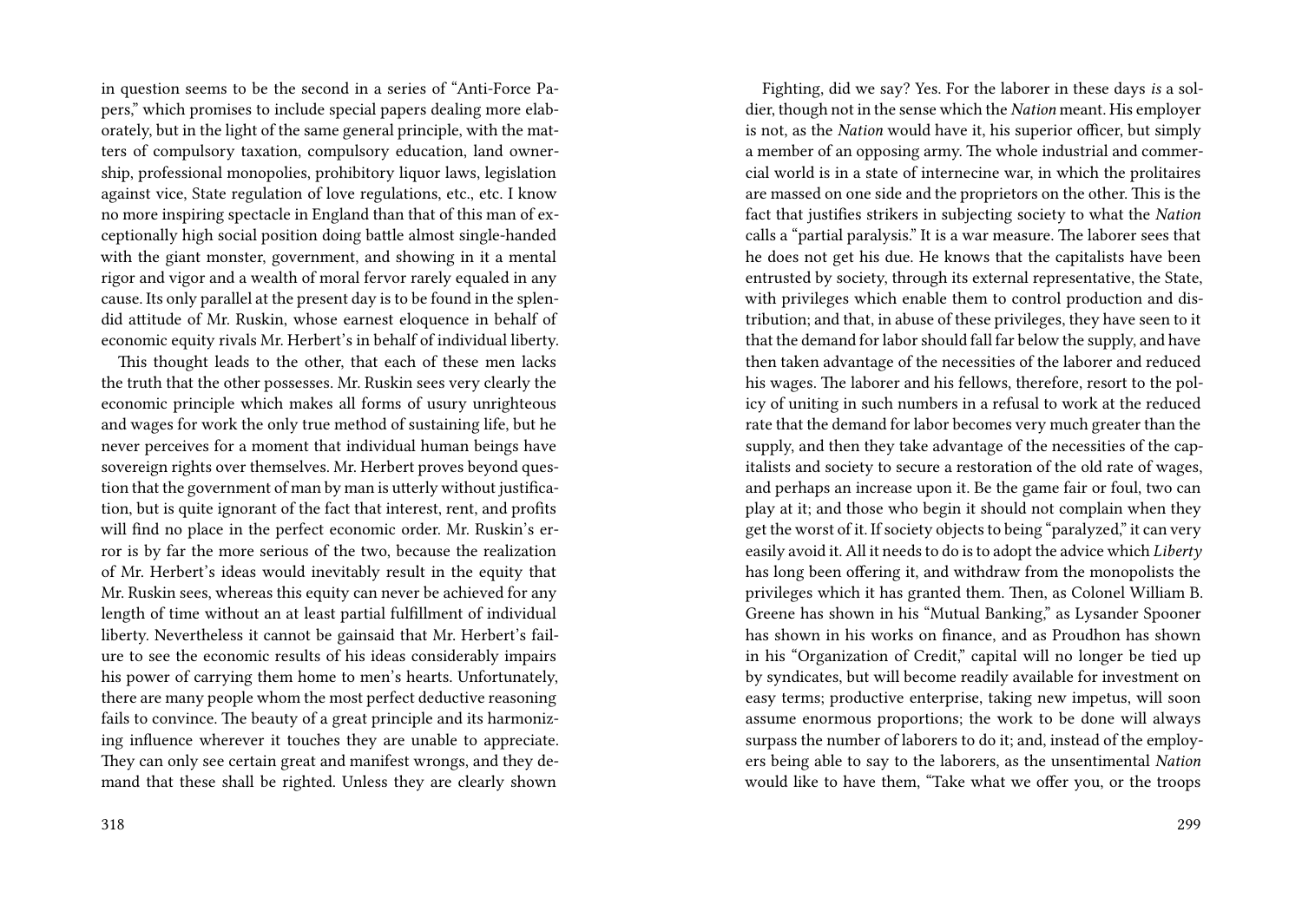shall be called out to shoot you down," the laborers will be able to say to their employers, "If you desire our services, you must give us in return an equivalent of their product," — terms which the employers will be only too glad to accept. Such is the only solution of the problem of strikes, such the only way to turn the edge of Carlyle's biting satire.

## **Labor and its Pay**

Communists and State Socialists on the one hand and Anarchists and Individualists on the other will never be able to agree on the question of wages, because the reward of labor represents one of the fundamental differences between them. Here is a specimen of the eternal controversy, from the pen of Mr. Tucker:

In No 121 of *Liberty*, criticising an attempt of Kropotkine to identify Communism and Individualism, I charged him with ignoring "the real question of whether Communism will permit the individual to labor independently, own tools, sell his labor or his products, and buy the labor or products of others." In Herr Most's eyes this is so outrageous that, in reprinting it, he puts the words "the labor of others" in large black type. Most being a Communist, he must, to be consistent, object to the purchase and sale of anything whatever but why he should particularly object to the purchase and sale of labor is more than I can understand. Really, in the last analysis, labor is the only thing that has any title to be bought or sold. Is there any just basis of price except cost? And is there anything that costs except labor or suffering (another name for labor)? Labor should be paid! Horrible, isn't it? Why, I thought that the fact that it is not paid was the whole grievance. "Unpaid labor" has been the chief complaint of all Socialists, and that labor should get its reward has been their chief contention. Suppose I had said to Kropotkine that the real question is whether Communism will permit individuals to

gling with it for a great many years. From time to time the editor of *Liberty* recorded and commented upon the efforts of the more clear-sighted economists in that country to solve the problem, hence his welcome of a new book on the subject:

Auberon Herbert, whose essay, "A Politician in Sight of Haven," creates such an enthusiasm for Liberty in the minds of all thinking people who read it, has recently published still another book of similar purport and purpose. He calls it "The Right and Wrong of Compulsion by the State: A Statement of the Moral Principles of the Party of Individual Liberty, and the Political Measures Founded Upon Them." It consists of a series of papers written for Joseph Cowen's paper, the Newcastle *Chronicle*, supplemented by a letter to the London *Times* on the English factory acts. Dedicated to Mr. Cowen's constituents, "The Workmen of Tyneside," it appeals with equal force to workmen the world over, and their welfare and their children's will depend upon the readiness with which they accept and the bravery with which they adhere to its all-important counsel. The book is a magnificent assault on the majority idea, a searching exposure of the inherent evil of State systems, and a glorious assertion of the inestimable benefits of voluntary action and free competition, reaching its climax in the emphatic declaration that "this question of power exercised by some men over other men is the greatest of all questions, the one that concerns the very foundations of society," upon the answer to which "must ultimately depend all ideas of right and wrong." This is a bold and, at first sight, an astonishing claim; but it is a true one, nevertheless, and the fact that Mr. Herbert makes it so confidently shows that he is inspired by the same idea that gave birth to this journal, caused it to be christened *Liberty*, and determined it to labor first and foremost for Anarchy, or the Abolition of the State.

This is no fitful outburst on Mr. Herbert's part. He evidently has enlisted for a campaign which will end only with victory. The book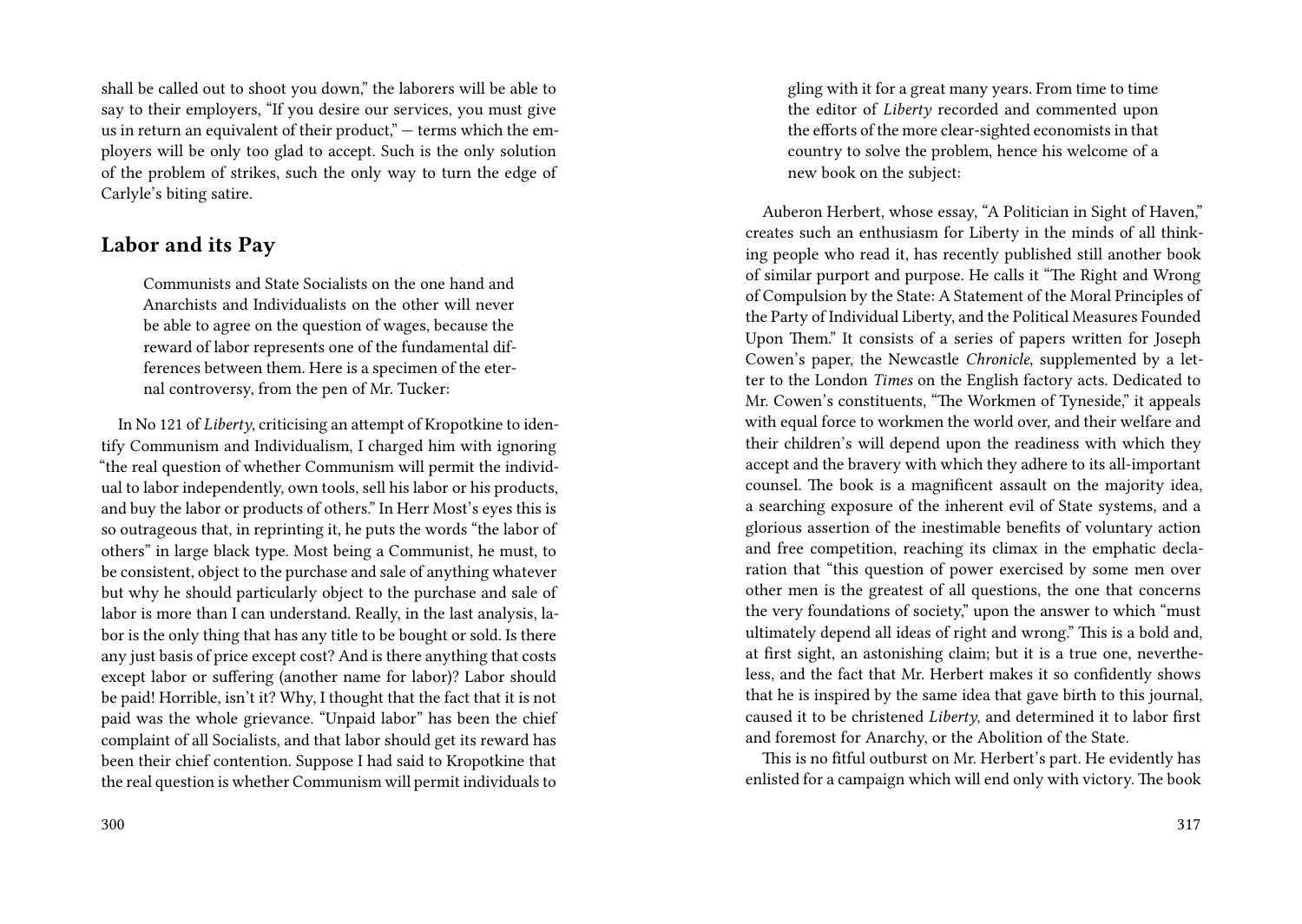Mr. Willis Hudspeth, in a communication to *Liberty*, stated that an Anarchist paper defines an Individualist to be "one who believes in the principle of recognizing the right of every non-aggressive individual to the full control of his person and property"; and he then inquired how, if that were correct, does Anarchism conflict with Socialism or Individualism. Mr. Tucker answered his question in this manner:

The definition offered of Individualism might not be accepted by all Individualists, but it will do very well as a definition of Anarchism. When my correspondent speaks of Socialism I understand him to mean State Socialism and Nationalism, and not that Anarchistic Socialism which *Liberty* represents. I shall answer him on this supposition. He wishes to know, then, how State Socialism and Nationalism would restrict the non-aggressive individual in the full control of his person and property. In a thousand and one ways. I will tell him one, and leave him to find out the thousand. The principal plank in the platform of State Socialism and Nationalism is the confiscation of *all* capital by the State. What becomes, in that case, of the property of any individual, whether he be aggressive or non-aggressive? What becomes also of private industry? Evidently it is totally destroyed. What becomes then of the personal liberty of those non-aggressive individuals who are thus prevented from carrying on business for themselves or from assuming relations between themselves as employer and employee if they prefer, and who are obliged to become employees of the State against their will? State Socialism and Nationalism mean the utter destruction of human liberty and private property.

#### **Liberty and Labor**

The industrial problem has always been an acute one in Great Britain, and the politicians have been strugexchange their labor or products on their own terms. Would Herr Most have been so shocked? Would he have printed that in black type? Yet in another form I said precisely that.

If the men who oppose wages  $-$  that is, the purchase and sale of labor — were capable of analyzing their thought and feelings, they would see that what really excites their anger is not the fact that labor is bought and sold, but the fact that one class of men are dependent for their living upon the sale of their labor, while another class of men are relieved of the necessity of labor by being legally privileged to sell something that is not labor, and that, but for the privilege, would be enjoyed by all gratuitously. And to such a state of things I am as much opposed as any one. But the minute you remove privilege, the class that now enjoy it will be forced to sell their labor, and then, when there will be nothing but labor with which to buy labor, the distinction between wagepayers and wage-receivers will be wiped out, and every man will be a laborer exchanging with fellow-laborers. Not to abolish wages, but to make *every* man dependent upon wages and secure to every man his *whole* wages is the aim of Anarchistic Socialism. What Anarchistic Socialism aims to abolish is usury. It does not want to deprive labor of its reward; it wants to deprive capital of its reward. It does not hold that labor should not be sold; it holds that capital should not be hired at usury.

But, says Herr Most, this idea of a free labor market from which privilege is eliminated is nothing but "consistent Manchesterism." Well, what better can a man who professes Anarchism want than that? For the principle of Manchesterism is liberty, and consistent Manchesterism is consistent adherence to liberty. The only inconsistency of the Manchester men lies in their infidelity to liberty in some of its phases. And this infidelity to liberty in some of its phases is precisely the fatal inconsistency of the *Freiheit school*, the only difference between its adherents and the Manchester men being that in many of the phases in which the latter are infidel the former are faithful, while in many of those in which the latter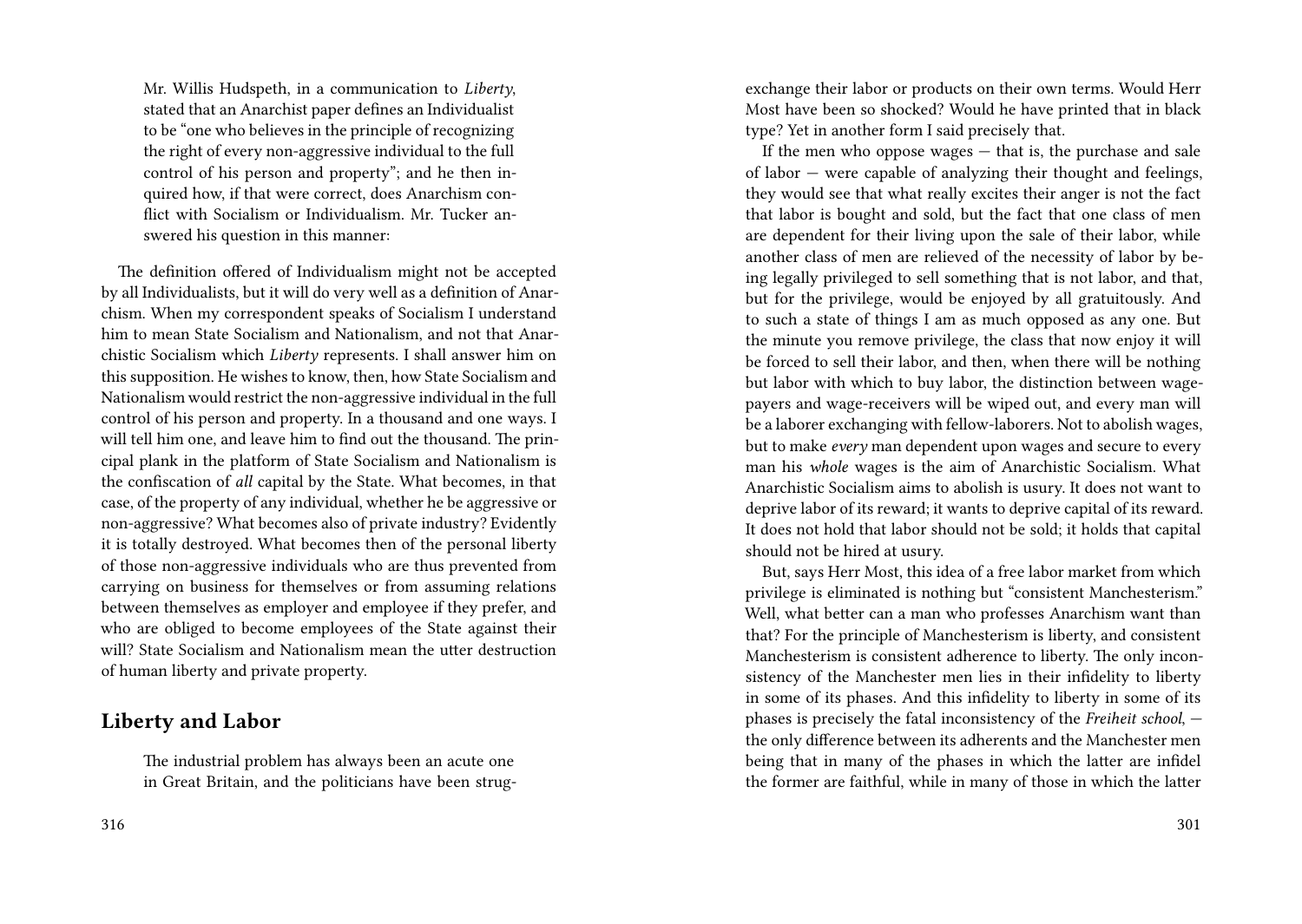are faithful the former are infidel. Yes, genuine Anarchism is consistent Manchesterism, and Communistic or pseudo-Anarchism is inconsistent Manchesterism. "I thank thee, Jew, for teaching me that word"

Kropotkine, arguing in favor of Communism, says that he has "always observed that workers with difficulty understand the possibility of a wage-system of labor-checks and like artificial inventions of Socialists," but has been "struck on the contrary by the easiness with which they always accept Communist principles" Was Kropotkine ever struck by the easiness with which simple-minded people accept the creation theory and the difficulty with which they understand the possibility of evolution? If so, did he ever use this fact as an argument in favor of the creation hypothesis? Just as it is easier to rest satisfied with the statement, "Male and female created he them," than to trace in the geological strata the intricacies in the evolution of species, so it is easier to say that every man shall have whatever he wants than to find the economic law by which every man may get the equivalent of his product. The ways of Faith are direct and easy to follow, but their goal is a quagmire; whereas the ways of Science, however devious and difficult to tread, lead to solid ground at last. Communism belongs to the Age of Faith, Anarchistic Socialism to the Age of Science.

## **The Post Office and Private Mail Service**

The Winsted Press makes a long leader to ridicule the Anarchists for favoring private enterprise in the letter-carrying business. It grounds its ridicule on two claims, — first, that private enterprise would charge high rates of postage, and, second, that it would not furnish transportation to out-of-the-way points. An indisputable fact has frequently been cited in *Liberty* which instantly and utterly overthrows

still cause the poverty to which the poor laws add? That is by far the more important question; yet Mr. Spencer tries to blink it out of sight.

A very acute criticism of Mr. Spencer's position has been made recently before the Manhattan Liberal Club by Stephen Pearl Andrews. He shows that Mr. Spencer is not the radical *laissez faire* philosopher which he pretends to be; that the only true believers in *laissez faire* are the Anarchists; that individualism must be supplemented by the doctrines of equity and courtesy; and that, while State Socialism is just as dangerous and tyrannical as Mr. Spencer pictures it, "there is a higher and nobler form of Socialism which is not only not slavery, but which is our only means of rescue from all sorts and degrees of slavery." All this is straight to the mark, telling thrusts, which Mr. Spencer can never parry.

But the English philosopher is doing good, after all. His disciples are men of independent mind, more numerous every day, who accept his fundamental truths and carry them to their logical conclusions. A notable instance is Auberon Herbert, formerly a member of the House of Commons, but now retired from political life. While an enthusiastic adherent of the Spencerian philosophy, he is fast outstripping his master. In a recent essay entitled "A Politician in Sight of Haven," written, as the London *Spectator* says, with an unsurpassable charm of style, Mr. Herbert explodes the majority lie, ridicules physical force as a solution of social problems, strips government of every function except the police, and recognizes even that only as an evil of brief necessity, and in conclusion proposes the adoption of *voluntary taxation* with a calmness and confidence which must have taken Mr. Spencer's breath away. To be sure, Mr. Herbert is as violent as his master against Socialism, but in his case only because he honestly supposes that compulsory Socialism is the only Socialism, and not at all from any sympathy with legal monopoly or capitalistic privilege in any form.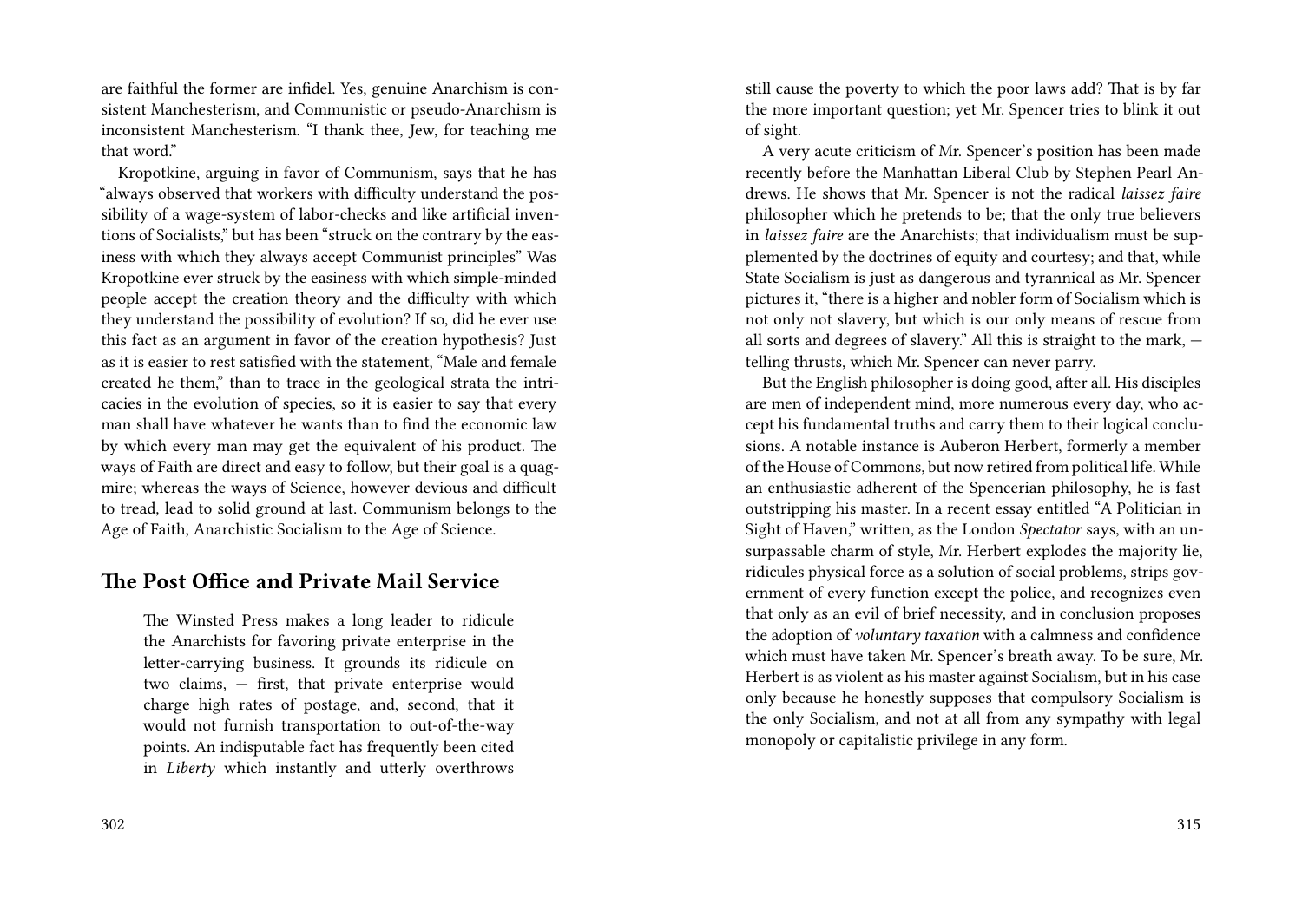Herbert Spencer was prone to err in a similar manner, and he was no more immune than Professor Sumner to Mr. Tucker's shafts of criticism:

*Liberty* welcomes and criticises in the same breath the series of papers by Herbert Spencer on "The New Toryism," "The Coming Slavery," "The Sins of Legislators," etc., now running in the *Popular Science Monthly* and the English *Contemporary Review*. They are very true, very important, and very misleading. They are true for the most part in what they say, and false and misleading in what they fail to say. Mr. Spencer convicts legislators of undeniable and enormous sins in meddling with and curtailing and destroying the people's rights. Their sins are sins of commission. But Mr. Spencer's sin of omission is quite as grave. He is one of those persons who are making a wholesale onslaught on Socialism as the incarnation of the doctrine of State omnipotence carried to its highest power. And I am not sure that he is quite honest in this. I begin to be a little suspicious of him. It seems as if he had forgotten the teachings of his earlier writings, and had become a champion of the capitalistic class. It will be noticed that in these later articles, amid his multitudinous illustrations (of which he is as prodigal as ever) of the evils of legislation, he in every instance cites some law passed, ostensibly at least, to protect labor, alleviate suffering, or promote the people's welfare. He demonstrates beyond dispute the lamentable failure in this direction. But never once does he call attention to the far more deadly and deep-seated evils growing out of the innumerable laws creating privilege and sustaining monopoly. You must not protect the weak against the strong, he seems to say, but freely supply all the weapons needed by the strong to oppress the weak. He is greatly shocked that the rich should be directly taxed to support the poor, but that the poor should be indirectly taxed and bled to make the rich richer does not outrage his delicate sensibilities in the least. Poverty is increased by the poor laws, says Mr. Spencer. Granted; but what about the rich laws that caused and

both of these claims. Its frequent citation, however, has had no effect upon the believers in a government postal monopoly. I do not expect another repetition to produce any effect upon the Winsted *Press*; still I shall try it.

Some half-dozen years ago, when letter postage was still three cents, Wells, Fargo & Co. were doing a large business in carrying letters throughout the Pacific States and Territories. Their rate was five cents, more than three of which they expended, as the legal monopoly required, in purchasing of the United States a stamped envelope in which to carry the letter entrusted to their care. That is to say, on every letter which they carried they had to pay a tax of more than three cents. Exclusive of this tax, Wells, Fargo & Co. got less than two cents for each letter which they carried, while the government got three cents for each letter which it carried itself, and more than three cents for each letter which Wells, Fargo & Co. carried. On the other hand, it cost every individual five cents to send by Wells, Fargo & Co., and only three to send by the government. Moreover, the area covered was one in which immensity of distance, sparseness of population, and irregularities of surface made out-of-the-way points unusually difficult of access. Still, in spite of all these advantages on the side of the government, its patronage steadily dwindled, while that of Wells, Fargo & Co. as steadily grew. Pecuniarily this, of course, was a benefit to the government. But for this very reason such a condition of affairs was all the more mortifying. Hence the postmaster-general sent a special commissioner to investigate the matter. He fulfilled his duty and reported to his superior that Wells, Fargo & Co. were complying with the law in every particular, and were taking away the business of the government by furnishing a prompter and securer mail service, not alone to principal points, but to more points and remoter points than were included in the government fist of post-offices.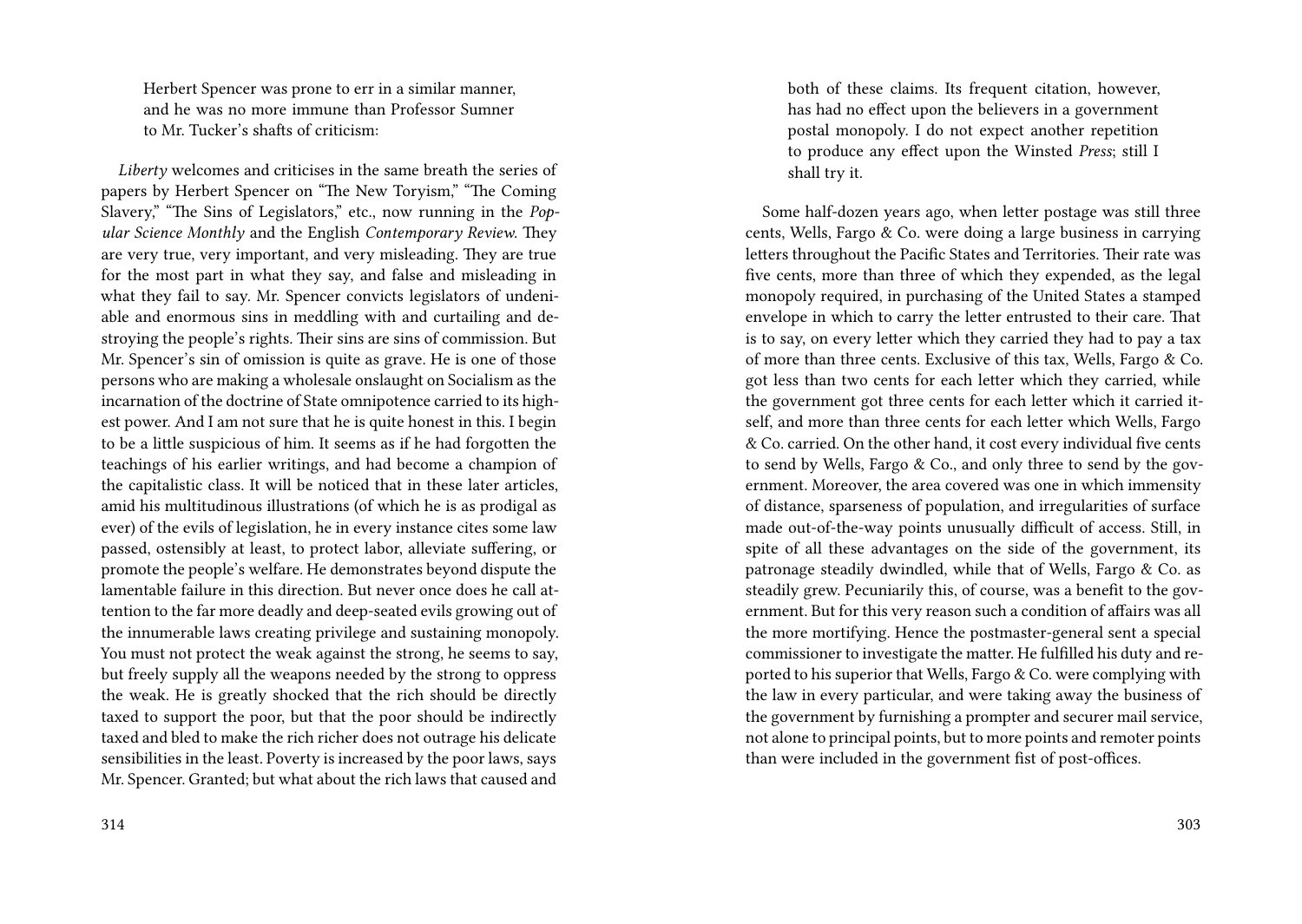Whether this state of things still continues I do not know. I presume, however, that it does, though the adoption of two cent postage may have changed it. In either case the fact is one that triumphs over all possible sarcasms. In view of it, what becomes of Editor Pinney's fear of ruinous rates of postage and his philanthropic anxiety on account of the dwellers in Wayback and Hunkertown?

Appreciating the necessity of at least seeming to meet the indisputable fact which I opposed to its championship of government postal monopoly, the Winsted *Press* presents the following ghost of an answer, which may be as convincing to the victims of political superstition as most materializations are to the victims of religious superstition, but which, like those materializations, is so imperceptible to the touch of the hard-headed investigator that, when he puts his hand upon it, he does not find it there.

"The single instance of Wells, Fargo & Co., cited by B. R. Tucker to prove the advantage of private enterprise as a mail carrier, needs fuller explanation of correlated circumstances to show its true significance. As stated by Mr. Tucker, this company half a dozen years ago did a large business carrying letters throughout the Pacific States and Territories to distant and sparsely populated places for five cents per letter, paying more than three to the government in compliance with postal law and getting less than two for the trouble, and, though it cost the senders more, the service was enough better than government's to secure the greater part of the business."

This restatement of my statement is fair enough, except that it but dimly conveys the idea that Wells, Fargo & Co. were carrying, not only to distant and sparsely populated places, but to places thickly settled and easy of access, and were beating the government there also, — a fact of no little importance.

"Several facts may explain this: 1. Undeveloped government service in a new country, distant from the seat of government."

Here the ghost appears, all form and no substance. "John Jones is a better messenger than John Smith," declares the Winsted *Press*, maintenance of interest, rent, and profits at rates ruinous to labor and destructive to business. And the only way that labor can ever get capital is by striking down this monopoly and making the issue of money as free as the manufacture of shoes. To demonetize silver or gold will not help labor; — *what labor needs is the monetization of all marketable wealth*. Or, at least, the *opportunity* of such monetization. This can only be secured by absolutely free competition in banking. Again I ask you, Professor Sumner, does your anxiety lest the individual be interfered with cover the field of finance? Are you willing that the individual shall be "let alone" in the exercise of his right to make his own money and offer it in open market to be taken by those who choose? To this test I send you a second summons under the same penalty that I have already hung over your head in case you fail to respond to the first. The columns of *Liberty* are open for your answer.

Before you make it, let me urge you to consistency. The battle between free trade and protection is simply one phase of the battle between Anarchism and State Socialism. To be a consistent free trader is to be an Anarchist; to be a consistent protectionist is to be a State Socialist. You are assailing that form of State Socialism known as protection with a vigor equaled by no other man, but you are rendering your blows of little effect by maintaining, or encouraging the belief that you maintain, those forms of State Socialism known as compulsory taxation and the banking monopoly. You assail Marx and Most mercilessly, but fail to protest against the most dangerous manifestations of their philosophy. Why pursue this confusing course? In reason's name, be one thing or the other! Cease your indiscriminate railing at Socialism, the Anarchistic or the governmental sort: either be a State Socialist and denounce liberty everywhere and always, or be an Anarchist and denounce authority everywhere and always; else you must consent to be taken for what you will appear to be, — an impotent hybrid.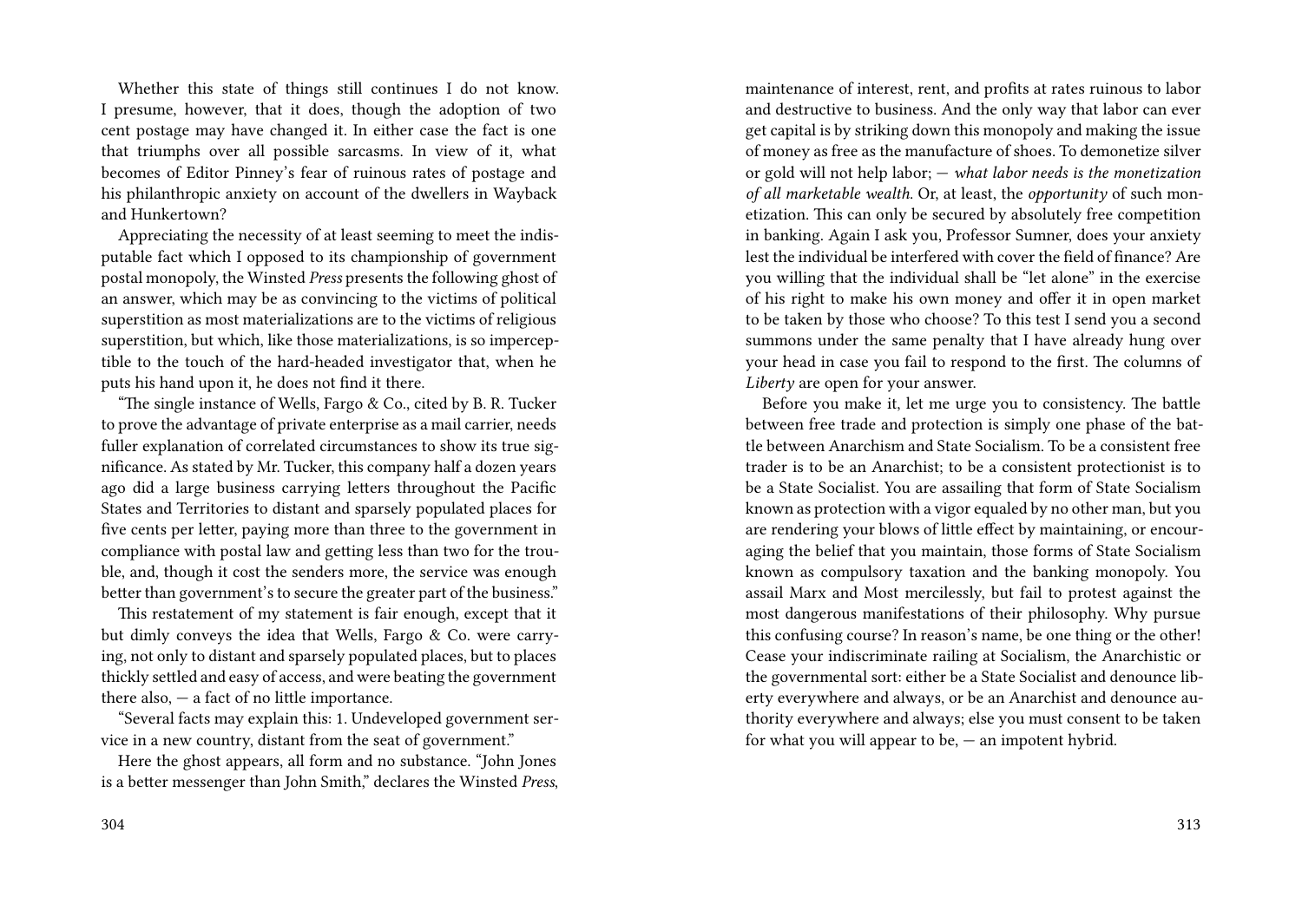of getting capital, but also their power of sustaining the lives of themselves and their families. The amount abstracted from labor's pockets by the protective tariff and by all other methods of getting governmental revenue is simply one of the smaller drains on industry. The amount of capital which it is thus prevented from getting will hardly be worth considering until the larger drains are stopped. As far as taxation goes, the great evils involved in it are to be found, not in the material damage done to labor by a loss of earnings, but in the assumption of the right to take men's property without their consent, and in the use of this property to pay the salaries of the officials through whom, and the expenses of the machine through which, labor is oppressed and ground down. Are you heroic enough, Professor Sumner, to adopt this application of *laissez faire?* I summon you to it under penalty of conviction of an infidelity to logic which ought to oust you from your position as a teacher of youth.

If taxation, then (leaving out the enormous mischief that it does as an instrument of tyranny), is only one of the minor methods of keeping capital from labor, what evil is there in the currency that constitutes the major method? Your answer to this question, Professor Sumner, will again test your consistency. But I am not so sure what it will be in this case as I was in the other. If you answer it as most of your fellow-professors would, you will say that the great evil in the currency is the robbery of labor through a dishonest silver dollar. But this is a greater bugbear than the protective tariff. The silver dollar is just as honest and just as dishonest as the gold dollar, and neither of them is dishonest or a robber of labor except so far as it is a monopoly dollar. Both, however being monopoly dollars, and all our other dollars being monopoly dollars, labor is being robbed by them all to an extent perfectly appalling. And right here is to be found the real reason why labor cannot get capital. It is because its wages are kept low and its credit rendered next to valueless by a financial system that makes the issue of currency a monopoly and a privilege, the result of which is the

"because Jones can run over stony ground, while Smith cannot." "Indeed!" I answer; "Why, then, did Smith outrun Jones the other day in going from San Francisco to Wayback?" "Oh! That may be explained," the *Press* rejoins, "by the fact that the ground was stony." The *Press* had complained against the Anarchistic theory of free competition in postal service that private enterprise would not reach remote points, while government does reach them. I proved by facts that private enterprise was more successful than government in reaching remote points. What sense, then, is there in answering that these points are distant from the governments headquarters and that it had not developed its service? The whole point lies in the fact that private enterprise was the first to develop its service and the most successful in maintaining it at a high degree of efficiency.

"2. Government competition which kept Wells, Fargo from charging monopoly prices."

If the object of a government postal service is to keep private enterprise from charging high prices, no more striking illustration of the stupid way in which government works to achieve its objects could be cited than its imposition of a tax of two (then three) cents a letter upon private postal companies. It is obvious that this tax was all that kept Wells, Fargo & Co. from reducing their letter-rate to three or even two cents, in which case the government probably would have lost the remnant of business which it still commanded. This is guarding against monopoly prices with a vengeance! The competitor, whether government or individual, who must tax his rival in order to live is no competitor at all, but a monopolist himself. It is not government competition that Anarchists are fighting, but government monopoly. It should be added, however, that, pending the transformation of governments into voluntary associations, even government competition is unfair, because an association supported by compulsory taxation could always, if it chose, carry the mails at less than cost and tax the deficit out of the people.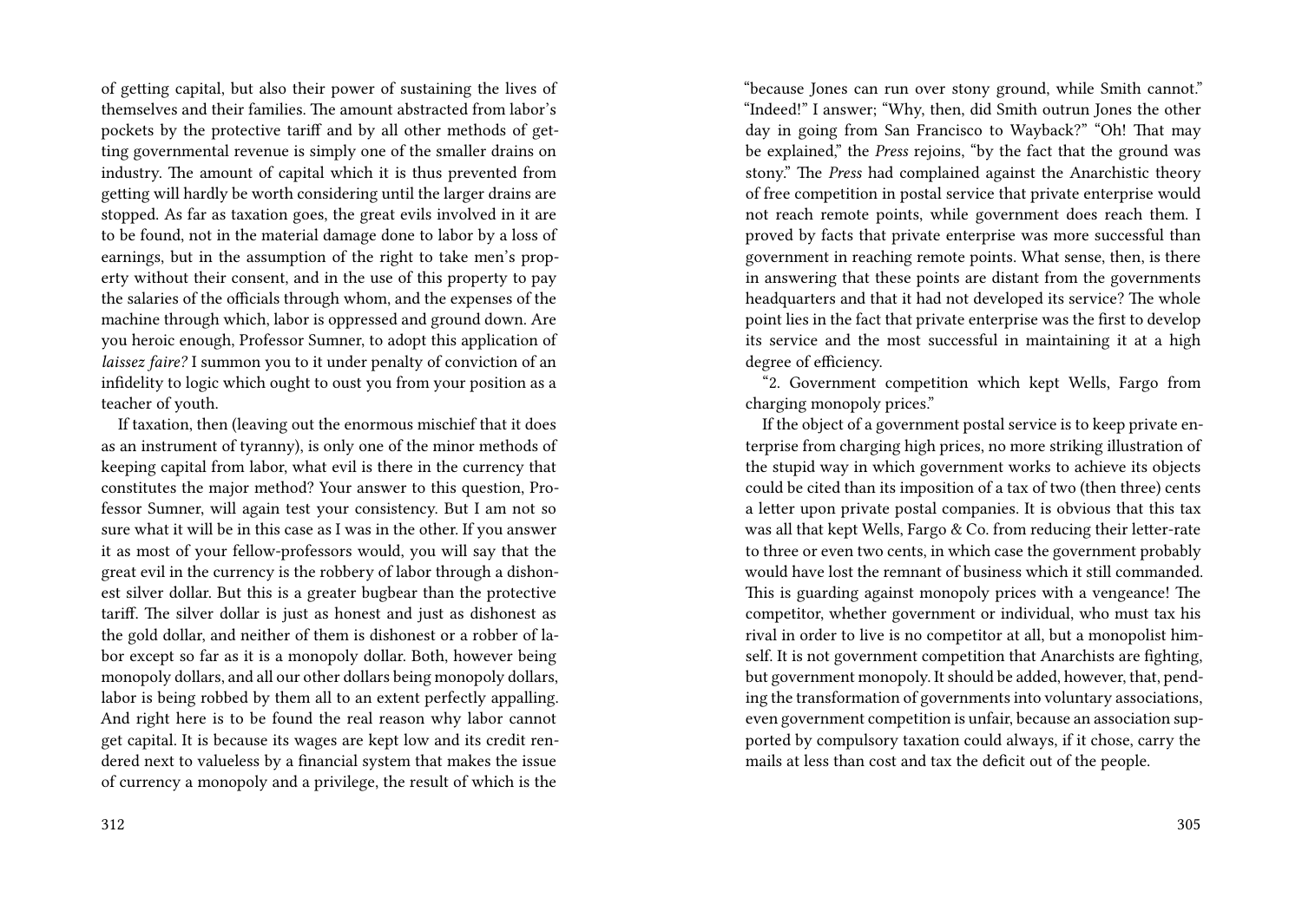"3. Other paying business which brought the company into contact with remote districts and warranted greater safeguards to conveyance than government then offered to its mail carriers."

Exactly. What does it prove? Why,that postal service and express service can be most advantageously run in conjunction, and that private enterprise was the first to find it out. This is one of the arguments which the Anarchists use.

"4. A difference of two cents was not appreciated in a country where pennies were unknown."

Here the phantom attains the last degree of attenuation. If Mr. Pinney will call at the Winsted post-office, his postmaster will tell — what common sense ought to have taught him — that of all the stamps used not over five per cent. are purchased singly, the rest being taken two, three, five, ten, a hundred, or a thousand at a time. Californians are said to be very reckless in the matter of petty expenditures, but I doubt if any large portion of them would carry their prodigality so far as to pay five dollars a hundred for stamps when they could get them at three dollars a hundred on the next corner.

"These conditions do not exist elsewhere in this country at present. Therefore the illustration proves nothing."

Proves nothing! Does it not prove that private enterprise outstripped the government under the conditions that then and there existed, which were difficult enough for both, but extraordinarily embarrassing for the former?

"We know that private enterprise does not afford express facilities to sparsely settled districts throughout the country."

I know nothing of the kind. The express companies cover practically the whole country. They charge high rates to points difficult of access; but this is only just. The government postal rates, on the contrary, are unjust. It certainly is not fair that my neighbor, who sends a hundred letters to New York every year, should have to pay two cents each on them, though the cost of carriage is but one cent, simply because the government spends a dollar in carrying for me

observing person knows that the most industrious and economical persons are precisely the ones who have no capital and can get none. Industry and economy will begin to accumulate capital when idleness and extravagance lose their power to steal it, and not before.

Professor Sumner also told Herr Most and his followers that their proposition to have the employee get capital by forcible seizure is the most short-sighted economic measure possible to conceive of. Here again he is entirely wise and sound. Not that there may not be circumstances when such seizure would be advisable as a political, war, or terroristic measure calculated to induce political changes that will give freedom to natural economic processes; but as a directly economic measure it must always and inevitably be, not only futile, but reactionary. In opposition to all arbitrary distribution I stand with Professor Sumner with all my heart and mind. And so does every logical Anarchist.

But, if the employee cannot at present get capital by industry and economy, and if it will do him no good to get it by force, how is he to get it with benefit to himself and injury to no other? Why don't you tell us that, Professor Sumner? You will, to be sure, send us a stray shot somewhere near the mark when, in answer to a question why shoemakers have no shoes, you said that, where such a condition of things prevailed, it was due to some evil work of the government, said evil work being manifest at present in the currency and taxation. But what is the precise nature of the evils thus manifest? Tell me that definitely, and then I will tell you whether you are a consistent man.

I fancy that, if I should ask you what the great evil in our taxation is, you would answer that it is the protective tariff. Now, the protective tariff is an evil certainly; and an outrage; but, so far as it affects the power of the laborer to accumulate capital, it is a comparatively small one. In fact, its abolition, unaccompanied by the abolition of the banking monopoly, would take away from very large classes of laborers not only what little chance they now have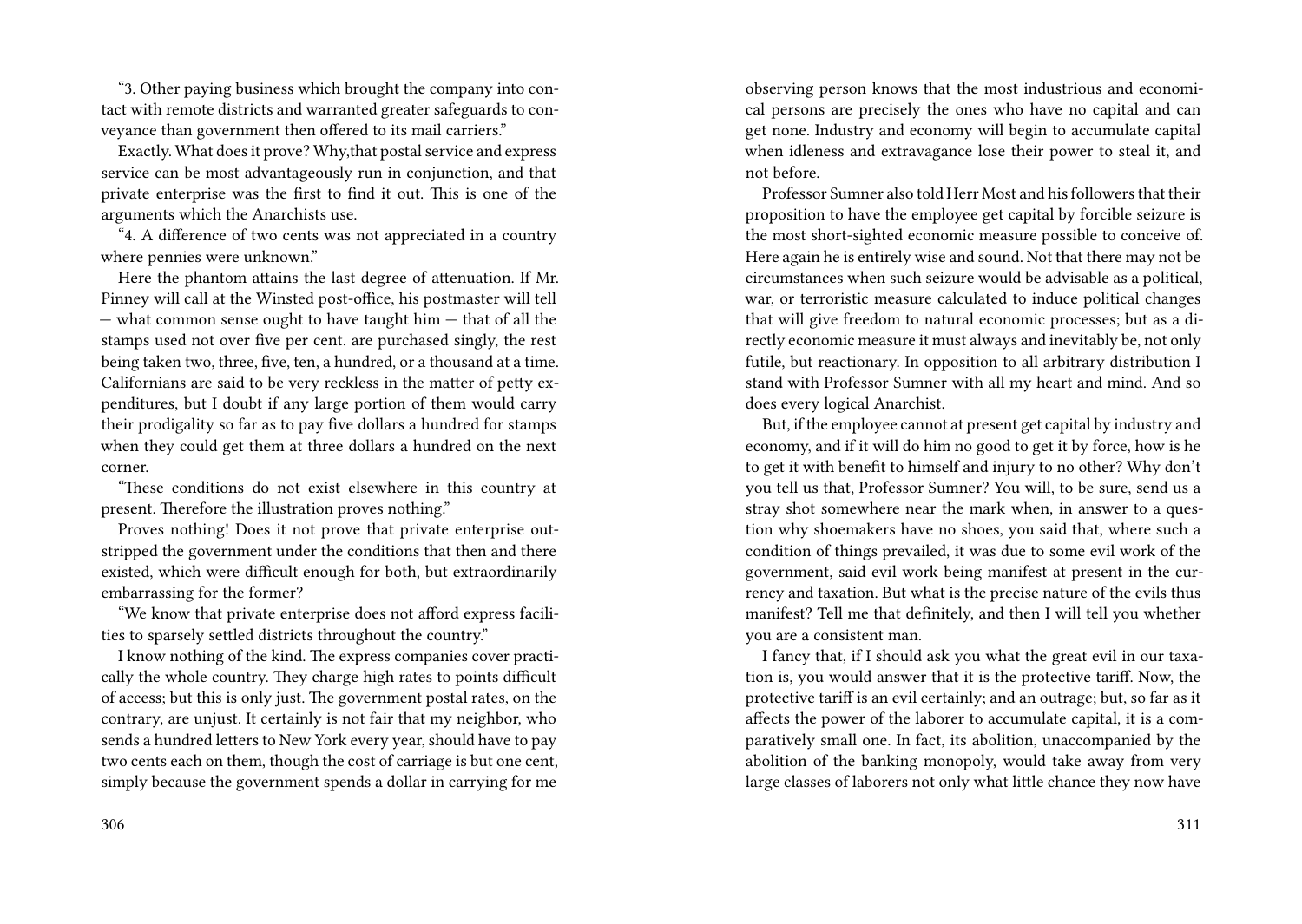#### **Liberty or Authority**

It has always been difficult to induce the superficial thinker to distinguish between things libertarian and things authoritarian. Hence even trained economists have frequently confused State Socialism and Communism with Anarchism. In the following article the editor of *Liberty* proceeded to clarify the subject for one who had failed to make the proper discrimination:

Professor Sumner, who occupies the chair of political economy at Yale, addressed recently the New Haven Equal Rights Debating Club. He told the State Socialists and Communists of that city much wholesome truth. But, as far as I can learn from the newspaper reports, which may of course have left out, as usual, the most important things that the speaker said, he made no discrimination in his criticisms. He appears to have entirely ignored the fact that the Anarchistic Socialists are the most unflinching champions in existence of his own pet principle of *laissez faire*. He branded Socialism as the summit of absurdity, utterly failing to note that one great school of Socialism says "Amen" whenever he scolds government for invading the individual, and only regrets that he doesn't scold it oftener and more uniformly.

Referring to Karl Marx's position that the employee is forced to give up a part of his product to the employer (which, by the way, was Proudhon's position before it was Marx's, and Josiah Warren's before it was Proudhon's), Professor Sumner asked why the employee does not, then, go to work for himself, and answered the question very truthfully by saying that it is because he has no capital. But he did not proceed to tell why he has no capital and how he can get some. Yet this is the vital point in dispute between Anarchism and privilege, between Socialism and so-called political economy. He did indeed recommend the time dishonored virtues of industry and economy as a means of getting capital, but every one letter a year to Wayback, for which I also pay two cents. It may be said, however, that where each individual charge is so small, a schedule of rates would cause more trouble and expense than saving; in other words, that to keep books would be poor economy. Very likely; and in that case no one would find it out sooner than the private mail companies. This, however, is not the case in the express business, where parcels of all sizes and weights are carried.

"No more would it mail facilities. A remarkable exception only proves the rule. But, if private enterprise can and will do so much, why doesn't it do it now? The law stands no more in the way of Adams Express than it did in the way of the Wells & Fargo express."

This reminds me of the question with which Mr. Pinney closed his discussion with me regarding free money. He desired to know why the Anarchists did not start a free money system, saying that they ought to be shrewd enough to devise some way of evading the law. As if any competing business could be expected to succeed if it had to spend a fortune in contesting lawsuits or in paying a heavy tax to which its rival was not subject. So handicapped, it could not possibly succeed unless its work was of such a nature as to admit the widest range of variation in point of excellence. This was the case in the competition between Wells, Fargo & Co. and the government. The territory covered was so ill-adapted to postal facilities that it afforded a wide margin for the display of superiority, and Wells, Fargo & Co. took advantage of this to such an extent that they beat the government in spite of their handicap. But in the territory covered by Adams Express it is essentially different. There the postal service is so simple a matter that the possible margin of superiority would not warrant an extra charge of even one cent a letter. But I am told that Adams Express would be only too glad of the chance to carry letters at one cent each, if there were no tax to be paid on the business. If the governmentalists think that the United States can beat Adams Express, why do they not dare to place the two on equal terms? That is a fair question. But when a